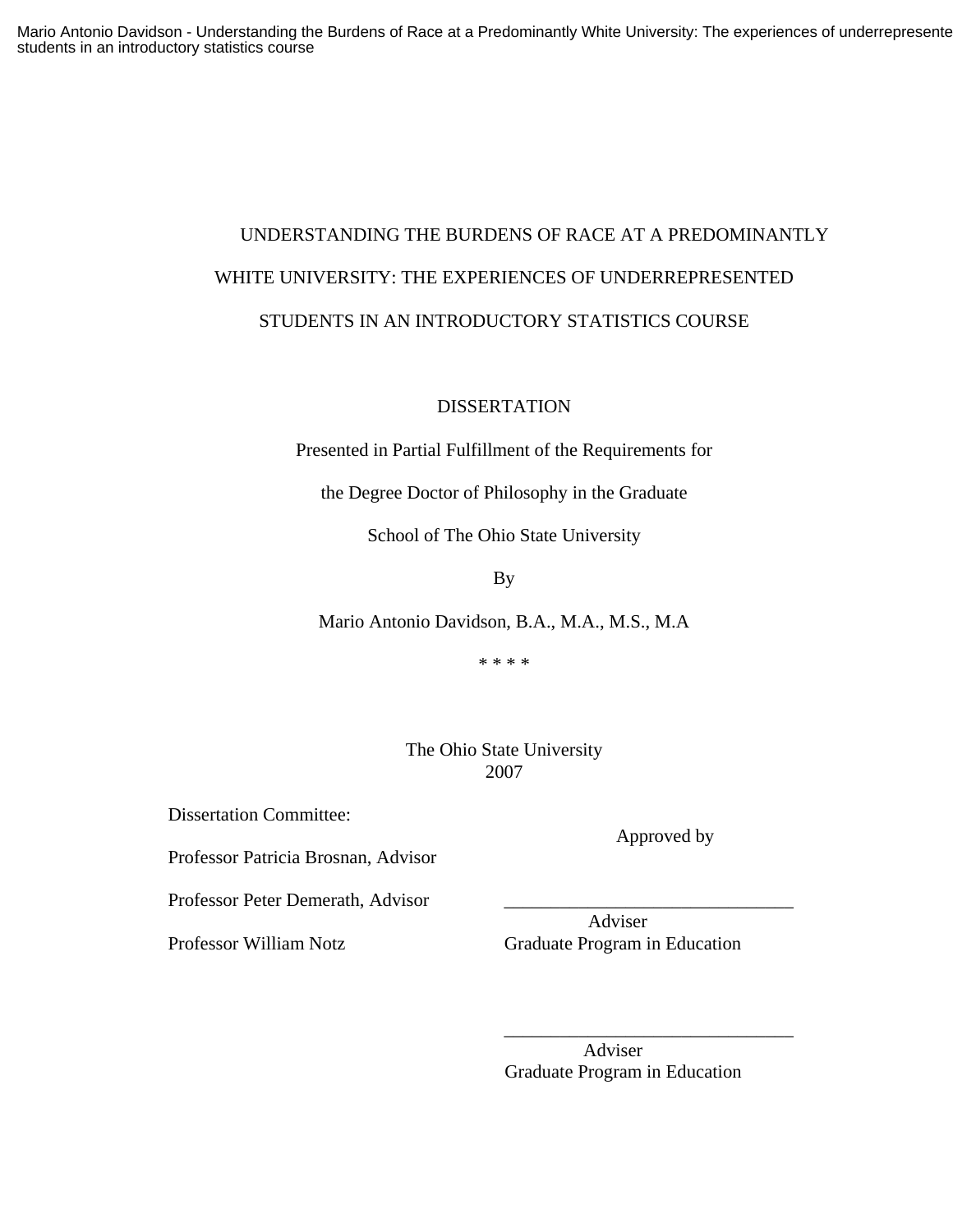Copyright by

Mario Antonio Davidson

2007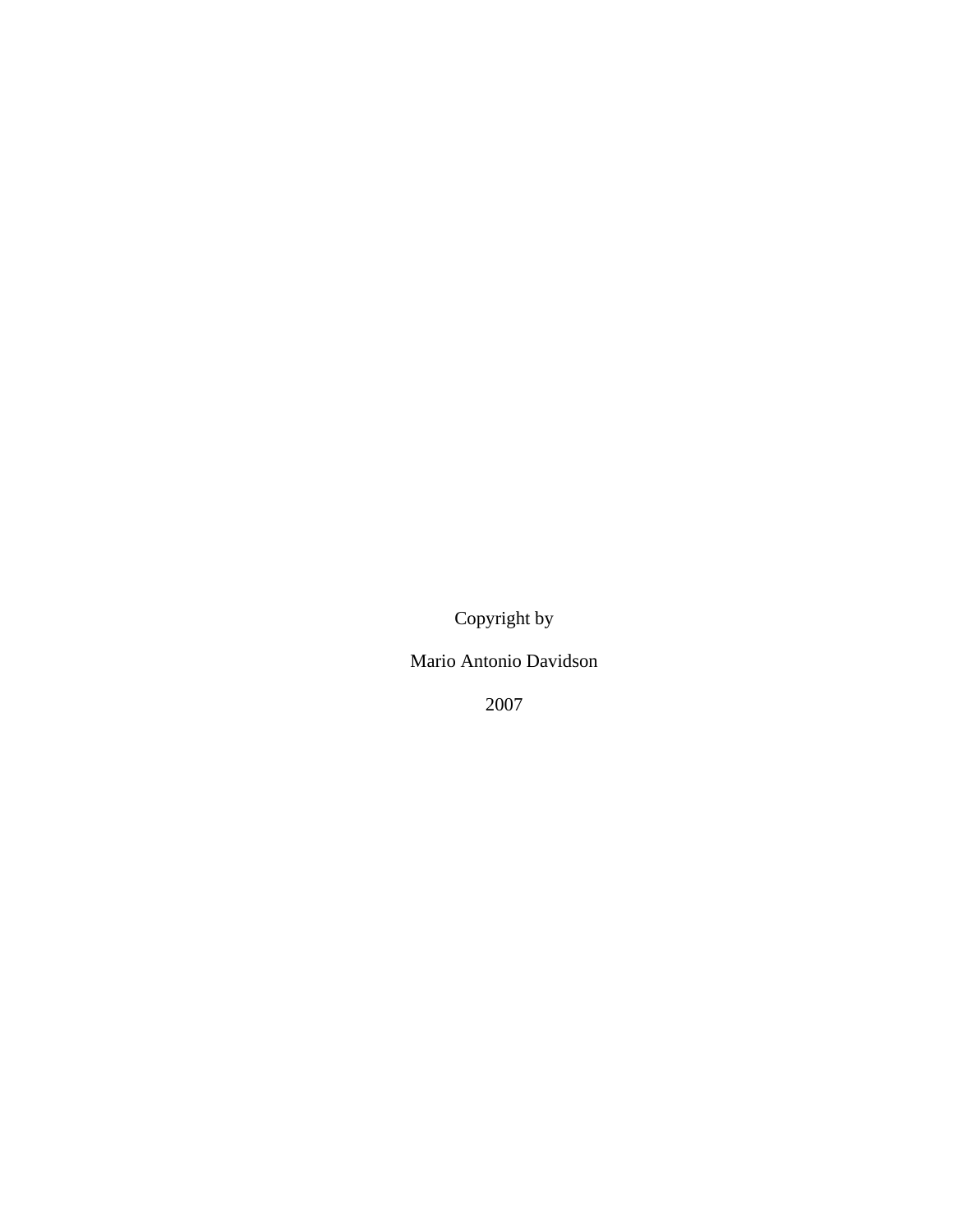# ABSTRACT

 The researcher sought to understand the experiences of underrepresented students in introductory statistics courses. This research considered the burdens of race and culture from the effects of history, societal perceptions, and inadequate preparation on underrepresented (African American and Latino) students inside the classroom. Finally, the research considered the important influences and predictors of underrepresented students achieving statistics performance.

Using a conceptual framework consisting of Critical Theory, Critical Race Theory, Ogbu's Cultural-ecological theory, and social constructivism, this research used a mixed methodology consisting of a grounded theory approach and exploratory multiple linear regression models. The researcher conducted a comparative qualitative study of five underrepresented and seven represented students in two introductory statistics courses at a predominantly White university. The researcher also conducted a survey of 52 underrepresented and 389 represented students in the courses. Furthermore using an autoethnographic representation, the researcher used his lived experiences considering himself as a participant to provide further insight and richness of the data.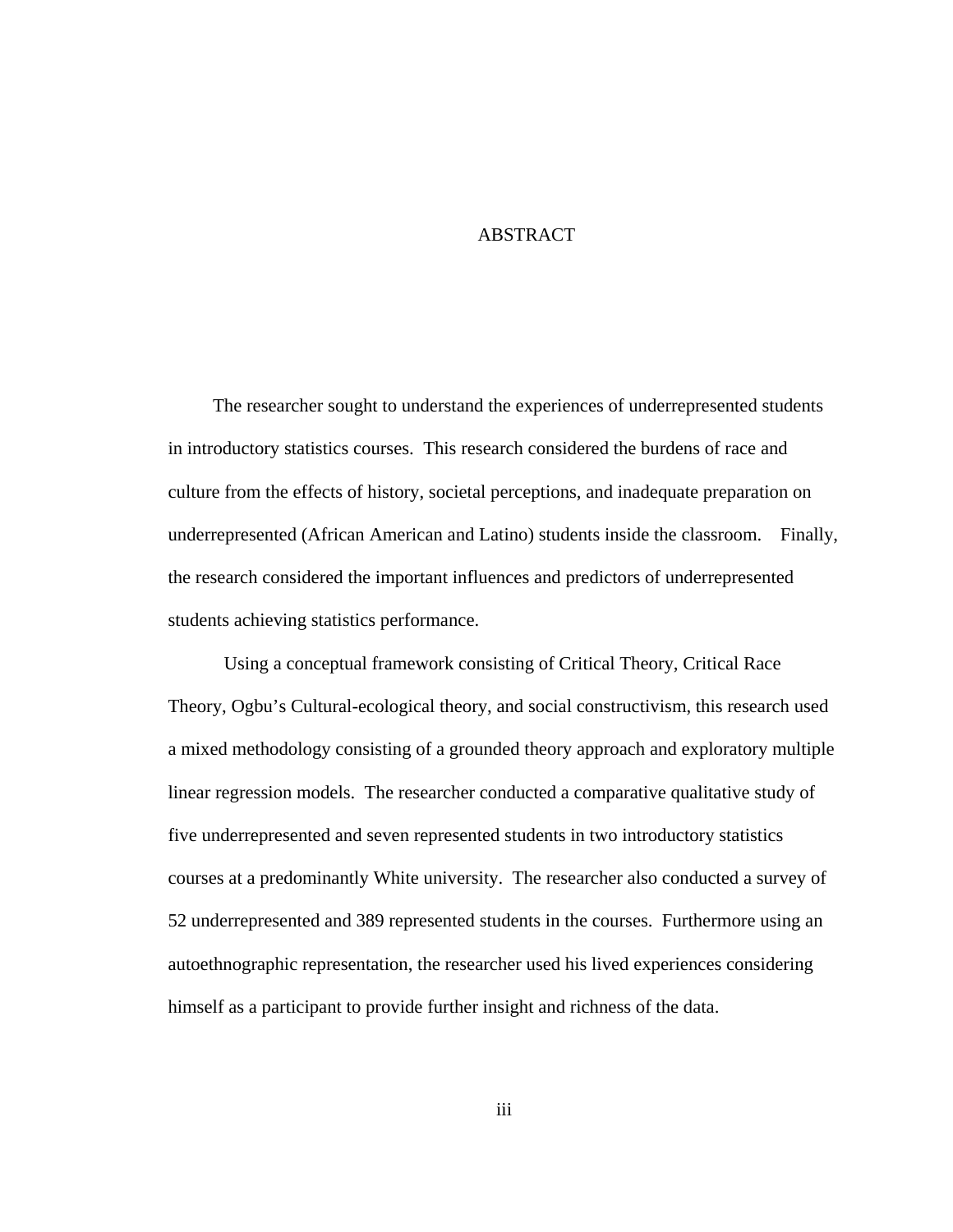Findings from this research for underrepresented students were (a) The burdens of race from negative societal stereotypes and poor mathematical foundations accentuated by poor graph comprehension and lack of interest in mathematics/statistics that challenge statistics conceptualization, (b) the importance of positive support networks, (c) lack of participation in their statistics course, (d) many come from discouraging backgrounds with a lack of opportunities and resources non-conducive to a learning environment, and (e) the important qualities of effective teachers of underrepresented students. Finally, the data suggested that underrepresented students believed the race and cultural competence of the teacher was important.

Recommendations from this research for underrepresented students suggest (a) teachers stressing studying details to understand statistical concepts, (b) teachers providing interesting examples of which some should include social issues (c) influential people encouraging positive support networks (d) teachers continually practicing their communication skills, (e) universities hiring more underrepresented statistics teachers, and (f) teachers becoming more culturally competent.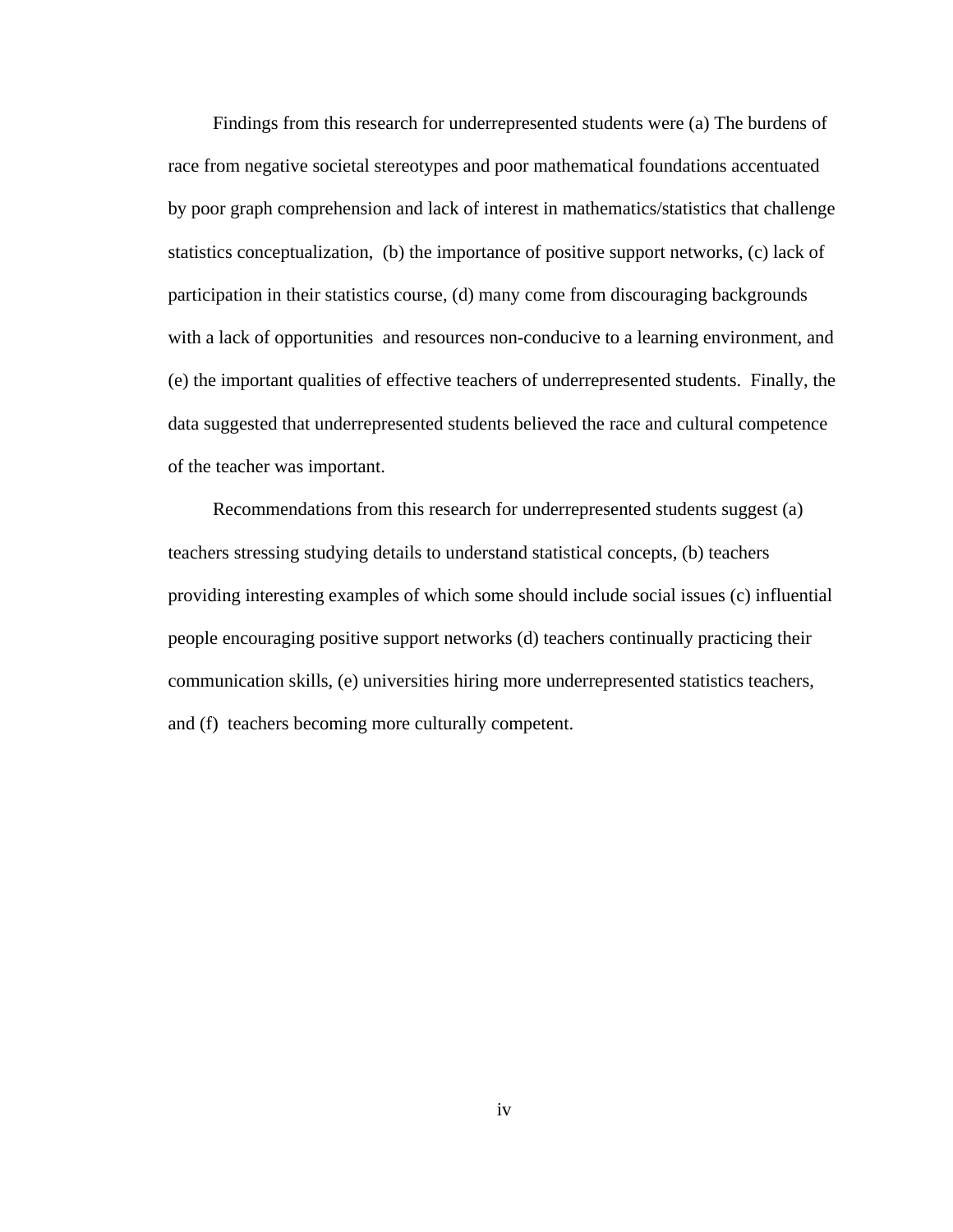Dedicated to my positive support network of family, friends, instructors, and

colleagues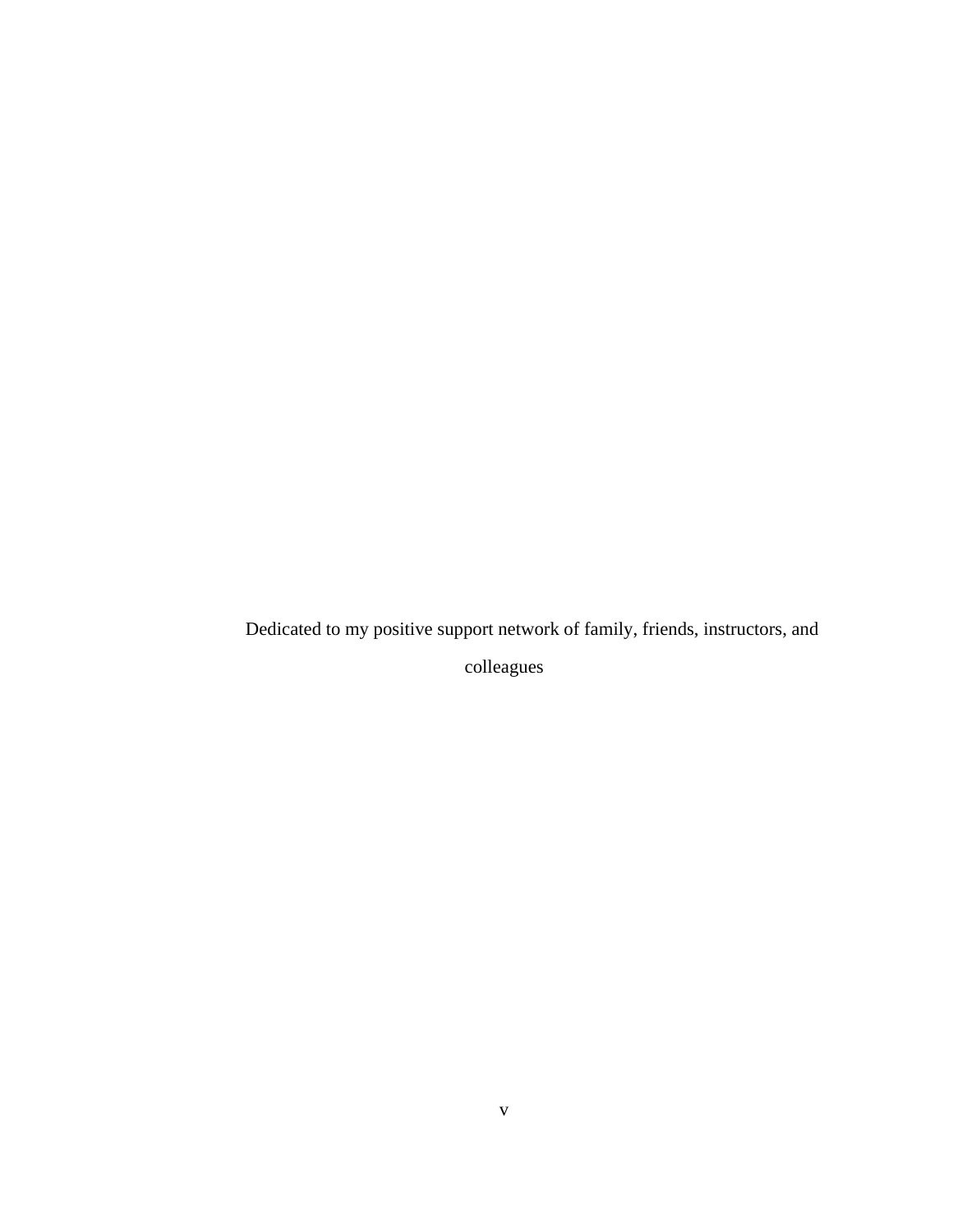#### ACKNOWLEDGMENTS

 First and foremost, I would like to thank God for placing me in the proper places at the proper times with the proper people.

 I thank my wife, Anita, and son, Xayvion, for sacrificing, and understanding while "Daddy (was) on (the) com-poo-ta?" I am blessed by my family's prayers, support, and words of encouragement during this enduring process.

 I am in debt to a host of professors and university professionals. My dissertation committee, Dr. Peter Demerath, Dr. "Patti" Brosnan, and Dr. "Bill" Notz provided guidance, support, and excellent constructive criticism. Dr. "Doug" Wolfe and Dr. Angela Dean whom I affectionately refer to as my "stat parents" were instrumental in their support and effort. Dr. "Jacke" Miller was so helpful with her assistance in editing and collecting data. Dr. Dennis Pearl allowed me to enter his course and recruit participants. "Bob" VanDyne Jr. assisted me in collecting data using an unorthodox method by the university's standard. The Statistical Consulting Service was helpful in designing the survey and collecting quantitative data; special thanks to Jeni Squiric.

 Last, I am thankful to some additional readers and conversationalists, Mama, Uncle Jerry, "Korey" Jones, and Katherine Whitney Reeves who provided insight into the dissertation and was supportive of my efforts.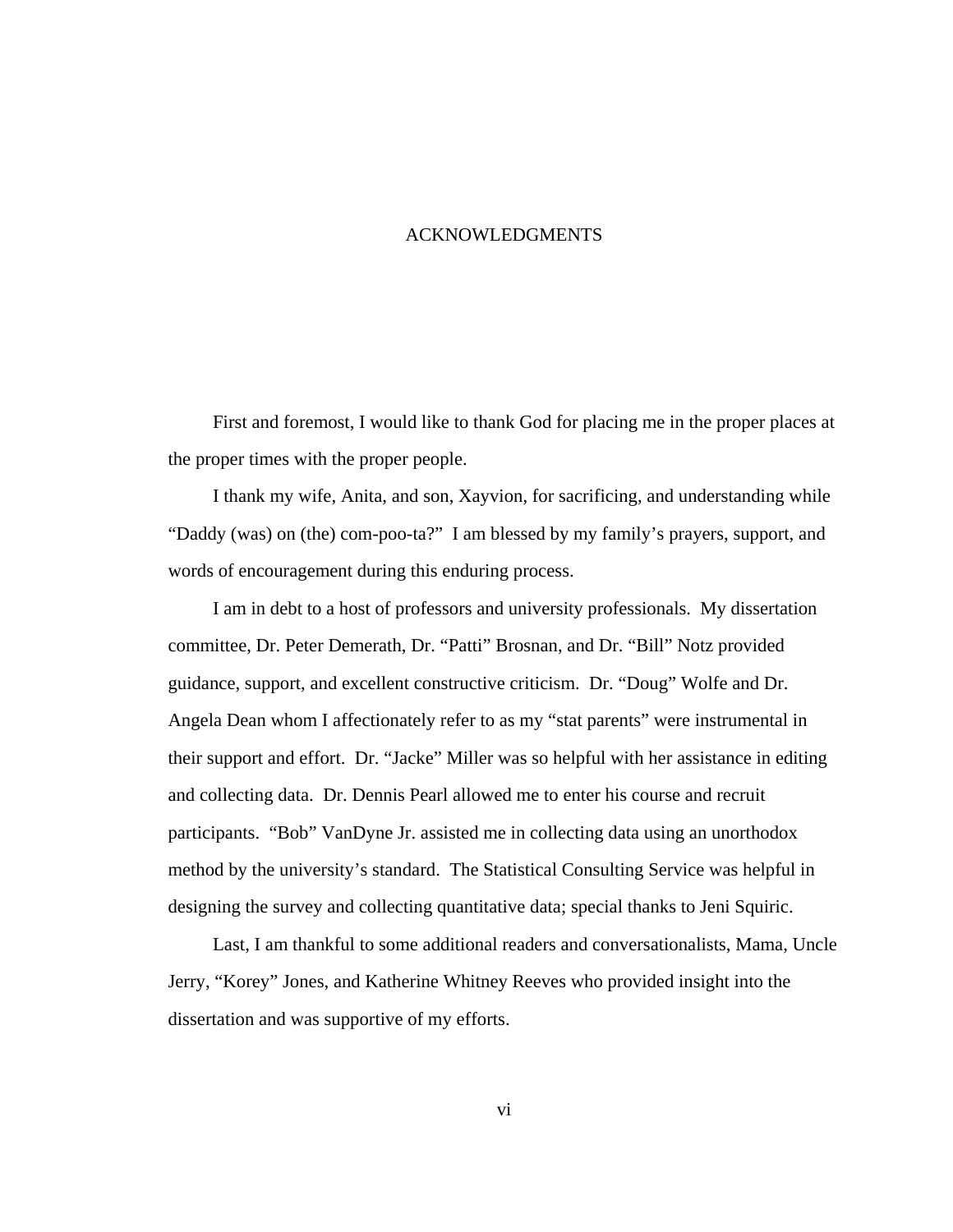# VITA

| University                                            |
|-------------------------------------------------------|
| University                                            |
| University                                            |
| The Ohio State University                             |
| <b>State Community College</b>                        |
| The Ohio State University                             |
| Initiative at The Ohio State University.              |
| Insurance.                                            |
| at the James Hospital at The Ohio State<br>University |
| <b>State University</b>                               |
| <b>State University</b>                               |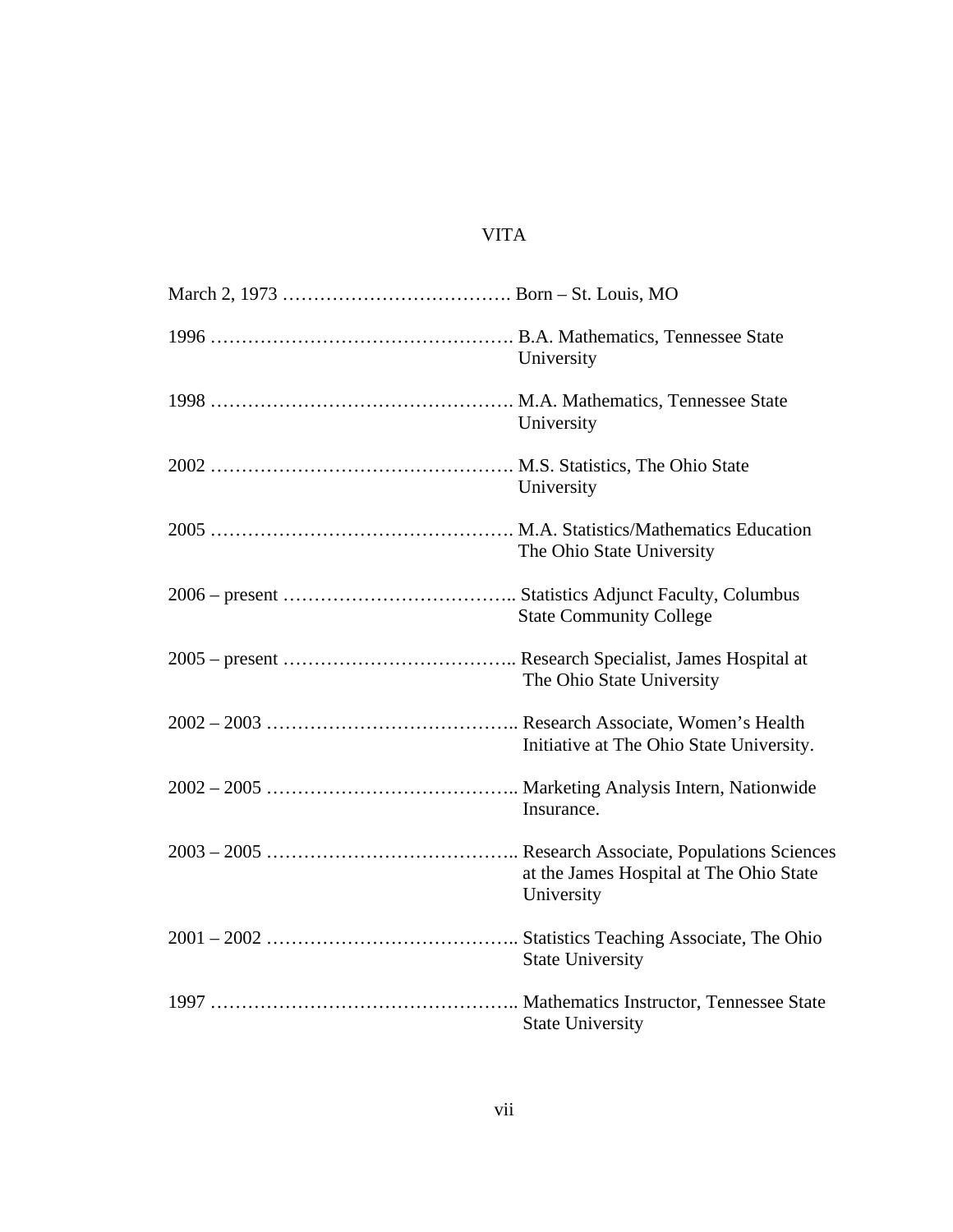| University/NASA. |
|------------------|

# FIELDS OF STUDY

Major Field: Education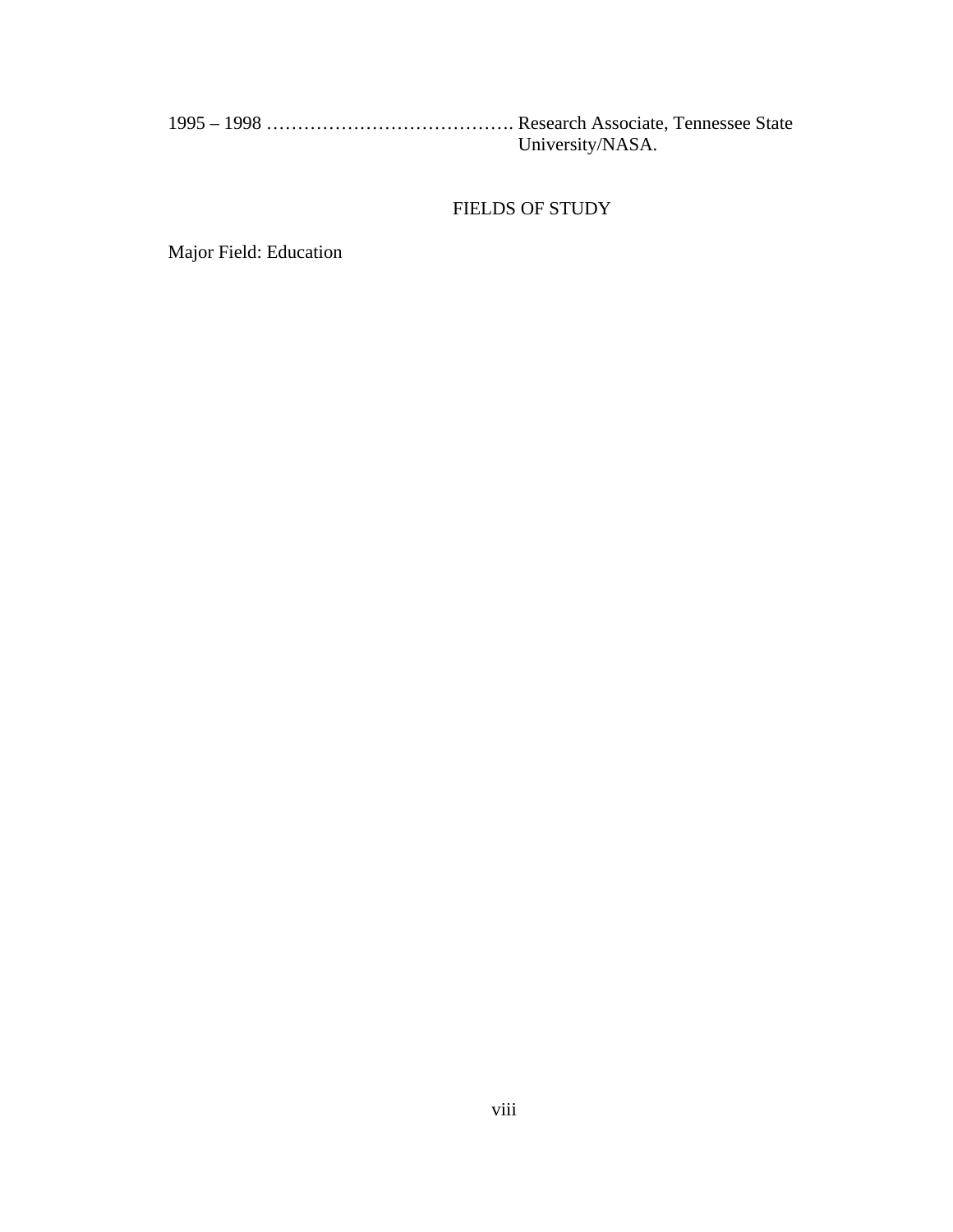# TABLE OF CONTENTS

| Page                                                                              |
|-----------------------------------------------------------------------------------|
|                                                                                   |
|                                                                                   |
|                                                                                   |
|                                                                                   |
|                                                                                   |
|                                                                                   |
|                                                                                   |
|                                                                                   |
|                                                                                   |
| Chapter 5: The Burdens of Race are Influenced by Multiple Sources  105            |
| Chapter 6: Influences that Shape Students' Experiences in Introductory Statistics |
|                                                                                   |
| Chapter 7: Conclusion: Easing the Burdens of Race in Introductory Statistics      |
|                                                                                   |
|                                                                                   |
|                                                                                   |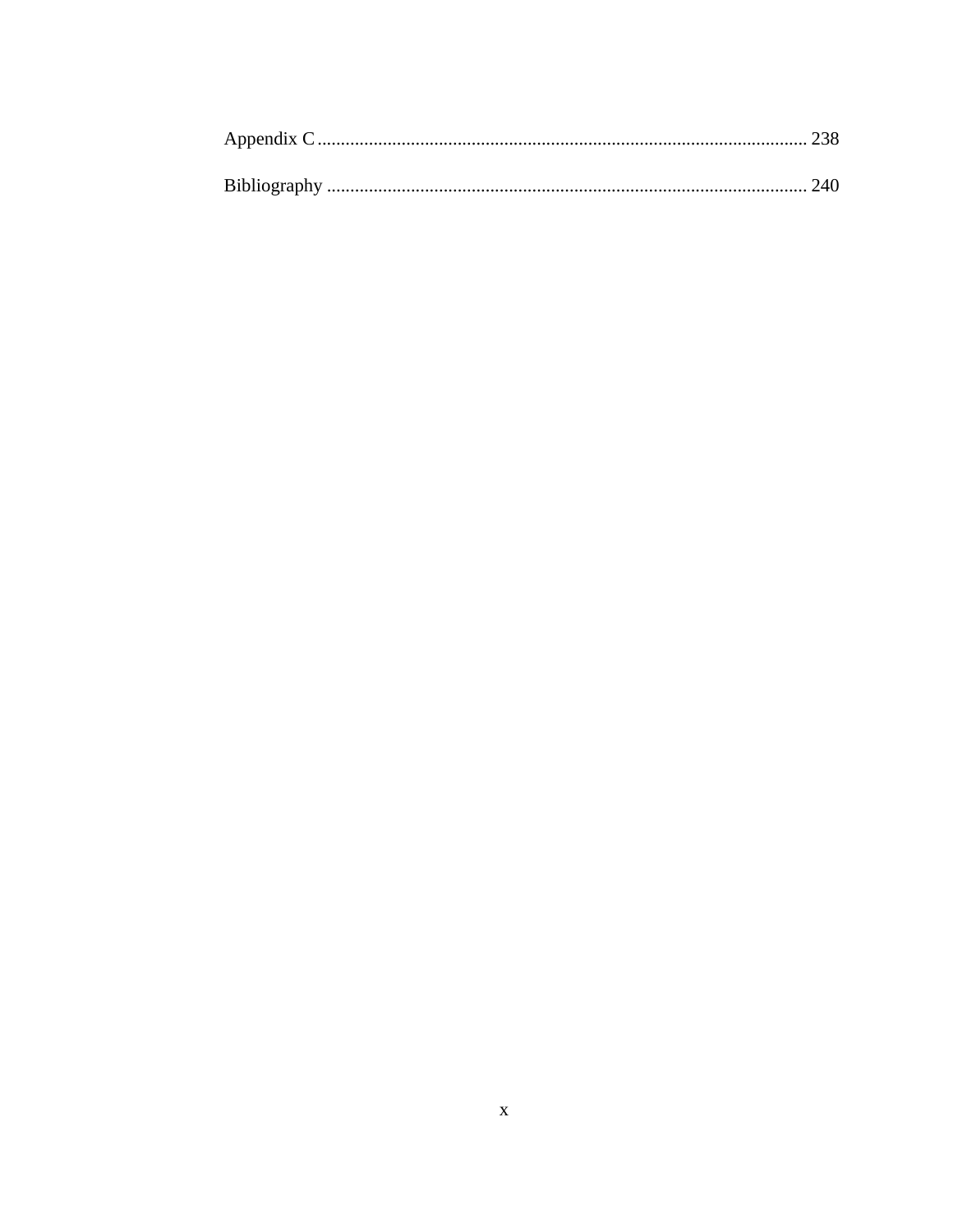# LIST OF FIGURES

Figure Page

1 Conceptual Model of Societal Influences on Statistics Students as Learners... 27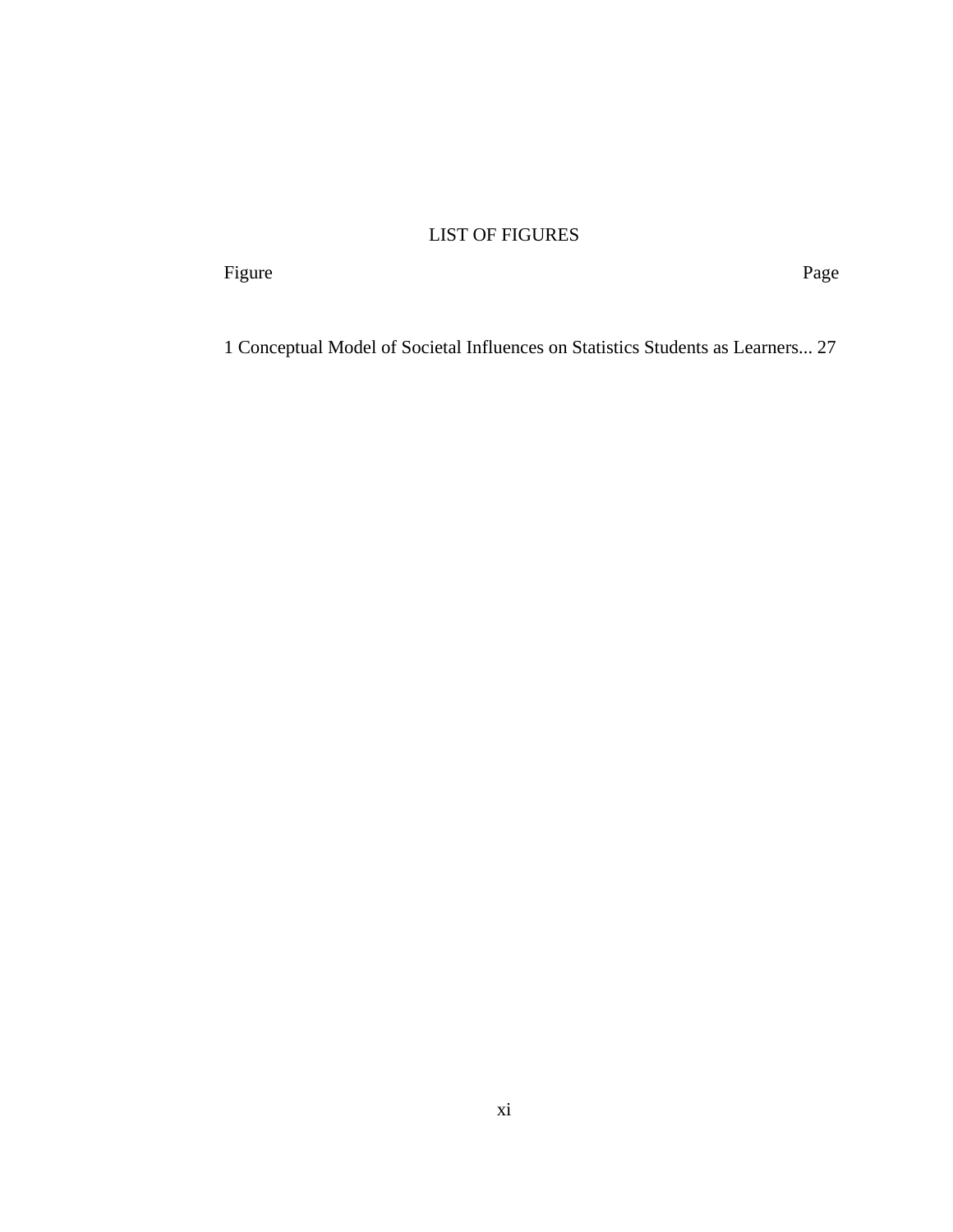# LIST OF SYMBOLS AND ABBREVIATIONS

Symbol or Abbreviation Description ACT American College Test CEO Chief Executive Officer CFO Chief Financial Officer CGI Cognitively Guided Instruction CRT Critical Race Theory CT Critical Theory EEO Equal Employment Opportunity GED General Education Diploma GPA Grade Point Average MBA Master of Business Administration NAEP National Assessment of Educational Progress OSU The Ohio State University QUAL Qualitative quan Quantitative SAT Scholastic Aptitude Tests SES Socioeconomic Status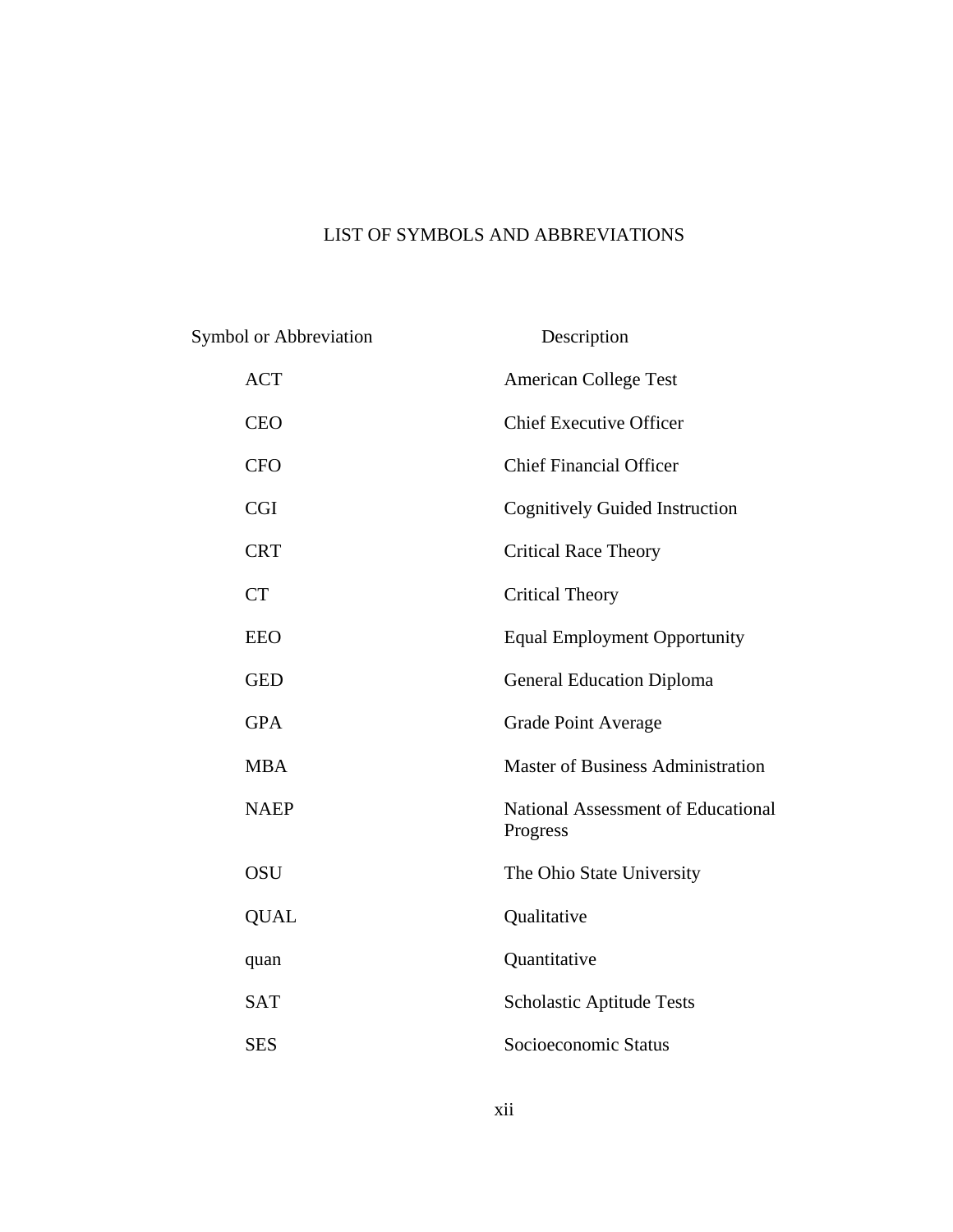|       | Computed value of t test                                                                                                                                                      |
|-------|-------------------------------------------------------------------------------------------------------------------------------------------------------------------------------|
| TSU   | <b>Tennessee State University</b>                                                                                                                                             |
| $X^2$ | Computed value of a chi-square test                                                                                                                                           |
| Z     | A standard score; difference between one<br>value in a distribution and the mean of the<br>distribution and the mean of the distribution<br>divided by the standard deviation |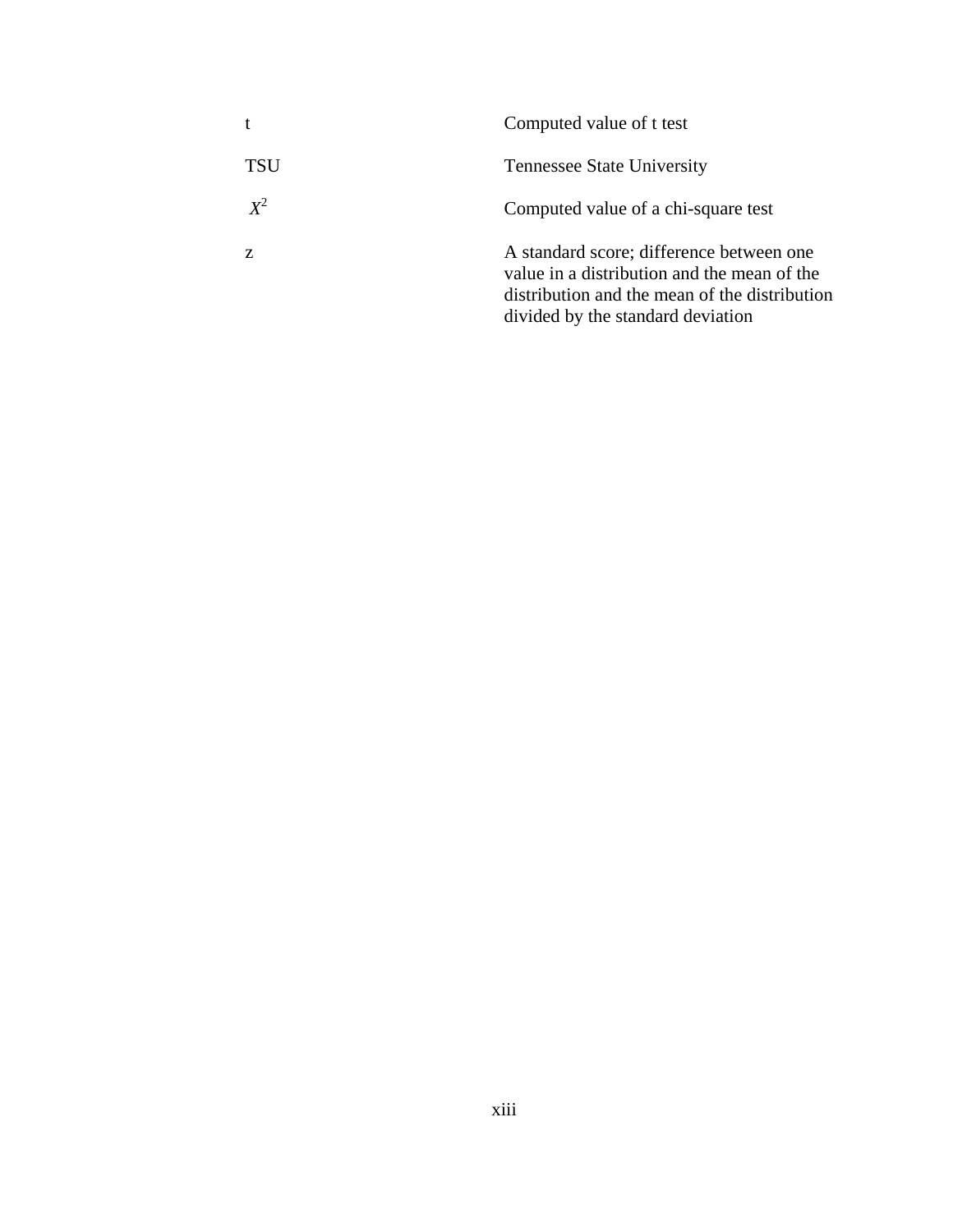# CHAPTER 1

# INTRODUCTION

Statistics is a relatively new and modern mathematical science. As actions are increasingly taken and decisions are increasingly made on the basis of statistical information, it has gained increased attention in industry, business, and government (Shaughnessy & Zawojewski, 1999). Furthermore, journals, magazines, newspapers, and various other media outlets, use the subject frequently. Skills in statistics are essential in the everyday lives of informed citizens and in the roles in the workplace (Shaughnessy & Zawojewski, 1999). Furthermore, statistics assists in obtaining advanced degrees which ultimately leads to high status employment (Parker, Keillor, & Pettijohn, 1999).

 Many researchers of mathematics education have focused on the achievement gap between underrepresented minorities such as African Americans and Latinos and their represented counterparts, Whites and Asians. These researchers have explored such topics as the inferiority complex that underrepresented students endure in the classroom, the struggles of underrepresented students against "acting White," the response to racism and its effect on academics, and the effects of negative stereotypes on academics.

Unfortunately, statistics education researchers have not established nearly as rich and in-depth look into understanding the academic statistics performance of underrepresented students. A gap in the literature has been that there is little research regarding underrepresented students' statistical performance.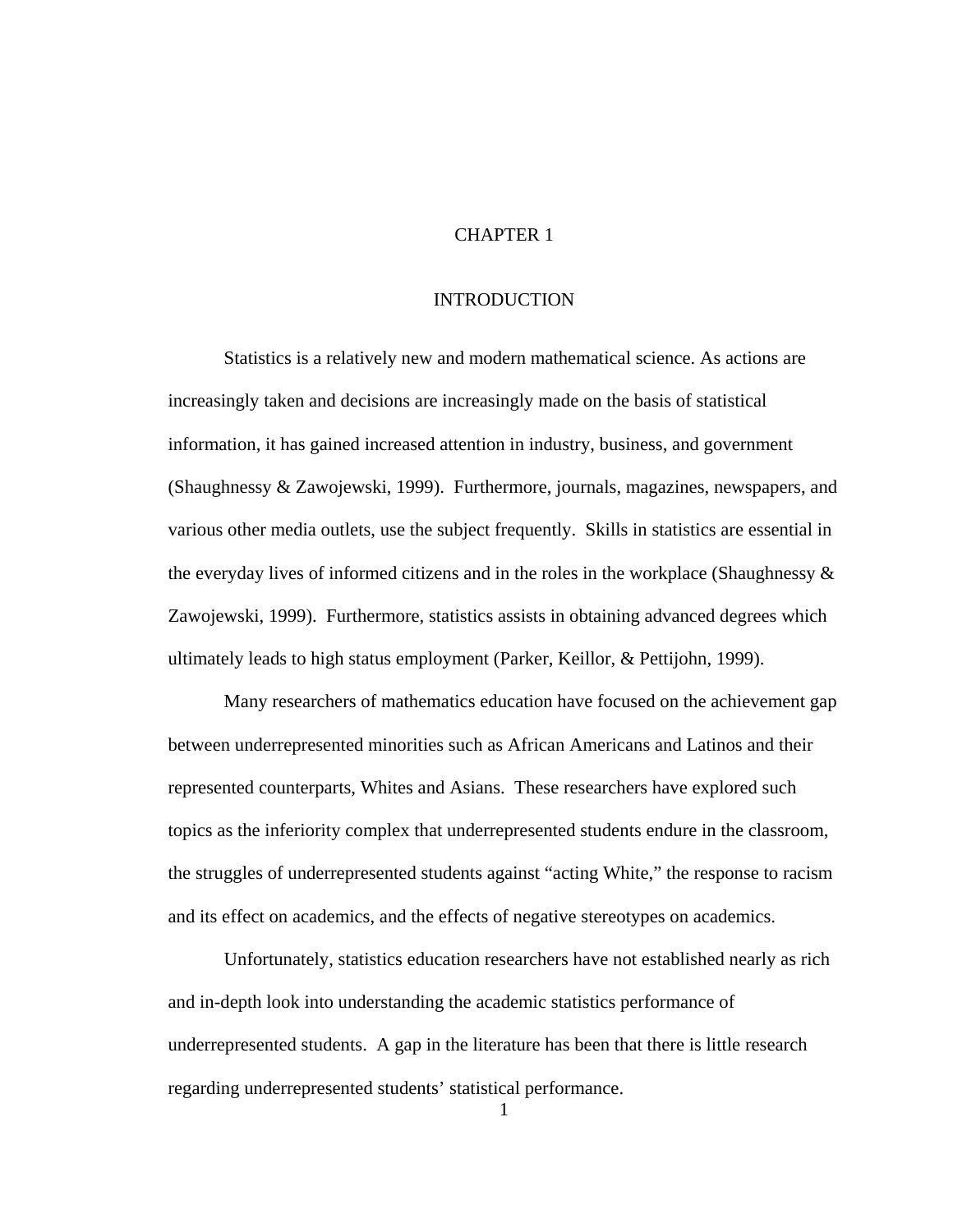Because of the importance of such a topic, this research investigates the burdens associated with underrepresented students' statistical performance in a predominantly White university. These burdens have their basis in history of ongoing racism and negative stereotypes that raise questions about underrepresented groups' value in society and also the relatively weaker, K-12 mathematics preparation. Furthermore, these burdens serve a negative force in the classroom as underrepresented students question their abilities to achieve statistical excellence due to poor mathematical foundations often found in under-resourced schools.

This study considers the issues, factors and experiences that contribute to the exacerbation of these burdens, and how these burdens may be eased. It considers the effects of race in society and the classroom; as well as considers the role that influential support networks and teachers play. Last, it explores the role of general education and specifically mathematics in order to help understand how to help underrepresented students achieve in statistics performance.

## *Problem Statement*

Due to advancements in technology, statistics has increasingly become more important in a variety of disciplines, fields, and careers. Because of its prevalence in our society, a substantial number of universities have required that all students take an introductory statistics course. Research has shown a substantial achievement gap between some ethnic groups and their underrepresented minority counterparts in mathematics. Because of the opportunities and the significance of understanding the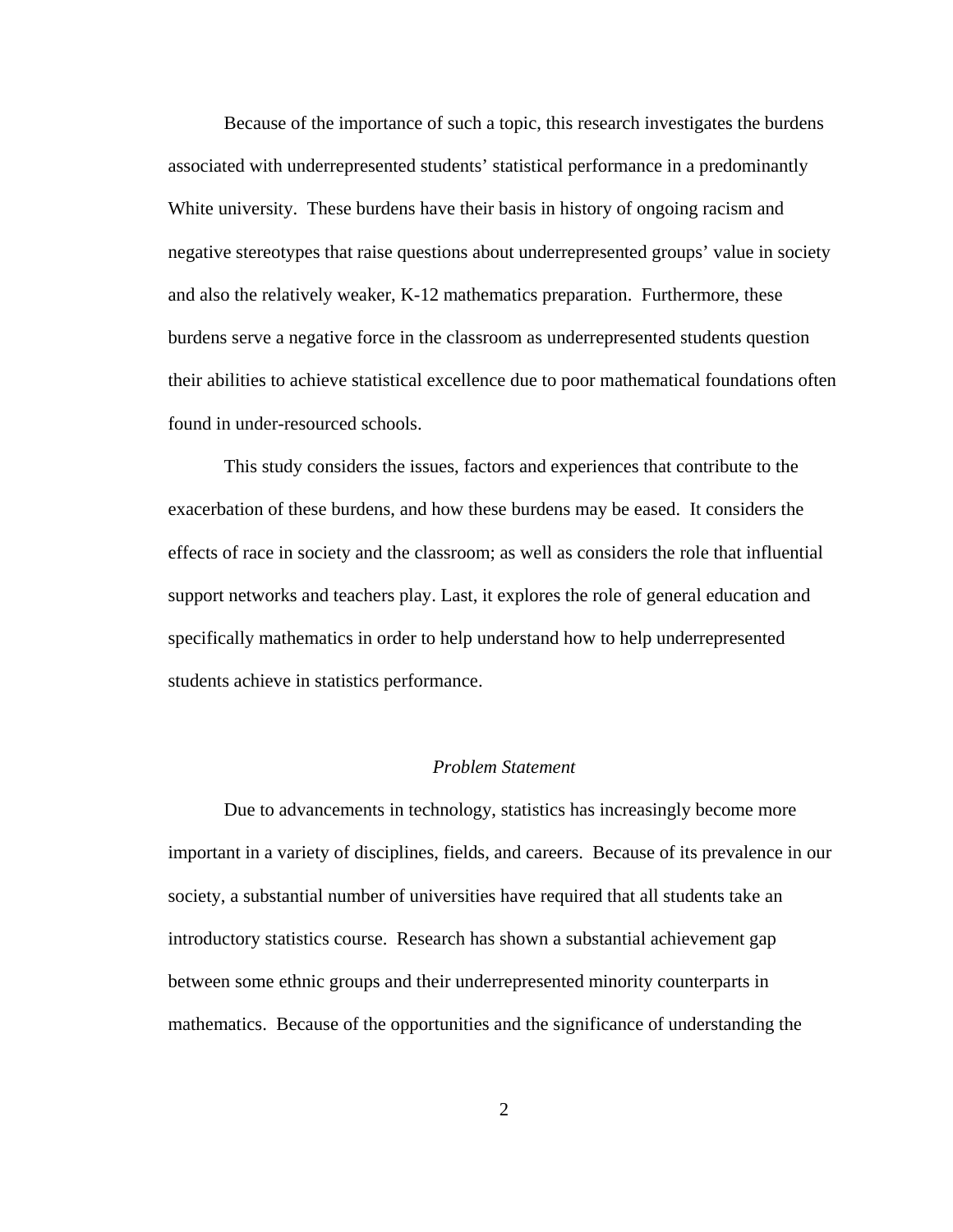subject in order to understand media outlets and research, it is important that there is not a gap in statistics achievement between underrepresented minorities and represented.

# *Research Purposes*

The study set out with 3 purposes: (a) To explore, describe, and determine the influential factors that are involved in the success and failure of underrepresented minority students in an introductory college level statistics course; (b) To generate findings that can assist education professionals pedagogically when instructing underrepresented minority students; (c) To serve as a catalyst in developing an awareness of statistics related careers amongst underrepresented minority students.

The study will describe underrepresented minority college students' experience in an introductory statistics course and it will set forth to determine within and between group differences based on gender, race and statistics academic achievement.

The primary questions that the study will address are:

- 1.What are the burdens of race on underrepresented students in a predominantly White university?
- 2.What are the burdens of race in an introductory statistics course?
- 3. How can the burdens of race be eased in an introductory statistics course?
- 4.In comparing underrepresented and represented students, what are the differences in influences and predictors of determining statistics performance?

#### *Rationale*

 In recent years, standardized tests have shown that many students of color have not been successful in mathematics (Rousseau & Tate, 2003). "Across many national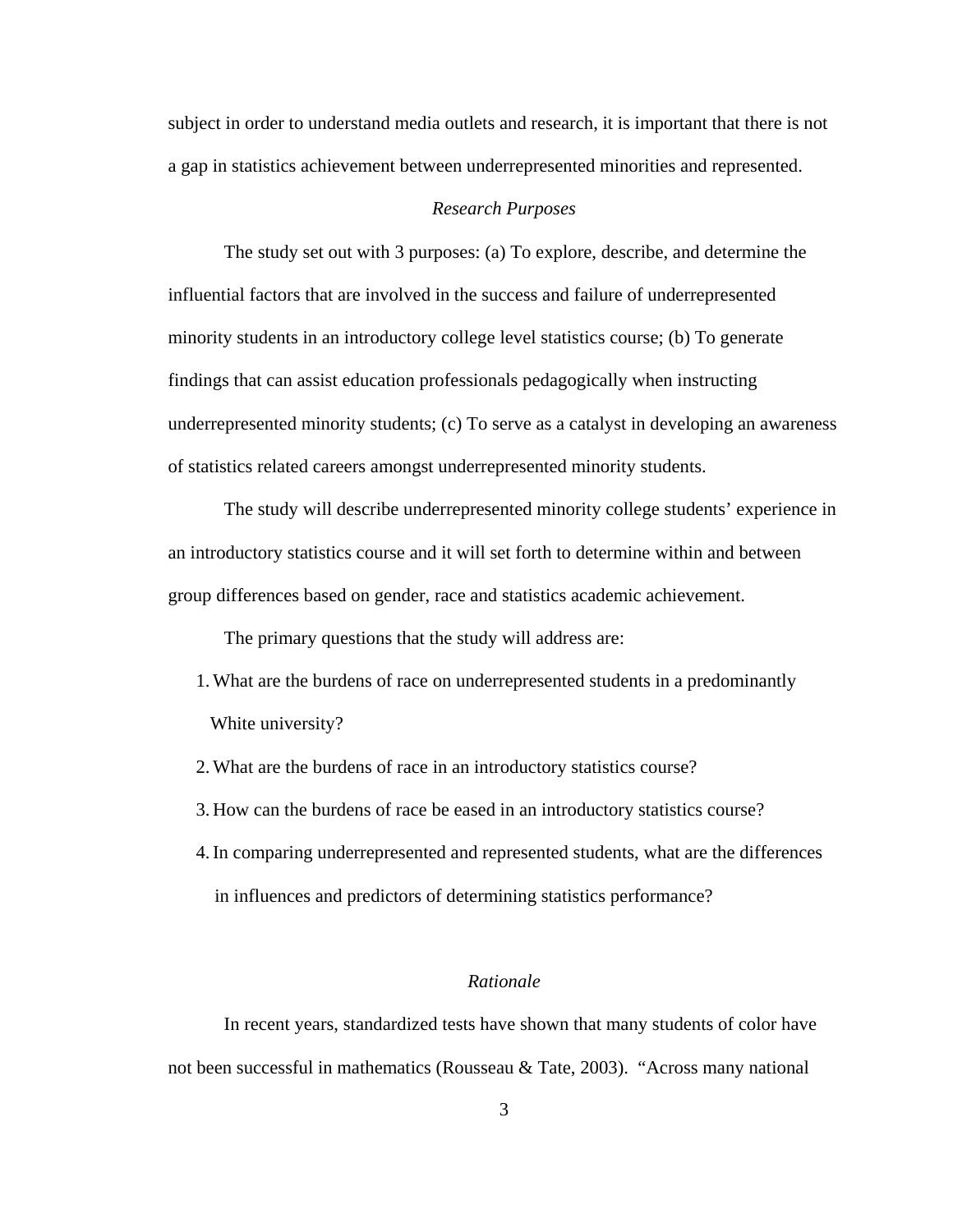surveys of student achievement, African American and Hispanic students remain largely over-represented in the lower tails of achievement distributions and underrepresented in the upper tails of these distributions" (Rousseau  $\&$  Tate, 2003). Unfortunately, this trend does not appear to be changing. In the 1983 National Assessment of Educational Progress, results indicated that 17-year-old Hispanic and African American students were below the national average whereas the White students scored above the national average on four types of mathematics exercises (House, 1993). Rousseau and Tate reported that many students of color were not performing at acceptable levels in school mathematics (House, 1993).

 Because of the increased usage of statistics, more organizations are requiring that the student understand introductory statistics concepts. "The Curriculum and Evaluation Standards for School Mathematics has echoed the increased attention to statistics in society by recommending a prominent role for applications of data and chance in school mathematics" (Shaughnessy & Zawojewski, 1999). A study of The American Assembly of Collegiate Schools of Business schools found that at the undergraduate level 72.8% of the schools required two semesters of statistics and 69.3% provided graduate level courses in statistics (Parker et al., 1999). Ninety percent of the schools required a corelevel course in statistical methods at the MBA level (Parker et al., 1999). At the same time, the National Assessment of Educational Progress (NAEP) (National Science Foundation, 2002) has increased the number of items on data analysis, probability and statistics. Furthermore, the results of NAEP indicate that more institutions are emphasizing the learning of the statistics (Parker et al., 1999).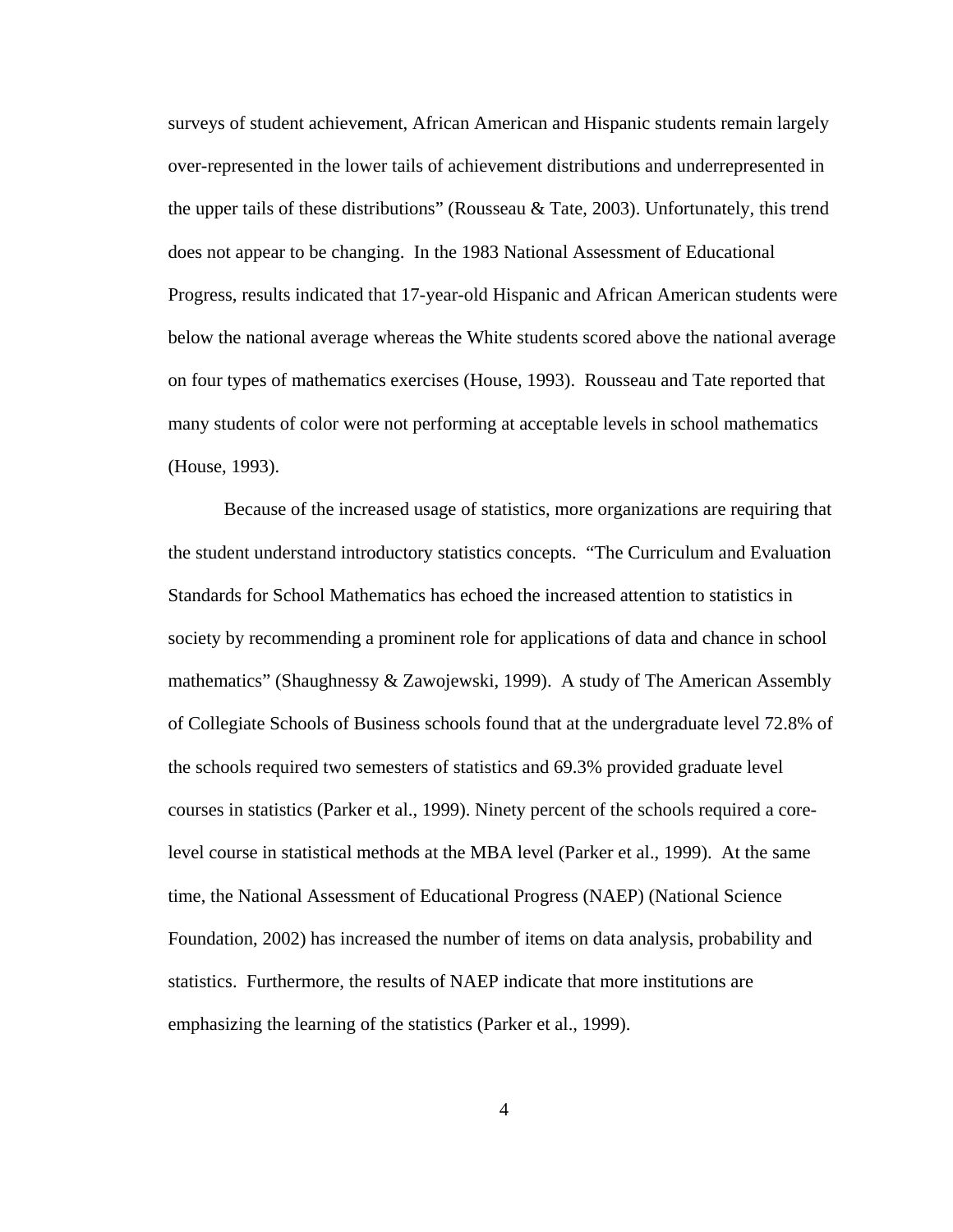Besides addressing the achievement gap in probability and statistics, rationale for conducting this research concerns the need for more people of color that call for knowledge of statistical careers in the United States, future opportunities awaiting underrepresented students, receiving assistance from universities, and encouraging knowledge of statistics in avoiding institutional discrimination.

# *The Need for Underrepresented People of Color in Statistics*

Part of the researcher's rationale in conducting this study is to increase awareness and interest about career opportunities in the field. African Americans and Latinos remain largely underrepresented in mathematics intensive careers (Gainor & Lent, 1998; Miller, 1995). In 1979 and 1989, African Americans and Latinos accounted for 6.2% and 8.3% of the Bachelor's degrees in the natural sciences, computer/informational sciences, and engineering degrees respectively. Furthermore, in the same years, these two groups accounted for only 2.7% and 3.3% of the doctoral degrees in these fields.

In a study of 164 first-year  $17 - 22$  year-old African-American college students attending a predominantly White university, Gainor and Lent (1998) used a modified version of Bandura's social cognitive theory to analyze racial identity attitudes to predict the mathematics career choice intentions of African-American students. In their study of first year African-American students, Post, Stewart, and Smith (1991) found that selfefficacy and interests significantly contributed to men's consideration of careers in mathematics and science. Gainor and Lent (1998) similarly found relations between gender and math self-efficacy where the men tended to report higher efficacy expectations in comparison to the women. They also found that interest alone predicted

5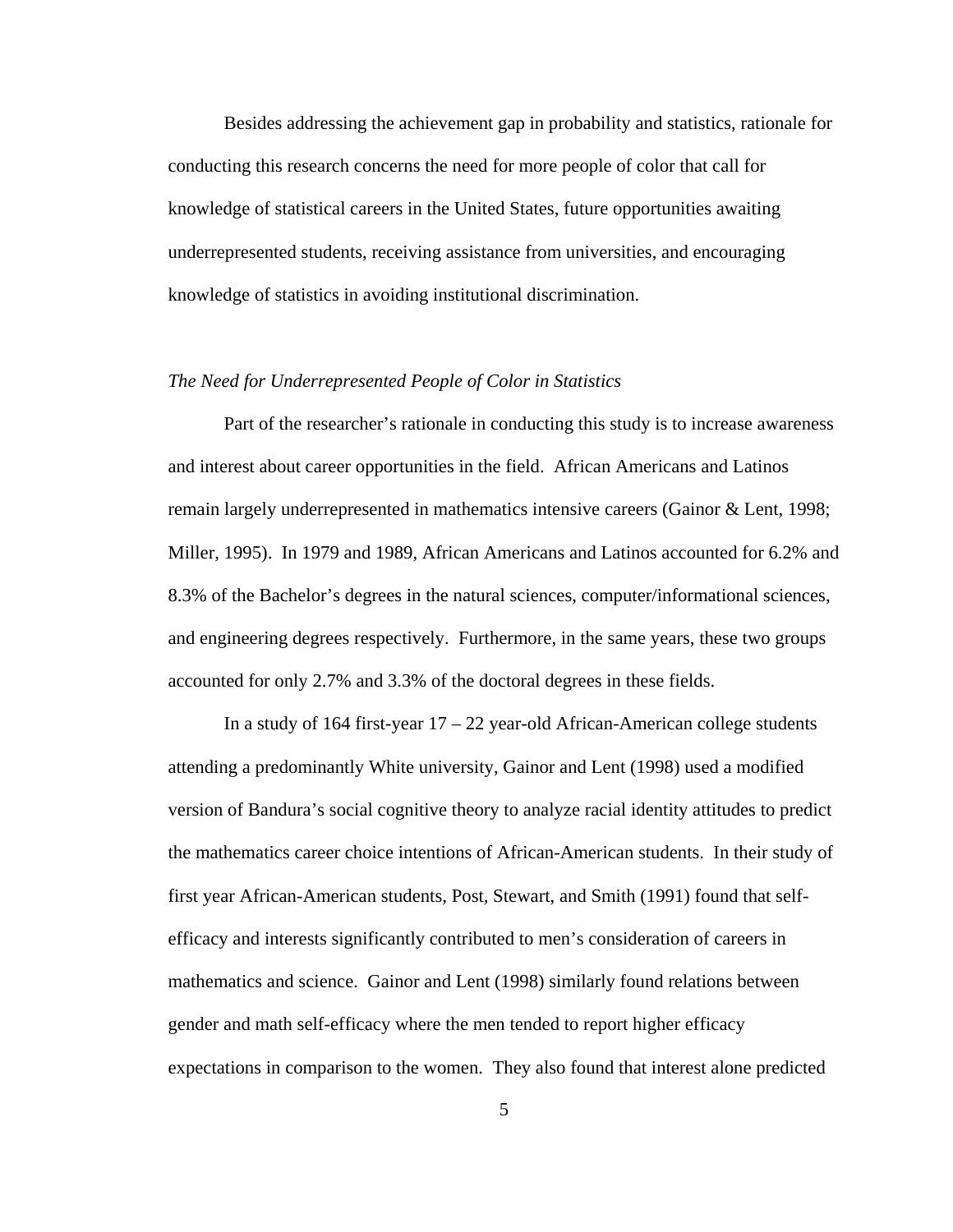women's consideration of such careers (Gainor  $&$  Lent, 1998). Coupled with this research, Anderson cited that out of 341 United States citizens who received a Ph.D. in mathematics in 1988, three went to Latinos and one to an African-American (S. E. Anderson, 1990). From 1979 – 1990, 78 African Americans and 97 Latinos received doctorates in physics and/or astronomy. In 1999, the mathematical sciences consisted of approximately 6% African American and Hispanics made up approximately 2% - 4% (National Science Foundation, 2002). In 1999, the National Science Foundation reported that African-Americans and Hispanics each comprised approximately 3% of the science and engineering occupations (National Science Foundation, 2002). These statistics suggest that African-Americans and Hispanics are underrepresented in the statistics related occupations.

#### *Future Opportunities Exist for Underrepresented Groups in Statistics Related Fields*

 This body of research has far-ranging implications. Anderson (S. E. Anderson, 1990 p. 291) states a prediction generated from the Commission on Professionals in Science and Technology report that says by the year 2010 at least 33% of 18-year-olds in the United States will be African-American or Latino. In the same article, it was said that by the year 2000, Blacks, Latinos, and women would be 85% of the United States' workforce. Contrary to predictions, in December 2000, and June 2005, the Bureau of Labor Statistics reported that 59% of the workforce was Black, Latino, and women (Bureau of Labor Statistics, 2000, 2005). Regardless a large percentage of Black,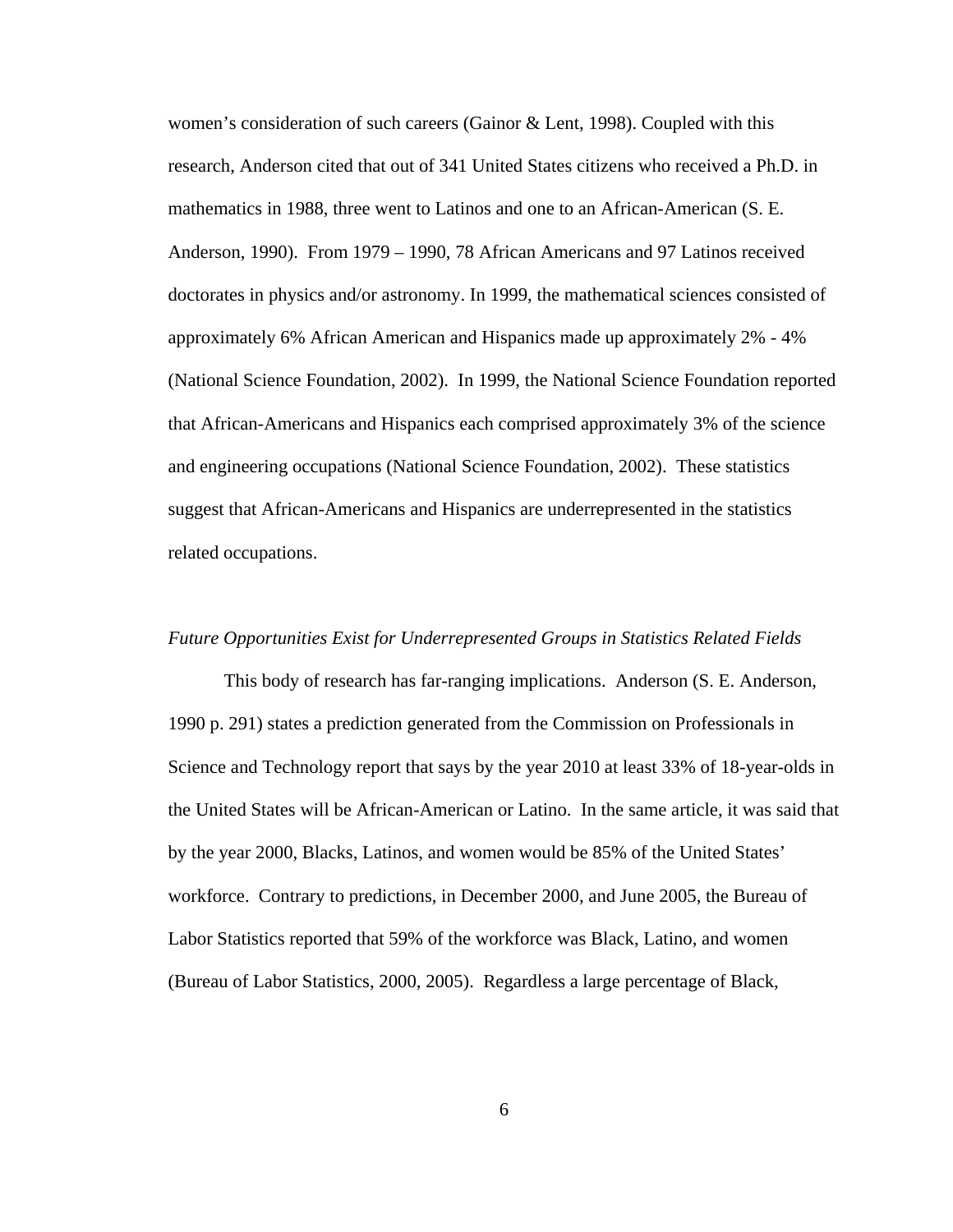Latinos, and women comprise a large part of the workforce. These statistics suggest there will be opportunities for underrepresented groups in fields that require statistical understanding.

#### *The Need for Universities to Provide Assistance*

Students often take statistics courses in colleges and universities. This study suggests that to assist underrepresented students in statistics performance, universities need to understand underrepresented students' background and culture. Therefore this research will give educators insight into ways to approach teaching statistics to underrepresented students. It will also offer suggestions to universities and colleges on how to help underrepresented students achieve in college. It is the hope of the researcher that a residual affect of this research will occur that will encourage underrepresented minority students to consider and pursue careers in this field thereby contributing to a much more diverse workplace.

#### *Avoiding Statistical Misrepresentation*

 The word statistics has its origin in German but "was coined from new Latin, with specific reference to the public domain, as a 'science dealing with the facts of a state'"(Woolf, 1989). Statistics was an established normality in the academic preparation of public administrators in the late eighteenth century. During that time period, one of the views about the subject was that it was "an inquiry for the purpose of ascertaining the political strength of a country, or questions respecting matters of State" (Woolf, 1989 p. 591).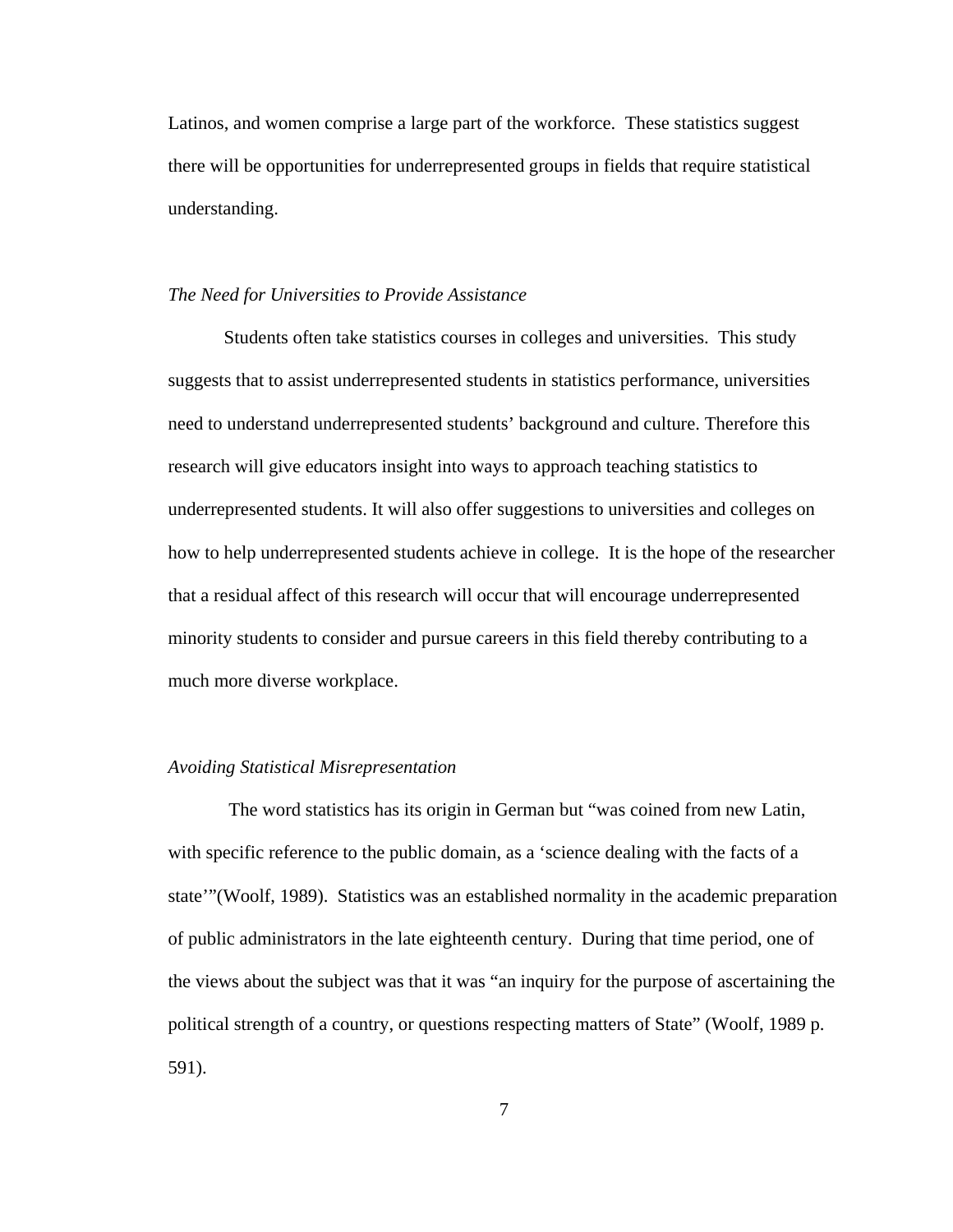Germany was not the only country using statistics to question matters of the state. During the 1800s, France used the departmental statistics to understand the irrational and ungrateful reactions of their people for their self-evident benefits of the Revolution (Woolf, 1989). Philanthropists and criminologists with the Restoration and July monarchy applied statistics to "discover," understand, and control "unpredictable" lower classes (Woolf, 1989). Furthermore, anthropology used statistics as its tool for analyzing social data (Woolf, 1989). Statistics was being used to control and direct the lives of society, and it was "indelibly marked with the imprint of Authority" (Woolf, 1989p. 599).

To keep from repeating history, it is important that educated members of society understand basic statistics. Woolf (1989) mentioned the use of statistics in modern Western society by governments. By having an understanding of statistics, we are becoming informed citizens which will help keep governments from deceiving us.

Considering that some minority groups are underrepresented in statistics related fields, it is possible that this group of people will lack the understanding and knowledge needed to question statistical research results. Coupled with the need to be able to question the government's decisions based on statistics, this provides further validation for the need of more underrepresented groups to understand statistics. To illustrate, Navarro (1991, p. 436) discusses an example of the misuse of statistics by the government.

The U.S. government rarely collects health data broken down by social class. When it did do this in 1986 for heart and cerebrovascular disease, enormous gaps were found: 'The death rate from heart disease, for example, was 2.3 times higher among unskilled blue collar operators than among managers and professionals. By contrast, the mortality rate from heart disease in 1986 for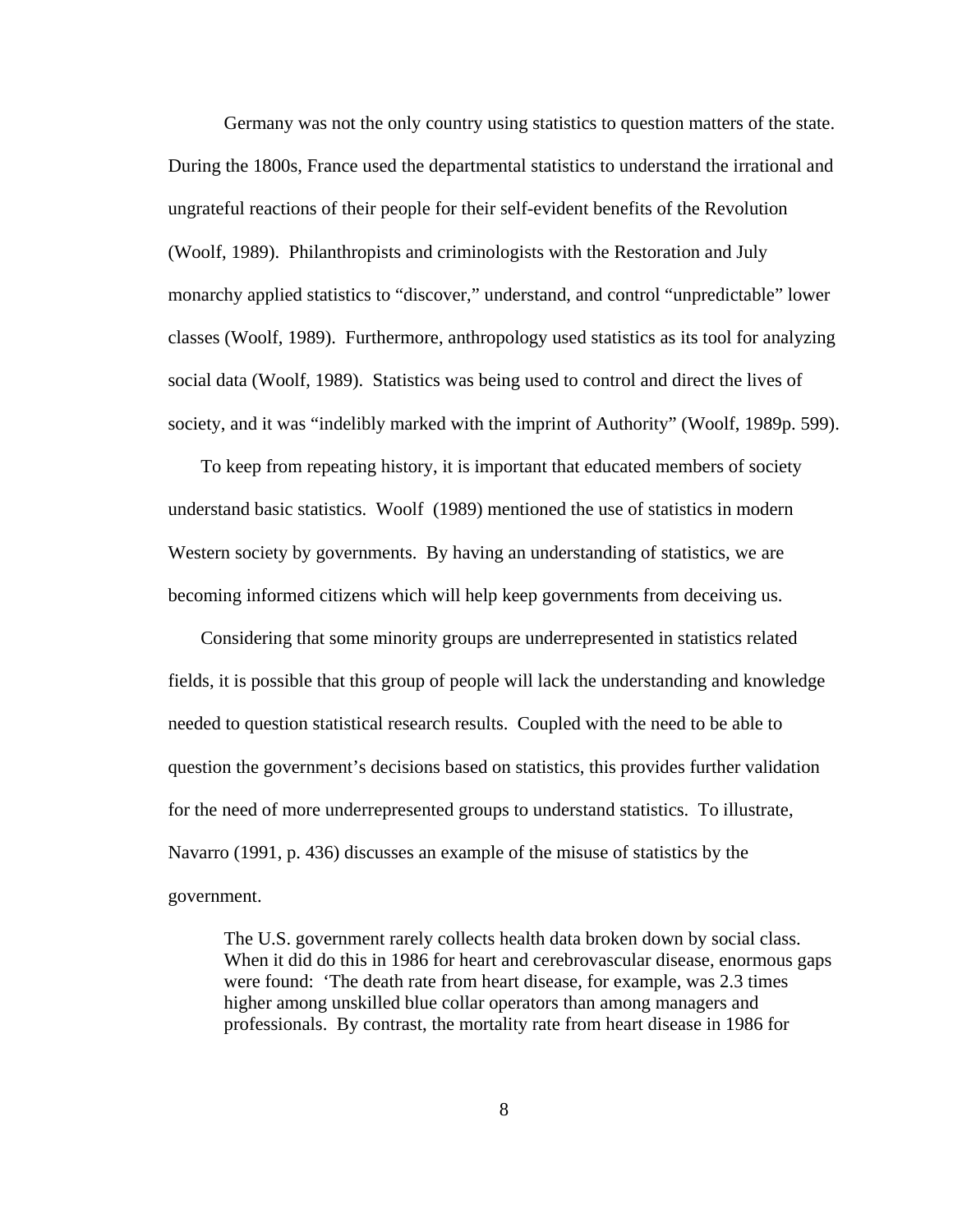blacks was 1.3 times higher than for whites…' The way in which statistics are kept does not help to make white and black workers aware of the commonality of their predicament.

### *Chapter Descriptions*

The dissertation is organized as follows. Chapter 2 provides the conceptual framework for the research providing a synthesis of four theories contributing to the explanation of how societal factors influence the introductory statistics learner. Chapter 3 reviews the related literature pertaining to influences on underrepresented students performing poorly or successfully in mathematics and statistics courses. Chapter 4 provides the methodological approach. Chapter 5 discusses some of the major findings relating to the burdens of race that are influenced by multiple sources such as society and positive and negative networks. Chapter 6 provides further findings associated with the students' perspectives into pedagogical influences in underrepresented students understanding introductory statistics. These findings are related to qualities of effective teachers and burdens associated with the fear of poor mathematical preparation and coming from disadvantaged backgrounds. Finally, chapter 7 recommends ways of helping underrepresented students perform better in introductory statistics courses. It suggests teachers stressing studying details, providing good examples, encouraging support networks, and being culturally competent.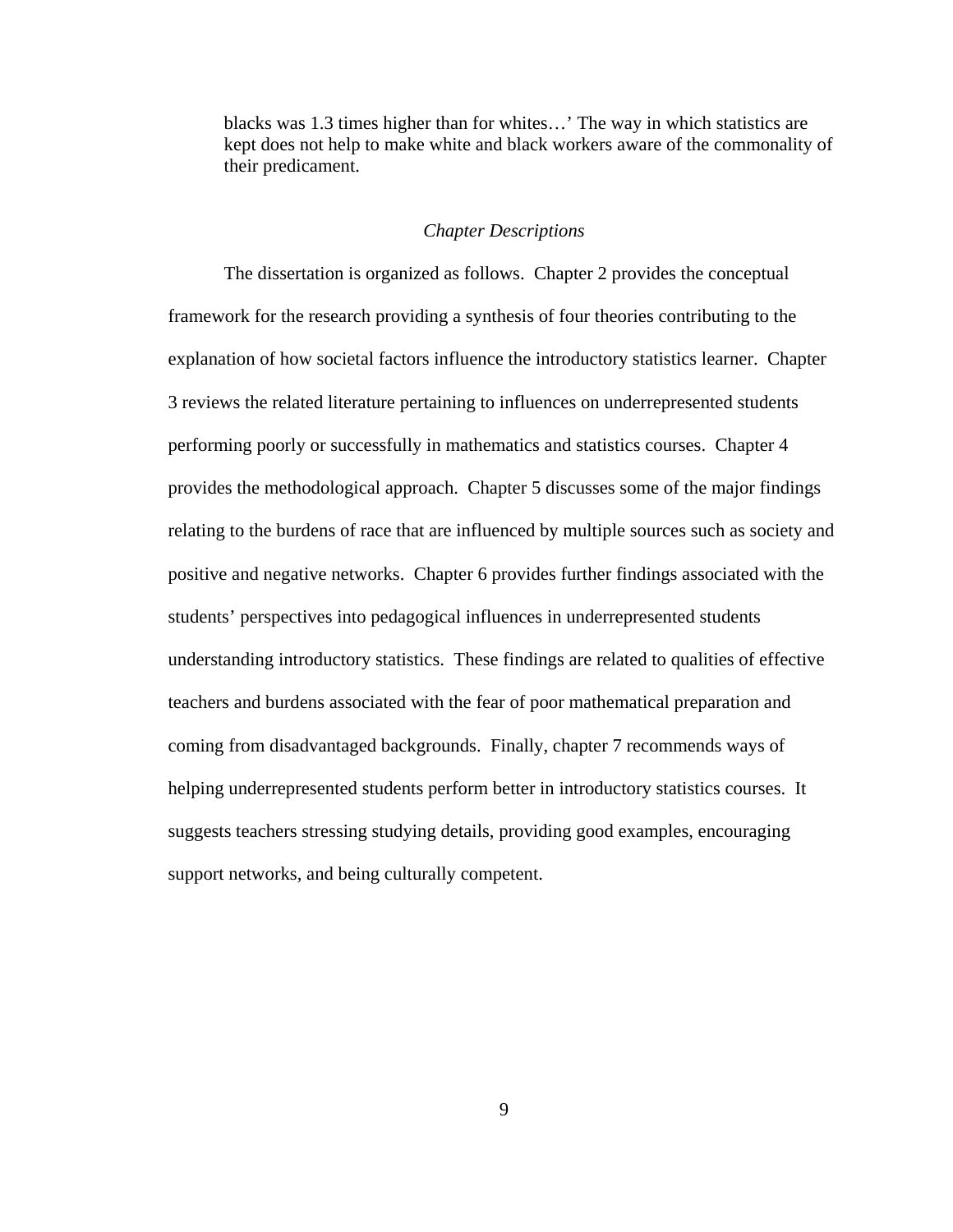## CHAPTER 2

# CONCEPTUAL FRAMEWORK

Chapter 2 will describe the conceptual framework for this research. This conceptual framework consists of a synthesis of four theories: (a) Critical theory (CT), (b) Critical Race Theory (CRT), (c) Ogbu's cultural-ecological theory of minority school performance, and (d) social constructivism that will be used as a lens in gathering, analyzing, and interpreting the data in this research. Critical theory is used as a lens to confront hegemonic forces in our society. Critical race theory (CRT) which was generated from scholars of color who studied law (Howard-Hamilton, 2003) begins with the idea that racism in American society is not aberrant but normal (Howard-Hamilton, ; Ladson-Billings, 2000; Rolon-Dow, 2005). CRT describes how race influences individuals from a societal perspective. Cultural-ecological theory discusses involuntary minorities' response to their history in the United States and how their responses to that history influence their perceptions and responses to school (J. U. Ogbu & Simons, 1998). Finally, social constructivism states that knowledge is not an individual experience, but one that is shared and constructed by the learners using previous skills, history, culture, and experiences (Prawat & Floden, 1994).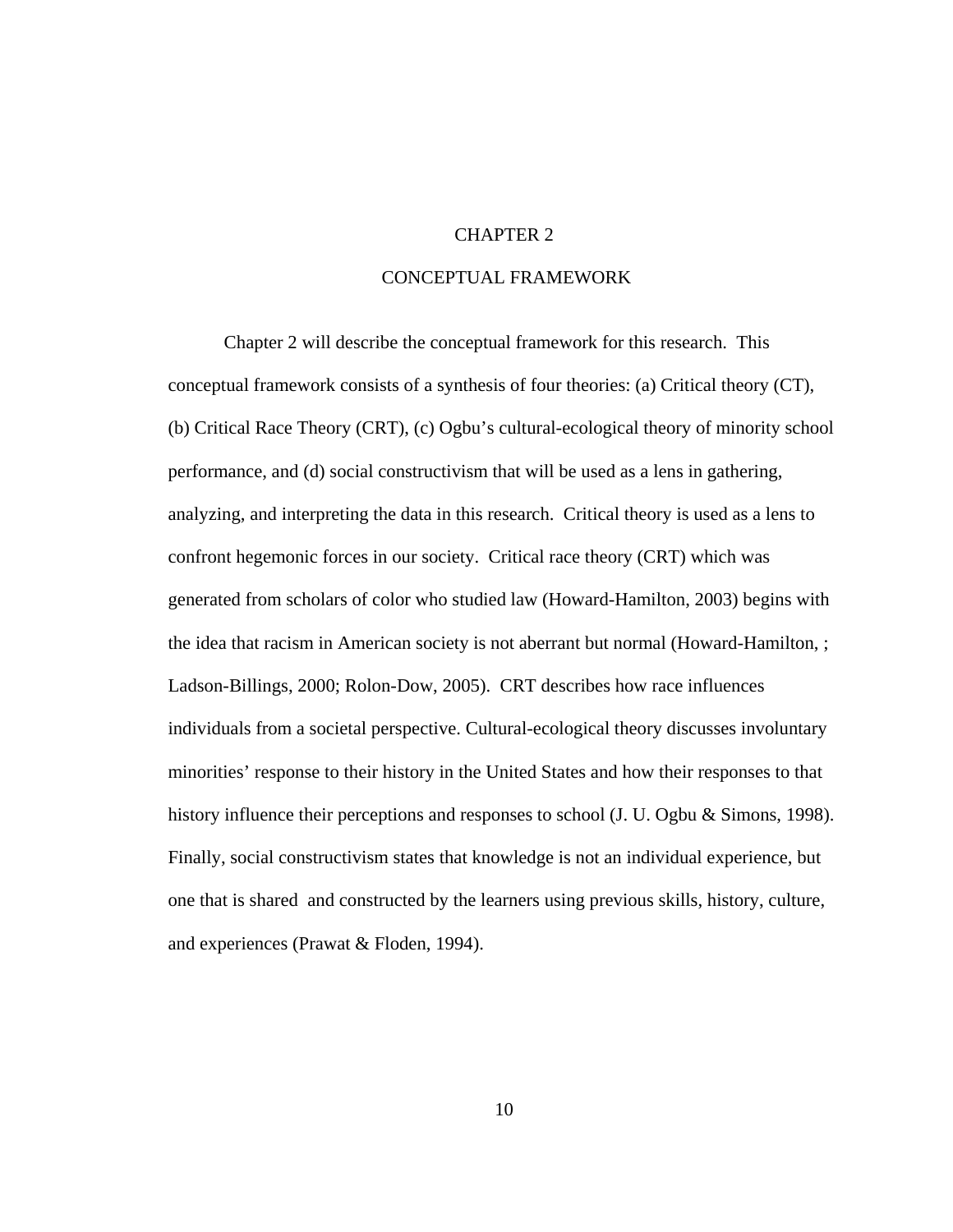#### *Critical Theory*

Historically, critical theory (CT) originated from the theories developed by a group of writers from the Frankfurt school and associated with the Institute of Social Research at the University of Frankfurt (Kincheloe & McLaren, 1994). The writers were influenced by the aftermath of World War I. The unemployment rate, devastation, failed strikes, inflation, and economic depression marked these influences (Kincheloe  $\&$ McLaren, 1994). At this time period, it was believed that the world was in need of reinterpretation. These writers' concerns defied Marxist orthodoxy and deepened their own philosophies that injustices and subjugation shaped the world (Gibson, 1986).

Critical theory provided the voice of concern geared toward the politics of psychological and cultural revolution with an overtone of political emancipation from a historical, cultural context (Gibson, 1986). The theory stood as a guide for confronting hegemonic forces (Kincheloe & McLaren, 1994). It analyzes interests of competing powers - the oppressed versus the oppressor - to understand who gains and lose in society. Critical theory considers the status quo of the privileged and how their privileges are contained. It provides an analytical lens for discerning and exposing those groups that prevent others from establishing and shaping their lives autonomously. It addressed the idea that since the 1960s people in society had become accustomed to being dominated and had lost their zeal for equality and independence (Kincheloe & McLaren, 1994). Furthermore, critical theorists understood the power of language and how it was used as a tool of domination. "Discursive practices are defined as a set of tacit rules that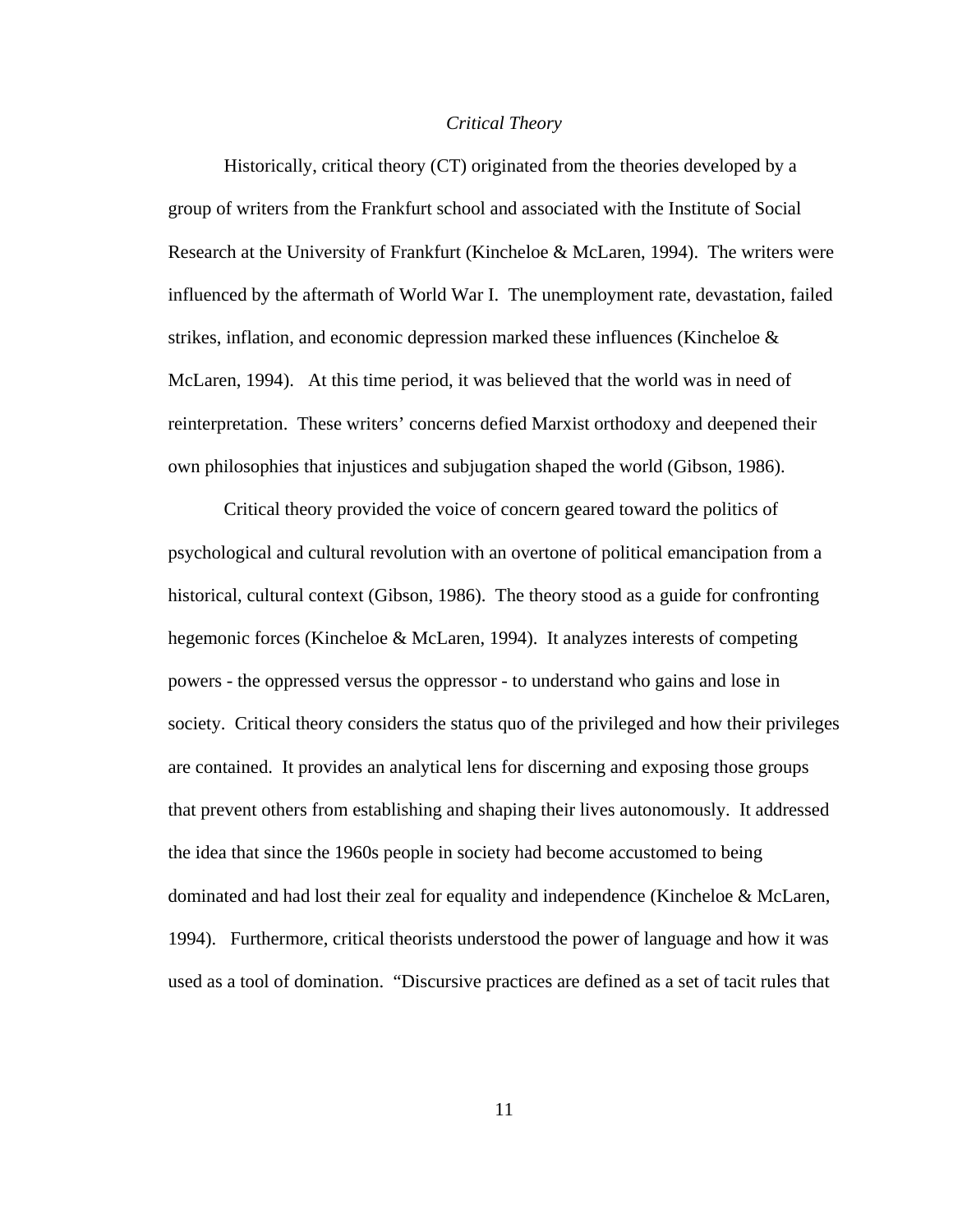regulate what can and cannot be said, who can speak with the blessings of authority and who must listen, whose social constructions are valid and whose are erroneous and unimportant" (Kincheloe & McLaren, 1994).

Some theorists developed the critical theory into an educational framework. Giroux (1988) believed that schools could become institutions where different forms of knowledge, values, and social relations could be taught for the purpose of critical empowerment as opposed to subjugation. School should be used for understanding why things are and how those things became that way (Clifford & Marcus, 1986; H Giroux  $\&$ Simons, 1989). Critical theory recognizes that dominant power consists of many forms. One of those forms was social psychology used to win people's consent to domination through cultural institutions such as the media, schools, family, and churches (Kincheloe & McLaren, 1994). This domination could entail educators promoting what belief system and views of success could be taught (Kincheloe & McLaren, 1994). Critical theorists suggest that school is used as a tool for socializing people into a capitalist society (Bowles & Gintis, 1976). It is a structure devoted to maintaining and regenerating the business elitists', or privileged cultural capital of ruling-class group's way of life (H Giroux & Simons, 1989). Schools reproduce and support the division of labor, mediation of mobility and job selection. Students from different social classes are prepared differently in society (H. Giroux & Purpel, 1983). The current school system eludes topics of conflict, domination, and subordinate power relations society (Apple, 1979). The system often does not introduce the student to topics relating to their experiences and interests (L. A. Bell & Schniedewind, 1987). In summary, critical theory is particularly concerned with issues of power and injustice and the ways that the economy, matters of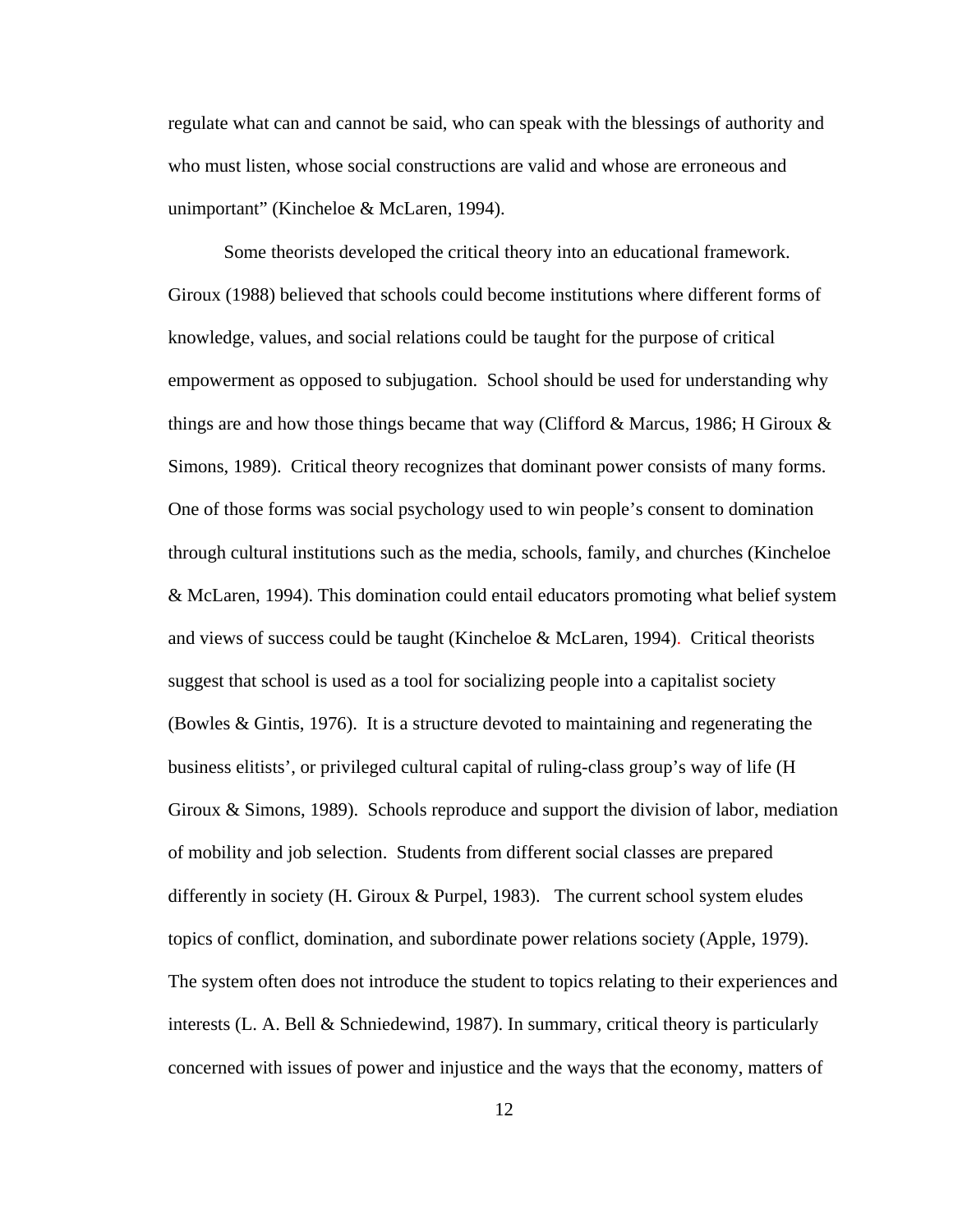race, class, and gender, ideologies, discourses, education, religion and other social institutions, and cultural dynamics interact to construct a social system (Kincheloe  $\&$ McLaren, 1994).

## *Critical Race Theory*

According to Delgado (1995), Critical Race Theory (CRT) arose in the 1970s as a result of the work of Derrick Bell and Alan Freeman who were both distressed over the slow pace of racial reform in the U.S. They both believed that the methods of filing amicus briefs, conducting protests and marches, and appealing to the moral sensibilities of decent citizens were no longer producing the gains of previous times.

Ladson-Billings and Tate (1995) began their discussion on CRT by referring to three central propositions of social inequity: (a) Race is a continuously significant factor in determining inequity in the United States, (b) the United States' society is based on property rights, (c) the intersection of property and race creates an analytical tool through which we can better understand social inequity. The same educational process that elevates the oppressor while depressing the oppressed demonstrates this social inequity (Woodson, 2000). For the oppressor, the process inspires and stimulates their thoughts that they are everything and have accomplished anything worthwhile; for the oppressed, however, the process works oppositely (Woodson, 2000). The oppressed are made to feel as if their race amounts to nothing and will never amount to anything (Woodson, 2000). In an effort to change society, critical race theorists attempt to inject the cultural viewpoints of people of color stemming from a common history of oppression and racial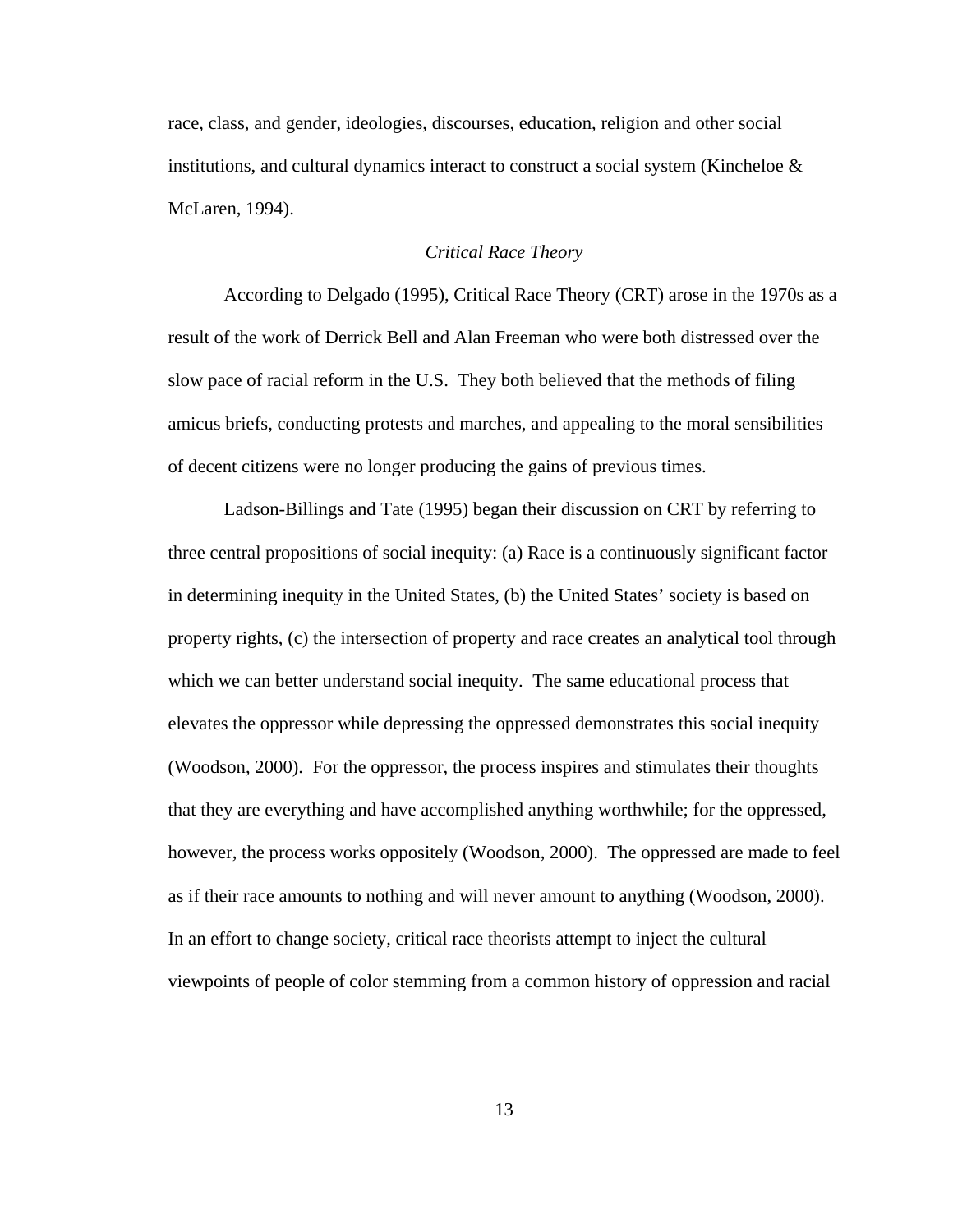hegemony (Barnes, 1980). CRT also strives to understand the contemporary, contextualized ways in which race operates in society in order to understand both individual experiences and outcomes (Rolon-Dow, 2005).

Ladson-Billings and Tate (1995) explain that the meta-proposition used to support the first proposition is that class and gender do not have enough explanatory power to understand all of the differences in the school experience and performance. Neither class nor gender is able to stand alone as variables that can explain the educational achievement differences between African-Americans and Whites (Ladson-Billings & Tate IV). For example, class and gender alone cannot account for the extraordinarily high dropout rates, suspension, expulsion, and failure among African-Americans (Ladson-Billings & Tate IV).

The second proposition, that the U.S. society is situated in property rights, is important to CRT. A precursor to CRT, critical race legal scholarship was developed in the 1970s partially because minority scholars felt as though they were being overlooked in critical legal studies (Monaghan, 1993). The theory is an outgrowth of both a separate entity for a legal movement that challenged the traditional legal scholarship that focused on doctrinal and policy analysis (Gordan, 1990) in favor of a form of law that spoke to the specificity of individuals and groups in social and cultural context (Monaghan). While there are differences in CRT and its precursor, Delgado (1995) argues that there are shared similarities:

> 1. There is the assumption that racism is not just individual acts but is a contagious, deeply ingrained, cultural, and psychological way of life in America.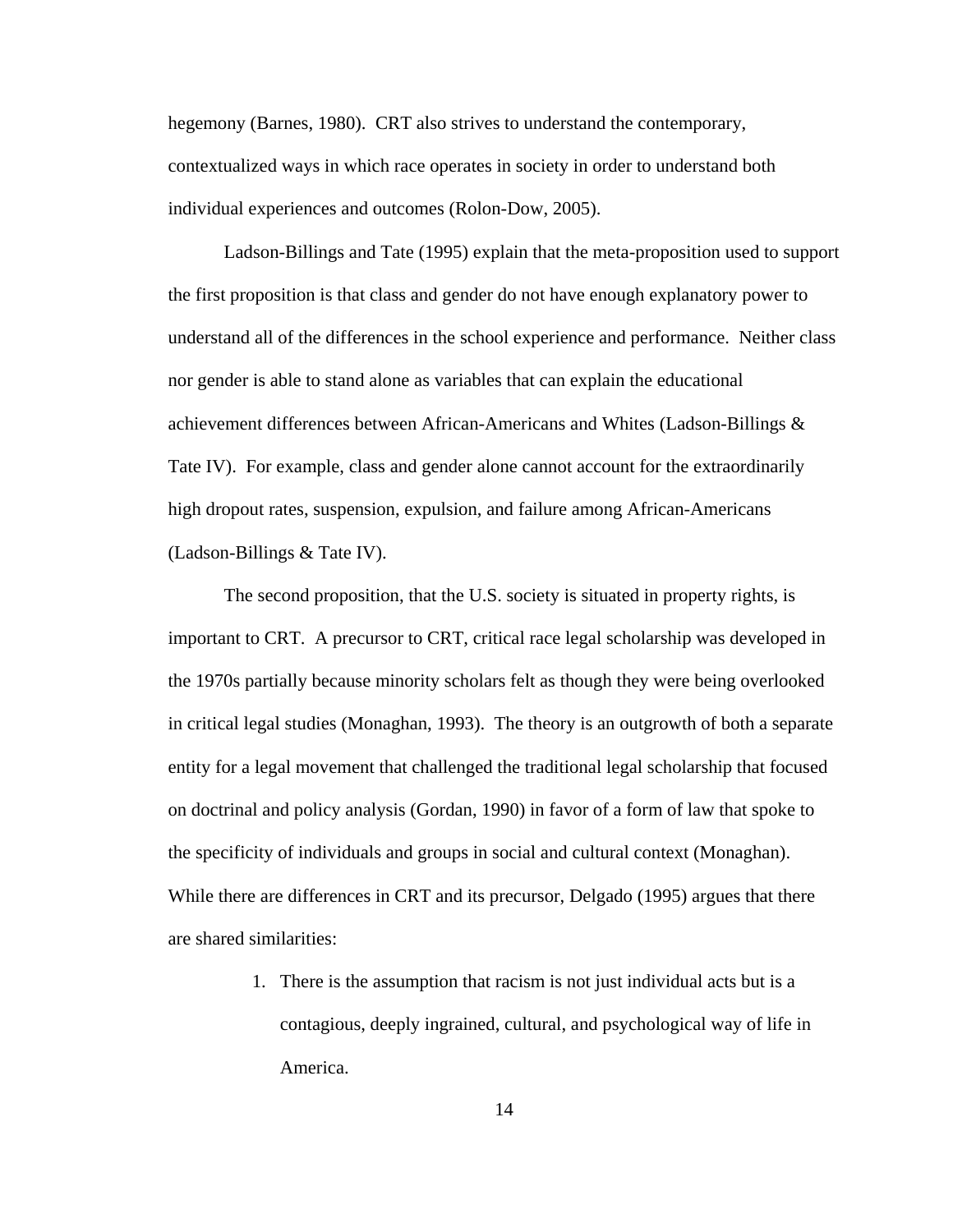- 2. There is a need for a reinterpretation of civil-rights laws. Some of the laws are often undermined before fulfilling their promise.
- 3. The traditional claims of legal neutrality, objectivity, color-blindness, and meritocracy as camouflage for the self-interest of the dominant culture in America need to be challenged (Howard-Hamilton, 2003).
- 4. There needs to be an insistence on the reformulation of legal doctrine and subjectivity to reflect the perspectives of those who have been victimized by racism and experienced it firsthand.
- 5. Stories of first-person accounts should be used.

Throughout the relatively young history of the U.S., there have been many struggles and tensions connected to the issue of property rights in its multiple forms (Ladson-Billings & Tate IV, 1995). These struggles occurred with the Native Americans and Japanese Americans in the form of property (Takaki, 1993) and continued with the Africans as property (Franklin, 1988). It is a central feature of America to be able to define, possess, and own property.

Part of the CRT as explained by Ladson-Billings and Tate (1995) suggests that the cause of the poverty of African-Americans in conjunction with the condition of their schools and schooling is due to institutional and structural racism. The researchers make the point that if racism were merely isolated, individualized acts, we would expect to see some examples of educational excellence and equity in the public schools and not just the non-public schools. CRT addresses and challenges the ideas that the American educational system operates to "ensure objective, meritocracy, neutrality, and equal opportunity" (Howard-Hamilton, , 2003; Solorzano, 1997). Furthermore, CRT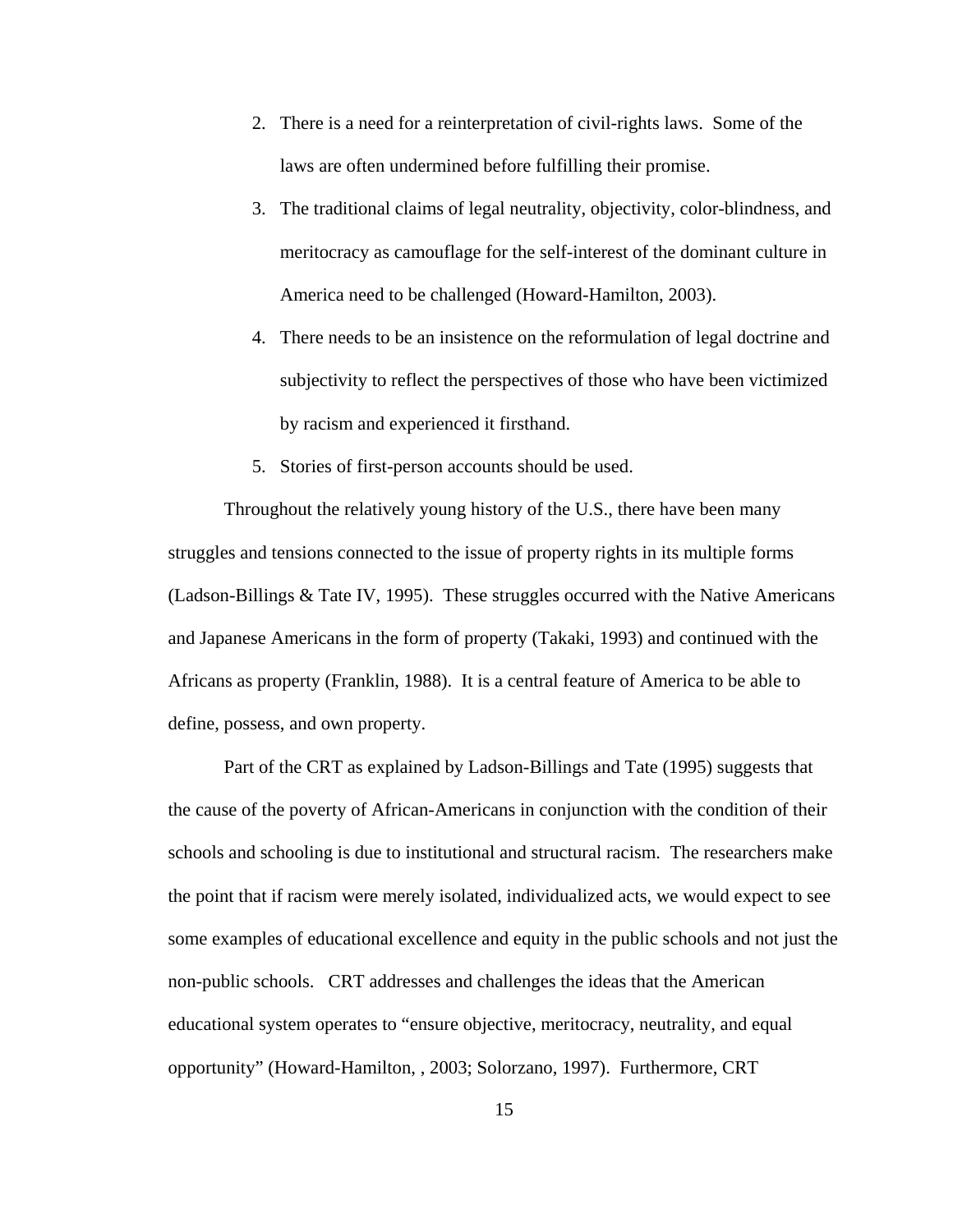recognizes that people of color have been treated as if being all the same with disregard for regional, socioeconomic, and gender differences that may contribute to the way the person experiences the world (Peterson, 1999). This notion has failed in eliminating social, economic and political disparities between races.

This type of racism is so complex that even when people recognize its failures to make sense, they continue to employ and deploy it (Ladson-Billings, 1998). Because of the secretiveness and structure of this type of racism, new terminology is adopted. Terms such as "school achievement," "middle-classness," "beauty," and "intelligence," are all normative categories of whiteness while terms such as "gangs," "welfare recipients," and "basketball players" become the marginalized and de-legitimated categories of blackness (Ladson-Billings, 1998). Furthermore, CRT argues that institutional and structural racism is the cause of inequity in school funding (Ladson-Billings, 1998). The vast majority of the states fund their schools based on property taxes. Thus, the areas that have wealthier property typically have better-funded schools (Ladson-Billings, 1998).

One of the "strengths" of CRT is the way it is represented. Critical race theorists often "use parables, chronicles, stories, counter-stories, poetry, fiction, and revisionist histories to illustrate the false necessity and irony of much of current civil rights doctrine" (Ladson-Billings & Tate IV, 1995). Narratives are used primarily in CRT because they add the contextual contours to the seeming "objectivity" of the positivist perspective (Ladson-Billings, 1998). Critical race theorists integrate their experiential knowledge with their history of racism and sexism to transfer a world deteriorating with racial hegemony (Barnes, 1980). Delgado (1989b) explains three reasons for representing scholarly ideas in this manner: (a) Much of reality is socially constructed; (b) through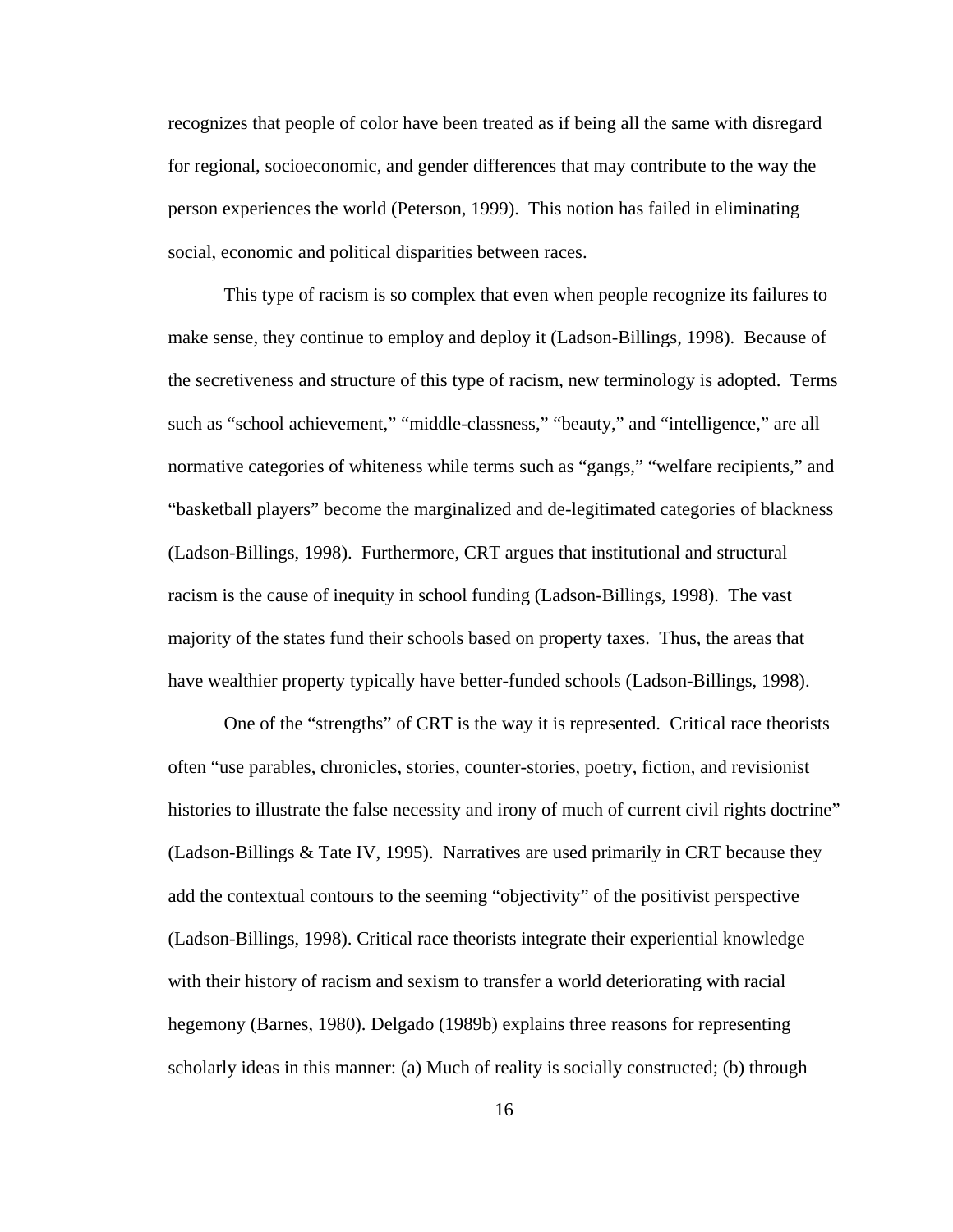stories, members of outgroups are provided a vehicle for psychic self-preservation; and (c) exchanging stories from the teller to the listener can help overcome ethnocentrism and the dysconscious conviction of viewing the world in one way. Delgado (1989a) states, that most oppression does not seem like oppression to the perpetrator. The dominant group of society justifies its power with stock stories. These stories construct reality in ways to legitimize privilege. Stories by people of color can counter the stories of the oppressor.

 Through their discussion on CRT, Ladson-Billings and Tate (1995) discuss the concept of reputation as property. Reputation is oftentimes demonstrated in legal cases. Thus, they make the points that calling a white person "black" is defaming. Similarly, calling a school any word other than White diminishes its reputation or status (Ladson-Billings & Tate IV). An example that they give is of how an urban school has come to be recognized as a Black school; however, a suburban school is a "positive" connotation of being White. However, if the urban school students ever begin to attend the suburban school, the suburban school loses its reputation.

CRT hypothesizes that "Whiteness" is constructed in this society as the absence of the 'contaminating' influence of blackness (Ladson-Billings & Tate IV, 1995). In other words, one drop of Black blood makes one Black (D. A. Bell, 1980). This idea allows the dominant culture the power to exclude absolutely. Absolute rights allow the schooling systems the power to re-segregate via tracking and the institution of honors programs and advanced placement classes (Ladson-Billings & Tate IV, 1995). This exclusion can be so powerful that African-Americans can attend a university in the role of an intruder who has been given special permission to be there.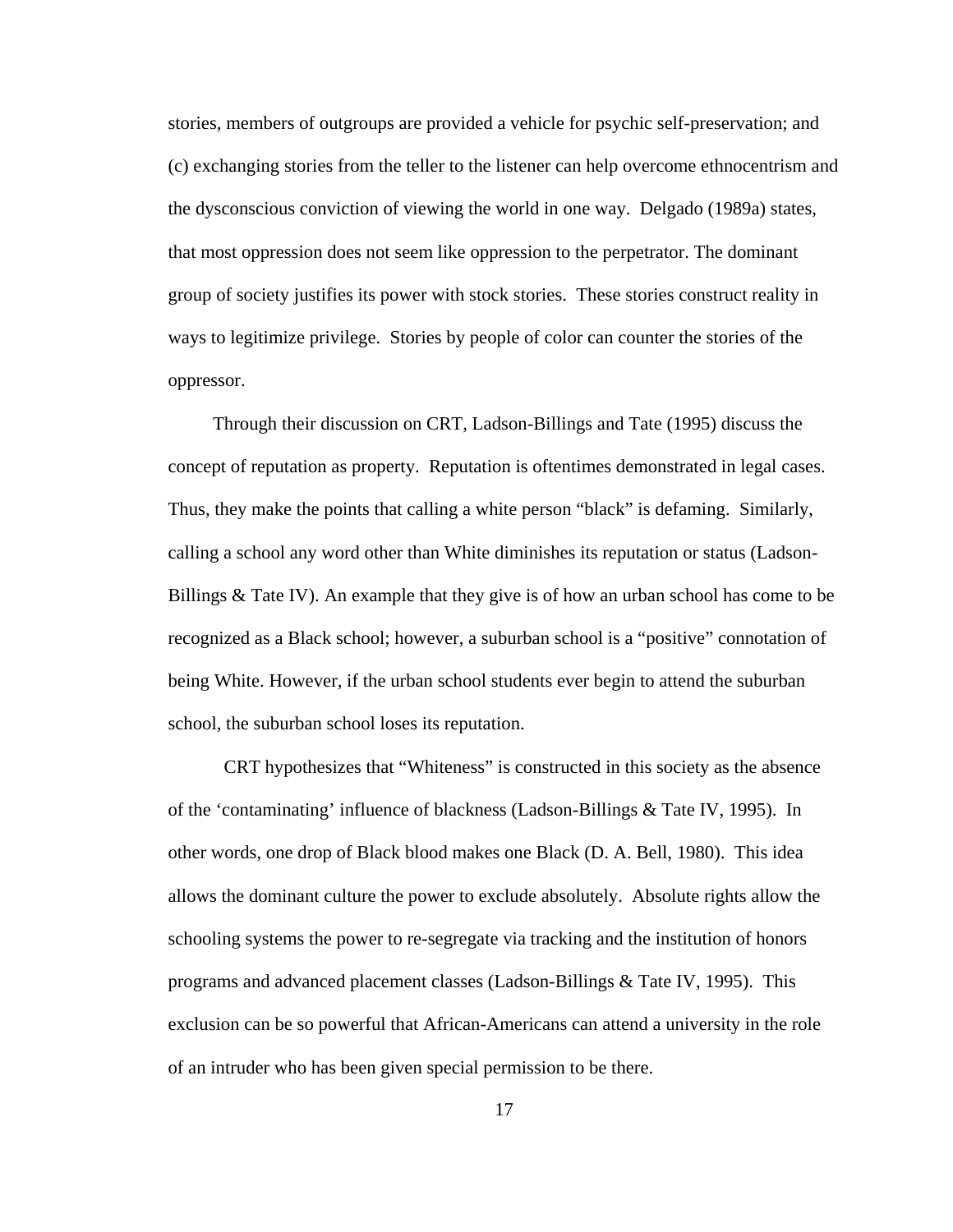Three ways that CRT affects our school system is through the curriculum, instruction, and assessment (Ladson-Billings, 1998). CRT questions the role, processes, and structures of schools in maintaining racial, ethnic, and gender subordination (Lynn, 1999). From a CRT perspective, the school curriculum is a culturally specific artifact used for the purpose of maintaining a White supremacist master script (Ladson-Billings, 1998). Swartz (1992) says that the master script is used to silence multiple voices and perspectives while legitimizing the dominant male culture as the "standard" voice of knowledge. "The master script deletes or distorts the stories" of people of color, "especially those who challenge the power and authority of the dominant culture" (Peterson, 1999 p. 6). Only those differing accounts and perspective that may be disempowered through misrepresentation are allowed (Swartz).

Critical race theorists believe that the current pedagogy presumes that African-Americans and Latinos are deficient. Thus instructors are in a constant never ending quest for the "right strategy or technique" to control African American students (Ladson-Billings, 1998, 2000). Deficiencies in individual performances are not seen using this race-neutral perspective. As a consequence, when these instructional strategies fail, it is not the strategy that is blamed, but it is the student (Ladson-Billings, 1998).

Finally, critical race theorists believe that intelligence assessment has been a means to legitimize African-American students' deficiency under the guise of scientific rationalism (Alienikoff, 1991). One purpose of the African-American is to serve as a symbolic index of poor Whites (Marable, 1983). Thus the working class White is able to feel relatively superior to the African American. However, this allows the Whites with real power to exploit both groups. Throughout the U.S. history, "scientific" theories (e.g.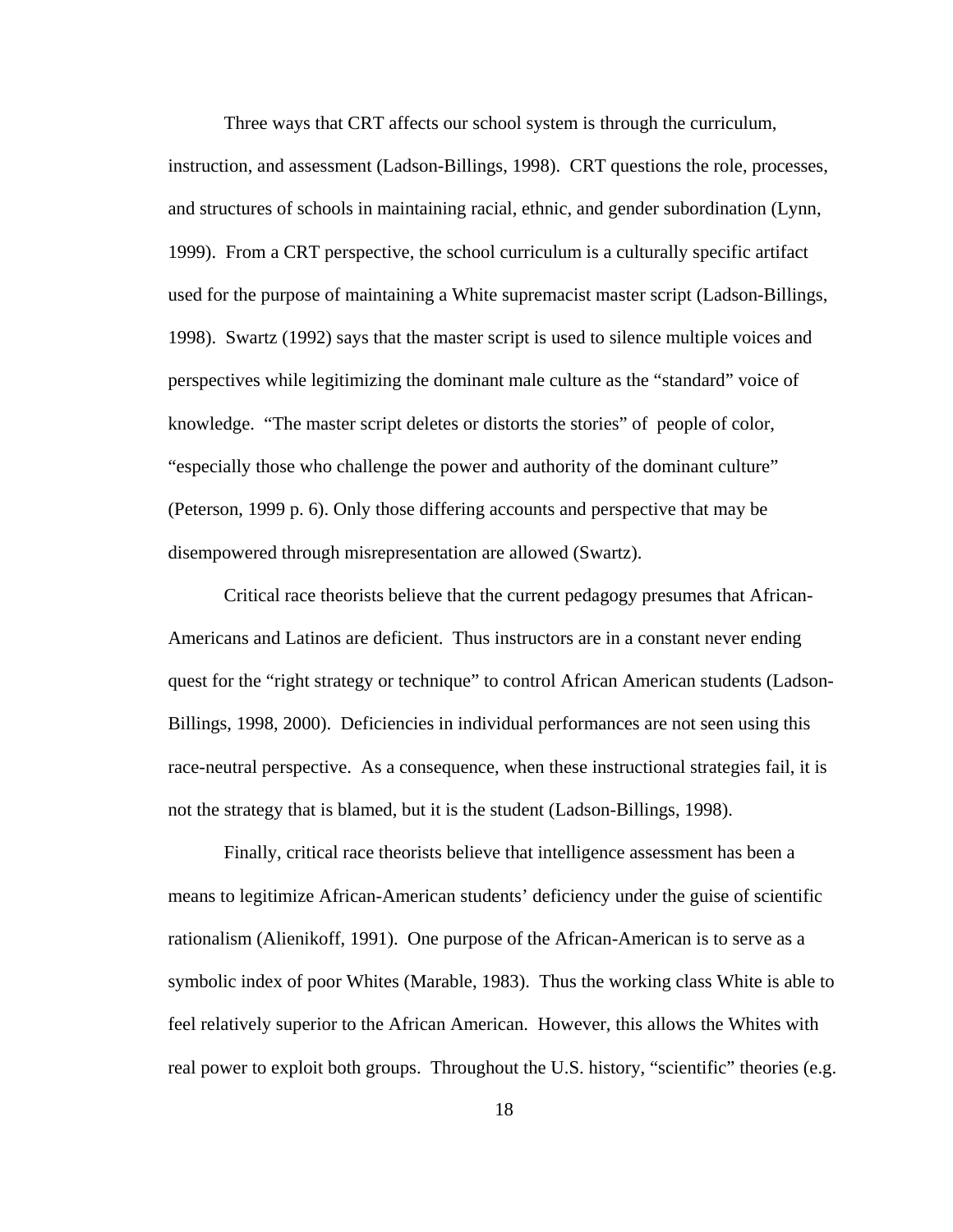intelligence assessment) have been a means of de-legitimizing African Americans' (intelligence) ability (Marable, 1983). Crenshaw (1988) says that stereotypes of inferiority are no longer used to merely rationalize the oppression of African-Americans, but rather to serve the hegemonic function by perpetuating a mythology about both Whites and African-Americans that reinforce an illusion of the White community cutting across ethnicity, gender, and class lines.

#### *John Ogbu's Cultural-ecological Theory*

John Ogbu (1997) explains his Cultural-ecological Theory as a minority's response to the educational system as a consequence of racism. He explains that in order to understand this response, we must understand minorities' "response to their history of incorporation into U.S society and their subsequent mistreatment by White America" and how that response to history affects their perceptions of and responses to school (J. U. Ogbu & Simons, 1998 p. 158). The theory also focuses on the differences between Ogbu's classifications of minorities.

#### *Minority Classifications*

Ogbu (1997) defines minority status in relation to power between groups. A group is considered to be a minority if it is dominated by a group in relationship to positions of power within the same country or society. He focuses on two types of minorities in which he calls voluntary and involuntary. The theory provides a framework for understanding the behaviors, beliefs, and attitudes of minority groups (J. U. Ogbu & Simons, 1998).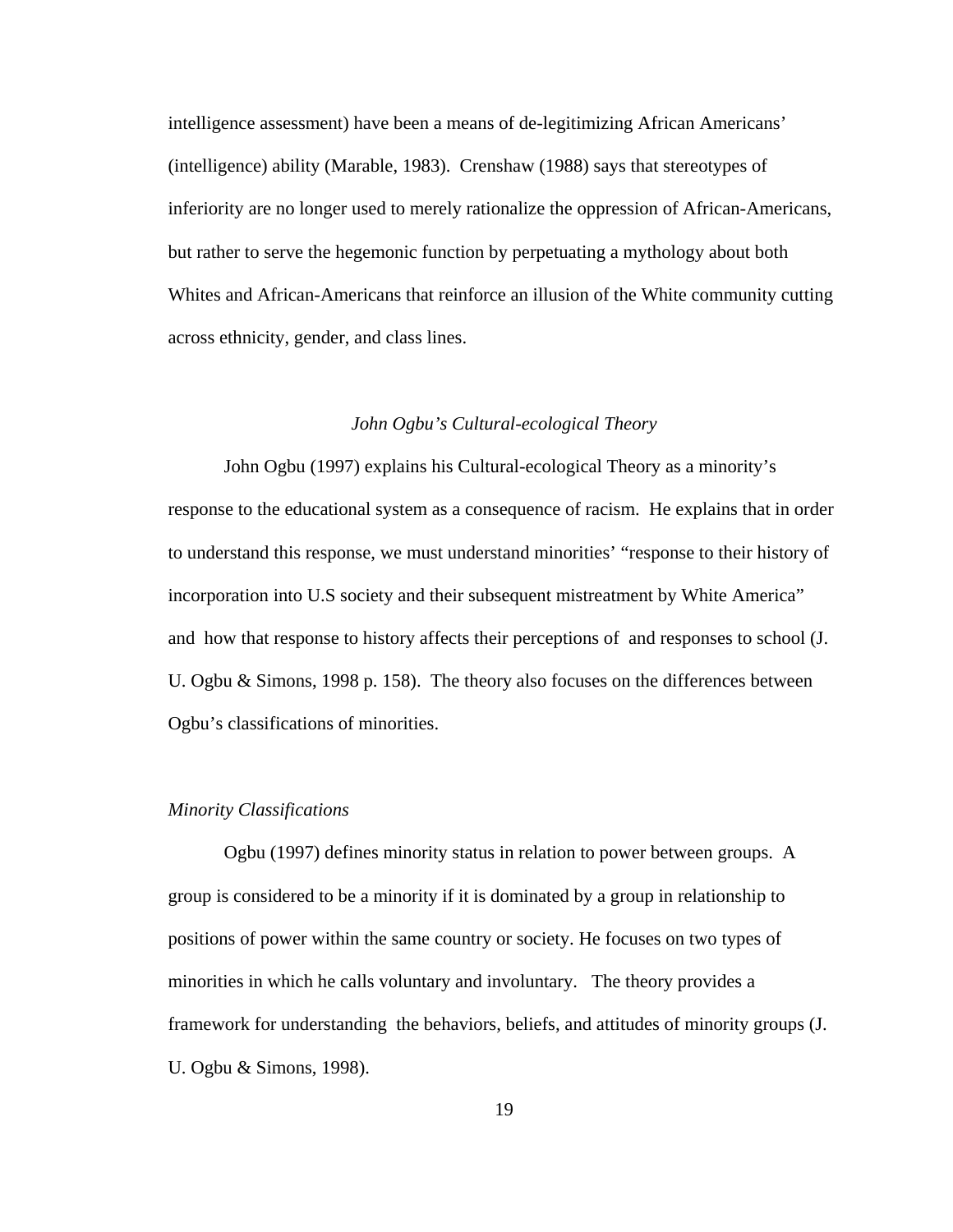## *Voluntary Minorities*

Ogbu (1997) defines voluntary minorities as those groups who willingly moved from their country to the United States in search of better opportunities. Those opportunities encompass job, political, and/or religious freedom. The main difference with this group versus the majority is that they voluntarily move to the United States and they do not perceive that they were forcibly entered into the United States. Voluntary minorities are characterized by differences that existed within the group before leaving their country and becoming a minority which Ogbu calls primary cultural differences (J. U. Ogbu, 1990). Typically, they face discrimination due to either cultural and/or language differences (J. U. Ogbu, 1990; John U. Ogbu, 1997).

#### *Involuntary Minorities*

Involuntary minorities are describes as those groups who were brought to the United States by force, conquered, or colonized (1997). Unlike voluntary minorities, this group became part of the United States society against their wills. This group typically interprets their presence in the United States as forced upon them by the majority. Similar to the voluntary minorities, this group typically brings its own culture and language. They are characterized by having arose after becoming minorities that Ogbu call secondary cultural differences (J. U. Ogbu, 1990).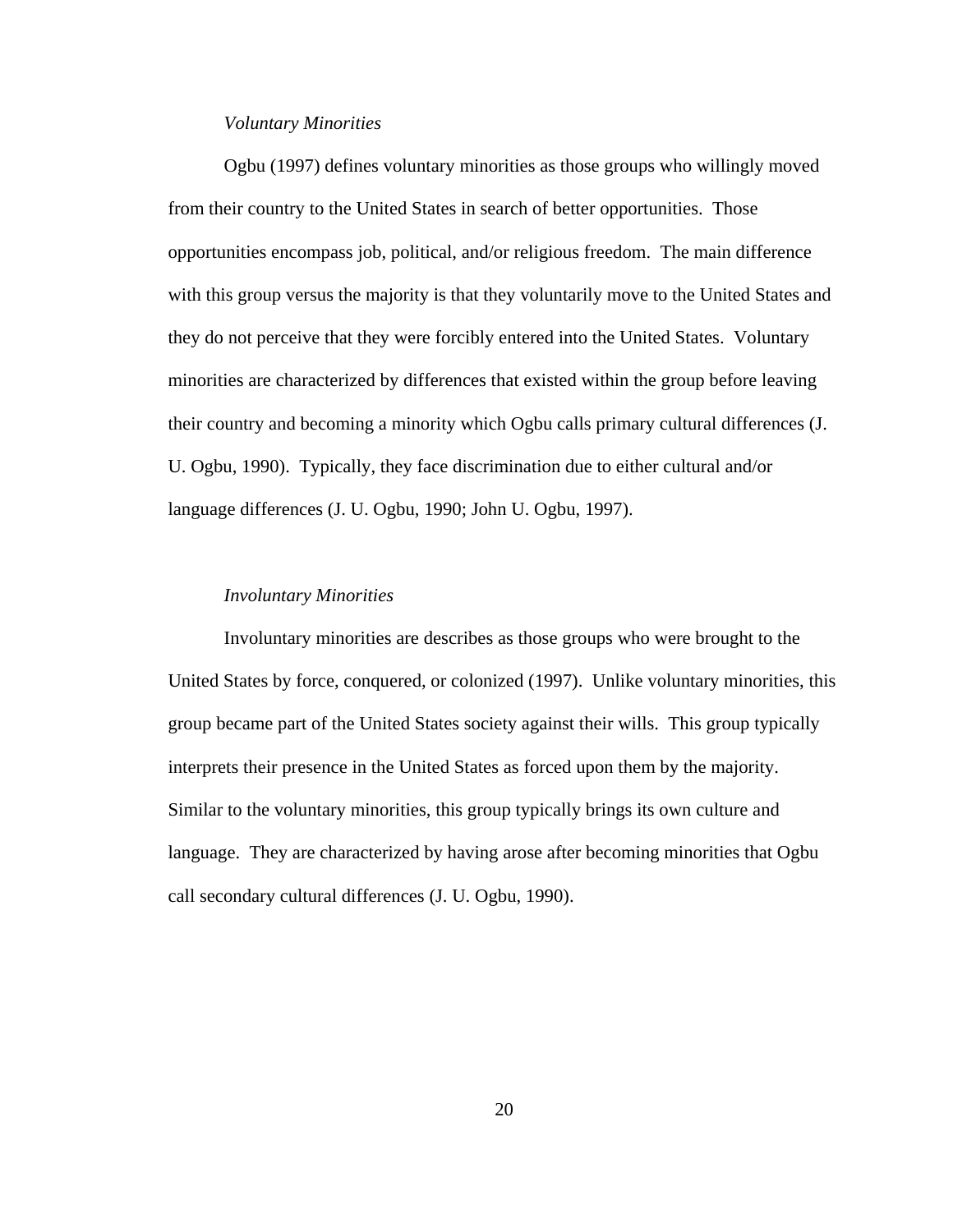#### *Cultural Model Differences*

 Cultural models are models that explain how members of a minority group interpret, understand, and guides their actions in the world (J. U. Ogbu & Simons, 1998). Ogbu suggests that minorities have different cultural models in the United States' society. He describes four understandings that minorities possess: (a) frames of reference, (b) folk theories and role models, (c) degree of trust of the majority and their institutions, and (d) beliefs about the effect of adopting majority ways on minority identity.

#### *Frames of Reference*

The way a person or group looks at a situation is described as a frame of reference (J. U. Ogbu & Simons, 1998). Ogbu (1998) suggests that voluntary and involuntary minorities have different frames of reference which give insight to the difference in attitude and behaviors. Voluntary minorities typically have a "positive" frame of reference while involuntary minorities typically have a "negative" frame of reference. Voluntary minorities have a frame of reference that is based on the opportunities in the United States as opposed to those in their home country. Because of this frame of reference, this group is willing to accommodate and be discriminated against for the "promise" of economic gain and success. However involuntary minorities see their economic, educational, and social conditions as inferior to the majority. This group resents that the majority has greater opportunities and does not accept the idea that the United States is a land of great opportunity where education promises success (J. U. Ogbu & Simons, 1998).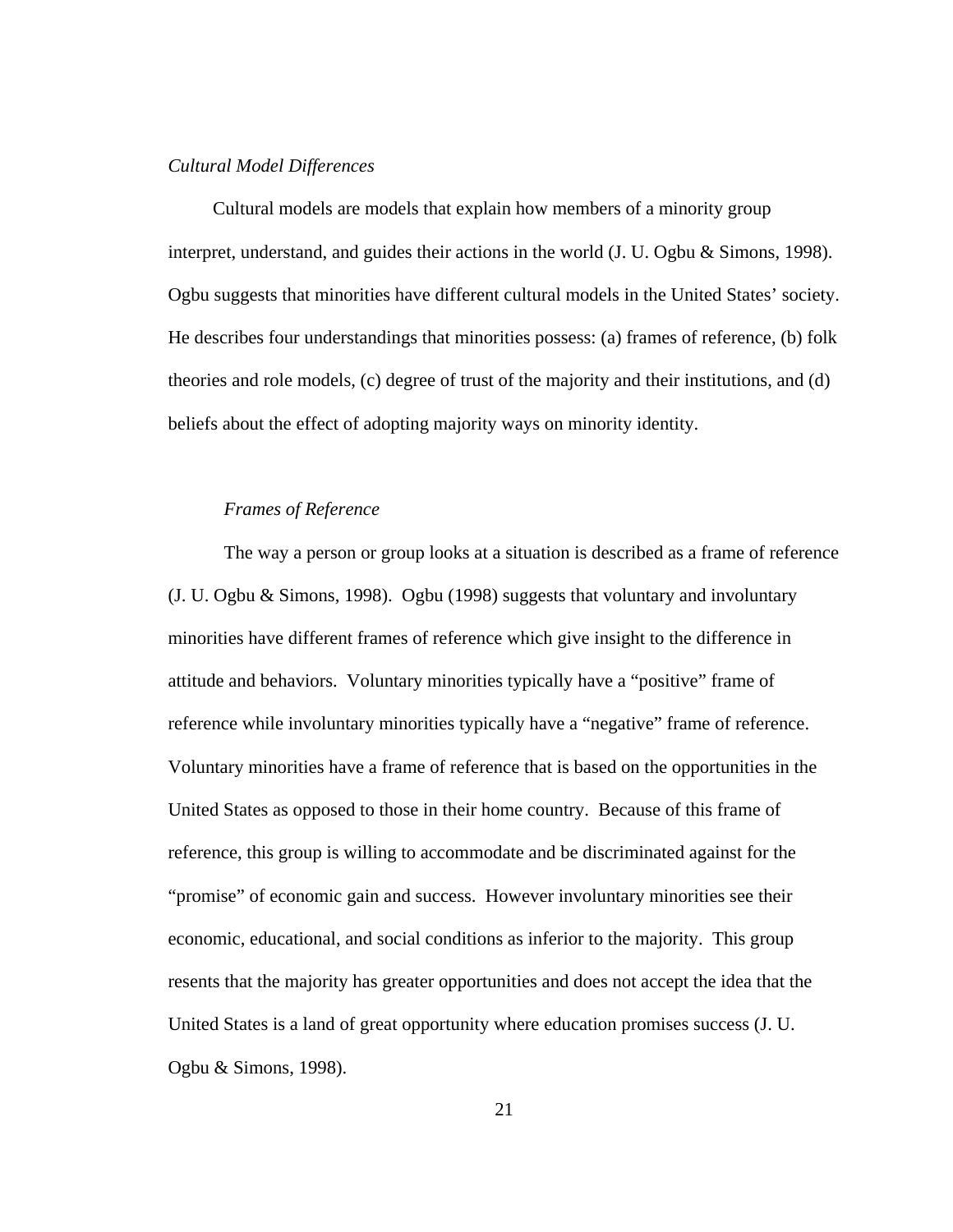#### *Folk Theory and Role Models*

Folk theory has to do with the ideas and stories passed down from different generations that suggest that the United States is the land of opportunity. Voluntary minorities' folk theory suggests that working hard, obeying the rules, and getting a good education will lead to good employment and success  $(J, U, Ogbu \& Simons, 1998)$ . The community, family, and students believe that they can achieve what White America has attained.

On the other hand, involuntary minorities have a different folk theory. Their theory is an ambivalent form of succeeding (J. U. Ogbu & Simons, 1998). While they believe that education is the pathway to success, history contradicts their notion. This group believes that institutionalized racism exists in the job market and education and thus individual effort, education, and hard work is futile. While their community tells their children that education is the way to success, this group believes that education is not necessarily a guarantee for being a success (J. U. Ogbu & Simons, 1998).

These two minority groups have differences in their role models. Voluntary minorities typically have fully acculturated, possess high degrees, and have achieved financial success. The role models have worked hard and played by the rules. Because voluntary minorities are not as resentful about adapting to the majorities' culture, their role models are typically people who have learned the culture of the majority. Involuntary minorities have a different concept of who a role model is. Their role models typically are entertainers, athletes, professionals, the wealthy, the courageous, and rebels against White society (J. U. Ogbu & Simons, 1998). These role models are viewed as people who worked twice as hard, were twice as smart, and/or twice as strong.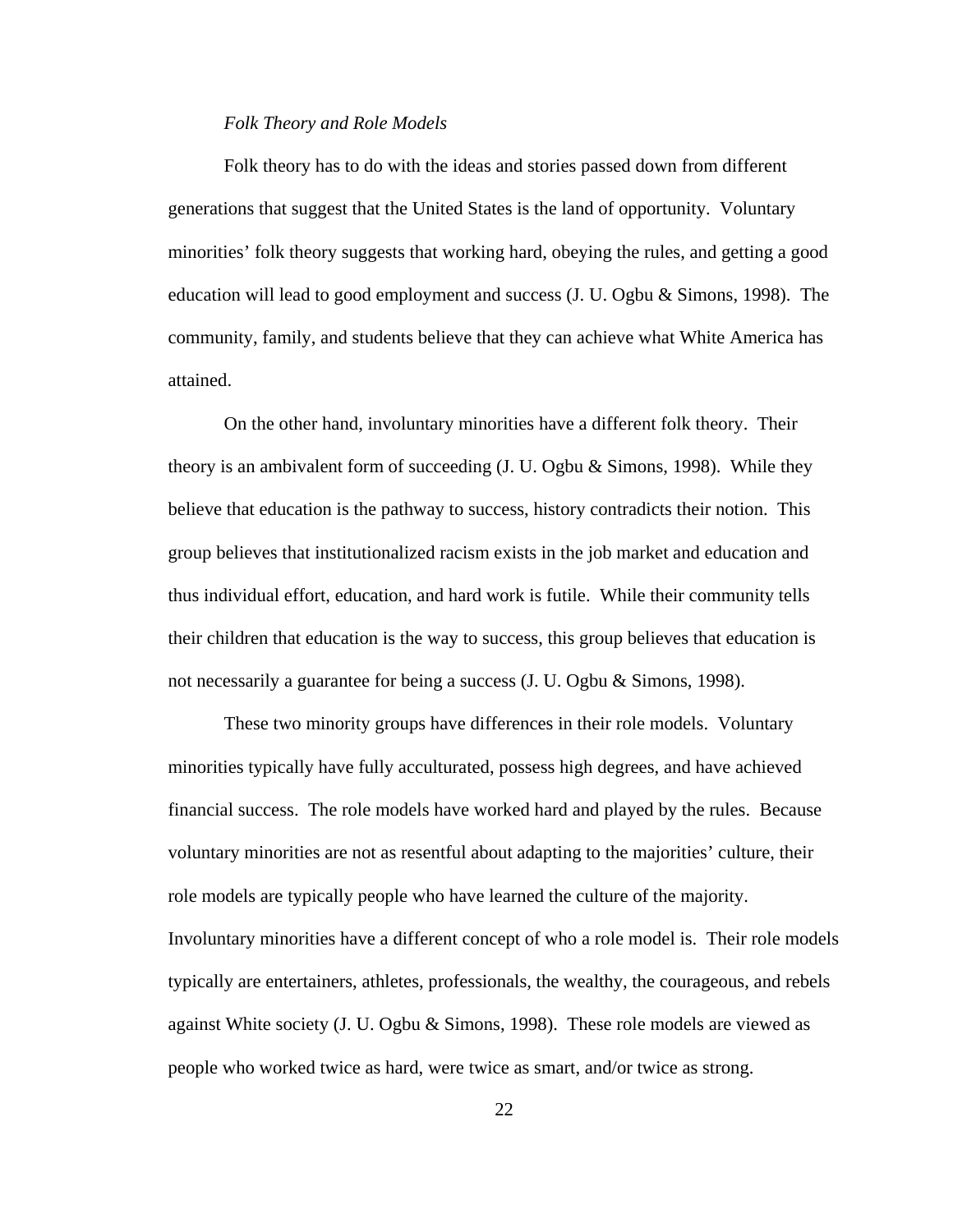Furthermore, professional minorities who have succeeded as politicians, businessmen, etc…are not typically role models because involuntary minorities believe that they have reformed to 'acting White.'

#### *Trust of the Majority and Their Institutions*

Voluntary minorities view the institutions optimistically (J. U. Ogbu & Simons, 1998). They do not normally question the authorities of the schools and conform to the rules of the schools. However, involuntary minorities do not trust the institutions. Racism and history has led to this distrust of White controlled institutions. Furthermore, they do not believe that White institutions will teach their students appropriately.

#### *Adopting Majority Ways*

Because voluntary minorities have the belief that they will have a better life upon entering the United States and they want to learn the culture and language of the society, they are willing to conform to the rules (J. U. Ogbu & Simons, 1998). They view the understanding of the different language and culture as a barrier to future success. This group does not view learning a new language and culture as a threat to their group identity. Involuntary minorities on the other hand, do not possess the positive attitude about learning the majorities' culture and language. They believe in education as a prerequisite for success; however, they struggle in overcoming their differences between their group and the majority group; because, they feel that these differences are being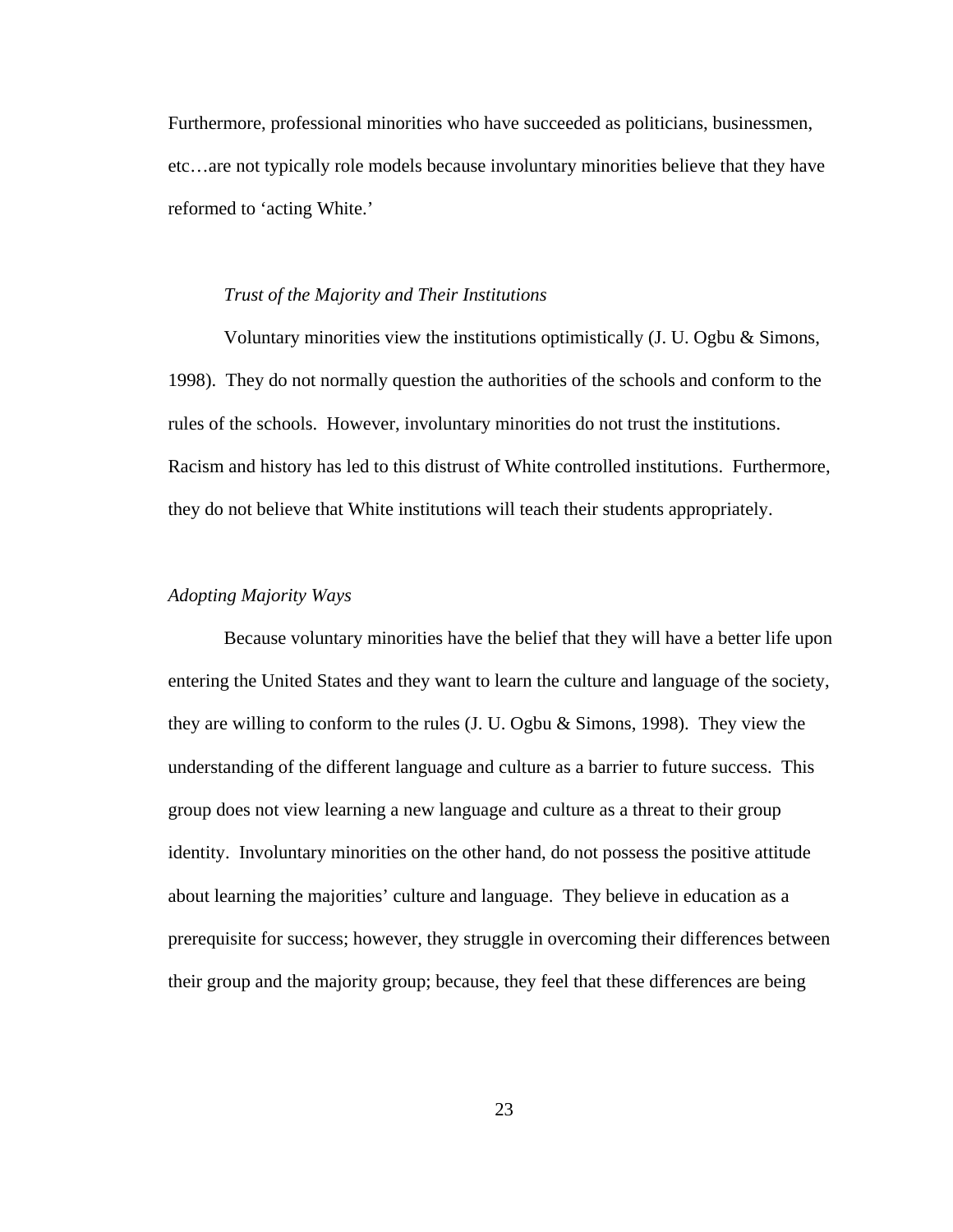imposed on them and by reforming to these differences, they are losing their identity. This group struggles with the dilemma of conforming to White ways for future employment or displacing their minority identity.

### *Social Constructivism*

Social constructivism is a pluralist ontological paradigm based on the idea that knowledge is a shared experience as opposed to an individual experience (Clark, 1998; Gergen, 1994; Prawat & Floden, 1994; Schwandt, 2000; Stetsenko & Arievitch, 1997). Knowledge is negotiated by many discourse communities and is influenced by cultural (Gergen, 1994; Prawat & Floden, 1994; Schwandt, 2000), historical (Prawat & Floden, 1994), political (Lee & Green, 1999; Rouse, 1996), economical (Lee & Green, 1999), and contextual factors (Stetsenko & Arievitch, 1997).

Cultural background is a critical factor in the co-construction of knowledge (Gergen, 1994) and can influence how an individual defines their problems, goals, and solutions (J. Green, 1982; Pinderhughes, 1989). 'Real relations' of a society can not be experienced without cultural and ideological context (Schwandt, 2000). Since each learner brings their own shared meaning, culture, and experience, differences between two or more learners can create miscommunication or misunderstanding of issues (Protor & Davis, 1994). This suggests that people of different cultures view and construct knowledge differently (i.e. Knowledge is dependent on the contextual meaning, beliefs, values, practices, and philosophies of others) (Schwandt, 2000).

Social constructivists view the learner as being an active receptor of external influences as opposed to a passive receptor (Stetsenko  $\&$  Arievitch, 1997). The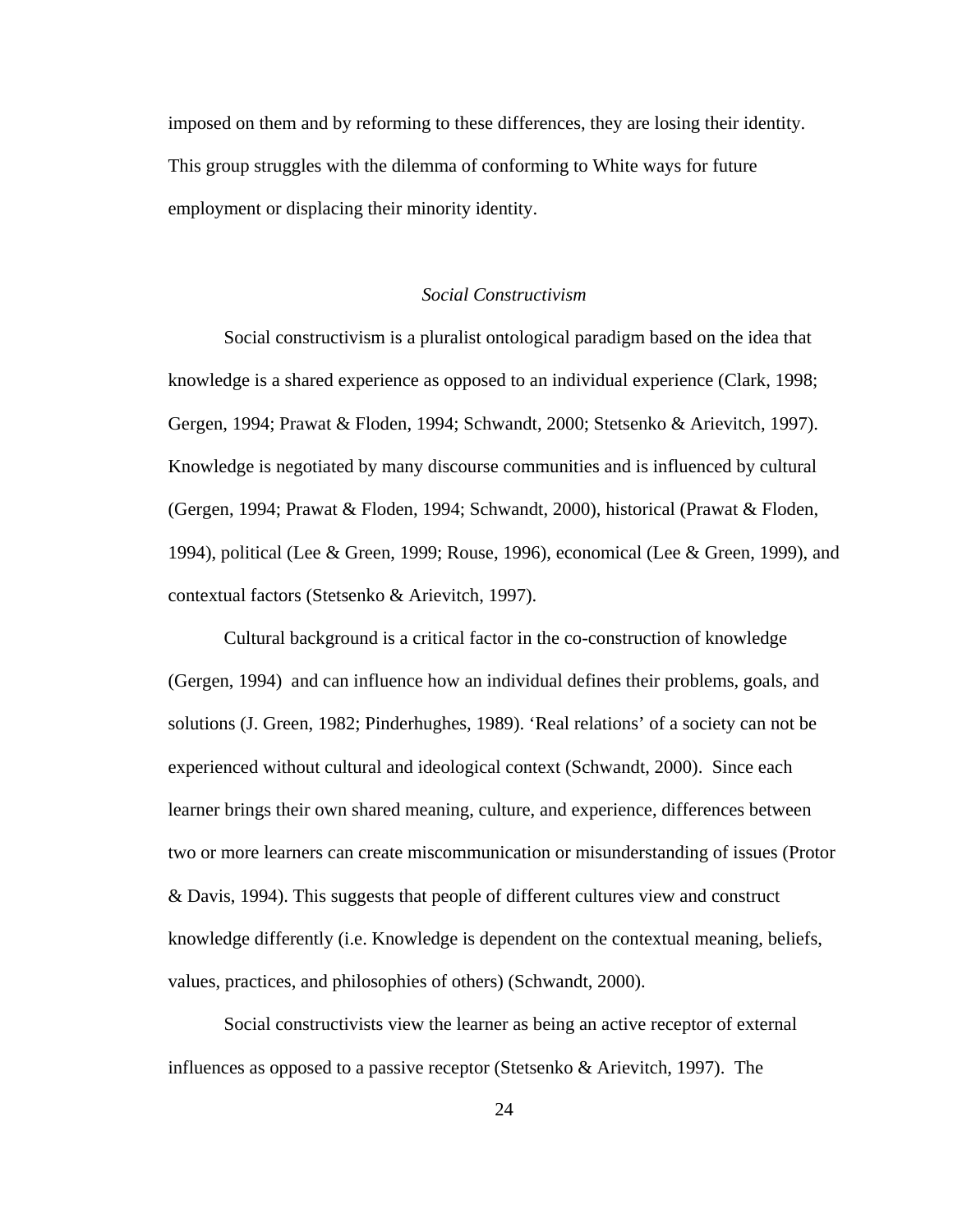individual is a constant, active participator in developing his or her course through the experiential world (Schwandt, 2000; Stetsenko & Arievitch). All cognition has been created through a realm of practical inter-action (Stetsenko & Arievitch, 1997).

Considering that social constructivism assumes that knowledge is created through social, historic, cultural, and contextual forces, it seems to be a natural progression that social constructivist theorists develop ideas about language. "It is human interchange that gives language its capacity to mean, and it must stand as the critical locus of concern" (Gergen, 1994). Language is assumed to be a cultural mediator of the learner's development (Lee & Green, 1999; Stetsenko & Arievitch, 1997). It provides the ability to transmit knowledge from previous and future generations. It is also a powerful tool for dissecting new forms of transmission and representation (Stetsenko & Arievitch, 1997). Language in conjunction with cultural semiotic systems provide a relatively easy way to understand historical and cultural perspectives (Stetsenko & Arievitch, 1997).

Because knowledge is socially embedded and society is constantly changing, social constructivists do not believe in a presumed knowledge (Stetsenko & Arievitch, 1997). Knowledge is relative to the experiences, culture, and history. In order to make sense of their experiences, the learner invents models, schemes, and concepts which are continuously being tested and modified in light of new experiences (Schwandt ,2000).

Because of the knowledge, skills, expectations, memories, and misconceptions a person brings, Clark (1998) suggests the learner in a new situation is uncomfortable and views the situation as a risky ordeal(Clark, 1998). Representing knowledge in various ways such as stories, pictures, music, poetry, diagrams, and videos can enhance understanding and memorization (Clark, 1998). Lastly, learning can be fun and exciting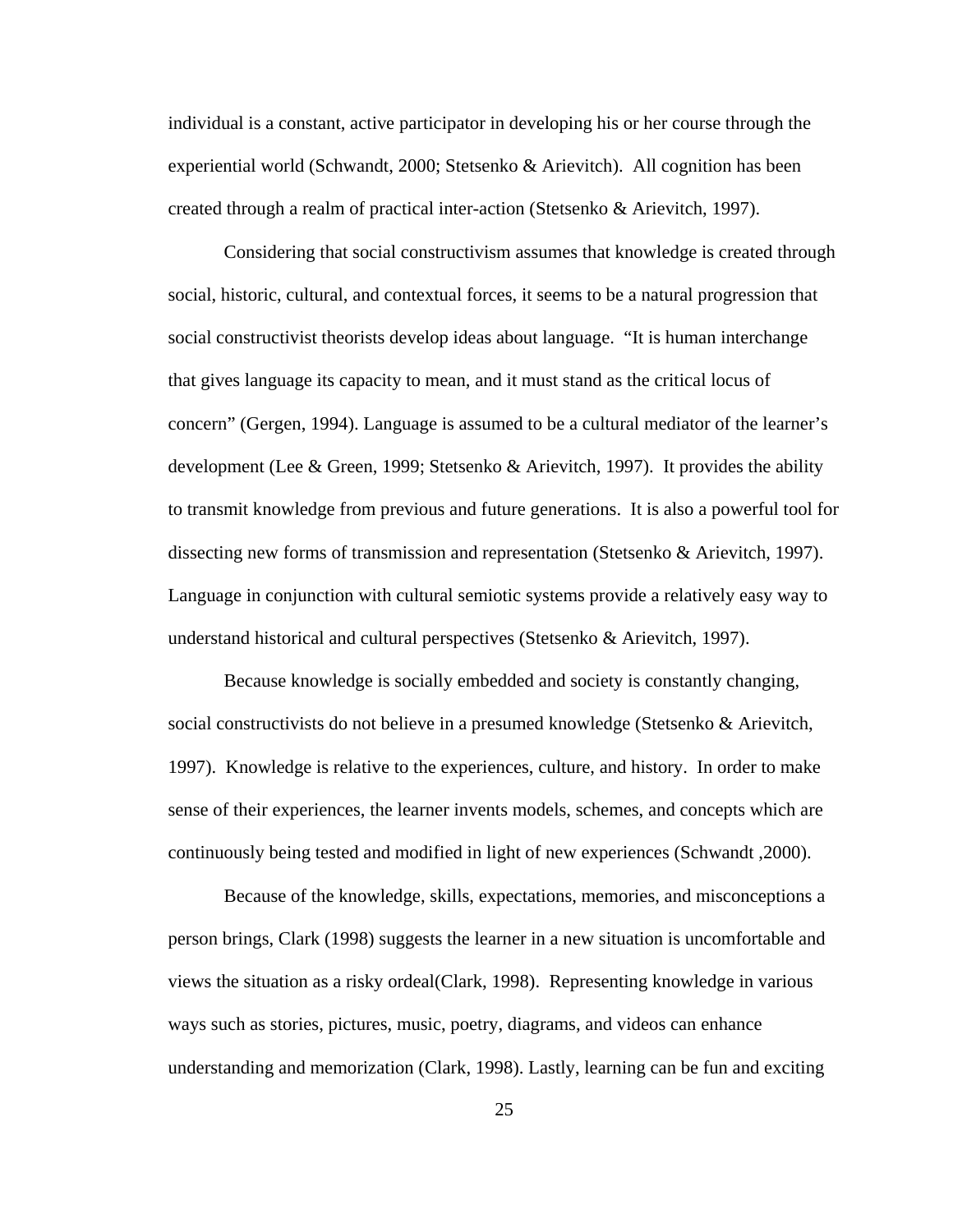when we approach old information in new ways. Learning is the continuous process of making sense of an individual's experience. Thus the learner will interpret what they read, write, see, hear, and feel using pre-existing personal sense-making frameworks. Thus each individual will possibly take away something different from the same experience.

Social constructivist theorists view the classroom as a learning community. Clark (1998) says that each learner must get to know one another. "A community of strangers is a contradiction" (Clark, p. 93). The community must share the same purpose of learning by all. The community must be willing to cooperate for the greater good of all. Learning must be relevant to the entire group. Lastly, there must be a learning environment conducive to all.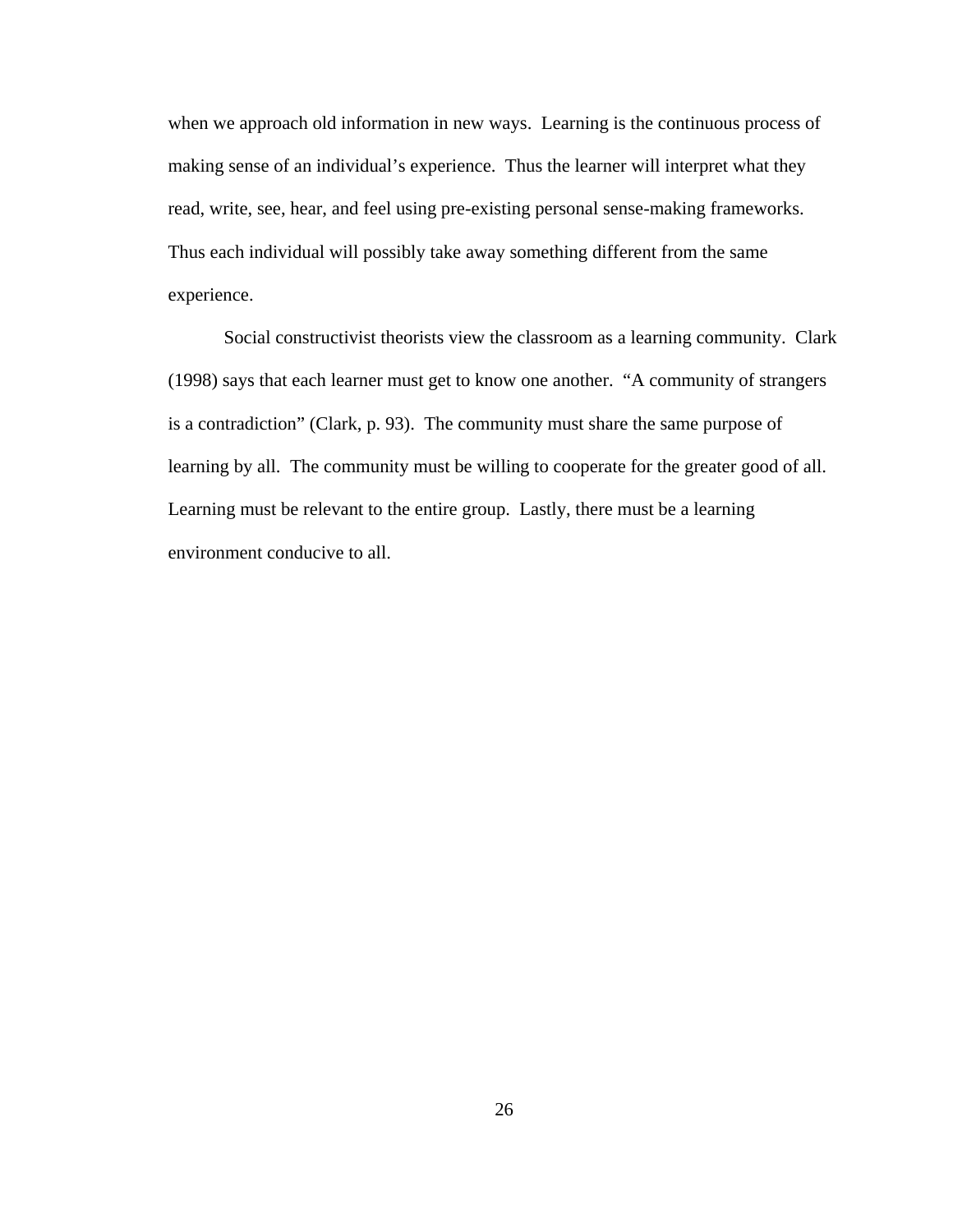

Figure 1: Conceptual Model of Societal Influences on Statistics

Students as Learners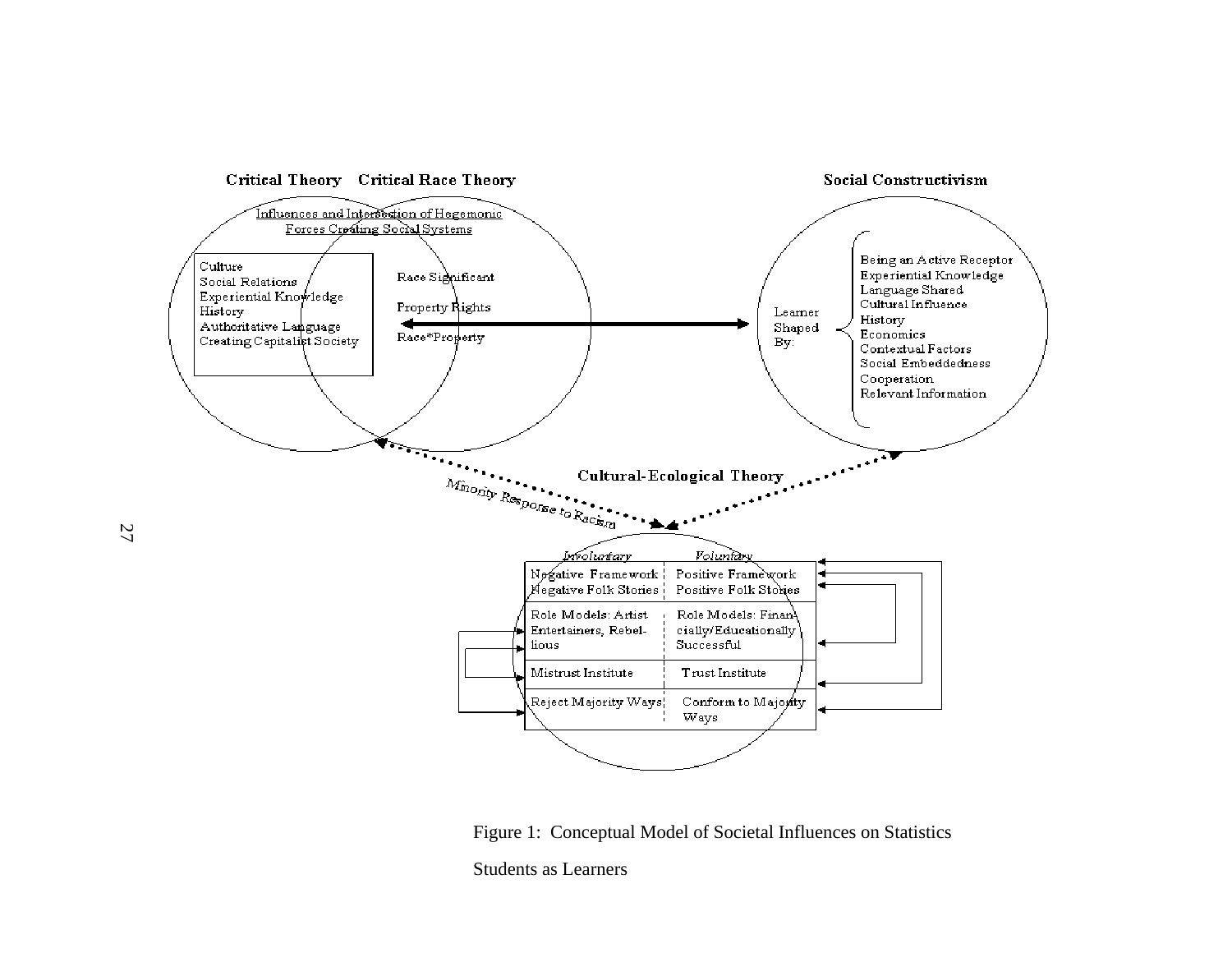#### *Underlying Influences of the Conceptual Model on the Research*

 The conceptual model synthesizes four theories: (a) Critical Theory, (b) Critical Race Theory, (c) Cultural-ecological Theory, and (d) Social Constructivism. The premise of the model begins with the intersection of Critical Theory and Critical Race Theory (Figure 1). The intersection describes how hegemonic forces influence and have influenced our social system permeating our culture, social relations, experiential knowledge, and history through authoritative language. These influences help to maintain a capitalist society whereby the individual's place in the social system are intertwined with society's perspective and imposition on the importance of race, property rights, and the intersection of the two propositions.

The intersection of these two theories influence and are influenced by the response of minorities to racism. The four understandings that Ogbu describes as responses of minorities to racism are: (a) frame of reference, (b) folk theory and role models, (c) trust of the majority and their institutions, and (d) adapting the majority ways. Each understanding is influenced by the other understandings whereby the involuntary minorities' understandings coincide with other involuntary minorities' understandings and likewise for voluntary minorities. For example, the model assumes that if an involuntary minority group has a negative framework, the group is less willing to accept the majority's ways. These understandings affect how minorities perceive themselves, other minorities, and the majority, which in turn cause the minorities to form a persona that either is valued or devalued in the social system. This persona influences the capacity that the dominant accepts the minority group in the social system thereby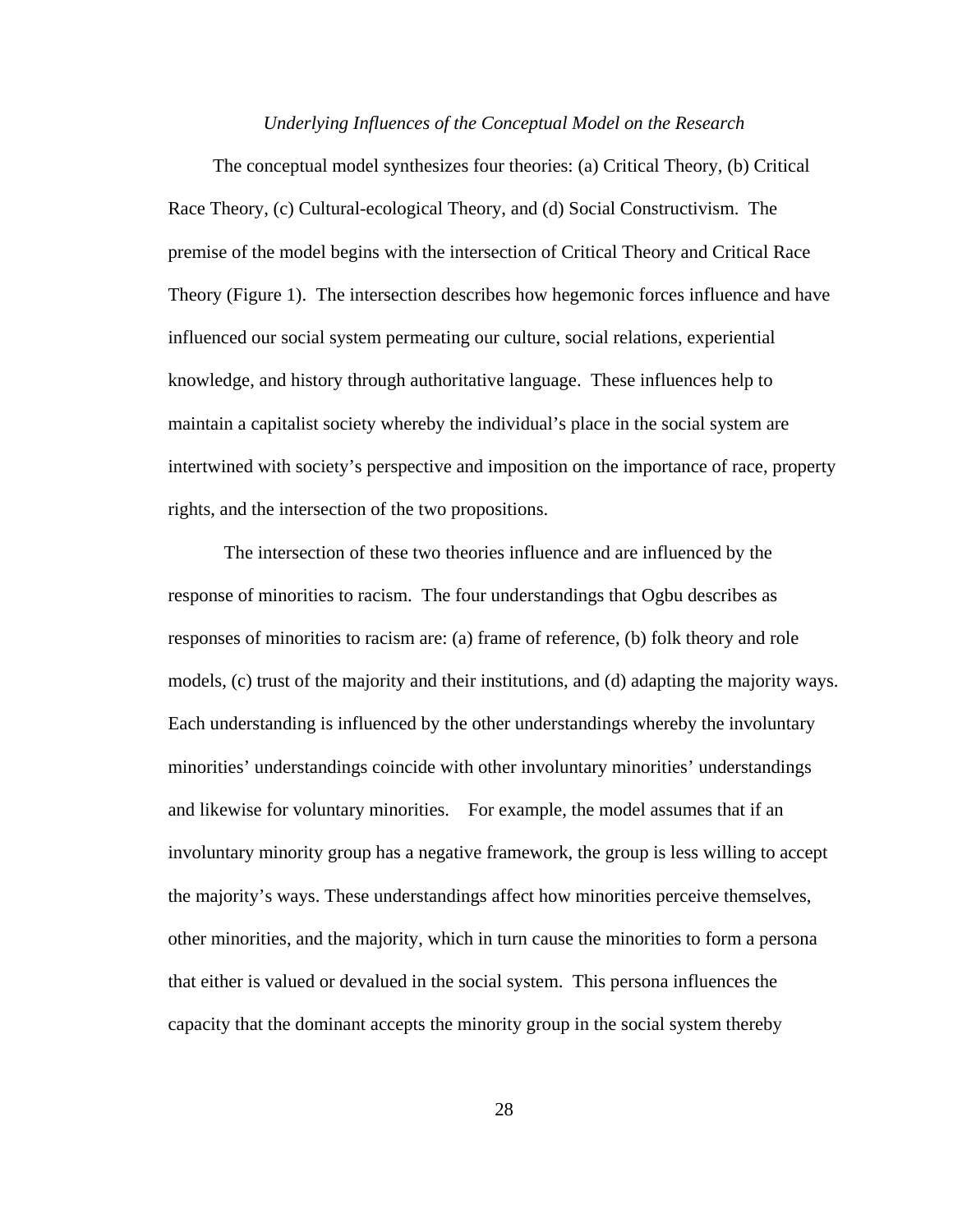contributing further to the minority's response. This constant exchange of influences leads to a to and fro causal and affect relation whereby each group feeds off of the other groups' response.

In his letter from the Birmingham jail, Dr. Martin Luther King stated, "Whatever affects one directly, affects all indirectly (King, 1963; Why We Can't Wait)." As previously discussed, minorities respond to racism. Due to their response, they form a valued or devalued persona. If the persona is "socially acceptable" the dominant culture accepts the minority group; the minority group may be respected as knowledge providers. Thus a minority teacher or student with a "socially acceptable" persona may be perceived as a contributable person of knowledge; however, a "socially unacceptable" persona may reflect in the opposite manner. Even without the presence of minority groups in the school setting, the reactions to minorities' responses influence how those of the dominant culture views themselves and others as learners.

The response to racism and hegemonic forces influencing our society infiltrates the classroom whereby the students are shaped by: (a) being active receptors of knowledge, (b) their experiential knowledge, (c) shared languages, (d) cultural influences, (e) history, (f) economics, (g) contextual factors, (h) social embeddedness, (i) cooperation, and (j) relevant information. Knowledge obtained contributes to the intersection of components involved in hegemonic forces creating social systems and responses to racism.

This conceptual model has explanatory power for the phenomena at hand. Critical Theory is a useful lens that makes one question the influence of the dominant on schooling. It gives the researcher insight into how some groups are treated as subservient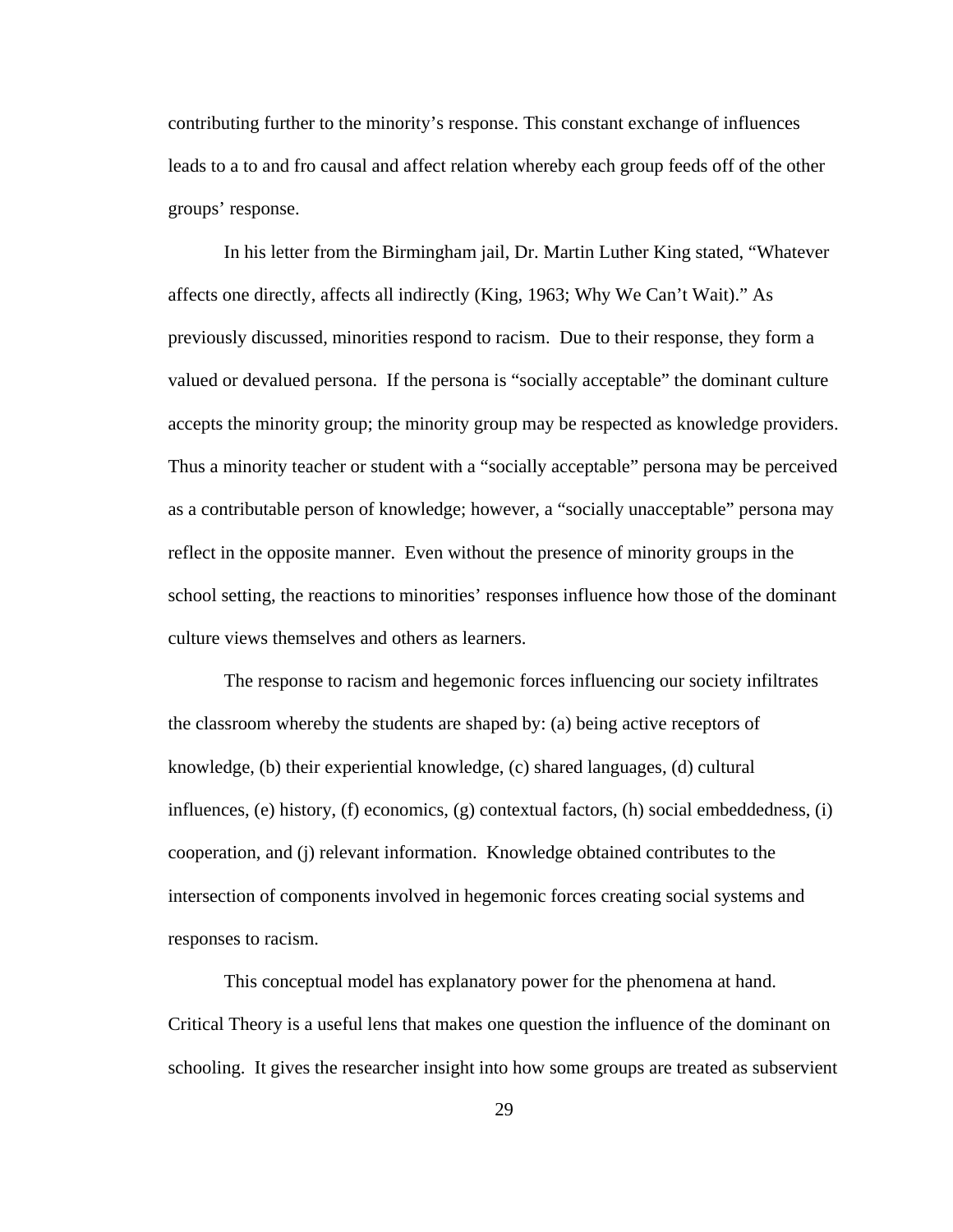and ignorant while other groups are considered dominant and the knowledge givers. Culture is viewed as a domain of struggle and the production and transmission of knowledge is a continually contested process. The theory contributes knowledge and insight to how the powerful impose which textbooks to use, the proper instructional methods, acceptable belief systems, and views of success (Kincheloe & McLaren, 1994). In school, meaning is produced through forms of power, experience, and identities that need to be analyzed for political and cultural significance (Giroux & Simon, 1988).

Even though Critical Theory presents a powerful lens that allows the researcher to view themes from perspectives of the "haves" and the "have nots," it is critical race theory that incorporates the ideas of race having a constant and overwhelming effect on our society. Critical Race Theory provides a lens that allows the researcher to explore the importance of race in a statistics course. Are the teachings promoting Eurocentric ideas? Do the instructors have lower expectations for underrepresented students? Are underrepresented students' opinions valued by the dominant culture? Are there issues of institutional racism? These types of questions are at the center of the present research.

Through Ogbu's Cultural-ecological Theory the conceptual model is strengthened by questioning the effect of being an involuntary versus voluntary minority. It also introduces the idea of culture affecting one's education. Considering Ogbu's theory, one could be led to question whether statistics is being taught in a manner conducive to underrepresented group's learning style. One could question the terminology and language used in the course. It could be questioned whether or not underrepresented minorities feel that the course is useful in their culture, or is it another form of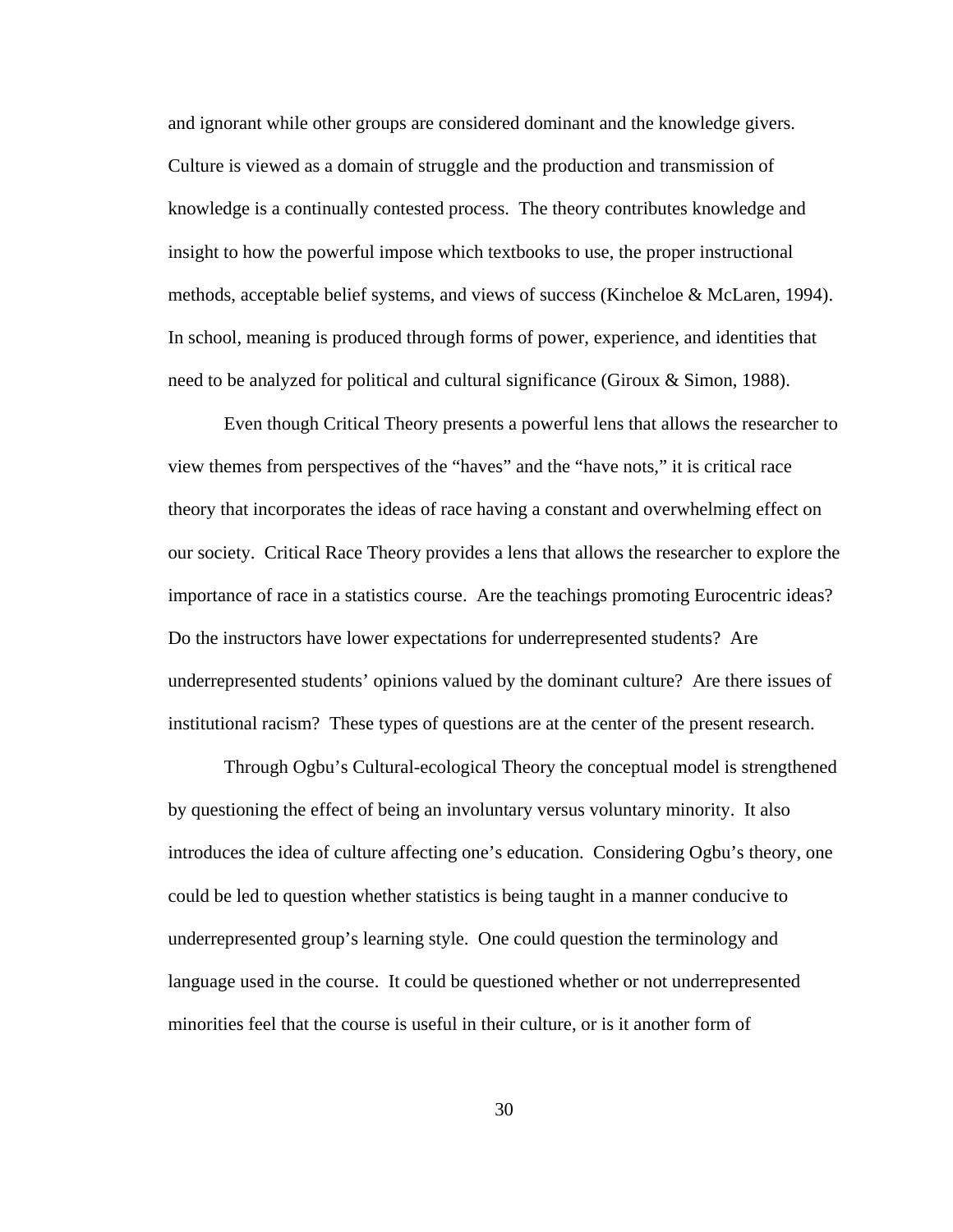conforming to the majority's culture. Is learning statistics a way of 'acting White?' Thus, are underrepresented minorities struggling in the course due to their response to Eurocentric views of the course or 'opposition' dictated from their personal cultural frame of reference? Ogbu captures the ideas and importance of community, role models, trust, language, expectations, patience, teacher support, and self-esteem.

Finally, Social Constructivism provides a lens for understanding the pedagogical ideas needed to inform this research. Combined with the other theories in the conceptual framework, it stresses the ideas of the importance of language, history, politics, context, and culture. Social constructivism also strengthens the idea of providing feedback and students discussing ideas and content. Considering that social constructivist theorists view the instructors and students as knowledge carriers, everyone is responsible for giving feedback. It provides the ideas that people of different cultures learning from one another can be the source of misunderstanding and/or misrepresentation. It also suggests that meaning is relative to the learner shaped by their culture, history, and experiences. Considering that a learner comes to every new scene with previous experiences, this idea can help us understand why underrepresented minorities often struggle in statistics courses. Lastly, social constructivism relies on many forms of representing ideas. Thus for maximum learning, there must be a variety of representations such as graphs, pictures, music, diagrams, videos, and stories to name a few.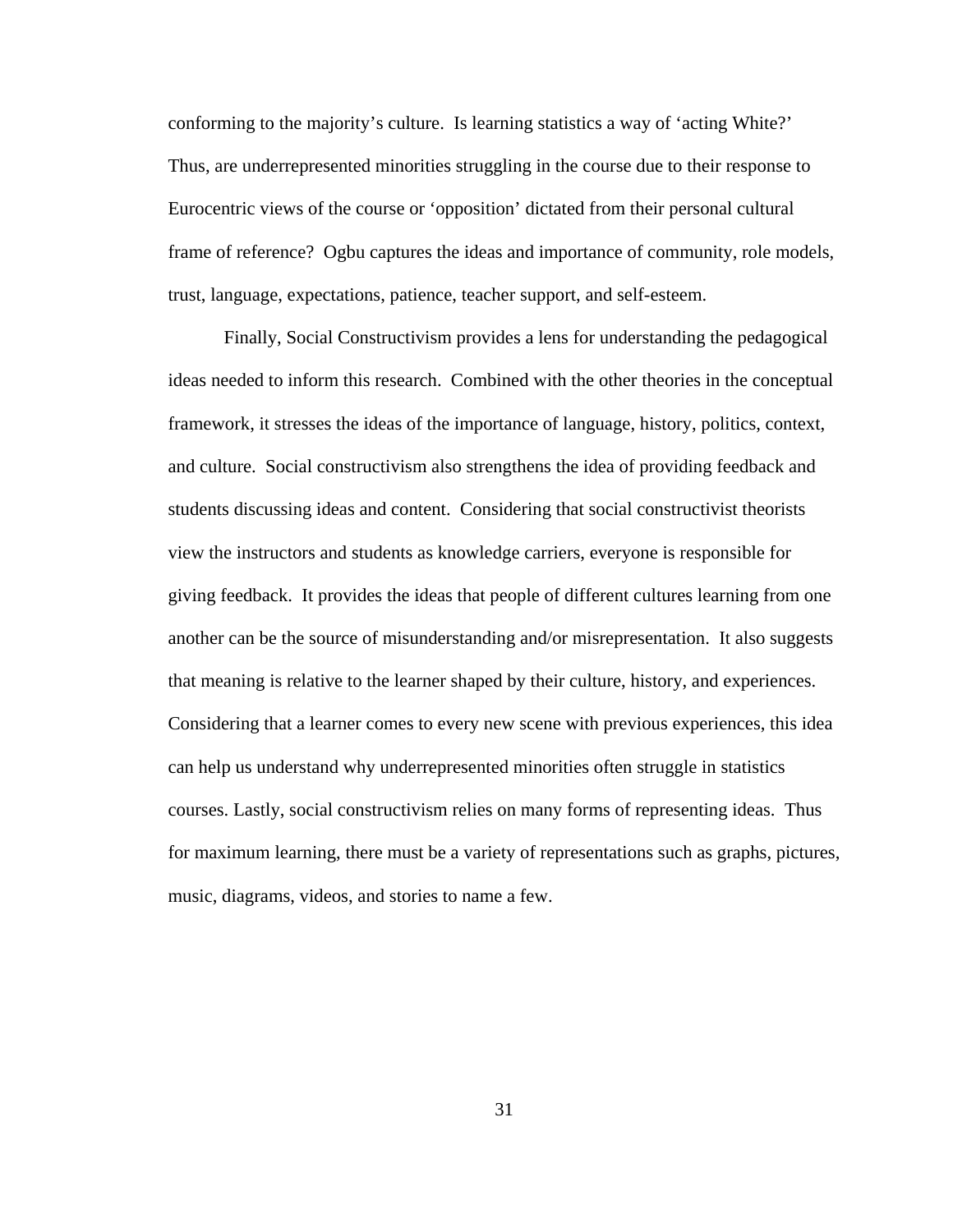# CHAPTER 3

## LITERATURE REVIEW

While statistics uses mathematics as its foundation, the two subjects require different types of thinking. Typically mathematics requires deductive reasoning; however, statistics uses inductive reasoning. Mathematics is typically a precise reasoning discipline; however, statistics requires inferences and is a study of random variation. Because of the advanced mathematics required to create a statistics structure, the discipline can be called a mathematical science similar to subjects such as economics, financing, and physics. Considering the limited research conducted on underrepresented minorities and statistics, and the idea that statistics is a mathematical science, the researcher found justification in using mathematics as the underlying reference with little concern of disturbing the integrity of the research. Chapter 3 will explore existing literature that contributes to the phenomenon at hand by first discussing the concept of race; the history of underrepresented groups in mathematics; and influences on mathematics and statistics achievement.

# *Defining and Understanding "Race"*

Because the underlined focus of this study is race, it is important to understand that many assumptions are made. For example, this research assumes that African Americans and Latinos have similar cultures and experiences that reflect on the students'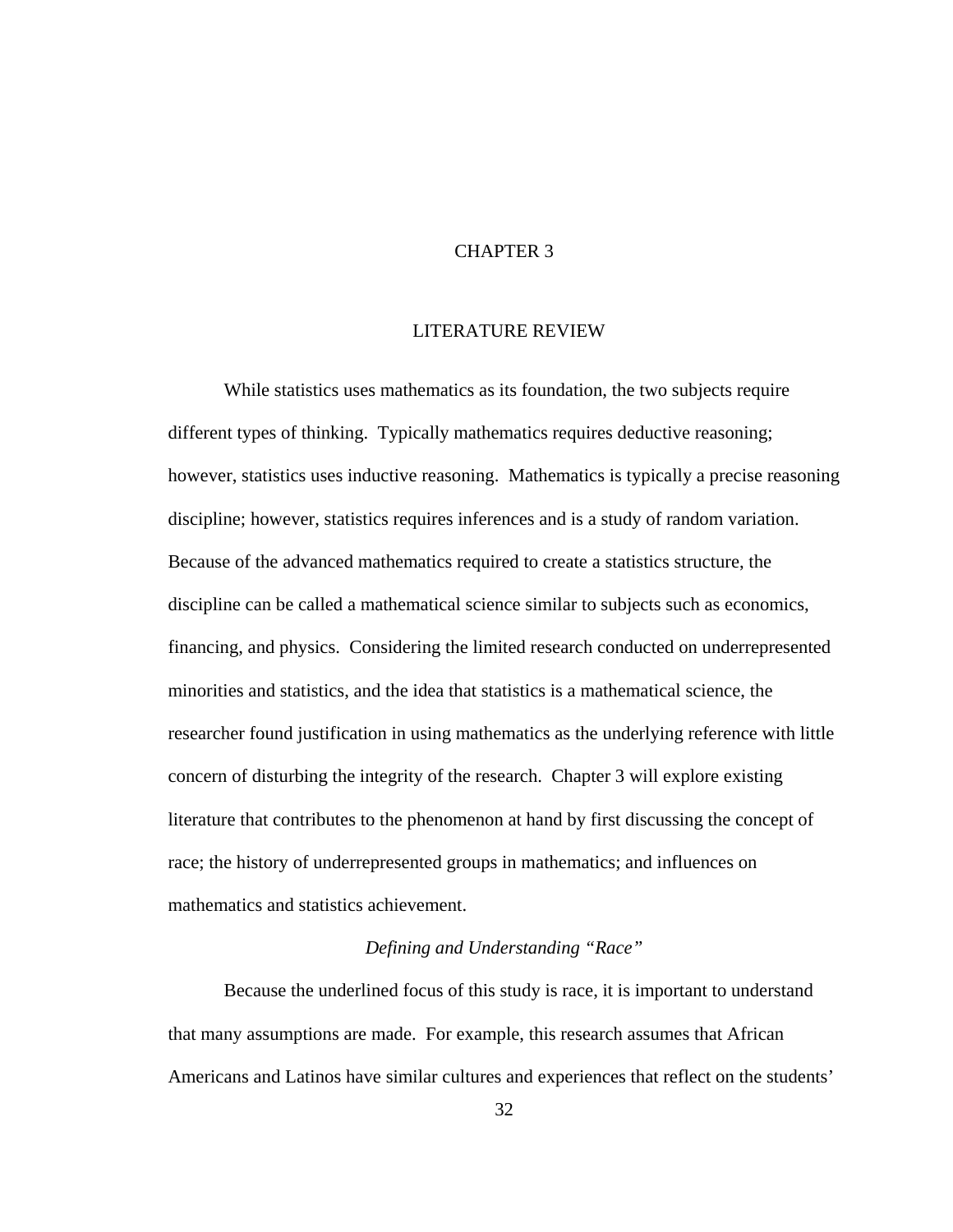academic performance as it assumes similarly for Asians and Whites who are of a represented status. There is also an assumption that biracial students are of a minority and/or underrepresented status. While these assumptions of race have been made in much of the existing literature, it does not provide the researcher an irresponsible free pen to interpret any races' actions and experiences. However, considering that many people of similar "races" often share similar cultural beliefs, these assumptions assist the researcher in generalizing peoples' experiences.

Because of these assumptions, it is important to understand and contextualize "race." The definition and concept of race have proven to be elusive throughout history. It has been widely debated by numerous professionals without resolve. Race has been defined in biological, genetic, social, economical, cultural, geographical, and political terms (Williams, 1997). The term has evolved with some professionals arguing that it is not definable and non-existent. Because of the ambiguity of the term, reproducibility has proven to be difficult; however, researchers, politicians, and society have continued to operationalize it.

### *The Evolution of the Term Race*

Nobles (2000) considered four periods in United States history in which the definition of race evolved: (a)1790 – 1840, (b)1850 – 1920, (c) 1930 – 1960, and (d) 1970 – the present. The researcher categorized these periods as a reflection of the impact of the government censuses, societal wishes, and researcher contention. During the 1790 – 1840 period, racial categorization was salient and politicized. Race was considered to be a self-evident component of human identity (Nobles, 2000). This ideology aligned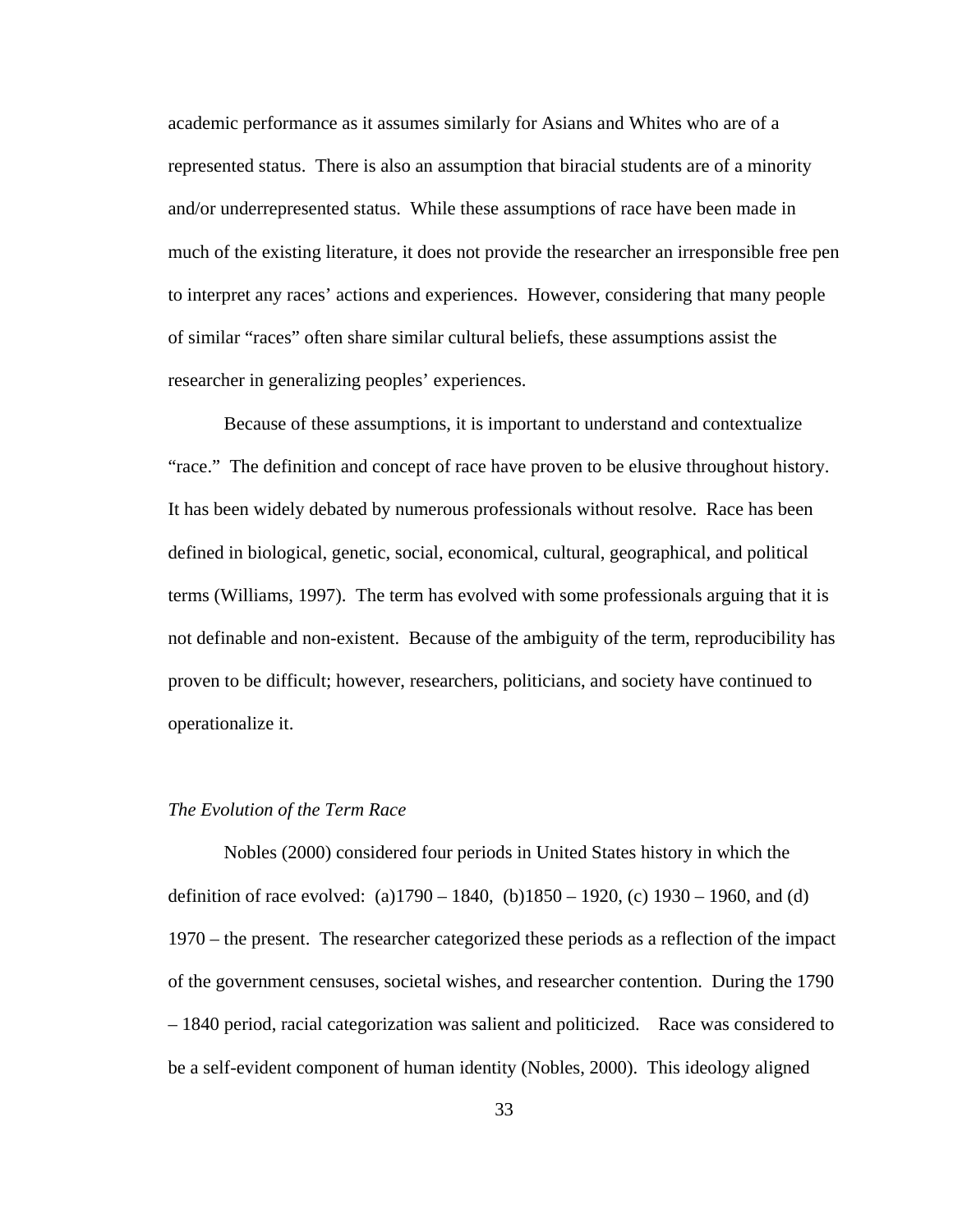with thinking of the European Enlightenment era; however, it succumbed to theories of polygenesis and beliefs of inferior and superior races. Society recognized physical and cultural differences in race due to natural environmental differences (Horsman, 1981). Race was defined by skin color, texture and color of hair, stature, eye color, size and shape of the head and facial features with special attention paid to the nose (J. M. Jones, 1991; Zuckerman, 1990).

In the 1850 – 1920 span, the term "mulatto" was introduced as a result of race scientists lobbying towards willing senators (Nobles, 2000). Before agreeing on the term, politicians considered using "degree of removal from pure white and black race" on the census (Nobles, 2000). The church held the position that races were created together as a species with clear distinctive subspecies (Goodman, 2000); however the stance of researchers, that human races were distinct and unequal species prevailed (Goodman, 2000; Gould, 1996; Stanton, 1968).

By 1890, the census had eight categories of race: (a) White, (b) Black, (c) Mulatto, (d) Chinese, (e) Japanese, (f) Indian, (g) quadroon, and (h) octoroon (Census, 1973). Race was considered to be an irrefutable truth. During the early 1900s, the ideas that races possessed distinctive cultures, intelligence, and moral capacities began to crystallize (Nobles, 2000). The "one drop" rule of non-White blood was widely accepted – especially in Southern law – as classifying a person's race (Nobles, 2000).

By 1930, the census was no longer using the category mulatto (Nobles, 2000). Southern states that defined race in terms of specific blood quantum now defined human variation broadly (Nobles, 2000). If a person had any Black blood in them, they were considered Black. People mixed with White and non-White were considered, "Other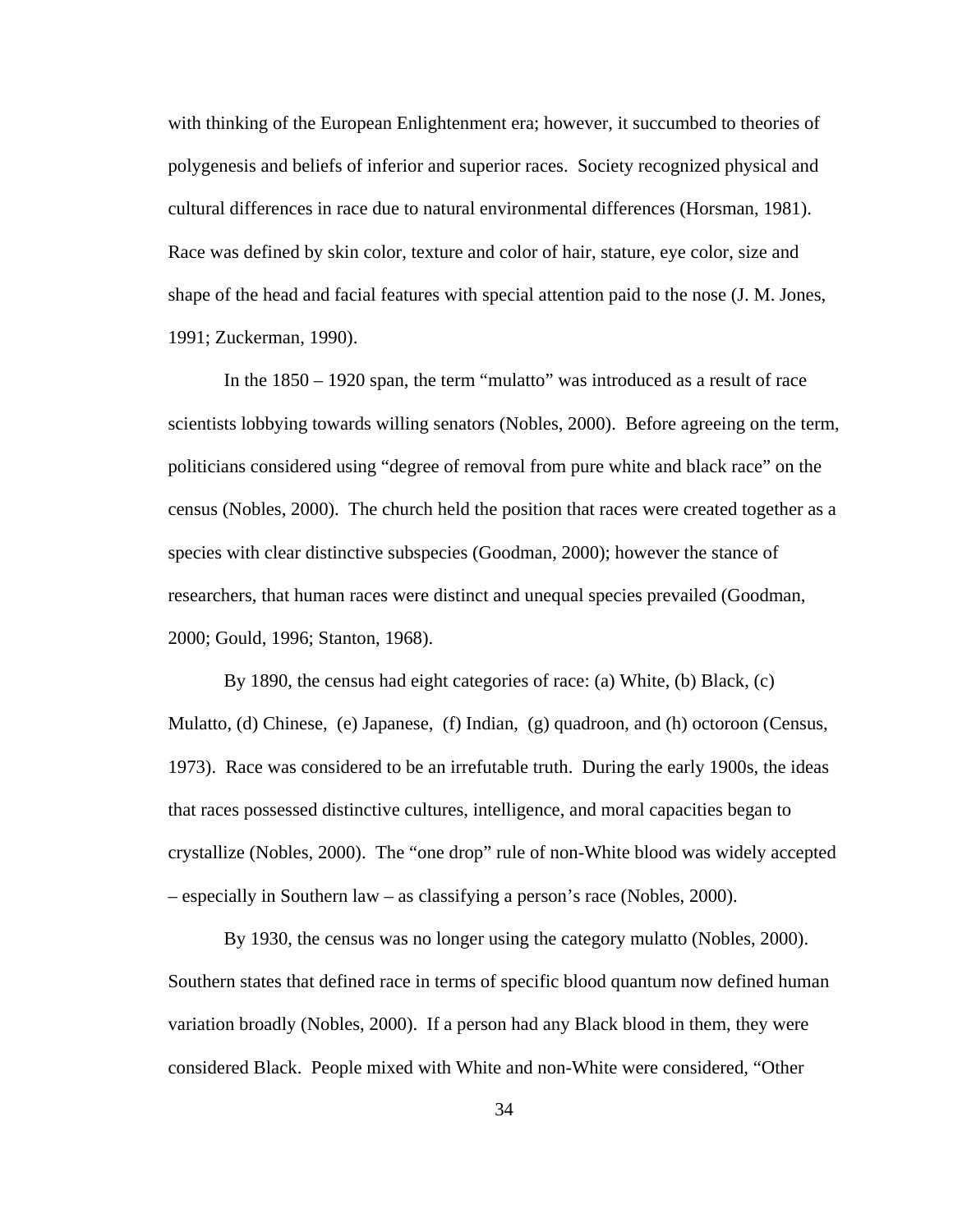Mixed Races" and reported according to the non-White parent (Nobles, 2000). Often there was no definition of White, or it was defined in terms of the absence of Negro blood in one's lineage (Murray, 1951). Anthropologist, Franz Boas and Montagu challenged the tenets of racial discourse (Montagu, 1941, 1942; Nobles, 2000). In 1912, Boas published research that helped diffuse the idea of using cranial (biological) measures to assist in determining race (Boas, 1912) for his future research (Boas, 1928). Using the "new evolutionary synthesis," Montagu argued that race was a biological myth.

During this period, race was defined in numerous ways:

- 1. A major division of mankind with distinctive, hereditarily transmissible physical characteristics (Winick, 1969).
- 2. Those divisions of the human family which are, biologically considered, varieties (Baldwin, 1960).
- 3. An interbreeding population whose gene pool is different from all other populations (Birdsell, 1951).
- 4. An anthropological classification dividing mankind into several divisions and subdividsions…based essentially on physical characteristics…the awareness and relevance of racial distinctions found in any part of the world is related to the social and cultural history of the society (Theodorson & Theodorson, 1969).

In the period from 1970 until the present the Statistical Directive Number 15 was established by the United States Office of Management and Budget (OMB) (Nobles, 2000). The directive provoked opposition with concerns that it was incapable of accurately categorizing new immigrants and interracial offspring. Organizations lobbied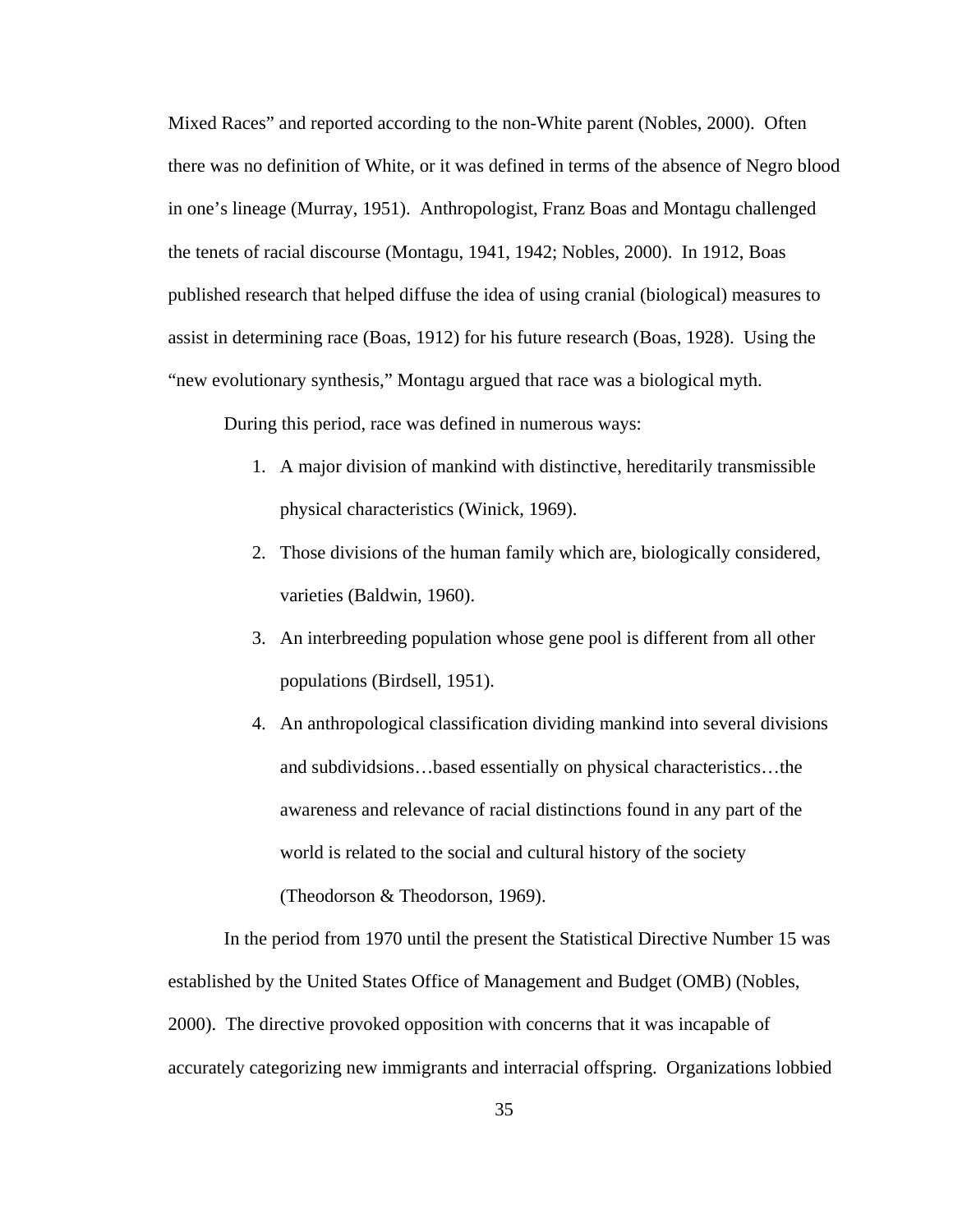for and against major changes to the directive. Concerned that the "one drop rule" no longer applied, multiracial organizations requested an additional category (Nobles, 2000). Initially the directive recognized four racial categories and two ethnicities respectively: (a) American Indian or Alaskan Native, (b) Asian or Pacific Islander, (c) Black, (d) White, (e) Hispanic, and (f) not of Hispanic origin (H. P. Freeman, 1998). However, in recent years, it has been mandated that there must be a minimum of five categories. The directive no longer recognizes Asian or Pacific Islander as one category; the category is split between Far Eastern, Southeastern and Indian Asians and Native Hawaiian or Other Pacific Islanders (Bennett, 2000). The directive also allows people to identify themselves as more than one race.

Most experts have agreed that the only species of humans living in the world are Homo sapiens. Human biological variation has been described as being complex, continuous, and progressive; a symbolic and structural relation with various meaning for various groups at various times (Goodman, 2000). Biologists have defined race as an inbreeding, geographically isolated population that differs in distinguishable physical traits from other members of the species (Zuckerman, 1990). People are described as being relatively homogenous with respect to biological inheritance (Last, 1995).

More recently, race has been defined in genetic terms. Geneticists have measured the differential distribution of blood types or antigens to categorize people (Zuckerman, 1990). They focus on clines or patterns of distribution of specific genes as opposed to racial categories (Seymour-Smith, 1986). Others have defined race as an inbreeding group of individuals with a specific geographic locus (Zuckerman, 1990) or within a species (Reber, 1985). Race has been defined as a class of individuals having common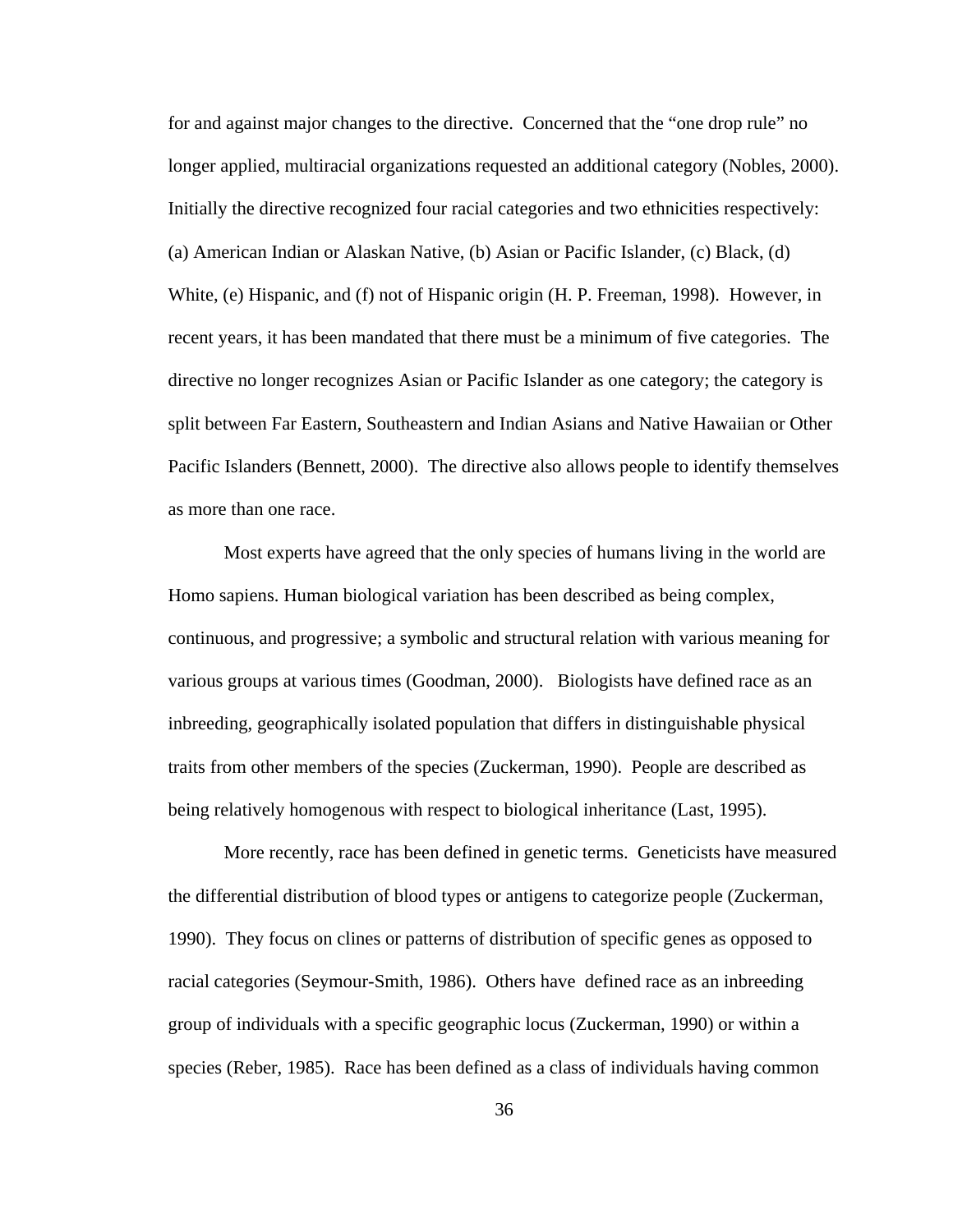genetically transmitted physical characteristics (*Melloni's illustrated medical dictionary*, 1985); a population within a species that is genetically distinct in some way often geographically separate (P. M. B. Walker, 1989); a local geographic or global human population distinguished as a more or less distinct group by genetically transmitted physical characteristics (*Stedman's medical dictionary*, 1995).

While some cling to the term race, others reject it, describing it as an unscientifically discredited term (Jary & Jary, 1991; *Longman dictionary of psychology and psychiatry*, 1984). The term is considered ambiguous and dependent upon social, cultural, and political identification (Reber, 1985). Race has been described as being a vague term for the grouping of genetically related people who share certain physical characteristics (*Melloni's illustrated medical dictionary*, 1985; *Mosby's medical, nursing, and allied health dictionary*, 1994).

## *The Validity and Reproducibility of Race*

One reason why the definition of race has remained vague and constantly transformative is because experts have not been able to discover one meaning that was able to categorize all human variation. Many researchers and theorists have attempted to encapsulate clarity; however, their efforts have been refuted thus demonstrating the complexity, murkiness, and possible existence of the term.

Many experts defined race in terms of physical traits; however, it was found that there was little if any correlation between traits such as head shape and size and eye color (Hogben, 1931). Even characteristics like skin color which could be measured were useless (Zuckerman, 1990) Characterizing race through physical traits was criticized as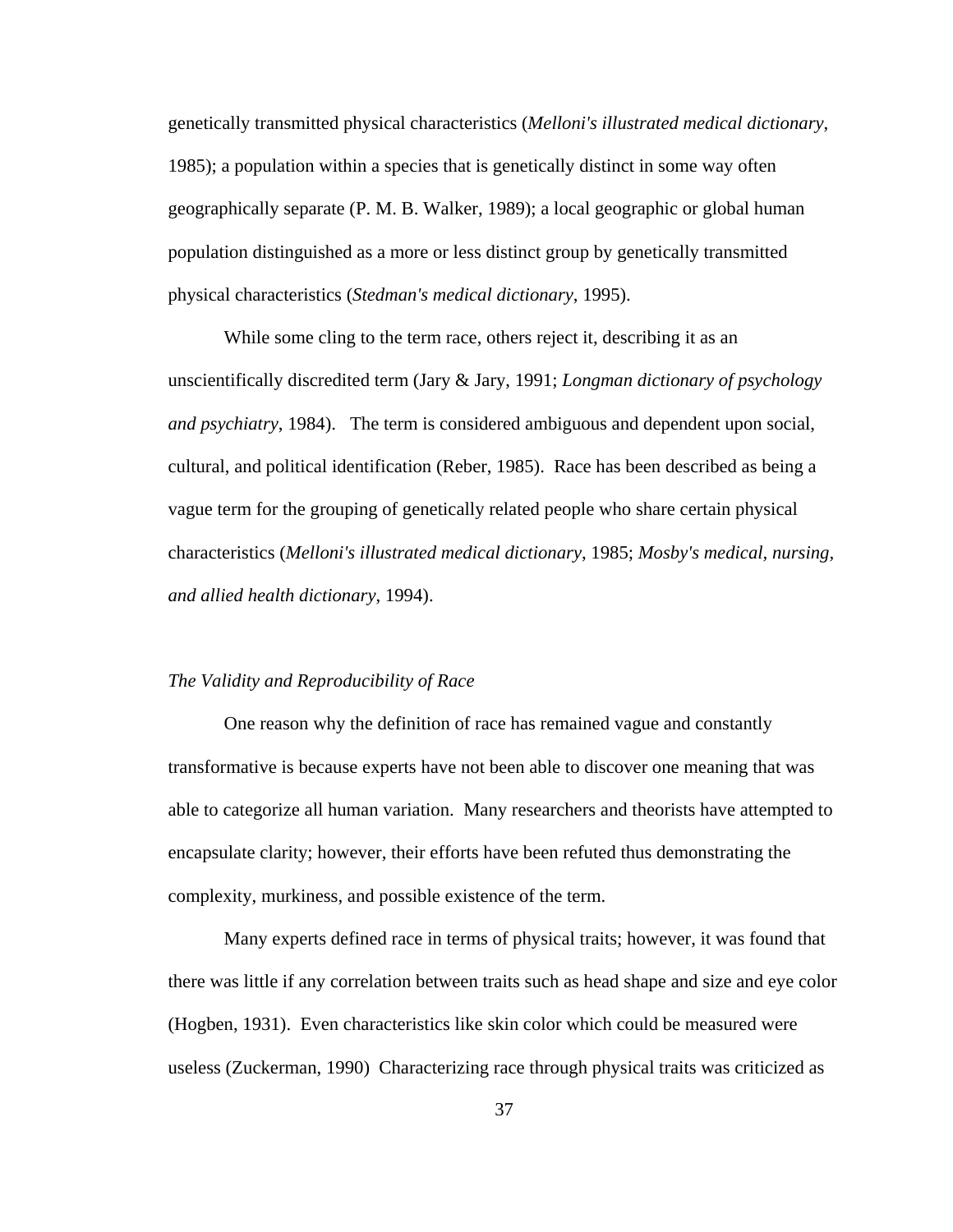being arbitrary which suggested searching for differences in human variation was dubious at best (Brace, 1964; Zuckerman, 1990). It was found that the skin color within and between races varied greatly (Zuckerman, 1990). Another problem with traits is that they tend to vary independently of other traits; therefore, racial categories would vary by the traits used in the categorizations (Goodman, 2000). Thus categorizing race by physical traits proved to be indisputable.

Biologically speaking, one is incapable of measuring race as a static and typological concept. The term is complex and continuously evolving (Brues, 1993; Gill, 1996; Goodman, 2000). No biological measurement will categorize all people. Some argue that when used in science race is flexible, dynamic, and evolutionary (Brues, 1993; Goodman, 2000). It is impossible to define race in a stable and universal way because race-as-biology varies with the time and place (Goodman, 2000). Most human variation is dictated by geographical distance (i.e., individuals tend to be similar to people whom they live close to as opposed to those who are far away) (Brues, 1993; Gill, 1996). According to James Davis, a professor of sociology, racial groups are at best, overlapping statistical groups based on combinations of visible anatomical, biological, superficial traits that vary independently rather than being transmitted as genetic clusters (H. P. Freeman, 1998).

Geneticists' efforts to use blood types extensively also proved to be inadequate because all of the types of bloods were found in all groups; thus only the relative population statistic could be used to distinguish among groups (Mourant, 1983). The study of distribution of blood also proved to be ineffective because it was found that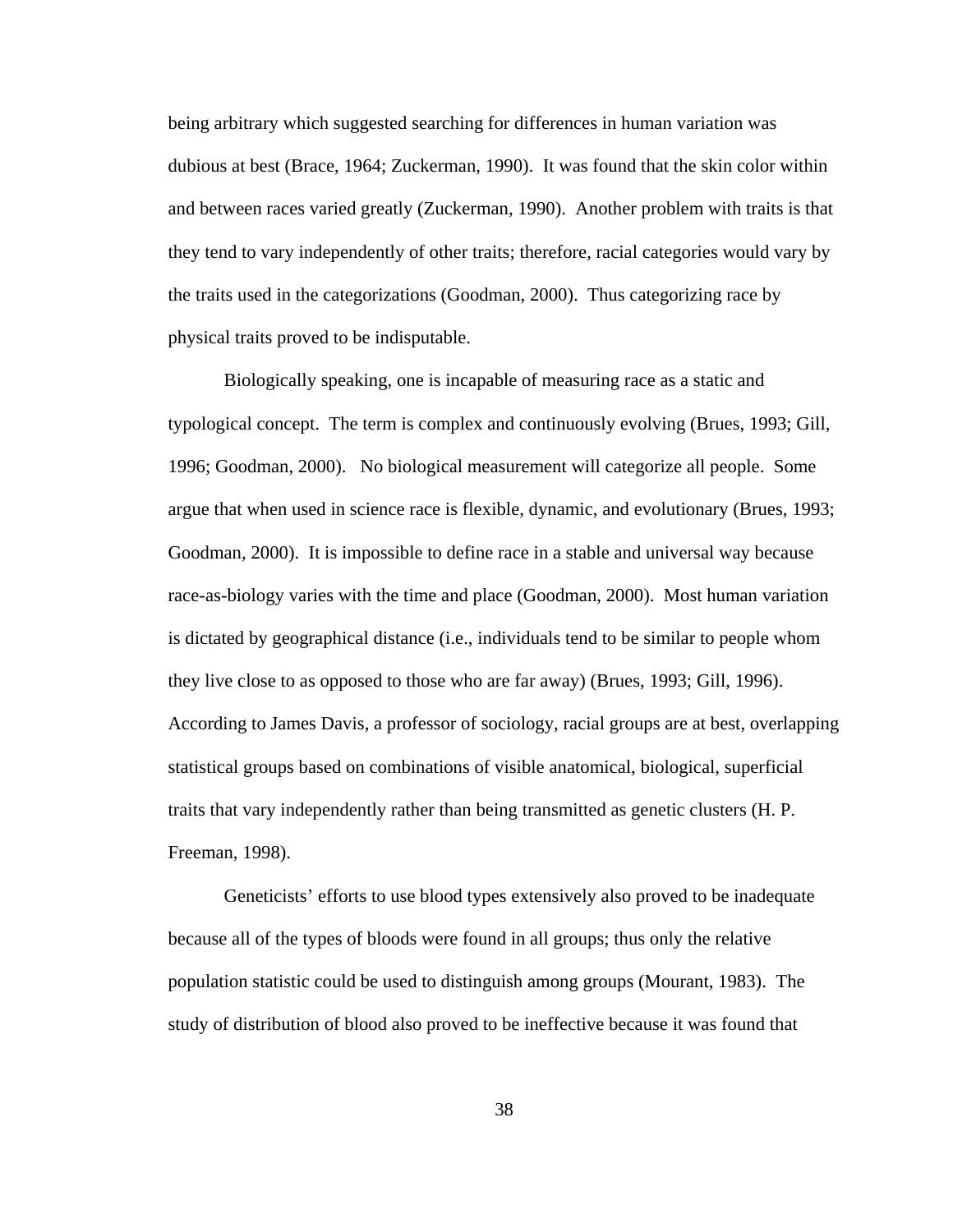people with similar distributions did not have similar physical traits. Genetically, intragroup variance was found to be statistically greater in Caucasoids, Negroids, and Mongoloids than intergroup variance (Lewontin, 1972; Zuckerman, 1990). Boas (1928) found the diversity of the individual and family types, and the multitude of genealogical lines of race too great to be considered as a unit.

In his study, Lewontin (1972) found blood group variation only accounted for approximately 6% of the total variation in explaining race. This implies that in order to adopt a racial paradigm, the researcher should acknowledge that statistically, blood is not a strong predictor of race. So defining race in terms of the physical characteristics and genetic traits showed little promise (Zuckerman, 1990). Because of these discoveries, population geneticists raised many questions regarding the concept of race based on phenotypes (Goodman, 2000). Furthermore, because of the tendency of alleles to vary gradually, some argue that there are no clear boundaries for where race begins or ends (Goodman, 2000).

Cultural based definitions in conjunction with physical characteristics of race proved to be inadequate as well. The early research viewed race as a valid concept for the description of human variation; however, in later years cultural and physical anthropologists no longer utilized the term as existent (Bower, 1991; Littlefield, Lieberman, & Reynolds, 1982; Williams, Lavizzo-Mourey, & Warren, 1994). Cultural anthropologists exhausted the literature with findings suggesting differences in culture coexisting with physical similarities (Zuckerman, 1990). They argued that culturally defined categories could not be translated into objective, clear biological categories (Weitz, 1979).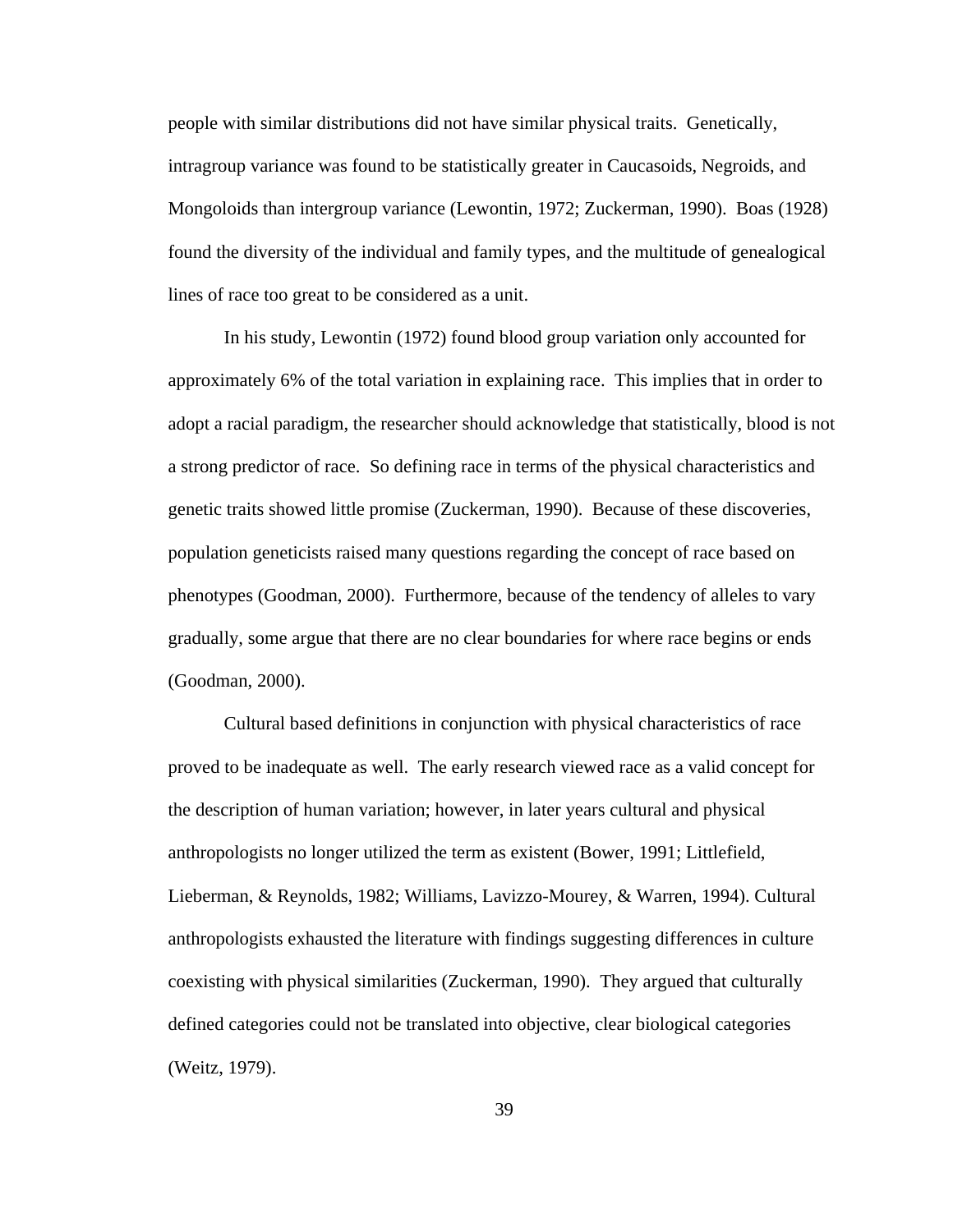Other researchers such as Cohen (1998) suggests that researchers should not consider race, but culture. More importantly the researcher suggests using cultural relativism whereby each person's experiences and behaviors are judged in context to their cultural meaning. Cultural relativism also suggest that we examine our own choices and decisions and are willing to reexamine them based on our evaluations of the choices others people have made. The researcher argues that because of human variation within a "race," biological definitions fail. Thus using "race" as a measure of intelligence and behavior is invalid. Furthermore, Cohen suggests that it is important not to uniformly assess people from different cultural backgrounds.

Because experts have not agreed upon a definition of race, it is difficult to categorize people. There are inconsistent measures of race that have changed over time and not been reproducible (Williams et al., 1994). These measurement tools need to be consistent over time, allow comparisons across populations and surveys, and use widely accepted terms by the survey taker (Sawyer, 1998). Not only are measurements inaccurate, but so is assessment. Self-assessment of race has been shown to differ from observer assessment (Williams et al., 1994). Furthermore, key terms measuring race have proven to be just as disputable (Zuckerman, 1990) Terms such as socioeconomic status and culture - two often defining terms of race – have been inconsistently defined.

Because of concerns and ambiguities of the term race presented in this section, the President's Cancer Panel posed six questions for researchers to consider before conducting research:

1. To what extent is race being used as a biological classification in science?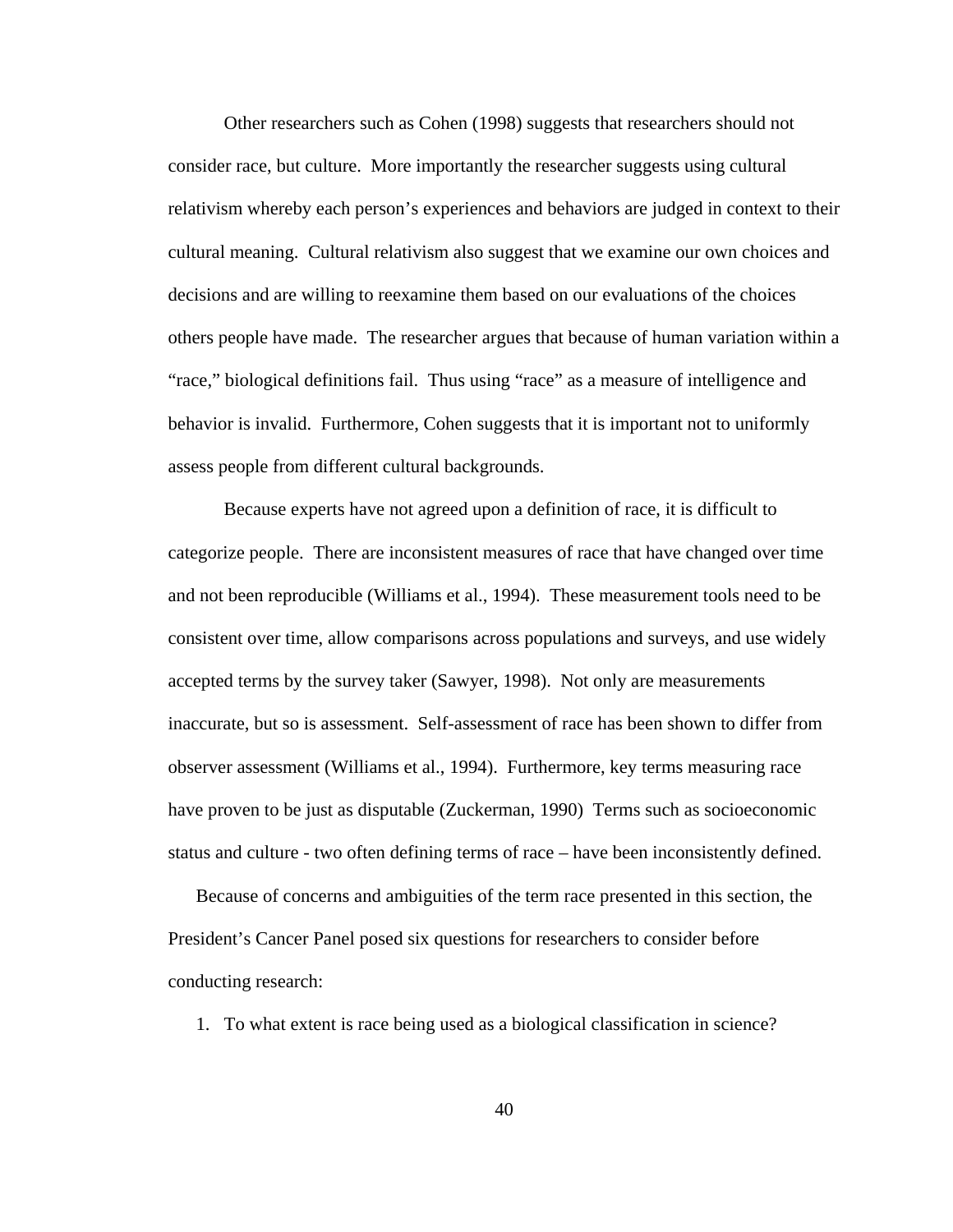- 2. What assumptions do scientists make when they compare races, and how do these assumptions affect scientific conclusions?
- 3. To what extent do societal and institutional values related to race shape the approach to scientific investigation in terms of the selection of problems considered worthy of research and the development of hypotheses to be tested?
- 4. Should race be used as a scientific variable in biologic studies?
- 5. In an increasingly mixed-race society, how is multiracial identity accounted for in the design interpretation, and application of scientific research?
- 6. How can race be applied validly to research studies that, in many cases, are designed to improve health conditions for specific populations (H. P. Freeman, 1998)?

### *The History of Mathematical Performance of African Americans and Latinos*

 Numerous researchers have explored the African-American and Latino history of education (J. D. Anderson, 1988; H. M. Bond, 1934, 1966; Carter, 1970; McMillen & Project, 1990, c1989; Morgan, 1995; Woodson, 1968); however, prior to Woodson, there is little research that has been conducted on these groups' mathematical performance history (Woodson, 2000). A possible reason for this lack of research may be because of the focus on literacy. Another possibility is because of lack of assessment (Woodson, 2000) on the national level. Historically, African-Americans and Latinos have scored lower than Whites on standardized tests (Aguirre Jr. & Martinez, 1993; Ikpa, 2003; Miller, 1995). Typically, African-Americans score below 75% of Whites on standardized tests (Jencks & Phillips, 1998).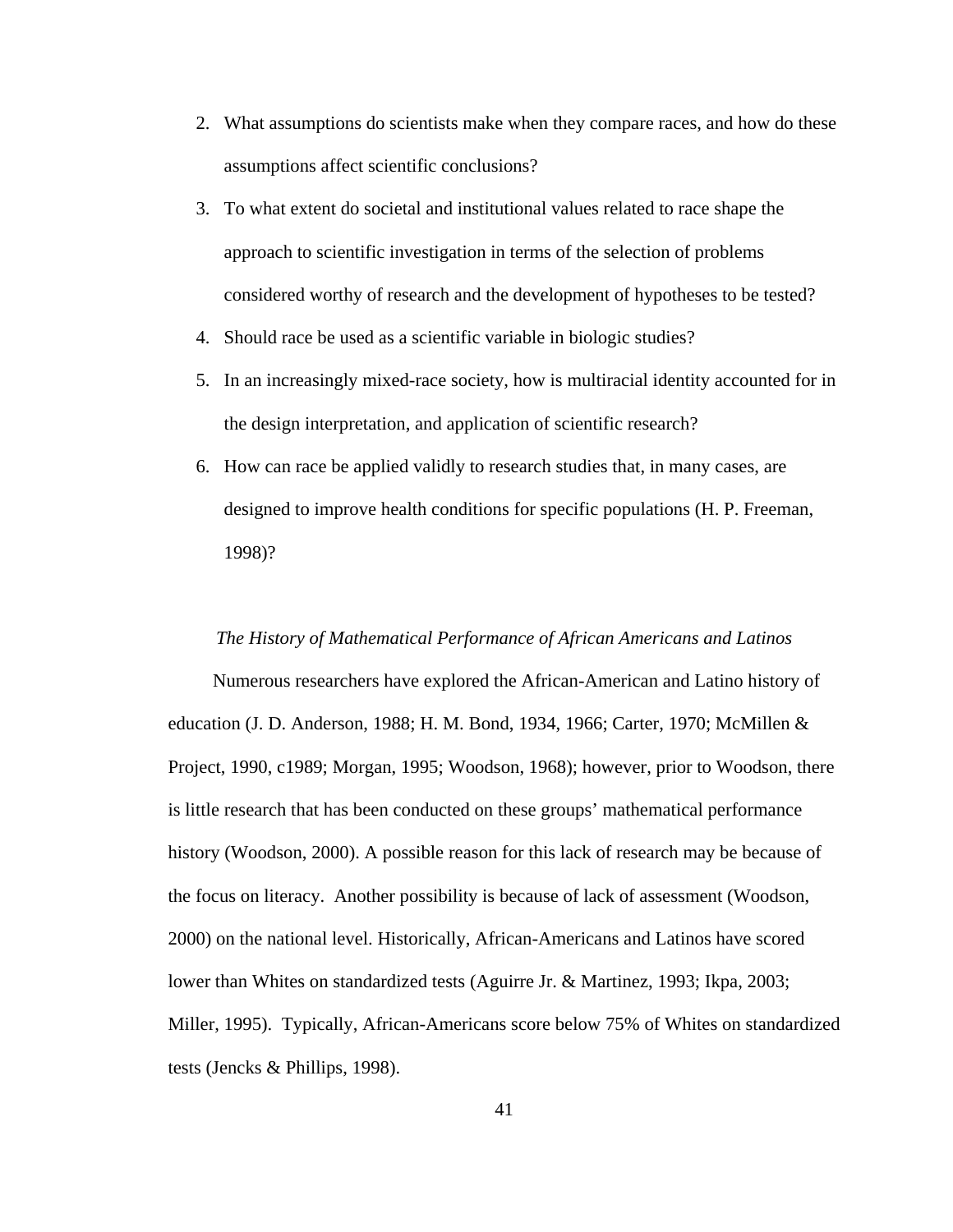While there are many defining events that occurred during the history of mathematics for African-Americans and Latinos (e.g. Slavery, Civil War, Reconstruction, Segregation, Industrial Revolution, World War II, Darwinism, Plessy v. Fergusson, Brown v. the Board of Education, Integration, New Mathematics Era, and the era of standardized tests), albeit some overlap, the author has decided to discuss four periods: (a) Slavery, (b) The Years Following the Reconstruction Era, (c) Segregation, and (d) The Age of Standardized Test - Integration. Part of the rationale for dividing the topic in this manner is based on the idea that during slavery, African-Americans were not legally allowed to be educated, a vast amount of literature regarding the mathematical performance of African-Americans and Latinos is based on segregation (views) and integration, and the current period which the author has decided to call 'The Age of Standardized Testing' has changed the way data are collected and presented on the topic.

 Contextually speaking, it important that we consider the performance of African-Americans and Latinos during these periods because many of the published results did not take these events into account. One must question the validity and/or bias of these results with a critical eye. Furthermore, one must consider the idea that many of the articles published compare the mathematical performance of African-American and Latino students to White students. Thus the scholars have created an image of the African-American and Latino that cannot stand alone.

## *Mathematics Education Prior to the Civil War – Slavery (Before 1865)*

 While there is no helpful written account of the mathematical performance of African-Americans and Latinos during this period (Aguirre Jr. & Martinez, 1993;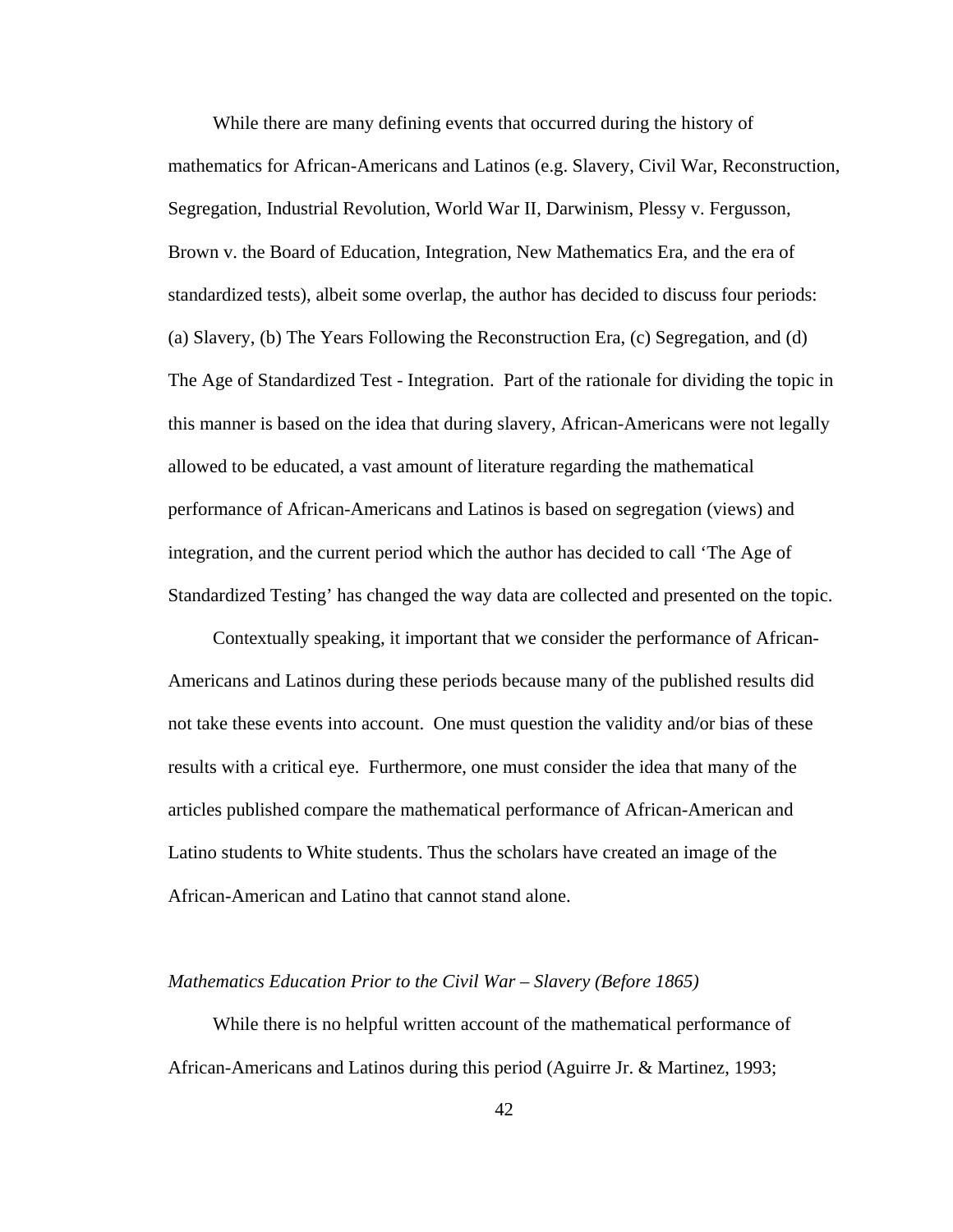Woodson, 2000), there are scant pieces of literature that allow one to piece together parts of the puzzle. Woodson (2000) says that some African-Americans ambitiously flocked to rudimentary education as a stepping stone to higher attainments. Some not only learned to appreciate and write poetry, but they contributed to mathematics, science, and philosophy. Gregoire (1858) found the African-American to be so impressive that he wrote an essay to leading slave owners to prove that African-Americans had intellectual power. Furthermore, Benezet (1871) refuted the notion that African-Americans were inferior in their capacities. He believed that their "inferiority" was a vulgar prejudice founded on the pride or ignorance of masters who were blind and unable to form unbiased judgments.

 Even though African-Americans were deprived of educational opportunities, there were some who surpassed in intellect a large number of White men of their time (Woodson, 2000). There were a great number of African-Americans who, though illiterate, were able to do arithmetic (Woodson, 2000). Woodson gives an example of a native Virginian African-American who startled the students of his time with his unique mathematical ability – even though he was unable to read. Using the powers of numbers that he acquired by counting the hairs on the tail of a horse, he devised processes for shortening his modes of calculation with high skill and accuracy. He was able to solve some of the most difficult problems of the time. Furthermore, he was able to mentally compute arithmetic as accurately and quickly as the noted calculator of the time, Mr. Zerah Colburn, who tested the man (Woodson, 2000).

 Similar to the African-American, many Mexicans were not educated prior to 1821 – the year that Mexico gained independence from Spain (Cockcroft, 1995). Education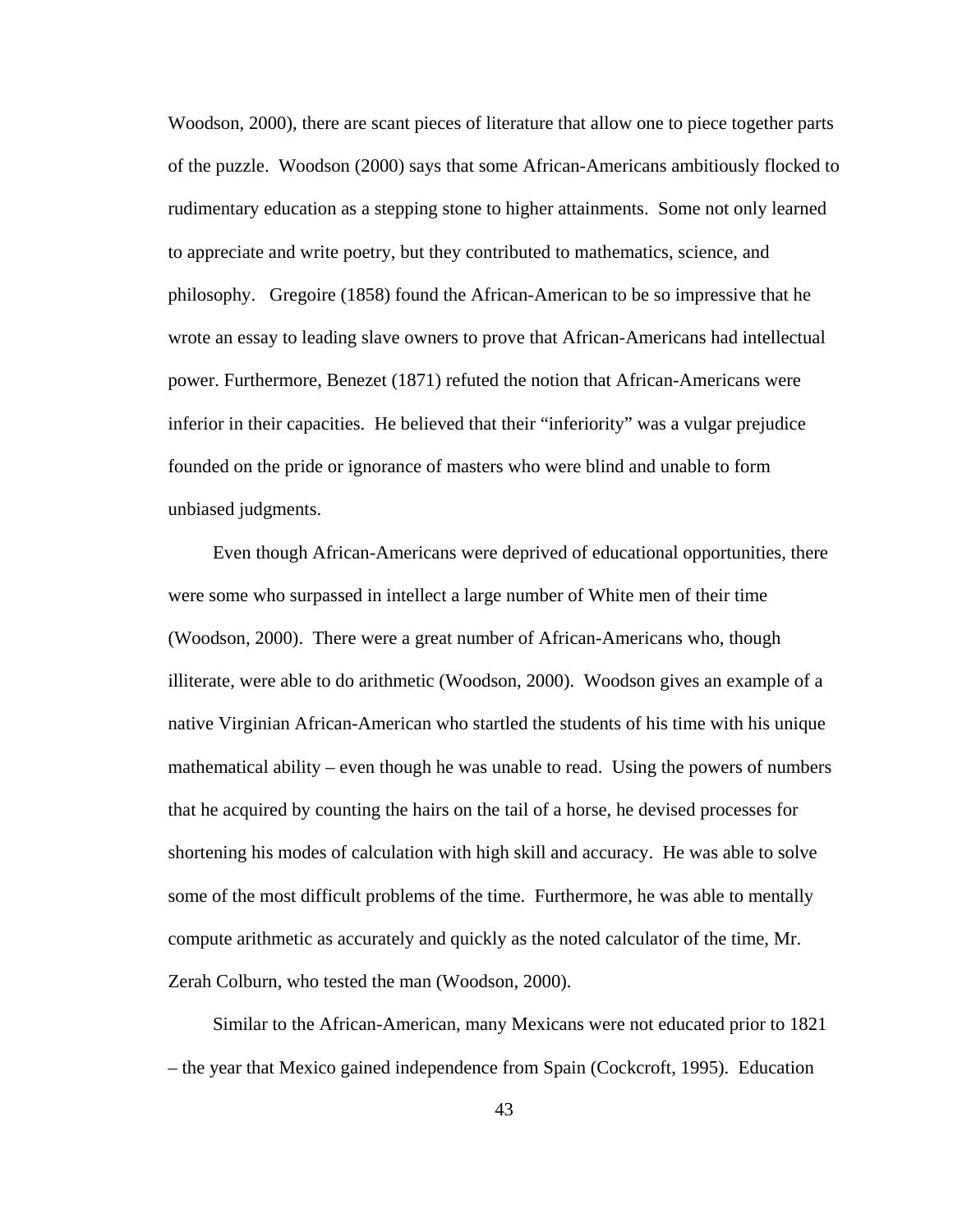was typically reserved for the elite who were typically White. After gaining independence a social order was maintained. The darker the person's skin was, the lower they were considered to be by White society (Cockcroft, 1995). Thus Latinos were considered just above African-Americans and Native Americans (Cockcroft, 1995).

# *The Years Following the Reconstruction Period (1876 – 1954)*

 The Reconstruction Period was between the years of 1865 and 1876 (Jordan, Greenblatt, & Bowes, 1985). The Civil War had put an end to slavery and there were four million African-Americans who had no land, jobs, or skills outside of farming (Jordan et al., 1985). Latinos were subjugated to racism as "racially inferior" to Whites (Cockcroft, 1995). By the late 1870s and early 1880s the Southern Whites began shifting their attitude of acceptance of universal education especially for African-Americans (J. D. Anderson, 1988). One of the reasons for this attitude shift was spawned from the notion that the wheels of time would not be turned back (J. D. Anderson, 1988). That is, it was inevitable that African-Americans would receive an education. Thus a small group of White Southerners began to speak out for universal education for the laboring classes which included the African-Americans (J. D. Anderson, 1988). It was finally recognized that Mexican descendents were in America to stay (Carter, 1970). During this period, the Latino community was rapidly growing in the Southwestern United States (Carter, 1970). Despite the growth, schools were only allowed to teach in English until the Supreme Court overturned the laws banning any other language in 1923 (Cockcroft, 1995).

 In the 1880s the African-American leaders of that time adopted the New England classical liberal curriculum (J. D. Anderson, 1988). So the curriculum for the African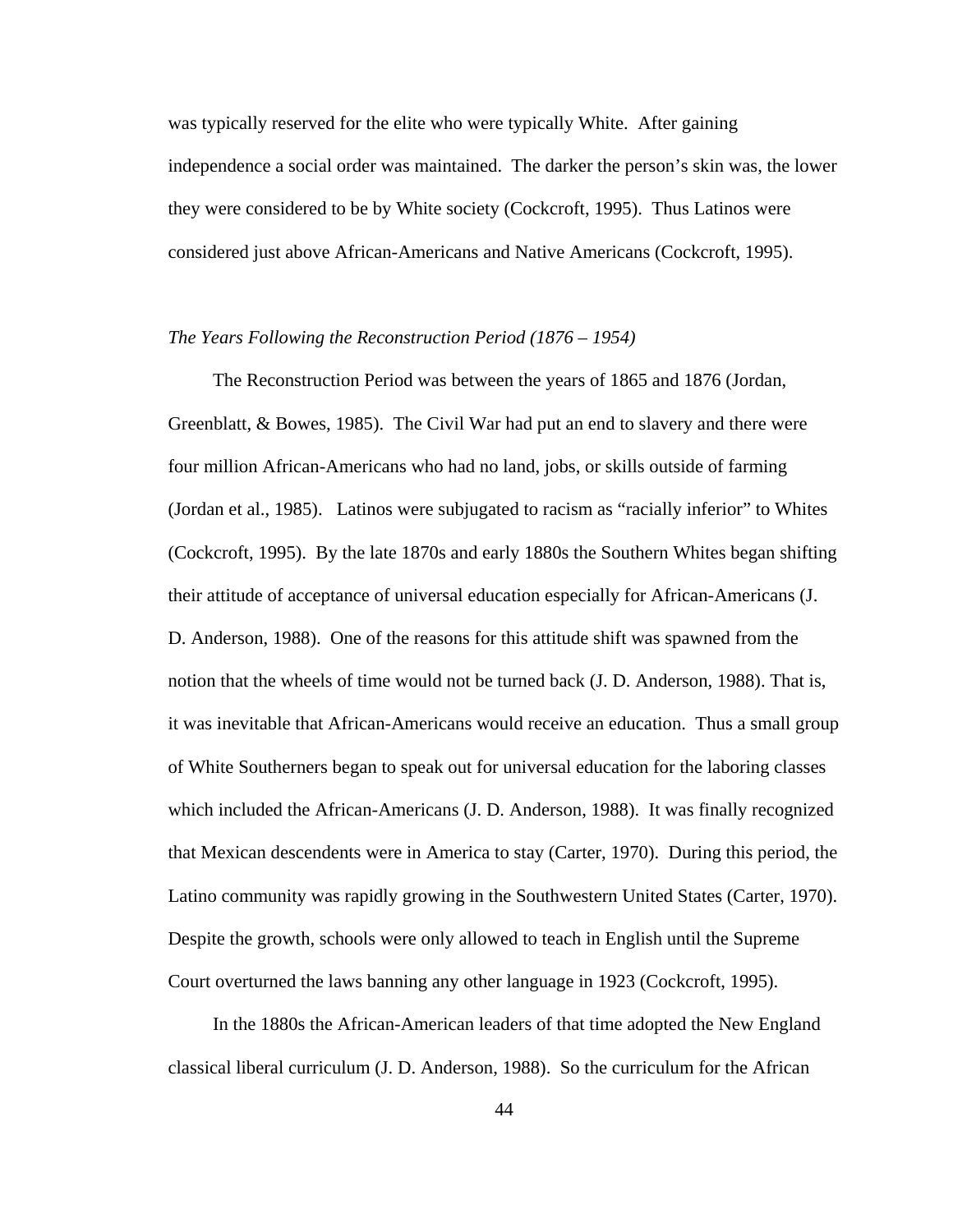American schools, which included elementary, normal, and collegiate schools, was nearly the same as the Northern White schools. The elementary schools taught reading, writing, spelling, grammar, diction, history, geography, arithmetic, and music (J. D. Anderson). The normal schools taught Standard English, orthography, map drawing, physiology, algebra, and geometry (J. D. Anderson, 1988). The college curriculum usually consisted of Latin, Greek, mathematics, science, philosophy, and one modern language (J. D. Anderson). The African-American leaders saw this type of curriculum as a means to best understand their own historical development and sociological uniqueness (J. D. Anderson). However, this curriculum did not do anything to convince African-Americans that they were not inferior (J. D. Anderson). Similarly, during this period, Latinos were being neglected educationally and looked upon as being inferior to Whites (Carter, 1970; Cockcroft, 1995). The low scores of Latinos on IQ tests were used as supporting evidence for Latinos "innate inferiority" in comparison to Whites (Carter). In the early 1900s, fewer than one out of five Mexicans attended school (Cockcroft). Many Latino groups rarely attended school past the primary grades (Carter).

 No history of the education of African-Americans and Latinos would be complete without mentioning the works of Samuel C. Armstrong and Booker T. Washington. Between the years of 1865 and 1915, Armstrong, a Yankee, devised the Hampton model. With the assistance and leadership of his prize pupil, Washington, this model became the "outstanding" model of its day for the African-American and the White (J. D. Anderson, 1988). This model was founded on pedagogy that stressed the importance of the African-American adapting to society and being "good" Christians. This model was also well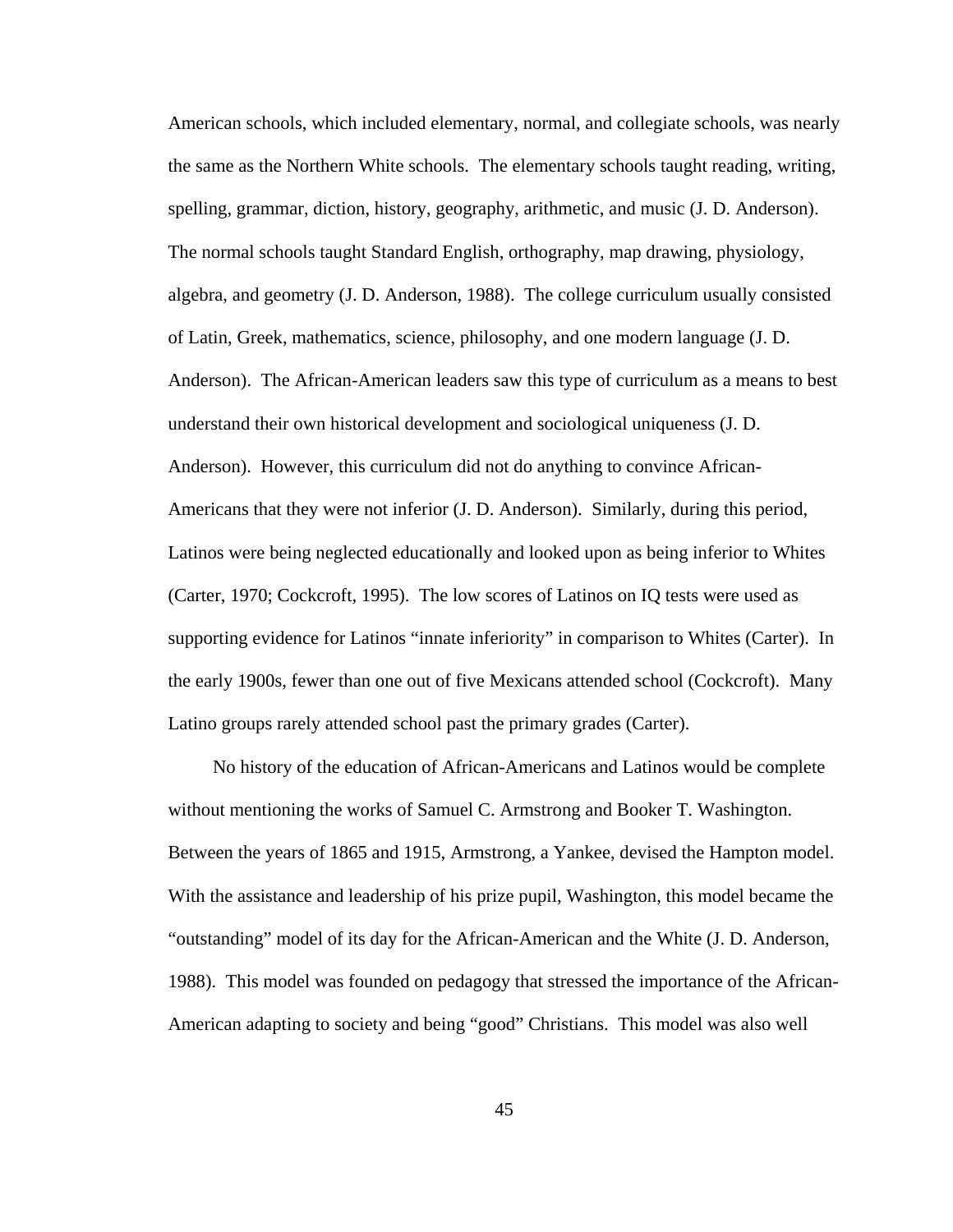received by many for the reason that it did not challenge the lifestyles and ideologies of the wealthy and powerful (E. Anderson & Moss, 1999; J. D. Anderson, 1988; McMillen & Project, 1990, c1989).

 Armstrong's model was designed to teach African-Americans steady work habits, practical knowledge, and Christian morals. However, the model did not stress an education with mathematics beyond a practical knowledge (J. D. Anderson, 1988). The Hampton model was based on Armstrong's belief that the ideal African-American was a hard worker with an elementary education and an industrial training (J. D. Anderson, 1988). This model was also popular with the handling of Latinos. It was said that the model was useful for the thorough and complete solution to the Mexican problem; because, Mexicans were a child-race without the generations of civilization and culture necessary to function as a people of the United States (Carter, 1970). Armstrong also believed that over-education of African-Americans was a bad idea (J. D. Anderson). Once he was quoted as saying, "One who shirks labor may be [*sic*] a fine mathematician, but, the blockhead at the black board may be a shining example in the cornfield" (J. D. Anderson, p. 49).

 This idea similarly resonated with the reason why some Latinos were afraid to receive too much education. Latinos were believed to only be capable of manual labor. During this period, one Texas Anglo said, "I am for education and educating my own children, but the Mexicans, like some whites, get some education and then they can't labor" (Carter, 1970). The Hampton model routinely taught elementary mathematics (J. D. Anderson, 1988). Schools for Latinos emphasized vocational and manual-art training (Carter, 1970; Gonzales, 1990). The theory behind vocational education stipulated for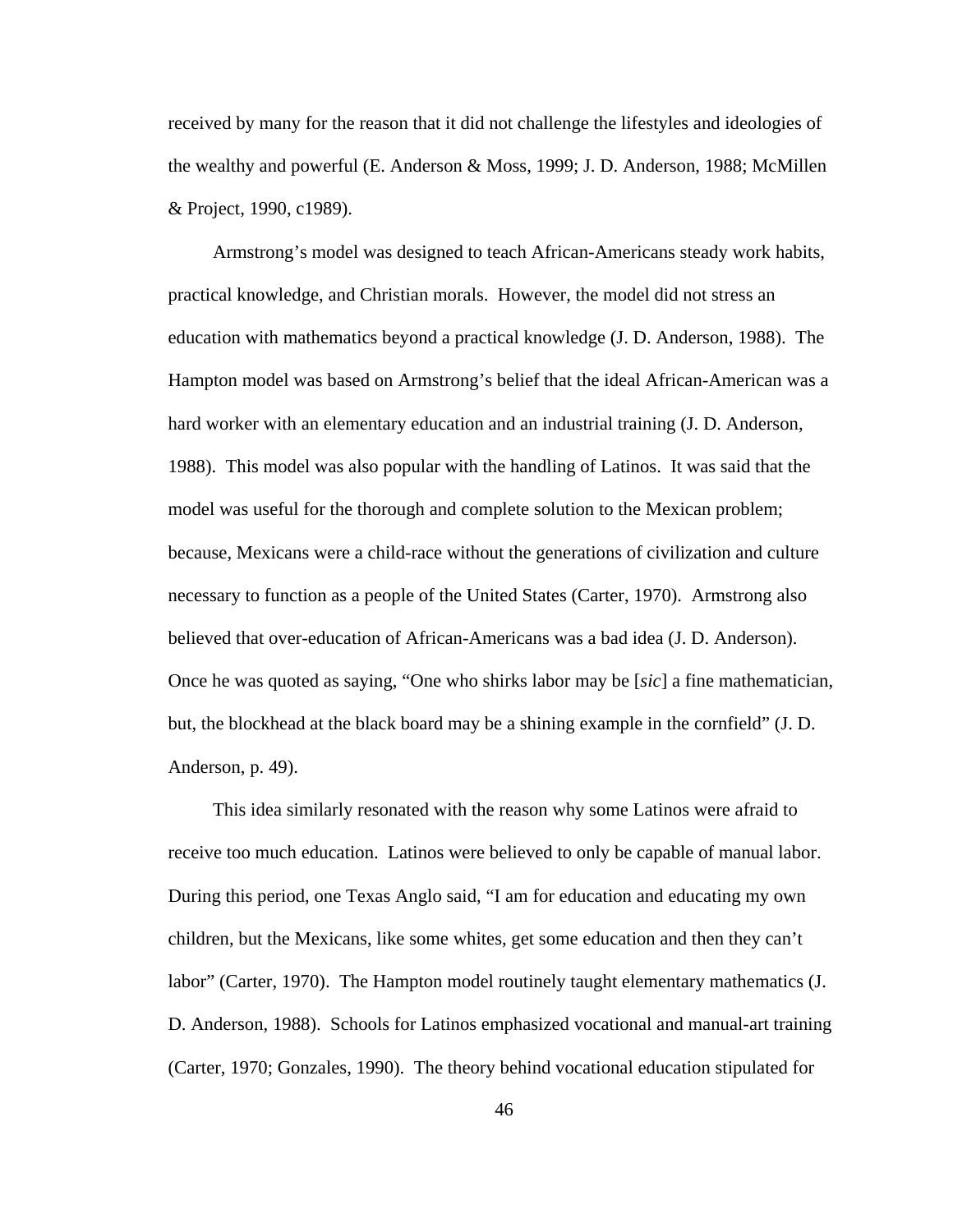the most part, that those identified as intellectually slower should be placed so that in a "normal" population only approximately 20% would be labeled slow to mentally retarded (Gonzales, 1990). However there was a disproportionate number of Mexicans performing vocational courses (Gonzales). Considering the acceptance of the Hampton model by philanthropists who contributed to the survival of a lot of the schools – especially those using the Hampton model – and colleges (E. Anderson & Moss, 1999), it can easily be inferred that during these years, most of the educational systems of these two minority groups taught elementary mathematics.

 In the beginning of this era, only a few schools such as Fisk and Howard, that followed the philosophies of DuBois (1904), taught algebra and geometry (Fisk Curriculum, Howard Curriculum). While records of mathematical performance were not kept to justify the following statement, the author infers that African Americans and Latinos did not have a strong mathematical performance relative to the period. This inference comes from the fact that so many of the schools did not teach advanced mathematics as well as the fact that many students for one reason or another did not attend regularly (Gonzales, 1990).

# *Segregation (1865 – 1954)*

 Prior to the 1900s there was approximately a ten-year period in American history where African-Americans were allowed to vote and were occasionally elected to public office (Jordan et al., 1985). There were both African-American and White policemen serving (Jordan et al., 1985). However around 1890, Southern states began segregation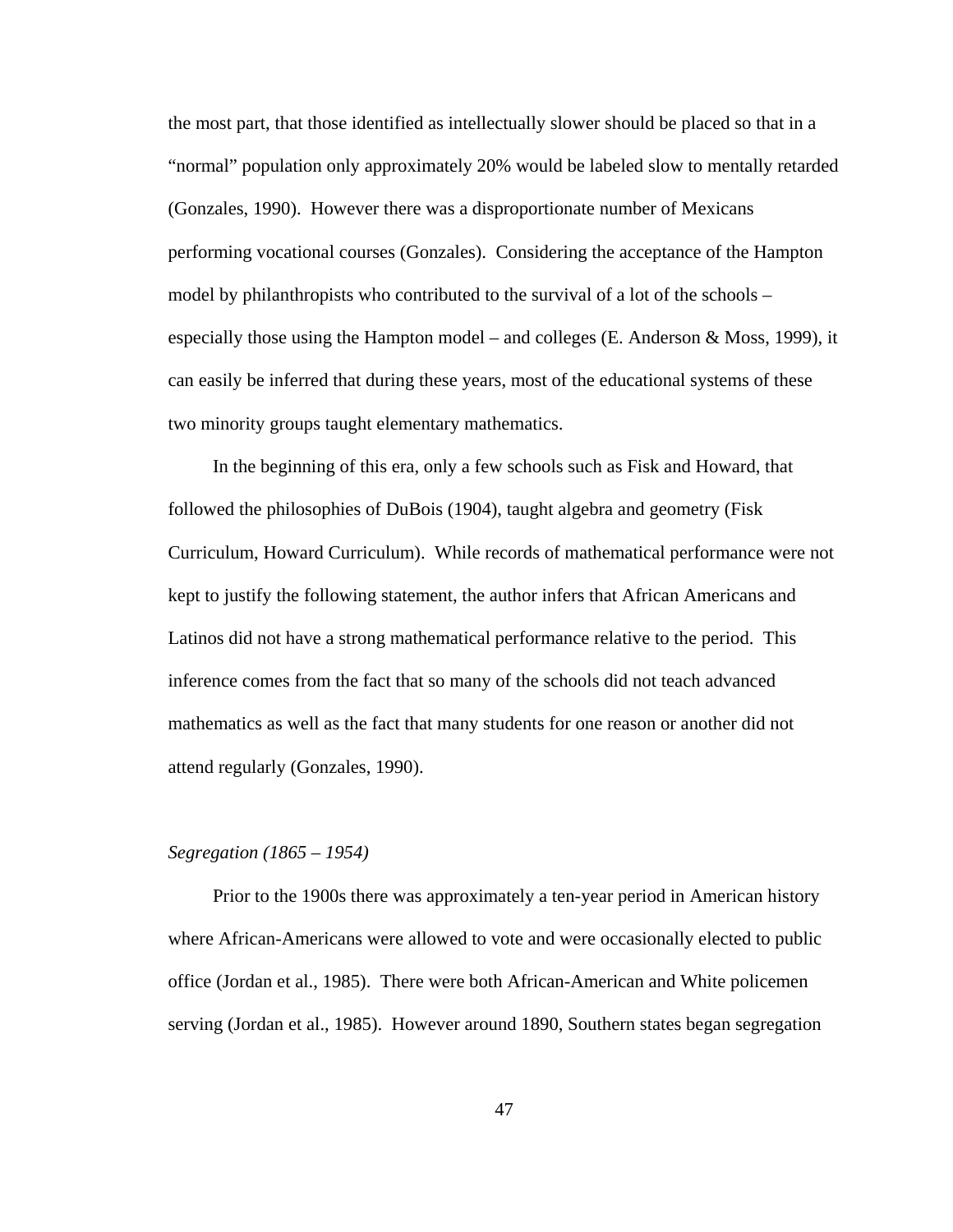tactics (Jordan et al.). The Jim Crow (segregation) era began. Even though Latinos were not segregated by the "black codes" and "Jim Crow laws," they were segregated by custom, language, voting laws, and residence (Cockcroft, 1995).

 Similar to the previous eras discussed in this paper, there was little documentation on the mathematical performance of African-Americans and Latinos (Woodson, 2000). The history of African-Americans was generally accepted as being the same as Latinos (Valverde, 2004). Around the 1920s and 1930s, the state of Alabama conducted a study of the education of its students (H. M. Bond, 1934). The study found that there was a higher degree of over-age students among African-Americans. The study also found that the rate of retardation among African-Americans far exceeded that of Whites. Although no definition of retardation was given, in Gonzalez's (1990) study of Chicanos, under the subheading, "Slow and Mentally Retarded Pupil," the author says, "…the very same scheme for segregating the mentally retarded in 1919 in Los Angeles became the state of California's general policy in the 1940s. Any child who scored below 70 on the IQ test qualified for admission to either a development room, or a development center, thereby designating each child as incapable of normal educational development" (Gonzales, 1990 p. 90). Wilkerson (1934) found that approximately 20% percent more African-Americans were retarded in comparison to Whites. Bonds noted that if comparisons had been restricted to comparable economic and social groups, it would have been clear that African-Americans suffered from retardation to the extent that they were identifiable by the lower economic stratification. This same issue was considered by Gonzales who says that even considering learning, language, social environment, and culture, it would have been difficult to scientifically measure Mexicans abilities. Bonds also noted that African-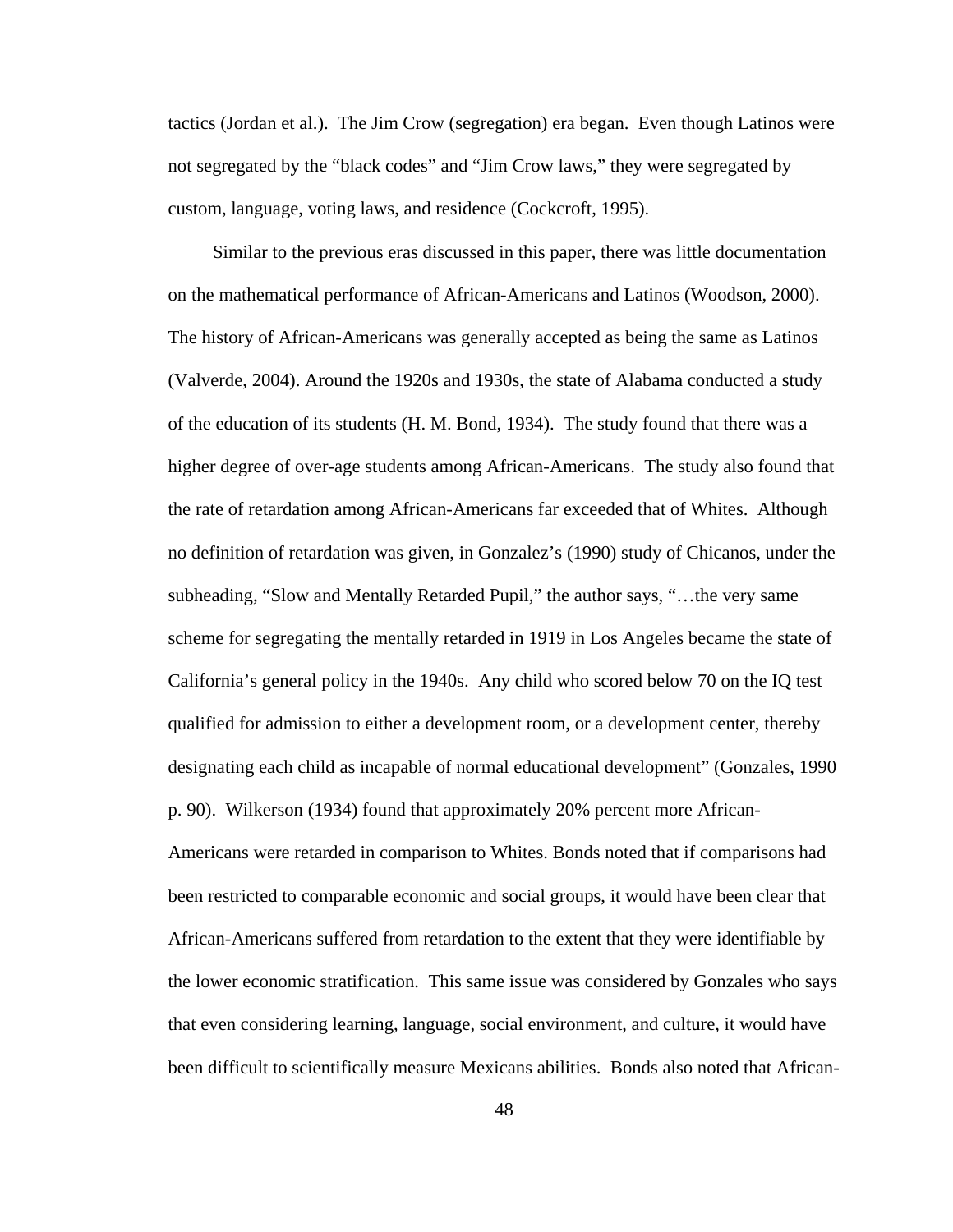American schools had short terms, poor teachers, and poor accommodations. "To the inferior schools come children with inferior social backgrounds" (H. M. Bond, p. 302). Furthermore, Bonds discussed how a rural school would be able to decrease the level of retardation; however, "true" education would rely on the students who were "enmeshed in the general cultural pattern of the community" (H. M. Bond, p. 303).

 When superintendents of North Carolina were asked whether African-Americans were capable of learning to the capacity of the White students, 85/104 answered a resounding "No" (H. M. Bond, 1934)! Others discussed the "inferiority" of African-Americans. Jefferson Davis went so far as to discuss the "inferiority" from a spiritual standpoint. He argued against educating African-Americans, enforcing his argument by quoting the Bible. He stated that those arguing to limit the education of African-Americans based on intelligence tests were the spiritual descendants of the President of the Southern Confederacy (H. M. Bond). This same attitude was reflected for Latino groups. One superintendent of a segregated school in Texas said, "It is up to the white population to keep the Mexican on his knees in an onion patch or in new ground. This does not mix very well with education" (Cockcroft, 1995 p. 14). In the Southwest during this period, Mexican children were considered to be intellectually inferior and thus placed in segregated and inferior facilities where the children were taught vocational subjects (Gonzales, 1990).

 Numerous studies were conducted to assess the intellect of African-Americans (Brigham, 1922; Mayo, 1913; Pressey & Teter, ; Pyle, 1915; Wilkerson, 1934; Witty, 1927). Mayo (1913) found that African-Americans were 75% as effective as Whites. Pyle (Pyle, 1915), who studied rural White students and rural African-American students,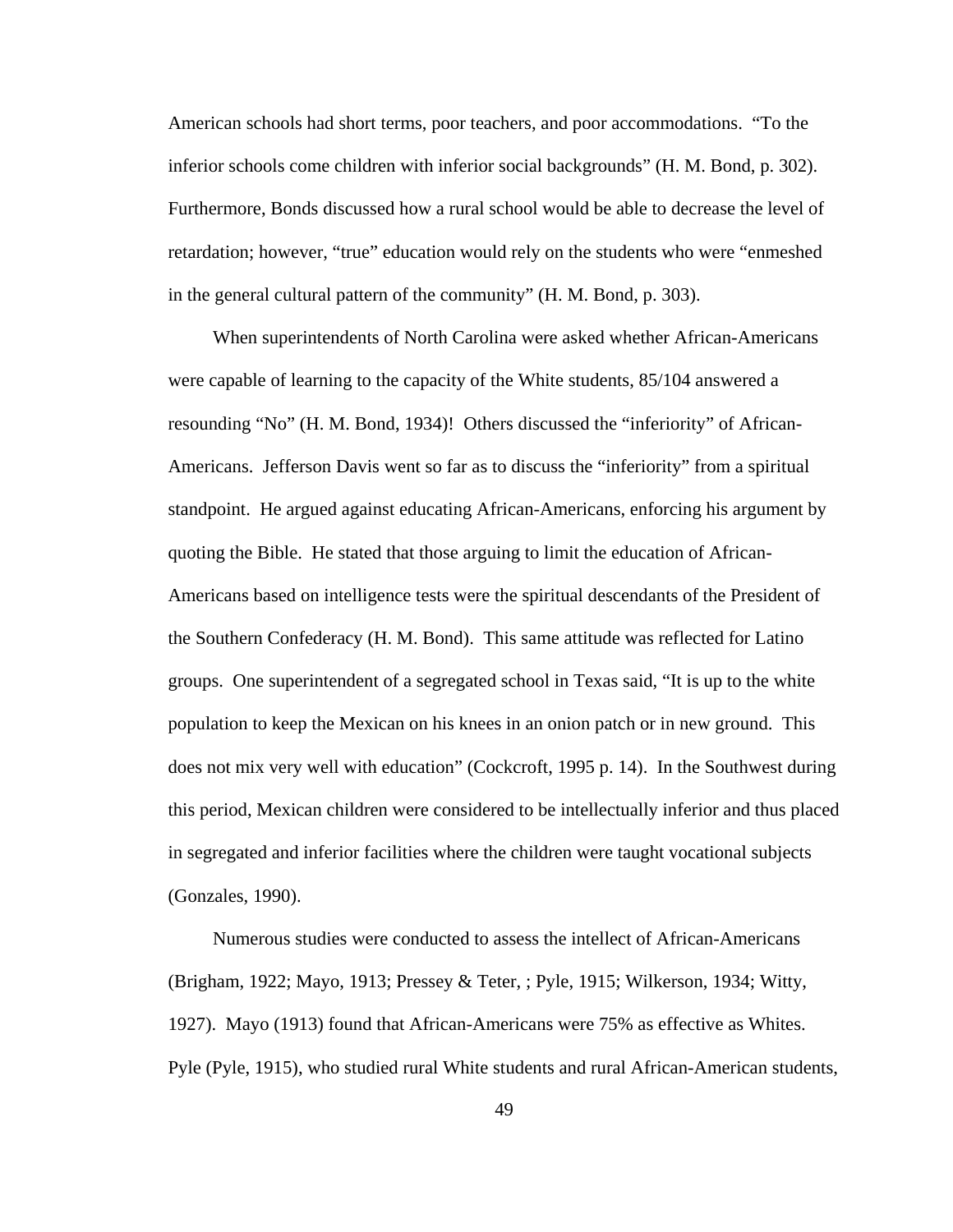conducted similar studies, and found that the urban Whites were far in advance of the African-Americans. Pressey and Teter found that African-Americans were inferior by 15% when compared to intelligence quotient of the White children. Brigham (1922) found that the average mental age of the African-American recruits for the study was that of a ten-year-old, which was three years less than that of the White recruits. Witty (1927) studied the results of the Stanford achievement test – which measured arithmetic as one of its components - given to 1,725 White and 220 African-American students. An average subject age difference on the arithmetic portion between Whites and African-Americans was 14.4 points favoring the White students. One finding that Witty (1927) stated was that there are other sources of the educational status of African-Americans other than mental inferiority. Because of the results of these numerous intelligence tests, many writers suggested modifying the curriculum of African-Americans (H. M. Bond, 1934).

 Studies of Latinos were conducted as well to assess their intellect in comparison to Whites (Gonzales, 1990). IQ tests were being used as a single measure to assess the intellect of individuals. During the segregation period, Mexican children consistently scored less than their White counterparts. No fewer than 16 authors between the years of 1915 and 1950 concluded that Mexicans were made handicapped intellectually through heredity (Gonzales, 1990). However, it should be noted that during every intelligence study conducted on Mexicans, the researchers focused on the poorest working class. Furthermore, psychological tests rarely took the language barrier into account. Thus in effect, Mexicans were penalized for their culture (Gonzales, 1990).

50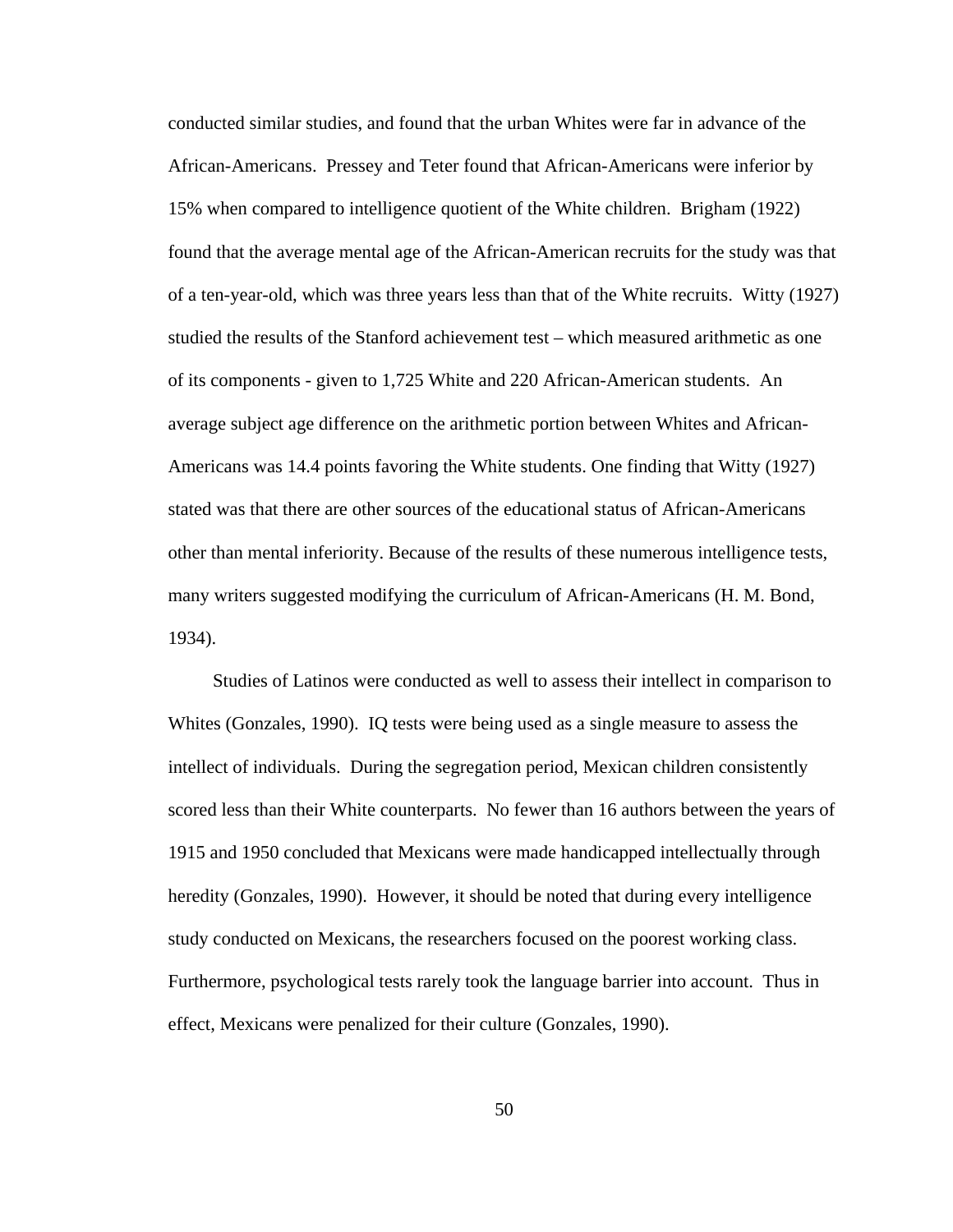In his study of the racial differences in scholastic achievement, Wilkerson sought to find the answer to whether there was a difference in intellectual ability between African-Americans and Whites. Specifically he sought to critically view the research on the subject and interpret their findings. He conducted his study using a meta-analysis approach. In one of the analyses in his study consisting of students from Baltimore, Virginia, West Virginia, and a Southern school system, he found that, based on median scores of arithmetic, African-Americans performed anywhere from 30% to 99% lower than White students. The biggest difference was in Baltimore. The scores were calculated as ratios of African-American and White students' scores.

 In another analysis that Wilkerson (1934) studied in 1918, he found that African-American students performed anywhere between 25% and 70% less than Whites in elementary algebra. Lastly, he reported that in 1927 – 1928, African-Americans were performing 10% less than Whites in mathematics. He found that there were no consistent disparities between the two races. He also found data that suggested that some African-Americans achieved as high or higher grades of White children.

 While the intelligence tests described in the previous paragraphs do not all specifically give results stratified by subject, one can infer from the combined published results and analyses that the researchers, scholars, and educators of the time thought that the African-American and Latinos were not "up to standard" in comparison to the White student. These intelligence tests typically contained a mathematical measurement. Around the 1950s, it was said that African-Americans were handicapped by their inferior educational background (Ashmore, 1954); however, many faculty members did not attribute African-American students' "inferiority" with race as much as they did their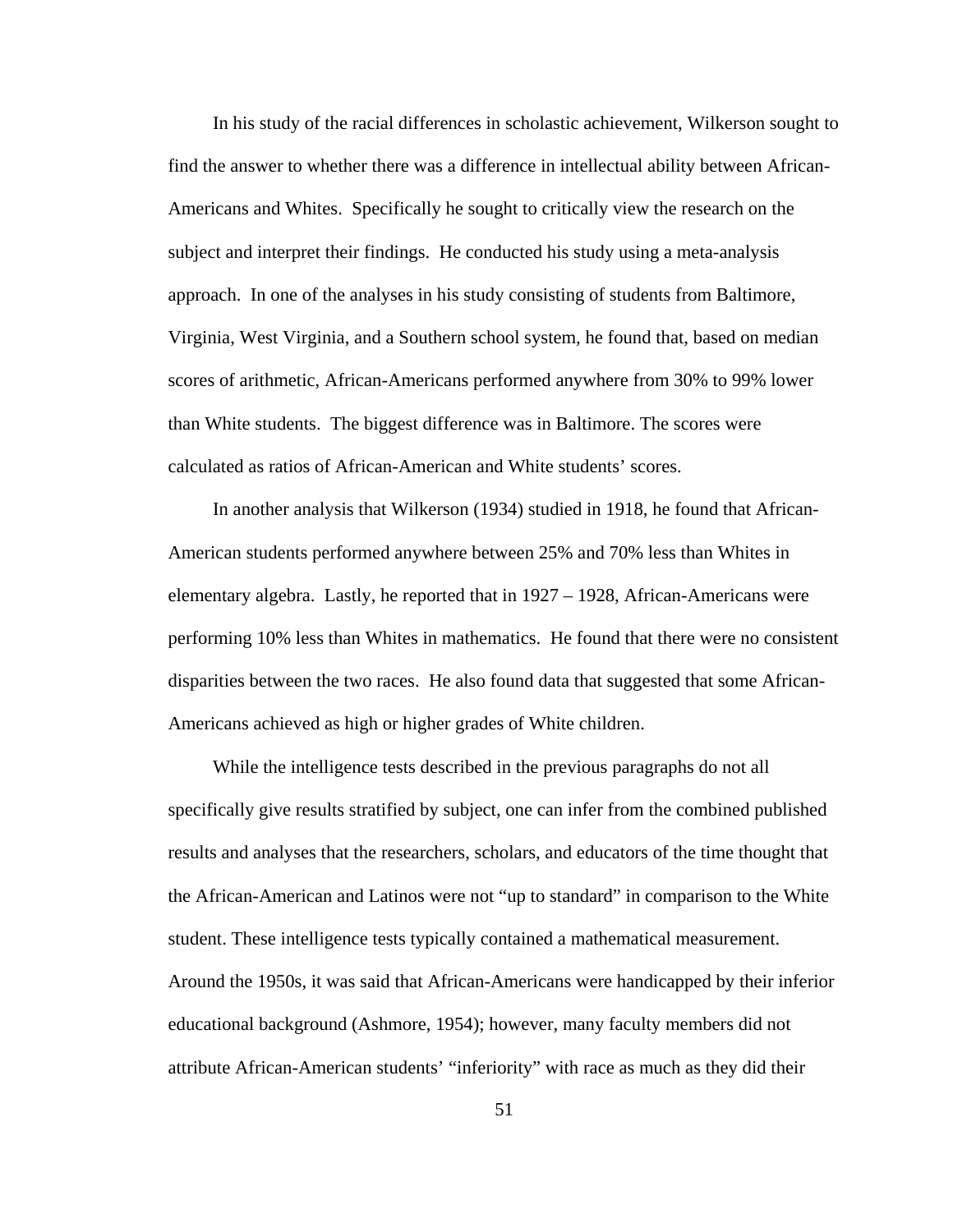background and previous experience. From the published research, it appeared to be a general consensus that the African-American and Latino student was below average in this period.

# *The Age of Standardized Testing – Integration (1954 – Present)*

 On May 17, 1954, the Supreme Court decided on a landmark case, Brown versus the Board of Education of Topeka, Kansas (Mickelson & Heath, 2001; Garibaldi, 1998; Ikpa, 2003; Button, 1973). This case allowed integration to be a reality in the U.S. (Mickelson & Heath, 1999). In the report written by Coleman et. al (1966), it was stated that integration would have a positive effect on African-American achievement. Partially because of the League of United Latin American Citizens' victory of defining Latinos as "White" or "other White" Latinos were not helped by the Brown decision (Cockcroft, 1995). It was not until 1970 that the courts mandated desegregation for Latinos (Cockcroft, 1995). At about the same time, 1965, national standardized testing became a measuring stick of the educational assessment of students (Button, 1973; Hedges & Nowell, 1999; Hoff, 2000). In 1976, the first breakdown of SAT scores by ethnicity was published (Herrnstein & Murray, 1994).

 In their study on the achievement gap, Hedges and Nowell (1999) conducted a meta-analysis. The researchers investigated the differences in the distributions of achievement scores between African-American and White senior students. They investigated how social class influenced the gap, how the gaps changed over time, and whether the portion of the gap independent from social class changed over time. The authors examined NAEP, an Equal Employment Opportunity (EEO) survey, High School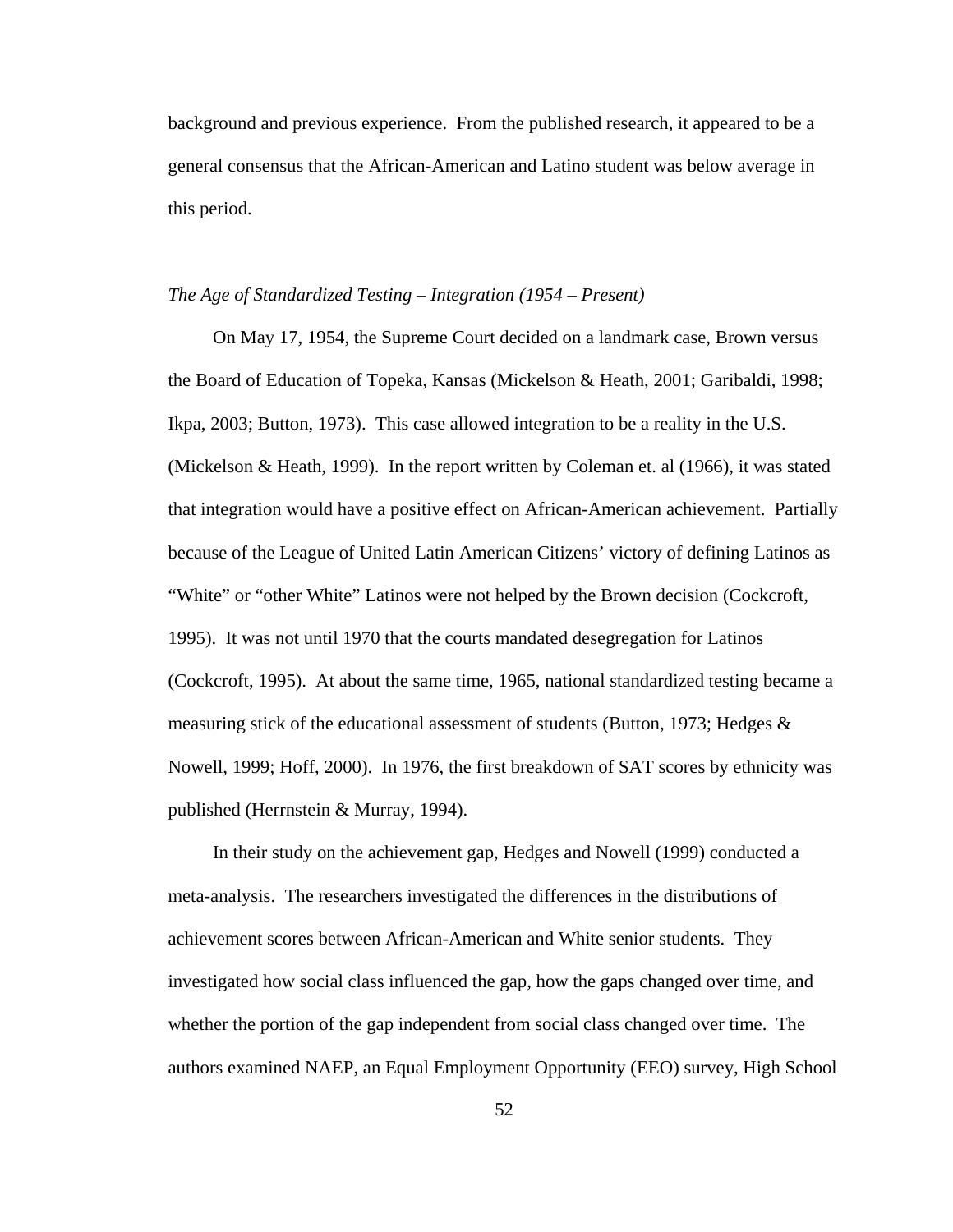and Beyond survey, the National Longitudinal Study of Youth (NLSY), and the National Longitudinal Study of the High School Class of 1972 (NLS: 72). These tests spanned from 1965 – 1992.

The researchers (Hedges & Nowell, 1999) found considerable differences for each of the tests. All of the tests showed an achievement gap in mathematics that favored White students. However, when adjusting for socioeconomic status (SES) in the model, the gap decreased slightly. The gap diminished even further when adjusting for family and community.

Coleman et al. (1966) found that Latinos scored lower than Whites on achievement tests. The results showed that Mexican Americans ranked fourth ahead of Puerto Ricans and African Americans who scored less. If Mexican Americans were compared against Whites, it would be found that 85% would fall below (Carter, 1970). Even though society generally no longer ascribed lower innate ability of Latinos, there remained to be those who believed otherwise. One particular California principal said, "Given time and library resources, it would be possible to make a strong case that racially these people are inferior" (Carter, 1970).

From 1973-1978, the NAEP mathematics scores declined for 17-year-old African-American students (Garibaldi, 1997). However from 1978 – 1996, their scores increased (Garibaldi, 1997; Ikpa, 2003). In fact, African-Americans showed the most growth of any group (Garibaldi, 1997). Similar results were true for 9-year-old and 13-year-old African American students; however, the scores of African-Americans were 25 points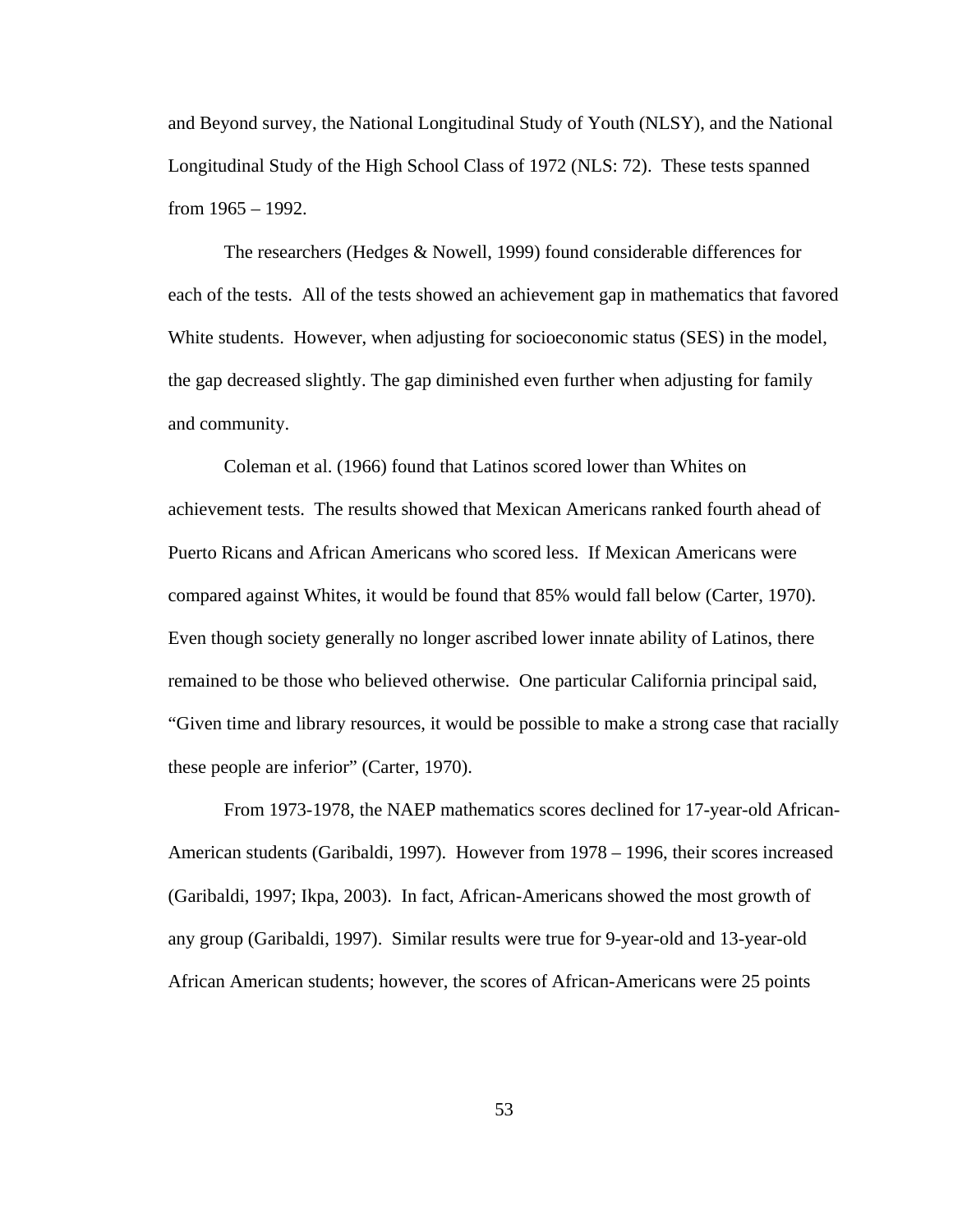less than the White students (Garibaldi, 1997). In this period of gain, African-Americans showed mastery over basic mathematical skills such as addition and subtraction, but there were also signs that the gap was increasing again (Hoff, 2000).

The academic achievement of Latinos during this period was not particularly comforting either. The average mathematics scores for Chicanos on the SAT in 1975, 1980, 1984, and 1988 school years were 410, 415, 426, and 430 respectively in comparison to Asians whose lowest average score in this period was 513 and Whites whose lowest average score was 483 (Aguirre Jr. & Martinez, 1993). For NAEP, 17 year olds had an average mathematics score of 277, 276, 277, 283, and 284 in 1973, 1978, 1982, 1986, and 1990 respectively in comparison to Whites who had average scores of 310, 306, 304, 308, and 310 respectively (Miller, 1995). Similar disparities occurred on the 1981 and 1990 mathematical section of the SAT. In 1981, Latinos averaged approximately 407 in comparison to 513 and 483 for Asians and Whites respectively. In 1990, Latinos averaged 423 in comparison to Asians and Whites who respectively obtained average scores of 528 and 491.

In 1963, Bradley (1967) conducted a study that considered selected characteristics, academic performance, personal problems, and successes of African-Americans at seven formerly White universities in Tennessee (Bradley, 1967). The researcher gathered data from the complete high school and college records of the African-American participants, interviewed the participants, and mailed questionnaires.

 Some of the key findings were that the American College Test (ACT) average mathematical score of African-Americans was 13.6. On average, African-Americans scores were below the  $50<sup>th</sup>$  percentile for national twelfth grade students and below the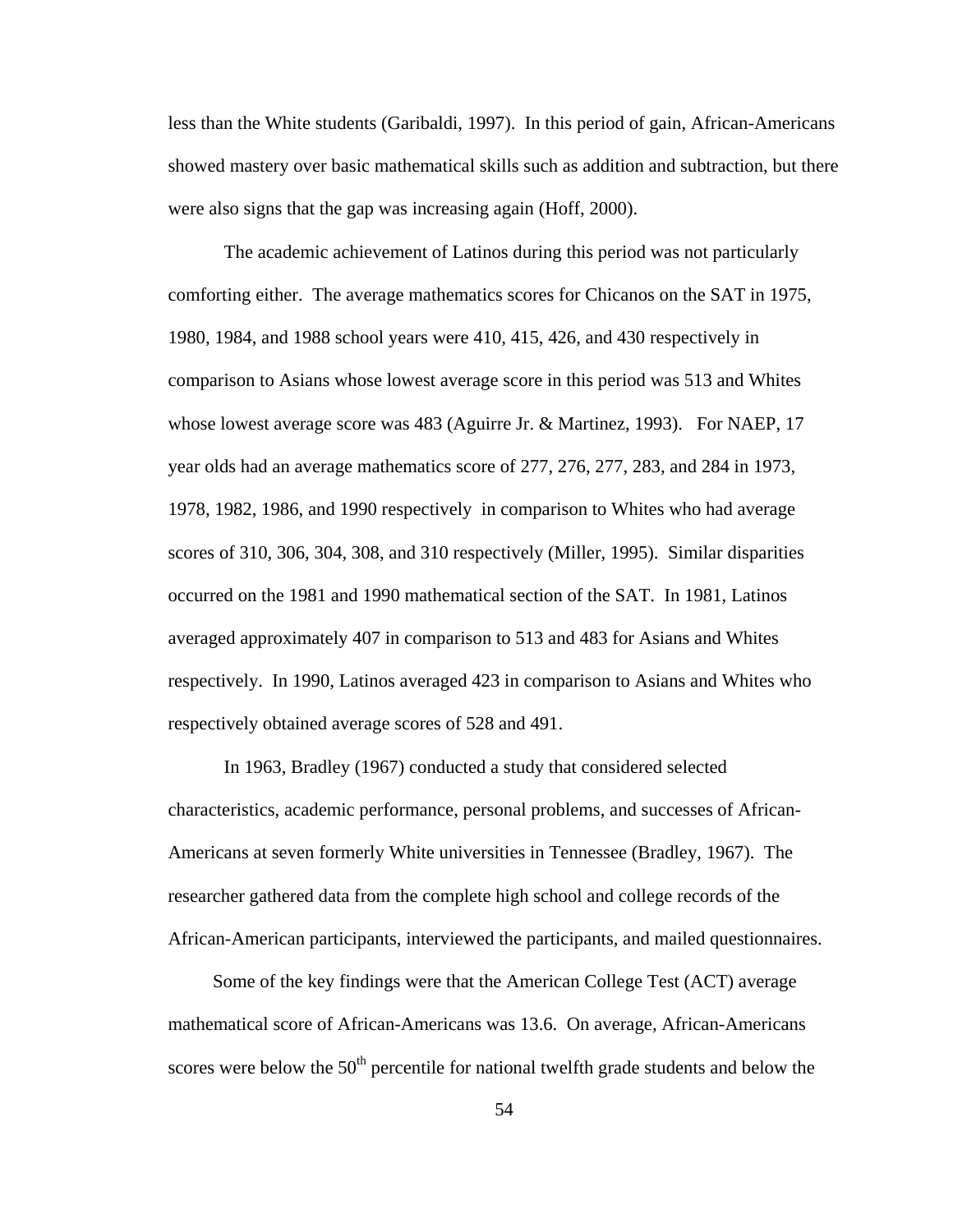20% percentile for national college-bound students (Bradley, 1967). Also, the study found that 52% of the faculty did not feel that the African-American students were academically competent to do the work required of them (Bradley, 1967). Nor did they feel that African-Americans were capable of thinking abstractly enough to succeed in mathematics.

 In 1967 and 1968, Davis, Loeb, and Robinson (1970) compared the characteristics of African-Americans and White college freshmen at a predominantly White university, University of Illinois. The authors also studied the academic background differences between African-Americans who attended predominantly African-American high schools and those who did not attend predominantly African-American high schools.

 The study (Davis et al., 1970) used a sample size of 152 freshmen African-Americans from the University of Illinois. Information about their high school percentile rank (HSPR), number of high school units completed in mathematics, sciences, and social sciences, ACT scores, first term grade point averages, and academic status at the end of the first semester. The researchers used a chi-squared analysis and a two-sample z-test to compare the group characteristics.

 Davis et al. (1970) found a significant difference on the HSPR average scores for the inner-city students, 19.56, compared to a 21.74 average score for non-inner-city students. There was also a significant difference in the number of high school mathematics units taken. The inner-city students took an average of 2.87 mathematics courses in comparison to the non-inner-city students who took an average of 3.23 mathematics courses. The study also found that in the 1966 class, 47% were in good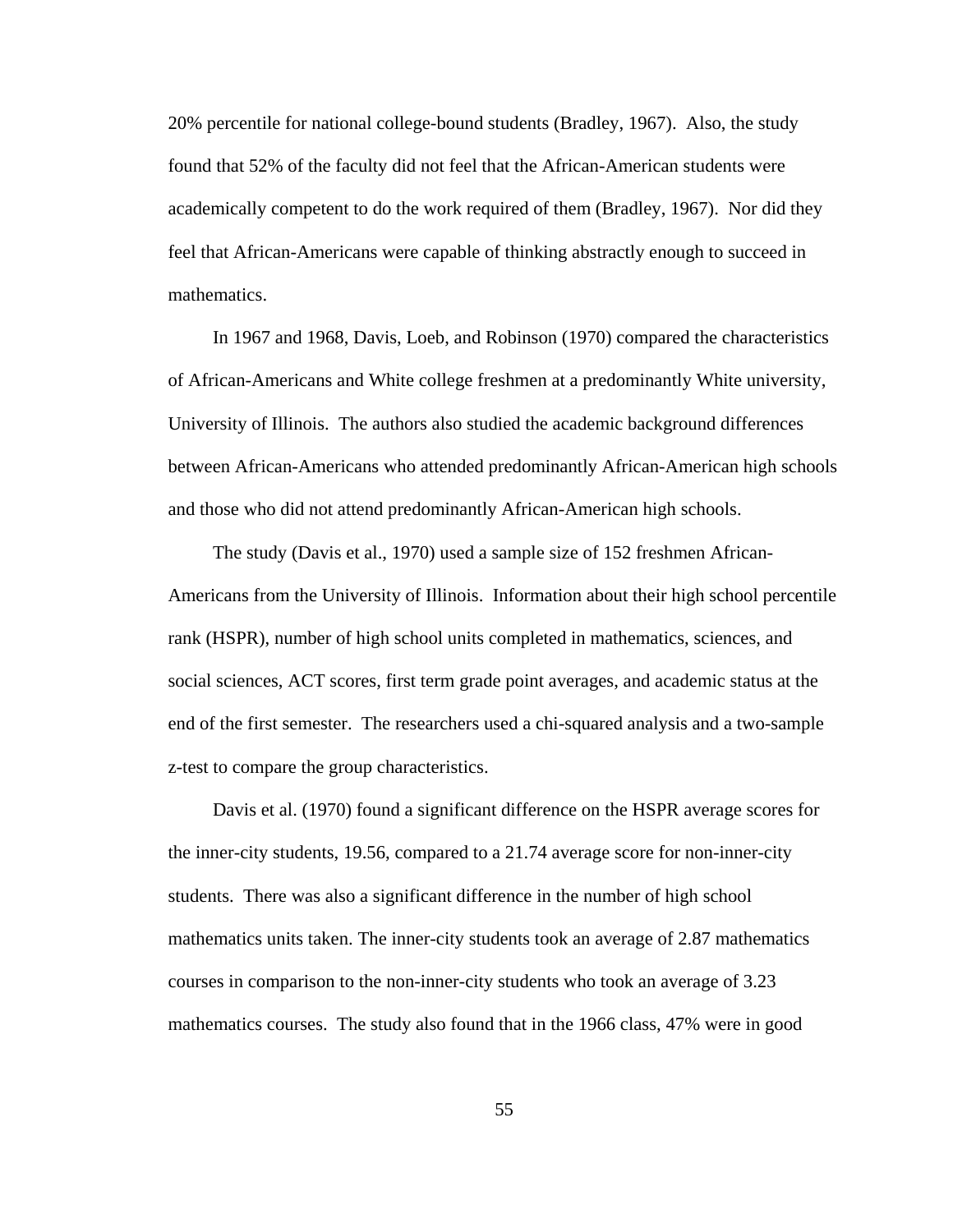academic standing at the university while 40% were on probation. Similar results occurred in the 1967 class. Forty-nine percent were in good academic standing versus 44% who were on probation.

 Finally, what has been described as the most comprehensive study of its time on ethnic differences in achievement (Epstein, 1972; Fisher, 1981), Coleman et al (1966) studied 625,000 students of various races. The results showed that, on average, African-Americans scored less than Whites on every level on the battery of standardized tests administered. Furthermore, they found the achievement gap increased as a function of age (Coleman, 1966).

 No other era has explored the mathematical performance of African-Americans as extensively as the present. A large number of the studies find the same results, that there is an achievement gap between African-Americans and their White counterparts (Crain & Mahard, 1978; Garibaldi, 1997; Musgrove, 1972; W. Walker & Plata, 2000). Furthermore, some of the studies show a large percentage of African-Americans not succeeding in college (Davis et al., 1970; W. Walker & Plata, 2000).

# *Adjustments in an Educational Setting are Influenced by Race and Culture*

 Much of the background and experience that students bring to the classroom are based on differences from other students. These differences may hurt or help depending on the frame of mind of the student and the people the student comes into contact with. Oftentimes these differences may be gender, religion, and/or sexual orientation. The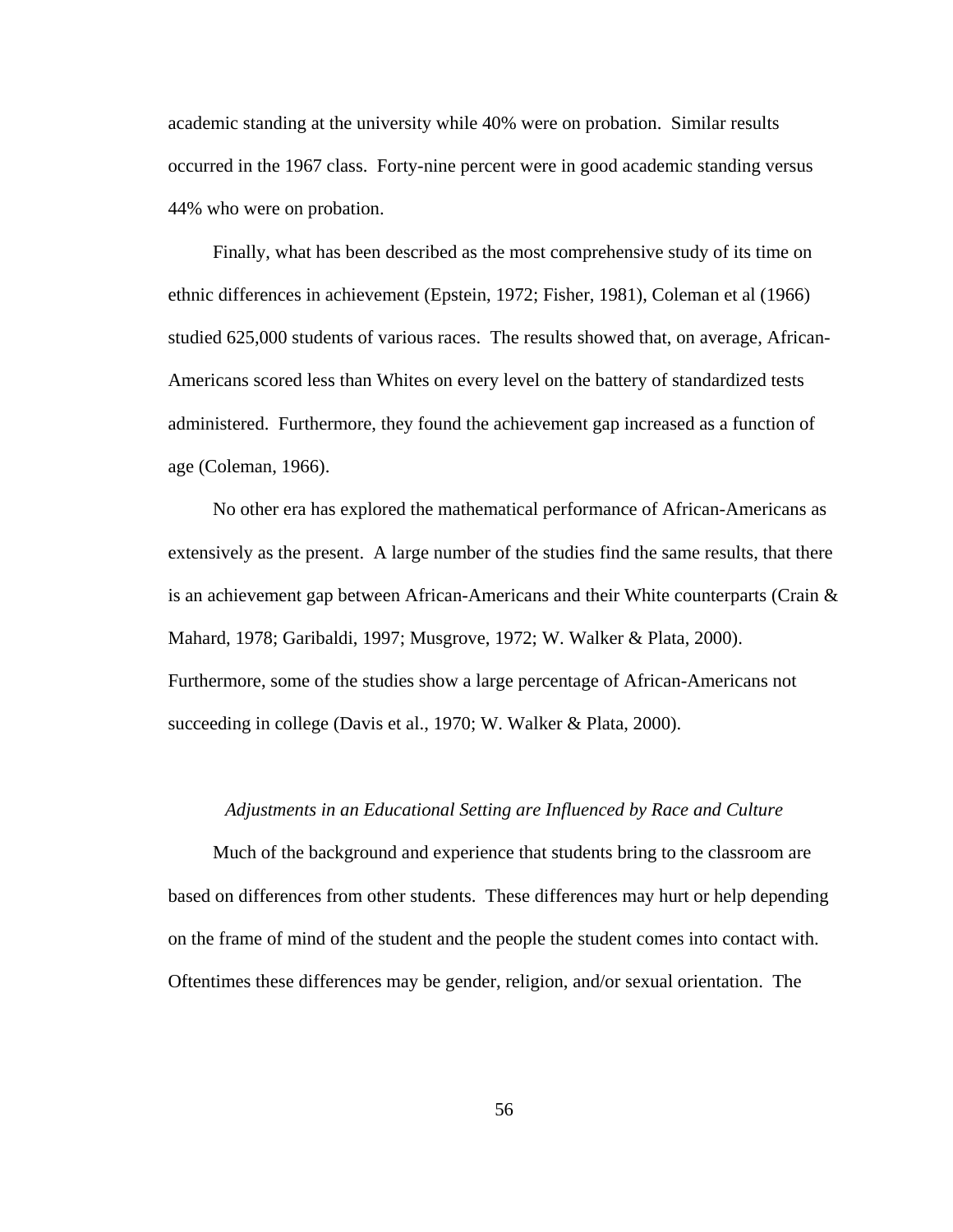underlined focus of this study though is about race and culture. Because of a student's race or culture, they are faced with expectations, burdens, and/or discrimination from others in their surroundings that may influence their academic experience.

## *Race Can be a Burden on Academic Achievement*

While in college, minority students face different challenges from their White counterparts. One of those challenges is the burden of being a minority student. Many underrepresented students carry the "baggage" of negative perceptions of their academic ability which may hinder their ability and/or willingness to learn (Steele, 1992). Both Steele (1992) and Allen (1988) found that African American students have feelings of isolation and incongruence because they are devalued by the American school system. This same idea was expressed by Latino students in Hurtado and Carter (1996) who believed that many of the White students felt Latinos were special admits to the college; an attitude they found to be racist. In a study by Terenzini (1992) shaking the feeling of being a perceived "special admit" was difficult for many of the African Americans.

# *Teacher's Race and Culture*

For many underrepresented students, having people around them that are their race and/or understand their culture may help to foster learning. As of now, the majority of teachers are predominantly white, which is not reflective of the diverse student population (Neil, 1997). During her conversation with John O'Neil, Tatum suggested that lack of cultural diversity and understanding of students of color may be a potential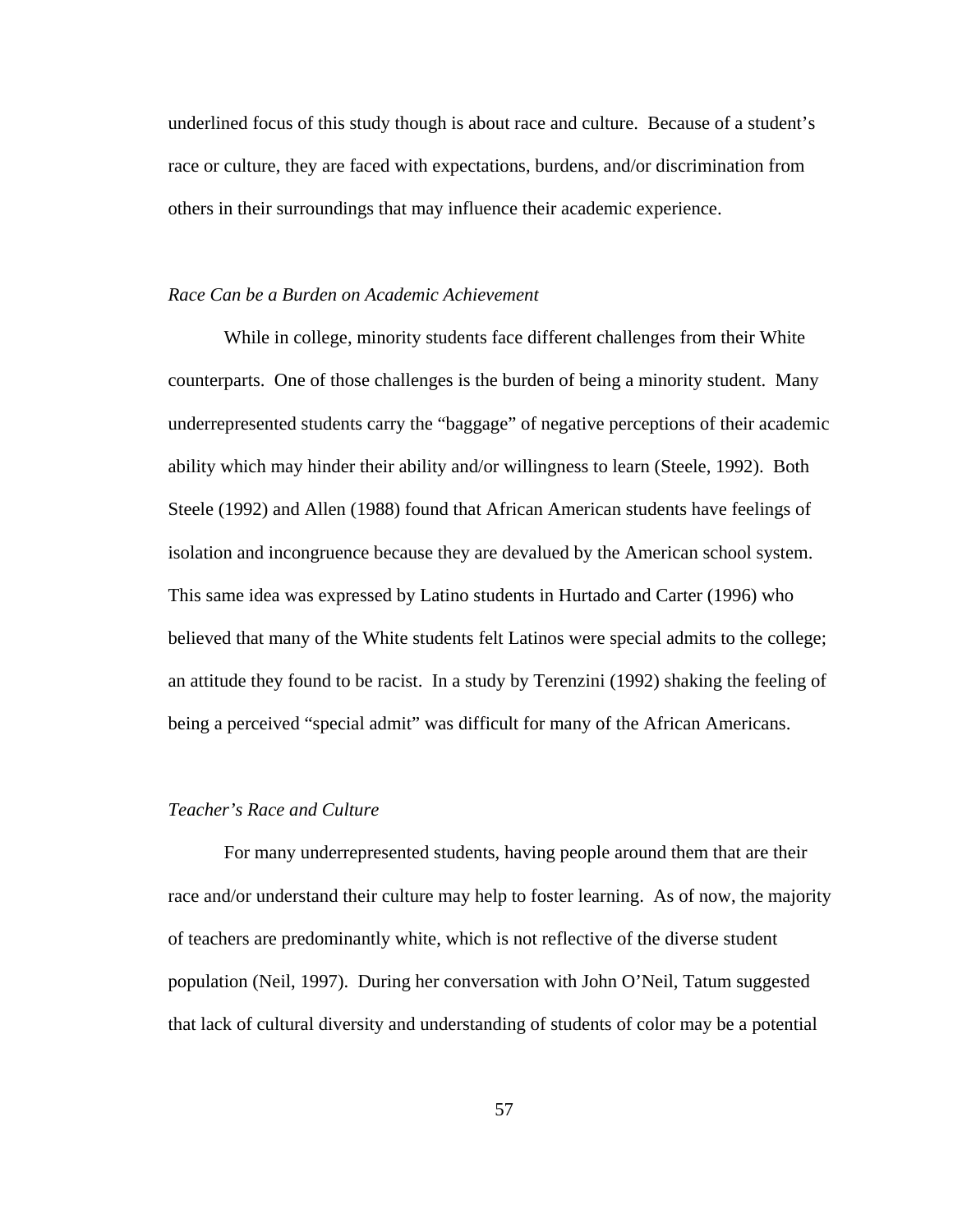barrier to underrepresented groups' education. Tatum suggested that this lack of cultural awareness may be a result of White teachers growing up in predominantly White suburban neighborhoods.

Other authors support the idea of having more people of color as role models for underrepresented students. In Moody's qualitative study of two African American women it was found that having female, African American mathematics teachers demonstrated to the participants that they could achieve in mathematics. These teachers were role models (Moody, 2004).

Similarly, Martin who studied African American parents (but suggested similar results for other ethnic groups to be published in future research) said that his participants had a difficult time internalizing mathematics as "their own" because of lack of representation in the field (Martin, 2006). The researcher went on to insinuate that one brilliant African American tutor who did not fit the stereotypical mathematics genius attracted numerous African American students due to his understanding of African American culture. However, a White instructor who entered an African American school setting and did not understand the culture did not appear to be embraced by the parents of the study. One parent made the comment, "Still it was like he came in and was still basically a White guy coming into a Black school doing magic…. He's from over there and that's what they do. It's not what we do." Finally, the researcher made the point that a disservice was being given to the children by not having instructors who understood their culture, beliefs, or abilities to succeed. This idea of underrepresented students needing instructors who understood their culture has been supported by numerous researchers (Ladson-Billings, 1995; Villegas, 1991).

58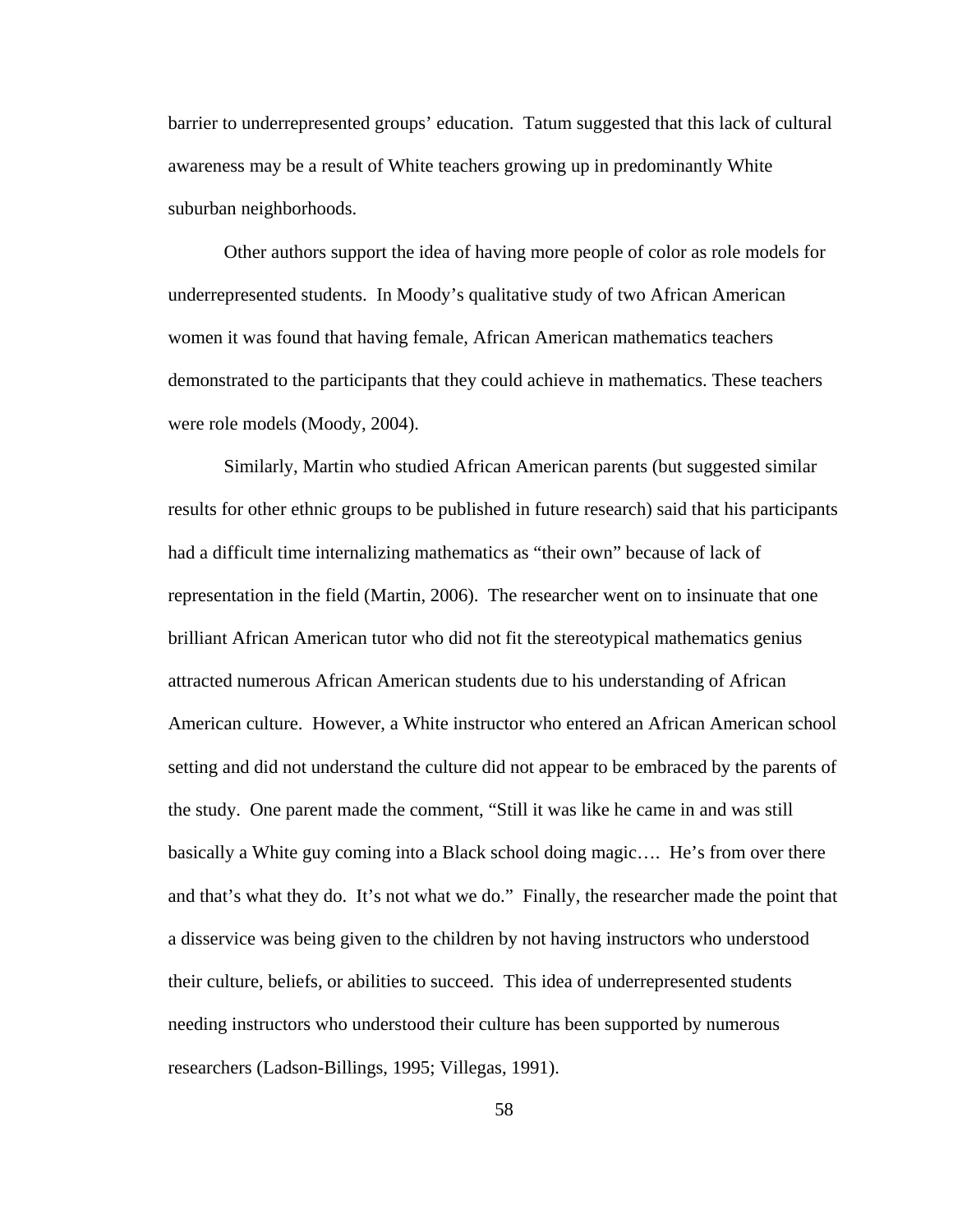# *Language is a Barrier in Academics*

As cited in Lynda Jones' article, "Why Jamal Still Can't Read," Janice E. Hale, an early childhood education professor at Wayne State University explained that, "One of the main reasons African-American youngsters do poorly in school is because of language differences between black and white children" (L. Jones, 2002; Philips, 1976). "Our culture emphasizes the oral transmission of information," explains Hale. "White people emphasize literacy, and their children are immersed in literacy at a younger age." Research shows that children who are unable to read at grade level by fourth grade face a downward spiral. They won't be able to complete reading and writing assignments or pass tests that help them move onto higher grades or high school. These kids often end up in special education, a road that, for many, leads to a life of under-achievement. Eleanor Wilson Orr believes that "Black English" leads to misunderstanding of word problems ("Does Black English hamper African-American students in the study of mathematics?," 1998). Considering that the present trend in mathematics emphasizes more problem solving and word problems, it is imperative that students are literate. This is the case possibly even more so in the subject of statistics where solving problems requires a substantial amount of reading relative to the traditional mathematics courses.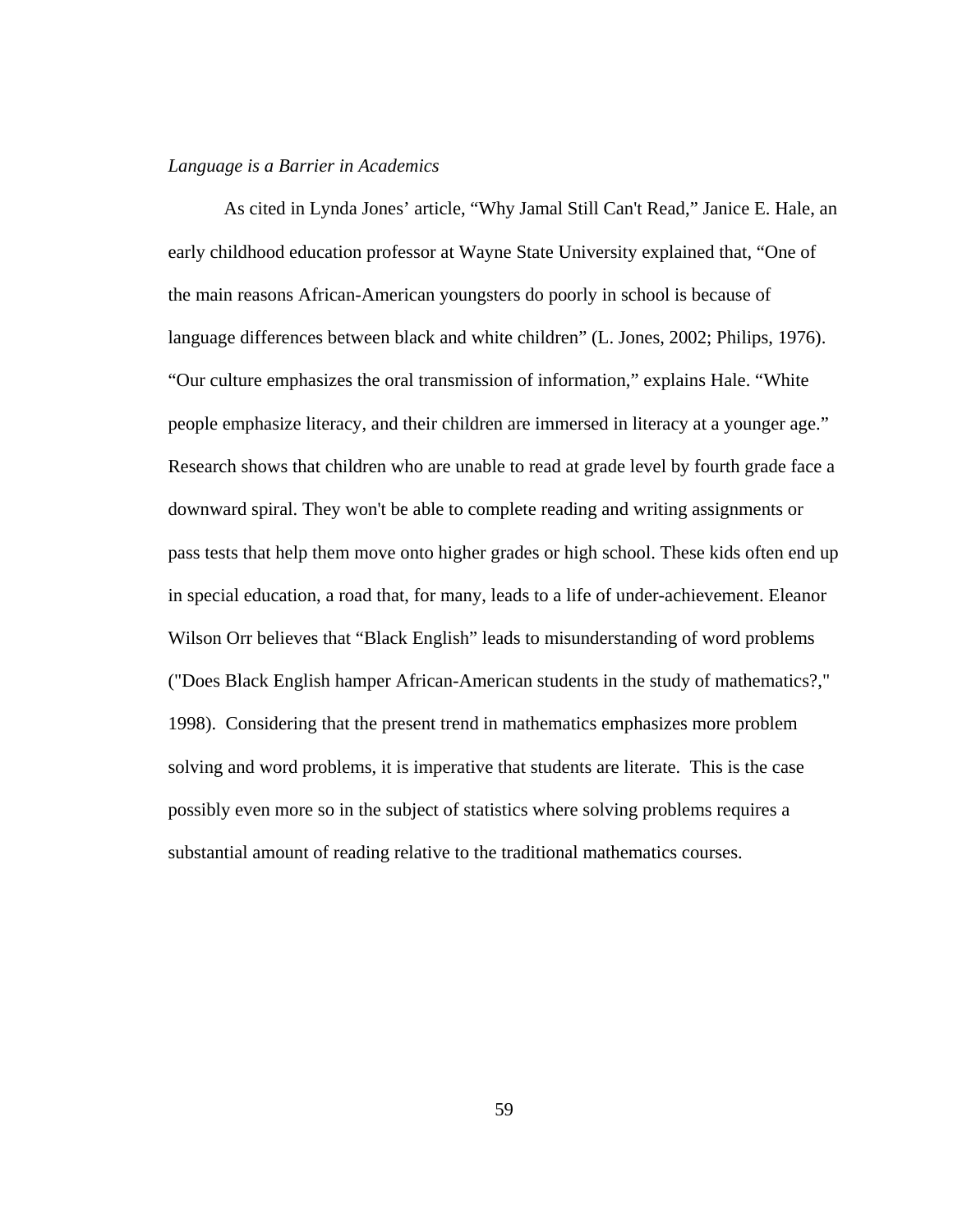# *Influential People are Needed in Underrepresented Students' Education*

The importance of influential people in underrepresented students' education has been widely researched. Many have found the significance of having active parents partaking in the student's academic well-being. Others have suggested the importance of having supportive family, friends, teachers, and role models.

## *Parents*

Because of the achievement gap and the basic need to achieve academic success, it is imperative that parents of minority students are involved in their children's education. Cunningham et al. (2002) found that parental monitoring associated with the high-risk neighborhood underscore the pertinence of parents and significant others in the lives of adolescents which help to ensure resilient outcomes. The authors also found that those students of high-risk neighborhoods who planned to attend college and had academic success resulted from parental monitoring.

Even though parental monitoring is important, some children are inadequately receiving parental monitoring from both parents. There are a large number of single parent homes. "Since the 1960s … the percentage of African American children living with one parent has risen to 63 percent, with 92 percent of these families headed by a female" (Battle & Scott, 2000). In Battle and Scott's study, they found that African American males do better academically in mother-only households; however, it was also found that as grade level and socioeconomic status increased, achievement increased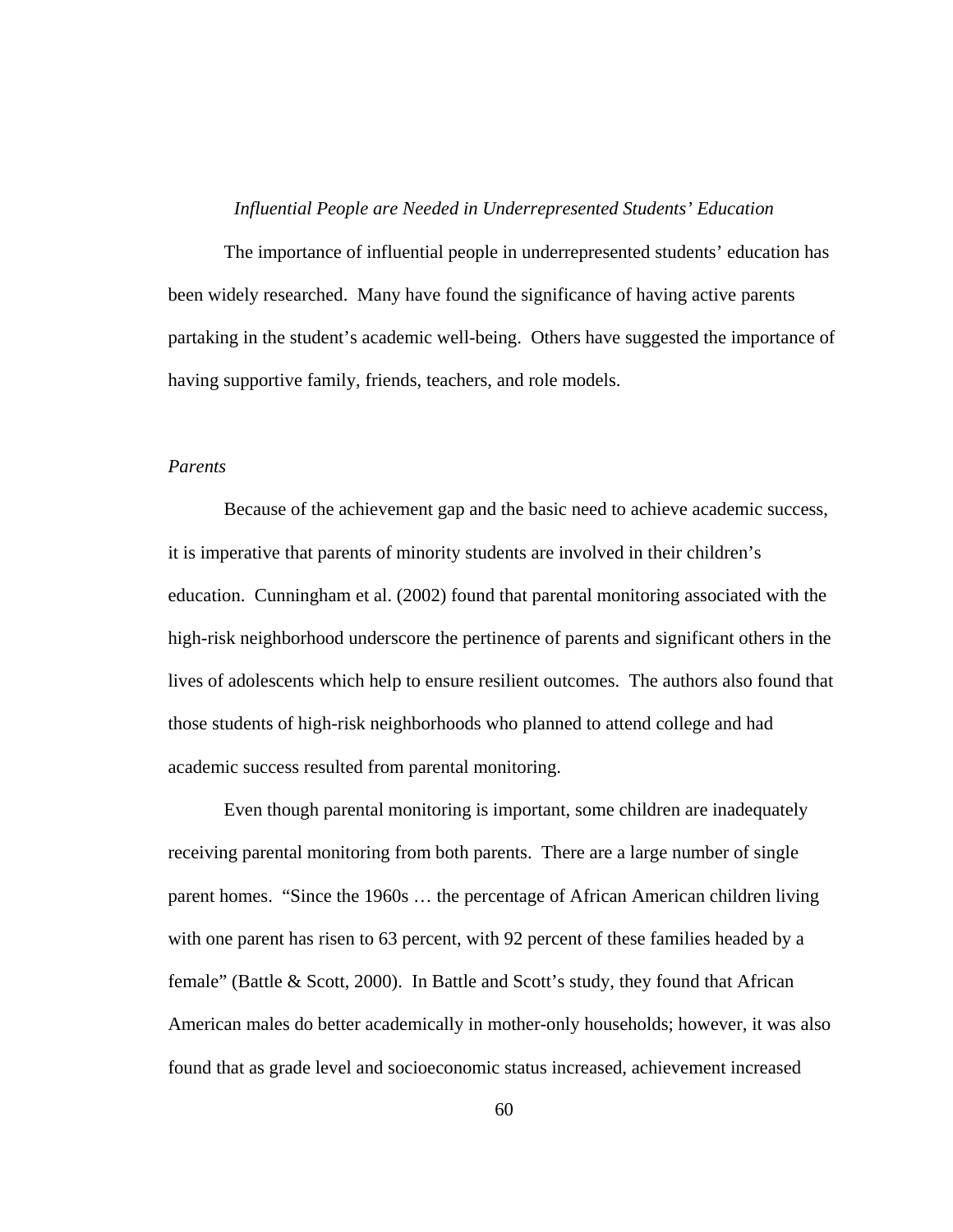more with father-only households (Battle & Scott, 2000). However, Whitmore (1999) found that "higher school grades significantly correlate with closeness to biological fathers (whether in or out of the home)."

Socioeconomic status, has proven to be a major factor in the academic success of minorities (Battle  $&$  Scott, 2000). Bond concluded that the achievement gap stems from minorities lower socioeconomic status (G. C. Bond, 1981). Battle and Scott found that the primary key to successful parenting in regard to academics is the availability/accessibility or possession of economic resources. This fact transcends the gender of the single head of household parent. After looking at data two years after graduation, they found that in the presence of socioeconomic status, parental configuration did not matter (Battle & Scott).

#### *Family, Friends, and Support Networks are Important for Adjusting to College*

 Considering the burdens that an underrepresented college student has that are different from Whites, it is important that they have a mechanism of coping with their issues. It has been found in numerous studies that both African Americans and Latinos rely on family and friends for a support network. These groups help acclimate the student to college life and academia (Feenstra, Banyard, Rines, & Hopkins, 2001). Some researchers have found that many minority groups rely more on family than Whites who rely more on friends (Schneider & Ward, 2003).

In their study of 130 underrepresented college students, Lilian Chiang, Hunter, and Yeh (2004), found that the students relied primarily on family and support networks to cope with the life of being a student. However, the researchers had reason to believe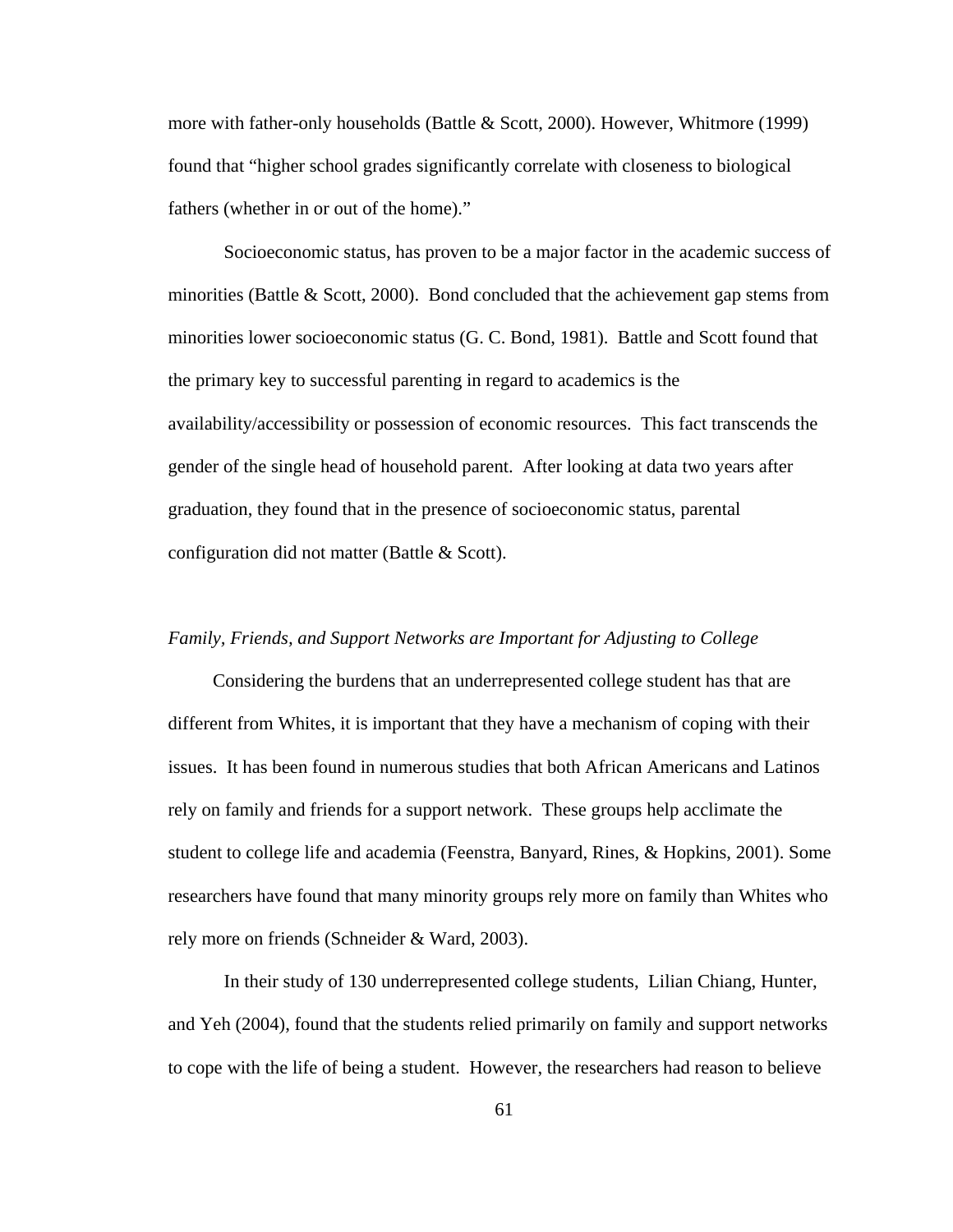that Latinos relied more on their families than African Americans. The researcher found that Latinos and African Americans coped by using interdependent support networks.

Contrary to the Chiang et al belief, Rodriguez et al. (2003) who believed that family and support groups were important for Latinos, found non-family support groups to be more important. The researchers analyzed data from 338 Latinos college students using multiple regression models while controlling for gender, SES, acculturation level, and stress. These findings suggest that underrepresented students may adjust to college better if others of their race are present to form social networks.

## *Role Models can Motivate Underrepresented Students in Academics*

Another common problem in the life of minorities is the lack of role models (Dunbar, 1999). Role models are an important source of motivation for students (J. U. Ogbu & Simons, 1998). Freeman (1999), who studied African-American students, stated that those students who lacked mentors would be impeded in their acquisition of academic competence. Freeman goes on to say that role models are important to those students in an environment with students culturally different from their own. Also role models are the single most commonly identified factor on resilience (Becker & Luthar, 2002).

Possible explanations for this lack of role models include high incarceration rates, single parent households, and lack of representation in high-positioned jobs (J. U. Ogbu & Simons, 1998). This is even more prevalent with the young male minorities. Because of a lack of men in education in the primary schools, Black boys can "… go from kindergarten through sixth grade and not have a black male teacher…. The only black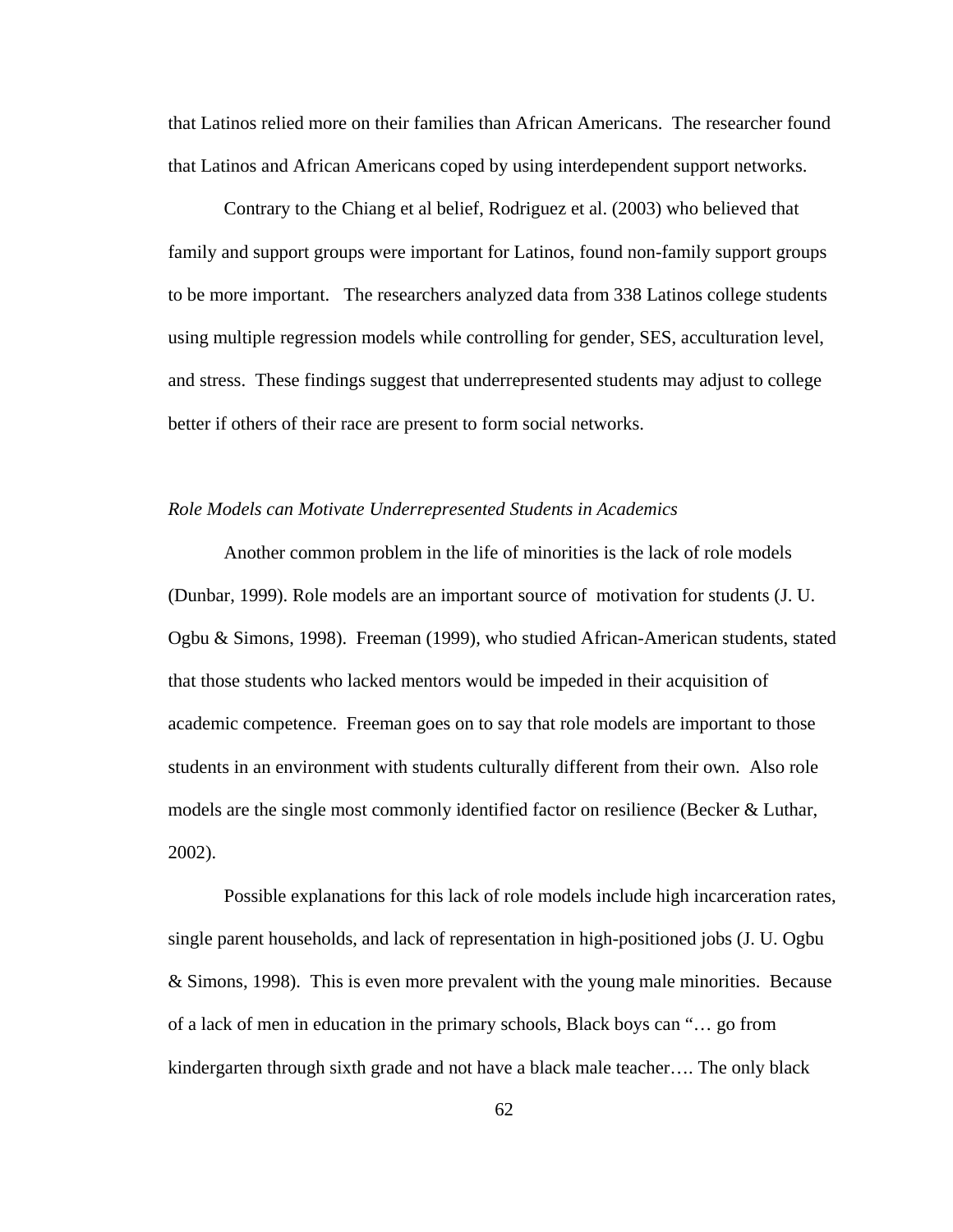male role models they are most likely to see, says Kunjufu, an education consultant, publisher, and author , are the custodian, security guard, or physical education teacher" (L. Jones, 2002). Considering the difficulties in the behaviors of boys, it cannot be emphasized enough that these young men need good, strong role models. The lack of role models for minorities is not only displayed in the school system but it is displayed in politics, companies, and organizations, etc… as well. "Ogbu theorizes that many African Americans have become disillusioned about their future job prospects and the actual value of schooling and have developed a disinterested attitude leading to depressed cognitive performance and scholastic underachievement" (Chapell & Overton, 1998). While more minorities are gaining these positions, there is still a lot of ground to be covered.

# *Teacher Support is Important for Underrepresented Students*

It is important that minorities receive support from their teachers. In an article by Honora (2003), the author discusses Steele's view on African Americans having the support of their teachers.

Steele suggested that academic success among African American students is nurtured by teacher support. However, too often African American students receive neither the quality nor the quantity of support needed to develop a positive identification with the academic culture of school. According to Steele, the devalued status and overarching presumption of inferiority that society holds regarding African Americans permeates the walls of academia, often limiting teachers' support for and expectations of African American students (Honora, 2003).

In her study of high achieving African Americans, Freeman (1999) discusses the

importance of tailoring each student's need for nurturing, encouragement, and support.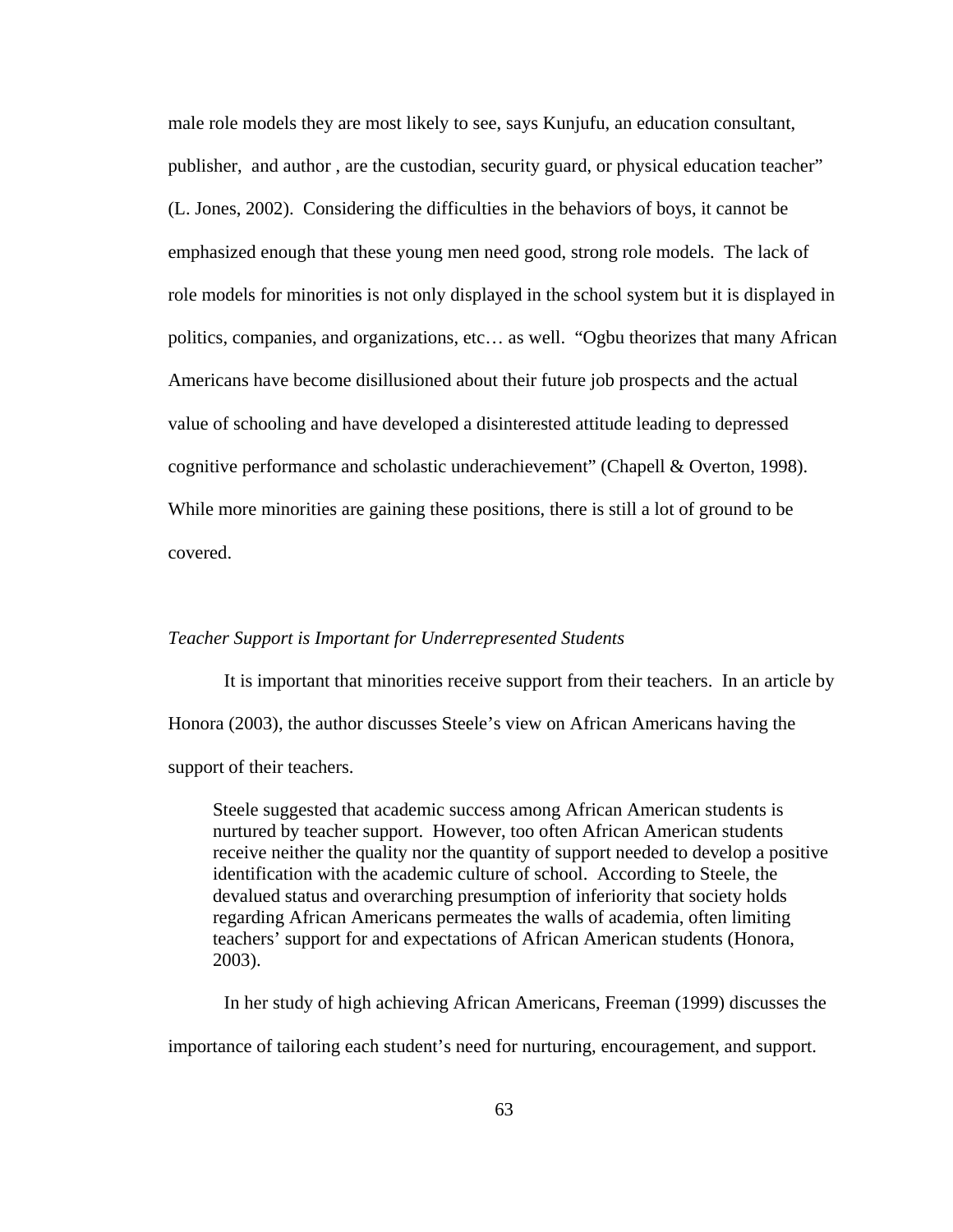Many studies have suggested the importance of student's perception of teacher support as an indicator of achievement motivation and academic success (Becker & Luthar, 2002; Goodenow, 1993; McAllister & Irvine, 2002; Willie, 2003). Students who feel encouraged by their teachers are more committed to learn and are more academically successful (Becker & Luthar, 2002). Lastly, Becker and Luthar (2002) state that underrepresented minorities will benefit greatly from access to supportive teachers within the context of a rich and challenging curriculum (Becker & Luthar, 2002 p. 202). This support will help students feel comfortable with their differences instead of ostracized and frustrated (McAllister & Irvine).

#### *Trusting the Teacher is Desirable*

In an article by Detris Honora (2003), the researcher conducted a qualitative study on 16 low-income, urban high school African Americans. During the study, the researcher found that the students did not trust the teachers, and furthermore did not believe that the teachers trusted them. "Boys, in particular, spoke of their distrust for teachers and called attention to the social hierarchies existing in some classes" (p. 68). One child even went so far as to say, "It's not their [teachers] job to really care about people" (p. 69). Due to lack of trust in the White institutions, trust should be the number one priority for teachers (J. U. Ogbu  $\&$  Simons, 1998). This trust however only comes by having the student's best interest at heart and helping the students to realize that they will not have to compromise their identity or self-esteem (Erickson, 1987).

Freeman (1999) researched a number of academically successful African Americans and found that most of the students believed in the importance of trust in a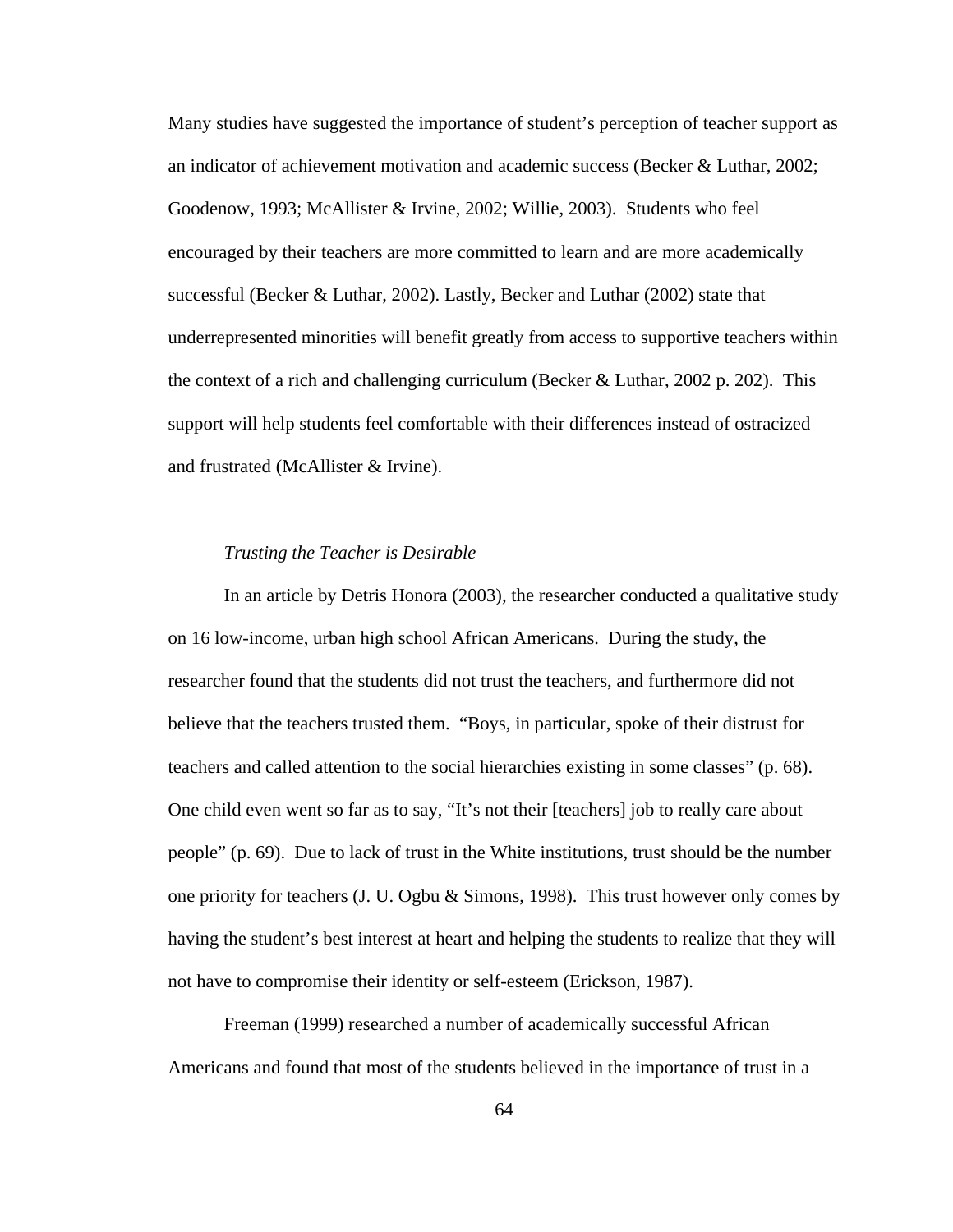mentoring, student relationship. Trust was described in the article as being acquired by spending time with the student without imposing expectations and devoting time to the student. Furthermore, there must be a willingness to understand the student's needs, while encouraging, nurturing, and supporting. By demonstrating to the student that the mentor is "there for them," trust will begin to be established.

### *Patience is an Important Characteristic of the Teacher*

Underrepresented minorities often need teachers who are willing to be patient (McAllister & Irvine, 2002). Patience is often important because students come from different backgrounds in which some have not been prepared as well as others. In their study of 34 teachers, McAllister and Irvine found that patience was one of the characteristics that the teachers thought was important in leading to a caring relationship with the student. Patience, empathy, and caring are linked to high academic achievement, especially with students of culturally diverse backgrounds (McAllister & Irvine, 2002).

A participant in Moody's (2004) article said in reference to her mathematics teacher, "He was a wonderful teacher…. He could explain and he would not stop until you understood" (Moody). Patience was also one of the characteristics of the good mathematics teachers in an article by Powell-Mikle (2003).

#### *Teacher Feedback is Helpful*

Feedback is a generic term used to describe a variety of procedures used to inform an individual about their performance (L. T. Green, 1990). Teachers use feedback by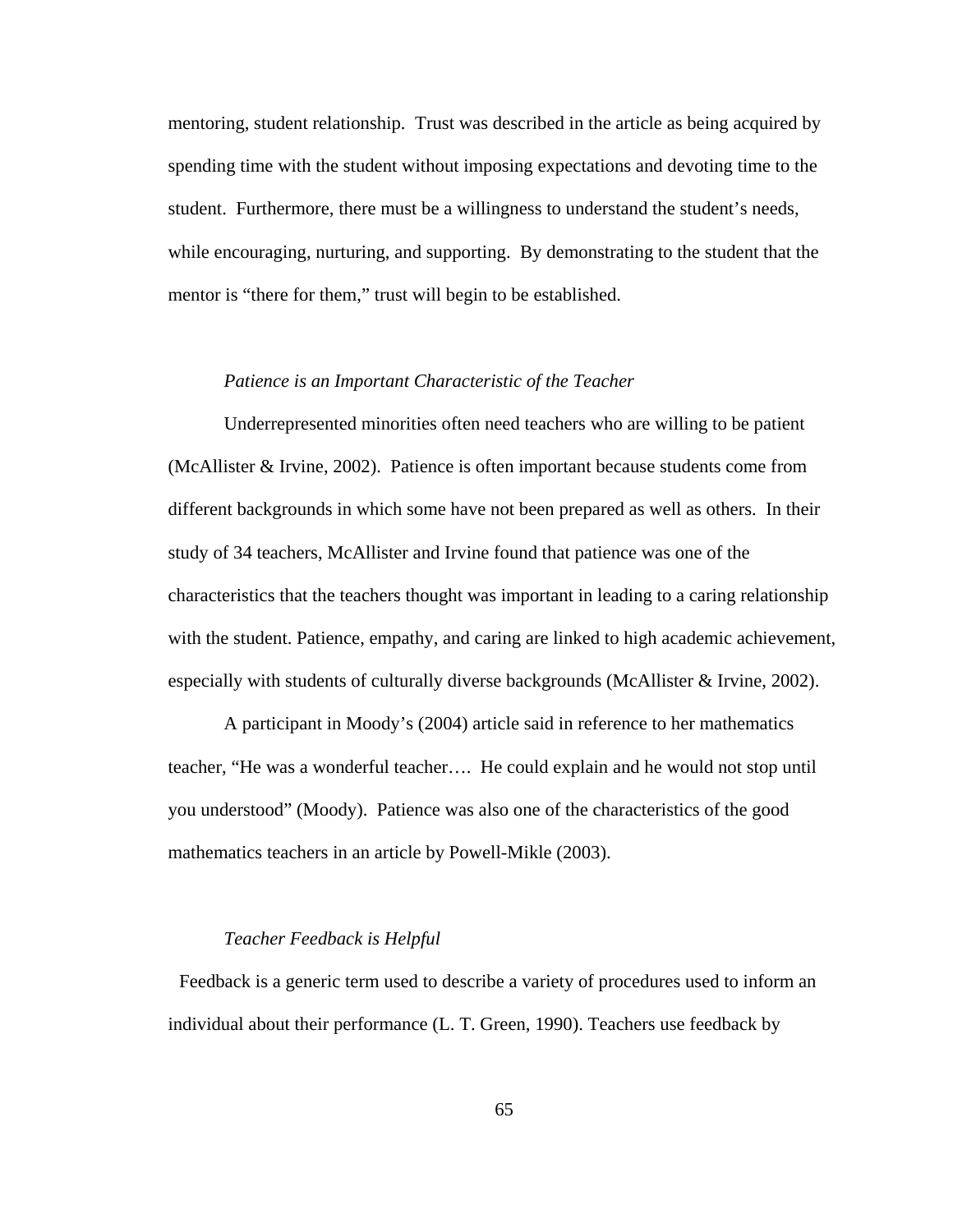providing students with the correctness or incorrectness of their response which can range from a simple "right" or "wrong" to a presentation of substantial corrective or remedial information (Kulhavy, 1977).

 In a study conducted by Powell-Mikle (2003), the participants all commented that good mathematics teachers encouraged the students and created an environment where the students feel comfortable asking questions and responding. "For instance, Ashley [mathematics major] believed that her seventh-grade mathematics teacher made special efforts to help her succeed in mathematics by pushing her to take the algebra placement test" (Moody, 2004).

 Green (1990) used a repeated measures analysis of variance design to test if there was a difference in test performance of students in a remedial math class at Howard University – a historically Black College –over time as a result of teacher feedback. The researcher used free comments, specified comments, and no comments as their treatment. The free comments were personalized by the instructor and may have said something like, "You are progressing well"(L. T. Green, 1990). The specified comments were given by the researcher and consisted of remarks such as, "Excellent! Keep it up!" and "Let's raise this grade!" (L. T. Green, p. 327). The researcher found that informative and encouraging feedback increased motivation and subsequent test performance. He also found that both free and specified comments were more facilitative of test performance versus no comments. Positive role models who give supportive feedback promote socialemotional growth as well as a more nurturing classroom environment (Becker & Luthar, 2002).

66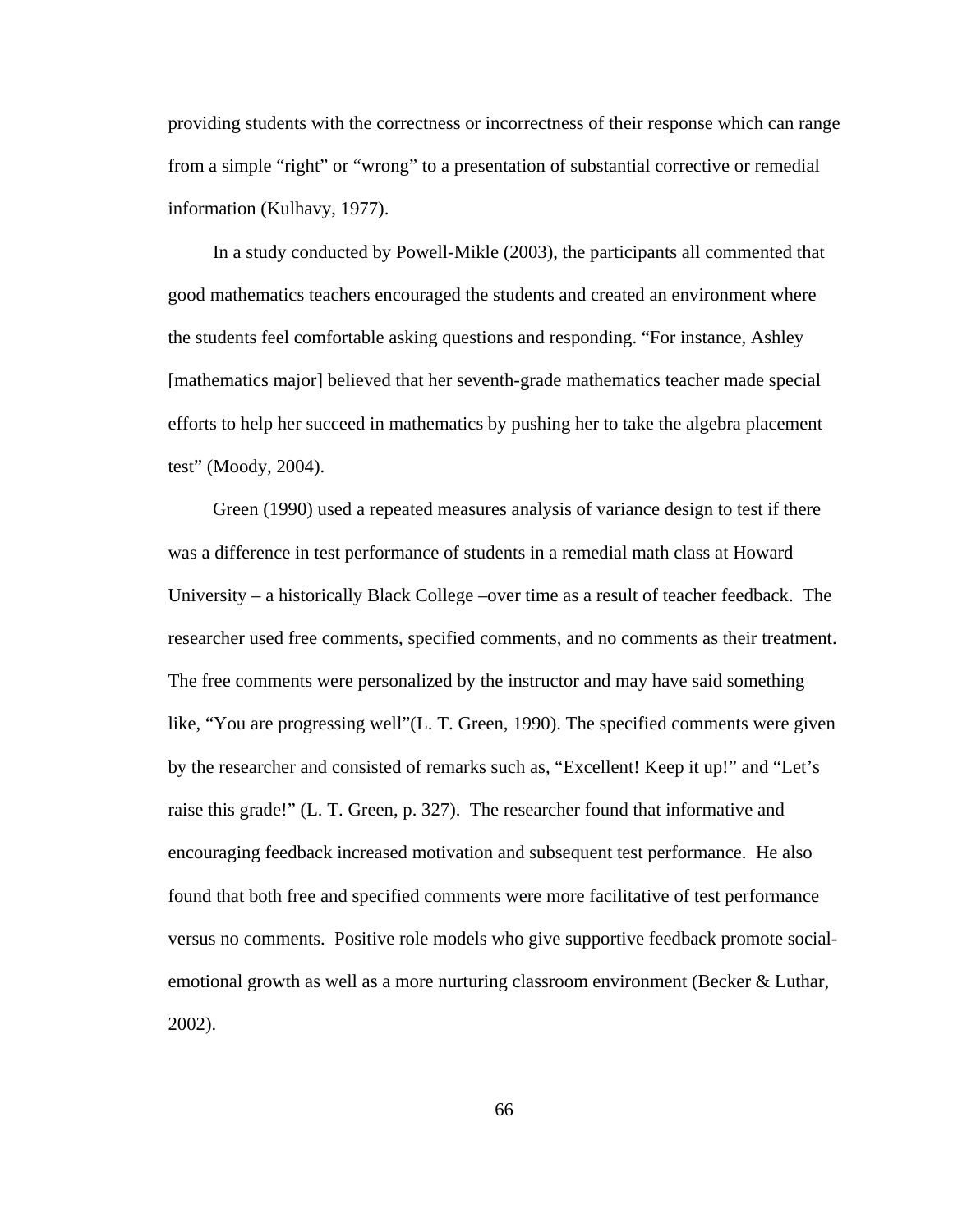#### *Underrepresented Students Must Feel Motivated to Achieve*

For many underrepresented students, they do not feel motivated to achieve in the current school system. Some do not believe the same level of achievement is expected of them as by their represented counterparts. Many may feel that school is futile since they have little chance of obtaining successful careers, and thus have lowered self esteem in the academic abilities.

### *Expectations are Lowered for Underrepresented Students*

In an article by Jones (2002), the author discusses the low expectations that some teachers have toward minorities. "Teachers should have clearly stated high standards and expect students to meet these standards. By doing so the teacher will build trust by conveying the message that he or she believes students have the intellectual ability to do well and that he or she does not share racist stereotypes about the inferior intellectual ability of minorities" (J. U. Ogbu, 1990; J. U. Ogbu & Simons, 1998).

Not only do some teachers have low expectations toward minorities, but also some minorities have low expectations of themselves. "Regardless of gender, white teachers in both public and private schools often have low expectations of black children and may be biased in their thinking about what black students are capable of achieving academically. That attitude is based on a host of negative stereotypes that they buy into, mainly that blacks are inherently intellectually inferior, and therefore, won't be able to handle the schoolwork" (L. Jones). When some teachers were asked about the achievement gap, "They say it's genetics, low-income and fatherlessness…" (L. Jones).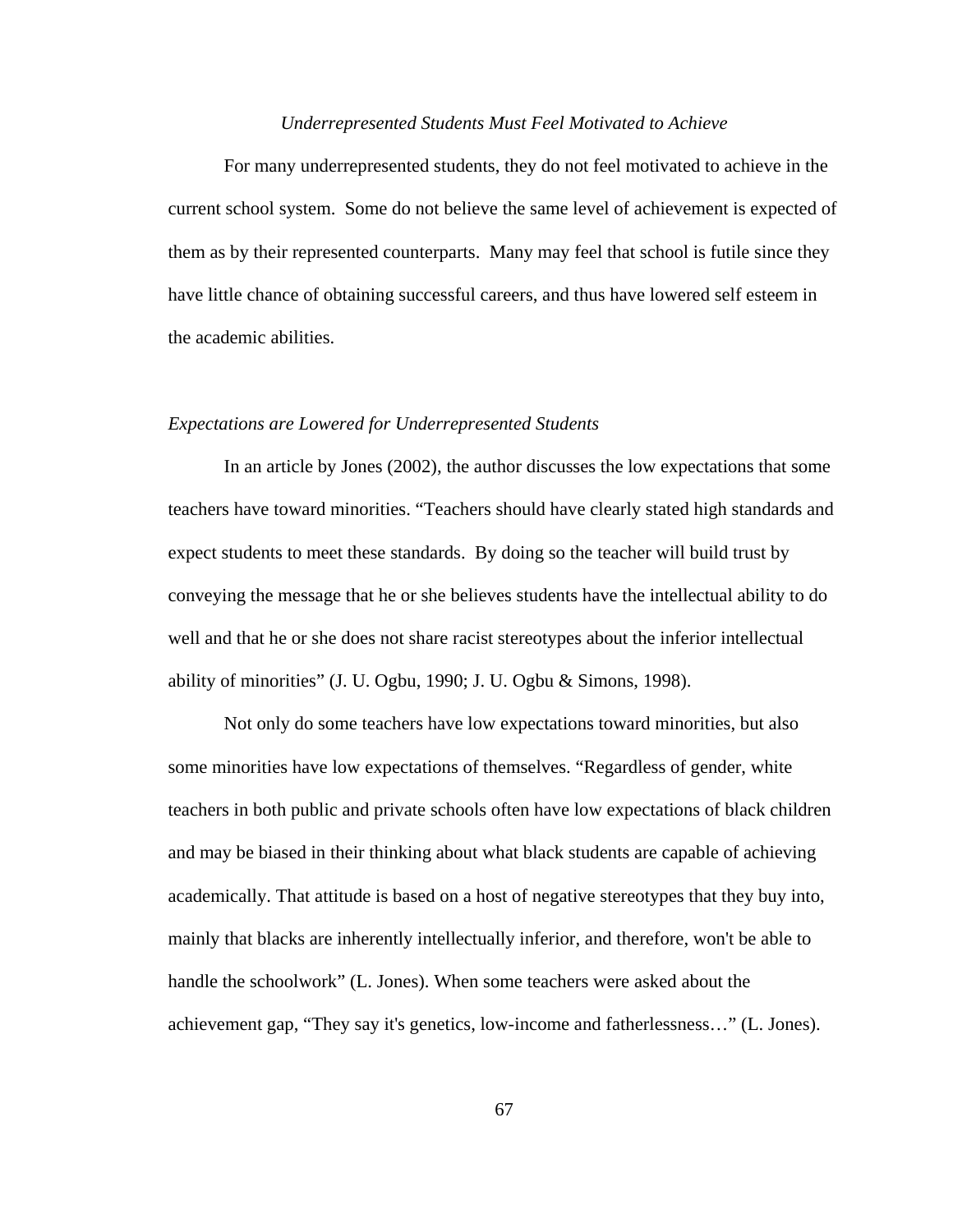Finally McGlamery and Mitchell (2000), found that teachers' expectations limited student's access to certain parts of the curriculum. Furthermore, the teachers evaluated the educability and ability of the students based on how minority children actually learned (McGlamery & Mitchell). To add to the problem, some minority students have family and friends who have low expectations of the students.

## *Academic Futility*

In a study exploring achievement motivation and identity development variables conducted by Hinson, Spradlin, and Welsh (2000), it was found that African Americans had high levels of academic futility. It was also found that for African American males, futility and salience were good predictors of GPA. "African American males' strong sense of futility seems to weigh in so heavily that it negatively affects their salience" (2000). In this study, it was found that African American males had the highest levels of academic futility. Furthermore, the students with the lowest GPA in the study had characteristics consistent with the Ogbu Factor. That is, they had an attitude that high achievement was associated with being White.

### *Self Esteem of Underrepresented Students Affects Academics*

As mentioned previously, a problem that is believed to affect how students learn is negative self-esteem. "If children are treated in a way where they feel the teachers don't respect them, don't expect much of them, and treat them harshly, they may turn off, and might not have the self-confidence to successfully perform schoolwork" (L. Jones, 2002).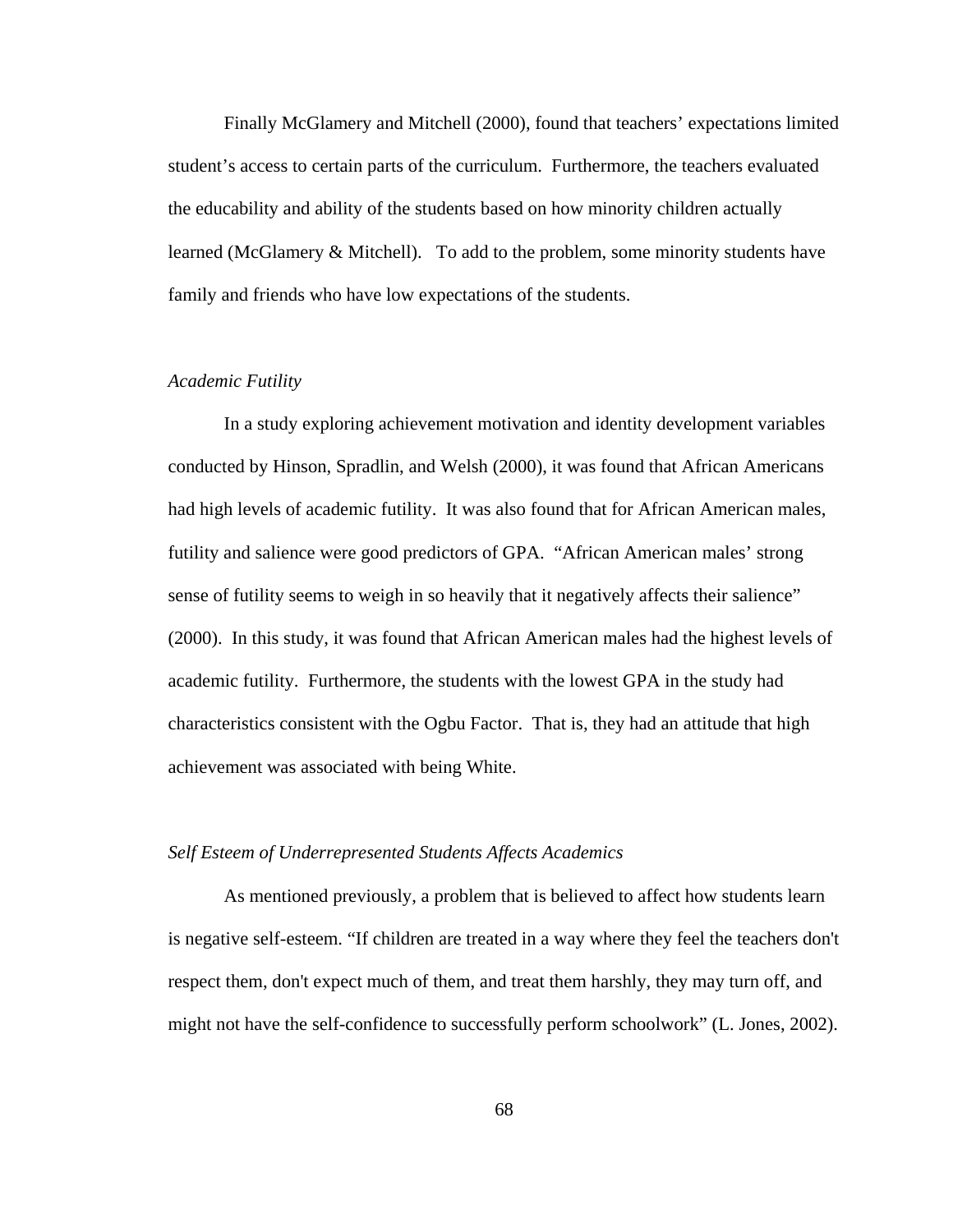There are various issues and topics that are related to minorities' self-esteem: (a) Ogbu's Factor, (b) the role of the minority, (c) racial identity, (d) Steel's Stereotype threat, (e) self-efficacy, and (f) stress.

Ogbu argues that the two primary forces that contribute to the academic success or underachievement of minority students in the United States are the following: the initial terms of the minority group members' incorporation into American societies and the patterns of adaptive responses the minority groups exhibit in response to the discriminatory treatment that they receive (Hinson et al., 2000). In order to achieve in the society, Ogbu argues that African Americans have adopted five roles: (a) the assimilator role, which is adapted by academically successful African Americans who disassociate themselves from the African American culture; (b) the emissary role, which is adopted by those African Americans who debase their identity in order to adapt; (c) the alternator role, African Americans conduct themselves in a manner to fit into the dominant culture while at school, but participate in African American culture at home; (d) the regular role, utilized by accepted members of the street culture, but not abiding in all of the street culture norms; and (e) the ambivalent role, adopted by African Americans who achieved academic success at a high price.

To add to the low self-esteem problem, some African Americans associate being intelligent with "acting White." This ideology shows confusion about their racial identity. "Speaking standard English, taking math and science courses, studying hard and testing well are seen by African Americans as attempts to 'act White'" (Chapell & Overton, 1998). In order to fit into the African American culture, a lot of minority students feel that they cannot be intelligent; otherwise, they will be labeled a "sell-out."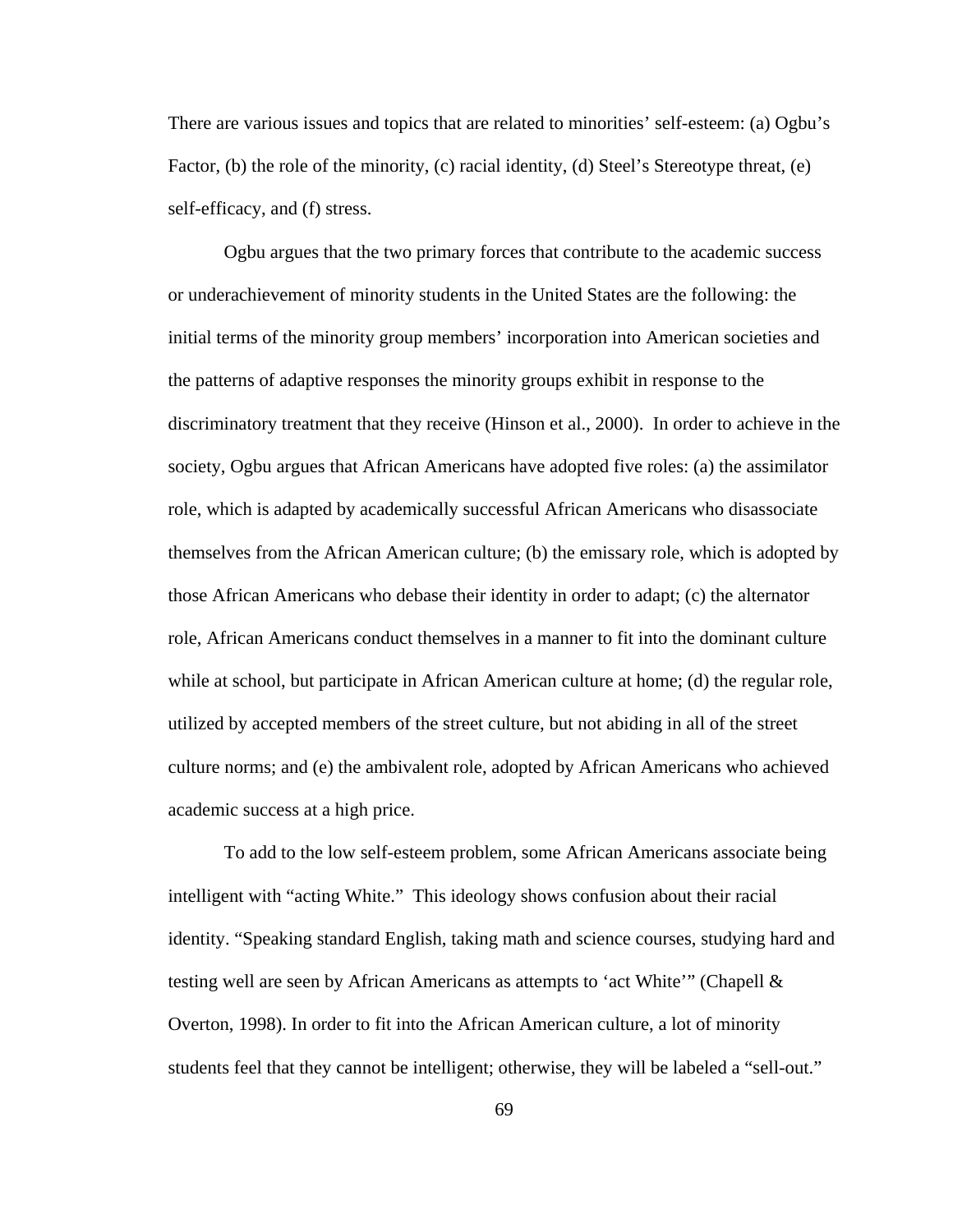They fail to realize that there have been numerous people of their own racial identity who have succeeded by being intelligent. Furthermore, they fail to realize that people around the world celebrate these successful individuals. Thus a lot of the Black students who achieve are alienated and rejected within their own race (Hinson et al., 2000). It has been theorized that the importance of racial identity or socialization is associated with a positive self-esteem (Cunningham et al., 2002). In Hinson, Spradlin and Welsh's study they found that the African American males had a strong racial identity, but coupled with high levels of the Ogbu Factor and futility resulted in low GPAs. Similarly, African American females also had high levels of racial identity and the Ogbu Factor; however, they had low levels of futility and high levels of salience which resulted in academic achievement (Hinson et al., 2000).

Besides dealing with the Ogbu Factor, Steele's stereotype threat theorizes that cognition of African American adolescents are negatively influenced by a history of racial discrimination and prejudice. Whenever these students perform well academically, the threat of confirming or being judged by a negative societal stereotype about their group's intellectual ability and competence occurs. The threat can negatively influence the student's academic performance. Furthermore, the student may increasingly devalue school performance and underperform (Chapell & Overton, 1998). In a study conducted by Chapell and Overton testing the Steele stereotype threat, it was found that there was a negative correlation between GPA and self-esteem from  $6<sup>th</sup>$  graders to  $8<sup>th</sup>$  graders consistent with the disidentification stereotype.

Along with the Ogbu Factor, the role of the minority, racial identity, and Steele's stereotype threat, two additional factors associated with self-esteem are self-efficacy and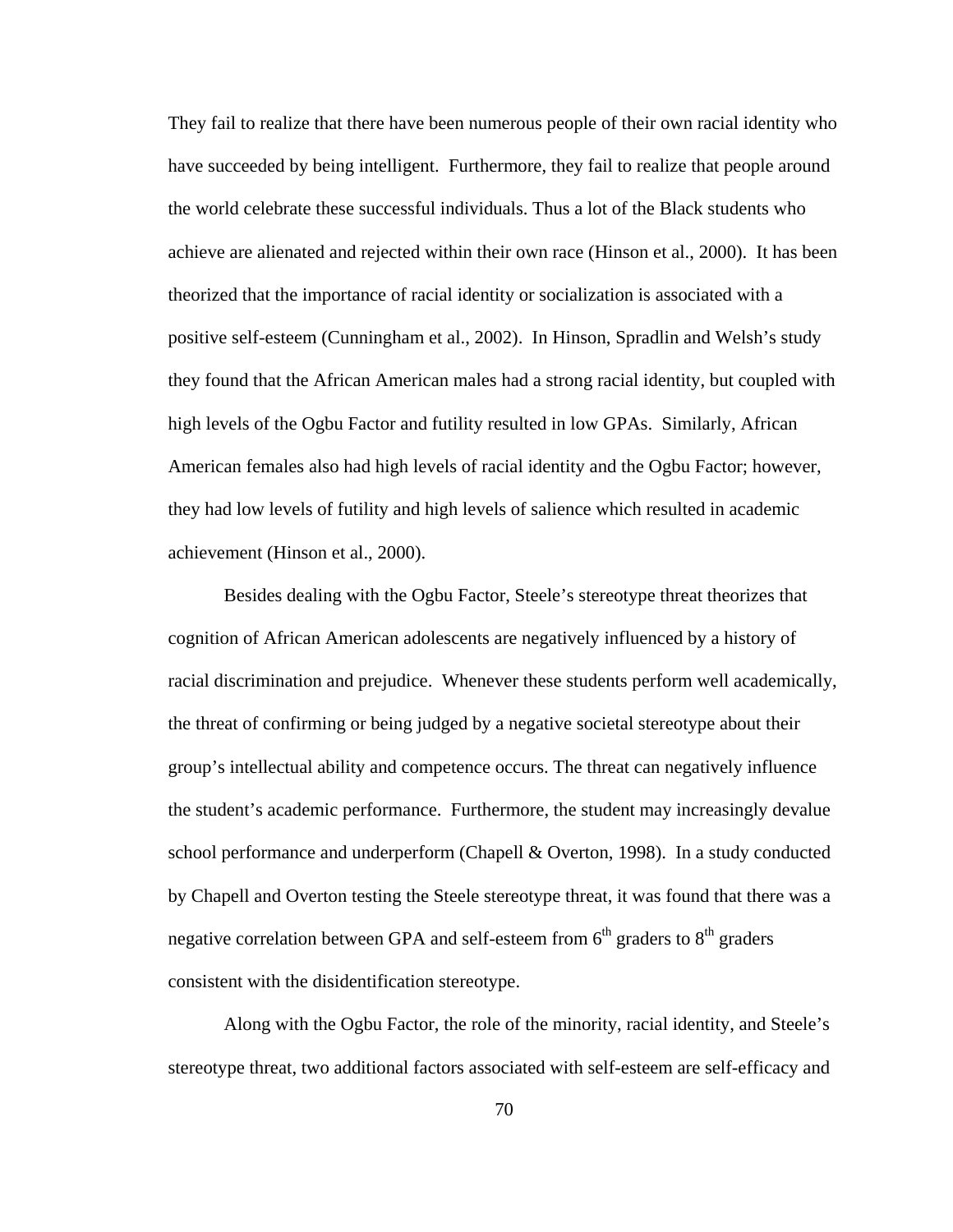stress. Due to the fact that a lot of minorities are poor, they live in high-risk neighborhoods. According to Spencer, Cole, Dupree, Glymph, and Pierre (1993), this state of condition is linked to self-efficacy. These children are commonly products of their environments. Their self-efficacy is linked to their perception of high-risk neighborhoods and academic outcomes within those high-risk neighborhoods (Cunningham et al., 2002). Furthermore, prostitution, violence, depression, illegal drug activity, and murder surround these high-risk neighborhoods. These types of neighborhoods are stressful and play a role in the attitudes and perceptions of young residents who are attending school. The researchers discovered that contextual stress influences self-esteem, which is related to academic outcomes (Cunningham et al.).

# *Indicators to Achieve in Statistics*

In order to perform well in statistics, it has been found that mathematics proficiency is important. A student should take an adequate number of mathematical courses. It is also important that the student is introduced to topics that will pique their interest outside of the traditional. Such topics that should be encountered may be social issues or community based examples.

### *Mathematics Proficiency is Important for Understanding Statistics*

As it was hinted earlier, to be successful in statistics, a student must be proficient in mathematics; however, many minorities are not enrolling in the higher-level mathematics courses. "The course taking patterns show a disproportionate number of African American students taking lower level mathematics classes as compared to their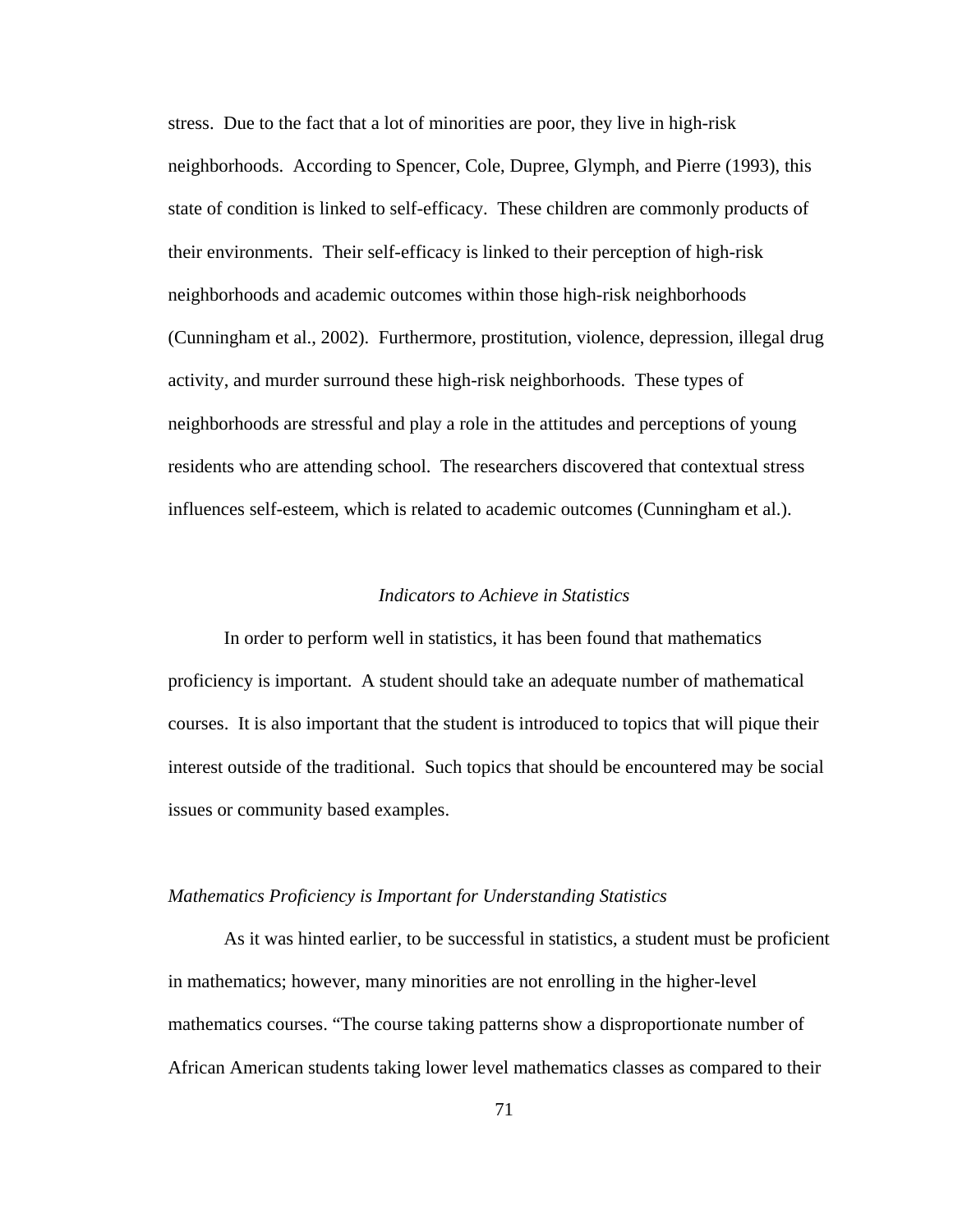white peers (Dossey, Lindquist, Mullis, & Prichard, 1989). While the students make these choices, they are often the result of other forces at work. Most districts will find serious problems regarding the recruitment and retention of African American students in upper level mathematics" (McGlamery & Mitchell, 2000).

There are many possible explanations as to why minorities are disproportionately enrolled in the lower-level mathematics courses versus the higher-level mathematics courses. McGlamery and Mitchell (2000) refer to the idea that in the past, higher-level mathematics was promoted towards a Eurocentric view of elitism and social stratification. Other reasons include "1) teacher expectations, 2) course taking and curriculum, 3) tracking, 4) teaching methods, and 5) isolation from other minorities" (McGlamery & Mitchell).

With the concept of statistics being a mathematical science, people encounter numerous difficulties. In a study conducted by Johnson and Kuennen (2006), the researchers found the strongest predictor of statistics performance was a student's GPA. The researchers also found that their ACT science reasoning, mathematical skills quiz, and gender was significant. Along with these skills and attributes, it is important for students to be able to translate abstract ideas, correct misperceptions of the topic, and reduce fear of statistics.

First of all, one of the mathematical skills that students have problems with is rational numbers. In the article "Difficulties in Learning Basic Concepts in Probability and Statistics: Implications for Research" by Garfield and Ahlgren (1988), the authors discuss that students often "have an underlying difficulty with rational number concepts and proportional reasoning which are used in calculating, reporting, and interpreting

72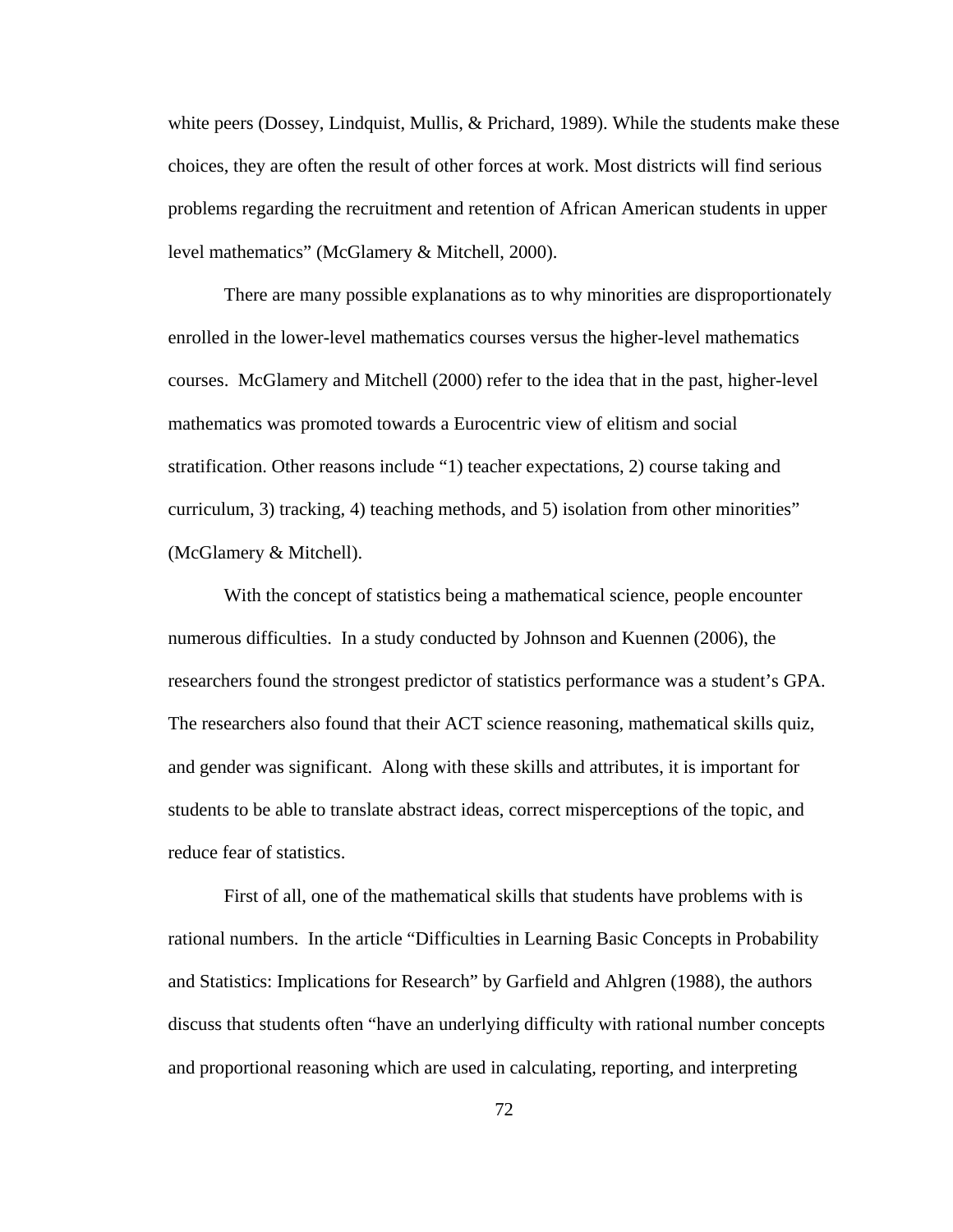probabilities" (pg. 47). In the second and third mathematics NAEP, students were found to have difficulties with basic skills commonly used in statistics such as fractions, decimals, and percentages.

Second, as with common word problems, students often have difficulties translating verbal problems into mathematical models and statistical models (Garfield & Ahlgren, 1988). For minorities, the issues of "Black English," language barriers, or English as a second language may create difficulties that are difficult to overcome. Green reports that the verbal ability of pupils is often inadequate for accurately describing probabilistic situations. Oftentimes, translation and categorization are more difficult for story problems than for formula problems (Myers, Hansen, & Robson, 1983). Coupled with the language problem "an important factor in misjudgement is a misperception of the question being asked" (Garfield & Ahlgren, 1988).

Thirdly, because of previous exposure to statistics, many students have developed a fear and distaste for the subject. In statistics, like so many other mathematics courses, students often arrive at their first or second exposures with fears and anxieties, which are often more exaggerated than in relation to the true difficulty of the subject matter (Roberts & Bilderback, 1980; Roberts & Saxe, 1982). Roberts and Saxe have found supporting evidence that too much anxiety can interfere with cognitive functioning. The authors found this after studying 132 students from an introductory statistics course at The Pennsylvania State University. Because of students' distaste, Freudenthal cautioned against teaching techniques of mathematical statistics to even college freshmen (Garfield & Ahlgren, 1988). One of the factors in this fear comes from students' misunderstanding of complex and abstract ideas. It has been suggested that half of the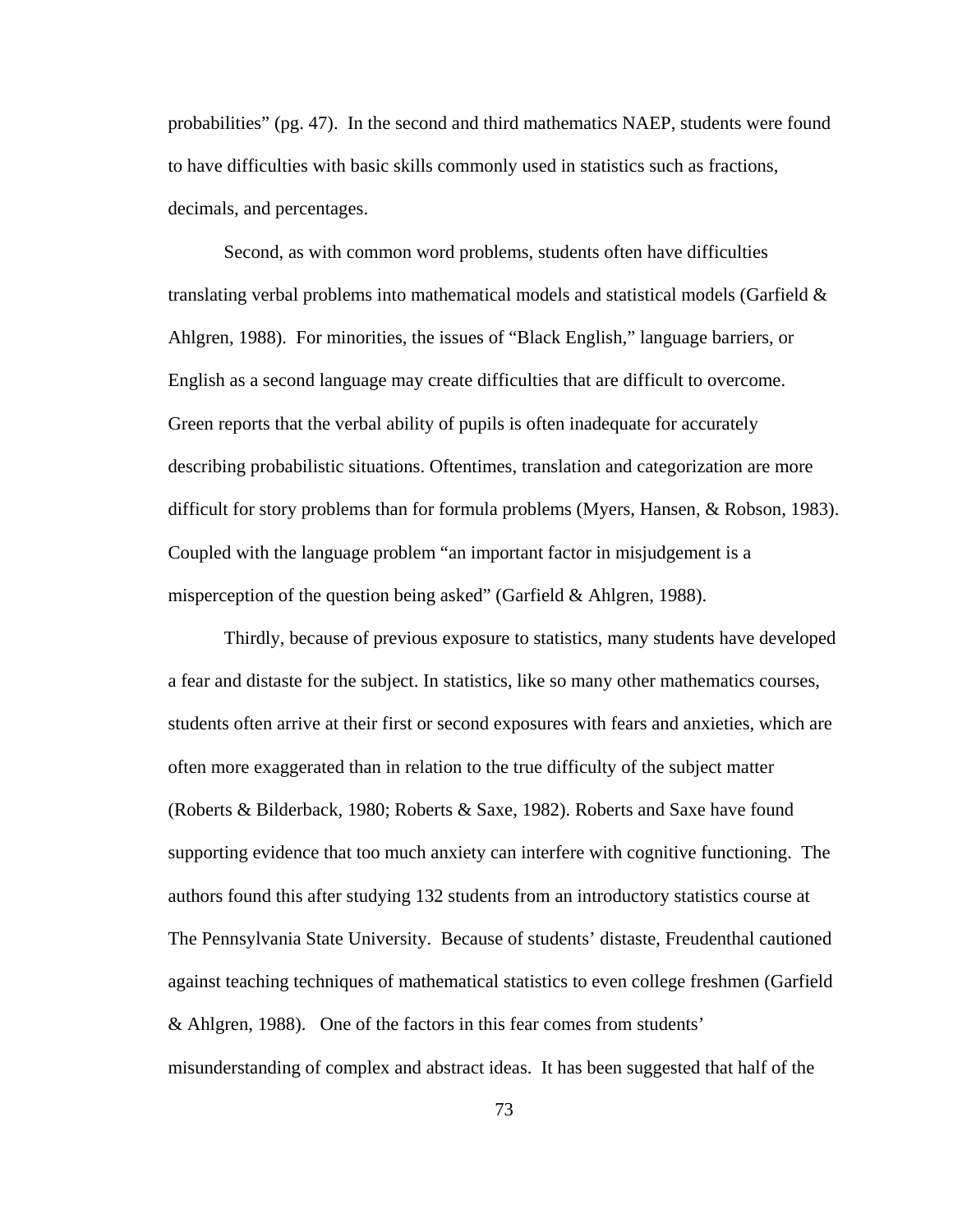students in senior high school cannot think on a formal operation level. Thus, teachers may need to forego abstract ideas and instead convey statistical ideas in more simple and concrete terms (Garfield & Ahlgren, 1988).

Because of the difficulties that minorities face in taking statistics courses, teachers must use a variety of teaching methods. McGlamery and Mitchell (2000) found that "cognitively guided instruction (CGI) which links mathematics concepts to the thinking and experiences of the student is successful." This method provides a strategy that engages minorities in mathematical learning. Another method that African Americans learn well from is cooperative learning (Watkins, 2002). In their study of students in a conceptual statistics course for students in the humanities and social sciences, Keeler and Steinhorst (1994) found that students participating in a cooperative learning methodology performed better than those students who were taught in a more traditional method.

Because misjudgment plays a role in misperception, an advantage in comprehension of statistics may be to pose questions carefully (Garfield & Ahlgren, 1988). Teaching may be more effective if teachers understand what misconceptions the students have. By understanding students' preconceived ideas, teachers may be able to show the students where their misconceptions conflict with the definitions of probability (Madsen, 1995). Along with posing careful questions, Myers, et al.(Myers et al., 1983) hint that placing keywords and removing irrelevant information will aide in the understanding of statistics.

Other solutions for enhancing the teaching of statistics are presented by Garfield and Ahlgren (1988). They give eight recommendations:

1. Introduce topics through activities and simulations, not abstractions;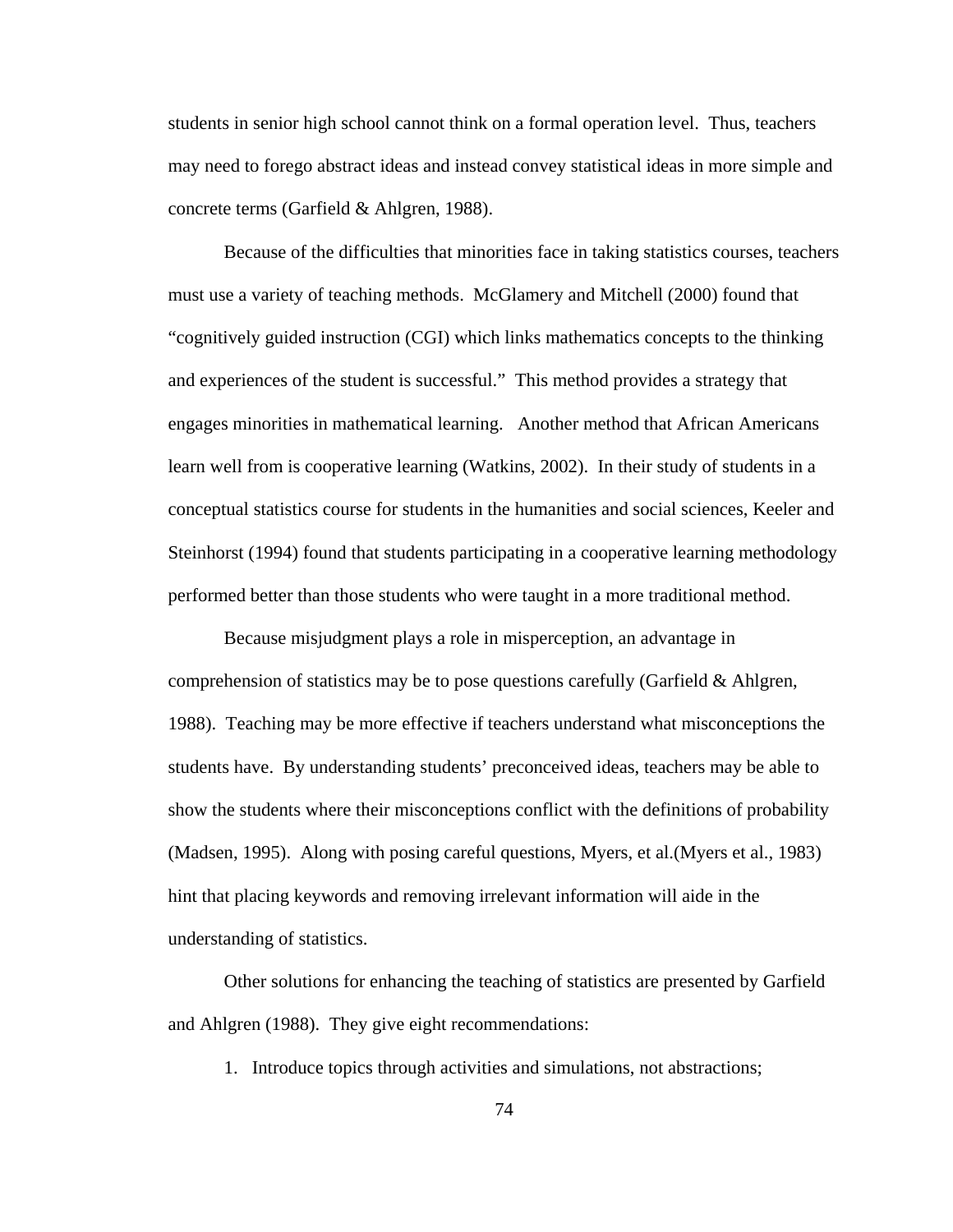- 2. Try to arouse in students the feeling that mathematics relates usefully to reality and is not just symbols, rules, and conventions;
- 3. Use visual illustration and emphasize exploratory data methods;
- 4. Teach descriptive statistics alone without relating it to probability;
- 5. Point out to students common misuses of statistics (say, in news stories and advertisements);
- 6. Use strategies to improve students' rational number concepts before approaching proportional reasoning;
- 7. Recognize and confront common errors in students' probabilistic thinking;
- 8. Create situations requiring probabilistic reasoning that correspond to the students' views of the world.

In conclusion, it is imperative that the achievement gap is reduced. It is not only vital to minority groups, but it is vital to our society as a whole. This growth can occur by setting high expectations, encouraging minorities to enroll in higher-level mathematics courses, retaining and aiding the target group in these courses, and changing our methods of teaching these individuals. By doing these things, it is likely that increased enrollment and achievement in statistics will occur.

## *Standardized Tests Indicate Poor Mathematics Foundation*

There has been an overwhelming abundance of literature regarding the achievement gap between Blacks and Whites. Along with GPAs, a common method of assessing the gap is standardized tests. In 1998, a report published stated that the average mathematics score on the American College Test (ACT) for African Americans, Native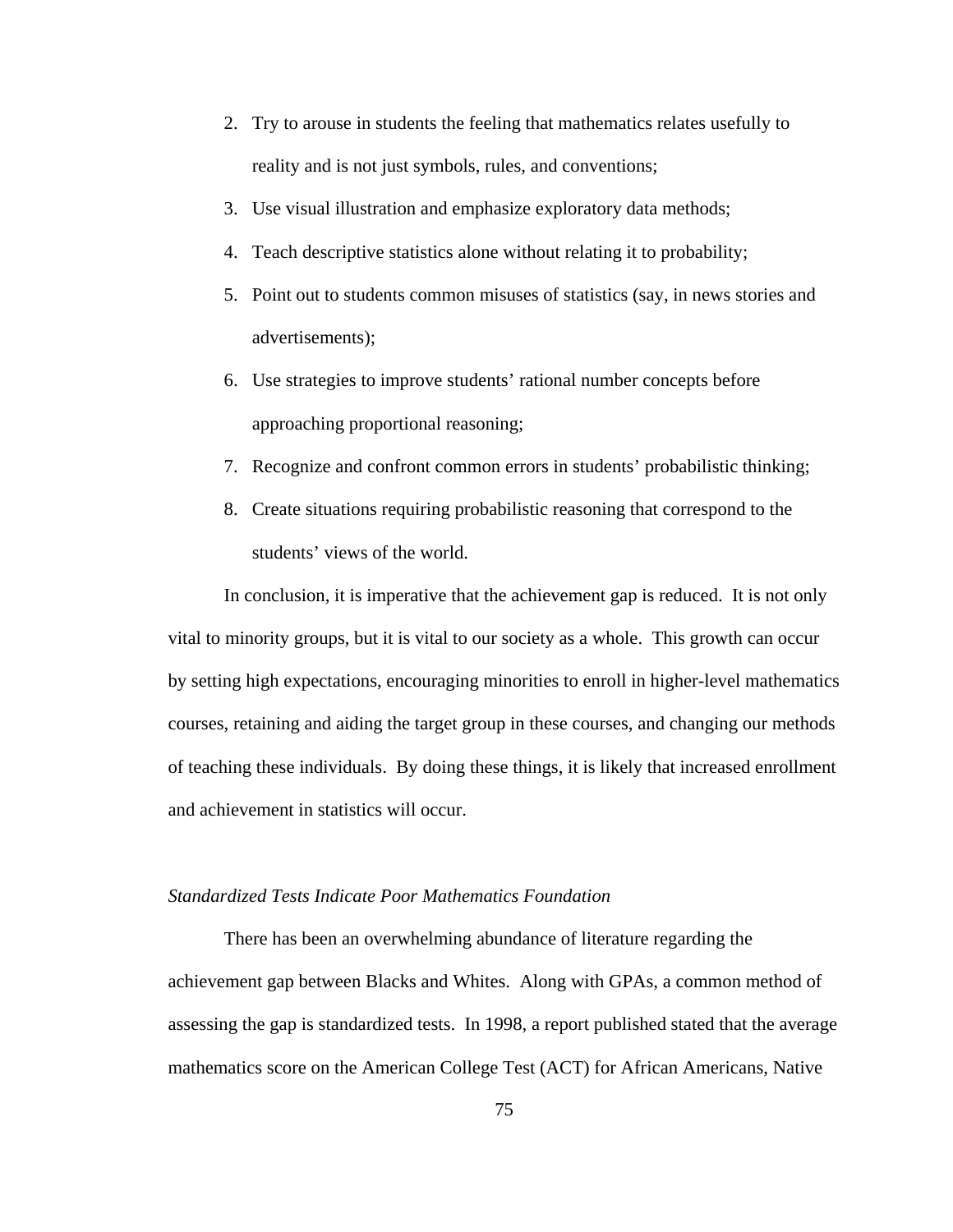Americans, and Mexican Americans was respectively 16.9, 18.6, and 18.6. In comparison, their Caucasian and Asian counterparts scored 21.4 and 23.4, respectively. This group of minorities all averaged between 8.2 and 10 on the individual parts of the mathematics portion: (a) pre-elementary algebra, (b) algebra coordinate geometry, and (c) plane geometry and trigonometry. However, the Caucasians and Asians averaged between 10.5 and 12.3 ("Bi the numbers: Despite modest gains, Blacks and Latinos still lag in ACT scores," 1998).

Similar results for the 2000-2001 Standard Achievement Test (SAT) showed a serious achievement gap between minorities and their Caucasian and Asian counterparts. It was reported that out of the 1.3 million first-time freshmen taking the exam, 34% were minority. A large number of the minorities were first-generation college attendees. The national average for the math portion was 514, the highest average in three years. Unfortunately, the African American's average decreased one point to 426. The score gaps for different racial, ethnic and socioeconomic groups that we see on the SAT also appear on virtually every measure of achievement, including other standardized tests and classroom grades, and they show up as early as fourth grade (Roach, 2001).

## *Social Examples are Useful for Learning Statistics*

Many researchers have suggested that learning statistics using social issues and examples will foster learning. The American Statistical Association recommended using statistics to enhance human welfare (Lesser, 2007). Not only are these illustrations practical, but they provide interesting topics that may motivate the students even though Schumm et al (Schumm et al., 2002) did not endorse just using social issues and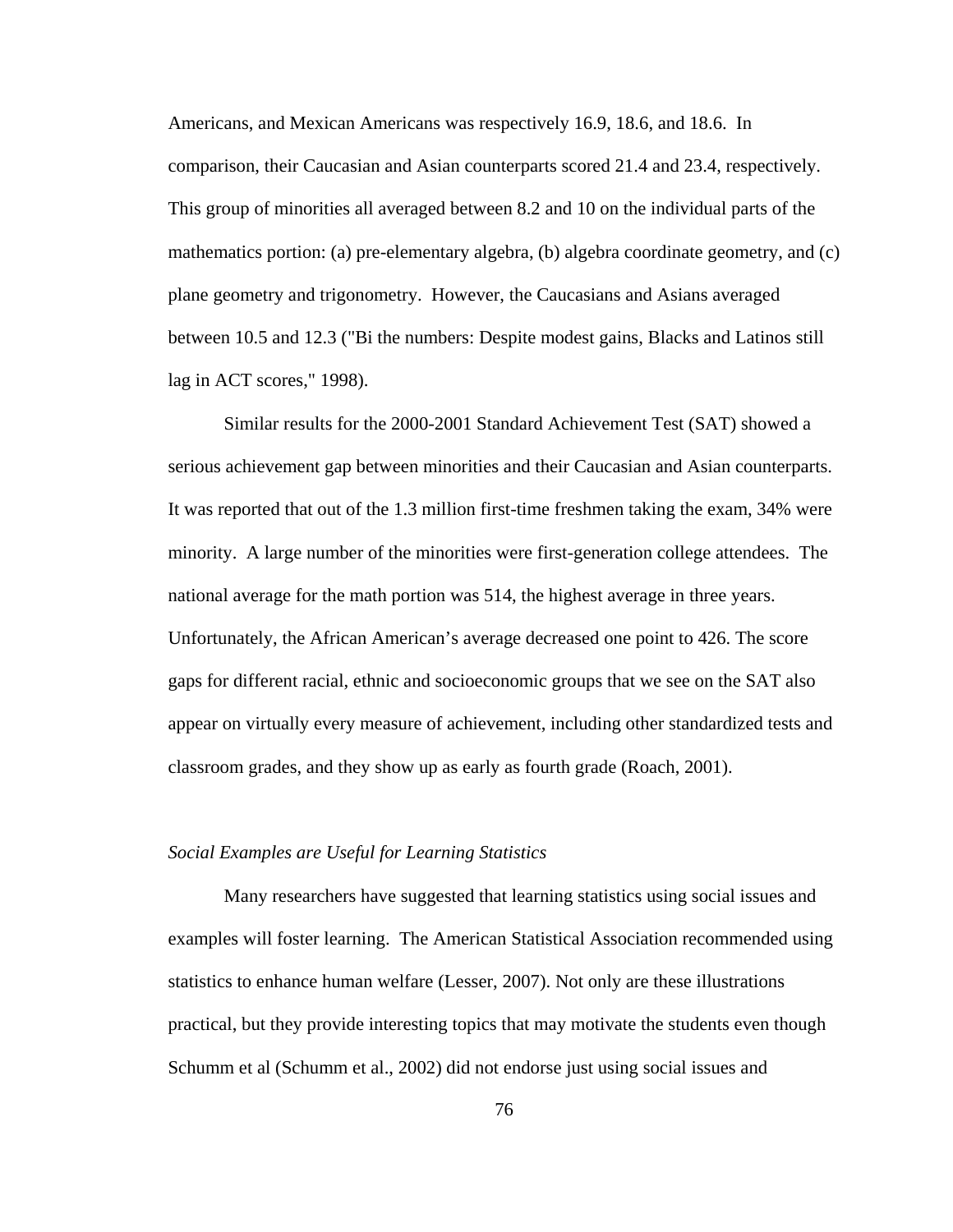examples to teach statistics. However, they did provide a historical example that used a social aspect. The example encouraged the students to consider the impact of social class on Titanic data.

The authors recommended six criteria for having a successful statistics project:

- 1. The examples should involve historical, concrete events.
- 2. Important life or death situations should be used.
- 3. The example should be appealing and familiar to those students who do not plan to use statistics.
- 4. Multiple statistical concepts should be able to be utilized.
- 5. The data should be a reasonable size.
- 6. The examples should provide an opportunity for role playing in a professional manner.

Other examples where the researcher used social issues to foster learning were while discussing the difference between constants and variables. Poter (1995) suggested asking whether the number of labor strikes per year in the United States since 1975 or the murder rate in Dallas last year was a constant or variable. Brzuzy and Segal (1996) suggest projects that stress service-learning and practicality could enhance comprehension (Brzuzy & Segal, 1996). Furthermore, Strand et al support practical, community-based learning to deepen the students understanding (Strand, Marullo, Cutforth, Stoecker, & Donohue, 2003).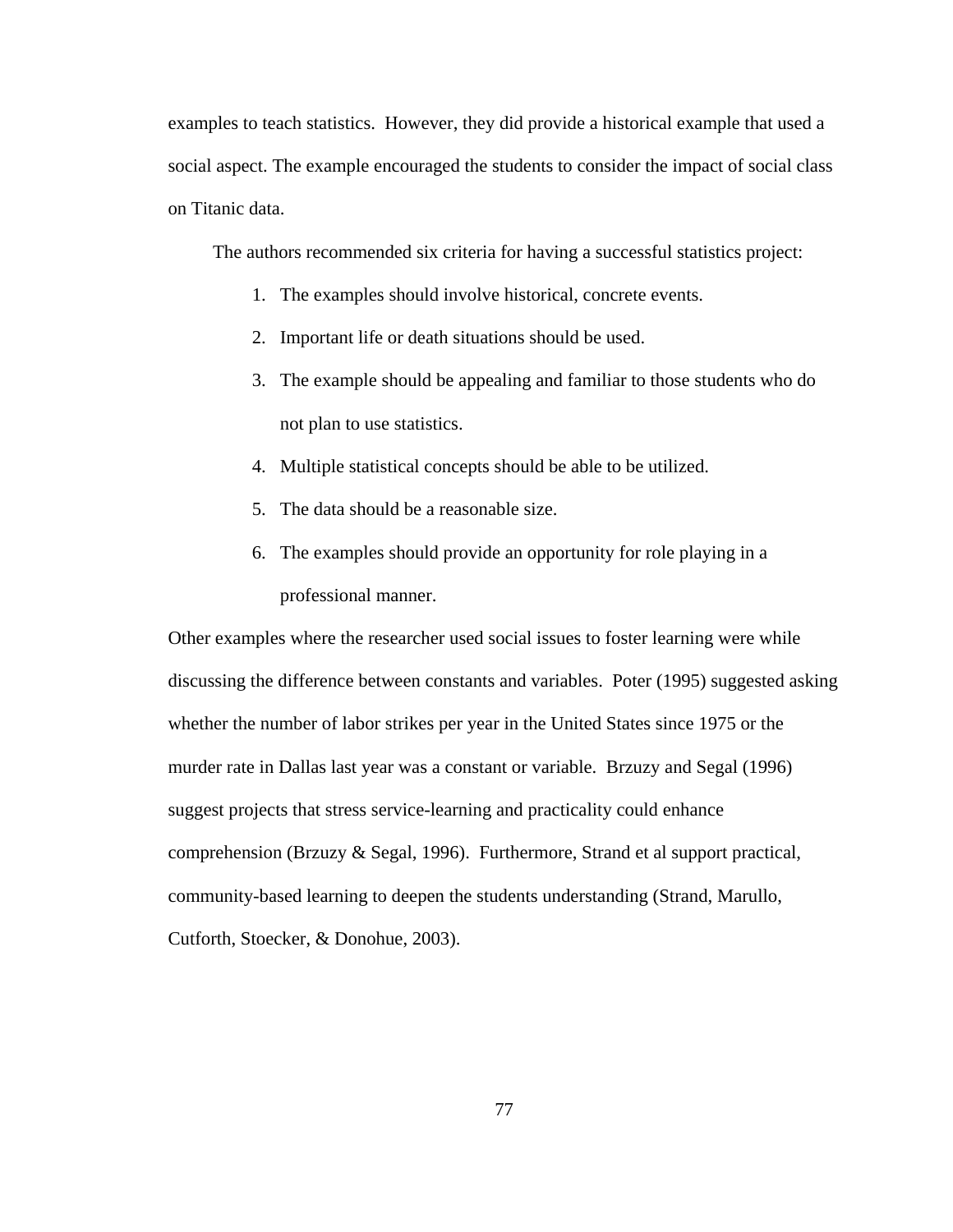# CHAPTER 4

# APPROACH TO METHODOLOGY

This chapter describes the methodology for this research. Using methods described by Tashakkori and Teddlie (2003), this research used a mixed method QUALITATIVE + quantitative design (Morse, 2003). The approach stresses both components as stand alone projects with the qualitative component being the leading method for making findings. This method allows the qualitative component to be the guiding source of data collection, analysis and reporting; while the quantitative component is used to enhance the qualitative findings. The researcher chose to allow the qualitative component to be the guiding source in order to have more rich descriptions of the phenomenon that otherwise are difficult (if possible) to quantify.

In an attempt to let the two components be stand-alones the researcher analyzed the quantitative data after the vast majority of the qualitative data were analyzed. Thus the qualitative data had its own emerging themes without influence from the results of the quantitative data.

The participants were chosen using purposeful sampling for the qualitative and quantitative component. Because of relatively small sample size for the underrepresented population, randomization was not feasible. Participants were chosen from two introductory statistics courses at a large Midwestern university. One of the statistics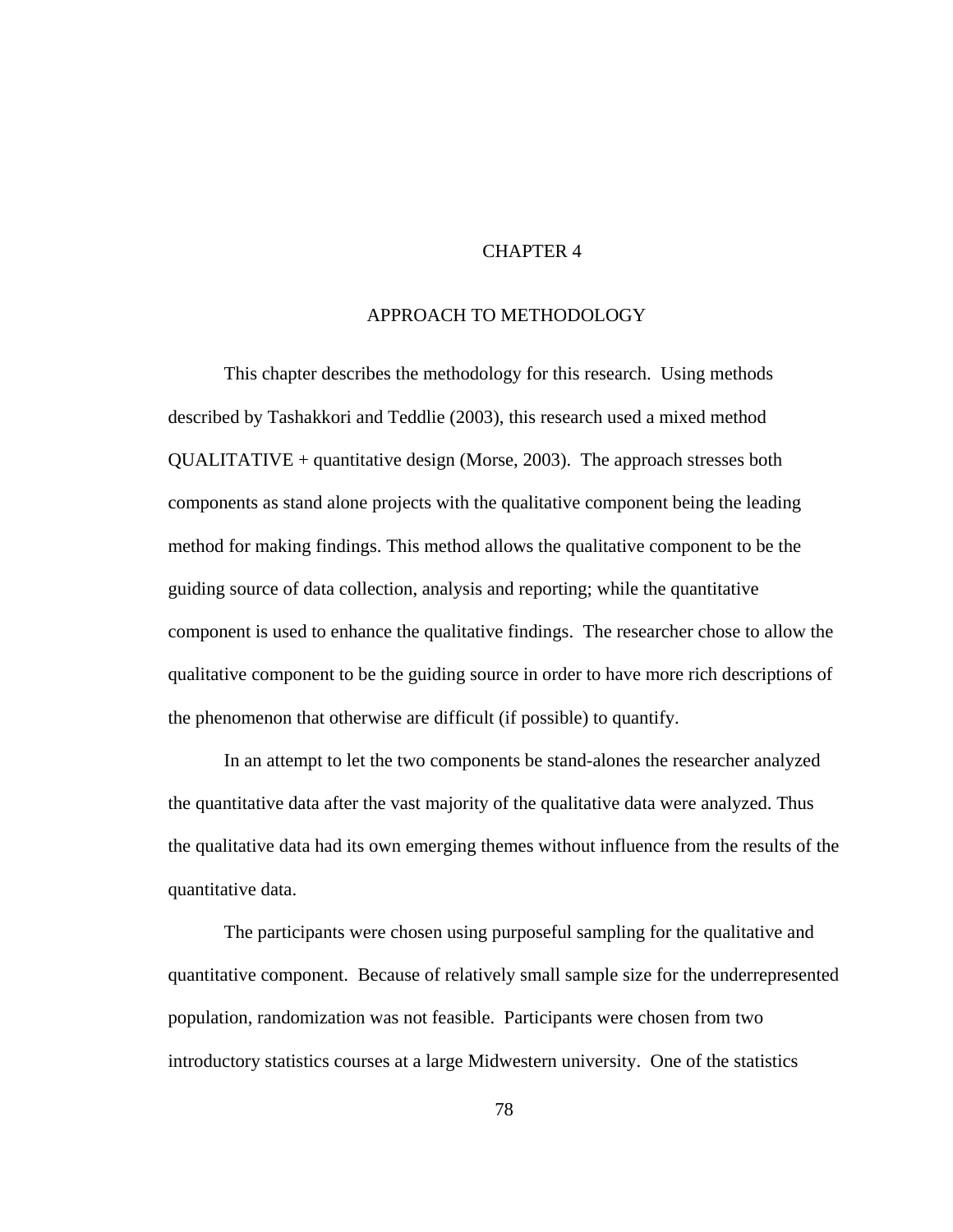courses was for the general student body and the other statistics course was more targeted toward majors that require more mathematical understanding. The mathematical prerequisites for the courses do not go beyond basic algebra.

The researcher used various qualitative and quantitative methodologies to test theories, discover emerging themes, and confirm generalizations. The analysis was conducted using SAS, Minitab 15, and NUD-IST software.

# *Mixed Methodology Rationale Design*

 Mixed method designs are used when there are a series of interrelated projects within a broad topic designed to address an overall research problem (Morse, 2003). This method is also useful for evaluating the "goodness" of the findings (Teddlie & Tashakkori, 2003). Stronger inferences can be made using this methodology and a greater opportunity for presenting divergent views is possible (Teddlie & Tashakkori). Both confirmatory and exploratory questions can be answered using this methodology which can help verify and generate theory for the same study. Brewer and Hunter (1989) believe that mixed method research is superior to a monomethod due to the idea that mixed method research provides grounds for data triangulation.

Mixed methodology has its share of criticism. Similar to the monomethod designs, mixed methods face criticism about the paradigms used to support its structure. There are some scholars who believe that methods and paradigms are independent of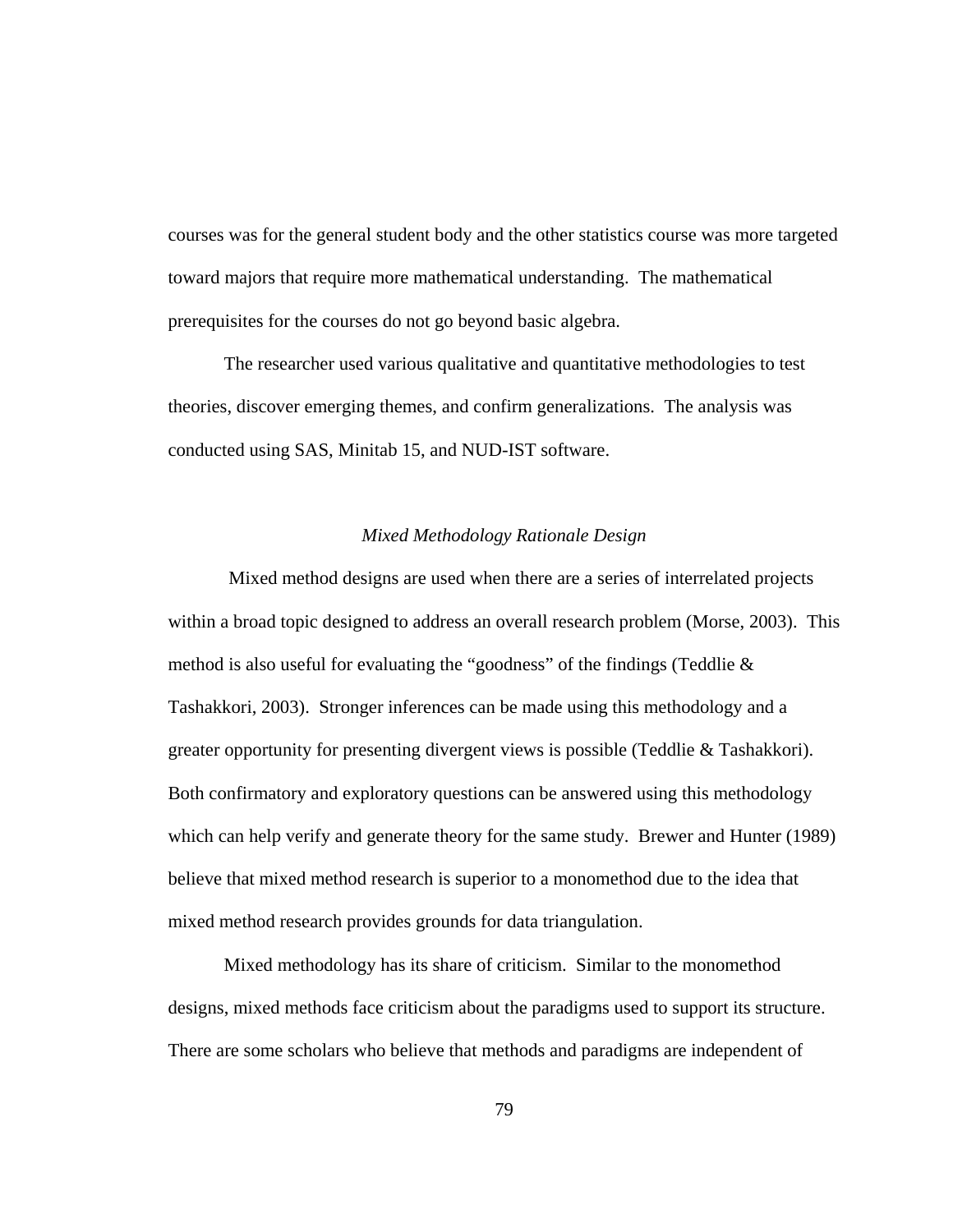each other and thus, the epistemological method link is not an issue (Teddlie  $\&$ Tashakkori, 2003). Others believe the method is impossible due to the tenets of the incompatibility thesis. Then there are some who believe that there should be one paradigm used as the foundation of mixed methods (Teddlie & Tashakkori, 2003).

While the researcher believes that these are warranted criticisms, his beliefs are more aligned with advocates of pragmatism. Pragmatism should serve as a foundation for mixed methods (Teddlie & Tashakkori, 2003). Furthermore, the researcher followed the suggestions of Brewer and Hunter (1989) who believe that the method is possible, but the two components must be kept separate as to realize the strengths of both paradigmatic positions.

As stated in the previous section, this study used a mixed method QUALITATIVE + quantitative design. This type of design uses both qualitative and quantitative methods simultaneously with an inductive theoretical thrust (Morse, 2003). This design has an exploratory sequence (Teddlie & Tashakkori, 2003). The researcher chose to use this method because it allows the study to be run as two separate components which can be used for comparison of findings. Also this method can be used to gain new insight into existing theories.

### *Site and Setting*

 The university is a large public Midwestern land grant-research institute that offers approximately 12,000 classes on five campuses. It has a diverse population of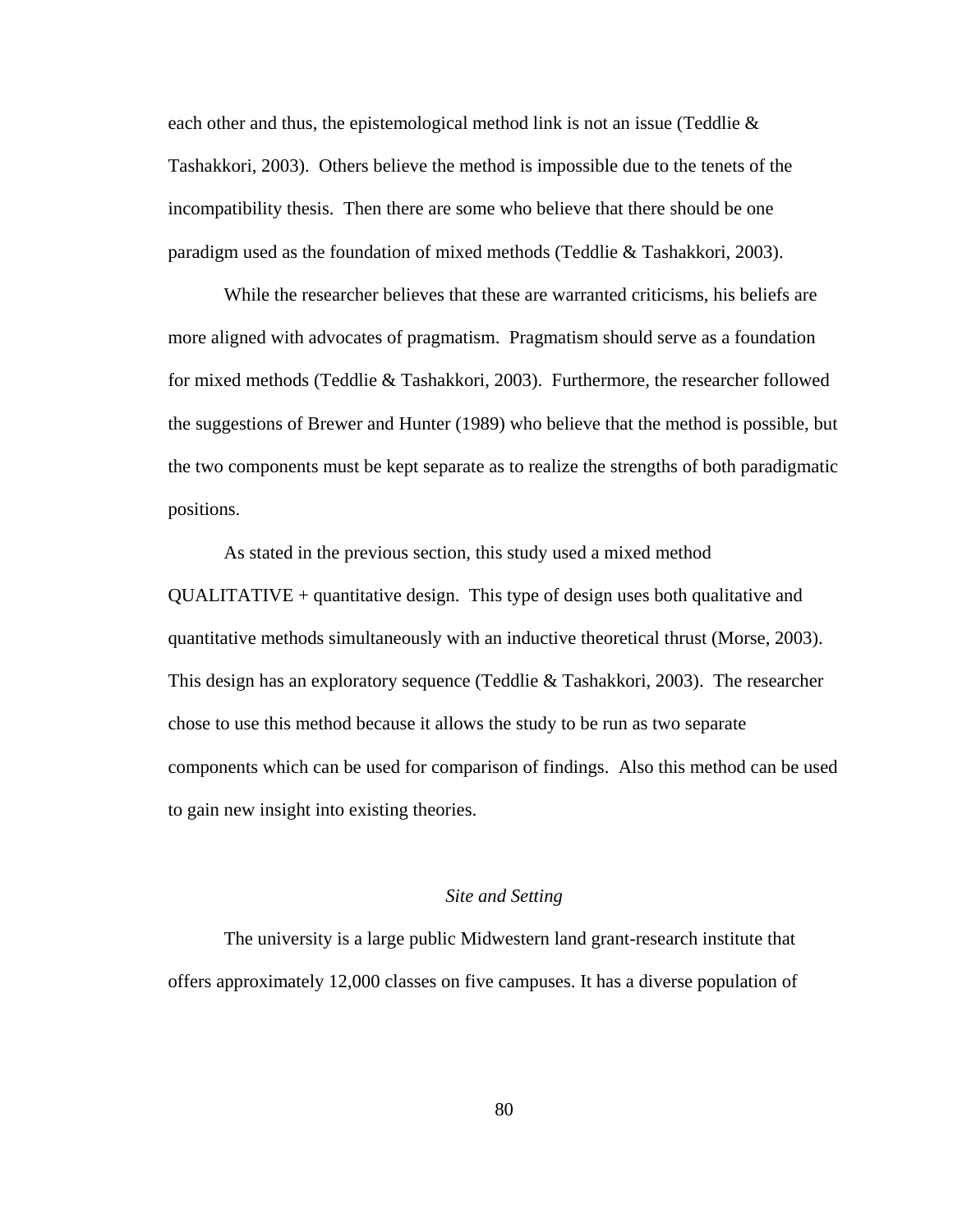approximately 52,000 undergraduate and graduate students on its main campus. There are 3,941 African-Americans, 1,034 Hispanics, and 233 American Indians. Because of its diversity and large population, this university is an ideal site for research.

 The institute offers a relatively large number of statistics courses each quarter – both at the undergraduate and graduate levels. Participants were chosen from two introductory statistics courses. Both Statistics 135 and Statistics 145 have approximately the same content; however, Statistics 145 has a greater emphasis on computation while Statistics 135 has a greater emphasis on conceptual understanding. During the academic school year (September – June), a typical lecture may contain up to 200 individuals per class. Lectures are typically taught by professors and laboratories are taught by graduate level statistics students.

Introductory statistics courses consists of an introduction to statistics, experiments, sampling, data analysis, and interpretation. The most important prerequisite of the course entails having taken basic algebra. Neither course is a prerequisite of future courses; however, most students must take one of the courses as a requirement for graduation. In a typical course, there is a mixture of traditional and non-traditional students.

The courses have numerous lectures and are combined with a statistics lab. For Statistics 135 there are typically 7 lecturers and for Statistics 145 there are typically 2-3 lecturers each term. A lecture may have up to 200 students. The lecture is typically a traditional style of teaching where the instructor does most of the talking. For Statistics 135, there is however a class that is more interactive and has problem solving once a week. This particular course also attempts to match each student to a particular learning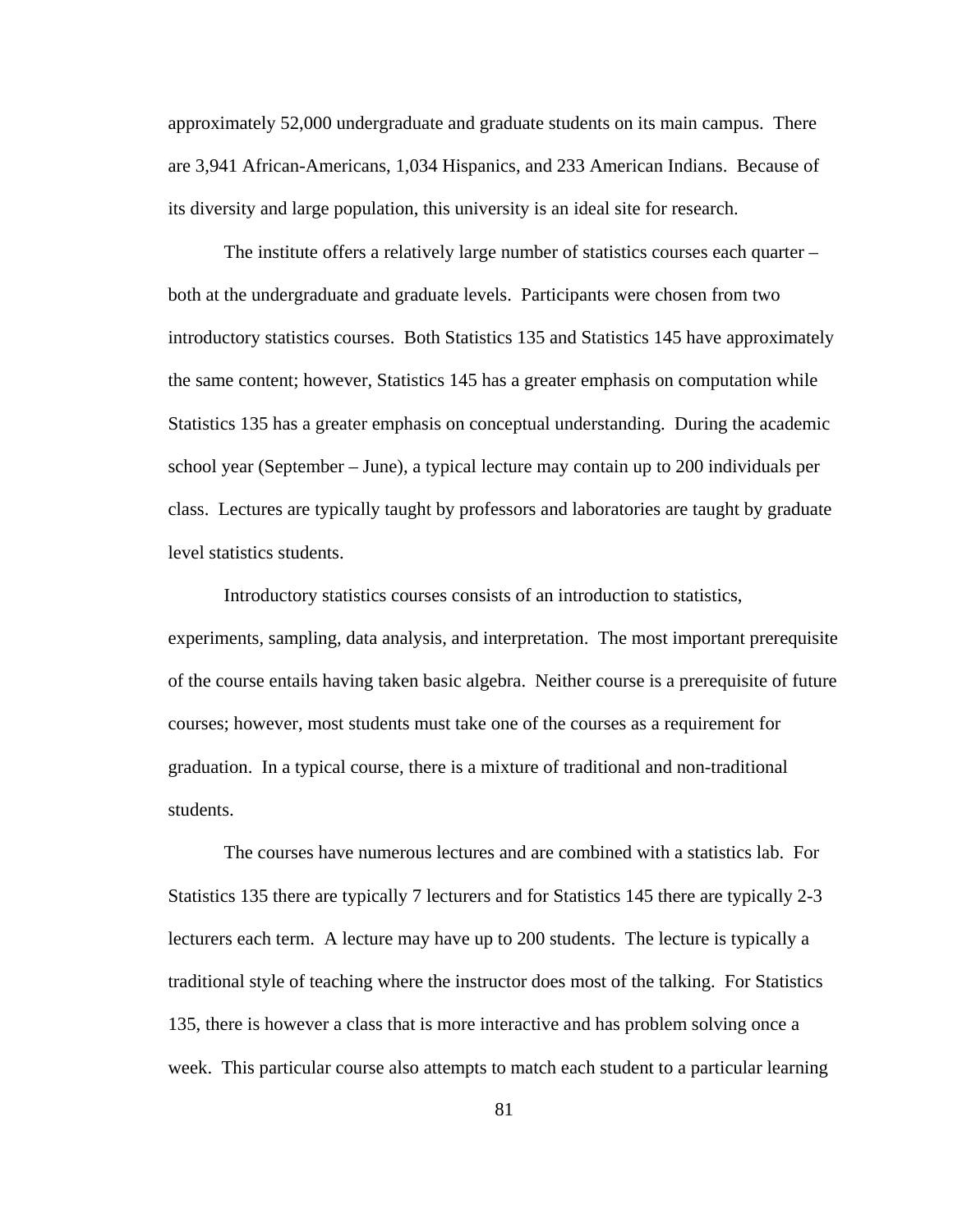style and tailor the course to that learning style. The lab typically has roughly between 15 and 25 students. The labs consist of computers for each student and allow the students to work together in groups as well as individually. In an Autumn quarter there are typically 700 students enrolled in Statistics 135. There is a large variety of students from many cultures. The statistics course coordinator for Statistics 135 estimates that there are approximately 10% underrepresented minorities enrolled in the course.

# *Researcher's Role*

 Because the researcher is a former student and teacher's associate of the statistics program, entry for conducting the research was relatively easy. The researcher addressed matters with the coordinator of both introductory statistics courses. Students for the general statistics course were contacted via an e-mail distribution list given courtesy of the course coordinator. An announcement was made in the lecture discussing the confidentiality of the study. It was discussed in the lecture that the student's participation was voluntary and would not be a reflection in their course grades. Furthermore, the lecturers explained to the student that their participation was anonymous to the course coordinator, lecturer, and teachers' assistants.

In a written letter, the researcher explained the purpose and rationale of the study (See Appendix A). In addition, the letter emphasized that participation was voluntary and would not influence their grade. It was explained that by completing the questionnaire, the students were giving the researcher consent to use information from their questionnaire for research purposes only and to obtain information pertaining to their age, high school GPA, college GPA, ACT score, SAT score, and course grades via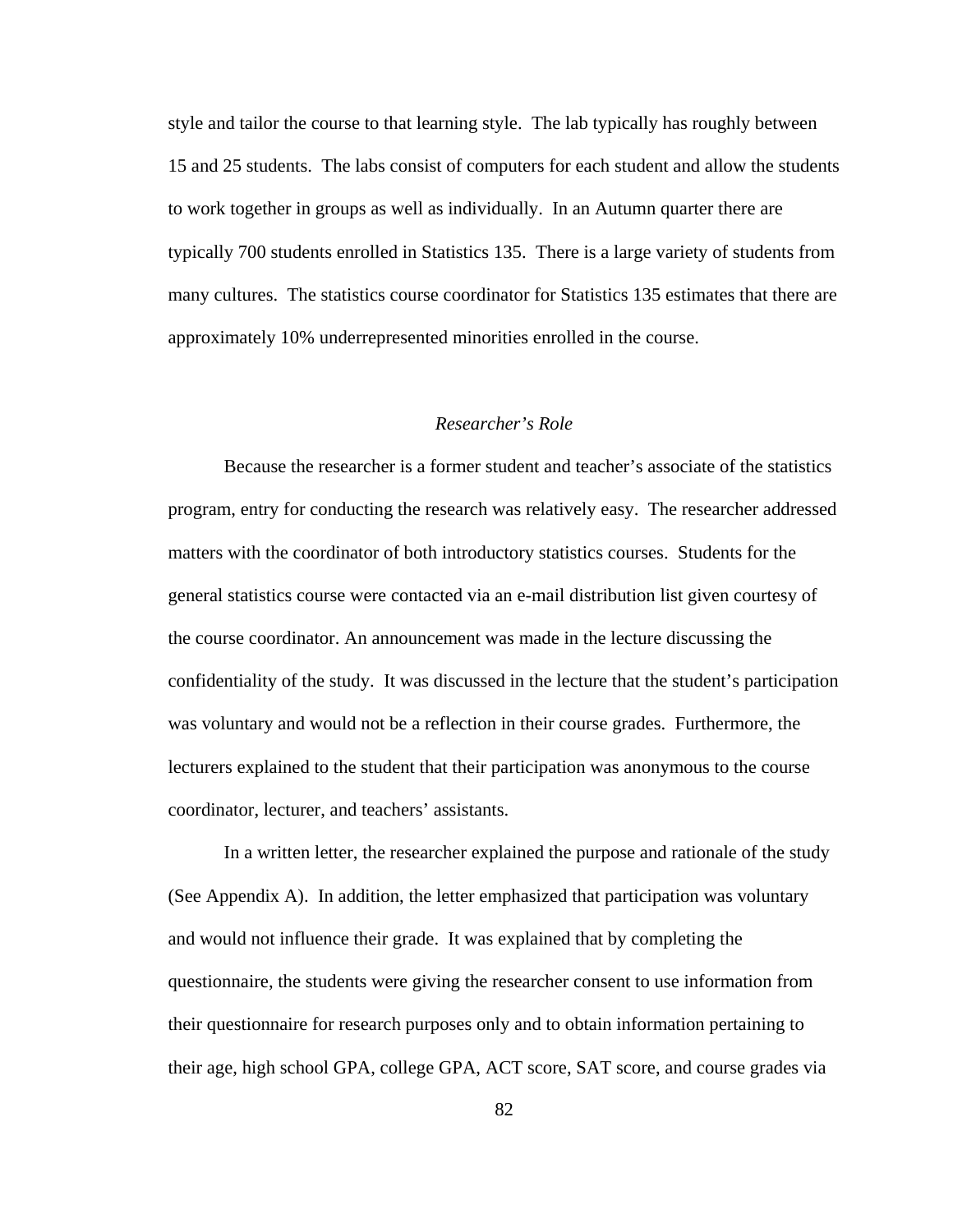the university's data warehouse. When using an electronic consent for the general statistics course, students were sent a follow-up e-mail from the university registrar verifying their consent to confidential data. Finally, as an incentive for participation, the letter explained that all participants would be entered into a random drawing for four prizes of \$25.

 Finding and establishing rapport with the qualitative cohort did not prove to be very difficult. The researcher offered occasional free tutoring in the subject and a contest where three of the students won \$50 cash rewards. In the letter that was e-mailed discussed in the previous paragraph, it was explained about the possibility of winning a separate monetary prize for participating in the study. The cohort was purposely chosen from those who demonstrated interest in participating in the qualitative study (See Appendix A). The pros about offering tutoring are that the researcher will have an opportunity to observe and gather more data. This method was useful in helping to establish rapport with the students. However, the cons are that by offering tutoring the researcher may bias the end results of their academic performance in the course. The pros about offering a contest are that they may be influenced to continue the research in its entirety. However, the cons are that a cash award may unduly influence their motivation for participating in the study which may affect the way that they respond to the questions. Another con may be that only people who are interested in the cash prize may be willing to participate and thus may not be a "typical" participant.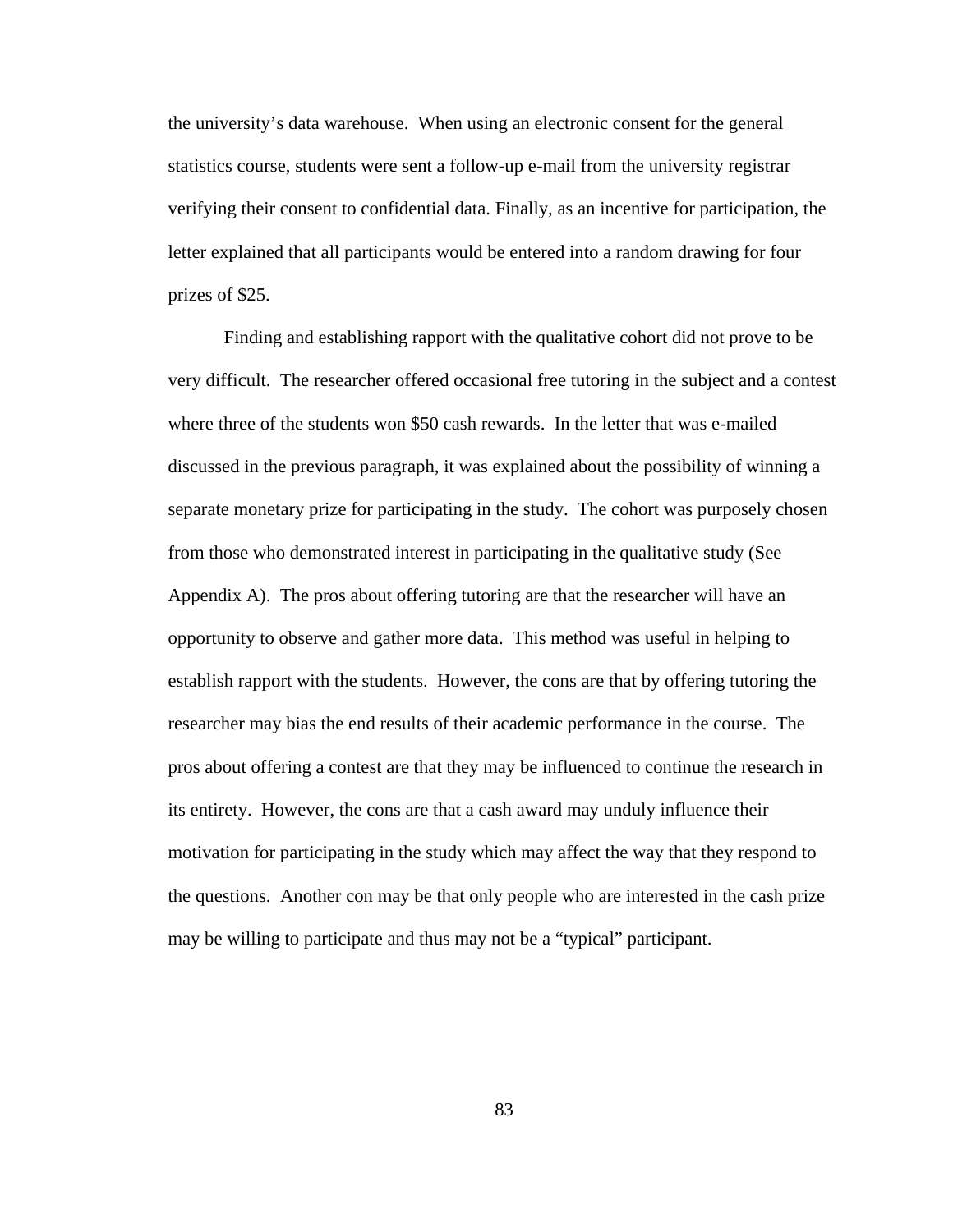Besides addressing the issues of establishing rapport, it was important that the research was conducted ethically. All of the participants were told the purpose of the research, none of the true names of the participants have been disclosed, and all confidential data has not been reported.

 The researcher dealt with issues of trustworthiness, validity, credibility, and reliability of the study. The researcher used participant observation, journal entries, examinations, homework, textbooks, the literature, analytical modeling, quantitative testing, and interviews in order to establish triangulation. Established professionals in the field of research advised the researcher.

### *Qualitative Component - Grounded Theory Approach*

 Because the researcher is interested in understanding the lived experience of participants and expanding on theoretical frameworks, he has chosen to use a grounded theory approach for the qualitative component of the research. Methods of grounded theory consist of "systematic inductive guidelines for collecting and analyzing data to build middle-range theoretical frameworks that explain the collected data" (Charmaz, 2000p. 509). This approach allows for varied fundamental assumptions, data gathering techniques, analytic emphases, and theoretical levels (Charmaz, 2000).

 The approach consists of a) collecting and analyzing data simultaneously, b) a two-step data coding process, c) comparative methods, d) the construction of conceptual analysis through memo writing, e) refining the researcher's emerging theoretical ideas through sampling, and f) integration of the theoretical framework (Charmaz, 2000). It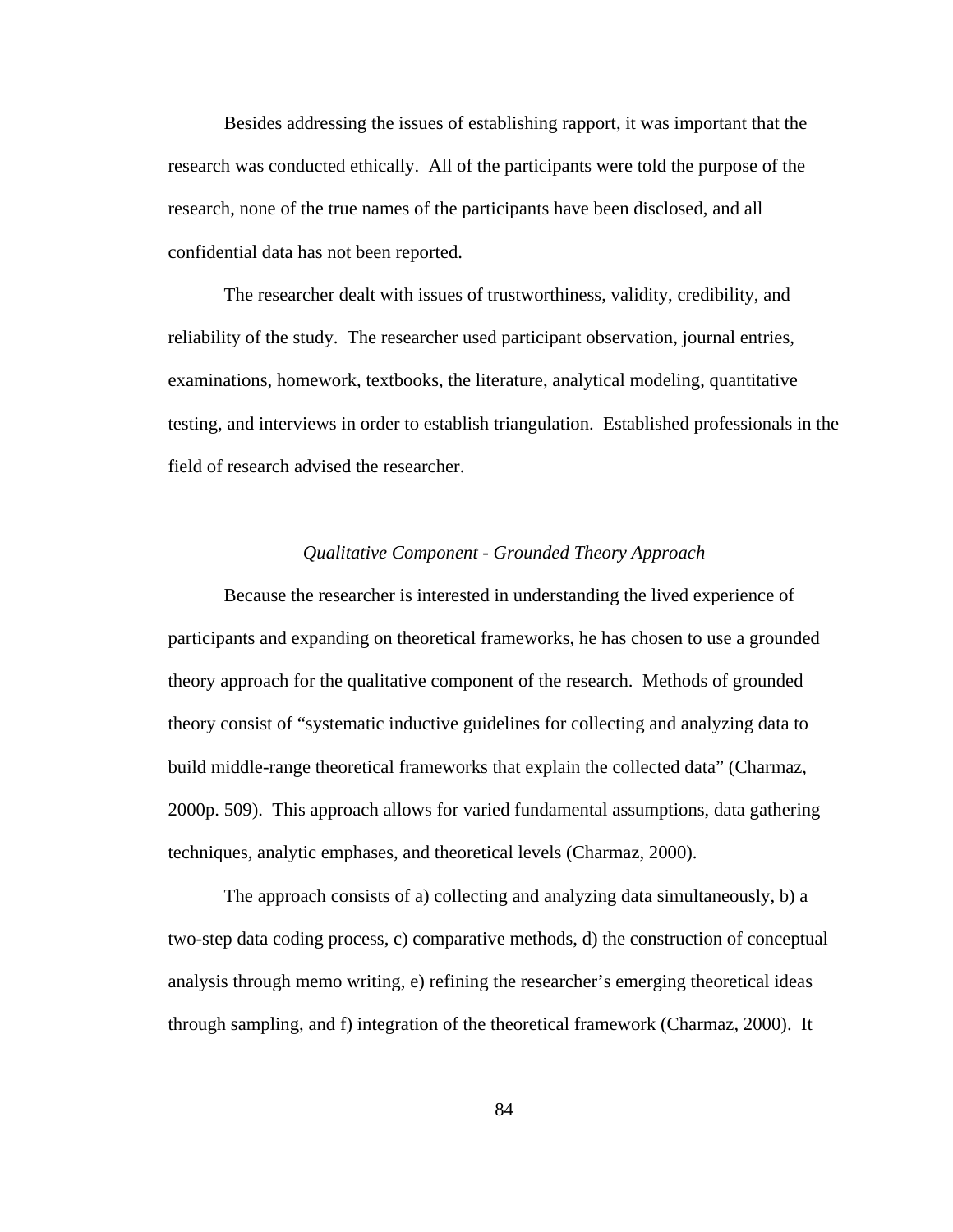consists of a set of explicit strategies that provides a systematic analytic approach to qualitative analysis. Because of small sample sizes it was not feasible to refine the researcher's emerging theoretical ideas through sampling.

# *Sample*

 The qualitative component consisted of a cohort of 12 individuals from a purposeful sample. There was one African American male, two African American females, two Latinas, one Asian female, four White females, and two White males. Underrepresented groups consisted of African Americans and Latinas. The researcher was unable to recruit any Latino students. Represented groups consisted of Whites and Asians. The researcher was unable to recruit any male Asian students. These groups were compared for emerging themes. One African American female, Asharii and one White female, Hetty, did not complete both interviews.

# *Data Collection*

The conceptual framework for this research, critical theory, critical race theory, Ogbu's cultural-ecological theory, and social constructivism were used as an initial and continuing guide in data collection. The researcher attempted to understand the students' beliefs in how race influences learning from a societal and individual perspective. He also attempted to understand if these racial issues contributed to or detracted from the students' schooling experiences; learning experiences, aspirations, and understanding of statistics.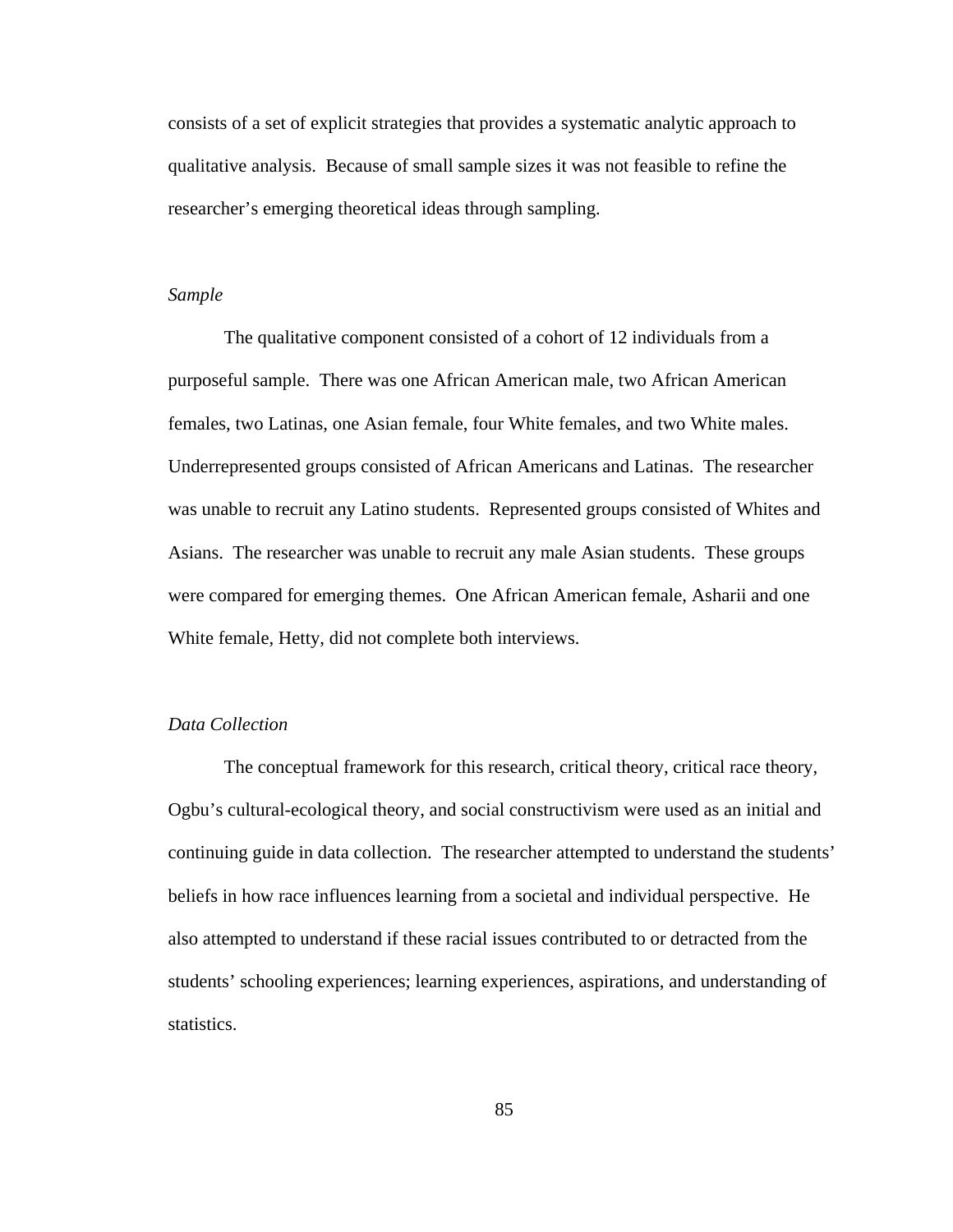The Statistics 135 students were interviewed during the fall of 2005 and the Statistics 145 students were interviewed and observed during the winter of 2006 quarter (See Appendix B). Each cohort participant was formally interviewed at the beginning and middle of the school quarter in one of the campus libraries or the researcher's campus office for a period of approximately  $30 - 45$  minutes. When possible, informal interviews were conducted during tutoring sessions. These interviews typically consisted of looking at the person's homework and quiz scores, asking the ease or difficulty of the course, the students' thoughts on the instructors and teacher's associates, and their awareness about cultural issues in and outside of the classroom. All structured interviews were recorded on a tape recorder and transcribed by the researcher.

In order to gain additional insight other than knowledge suggested from theory, participant observations were conducted during normal class lectures and recitations as a form of triangulation. During observations, the researcher attempted to determine the attitudes reflected, gestures or body language, and interest in the subject. The researcher observed the students' line of communication with others in the classroom. Style of teaching and facilitating were also observed. Class materials including handouts, homework assignments, and the textbook were observed and analyzed. Finally, as part of the grounded method approach, participant observation was used to focus and enhance the questioning for future interviews.

Also a reflection journal was kept which expressed the ideas, biases, and beliefs of the researcher. This journal was used to inspect whether or not the researcher was viewing the data prejudicially. The researcher read this journal in an attempt to remove personal biases and subjectivity. The journal was used to investigate possible themes that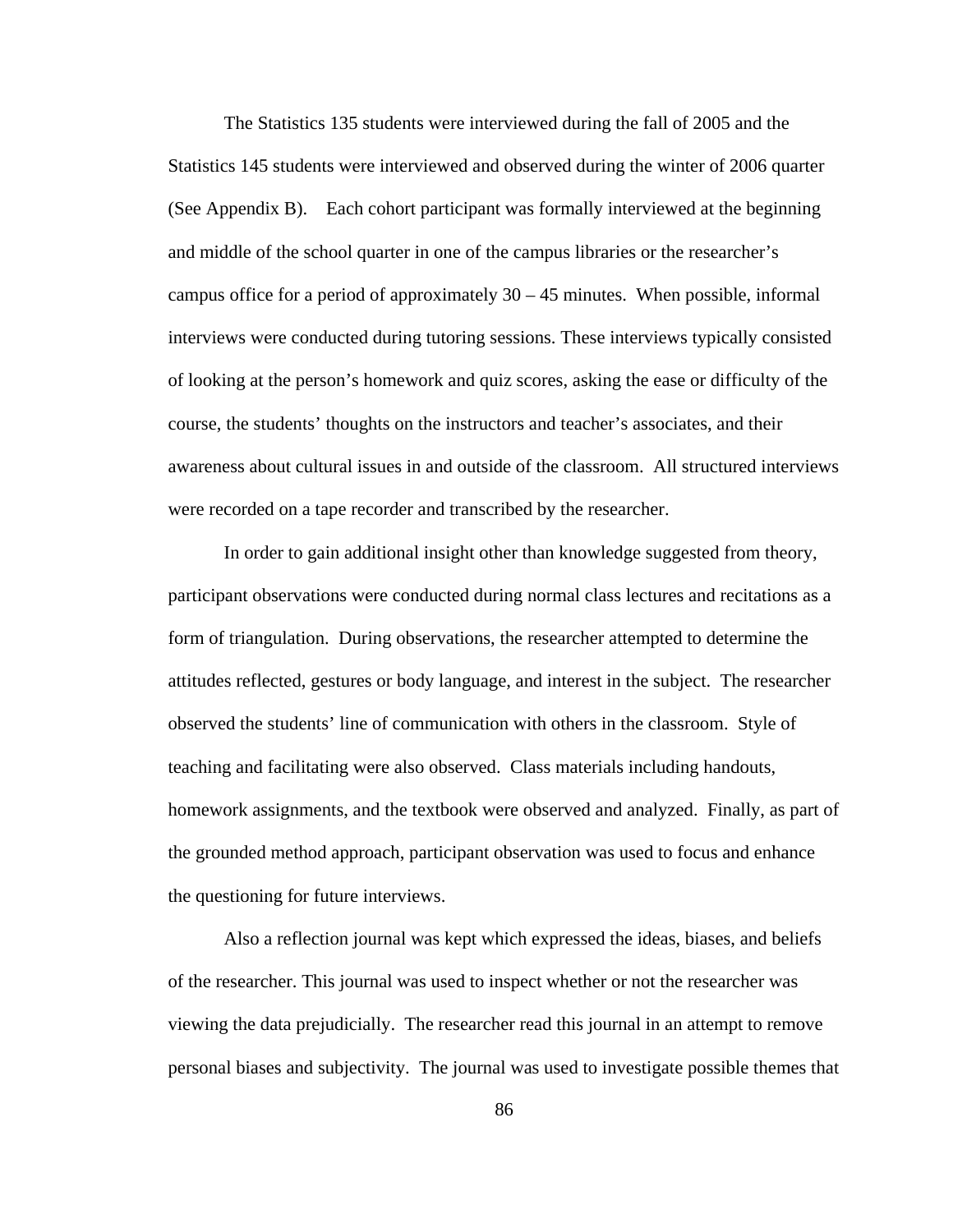the researcher may have not thought of prior to participant observation and/or interviews. These data gathering techniques were used in an effort to provide a "thick description" of the participants and their experiences.

## *Trustworthiness Criteria*

 In order to establish trustworthiness criteria, many efforts were made to triangulate. As stated earlier, participants were interviewed and observed during the course. Textbooks, supplementary material, and redirection of questions to the interviewee were all used as methods of analysis. The researcher also maintained a journal that expressed his personal biases and judgments.

#### *Interpretation*

 "A student (or colleague) without a theory is in a far better position to discover (and eventually even appreciate) how theory serves than someone who has been "given" a theory by someone else… (Wolcott, 1995 p. 188)."

 This quote from Wolcott is debatable. In discussing how fieldwork should be conducted, he de-emphasizes the importance of theory. Not to say that he does not find theory important; to the contraire, he gives a variety of reasons as to the importance of theory, but his point that he makes is that often, researchers place too much emphasis on theory (Wolcott, p. 188). He explains to the reader that those researchers who are strongly drawn to theory will have a short lived life as a fieldworker, and those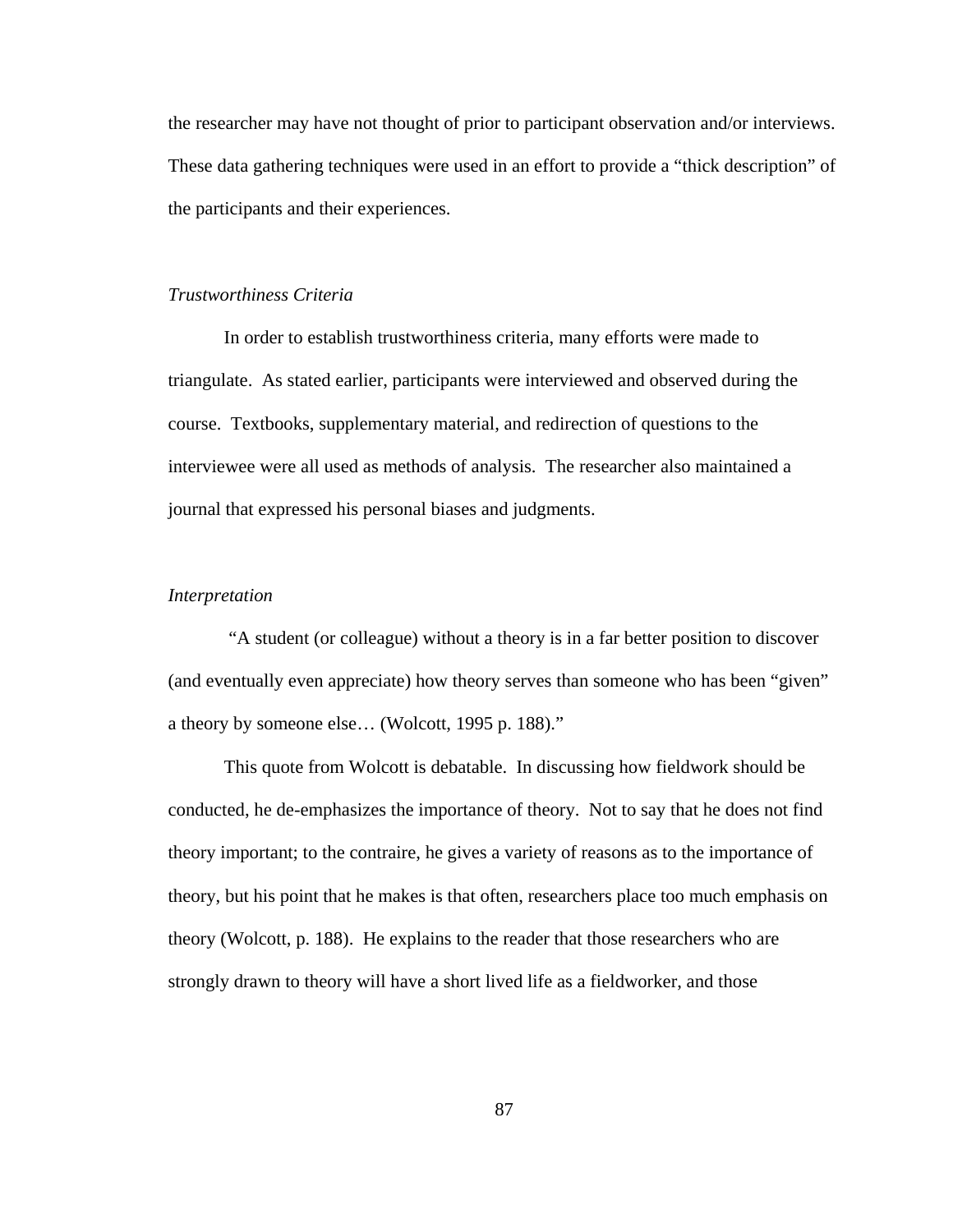researchers who are drawn to fieldwork will more than likely not look to theory for explanation or orientation (Wolcott, 1995). His position on research guided by discovery is that it is better not to be guided by theory.

The researcher conducted a mixed methodology study and has expressed his belief in pragmatism aligned with Wolcott's philosophy on conducting research (See the Mixed methodology Rationale Section). It should come as no surprise that he believes in pro-longed engagement and multiple sources of data gathering techniques. It is his belief that before research is conducted one should have prior personal thoughts and beliefs about the phenomenon to be researched. These personal theories should be used as a beacon upon initial engagements of the participants. After "superficially" familiarizing oneself with the phenomenon, one should consider scholarly work created by others. In the researcher's opinion, Wolcott's idea of finding balance between theory and fieldwork is important (Wolcott, 1995). The researcher strove to allow the field observations to reveal themes without prematurely superimposing a structure on it (Wolcott, 1995).

The researcher clearly recognizes the importance and value of theory. As Wolcott (1995) expresses, theory addresses the issue of sense making, and prohibits researchers from getting caught up in writing personal diaries or rendering accounts dismissed as travelogues. Furthermore, he gives five reasons as to the importance of theory (Wolcott, 1995):

- 1. It provides the convenience of labels that allow past and present researchers to communicate effectively.
- 2. It provides a way of gaining a broader perspective or providing a broader application to the single case,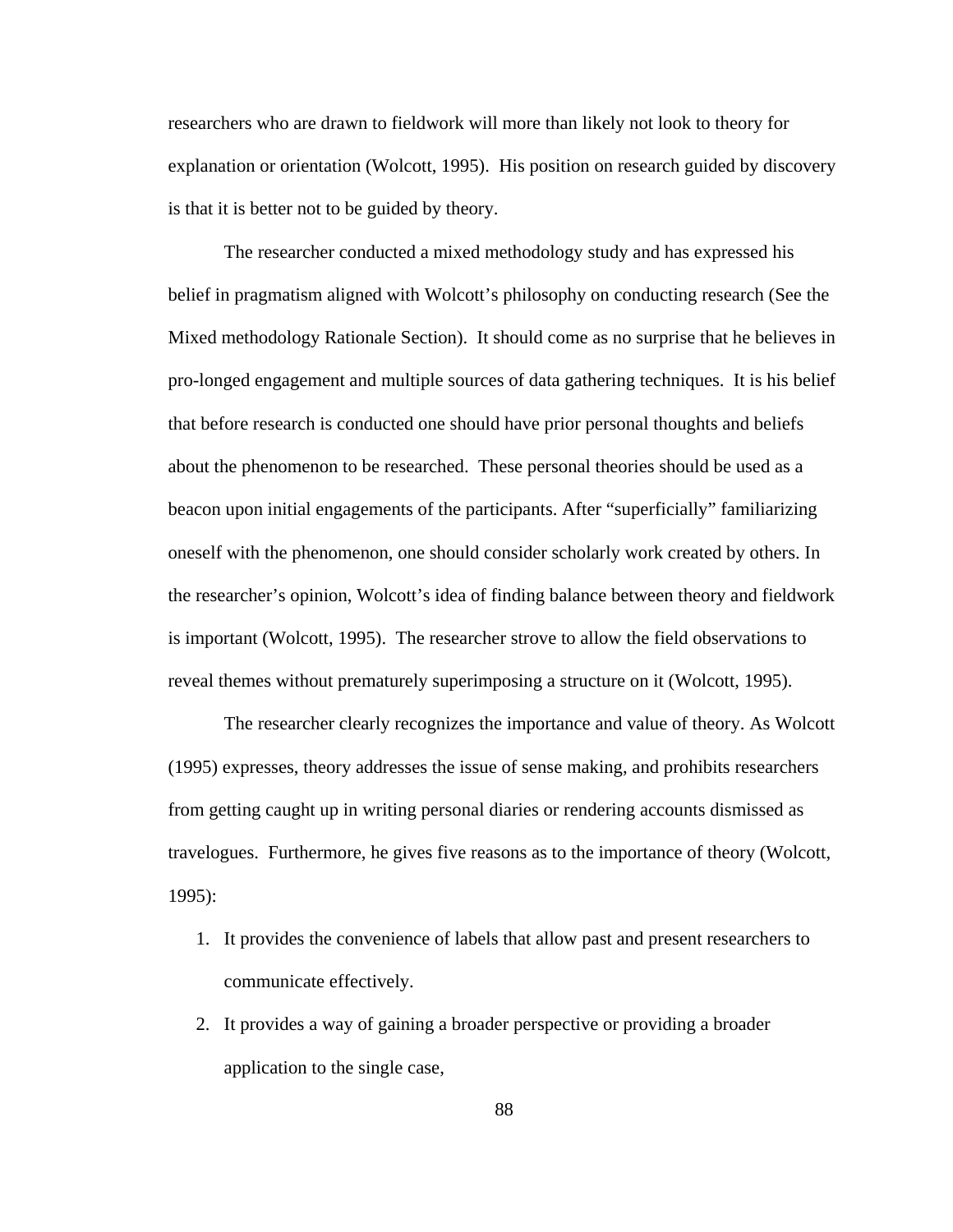- 3. The dilemma of generalization of qualitative work is addressed through theory. Theory allows the researcher to join his or her work to a larger issue or accumulating body of data.
- 4. It provides a critical perspective by "calling up previous dialogues in which certain aspects of a problem may have been singled out because they have been inadequately attended to or have raised new doubts or concerns."
- 5. It provides a useful way of disproof. That is, researchers can find negative instances.

Because the researcher conducted relatively extensive research on his topic before conducting the actual study, he was familiar with a few of the theories that other scholars had produced. Thus contrary to the beliefs expressed above about engaging the phenomenon and participants dressed with only his personal thoughts and beliefs, these ideas proved to be difficult to adhere. However, as previously discussed, the researcher strove to document his personal feelings and beliefs in a journal, and allow the data to evolve "naturally."

It is the belief of the researcher that there are four major components that are involved in learning statistics. First of all, each learner brings his or her own cultural beliefs into a classroom environment. Thus a learner and their classroom environment must learn to respond to and accept issues surrounding their multiculturalism. Second, reading ability, which is not limited to just reading comprehension, but includes the ability to absorb fairly large amounts of material in a short period of time is important. There is a substantial amount of reading and comprehension that must take place in order for a student to perform well in a college level introductory statistics course. Thirdly, it is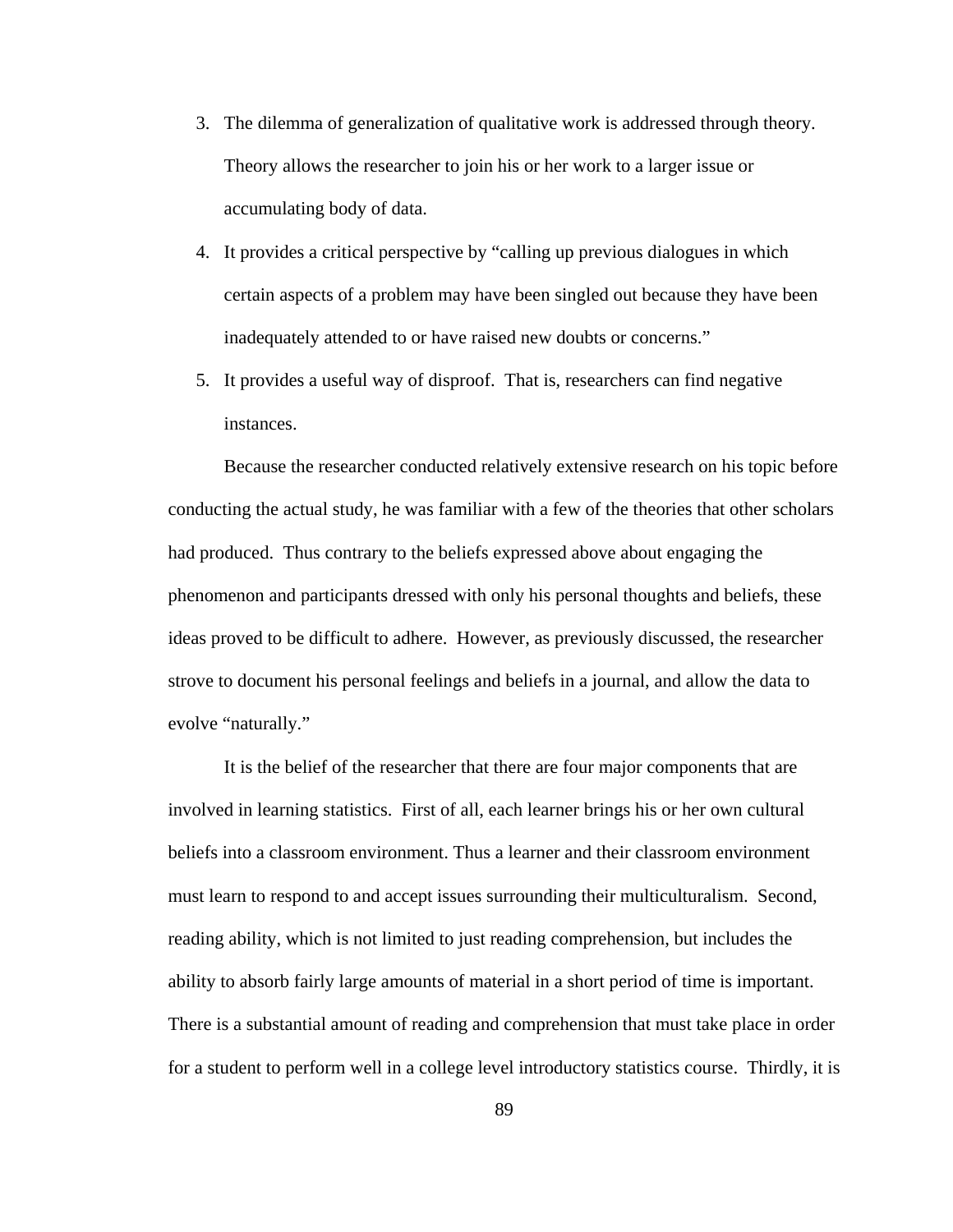imperative that the student has good graph and table comprehension. Introductory statistics courses use a substantial amount of graphs and tables to display and organize data. Lastly, because statistics is an inductive reasoning mathematical science, a student should have good inductive reasoning skills.

# *Qualitative Data Analysis*

 As previously stated, the researcher conducted the study as two simultaneous components, qualitative and quantitative. Because this methodology was a  $QUAL +$ quan design, the primary findings result from the qualitative research; however, the quantitative results were useful in strengthening the findings. In an attempt to not let the quantitative component influence the qualitative, the researcher analyzed the quantitative data after the majority of the qualitative data were analyzed. Thus the qualitative data had its own emerging themes without influence from the quantitative data.

For the qualitative component, data analysis was an ongoing process throughout the study. The researcher analyzed the data using the software NVivo. NVivo is qualitative software which allows the researcher to code the data and conduct searches and comparisons. It also has capabilities of creating matrix relationships. Using the matrix capabilities, the researcher stratified the data by various characteristics such as gender and race comparing emergent themes for various groups. After the data were coded, the researcher conducted frequency counts to determine "salient" factors. The researcher compared common themes from the researcher's journal, interviews, tests, quizzes, and textbooks as a form of triangulation. The researcher used an inductive approach that consisted of five steps as explained by Moustakis (1990). For this method,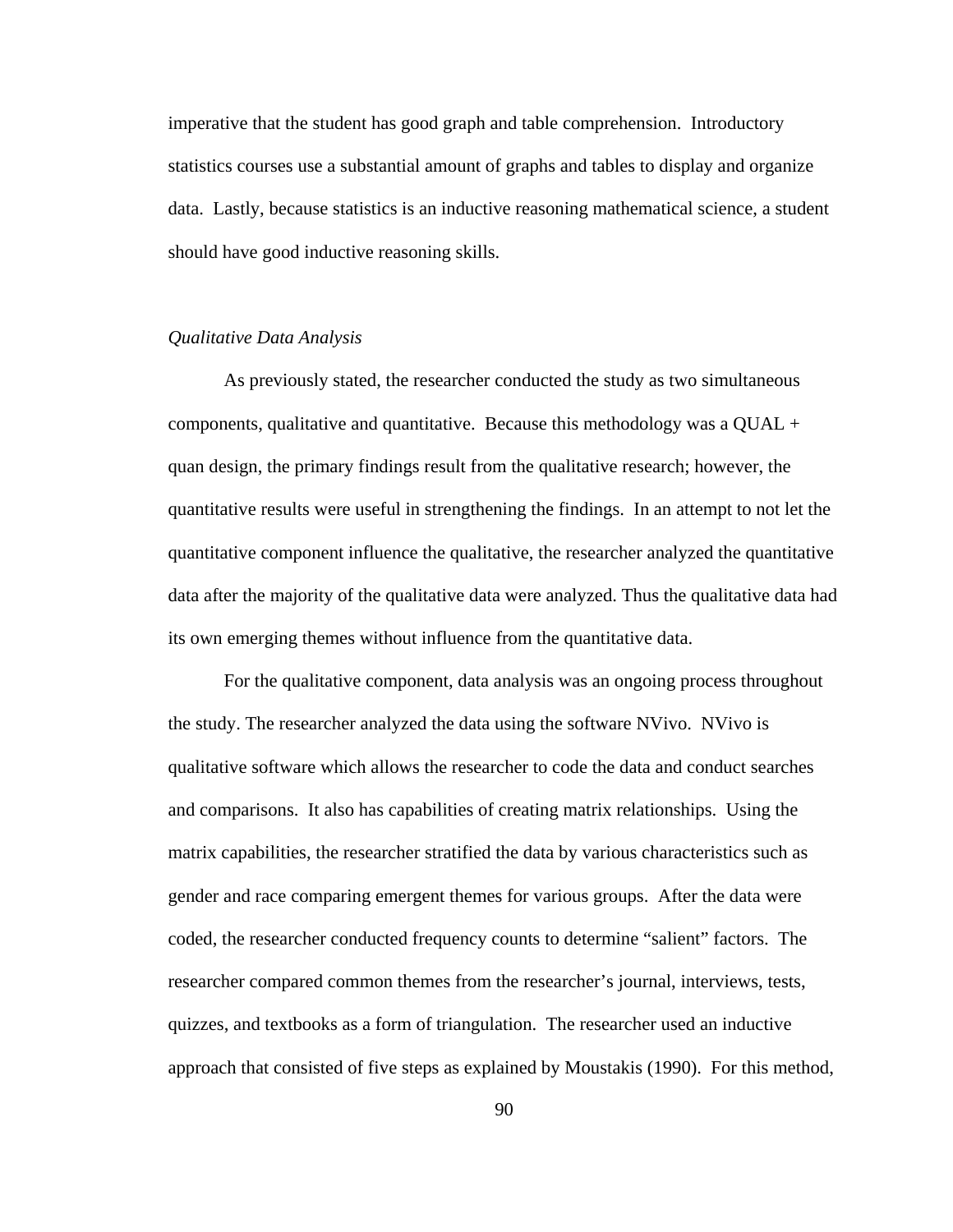the researcher must first immerse themselves in the setting. Then an incubation process must occur where the researcher becomes aware of nuances and meanings in the setting to capture intuitive insights for the purpose of understanding. Third, the research must detail understandings of the setting. Fourth, comes a phase of explication that includes description and explanation to capture the experience of the participants. Last, through creative synthesis, the researcher should synthesize the participants' whole story and lived experience.

## *Quantitative Component Design*

The quantitative component consisted of a sample size of  $n_1$  = 52 underrepresented minority students and  $n_2 = 389$  represented students from the combined statistics courses. Each student was required to complete a questionnaire (See Appendix A). Each student of the cohort studied in the qualitative component was included in the data analysis of the quantitative component. This questionnaire was an instrument used to determine influences of researcher interested factors. The primary analysis was an exploratory multiple regression model controlling for underrepresented/represented status. Descriptive statistics such as proportions, means, and frequencies, were gathered and analyzed using corresponding two proportion tests, two-sample t-tests, and chi-squares. Because this component is an exploratory, non-random observational study, there can be no cause and effect interpretations; however, results from hypothesis tests will be used as indicators and/or plausible factors that should serve for future research.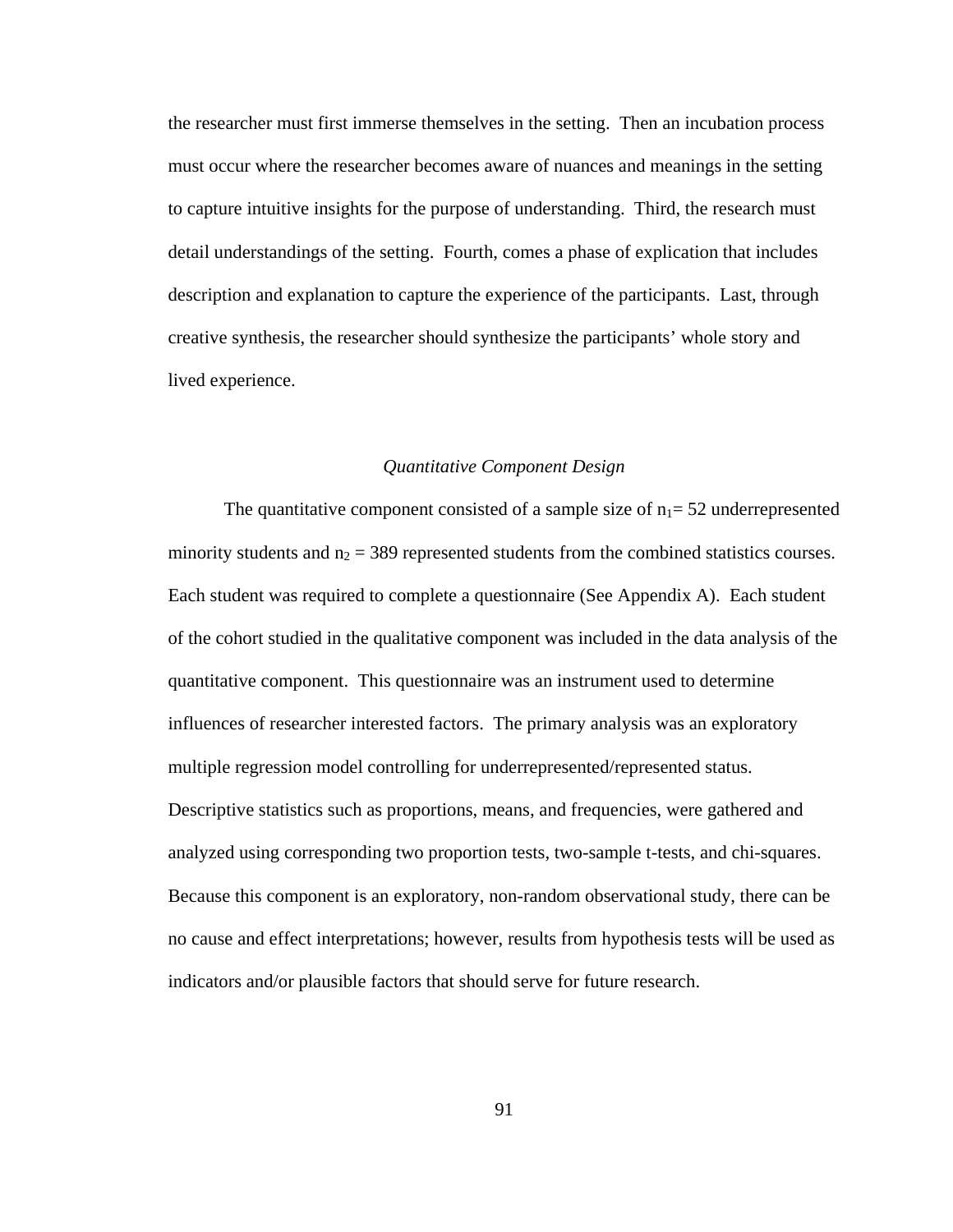#### *Data Analysis*

 The researcher used SAS and Minitab 15 to conduct the analysis. SAS and Minitab 15 are statistical software that allow a variety of data manipulation techniques and statistical analyses. These software provide tools for obtaining graphs and descriptive statistics. The software also provides a host of tools for reporting and analyzing data.

 A multivariate regression analysis was conducted using the statistics achievement indicator, final numerical grade in the statistics course, as the response variable and the questionnaire variables along with confidential, university provided data as the explanatory variables in order to determine how the explanatory variables affect the response variable. The primary explanatory analysis was conducted controlling for underrepresented and represented status. Secondary models included exploratory multivariate regression analysis on underrepresented students and comparative models in which those significant predictors were analyzed on represented students.

 See Appendix C for a list of the variables used in the exploratory analysis. There were two variables that merit further discussion. Because all students did not take both the SAT and ACT standardized tests, the first variable, standardized test score was constructed. The researcher standardized the overall test scores and took the highest score of the two as the value. The second variable, number of mathematics classes, was constructed as an ordinal variable with order from lowest to highest ranked as arithmetic, Algebra I, geometry/trigonometry, Algebra II, Calculus I, Calculus II, and beyond Calculus II. So the analysis implied that a participant, who had a ranking of four, took arithmetic, Algebra I, geometry and/or trigonometry and Algebra II.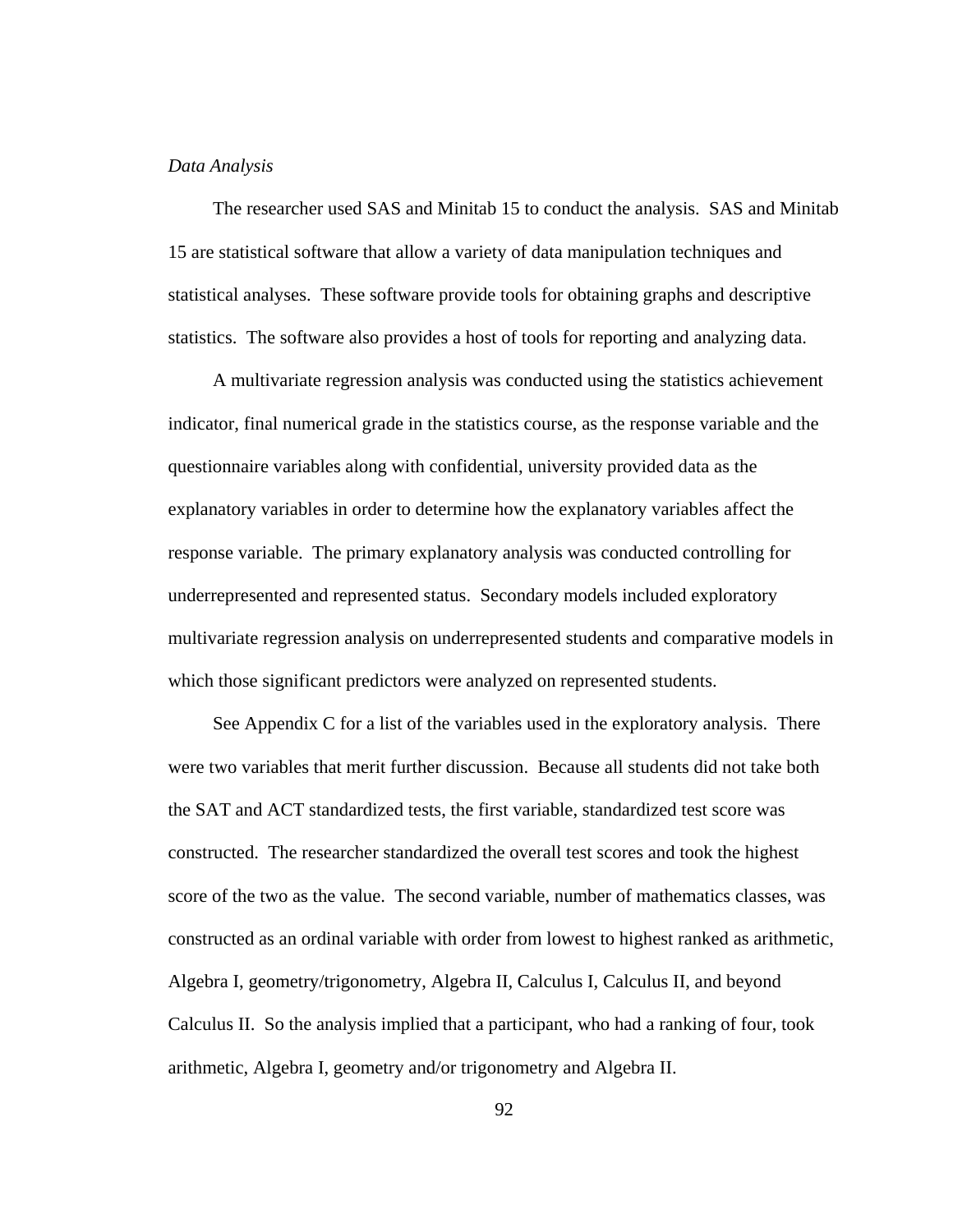Furthermore, two-sample t-tests, two-sample proportion tests, and chi-square tests were conducted to determine differences between means when comparing continuous variables, differences between proportions when comparing categorical variables, and differences in categorical variables when analyzing contingency tables respectively. A combination of different types of groups such as gender, high GPA students/low GPA students, high SES student/low SES students, etc… was analyzed using these methods. The analysis includes descriptive statistics of various groups.

## *Representation*

 Currently, representation remains to be an issue. After defining irony as an unsettling, self-conscious mode that senses all sophisticated conceptualizations and employ rhetorical devices that centers on problems of language and revels in satirical techniques, Marcus and Fischer (Marcus & Fischer, 1999) discuss the task at hand. They say that it should not be so much escaping the ironic mode, as much as it should be combining and embracing a variety of strategies for producing realist descriptions of society. Because all representations are subject to critical review, it is their belief that representation should be left as multiple and open-ended alternatives. Furthermore they go on to say that the problem of the moment is how to represent the data in innovative ways (Marcus & Fischer).

Marcus and Fischer (1999) give good rationale as to why the researcher should explore new and innovative ways of representing the data. Using their philosophy, the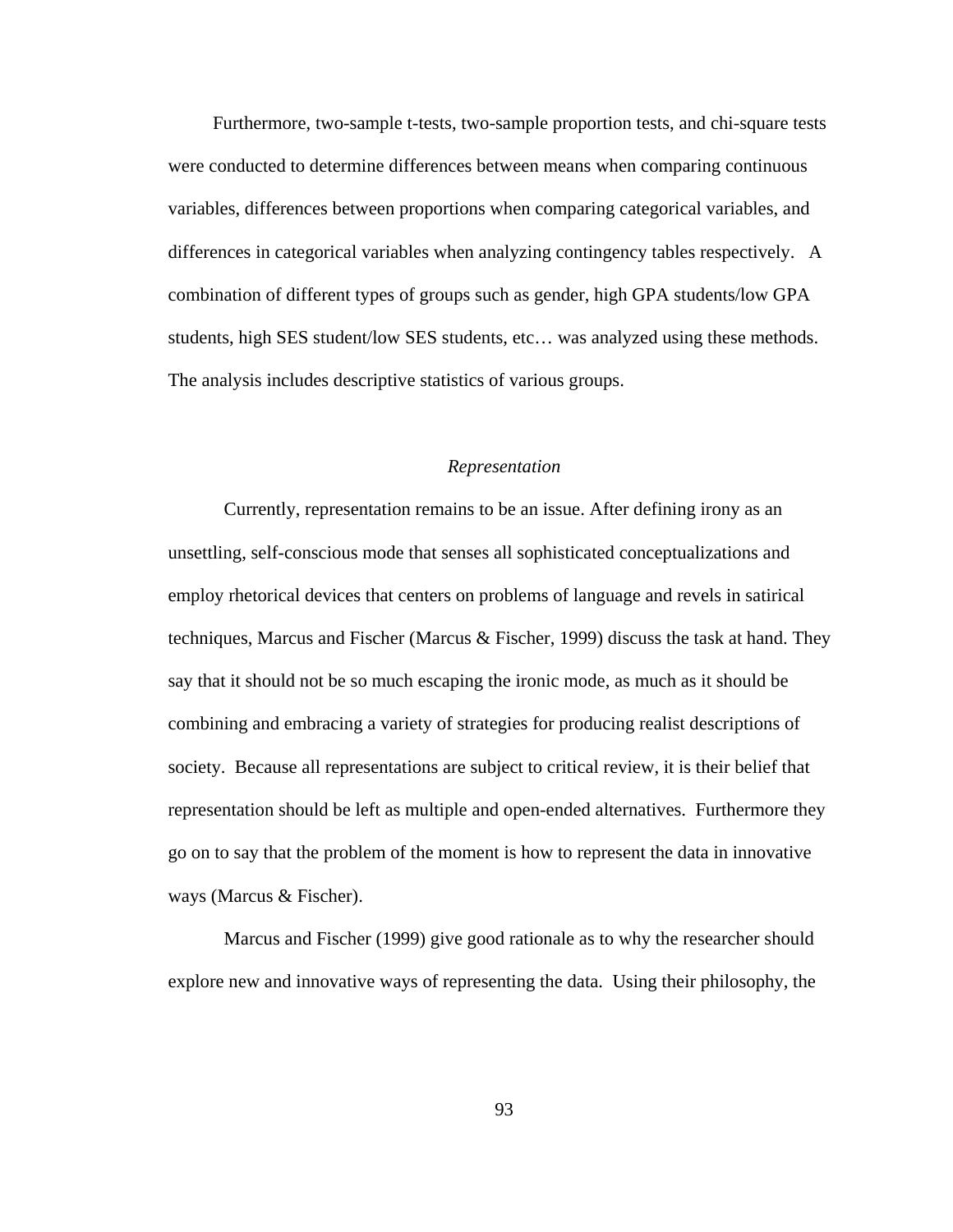researcher represented the data using autoethnographic and positivist techniques of displaying data. That is, the researcher incorporated his personal experiences as phenomenon, combined with tabular and significant variables.

Autoethnography, as explained by Ellis and Bochner (2000), is an autobiographical genre of writing and research that displays multiple layers of the conscience while connecting the personal to the cultural. Autoethnographers gaze, through an ethnographic wide-angle lens, focusing outward on social and cultural aspects of their personal experience. Afterwards, they look inward, exposing a vulnerable self that is moved by and may move through, refract, and resist cultural interpretations. This form is usually written in a first-person voice and appears in many textual forms (Ellis  $\&$ Bochner, 2000). In these texts, concrete action, dialogue, emotion, embodiment, spirituality, and self-consciousness are featured, appearing as relational and institutional stories affected by history, social structure, and culture, which themselves are dialectically revealed through action, feeling, thought, and language (Ellis & Bochner, 2000).

 The researcher chose to represent the data using a form of autoethnography called complete-member researcher. In this form of representation, the researcher explores a group, in which he or she is a member, or has become a member with complete identification and acceptance during their research (Ellis & Bochner, 2000). This form of ethnography is a coined phrase from Adler and Adler to refer to researchers who are immersed and fully committed to the studied group. The researcher is not merely a researcher but he or she is the subject and becomes the phenomenon (Ellis & Bochner, 2000).

94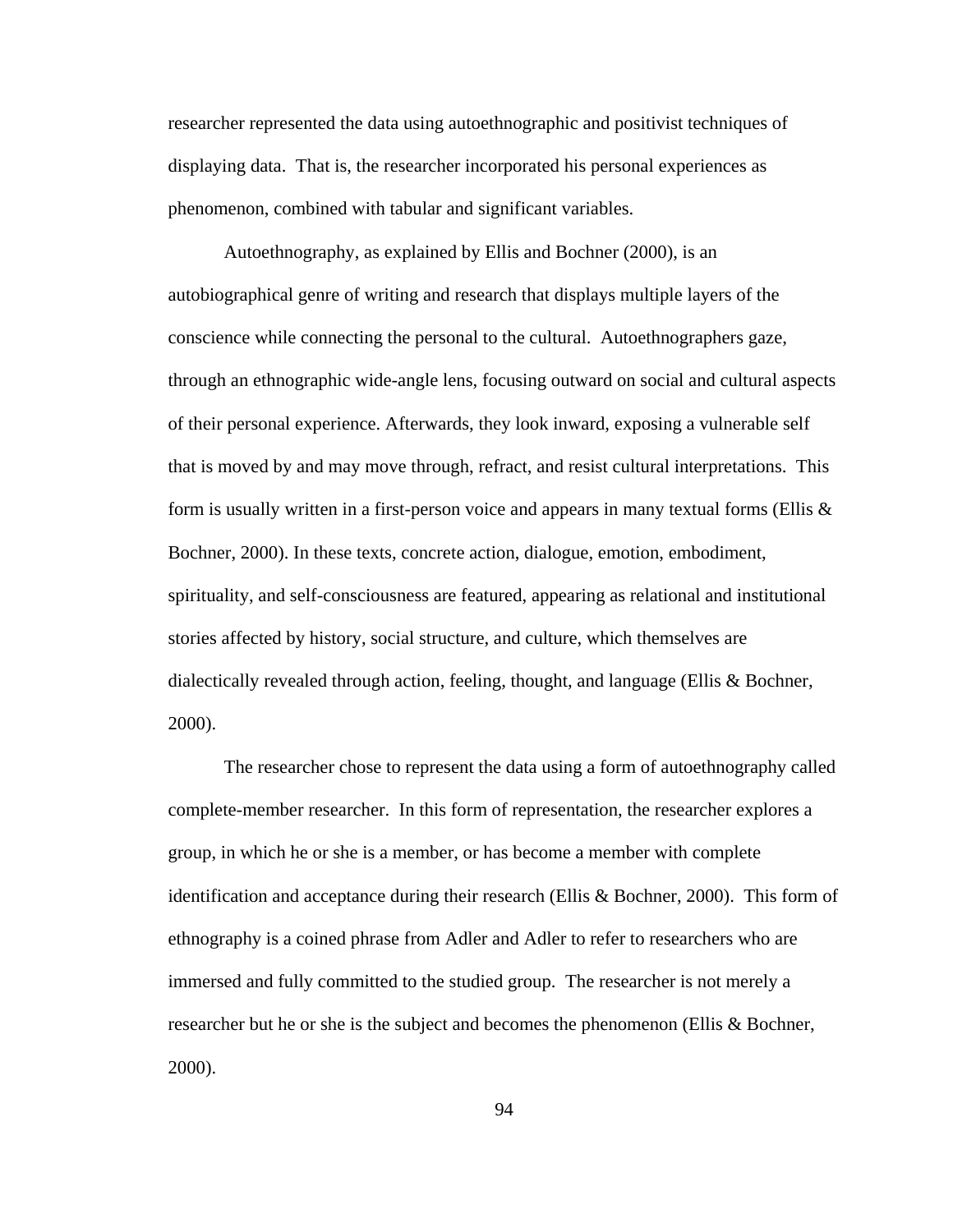In this representation, in-text references will be used to establish the participant who made a quote or if the observations were from participant observations and field notes. The use of italics refers to the researcher's personal views and experiences.

#### *Introduction to the Qualitative Participants*

The qualitative component consisted of five underrepresented (African American or Latino) students and seven represented (White or Asian) students. All of the underrepresented participants were enrolled in Statistics 145 excluding Raquel. All of the represented participants were enrolled in Statistics 135. Also, even though the researcher was not enrolled in an introductory statistics course, he will provide rationale and perspective as to why he considers himself a participant in the study.

Delores is an African American biology student from Florida in her mid twenties. She comes from a middle-class family where her mother has a PhD and her father is in the process of obtaining a PhD. Not only is Delores' immediate family highly educated but so are many of her extended family members such as her grandfather who has a PhD and her uncles who have Doctors of Jurisprudence. Unlike the other individuals in this study, Delores has obtained a Bachelor's degree and is taking this course as a general requirement for a medical field program (Delores Interview I).

Jerry is a fourth-year, African American, psychology major. He is in his early twenties. Jerry is from a small town in Ohio that has a decent mixture of Blacks and Whites; however, the two races do not appear to mix socially. Being a fourth-year student, Jerry has waited a while before taking his only statistics requirement, Statistics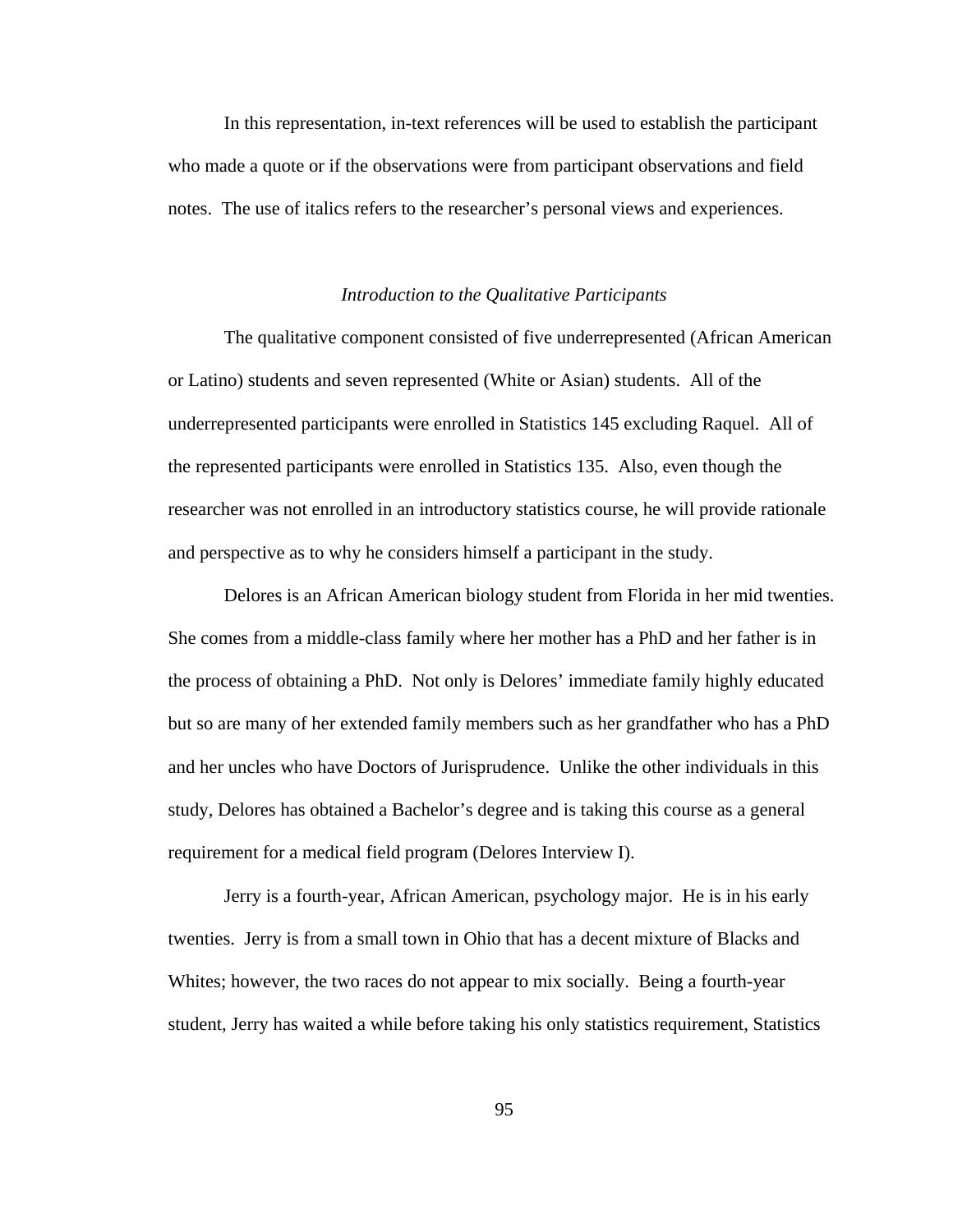145. His father works as a laundry coordinator at a correctional facility; his step mother is a secretary and delivery person; and his biological mother is a domestic engineer. Jerry's family income is a little bit above \$50,000 (Jerry Interview I).

Raquel is from a relatively small city in Ohio. Her father is White and her mother is Hispanic. Raquel considers herself to be Hispanic; she speaks some Spanish but is not fluent; however, she is taking Spanish as a class. Both of her parents have Master's degrees, and are considered middle-class.

Asharii is a second-year, undecided major from a moderate sized town in western Ohio. Asharii is in her late teens. She is an African American who grew up primarily amongst other African Americans in a poor neighborhood. She most likely plans to major in a health care field. Most of her life she grew up in a one parent home until the last four years where her mother married. Her mother makes less than \$30,000 and has a high school diploma. Her stepfather has a degree in accounting. Asharii's biological father has not been involved much in her life. Asharii is uncertain whether her biological father received a high school diploma or a GED and is currently unemployed. (Note: Unfortunately, Asharii did not complete the interviews nor did she attend class often, so the data gathered from her is sparse.)

Lona is a first-year, Hispanic, English major from a large city in Illinois. Lona is in her late teens. She speaks Spanish and English fluently. Her parents are from Puerto Rico. Her father is bilingual as well, but her mother primarily speaks Spanish. While growing up, Lona lived in a predominantly Hispanic neighborhood. She made it clear that her family lived right on the border between the Mexican and Puerto Rican people. Lona's family had a modest income.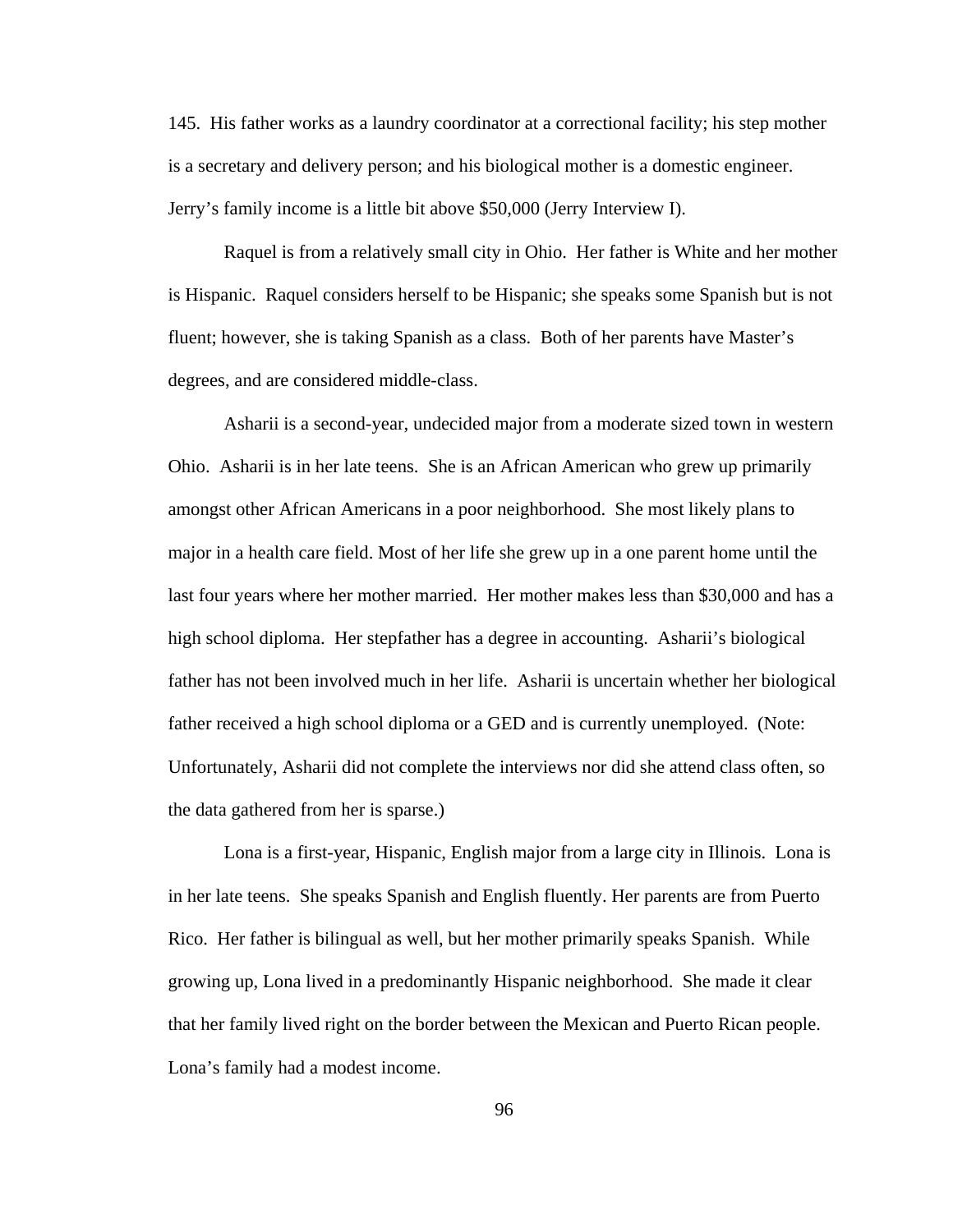Akira is a 19 year-old, second-year, biracial, undecided major leaning toward majoring in allied medicine. She is from a large southern city in Ohio and grew up in a segregated area of primarily Whites. Her mother is White and her father is Japanese. When discussing her race she described herself as "American," a word she frequently interchanged with White saying that she did not consider herself, "Asian, Asian," but American (Akira Interview I). When saying "Asian, Asian," I interpreted that to mean that she was not the stereotypical Asian or perhaps the Asian who understands and knows Asian culture. She also used this terminology when discussing her father's race – who is "100% Japanese." Both of her parents – who have been married multiple times– have masters degrees. She comes from a middle-class divorced family.

Dana is a White, third-year, nursing major in her early twenties. She has had the fortune of studying abroad and because of this exposure, knows how to speak German. In fact, in her family, it is expected that each child will study abroad and learn the language. Her parents are married and make around \$60,000. She described her family as upper middle-class. Both her parents have Bachelor's degrees. Her father works as a computer programmer and her mother is a domestic engineer.

Hetty is a White, second-year, communications major from a relatively large city in Northeastern Ohio. She is in her early twenties. Her parents are married and make somewhere between \$60,000 and \$150,000. Her father is an engineer and her mother is a former English teacher. (Note: Hetty did not complete the second interview.)

Jade is a White, second-year, elementary education major from a small city in Northwest Ohio. Jade is in her early twenties. Her parents are married and make around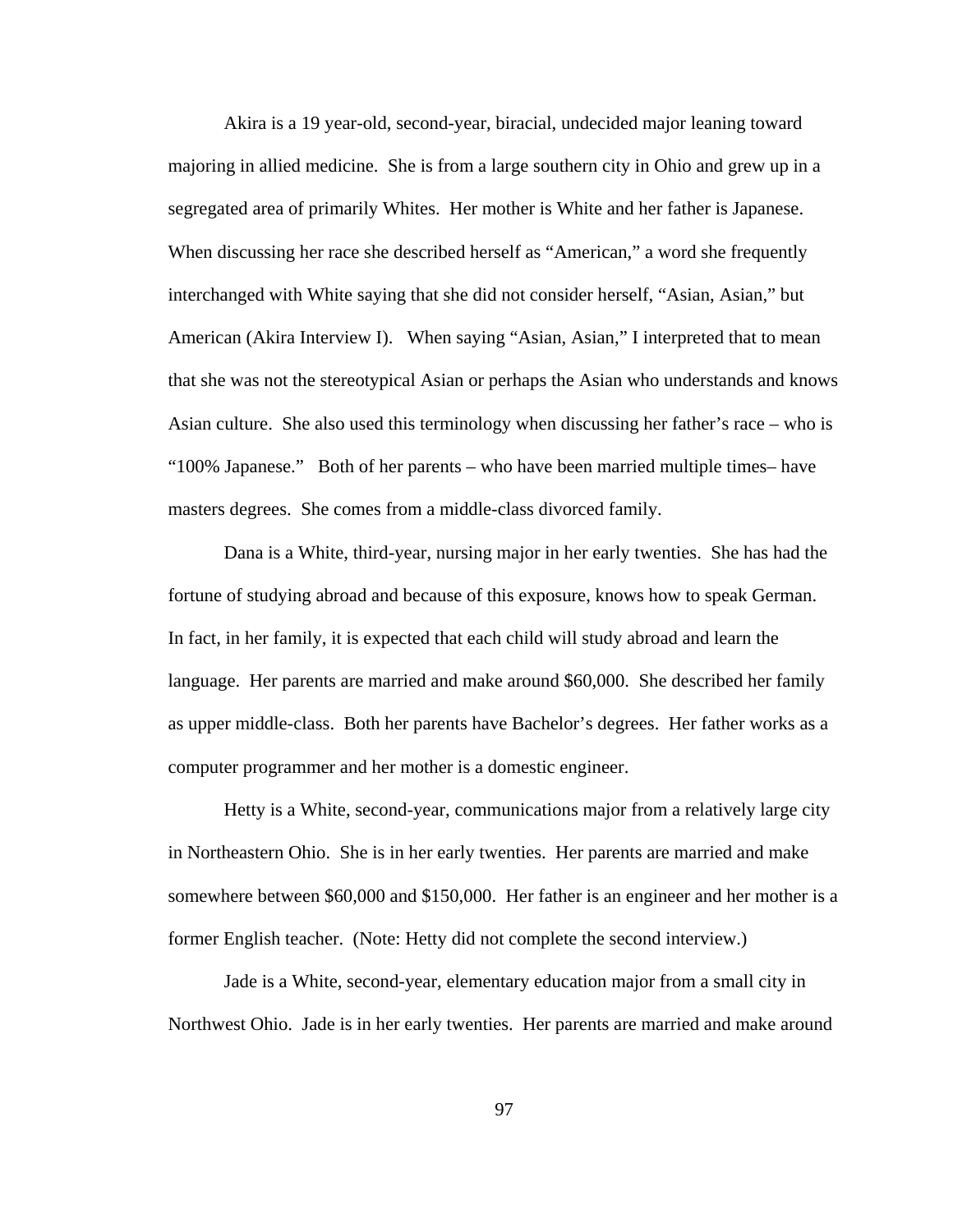\$150,000 per year. Both her parents have college degrees. Her father has at least a Bachelor's degree in civil engineering and her mother has a Master's in education and is currently a teacher.

Jacqueline is a White, fourth year, journalism major from a large city in Southern California who moved to a large city in Southern Ohio in her freshman year. She is in her early twenties. Jacqueline's father died when she was approximately seven years old. Her mother raised her by herself until remarrying when Jacqueline was a teenager. She sees her stepfather more as a "brother" instead of a father figure. Jacqueline's mother has an Associate's degree and her stepfather has a Bachelor's degree.

Nathan is a White, pre-athletic training and physical therapy major from a small city in Southwestern Ohio. He is in his early twenties. His parents are married and make a total income of between \$30,000 and \$60,000. Nathan's father has a Bachelor's degree and his mother has an associates degree and works as a teacher.

Nate is a White, non-traditional student that goes to the university part-time and has enough credits to be considered a junior. Nate is from a large city in southern California. He is in his early thirties and majors in family resources management and human ecology. Nate's parents are divorced and both finished high school but never attended college. He stayed primarily with his mother and does not seem to have much respect for his father.

98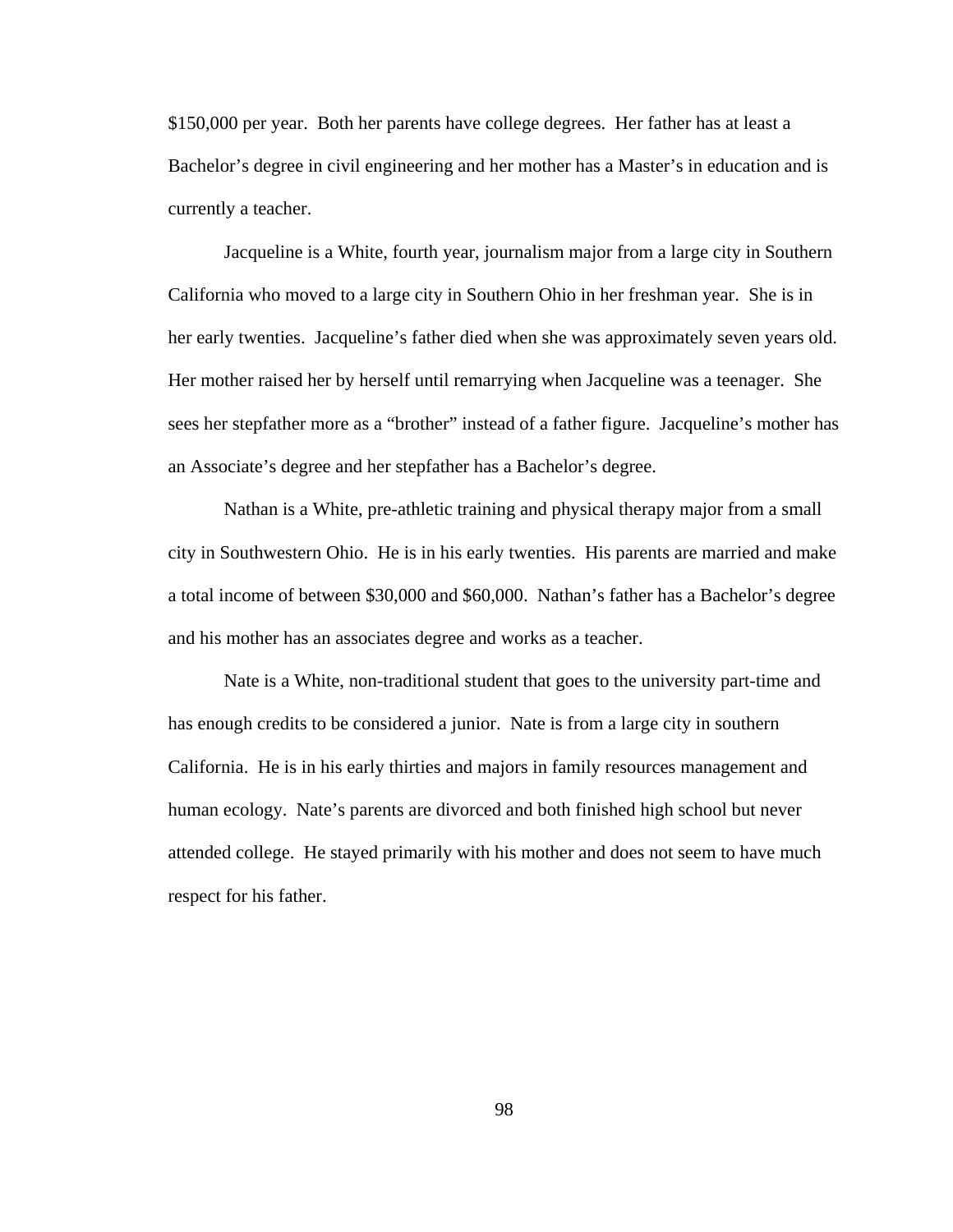# *My Personal Insight as to why I am a Participant and Researcher in this Research: A Case for an Autoethnographic Representation*

In order to understand why I feel that I am a participant and researcher in this research, I believe it is important that the reader gets a glimpse into my life. I was born in East Saint Louis, IL, a predominantly African American, poverty stricken city. While the city definitely had (and still has) its bright spots, such as being home of Jackie Joyner-Kersee, Al Joyner, Miles Davis, LaPhonso Ellis, a host of high school national championships and awards, and schools that produced students going to an array of colleges around the nation, during the time I was growing up, it was probably better known for its crime rate which fostered a high number of gangs and one of the leading homicide rates in the nation.

Even though, I considered my family middle-class considering that we seemed to pretty much always have what we needed, the reality is that we were most likely considered upper lower class by the national standard. To this day, I've never asked my parents what our income was and probably won't. What's the purpose? I had a pretty wonderful home; a family of four with a father, mother, and sister. Unlike so many in my community, I had the wisdom and examples of good, God fearing parents, grandparents, uncles, and aunts. I was a student of mostly African American teachers who challenged and cared about me and my peers. I was taught good morals. I was exposed to a variety of experiences.

I will always believe that my interest in statistics stemmed from experiences with my father. He did not necessarily like mathematics; however, he loved sports and was the local newspaper's sports editor and journalist; so I often had the opportunity to travel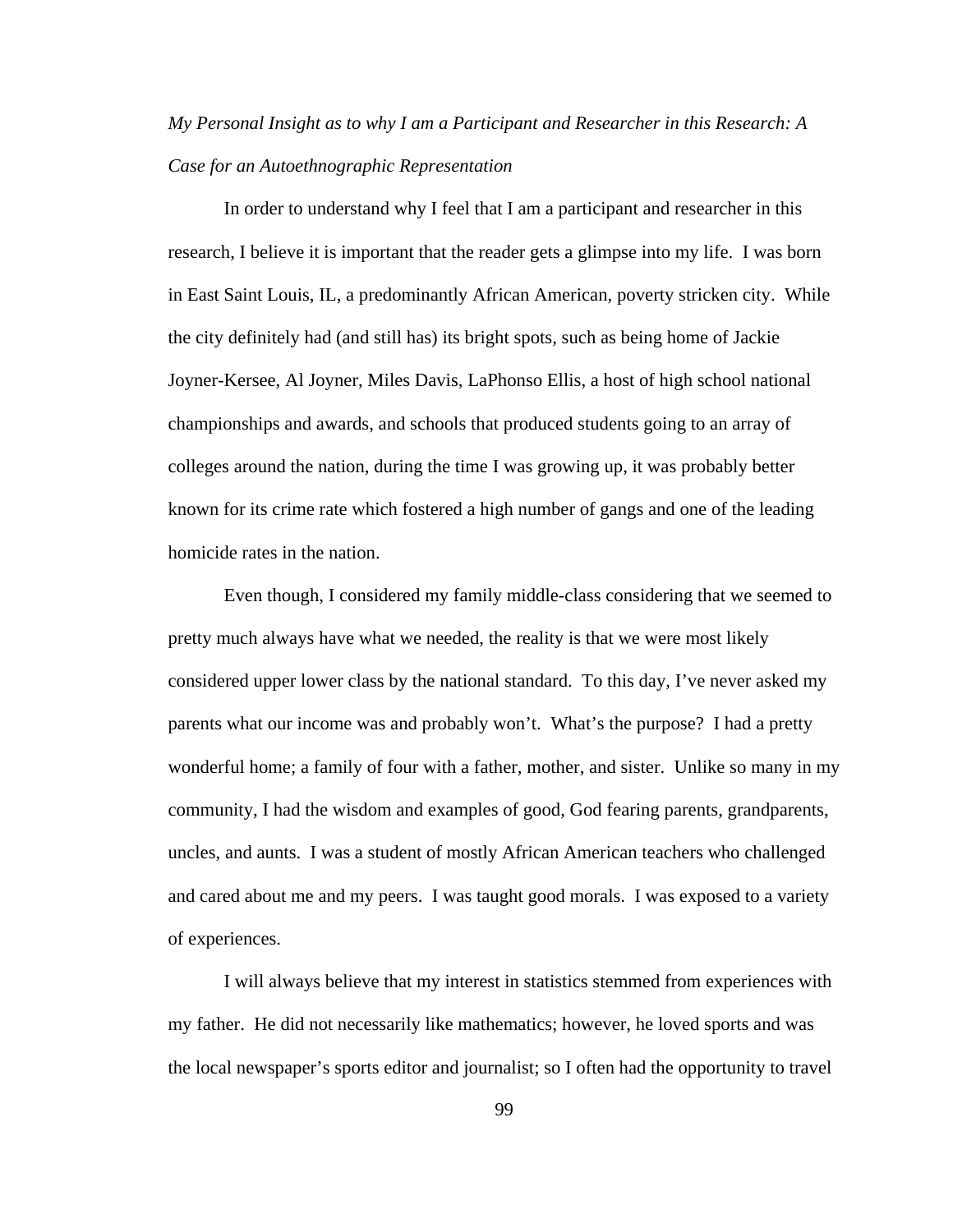with him to numerous sporting events at all different levels. Even though I knew nothing about statistics at the time, I found myself being fascinated by one of the "perks" of sports journalism, the stat sheets. Don't get me wrong, I enjoyed the game much more, but it was kind of a game within itself predicting who would score what after each quarter, the tendencies of coaches' play calling, and the number of failed attempts. The programs would regularly tell players' statistics; so before the game began, I had an idea of which players were good and which one were not.

While growing up, I studied fairly hard and participated in a number of activities, such as music, track and field, church plays, honor societies, basketball, and baseball to name a few. I always achieved in school making mostly As and Bs. I continuously stayed on the honor roll. Upon graduating from high school, I was one of the top ranking students.

As I prepared for my journey to college, like so many others, I had not the slightest idea of what I wanted to major in. Fortunately, I had the opportunity to attend a seminar on finding a career. After the presentation, I went to the speaker with the statement, "I don't know what I want to do." After asking me a few questions about my interests, he asked me whether I was familiar with a career named actuary. I couldn't say that I had ever heard the word before, so he quickly filled me in. He described it as a career that used mathematics and statistics to help insurance companies make decisions. He told me that it was a high paying, in-demand job. Well, I was sold!

I began attending college in the fall of 1991 as a mathematics major at Tennessee State University (TSU) on a partial band scholarship. TSU is a moderately sized, liberal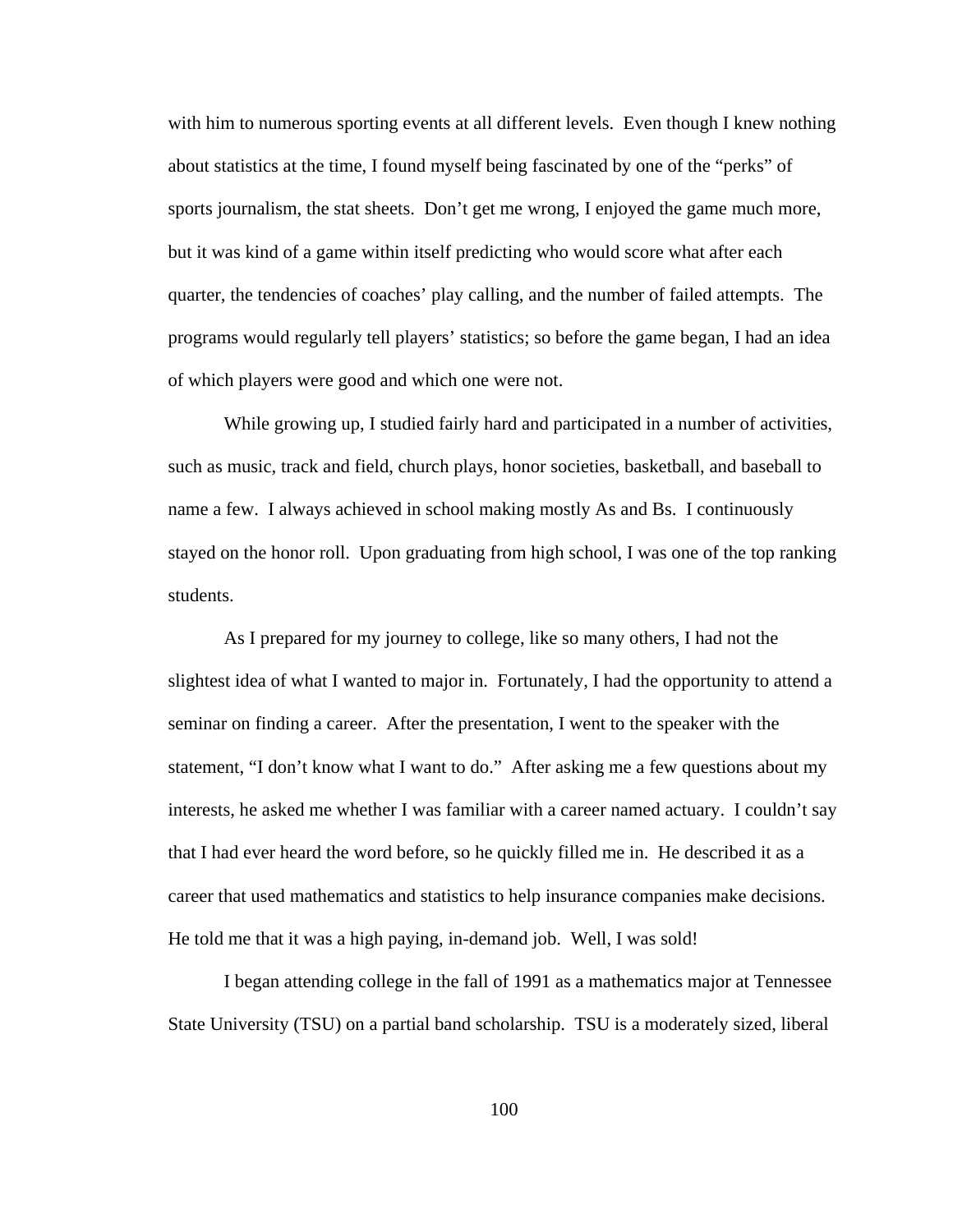arts, historically black college in Nashville, TN with a student population of roughly 7,000. Of course with it being historically black, most of its faculty and students were black as well, so I felt right at home.

Around my third year, I was introduced to my first statistics course. It was the first mathematics course that I did not have to ask the question, "So what?" or "What's the point?" In other words, how would I be able to use this in my life other than to pass a test? Statistics was clearly practical. While so many of my fellow students struggled and complained about the complexity of the material, I was laying on the beach with a cool breeze, drinking sweet tea. Statistics was fascinating! I ended up taking a few more courses, but unfortunately it was a one-on-one independent study course (There were no other statistics courses available at the university.) that proved not to be nearly as structured so I found myself being sometimes confused but yet eager to learn.

After graduating and working as a software quality engineer for a couple of years, I pursued a graduate level degree at The Ohio State University, a land grant university, where I majored in statistics. OSU is a predominantly White university, but because of its large student body, it cultivates a wide variety of races. The university has one of the top two largest student populations in the country. Needless to say, I was somewhat in awe of its magnitude and resources.

One disconcerting idea that I arrived to the university with was being the only African American in the department. I knew with 90% certainty that there would be an entire faculty of older White males. I was apprehensive of encountering racism, not receiving social support, and not being able to make the grades. For the first time in my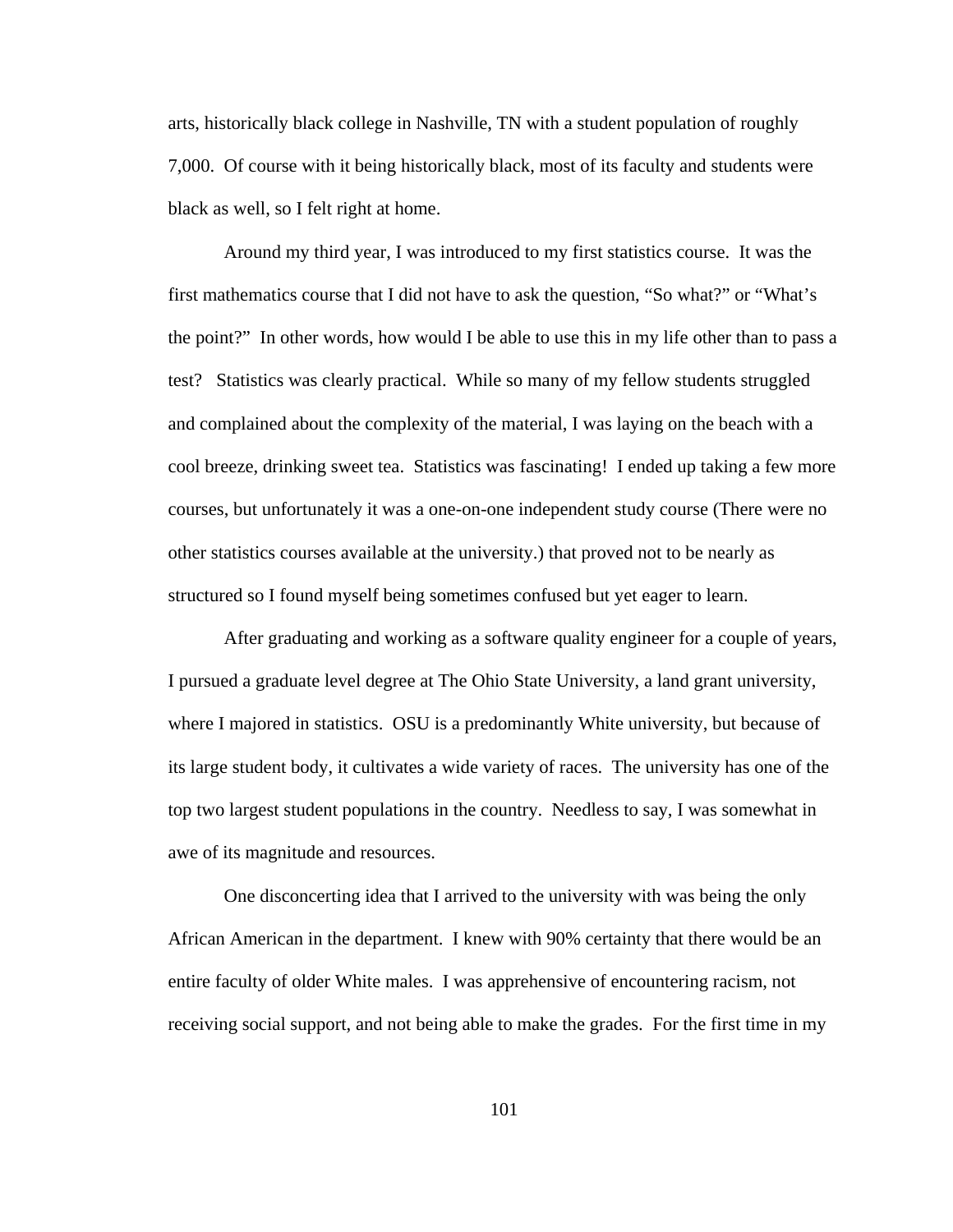life, I would not be the majority in my educational community and it was intimidating! I believe my apprehension would prove to be a burden during my tenure in the department.

Fortunately, I did not experience any racism (that I know of) and for the most part, I received a lot of support from some wonderful faculty members to which I will always be in gratitude. Unfortunately, some of my other apprehensions were relatively true. There were only two White female professors and there were no African American professors. There were only a few professors of color from foreign countries. There was one African American male, doctoral candidate, and one Black female that arrived the same time that I arrived. The majority of the students were White or Chinese (some of the finest students from the United States and China). For the first time, I was a small fish in a large pond.

When I look back on my experience, I placed a huge, new burden on my shoulders to not fit the stereotype of being an underachieving African American. OK, to be blunt, besides wanting to achieve high grades as I was accustomed, I had fears of being the dumb Black who couldn't cut it amongst the Asians and Whites, so there was an enormous burden; a burden about my mathematical foundation and a burden about not fitting the stereotypes. I studied hard and long; however, I struggled almost the entire time not being able to conceptualize and make the connections necessary to solve difficult problems on homework and tests effectively and efficiently. My lack of experience in statistics courses and my mastery of detailed mathematical mechanics were cancerous to my statistical pursuit. Even the rare exams were I thought I "blew it out of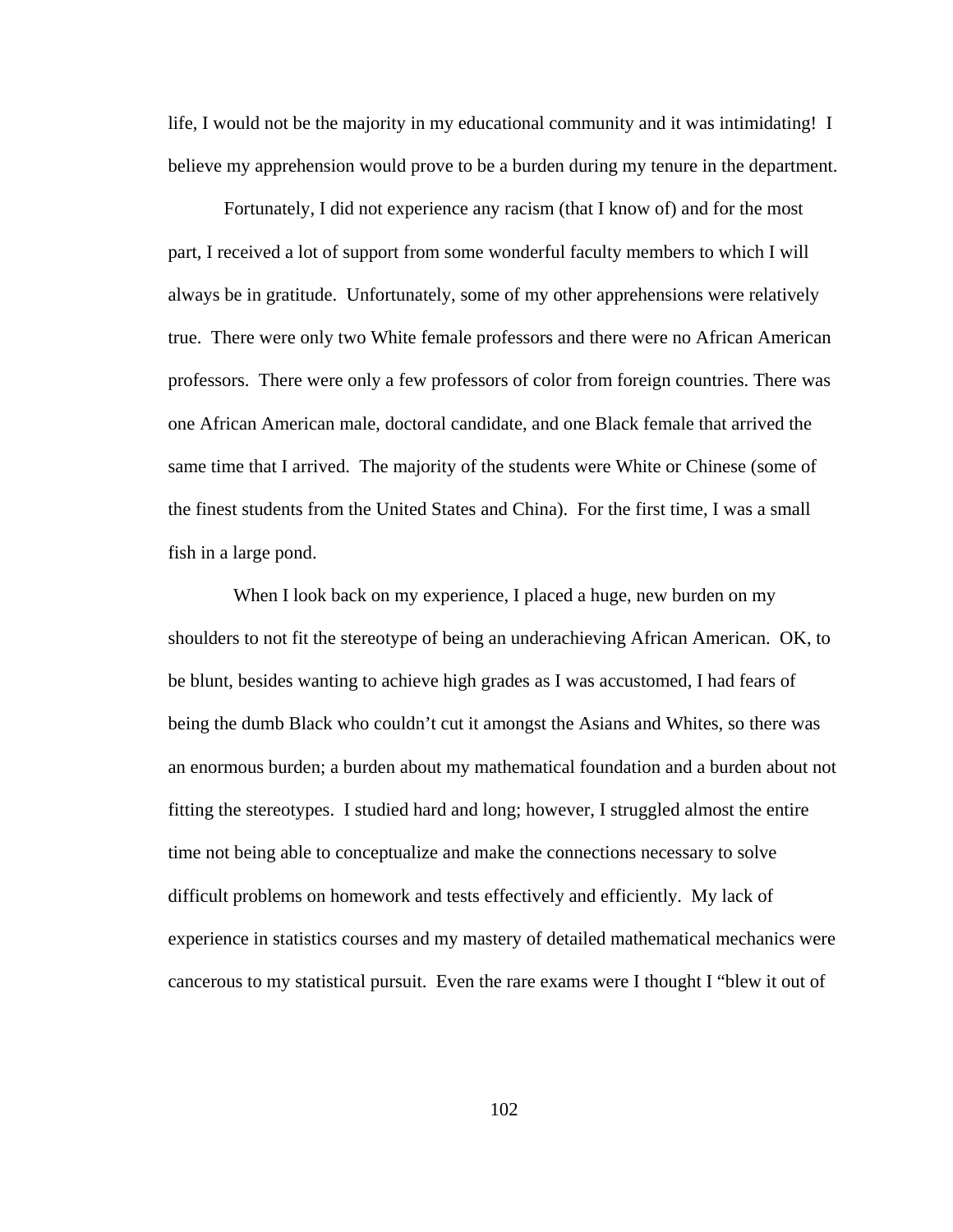the water" with a score of about a 92, I found myself only being roughly in the top  $85<sup>th</sup>$ percentile or so. The transition from the semester to the quarter system was difficult. Everything was fast paced, graded on the curve, and challenging to say the least.

I was fortunate to have peers from different cultures who worked closely with me. I was also fortunate to have two professors, an older White male and White female, whom I have considered my statistics parents. These people held my hand in times of need, encouraged me, and provided greatly needed insight to understanding this complex yet beautiful language. With prayer and help from my academic, social, and family support groups, I graduated in May of 2002 with a Masters of Science. It is one of my most cherished degrees.

Shortly afterwards, I began pursuing my doctorate in Mathematics/Statistics Education. I learned about various learning theories and ways of implementing the theories in classroom settings. I questioned how a person with my background could research an interesting, unique, yet meaningful topic that would contribute to the existing literature. I delved into topics regarding the achievement gap between underrepresented minorities and their counterparts. I began to think about why there was an achievement gap, refusing to believe that underrepresented minorities could not achieve. I also searched myself, questioning why I struggled so much in the statistics department. Could I have done something better to achieve or was my mathematics foundation Swiss cheese?

So why study influences involved in underrepresented students learning statistics? It's because I am (not to infer in a Godly sense). I am a representative of a group of people who have not been embraced and/or ventured much into this field. Can you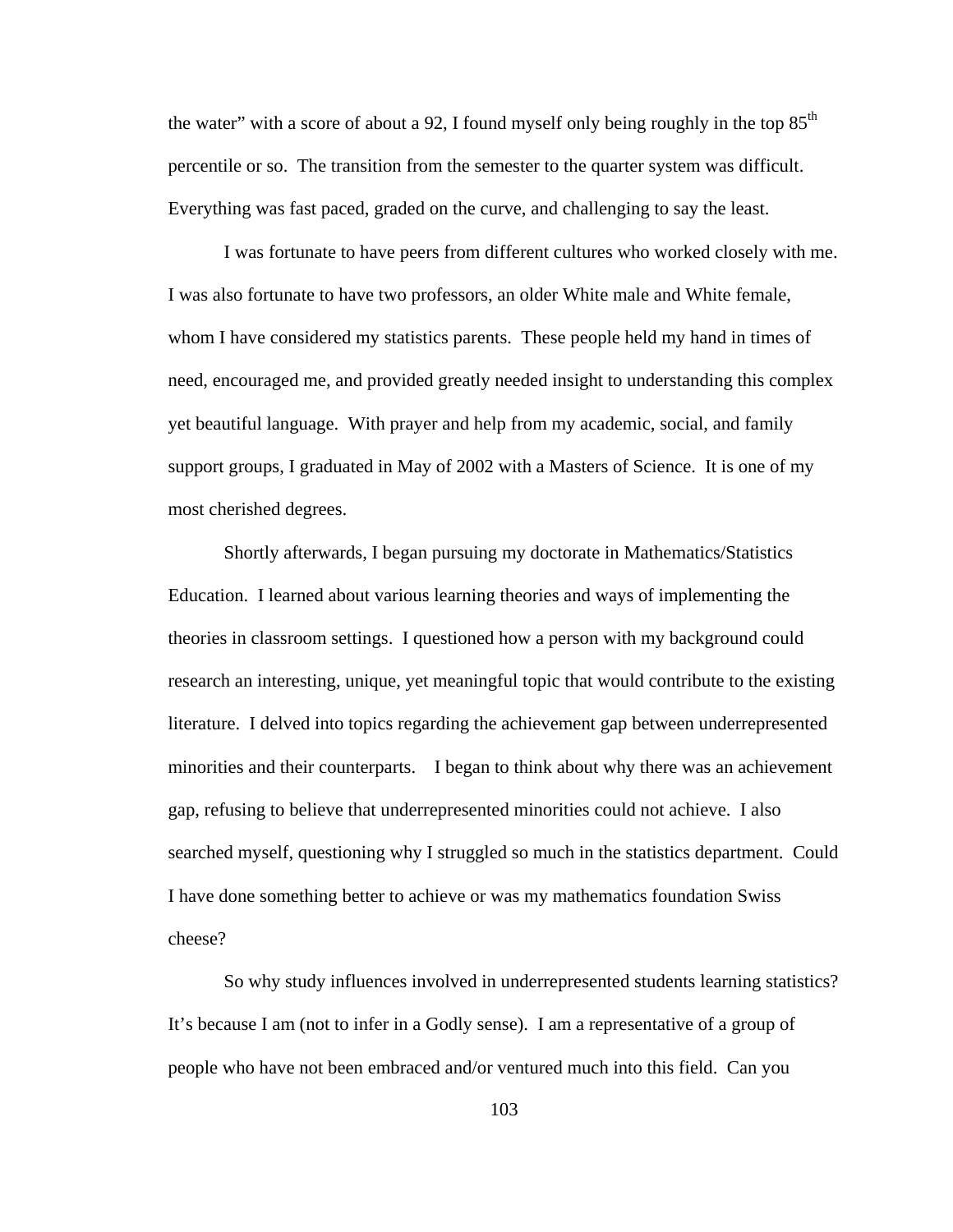imagine if there had been no Jackie Robinson? I am the underrepresented minority who struggled to understand statistics at the graduate level. I am one of the voices who wants to promote well paying careers in statistics to a group that is unaware of the financial rewards in promising careers. I am the person who wants underrepresented minorities to understand the importance of statistics to succeed in many disciplines in graduate school (I would guess from my unscientific conversations with graduate students that statistics is a stumbling block for many trying to become doctors, psychologists, epidemiologists, MBA's, etc....). I am someone who wants statistics teachers to have a better way of reaching underrepresented minorities. Lastly, I am "obligated" to help my community in ways that others have not. As expressed by Ellis & Bochner (2000), this research is as much me as it is those whom I interviewed and observed.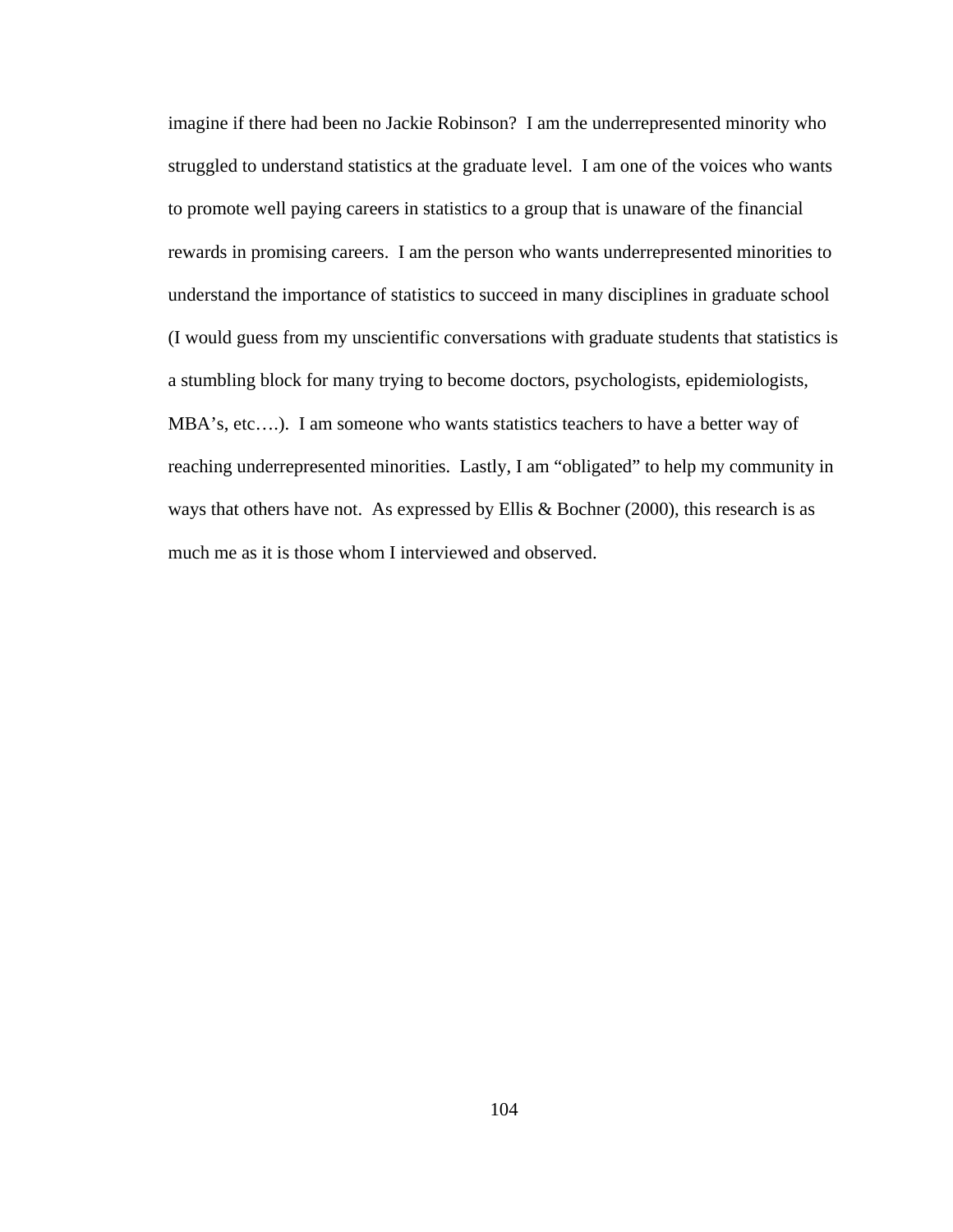## CHAPTER 5

## THE BURDENS OF RACE ARE INFLUENCED BY MULTIPLE SOURCES

*While Some Things Have Changed, Race Relations Still Need Improvement* 

 Chapter 5 will explore the societal pressures that create the burden of race and the multiple sources that contribute to its existence. Our country has a long history of racism. As will be shown in this study, despite overcoming many challenges, there is still a need for improvement in racial equality and racial relations. Regardless of race, all of the participating introductory statistics students believed that racism is a presence in our society. The underrepresented students keep racial atrocities in the background and/or foreground of their minds. Many represented students connected the stereotypes of Southern people, predominantly White area residents, and/or Republican Party members as being racist by affiliation. There was also a belief that all races are equal, and having diversity in our society is good. Data from this study suggest that students of introductory statistics courses bring their own perspective of race relations which may affect their ability to learn from instructors and other classmates. Furthermore these perceptions may contribute to a negative assessment of their own ability.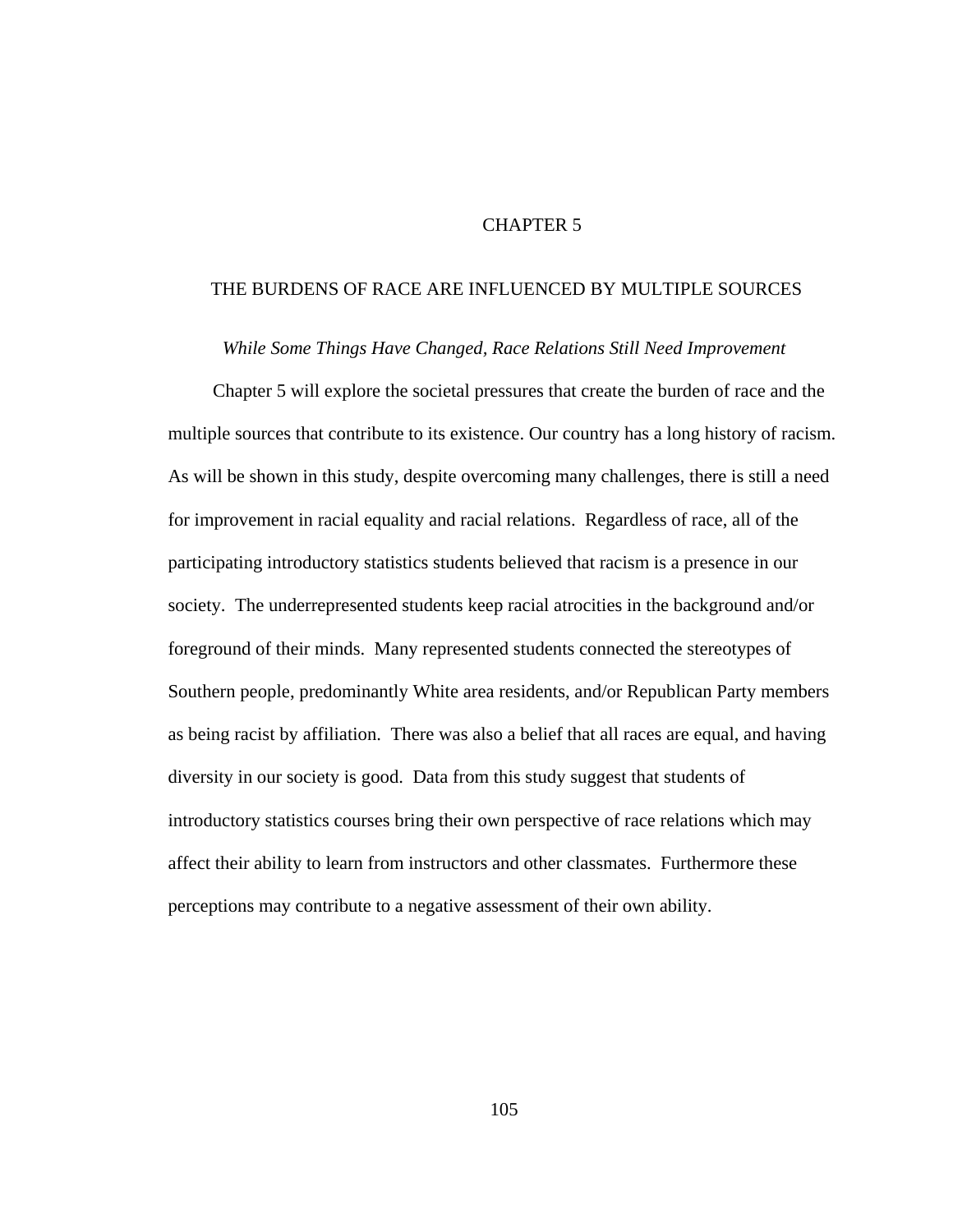#### *Racism is Alive in Our Present Day Society*

I remember a kid in my high school saying they were glad that only there was one Black kid in our school because they didn't think Black people belonged there. I thought that was very inappropriate (Raquel Interview I, October 29, 2006; 2005, October 29).

 While all of the underrepresented participants could not give specific examples of overt racism, it was apparent that they believed racism was an infestation in our society. There were experiences of classroom racism where students overtly expressed dislike for different racial groups, and feelings of racism from teachers.

 "I had a teacher who I had obviously received an 'A'; it was a French class. I had obviously earned an 'A', and I had every single paper to substantiate that I had earned an 'A', and this teacher said to me, 'You have a 'B', and I'm not discussing it with you.' And that was blatantly racist; because, I don't think if I was White she would have done that" (Delores Interview I, January 6, 2006). Delores showed visible anger as she spoke of her experience that led to her parent's correcting the teacher's "oversight." She believed that she had done 'A' work, understood the material, and deserved an 'A.' She seemed to believe that because the instructor refused to discuss the matter with her; it was an indication of a racist attitude. In Delores' opinion, the teacher expected her to accept her grade without further discussion.

This racist treatment was not merely confined to educational settings, but there were stories of racism in places of employment. "They were talking about how Mexicans was workin' in McDonald's and stuff and how when you go to McDonald's now you can't speak Englisé. It's like; a lot of people are against it. Nobody wants to work in those places because that's where the Mexicans work" (Raquel Interview I, October 29,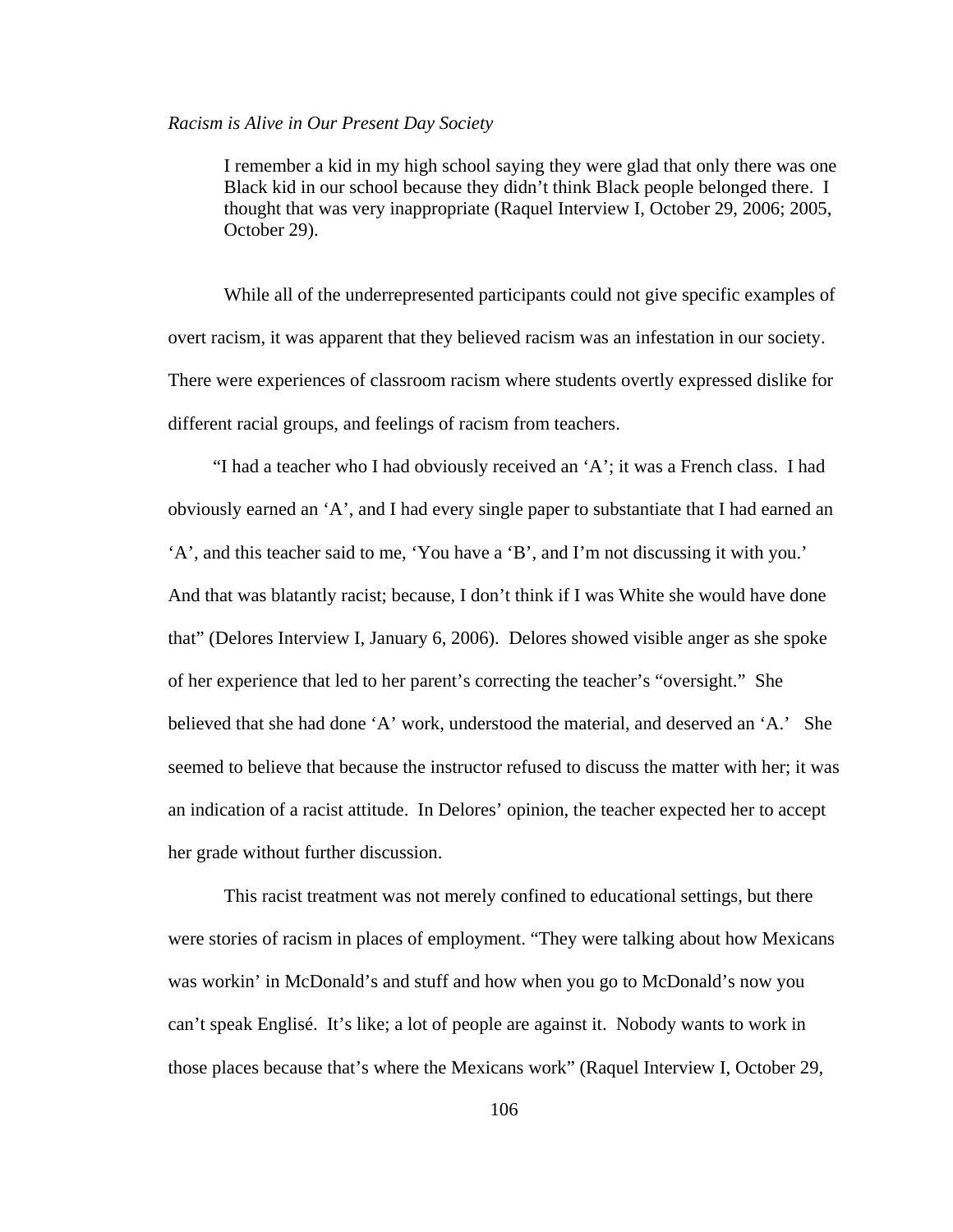2006). Meanwhile Delores said, "At my work, the job I had when I was in high school, they had the White students or White Hispanics  $- I$  guess they call them  $-$  working upstairs and the African Americans working downstairs, and the African Americans they wanted us to do more um janitorial errand kind of stuff. Where as they had the White kids doing things that were more um…you know I guess secretarial and I guess, more, I guess…" "White collared?" I said. "White collared, yeah, versus blue collared" (Delores Interview I, January 6, 2006), she ended. These experiences seemed to justly agitate both participants when they discussed these matters. Justly because they felt that either they or people of their race were being unfairly discriminated against or provided fewer opportunities.

While all of the represented participants believed racism was present in our society, in comparison, only one gave an actual example. Most of them discussed the ideas of hypothetical comments that could have been said or done. Represented students said, "There were probably three African Americans and four Asian descent people" (Akira Interview I, November 3, 2005) in my high school. "So like, yeah there are going to be things being said, but I mean, I'm not racist" (Akira Interview 1). "Racism is…. I believe it's prevalent everywhere in the world and that every race is racist toward every other race" (Dana Interview I, November 1, 2005). "I know some people that might be so naive or they might get so wrapped up in, 'We're not a racist country,' and so they'll say that they don't see differences. Like they just kind of see everybody" (Jerry Interview I, January 18, 2006), but "of course there's still racism involved in America.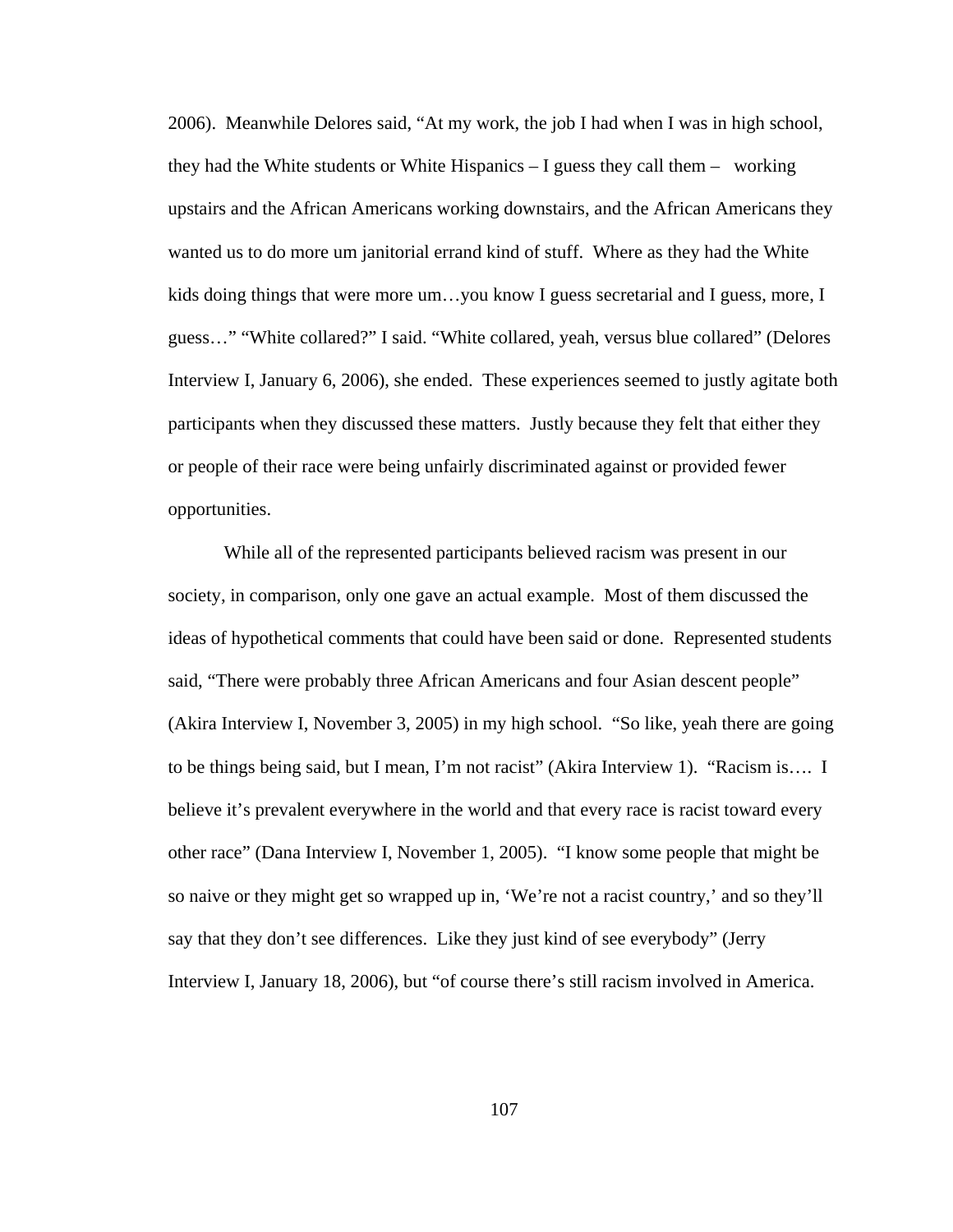Sadly I don't think it's ever going to end" (Nathan Interview 1). Most of the participants expressed their opinion to the question, "Does race exist in America?" as an "of course it exists," statement.

*There are numerous examples of discrimination and racism that I could talk about: (a) the justice system, (b) housing, (c) education, etc…. How about the plastering of faces of underrepresented minorities in media outlets pertaining to crime? Perhaps I have been sensitized when a former White coworker tells me that her grandmother who lived in the New England area and never met an African American feared us. Why? Because we were always on her local news. I'm guessing we weren't the anchor person. Maybe I should discuss how every time ESPN discussed Barry Bond's personal trainer, Greg what's-a-name-a (Anderson), and his guilty plea to the BALCO steroid scandal, they often solely put a picture of Barry Bonds up (This was reported before it was leaked that Mr. Bonds had unknowingly taken present day illegal substances.) I can't tell you what what's-a-name-a looks like.* 

*Instead of discussing those issues that have been exhausted, I want to talk about a subtle, but rarely explored topic of who's important. Every year people turn up missing. Some have been kidnapped, some stranded in the woods or mountains, others are runaways, and many are killed never to be found. For the "fortunate" missing, there is national television exposure which leads to search and rescue missions, manhunts, a minimum of tens of thousands of dollars and more being spent in man hours and rewards. Some have become household names: (a) JonBenet Ramsey, (b) Natalee*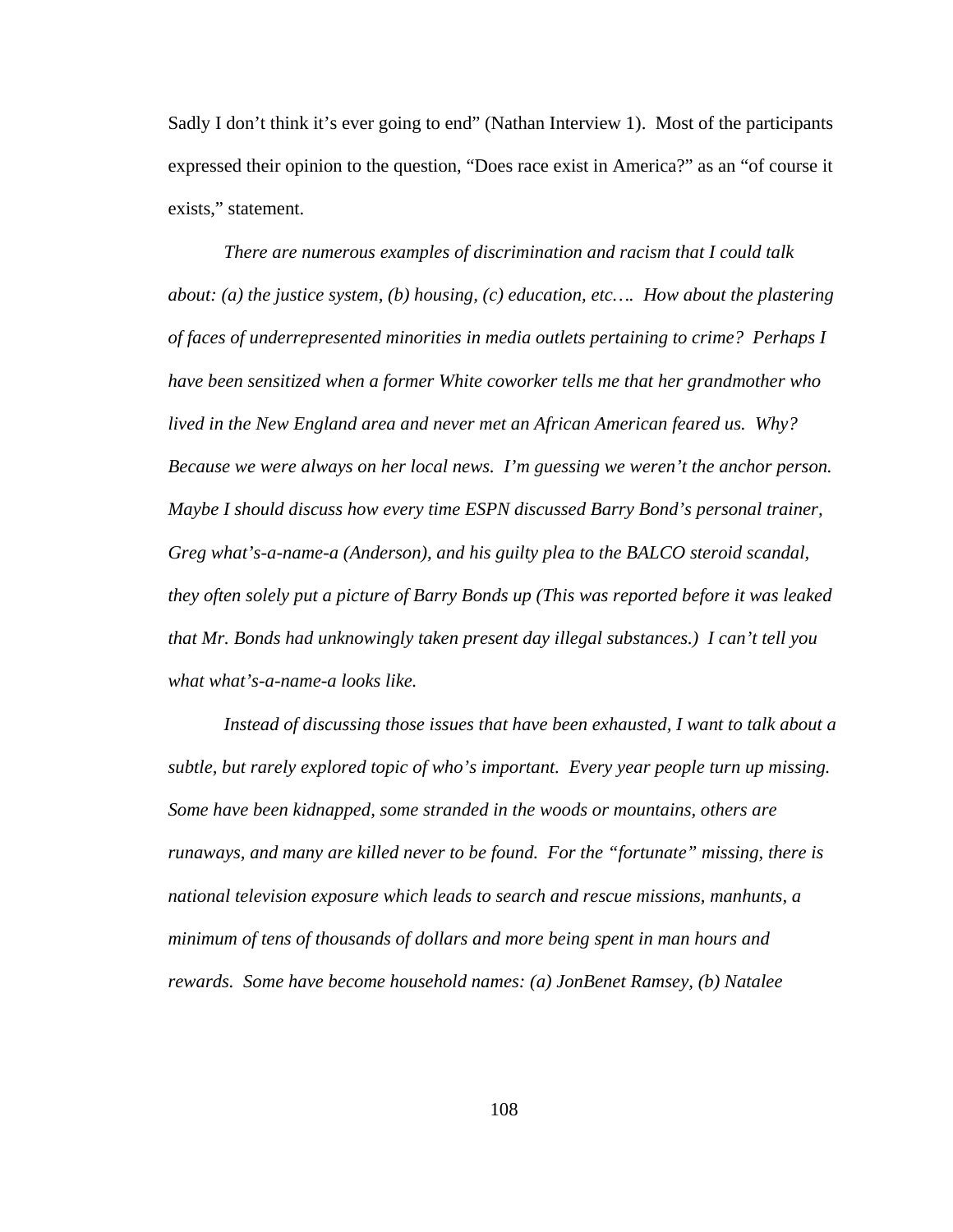*Holloway, (c) Elizabeth Smart, (d) Chandra Levy, (e) Laci Peterson, and (f) yes, our runaway bride, Jennifer Wilbanks. The results are often successful, reuniting the missing person with their loved ones. This is a noble and heroic effort that is well justified!* 

*"Fortunately" for many underrepresented people, we don't get kidnapped, stranded, or runaway. At least if we do, I rarely hear or see it in the national news. For example Alex Peterson, a seven year-old African American was kidnapped on May 3, 2002 approximately a month before Elizabeth Smart, a fourteen year-old White girl kidnapped June 5th. The Tri-state Defender reported that 67 national stories were written about Peterson. In comparison 400 were written about Smart. By June 21st the comparison was approximately 900 for Smart and 79 for Peterson; a staggering difference (Carpenter, 2002). In my unofficial analysis, I suppose pretty White women are the highest at risk to have one of these conditions occur, followed by White men and/or White children. I suppose those would be the important people to focus our national media attention.* 

 *Past Racial Atrocities Remain a Haunting Presence in the Minds of Underrepresented Groups* 

"I just, I think they (underrepresented groups) think that we (represented groups) owe them [*sic*]…. You know" (Akira Interview II, November 17, 2005)? Akira asked me as if trying to convince me that present day represented groups had nothing to do with slavery. "My mom was not racist! Obviously… she married an Asian" (Akira Interview II, November 17, 2005). This was an opinion believed by Jacqueline as well who said, "I think that there is obviously…I mean, there's differences in everyone, but I don't think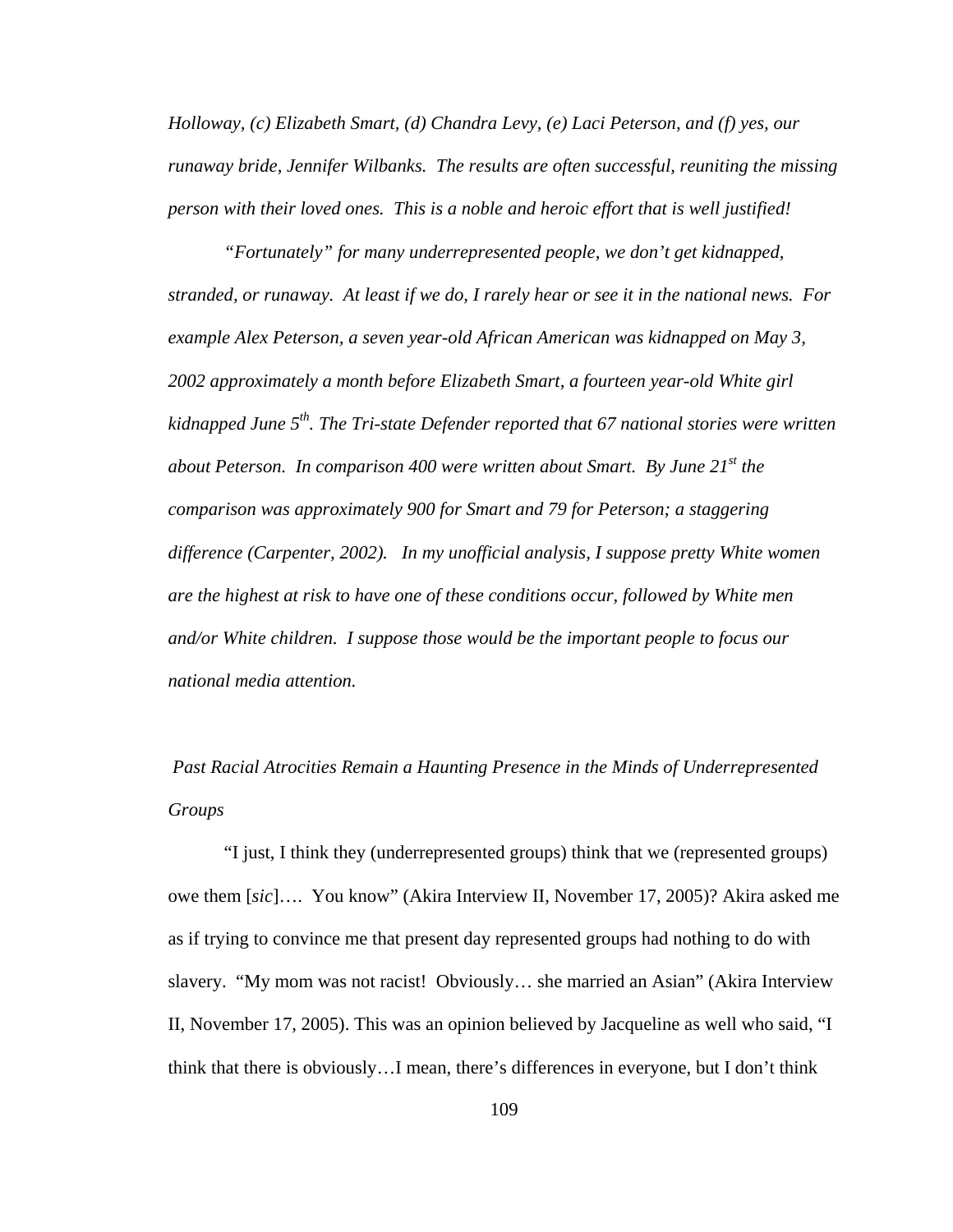that it's something that necessarily need to be hit on as much as it is in our society" (Jacqueline Interview II, December 5, 2005). Both participants had the opinion that racism exists with clarification that they were not racist; however, they appeared to believe that racism is discussed too much in our society and (I would infer) detracts from race relation building. Akira and Jacqueline expressed a comment that I have heard too often when an underrepresented person screams racism, "Can we just move on and let… it… die?"

 While the majority of represented people may not have this attitude and the majority of the represented participants did not appear to have this attitude, I believe there are quite a few represented people who think this way. Many of the underrepresented participants believed that historical atrocities have had an influence on our present day society.

"Just looking into history how, you know, many races they just did their best to keep Black people down; you know what I'm saying - almost shaking his head with a sarcastic laughter? Like, just doing all kinds of stuff just overtly; just killing, lynching" (Jerry Interview I, January 18, 2006). *Vivid, grotesque images of underrepresented people oftentimes unjustly permanently losing their breath at the hands of finely braided fiber swinging from a large piece of wood all to the enjoyment of gladiator audiences screaming, "Finish him!" The local store clerk yelling, "Get your popcorn. Get your souvenirs. Take a picture with this trophy mantled animal on display; only 5 cents. Get your memorabilia; show your kids that you were there." If only the wide world of sports news network, ESPN, could have been around. I can only imagine. These are the images haunting underrepresented people's minds.*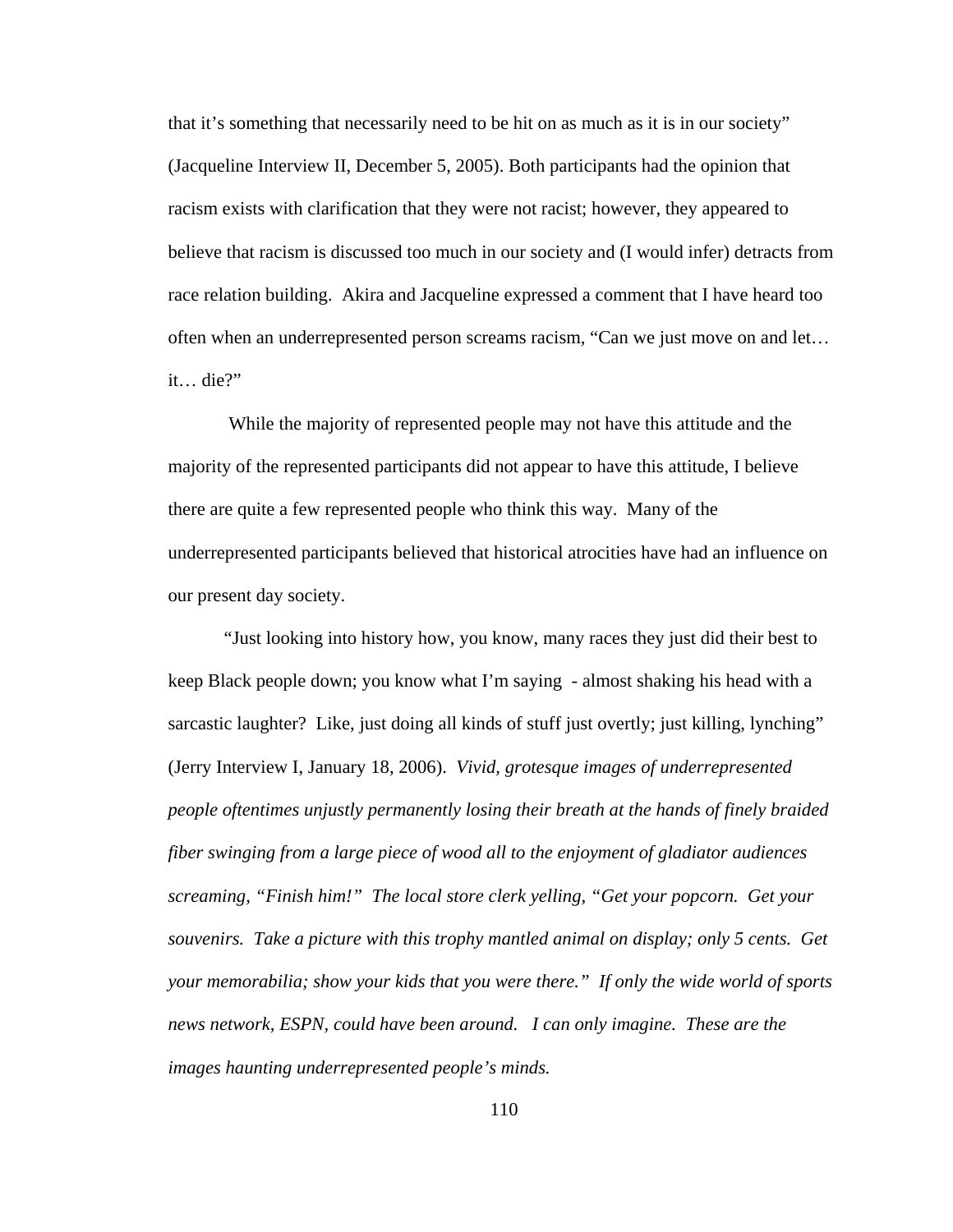The slavery of underrepresented groups is over; the effect is not. "The older people, you know, they're set in their thinking. They're oppressive; they have an oppressed brain" (Delores Interview I, February 9, 2006). *Because of our history, many underrepresented groups mistrust and dislike represented groups. Father Time has allowed us to be severed with the sword of Lady Justice and measured with false weights of her scale. Unduly have we been touched by the thumb print of discrimination.* 

*As any good parent will do, they will teach their children; help them not repeat their mistakes. Unfortunately while these teachings have helped many of us keep our history in the passenger's seat, it has also allowed many of us to let our history take the steering wheel. Many of us have not taken advantage or been able to take advantage of educational opportunities. Some of us have ceded our place amongst the affluent all in the name of "The White man is keepin' me down." Our racial history has unequivocally been a deterrent – an understatement at minimum – but we must use our history to jump, not stumble or fall on the hurdles in front of us.* 

*On the other hand, for the present represented groups, no, you did not enslave underrepresented minorities, but you have been given a five lap head start that has resulted in economic, educational, societal, political, cultural, psychological, and judicial prosperity. Is there an easy fix? No. What more can you do or should you do? That's debatable. When will the bleeding stop? I don't believe anyone can answer this question definitively; however, I will say that I support those states that are at least admitting regret for the institution of slavery. If you ask me, an "I'm sorry," is long overdue – after all, that's what we tell our kids to say when they've done wrong. Furthermore, even though it is unrealistic to believe this will occur, as just, fair parents,*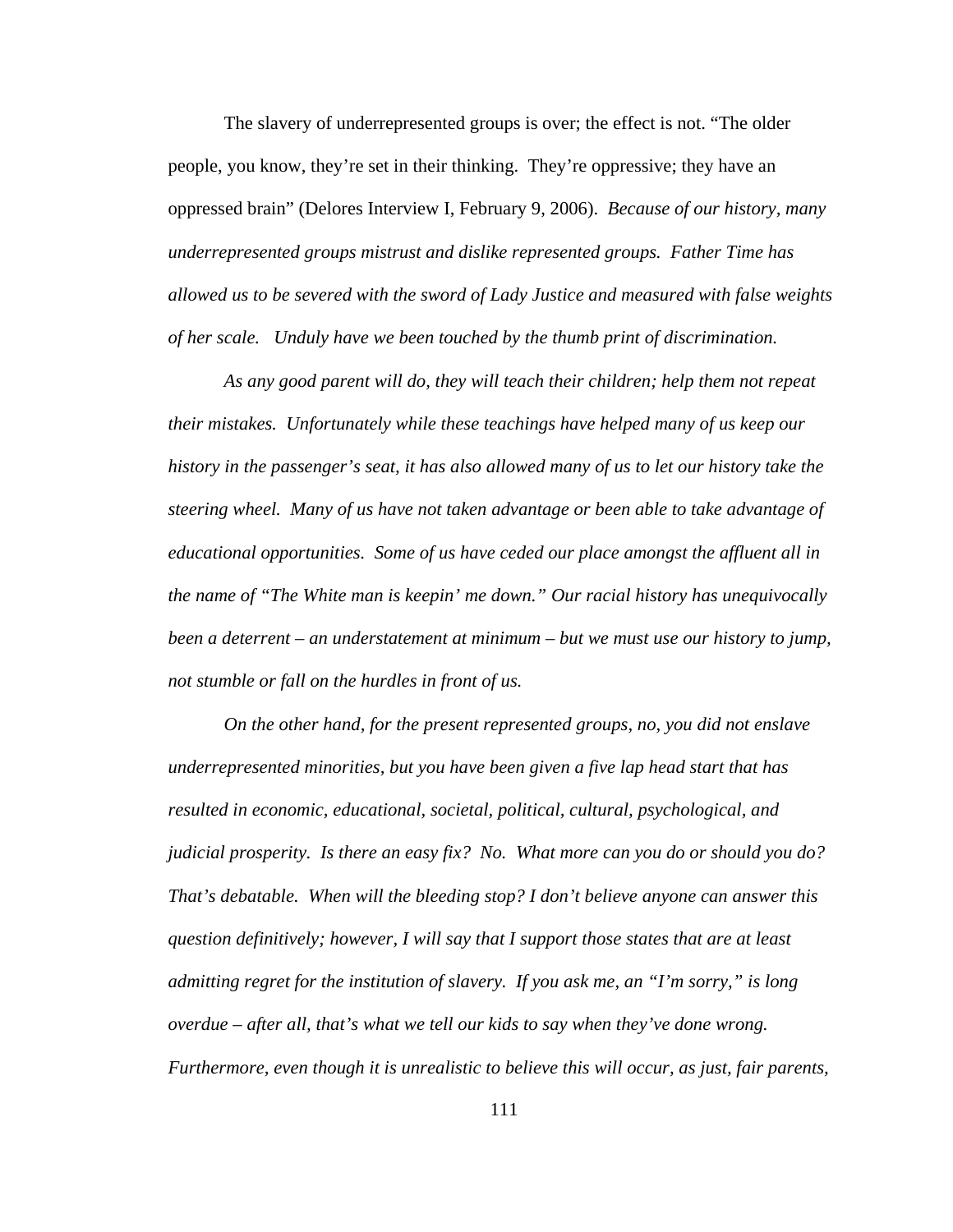*many of us would not only make our children return rewards accepted and gained through false pretense, immoral actions, and illegal occurrences, but we would take away additional privileges.* 

*A Person's Geographical, Political Affiliation is an Indicator of a Racist* 

"When I graduated, I would say we had about 30 Black students; somewhere in there. It was mostly like a farm town when I was coming up. So that explained it….. So I grew up around more Black students and I was used to that and going from that to Mason where there's a lot racist White kids that had grown up on the country, it was really hard to go from that, and I hated Mason like my first three years because of that" (Nathan Interview I, November 8, 2005).

Nathan who is pretty reserved made this quote in much that manner. I was unable to determine from his tone or body motion whether this state of his new environment caused him grief. However, his words spoke volumes, and he mentioned his discontent for the town a few times during our conversations.

Many of the represented group associated being a racist with the geographical area that a person was from or their political affiliation. If a person came from a town with little diversity as discussed in the previous quote by Nathan, it appeared to constitute a racist. A few of the participants seemed to believe that a person from the South was more than likely to be a racist.

While discussing an associate's comments on White racists' views on interracial couples in different places, many of the represented said things like, "She's from Texas and I hate to…. I don't think it's fair to stereotype" (Jade Interview I, November 8, 2005), but "I mean, look at the entire South practically. There's like all sorts of places there that I'm sure it's totally evident. I mean even in Ohio, there's a lot I think" (Jacqueline Interview 1). "It's kind of like upper middle-class, White, Republican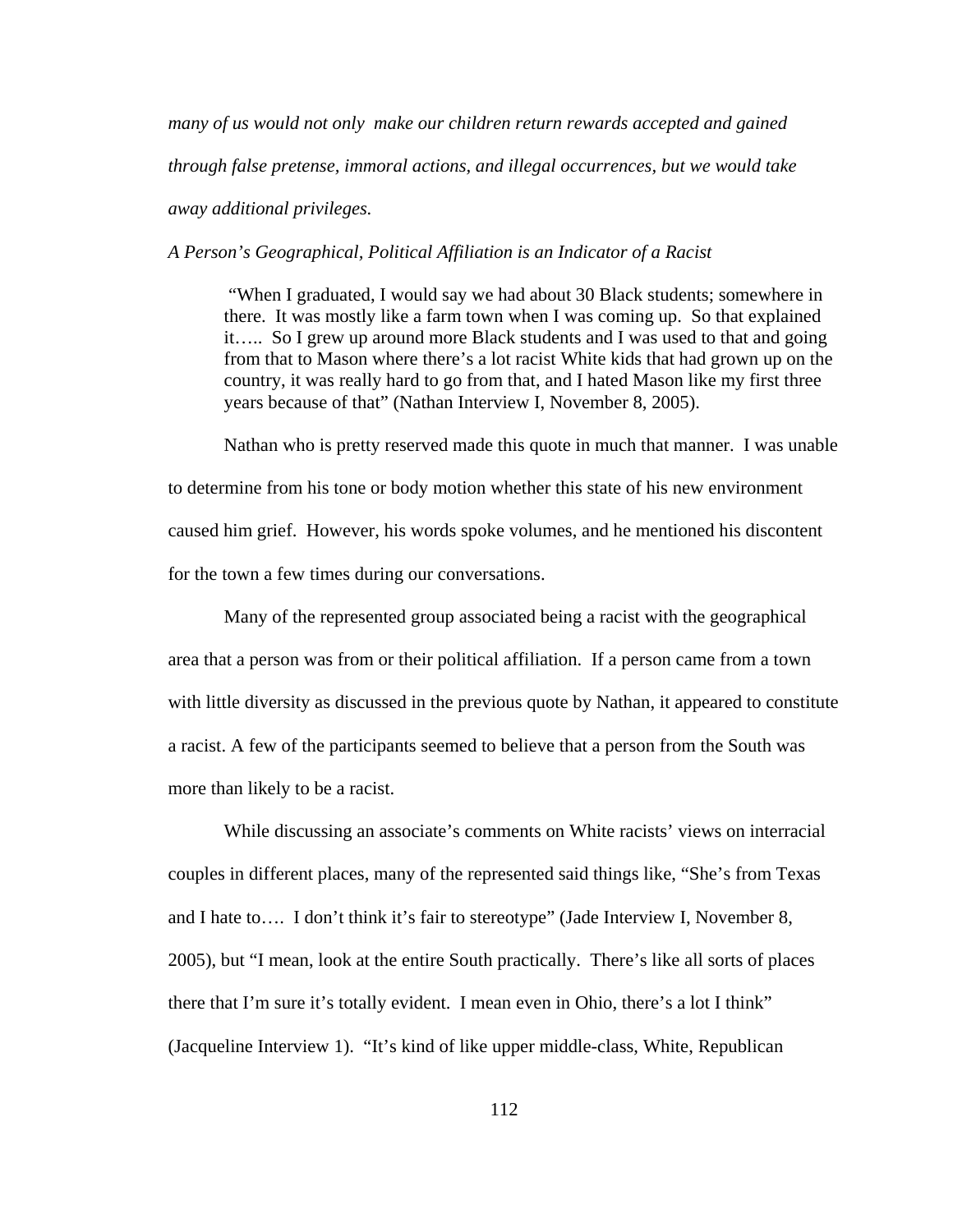county, and like there if you have an interracial relationship, they'll definitely like look at you. It just seems like they see life as like one way and it's like, there's a lot more to it than that" (Nate Interview I, October 29, 2005).

This idea of a racist Southerner was exacerbated when the person spoke in a "Southern dialect." "Well actually I do know a hard core racist. I wasn't good with him; I thought he was stupid anyways. Well, he had that like country like…like you know twang" (Akira Interview II, November 17, 2005).

While there was mention of White Republicans being racist by Raquel who was from a predominantly White city, none of the other underrepresented participants said anything regarding this topic. However the strength of her comments should not be diminished.

I had a government class that I hated. Everybody in there was Republican and then there was me and my one friend that were liberal; three of us. Three of us were liberal…. He (fellow White student) said, "One flag, one something, and one language," because he thinks that we should wipe out everything that's like Span... that has Spanish words on it. Like, they shouldn't be there because people that …of that kind of rapport don't belong in America. "Cause Hispanics don't belong here. It's for the White people" (Raquel Interview I; 2005 October 29).

Her comments demonstrated a disdain for her racist classmates, infuriating her and some

of her liberal friends to the point that she was unable to listen to the remainder of lecture,

and one of her friends ended up leaving the room.

## *All Races are Equal*

 I think anybody can do anything. I mean it's just, just like we're all the same. I don't understand how one person, one group could be smarter than the other group. I mean it's just outside appearances. Everything on the inside's the same. In my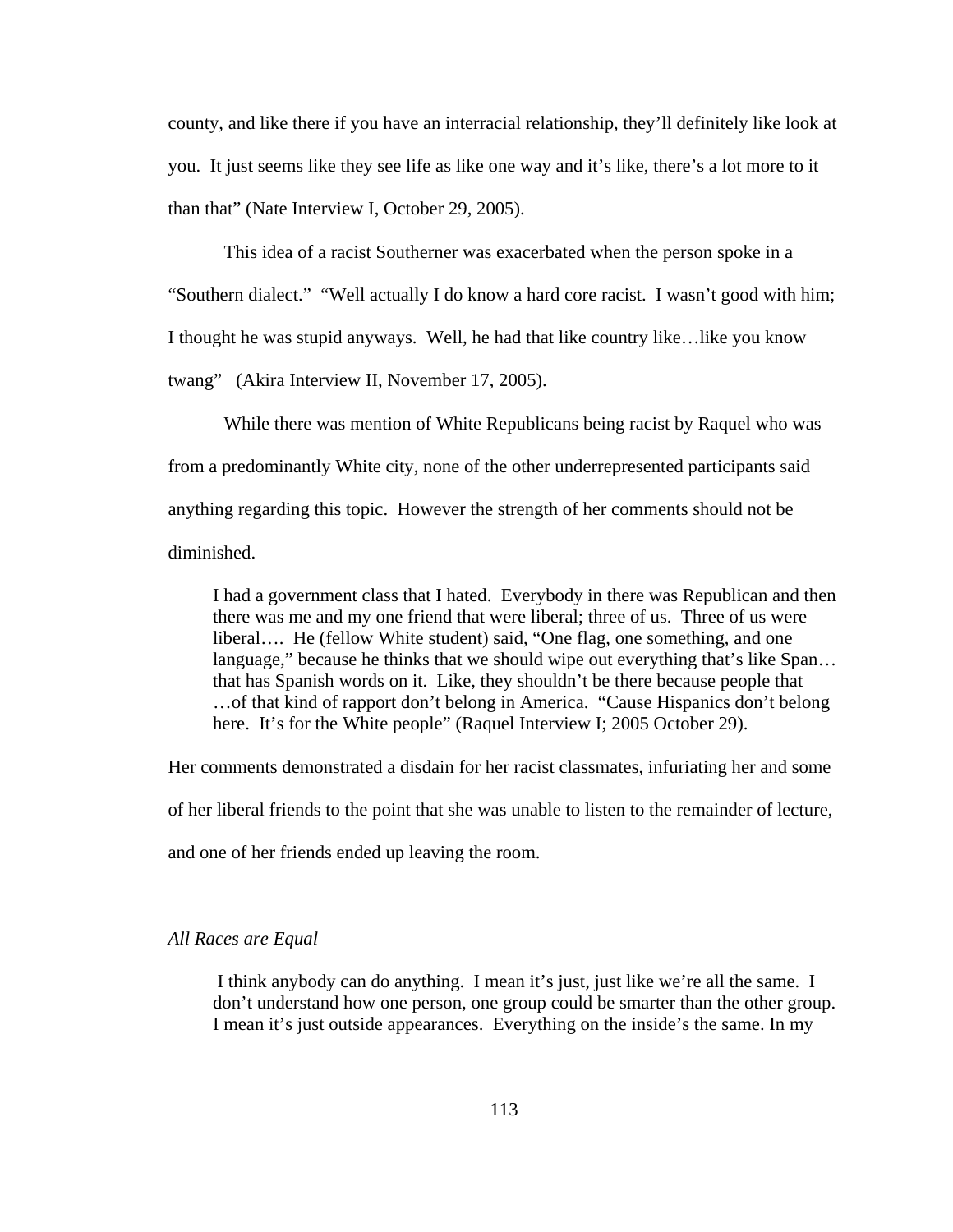mind, it seems really hard to believe for me. Like I feel like everyone should be able to learn the same. I mean, different people have different learning styles. I don't think it's a racial thing, but… (Jacqueline Interview I, November 12, 2005).

Most of the participants, underrepresented and represented, believed that all races had equal abilities. "If you have the potential, then you can do it. You know? It doesn't matter what race you are" (Lona Interview I). "Students can come in any type they are and can be a genius" (Delores Interview I, January 6, 2006). They found it difficult to believe that a person could not accomplish things they put their minds to because of their racial makeup.

*Because I am the son of a sports writer and newspaper editor, I have enjoyed sports for years, so it will come as no surprise that I am well informed of quite a lot of probably useless sports facts that will not help me win any game shows any time soon. This information, however, is a tool for analogies, metaphors, and microcosms of our society. With that said, I'll talk a little bit about the Olympics.* 

*For as far back as I can remember, people of color have dominated the track and field speed events. Countries such as the United States, Jamaica, and Canada have sent some of the finest athletes that we have been graced to witness: (a) Carl Lewis, (b) Jessie Owens, (c) Wilma Rudolph, (d) Asafa Powell,(e) Gail Devers, (f) Michael Williams, (g) Donavan Bailey, and (h)Marion Jones to name a few. In my eyes, the speed races of track and field have become as much of a Black man's event as hockey has been a White man's sport.* 

*However something happened in the 2004 games about which I was excited, thrilled, amused, shocked, and in some ways left dumbfounded. A Chinese man by the name of Liu Xiang lined up against world class 110 meter hurdlers. If my memory serves me correctly, the commentators, while discussing the favorites to win mentioned some of the African descent runners. Perhaps they mentioned him as a possible chance, but surely he couldn't have been taken seriously. Heck, I couldn't recall a recent time that a*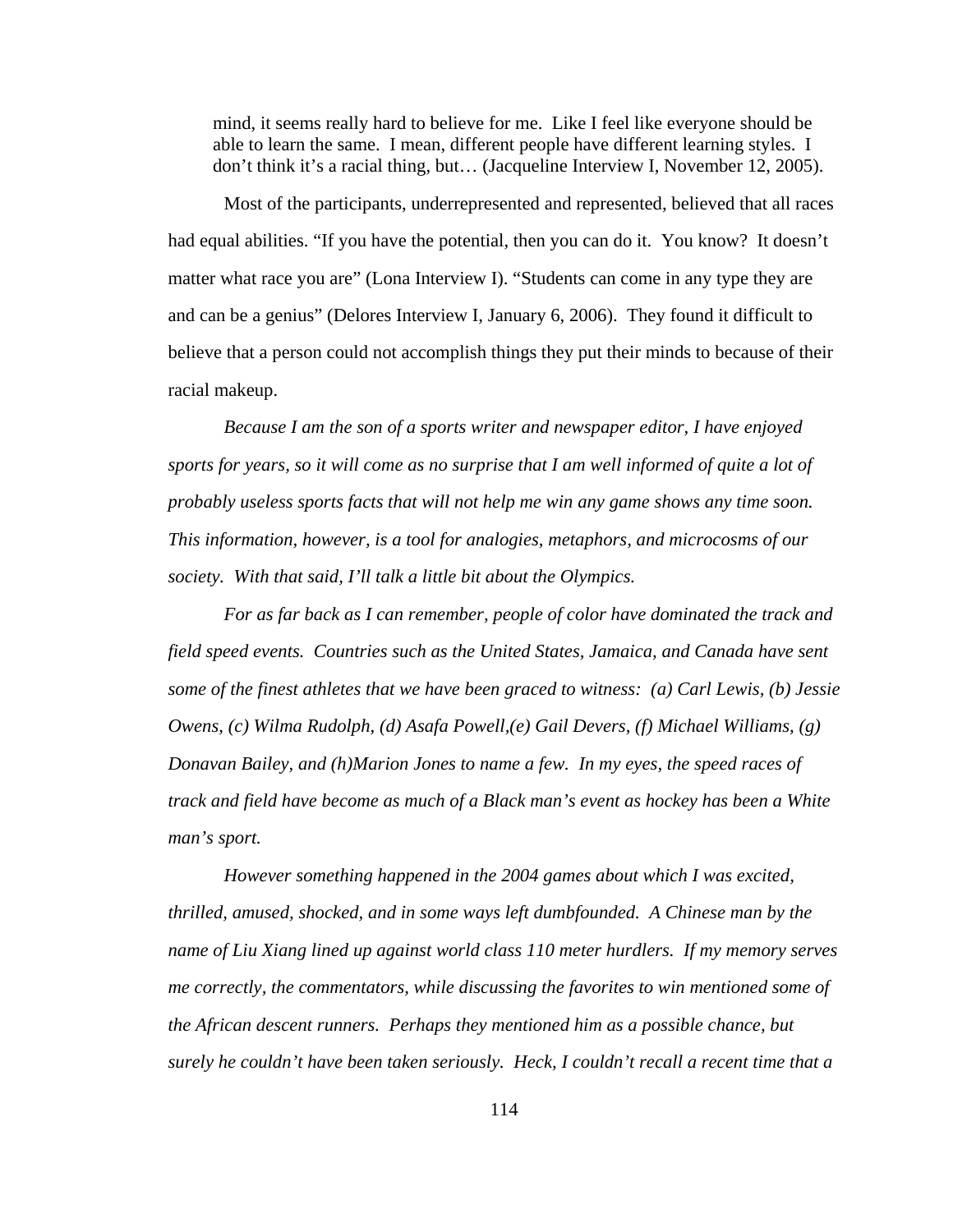*non-African descent obtained even a bronze. My last recollection of a non-African finishing with a medal came from images before my time of a White man, Peter Norman, standing among two proud silent African American protestors of civil rights, Tommy Smith and John Carlos.* 

*The gun fired starting the race, I focused my attention on the expert's projected winners not really knowing any of the racers names. However, before I knew it, I began to recognize that Liu Xiang was winning the race. This was almost unrealistic; after all, one of my native Chinese friends had already told me that the Chinese had no chance of winning a race. Surely his views represented the billion plus people of his country. By the exciting conclusion of the race, Liu Xiang finished with a world record of 12.91 seconds; an amazing feat that probably shocked the world. He proved once again what Jackie Robinson knew in baseball; why Rocky Marciano kept punching; the reason why Tiger Woods keeps driving; why Arthur Ashe's continuously had zeal to return serve; and why Larry Bird knew he would be able to shoot incredible shot after incredible shot; that regardless of race, when a person allows their focused mind, trained body, and illuminating spirit to intertwine, there are no unobtainable goals in sight. By the way, Xing Huina of China won the gold in the 10,000 meter women's final of the same games followed by Ethiopian runners, Ejegayehu Dibaba and Derartu Tulu respectively.* 

## *Diversity to Make Society a Better Place*

"The reason that America was here was for diversifying…you know making a place of freedom. And if one person, and if a certain people can't have freedom in one place then America is not doing its duty as a country" (Raquel Interview 1), Raquel said vehemently as she discussed the importance of having diverse cultures mixed together as a salad as opposed to a melting pot in order to make this country great.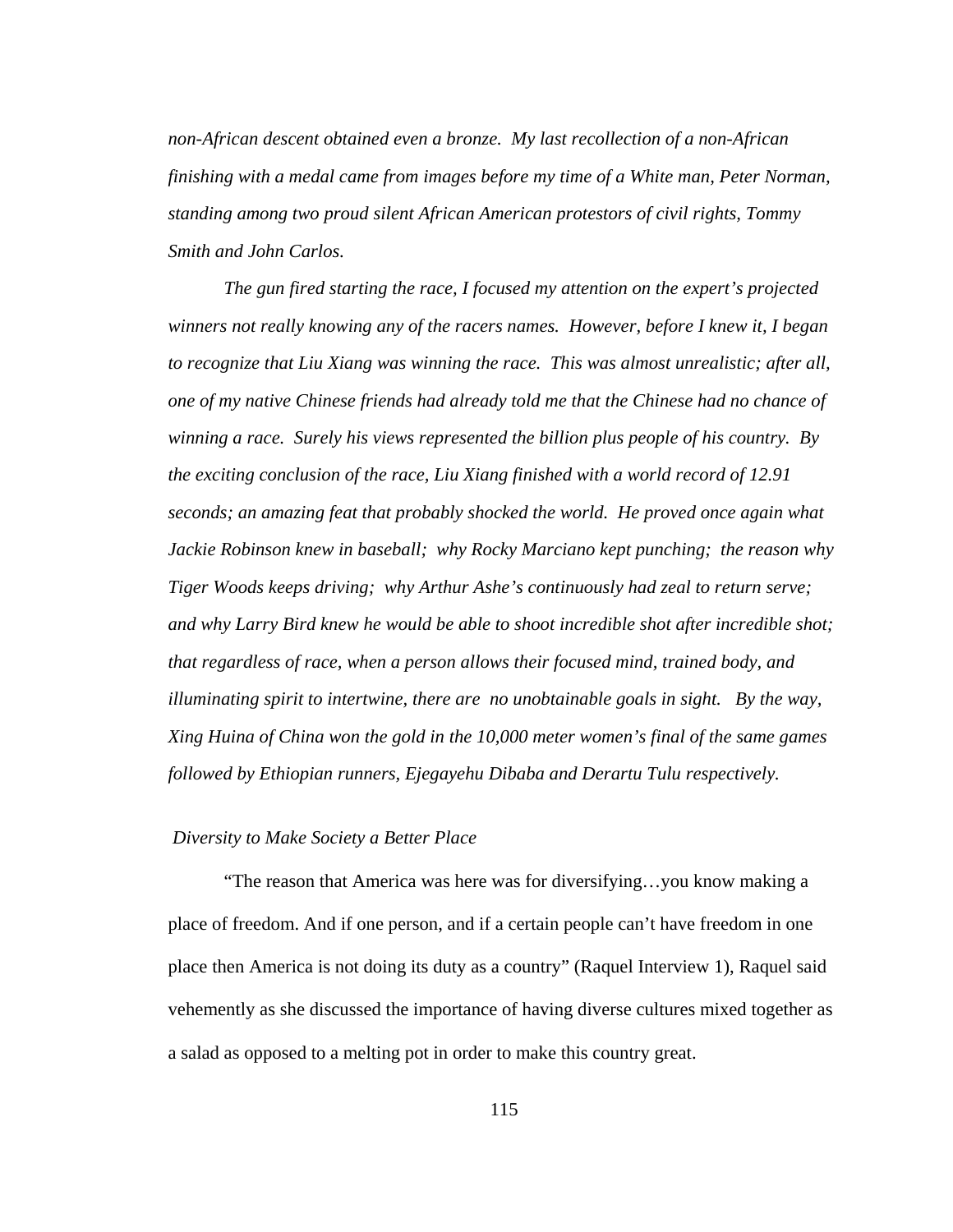The majority of the participants expressed that it was important to have diversity in the country. A few even mentioned that part of the reason they attended the university was to broaden their horizons, affording "the kind of experience like to really be around other cultures; because" they had come from a segregated community. The university offered them an opportunity to "have like White roommates, Japanese roommates" and not only have homosexual roommates (Jerry Interview I) but believe in "gay rights; because, I have gay friends and I accept that" (Lona Interview I).

Some felt like it was important to have diversity in the workplace in order to represent an increasingly diverse society. "I think that we do need to have affirmative action [*sic*] to give people more opportunities;" otherwise, "you'd have a totally White bureaucrat type of set up and you know that… I don't think that would be [*sic*] good either; because that's…. I don't want all old White men in one area! You know? That's not good" (Jacqueline Interview I, November 12, 2005), Jacqueline laughed, as if she had transitioned from discussing a cultural diverse workforce to a gender diverse work force.

*As far as my own beliefs, I would have to agree that diversity is not only "a good thing," but considering the constantly changing climate connected by technological advances, it is a necessary thing. We live in an open market world where the isolationism that China kept for so long would endanger an economy relatively quickly. In order to maximize profits, companies must be willing to sell to diverse populations which means they must understand those populations and cultures; which means they must have diverse hiring practices.* 

*Beyond just reflecting on the importance of diversity for making a profit, it is important because as many research proposals will suggest, corroboration from many*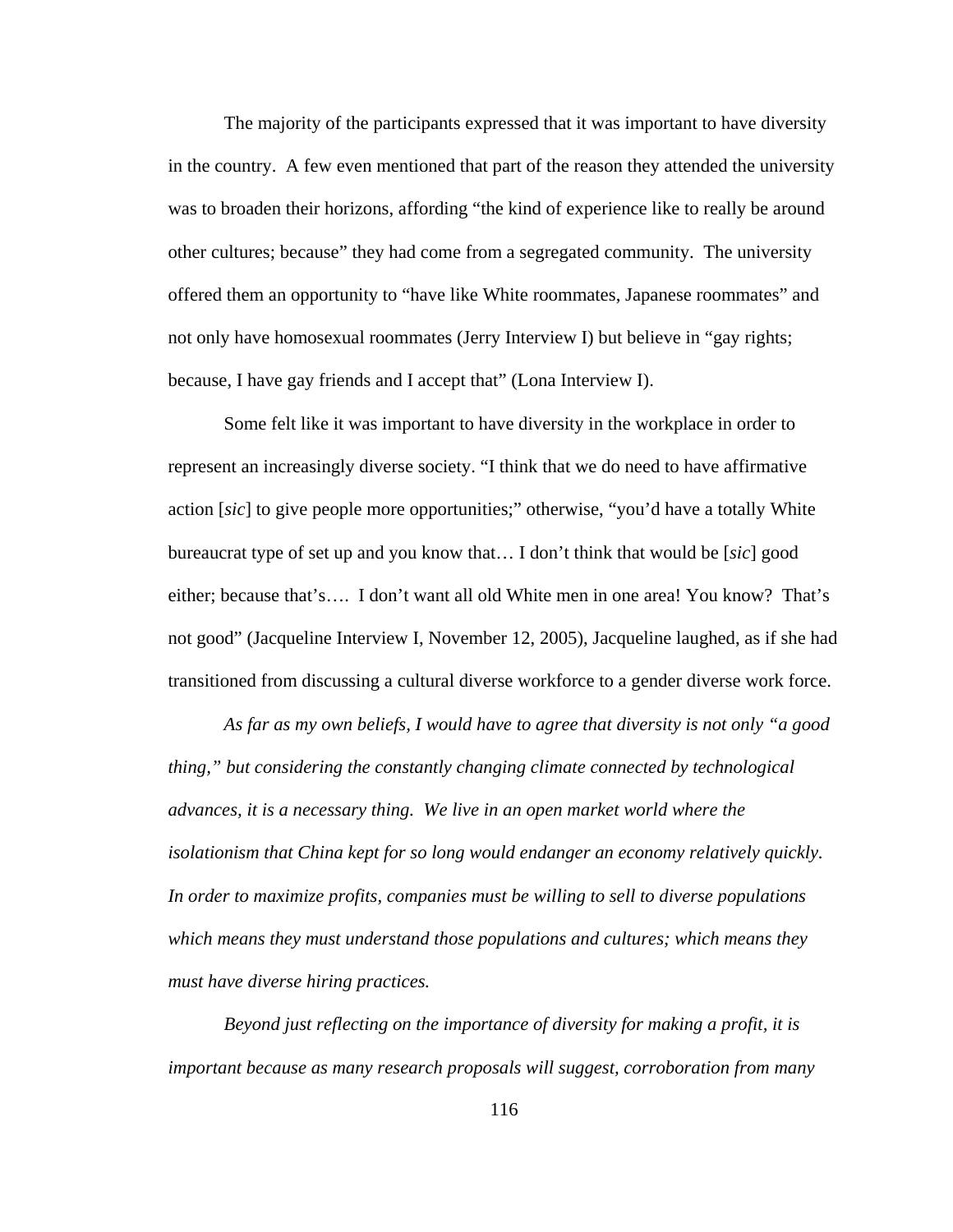*disciplines is welcomed. Diversity adds spice, it helps us evolve, think differently, get more than one perspective. Diversity gives us a telescopic lens to appreciate, accept, and/or disagree with people, ideas, and cultures.* 

*Lastly, on a personal note, the university's diversity has allowed both my wife and I to make some wonderful friends. Some of my fondest times at the university have consisted of having numerous dinners with an African American and Grenadian couple, a Korean couple, White couples, a Singapore couple, and Chinese couples. We would sit around, talk issues, discuss family, culture, play games, and try new dishes. It is something that we will always cherish and are better people for participating in it.* 

*Racial equality and racial relations have been an Achilles heel in our society far too long. Many of us try to ignore the color of skin as a barometer of a person, but there are constant setbacks experienced through the actions of people with racist mentalities. Thus we are constantly reminded of racial inequality and injustice which affect our racial relations. While there have been improvements in many areas, we would be naïve to believe that much work is not required by all people. It is important that we accept each other as equals for we all have a contribution to society not based on race but on intelligence, skills and perseverance. These contributions are magnified when we realize that working together is greater than working alone. To truly be great, we must be*  willing to be diverse in our thinking and thus diverse in our acceptance of culture. Hence, *we are doing a disservice to all people when we do not accept others and degrade (or uplift for that matter) our fellow brothers and sisters by placing racial, stereotypical structures that stymie academic success and furthermore societal success.*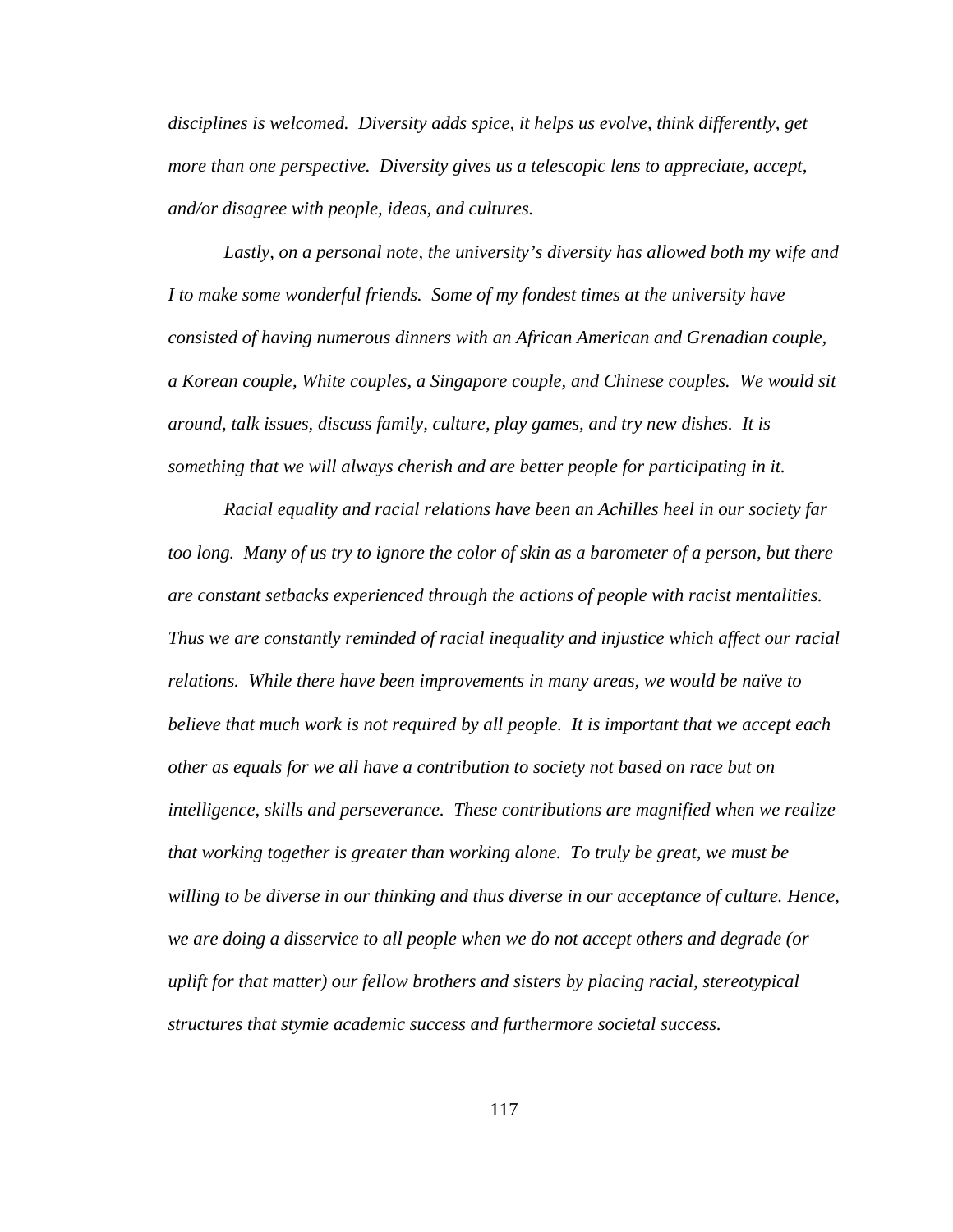*Stereotypes of Being a Minority Affect Societal Expectations of Academic Performance* 

Many of the participants felt that society had lower intellectual expectations of underrepresented groups and higher expectations of represented minority groups. These expectations stemmed from stereotypical perceptions based on race. For some groups it was believed that negative stereotypes hurt the group that the negative stereotype pertained to. For others, it was believed that "positive" stereotypes were helpful in making the racial group that it pertained to more empowered; however, it was also found that these "positive" stereotypes could also have a negative effect on the individual causing the person to be pressured and rebel against being stigmatized.

### *Society has Low Intellectual Expectations of Underrepresented Groups*

White students majority attend outer city schools which have more money and um have better education than inner city schools which the majority of African American students attend. So they expect White students to perform better than the Black students. They don't know the um the ability or um they, they just don't, I guess they just don't understand that we, not we, but that African American students have, you know, the same learning abilities that other students have (Asharii Interview I, January 19, 2006).

 Many of the participants from both groups felt that society often has lower expectations of underrepresented groups versus their represented counterparts. "Society is not expecting them to succeed" (Nate Interview II, November 21, 2005). For the teacher, these expectations result in not challenging the student accordingly and talking unfavorably to the student. However, for the underrepresented student, they find themselves feeling the need to prove themselves in a classroom setting.

 "I could just tell that you know that Whites [*sic*] really don't talk to me the same ways that they talk to White students. They like – you know what I'm saying – talk to me sometimes like I'm slow and just like they're not expecting me to work at the same level as a White student" (Jerry Interview I, January 18, 2006). "You have to prove that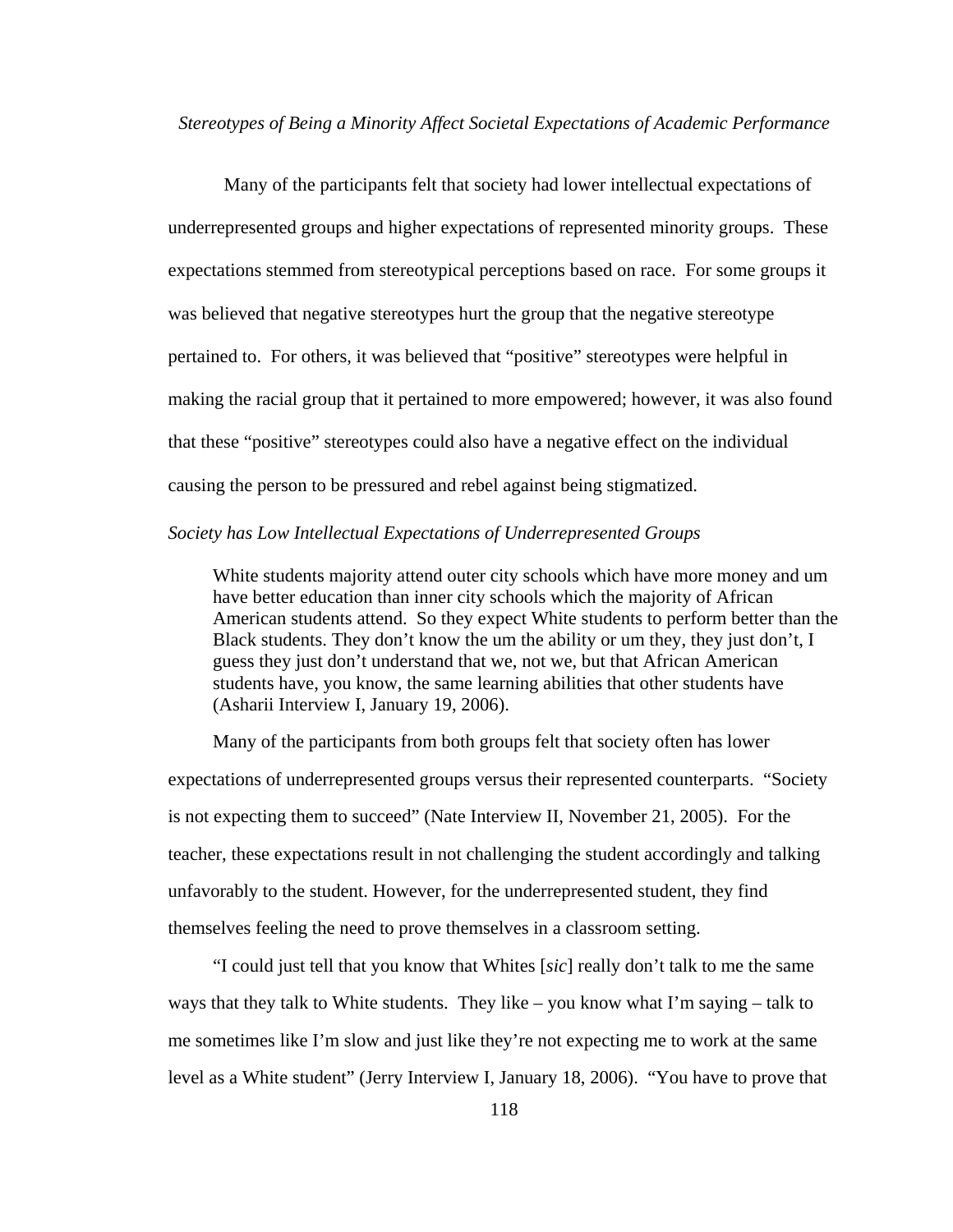you are capable and just as intelligent and qualified to do well in a class; to be taken note of" (Delores Interview I, January 6, 2006); because they think, 'they're stupid so they can't be good at this; so they can't be good at that'" (Raquel Interview II, November 2, 2006).

 Besides the mental anguish that accompanies these lowered expectations, some of the underrepresented group believes that society intentionally tries to keep underrepresented groups from succeeding in numerous ways. "To me, there feels like there's been like a plot just really like to keep Black people like down whether that be through economic housing or just the way that people have the opportunity to really be successful" (Jerry Interview I, January 18, 2006). Jerry mentioned this as if he found it to be shameful.

 Delores added that society (or Whites) attempts to control and keep underrepresented groups from succeeding by constantly telling them that they are inferior. "If you deceive people into thinking that, you know you're just inferior period, then they, you know, their whole approach to things, you know, that I'm inferior and you can have control" (Delores Interview I, February 9, 2006). In her opinion this constant preaching of an inferiority complex discourages underrepresented groups from entering fields that they are "supposed" to do poorly in. "I think they're (underrepresented groups) discouraged from excelling in life, so a lot of people get discouraged, they feel like, 'I'm going to deal with so much discrimination. I'm going to deal with this and I'm going to deal with that,' so it's just, they get discouraged and a lot of times they go for things [*sic*] they may be able to handle better or find easier" (Delores Interview I, February 9, 2006).

*Perhaps I am naïve or optimistic, but I do not believe that the majority of society wants underrepresented groups to fail. However, I do believe that there are enough racists in our society to warrant consideration that society as a whole wants the group to*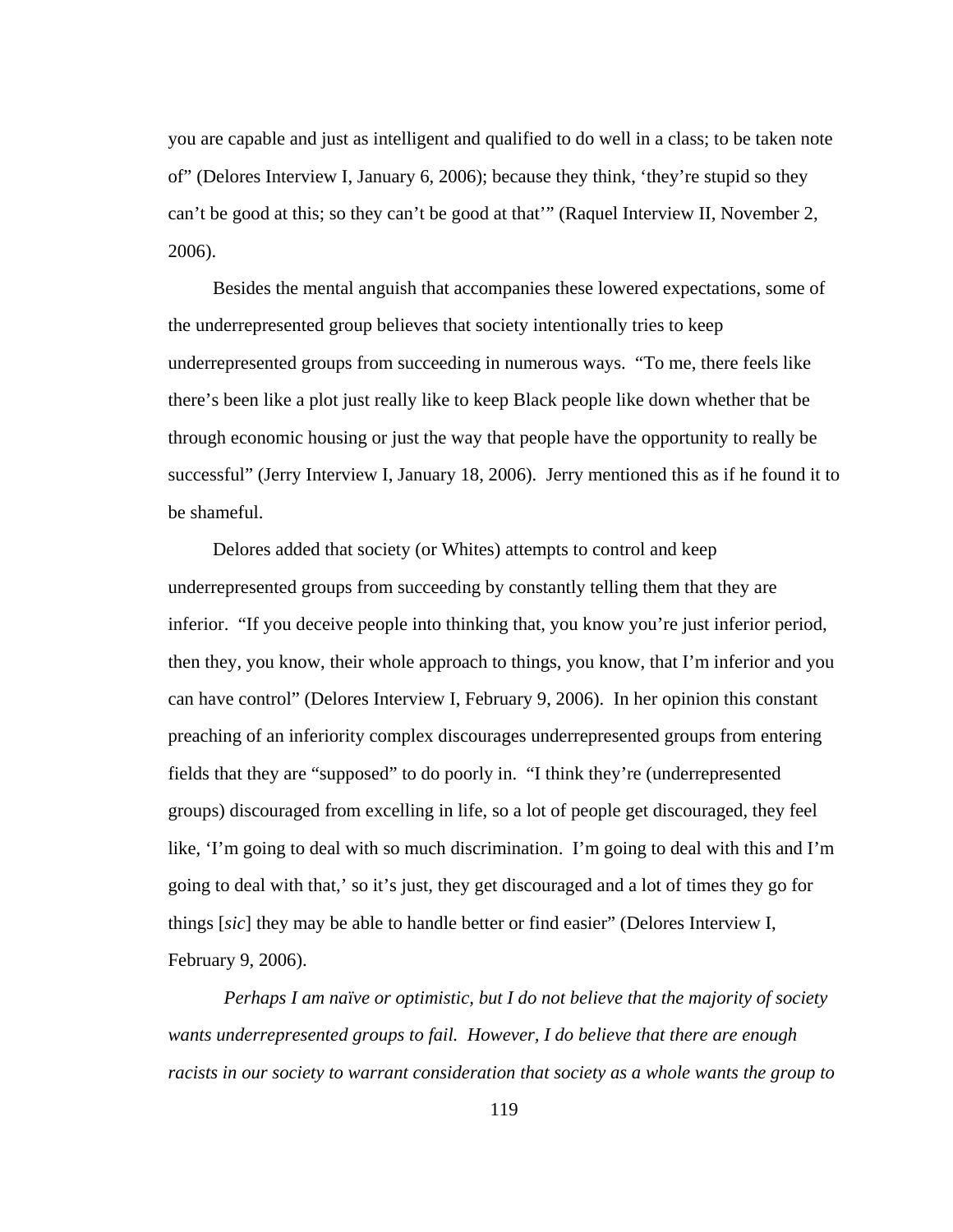*fail. Unfortunately I do believe that there are enough racists interwoven in our society to restrict some underrepresented groups from obtaining all of the opportunities afforded to represented groups.* 

*Now my beliefs concerning the question, "Does society have lowered expectations of underrepresented groups?" are much murkier. I would love to believe that the majority of society has the same expectations for underrepresented groups as they do for represented groups; however, as I will discuss in the following paragraphs, I believe society is taught to expect less from underrepresented groups. Overcoming this type of thinking requires a conscious effort.* 

*There is a reason why jurors are encouraged not to watch television, listen to the radio, read publications or the Internet regarding the case for which they are considering a verdict. For the same reason, companies spend millions of dollars marketing through commercials and ads. One of the reasons why these things take place is because the visual images and discussions influence our decisions.* 

*With these things in mind, I believe we all are taught to have low expectations of underrepresented groups; because, we are barraged with constant images and told through multiple media sources of underrepresented groups being arrested, standing trial, selling dope, drug trafficking, prostituting, being ignorant, homeless, and poor. Some of the prominent jobs for us, as displayed in these outlets, are as athletes and musicians, not lawyers, doctors, professors, CEOs, or CFOs. In fact, during one of our discussions, Akira, who by this time felt comfortable with me, flat out told me that she didn't expect me, a statistician, to be African American (Akira Interview II). After all statisticians and mathematicians are all old White men aren't they?* 

*As the saying goes, "A picture is worth a thousand words." Three highly acclaimed pictures that appealed to mainstream audiences and had lead African American actors all portrayed main characters negatively throughout the film.*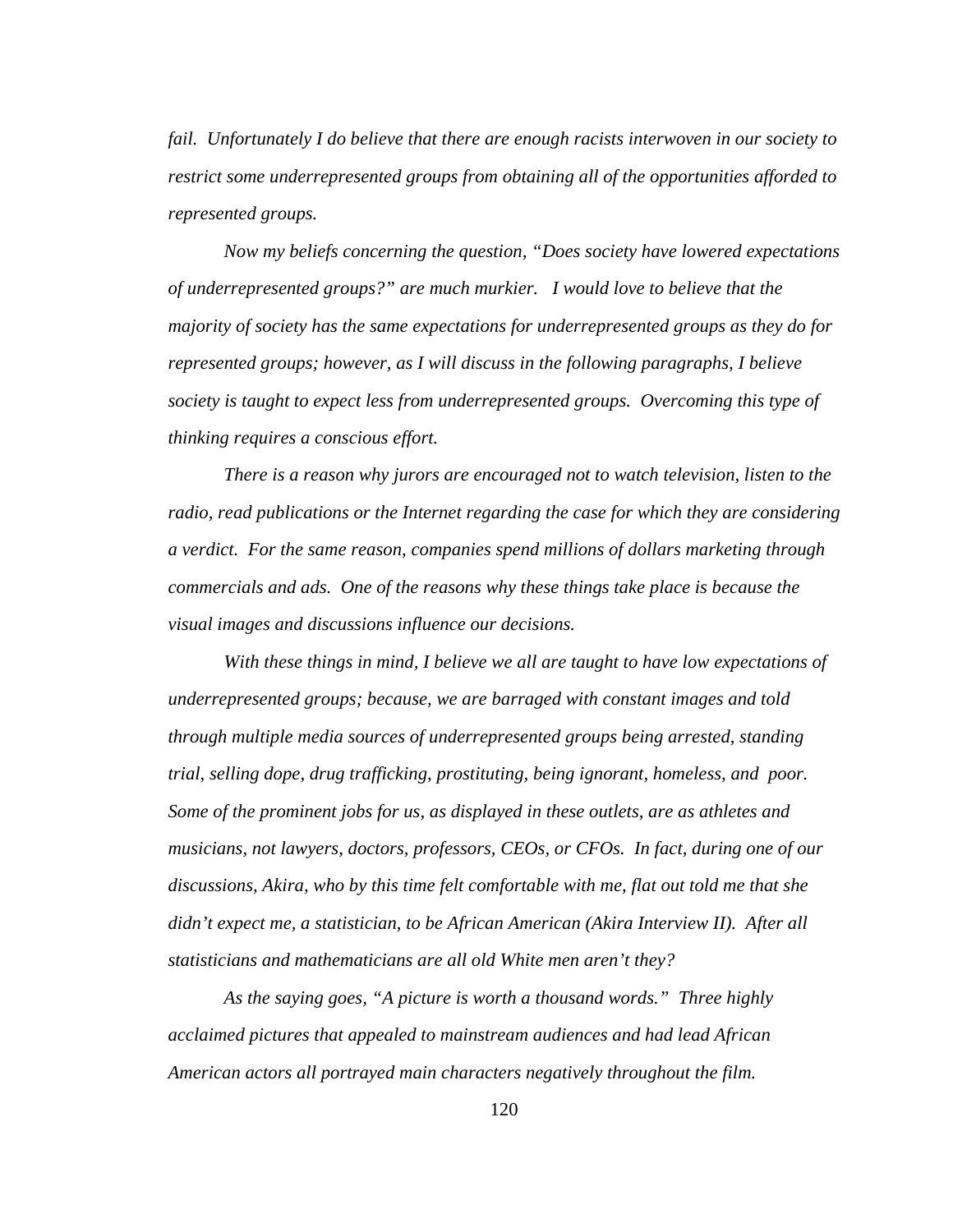*Dreamgirls portrayed Eddie Murphy doing drugs; Training Day portrayed Denzel Washington as a crooked narcotics cop and Pursuit of Happyness portrayed Will Smith as a father who couldn't take care of his family.* 

*With all of this said, I believe it is tremendously difficult for society to not expect less from underrepresented groups. After all we are shown how inferior underrepresented groups are all of our lives. We are shown statistics supporting these images and discussions. The research "proves" it. Even though much of our logic suggests that these things are not true, we must make a conscious effort to abandon these negative trains of thoughts and reflect on the many underrepresented people who do not represent these negative stereotypes.* 

## *Race can be a Burden on the Academic Performance of Minority Students*

"Even the I guess smartest person coming from an African American education, I don't think they would still be up to par coming to a predominantly White school, um but I don't, I don't put any added pressure on myself, but that plays a role in my competitor" (Asharii Interview I, January 19 2006). Out of all of the comments I heard, none disturbed me quite as much as this one. I would like to believe that we (underrepresented groups) all have progressed beyond the point of believing that some races are more qualified than others; however, as Delores alluded earlier, there are still some oppressed mentalities. While Asharii claims that she does not place any extra burden on herself, in my opinion, her pure mindset suggests otherwise.

While all of the minority students did not state that race was a burden, most did indicate that racial stereotypes created pressure to perform academically. One of the stereotypes was about underrepresented students not being as intelligent as their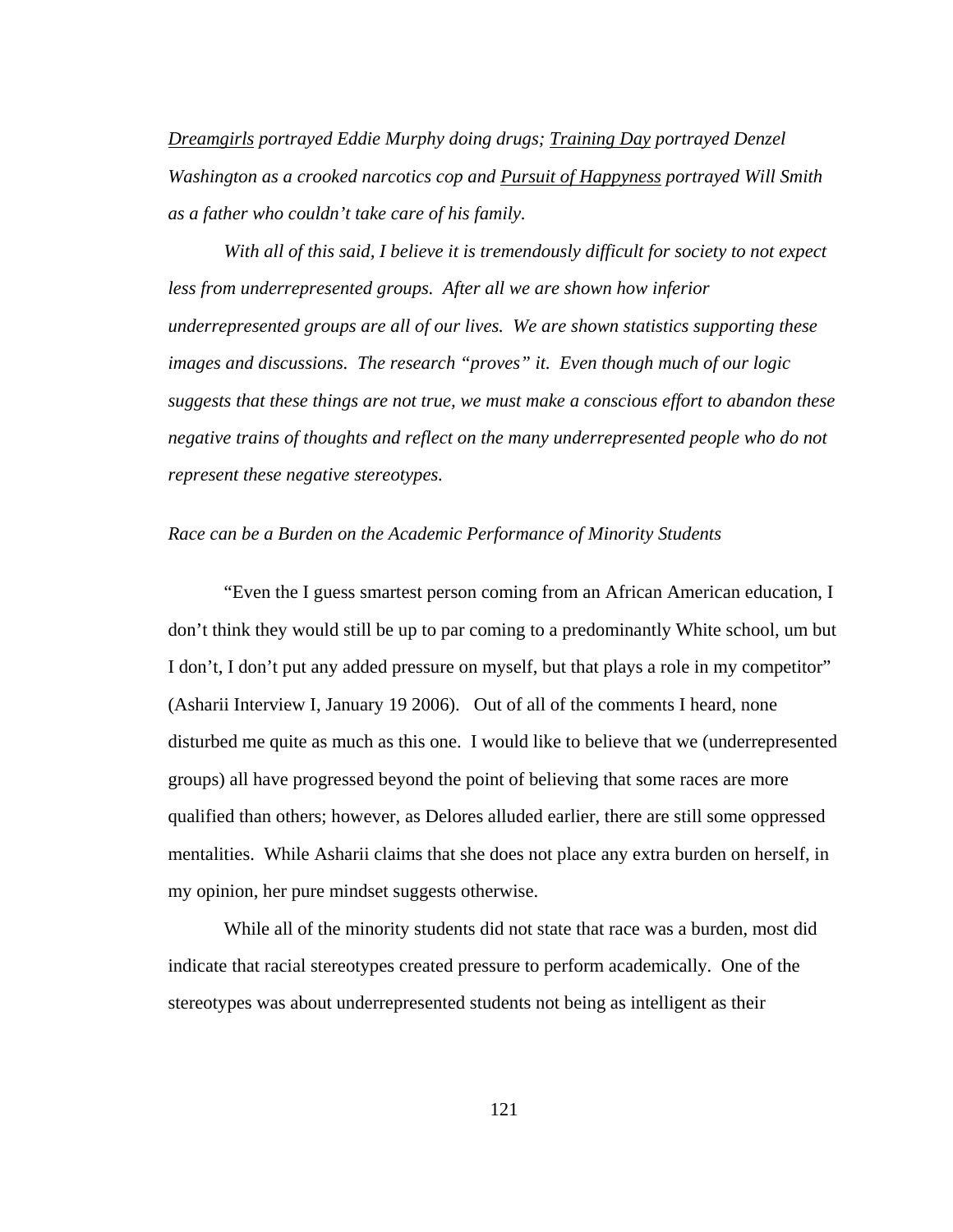represented counterparts. The other stereotype dealt with the perception that all Asians are smart. These stereotypes both motivated and discouraged the students to perform educationally.

Sometimes I feel like – you know - being Black is a handicap. Like it's something that people that aren't Black, don't really understand what it means to be Black; because, it's a struggle to be Black everyday (sarcastic snicker). Man, it's just hard (sarcastic snicker) (Jerry Interview I; 2006, January 18).

Jerry snickered as in saying, "Whew, it is unbelievable how much you have to struggle. I'm lucky I haven't had a nervous breakdown." Jerry felt the pressure of being an underrepresented student at a White university. He and others believed that while the pressure motivated him to not meet the stereotype (the classes where he performed well), the pressure became burdensome in those classes where he performed poorly.

 While underrepresented groups had to deal with negative stereotypes, most of the represented participants thought others believed the "positive" stereotype of Asians being smart and thus they were expected to perform well in education. "I'm sure that a lot of teachers see Asians and they think that they're going to be really smart because a lot of them are" (Jacqueline Interview II, December 5, 2005); "reading when they're two" (Nate Interview II, November 21, 2005). "The Asians are very good at math and science and things like that" (Jade Interview II, November 18, 2005). "I think that people perceive it as a cultural thing; the Asians excel in academics" (Nate Interview II, November 21, 2005). While these quotes were discussed as possible thoughts that others may feel about Asians, I couldn't help but wonder if a few of the participants felt that way themselves especially Nate who commented that Asians read by the time they are two years old. I could not determine if he was saying this statement or if he was imitating a teacher.

 Even Akira seemed to believe the stereotype that Asians are smart saying, "I mean they're all smart…. Most (of) the Asians that I meet are extremely smart…. I'm sure they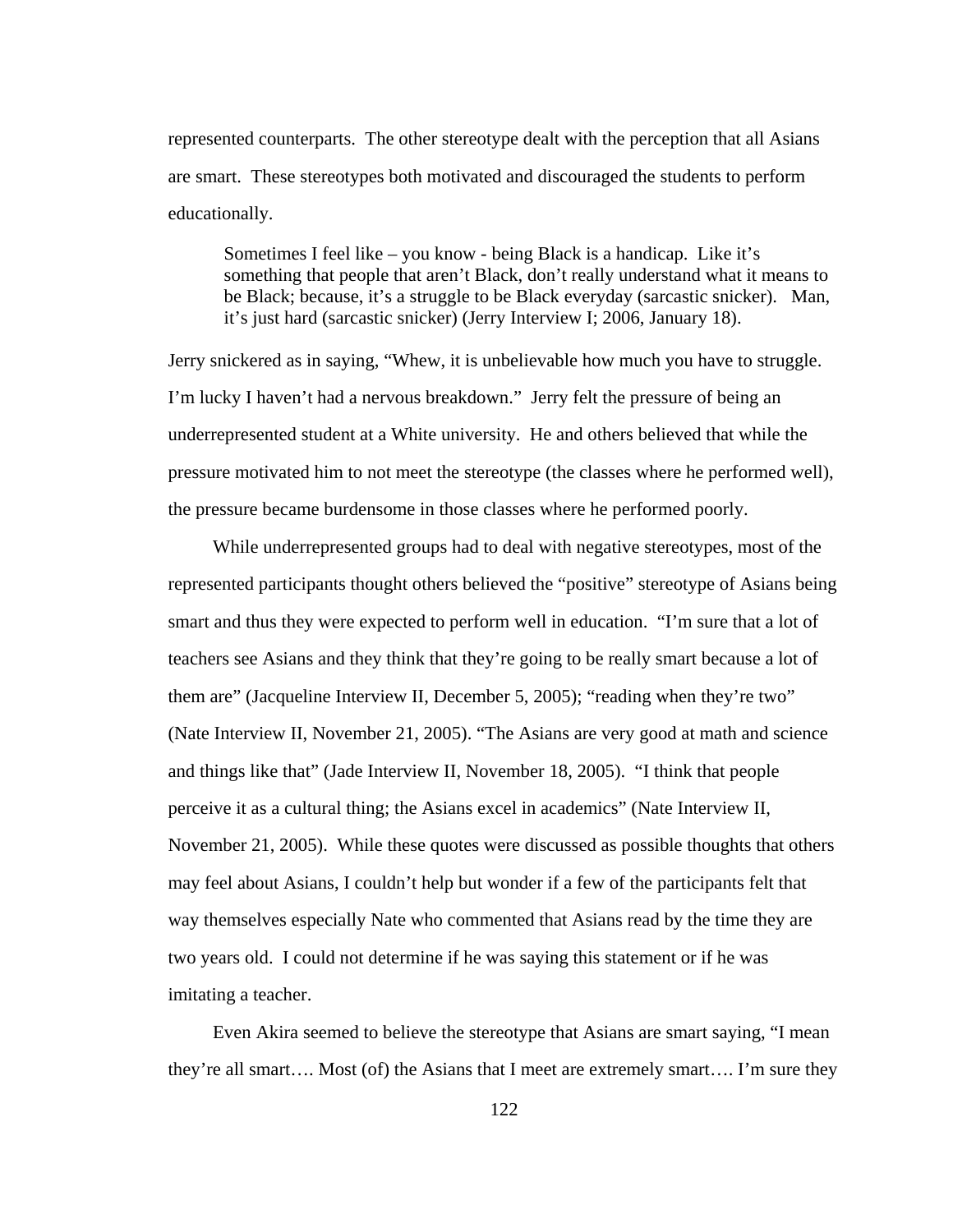stereotype me. They go, 'She'll probably do well in this class because she's Asian; because she's at the library on Friday nights doing nothing, you know; studying all the time" (Akira Interview I, November 3, 2005). Initially I thought Akira in her typical jovial voice sounded as if she was joking, laughing while claiming that the only two Asians she knew who were not smart were her brother and herself. However as she made mention of this topic a few more times, I began to believe that she was not joking. Furthermore, I couldn't help but notice that she called Asians "they" in her quote. Even though she claimed that she and her brother were the only two Asians she knew who were not (super) smart, she let me know that, "I don't consider myself like dumb as a rock, but I'm not pre-med" (Akira Interview I, November 3, 2005). My personal opinion is that she is a very intelligent person who is an underachiever. I'll address this more in the following paragraphs.

 Although Akira seems to believe the stereotype that all Asians are smart, she does not appear to appreciate it. "It's harrrd! It's really hard to be Asian; 'cause, like they have all these…. They, they just have all these notions of you; it's kind of like...God, I wish they…. It's weird" (Akira Interview II, November 17, 2005)! sounding as if she was whining. Initially I was surprised by her statements until I considered the pressure placed on an individual when much is expected of them.

"Like I'm not like your average university Asian – you know – that know three languages and is super smart and going to med school…. Why would I want to be in the library all the time (sounding as if she was appalled by 'those type of people')? And I think that kind of like prevented me from (very soft) learning well. 'Cause I'm just like, I don't care; like why would I want to be like that. Why?" "It's just like they (unsure who they was) want to push me to be like them, but I enjoy like my friends and my family, and I enjoy going out and having a good time, and I don't enjoy going to the library, and I don't enjoy studying" (Akira Interview II, November 17, 2005).

 I would like to believe by her soft tone that Akira realized how the stereotype was preventing her from excelling. She seemed to come to an understanding of why she was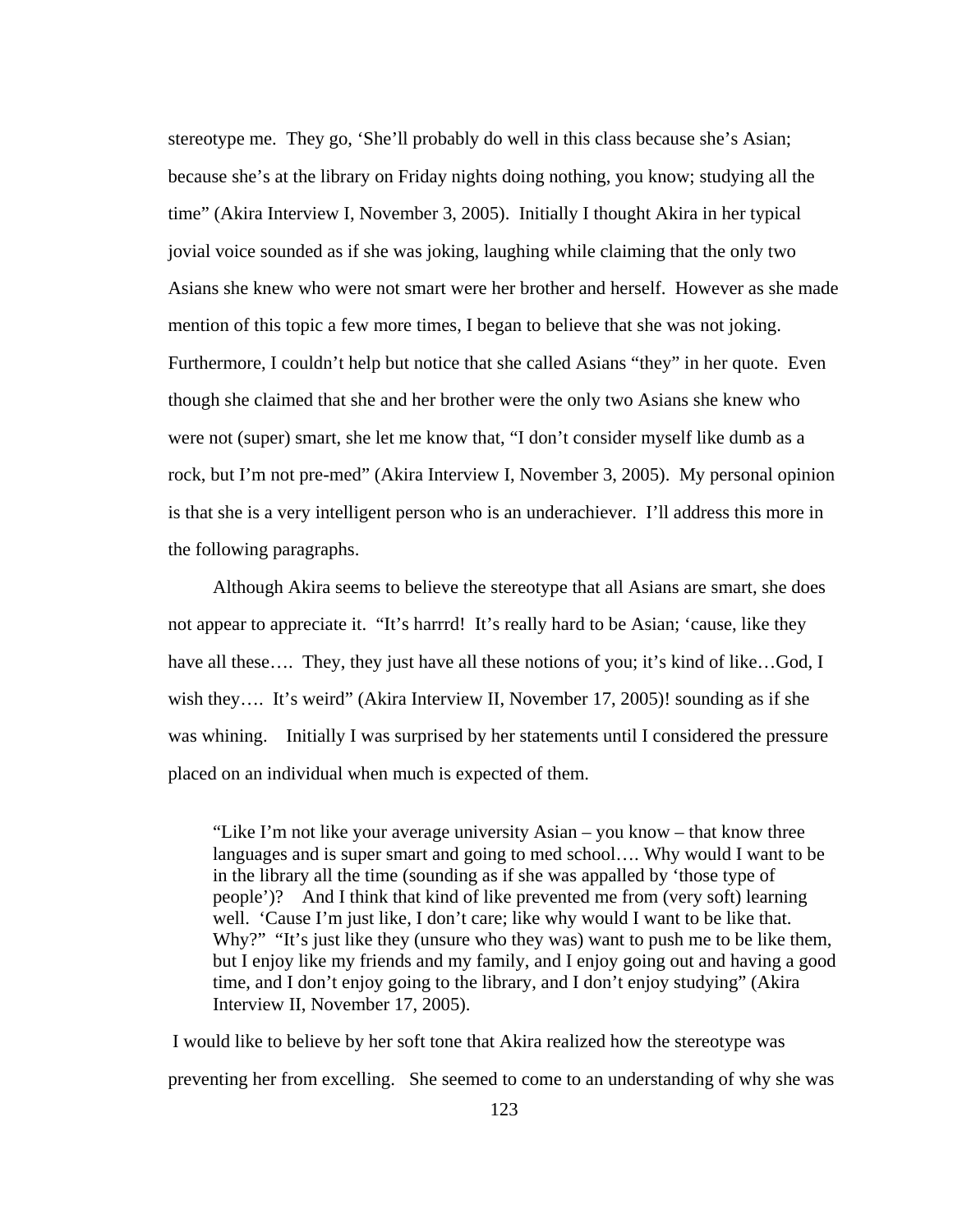not committing to her studying. Similar to the idea that some African-Americans don't want to be labeled "acting White," Akira seems to be rejecting the stereotype of "acting Asian." Because she prefers to fit in with her family and friends, she stays away from the library. To be honest, she somewhat reminded me of the light skinned African American girl who could pass for White in the movie, Imitation of Life, who was constantly rejecting her racial makeup. Furthermore, she somewhat seems to reject her Asian heritage; a topic that will be elaborated on further in the next section.

*As far as my experience, the burden of race came when I began to attend OSU. I was concerned about the racial distribution of students and teachers in the department. Doubting that there were many African Americans in the department, I feared the worst. I guessed that most of the professors would be older, White men. I was right. I guessed that there would be no African American students. I was wrong – barely wrong, but wrong; there was one other who was preparing to graduate with his doctorate. I feared*  racist teachers and students. To my knowledge, I can happily say that I did not *experience either. What I found were many professors and students, who treated me fairly, expected the most out of me, helped, and encouraged me.* 

*Along with the fears mentioned in the previous paragraph, I came with self doubt of not being prepared enough, not achieving academically, almost not reflecting well on my race. That is, I pretty much came with the burden of representing my race in a positive light!* 

*You are the Whitest Asian I Know. But I am American…* 

 Akira was the only participant that seemed to not identify with her ethnicity. When I would ask her about her Japanese heritage, she would refer to being an American. Akira took a Japanese culture course, but hated it due to the amount of work required. When I asked her why she took it, she frowned up like she was annoyed by the question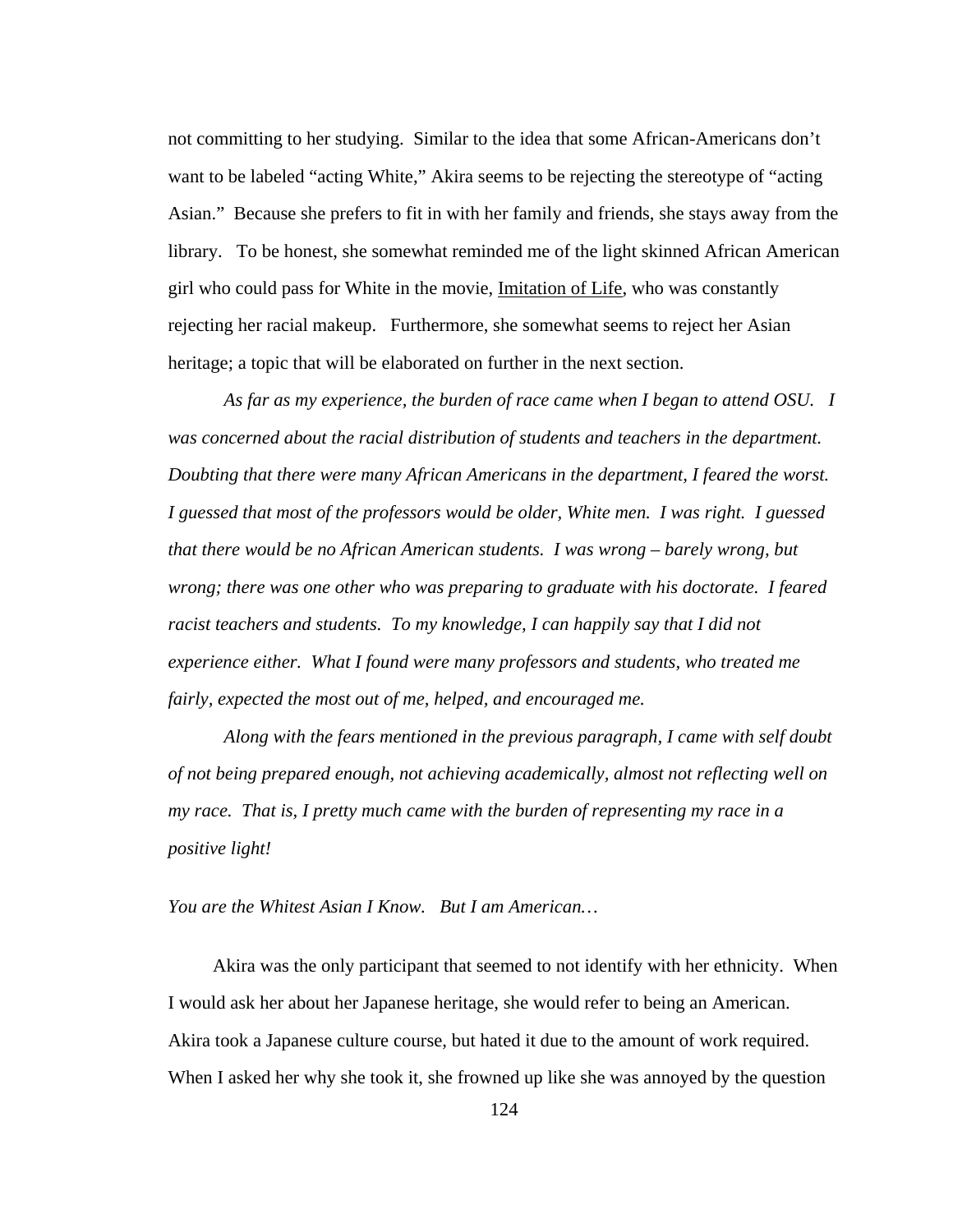or the class, saying, "I have to take like a diverse culture class, and I'm like I might as well take Japanese. It's a cult …like it's not language. It's a culture class" (Akira Interview I, November 3, 2005). I prodded by saying, "But why did you choose Japanese, though?" recognizing that she could have taken numerous other diversity courses that the university offered. "(Laughter) I'm like, I might as well. I should try to learn about it" (Akira Interview I, November 3, 2005), she said. "It," she said, "I should try to learn about it," as if she was learning to change a tire. It? Wow, I was simply fascinated at her disregard for knowledge about her heritage. Where I come from, your heritage is not an 'it.'

I'm very Americanized, and I don't. I just think it's just…my color of skin, the most dominant thing about me that's Japanese. Like I don't know anything. I don't think I would want to. Like like, I guess I would want to, but I don't think it would get me anywhere. Because I'm not over there (Japan). I don't have the same beliefs as them (Akira Interview I; 2005, November 3).

She ended up telling me that when her grandparents moved to America from Japan, they made their children learn American culture. She also told me that her father was American – meaning not necessarily Japanese. Like her, she made sure to tell me that he did not know anything about his Japanese heritage and culture.

 I found myself being constantly intrigued by Akira. Considering that my people have lost so much history due to slavery, I enjoy knowing the history and cultures of my descendents, so I tend to believe that others are the same. However Akira almost disregards her Japanese culture; all but deeming it useless in America. I didn't find this shocking considering my understanding of Ogbu and his theory regarding immigrant minorities; however, to see the theory in practice left me perplexed and astounded.

 Akira admitted that she had no Asian friends and it appeared that she hung primarily around Whites. Early in our first interview, she laughed jokingly that her friends called her, "The Whitest Asian" they knew. I was shocked how lightly she took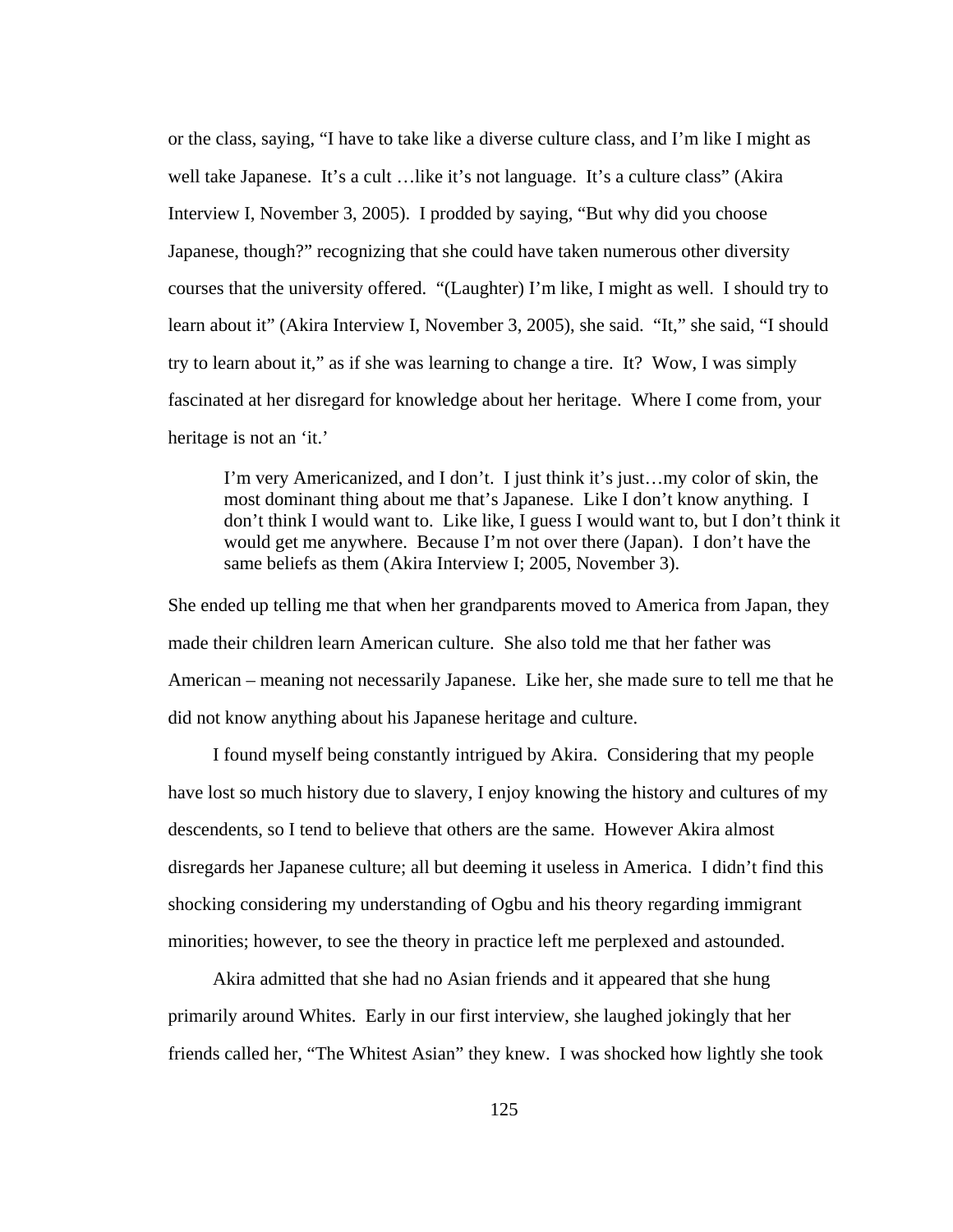this "compliment," because I knew better than to recognize it as a compliment. However, as the interview process continued, she mentioned it again, but with what appeared to be an epiphany. "I mean all of my friends are like, 'You are the Whitest Asian I've ever met.' Because we're like…. I'm like, oh (as if she was shocked)…? OK (very softly)." But I don, I don't …. Well, I'm half (Asian/White) (Akira Interview I, November 3, 2005)!" as she quickly came back out of her shell. I believe that because of the questions that we had discussed earlier in the interview, she had become more aware that her friends were showing little regard for her heritage and in an African American terminology, calling her somewhat of an Uncle Tom. Furthermore, I think she demonstrated her awareness by no longer laughing when saying the statement and lowering her tone to an almost inquisitive whisper as in, "What do you mean, I'm the Whitest Asian you know?" However, she still justified who she was at the end by saying I'm half. My opinion from our interviews was that being White was synonymous with being American.

 Racial stereotypes are harmful to all people, creating a burden on the victim and faulty expectations on the non-victim. For some, these stereotypes create expectations that some races cannot achieve success; for others the burden lies in having added expectations to perform well. In order to fight and disprove these stereotypes, influential people must motivate and take responsibility in educating students.

#### *Influential People Can Motivate or Discourage Education*

 For many of the participants, there were numerous influential people in their lives; some were positive and others were negative. Often, it was a father, mother, or other family member. However there were also teachers, counselors, professors, and national figures that influenced the participant's educational goals and lives.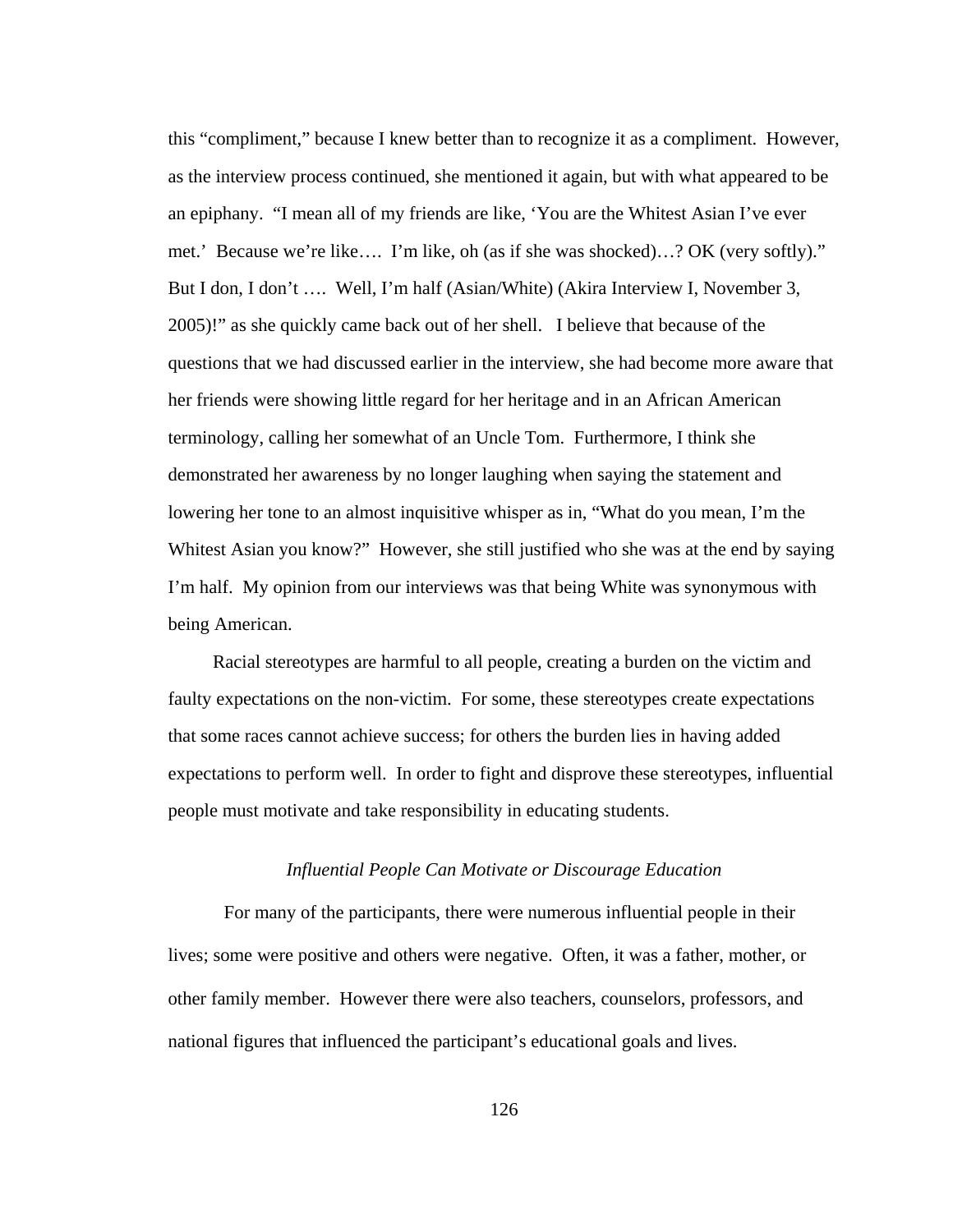#### *Paternal Figure was Motivational in Performing Well in Education*

"Well my father, he graduated from Indiana University. Um, I feel like he really gave me a foundation as far as knowing that as I graduate – you know what I'm saying – college would be like the next step for me" (Jerry Interview I, January 18, 2006). Jerry showed so much admiration for his father bringing up his name many times throughout the interview.

For the majority of participants, their fathers played an intricate role in their education. They were role models, motivators, and teachers. This is important considering results from the surveyed students that suggested the average student whose father did not graduate from high school was expected to have a final statistics score 23 points lower than those whose fathers went to college. For those who did not know their father's education level, they were expected to do 7 points worse. Forty-five and thirtyeight percent of the underrepresented and represented students' fathers did not go to college, or it was unknown respectively; a difference that was not significant  $(z =$  $-1.01$ ;  $p = .313$ , two-tailed).

Even though most participants spoke of their fathers in a positive light, there were a few who didn't. Of the qualitative participants, there was a greater proportion of underrepresented who spoke of their fathers negatively (40%) as opposed to the represented (16.67%), but I am not sure that this is a finding because of the small number of participants. Based on the survey of underrepresented students, we expect the average statistics grade to be 9 points lower for those whose fathers did not attend college or it was unknown in comparison to those whose fathers did attend  $(t(25) = -2.77, p = .01)$ .

The importance of fathers having a good education and focusing on mathematics appeared to be important in students achieving in statistics.

It was all about math. My dad had spatial problems. I mean my parents expected me to go to school and none of this skipping school stuff and they expected me to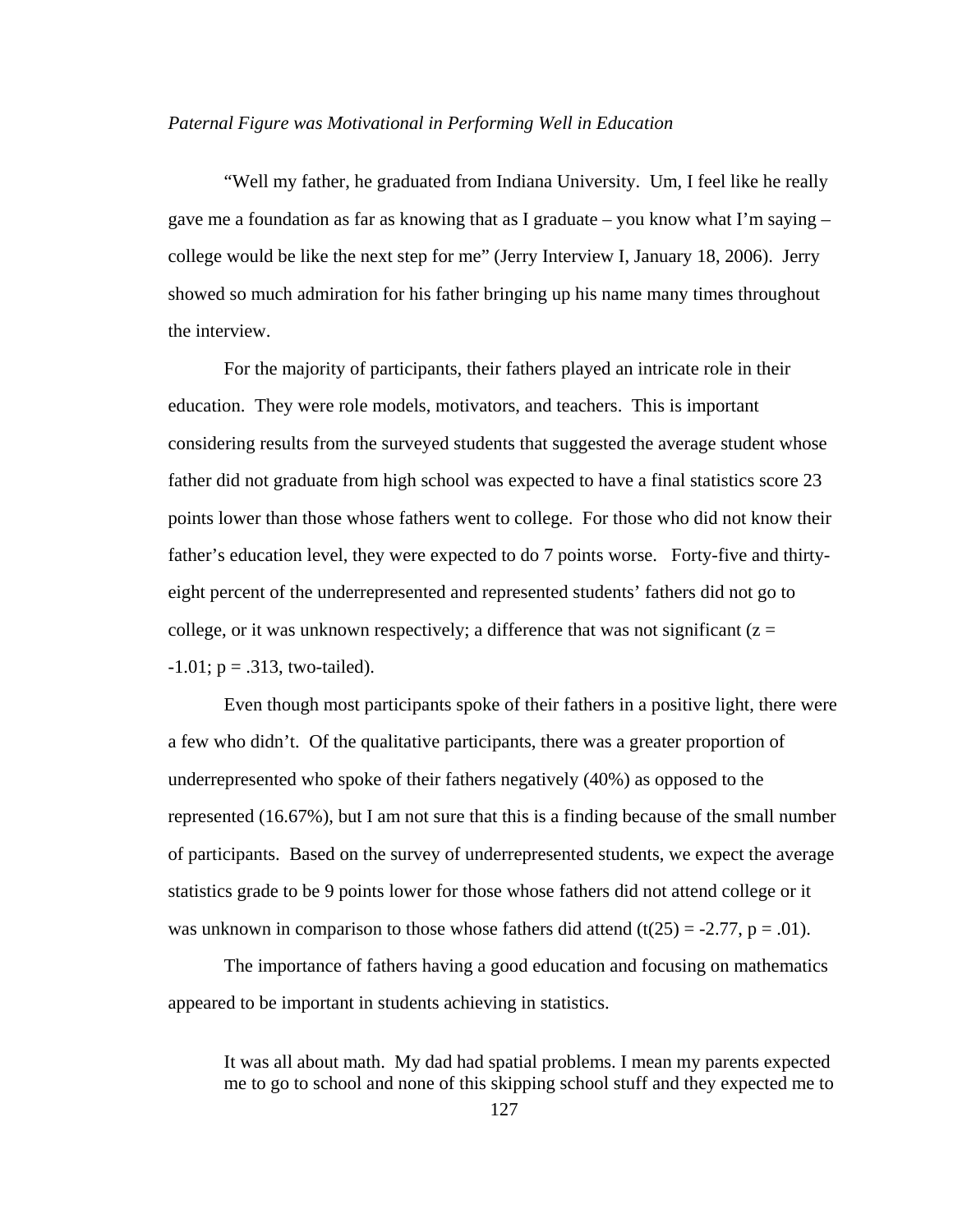do well in school… (Dana Interview I, November 1, 2005). I know that my dad was doing this stuff with us when we were two year olds. He called it cookie problems. 'You have two kids and two cookies. How many cookies does each kid get' (Dana Interview II, 2005 November 17)?

Dana was very positive about the importance and expectations of education to her father. As she often did, Dana showed a lot of animation as she spoke of the high expectations her parents set for her and her siblings screaming, "I'd get good grades and my parents would be like, 'So what. All of our kids did that.' You know, I'd be like, '*I did a lot of work* [italics added]!' and it's like horrible [italics added]" (Dana Interview I, November 1, 2005)!

 There were a few participants who admitted that their father was a role model to them. "Like my dad would help me with math. They (parents) were like really positive role models. They were like good in education" (Hetty Interview), Hetty said. Along with Jerry and Hetty who looked up to their fathers as role models was Raquel who admired her father for the role he played in assisting underprivileged students. She said,

I also really look up to my Dad because he could have had…. He's a great teacher and he could have had any job that he wanted, but he decided he wanted to work in inner city schools with the auto mechanics helping people when they get right out of high school. They can go get a job. And I really look up to him for that; because he made differences in a lot of people's lives (Raquel Interview I; 2005, October 29).

*As many of the participants, I too had a father who believed in the importance of education. When I was in junior high school, I had a poor habit of losing my books. I don't recall if you had to pay for the first book you lost, but that was beside the point. My father was not happy with my carelessness and warned me to keep up with them. Well as the saying goes, "I didn't believe fat meat was greasy." I lost another book and was severely disciplined for not heeding his warnings.*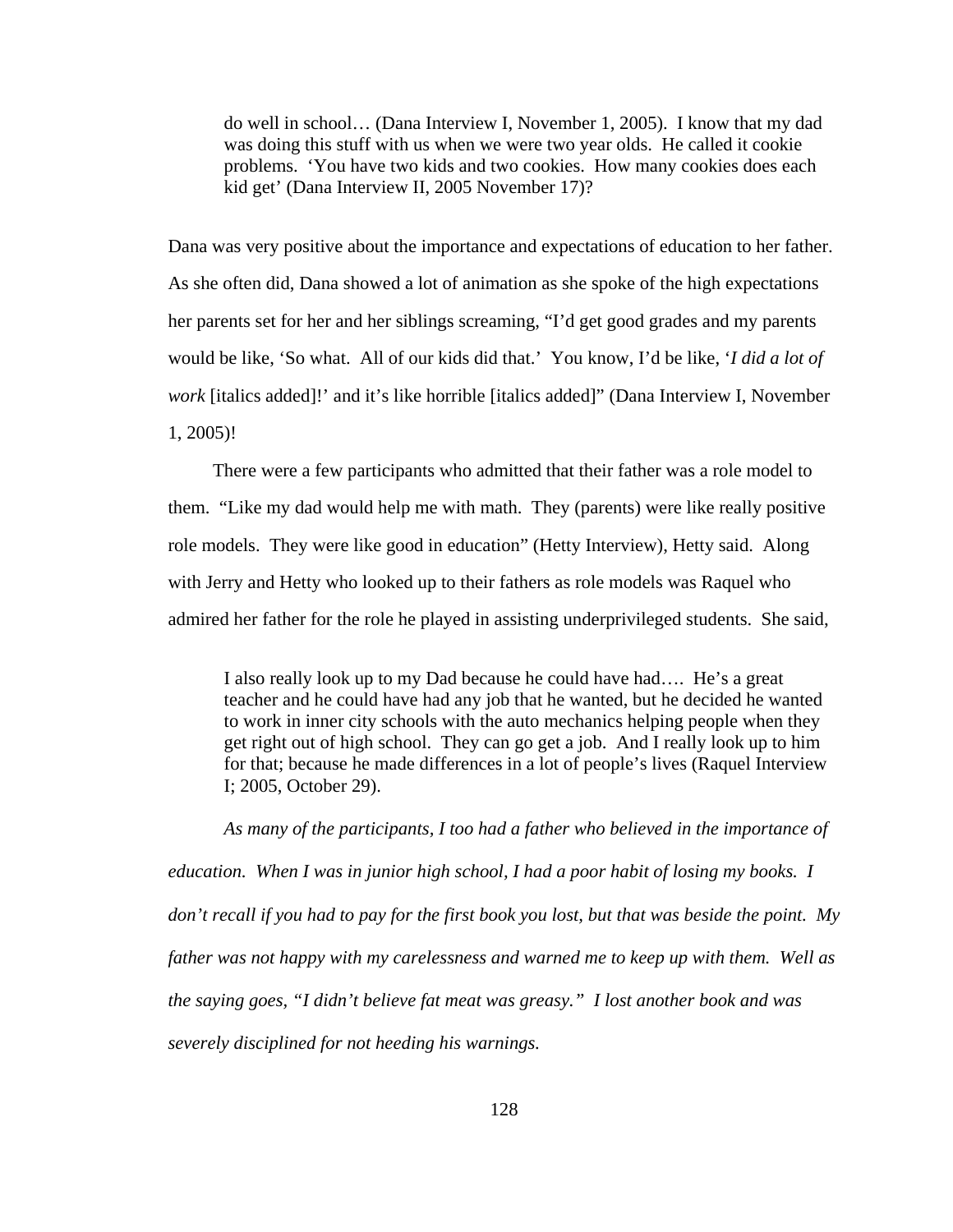*At the time, I thought my punishment was due to the fact that he would have to pay for a new book, which I'm sure was part of the reason, but as I think about it now, I've come to believe that he was more angry that I was losing knowledge. Losing my book, I believe, was a metaphor for devaluing and rejecting education, not taking it seriously, being careless and thoughtless; setting my priorities in the wrong place. Instead of me placing my books in a secure place before playing with the other students, I most likely was throwing them somewhere in a corner. Education was of the utmost importance to my father (and mother for that matter). "Don't speak that way," he would say as I broke the English language, "When you get to college, you don't want to speak like that in front of your professors. It sends a poor message."* 

 *Little did I recognize at the time, but when he said things such as, "When you go to college…." He was not placing a mere expectation but a reality; a prophesy if I may call it that. This truth was as true as the moon will be seen tonight. Similar to almost all of the represented students and something not seen in almost any of the underrepresented students, he and my mother were speaking into existence the idea that college was not an option. This point is something that I will discuss further later on.* 

*Similar to other participants, my father was a role model. He would tell me his stories of working with local politicians and marching with Dr. Martin Luther King. He would recite large portions of Dr. King's speeches. He would give me spiritual, academic, and social guidance. Even though I sometimes still break the English language, for the most parts, I noses how knots to broke it win I wants too, and I love him for it.*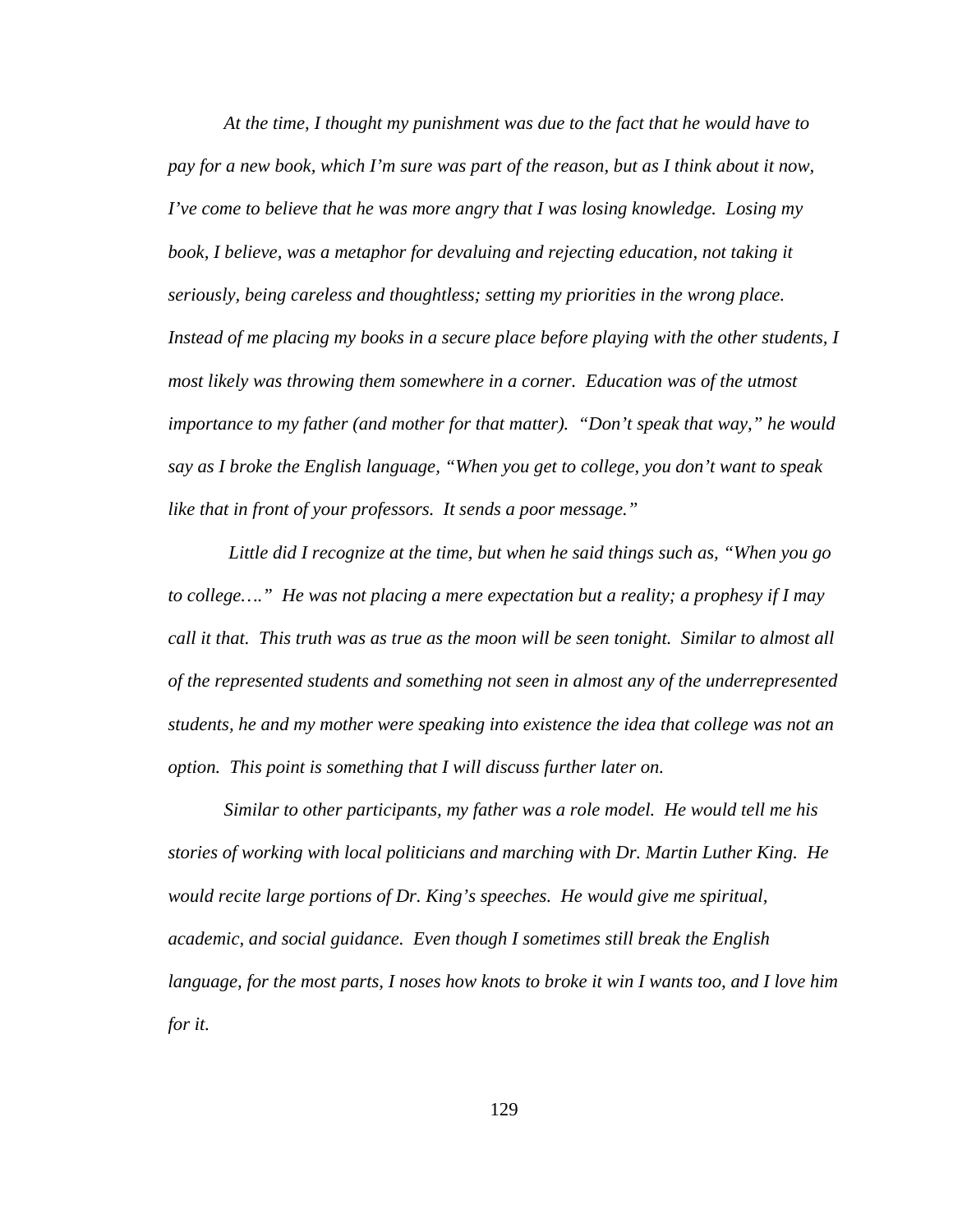#### *Maternal Figure was Motivational in Performing Well in Education*

My mom was a teacher and she uh…. They (parents) always wanted to make sure that that I do my best. They always stressed that. They didn't stress necessarily straight A's or be perfect, but as long as I was doing my best. That's all they cared about" (Jade Interview I; 2005 November 8).

With the exception of Jerry whose mother was an alcoholic at an early age (Jerry Interview I); all of the participants spoke very positively about their mothers. Jerry has begun to respect his mother as she has cleaned up her life. Most participants described their mothers as being supportive and motivational of their education goals. "When I was, when I was in elementary school, my mom would si(t), would actually help me with my math homework and with any other homework that I needed (Lona Interview I). Even Nate's mother, the only represented participant's parent who did not have expectations of him going to college, was supportive of his educational choices saying, "If you want to go to college, I'll like support you. If you don't that's great too, I'll support you" (Nate Interview I, October 29, 2005).

The majority of the participants had mothers who had graduated from high school and attended college. However, out of the underrepresented participants, only Delores's mother had college experience. From the surveyed data 47% of the underrepresented students said that they did not know their mother's education level or said their mothers did not go to college. In contrast, 36% of the represented group said the same; however, this was not a significant difference.  $(z = -1.59, p = .113,$  two-tailed).

*For me, the importance of my mother on my education was very significant. When I was in the 7<sup>th</sup> grade, I can recall doing poorly in a reading/spelling class. The class was not difficult to me in any way; however, I had little interest in the material. I*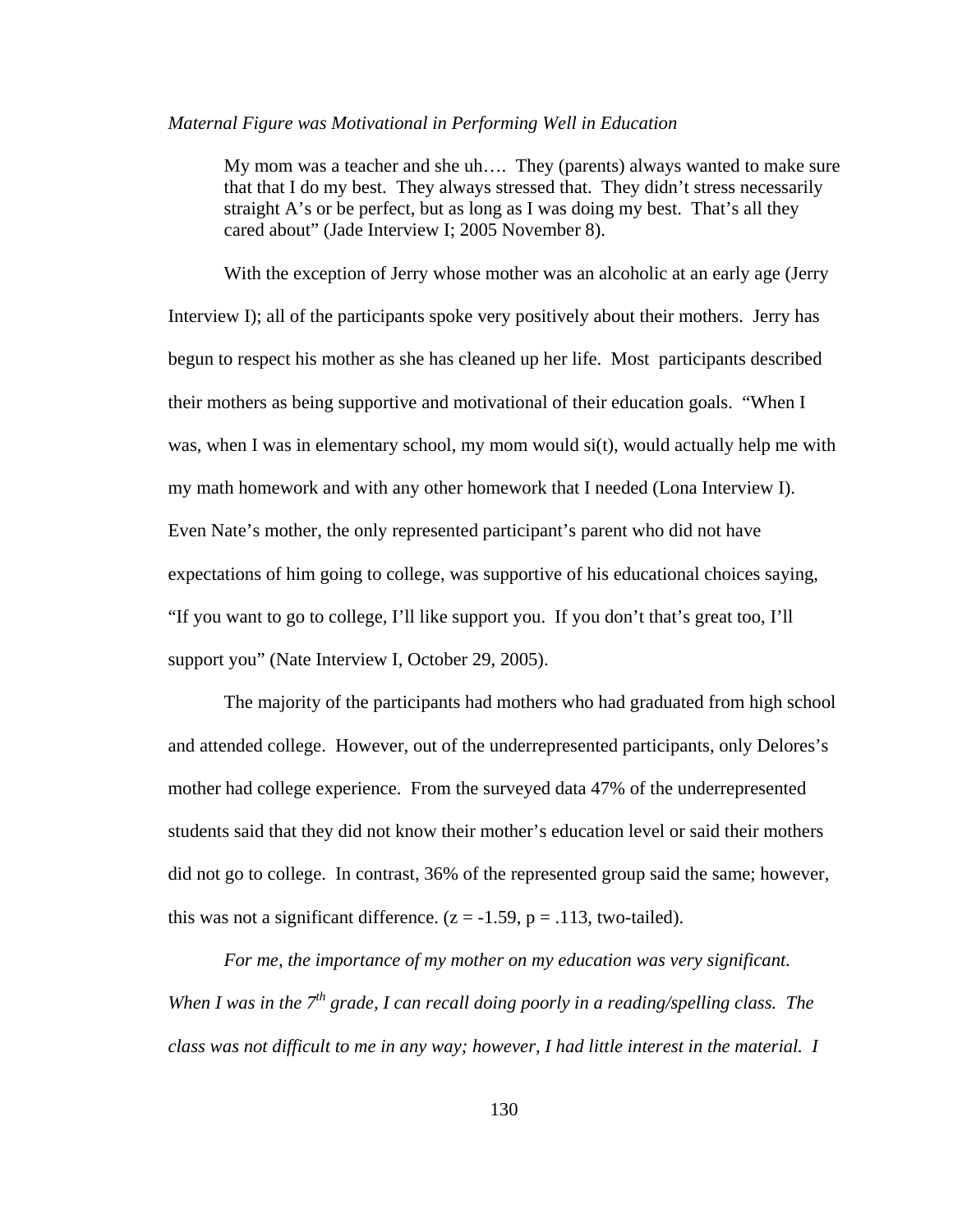*began to slack; not doing my homework and being disruptive in class. Of course with this type of behavior, my grades went down. One day, unfortunately or fortunately depending on how you would like to look at it, I was goofing off with my friend and partner in crime as normal when she looked at the door window and said something like, "Whose loser mama is this?" I'm sure it comes as no surprise that I was the loser; guilty as charged.* 

*My mother had seen everything that I had been doing in class that day; peeking through the window. She walked past me with "the evil eye" insinuating that I was in danger of not reaching my next birthday or tomorrow for that matter. She went straight to the teacher who spat her venomous poison. "He's a smart student, but… he goofs off. He can do the work, but… he plays too much. He hasn't been doing his homework." If I could have shut her mouth at the time, there would have been no hesitation because I KNEW my mother's ear ache would cause me ache! Later on, it was made crystal clear by both of my parents that I had better start doing better! Even though no Comeback Student of the Quarter award existed, I can imagine that I would have won it that next quarter if it had existed.* 

*My parents valued education, had no problem instilling those values in my sister and myself, and were typically very positive. Like Jade's mother, they did not harp on us making good grades as much as they harped on us doing our best. My goofing off in reading/spelling class was unacceptable and did not meet their expectations. To be honest, I don't believe I received punishment for acting poorly in class (That was a surprise!), but I was given a stern tongue lashing with promises of fury in the future if I*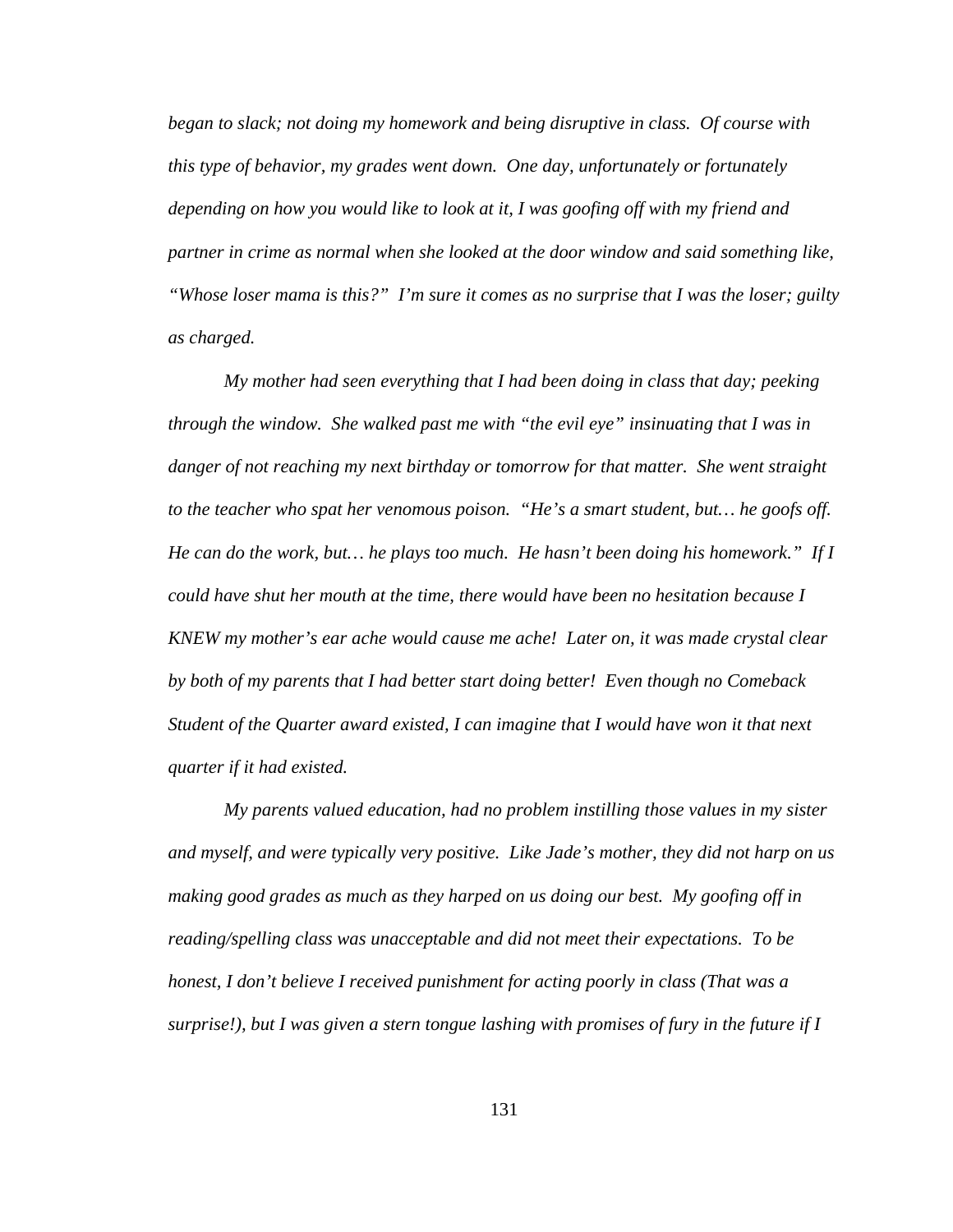*did not turn my act around. After it's all said and done, I am so thankful that my parents had greater expectations for me than I had for myself at the time and they were and will always be a constant presence in my education.* 

*Role Models: Underrepresented's Change the Community while Represented's Assure Academics* 

"They kind of care about the communities and you know want to have something to do with the upbringings of the community…" (Asharii Interview I, January 19 2006).

 Both underrepresented and represented groups discussed the importance of having role models to whom to aspire and succeed in life; however, the types of role models typically discussed by the groups were different. The underrepresented group's role models tended to be people who changed the community or society; being national figures, local figures, and for a few, family members. However, the represented group's role models tended to be relatives who assured and motivated the participant's success in academics.

"I guess people that I consider role models are someone who's trying to make a difference in this world" (Raquel Interview I, October 29, 2006). "I would say Martin Luther King. Brother King he was just really somebody that looked at the big picture; he looked at – you know what I'm saying – those types of things that would set us in a position to really be able to be successful and be equal" (Jerry Interview I, January 18, 2006).

 I also really look up to my Dad because um he could have had…. He's a great teacher and he could have had any job that he wanted, but he decided he wanted to work in inner city schools with the auto mechanics helping people when they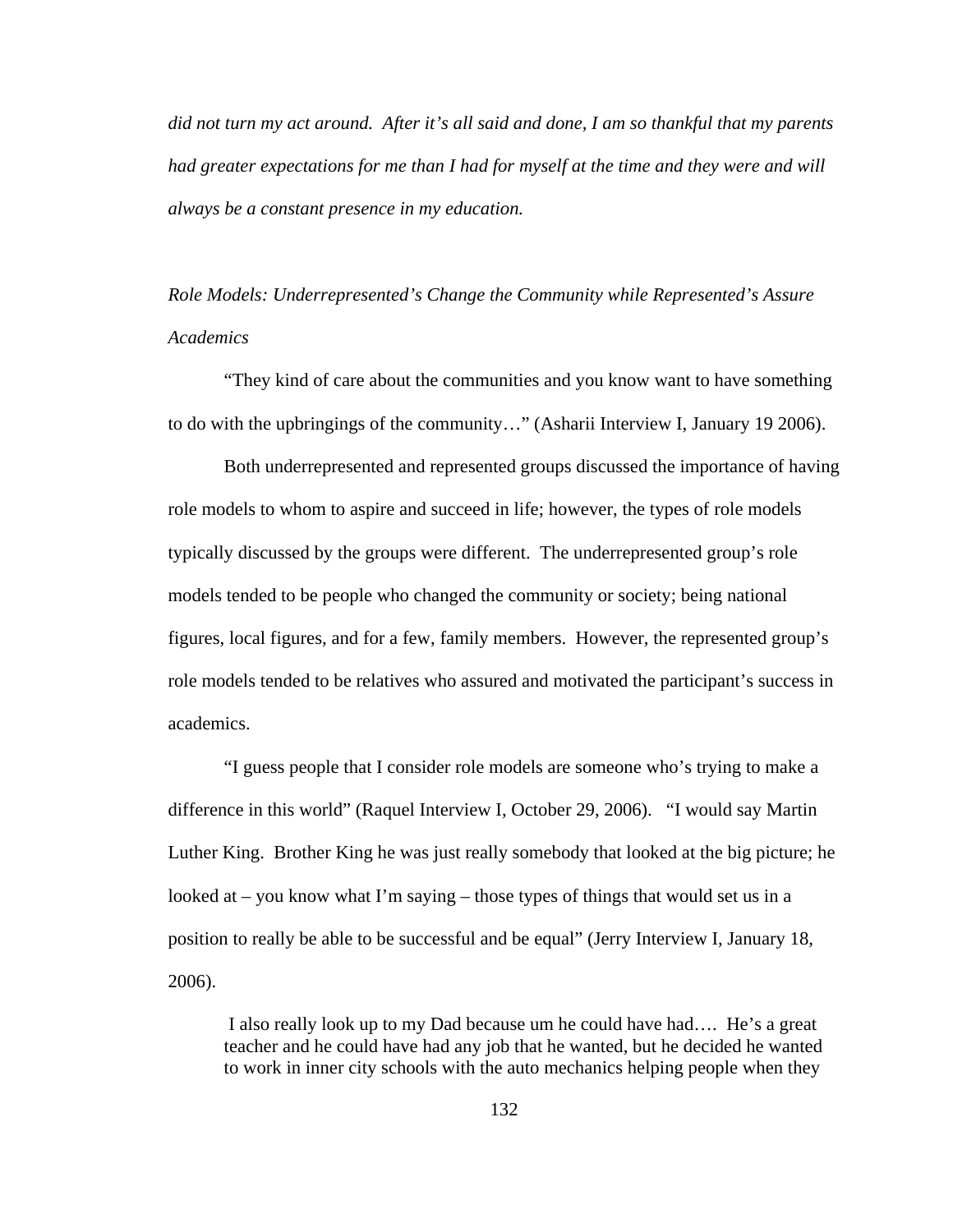get right of high school. They can go get a job. And I really look up to him for that; because he made differences in a lot of people's lives, (Raquel Interview I, October 29, 2006)

"so it was pretty inspiring" (Lona Interview I). I often asked the participants who their academic role models were, so I was a little surprised that more of them did not speak of family members. In fact, excluding Delores, the only family members the underrepresented groups spoke of as role models were their parents.

As I mentioned earlier, for the vast majority of represented groups, family members were typically their academic role models. These role models were living the lifestyle that the participant wanted and were inspirational in the participant going to college. When asked the question, "Can you discuss with me your academic role models?" the response was, my "Mom, Dad, siblings, aunts, uncles, cousins went to college" (Dana Interview I, November 1, 2005). I look up to "my dad 'cause he is just like…was successful and like graduated and stuff so he is like my role model" (Hetty Interview I, November 7, 2005); "my cousin Aaron; because, he's…he went into the same field I'm going into. So like I spent some time with him when he was going through his undergrad and everything and I've just seen him go through that and accomplish that so he's one of my role models" (Nathan Interview I, November 8, 2005).

*Besides my parents, I have had so many role models in my life. I suppose like so many of the other underrepresented minorities, they are more than just academic role models, but they are role models who are changing the community, aspiring for more in life, being successful in their careers, and helping people. These people are my sister, grandparents, aunts and uncles, two teachers specifically, Mr. Williams and Mr. Casey, former professors, and of course Dr. Martin Luther King.*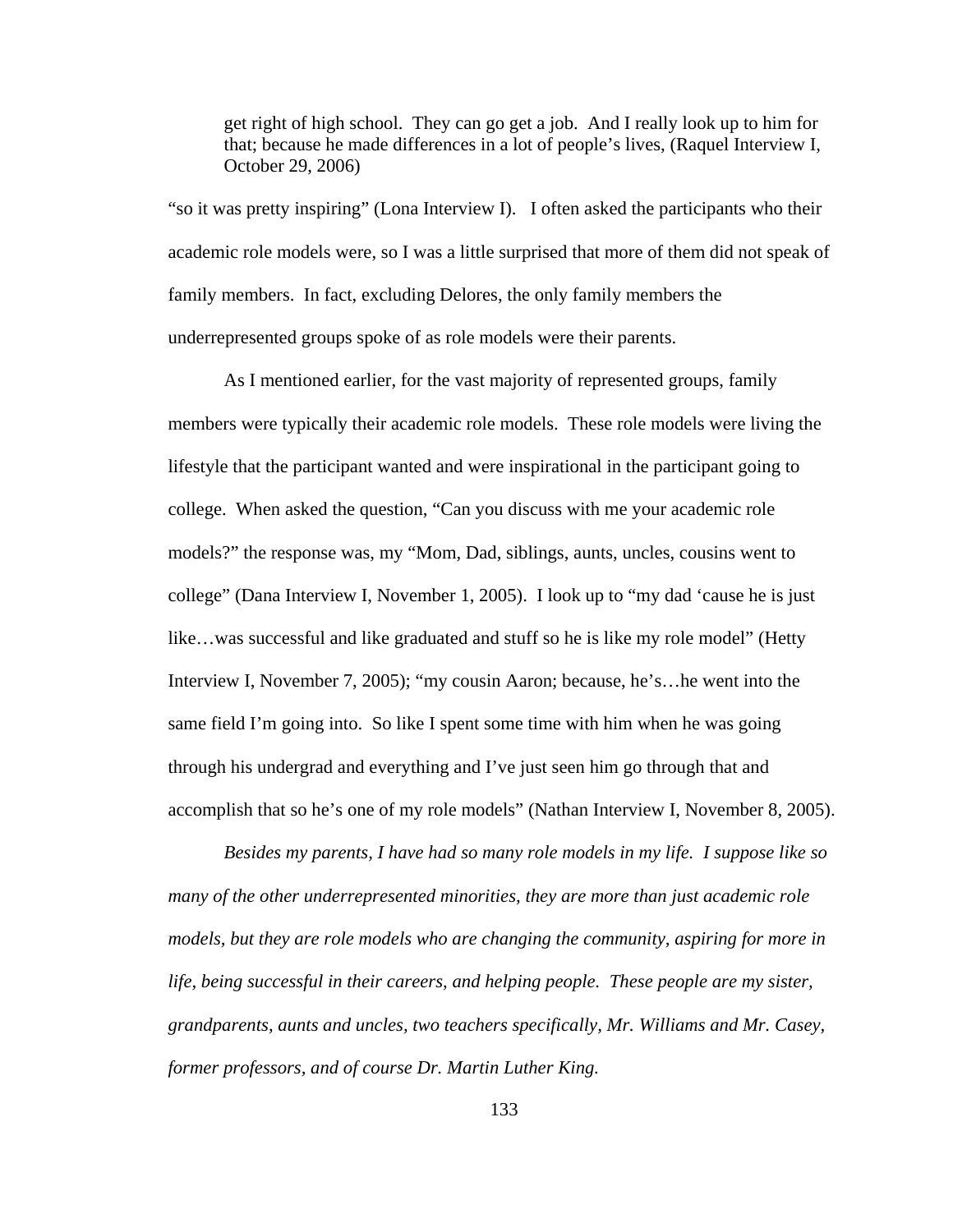*From my family members, I have received wisdom, knowledge, advice, and examples through their lifestyle. I'm proud to say that while many of them are retired, they still give me hope of some of the things life has to offer when I reach that age. Some of them have started second careers, written a book, moved to new places, began new hobbies that they enjoy, and taken new leadership roles.* 

 *While I had quite a few former teachers who were inspiring, none were more inspiring than Mr. Williams, and Mr. Casey whom I will speak about in more detail later on. Mr. Williams was my mathematics instructor in junior high school. He also was the boys' basketball and track and field coach. Mr. Casey was my high school band director. Both were positive teachers who cared for and wanted only the best from their students. They molded students in the classroom and in the extra curricular activities that they led. Not only were they winners in their activities but they were winners in life. When you learned from them, you learned how to work to achieve success.* 

 *As far as my professors go, I have had some wonderful people who have advised me both inside and outside the classroom. The ones that I have most looked up to were the ones that "took me under their wings," showing me how to succeed in their respective fields. When I was trying to complete a phase required for graduation such as writing a thesis, passing a qualifier, or this dissertation, they were pushing, guiding, and stretching me.* 

 *Last of all, Dr. King has been my greatest public role model. There is so much to discuss about him that I would never finish writing. I will simply say, besides changing the world as he did, Dr. King was highly intelligent; going to some of the most prestigous universities! He literally dedicated his life to something far beyond himself, and he spoke*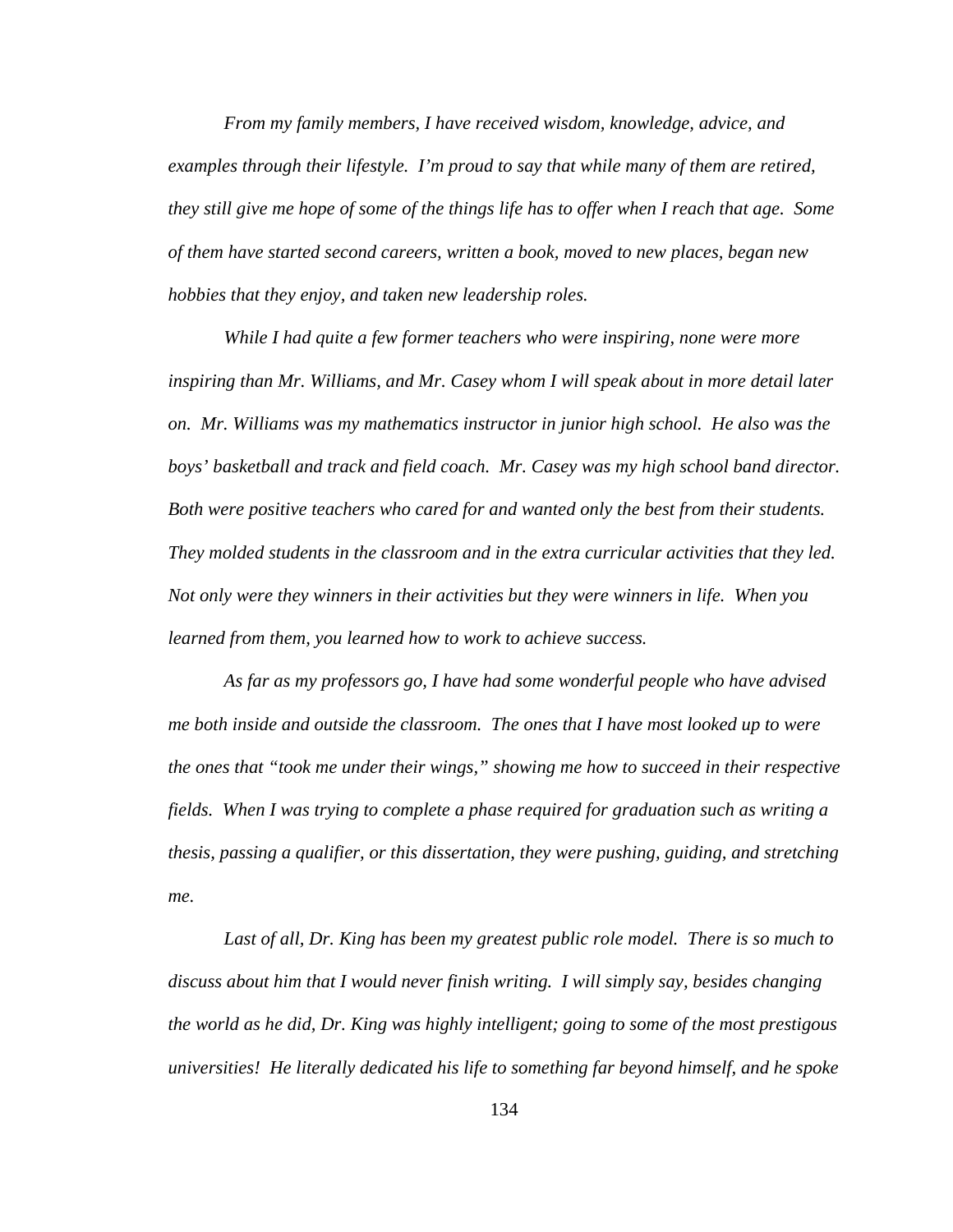*in such a way that an 8 year old could understand. As I go back and read or hear some of his speeches, it always fascinates me how many words he spoke that I didn't understand when I was younger, yet the context was so clear that I knew exactly what I needed to know.* 

*Support Groups Help Motivate Educational Achievement Verbally, by Example, and Competitively* 

I had this group of friends where we would compete on Saturdays and I had this teacher who was very supportive of my, of my schoolwork and everything. And so yeah, it changed who I wanted to be and who I was becoming (Lona Interview 1, 2006 January 18).

 Both groups believed in the importance of support groups. They believed these support groups helped motivate them to achieve in their education. For Delores, Akira, Hetty, Jade, and Dana, they were surrounded by successful family members who led by example and gave words of encouragement. For others such as Asharii, Lona, and Jerry, their support groups understood the persons they were and pushed and helped them. Finally for a few, their support groups were friends that made them compete for better grades.

When asked about her academic role models Delores said they were people,

"Probably like more family members, my grandfather and just aspiring to get his doctorate, see him use his knowledge and skills the way he has." She also mentioned, "I have two uncles who are attorneys. So that has... just their success, that's kind of played a role in my, I guess, striving" (Delores Interview I, January 6, 2006). I found myself being pleasantly surprised when Delores told me of her family's educational pedigree. I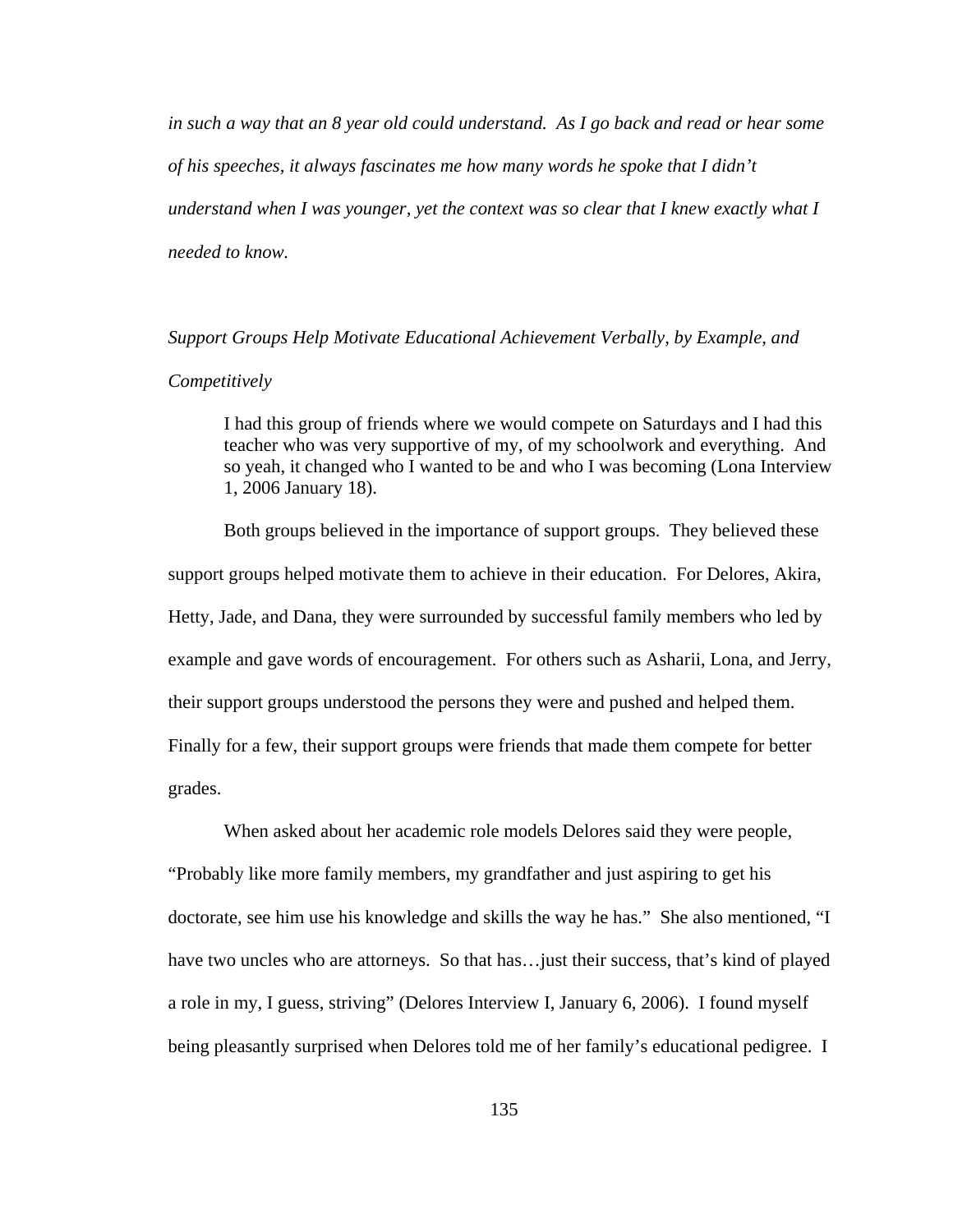must admit that I don't ever recall meeting any underrepresented minorities whose mother, father, grandfather and uncles had doctorates, doctorates of jurisprudence, or were obtaining a doctorate. My personal bias was that Delores had almost no choice but to succeed academically.

Similar to Delores, Dana, Akira, and Jade said, "college degrees are like everywhere" (Dana Interview I, November 1, 2005). They had family members with doctorates, masters, and/or bachelors degrees, "telling you what to do" (Akira Interview I, November 3, 2005), "motivating you to do better" (Hetty Interview I, November 7, 2005). "So, each "family really encouraged education" (Dana Interview I, November 1, 2005). For many of the participants, support groups were "very important" (Hetty Interview I, November 7, 2005).

For those participants with highly educated families, there was a perceived burden due to their family's success. Dana in her typically excited voice said, "There was a lot of pressure – maybe I put it on myself – to compare favorably to my siblings who got straight As without seeming to try which annoyed me like crazy" (Dana Interview I, November 1, 2005). Sharing this pressure, Jade also mentioned the pressure from her family, saying her grandfather who "was really obsessed about all his kids going to college, placed pressure on the family members" (Jade Interview I, November 8, 2005). She felt pressured from her father and mother's family adding, "I like to do well and I put a lot of pressure on myself to do well" (Jade Interview I, November 8, 2005). Even though they felt pressure from their families, they believed that, "it's definitely a very strong support system" (Jade Interview I, November 8, 2005).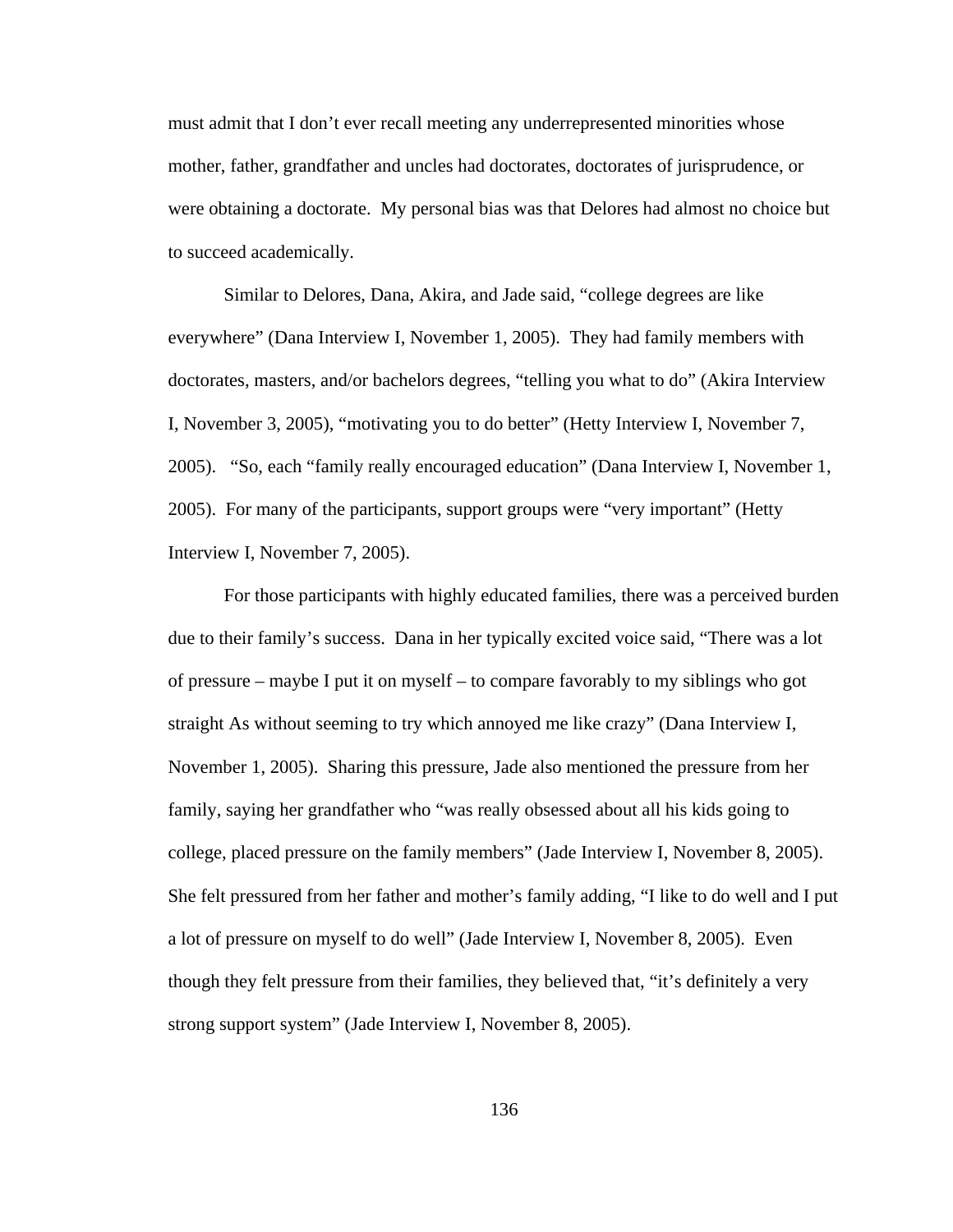For Asharii, Lona and Jerry, their support groups consisted of people who understood what they wanted to accomplish. People who helped find college opportunities and people who understood their backgrounds. Jerry said, "A [*sic*] support group for me really means like having someone who understands my struggle. Somebody who understands the types of things that I really want to accomplish, and they'll support me and you know push me…" (Jerry Interview I, January 18, 2006). Jerry mentioned many African American organizations such as his fraternity and the Office of Minority Affairs that helped keep him on track during his college experience. "I've had support groups through since I've been here" (Jerry Interview I, January 18, 2006), he said.

Finally for two of the participants, Akira and Hetty, they found that their support group of friends motivated them through friendly competition. "Like my friends doing better than me in school, it sort of like motivates me" (Hetty Interview I, November 7, 2005), because, "when I see my friends doing a lot, I have to push myself. I don't know if they're really support or more of a competition to me, but I think they play a big role in my…education" (Akira Interview I, November 3, 2005).

*For me, my support group was primarily my family. I have been blessed to have so many people in my corner: (a) parents, (b) sister, (c) aunts and uncles, (d) grandparents, (e) cousins, and, (f) yes, I can happily say my in-laws and their extended family. These individuals have given me wisdom, helped me stay focused, led by example, encouraged, motivated, and prayed for me.* 

*While the question that I am about to pose has been somewhat irritating and makes me feel pressured, to me it is an indicator of the support that I have received while*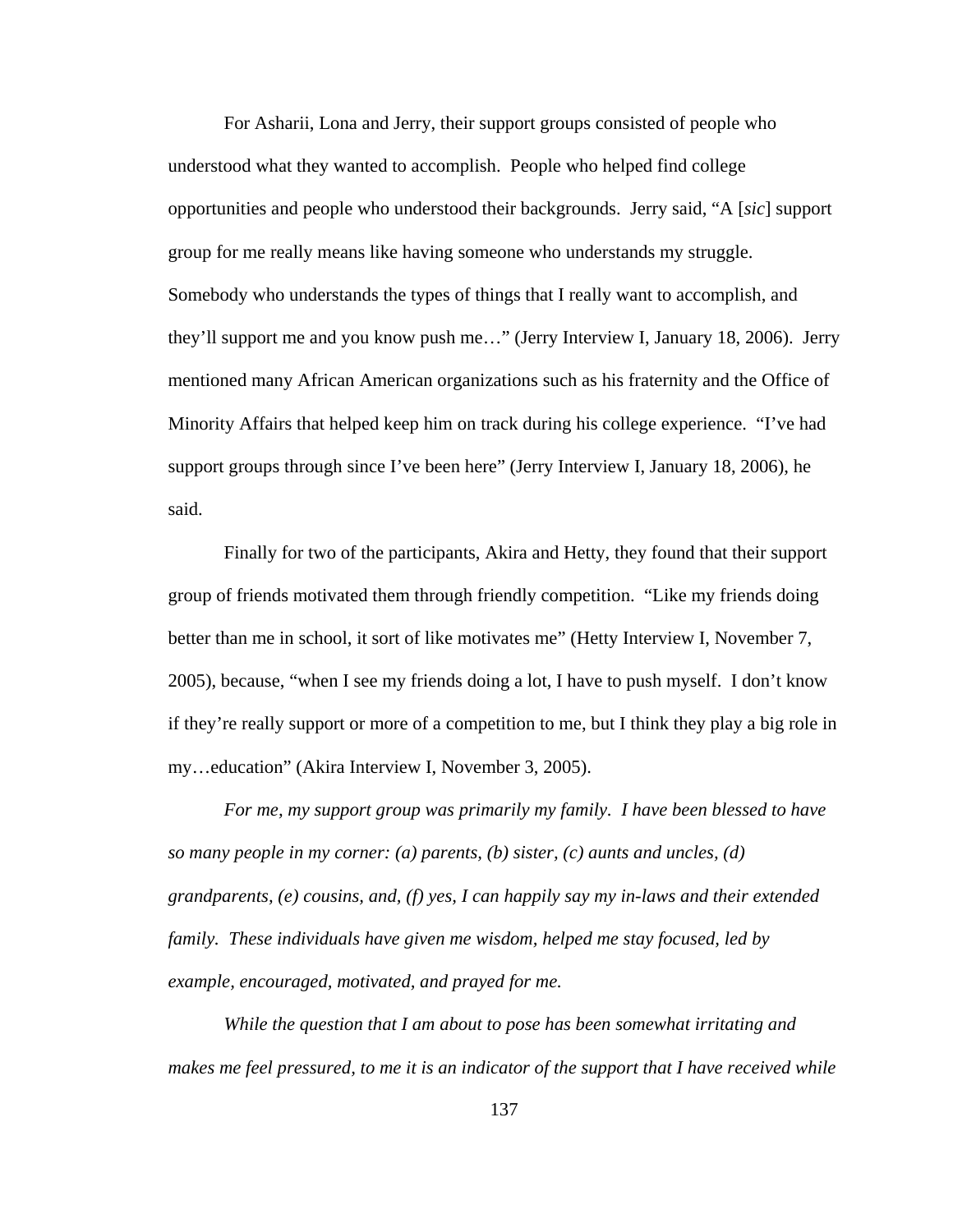*finishing my doctorate. Often when I visit or talk to them, I have gotten the question, "When are you graduating? Let me know as soon as possible so I can come." While the question has gotten on my nerves, probably because I have been more ready to graduate than they have been ready for me to graduate; it demonstrates that they can't wait to show their support at the graduation as I get hooded. I have no doubt that a minimum of 12 of my family members will be in attendance traveling from Illinois, Missouri, Tennessee, and Texas. I have little doubt that they will embarrass me as they scream as loud as they can when my name is called, and you know what? I would have it absolutely no other way! Because in the grand scheme of things, it's not everyday that someone receives their doctorate. In some ways, I receiving my doctorate is them receiving their doctorate. So, the supportive love in their hearts will drown out the scream of "uncultured" shouts of joy bringing me attention and embarrassment.* 

#### *Unsupportive Families can Discourage Underrepresented Students Educational*

#### *Performance*

I think he (teacher) would be (the) first person that actually gave me encouragement on things; because, with my par(ents), with my family they were like, "You can do better, and you can do this" (Lona Interview 2).

 One issue that all of the underrepresented participants had excluding Delores was one or more significant family members who were unsupportive of their education by being discouraging, poor role models, or jealous. Only one represented participant discussed having negative significant family member in their life.

 For Asharii, her mother showed little interest in her education until she was in middle school. "When I was younger, it wasn't a big thing academically in my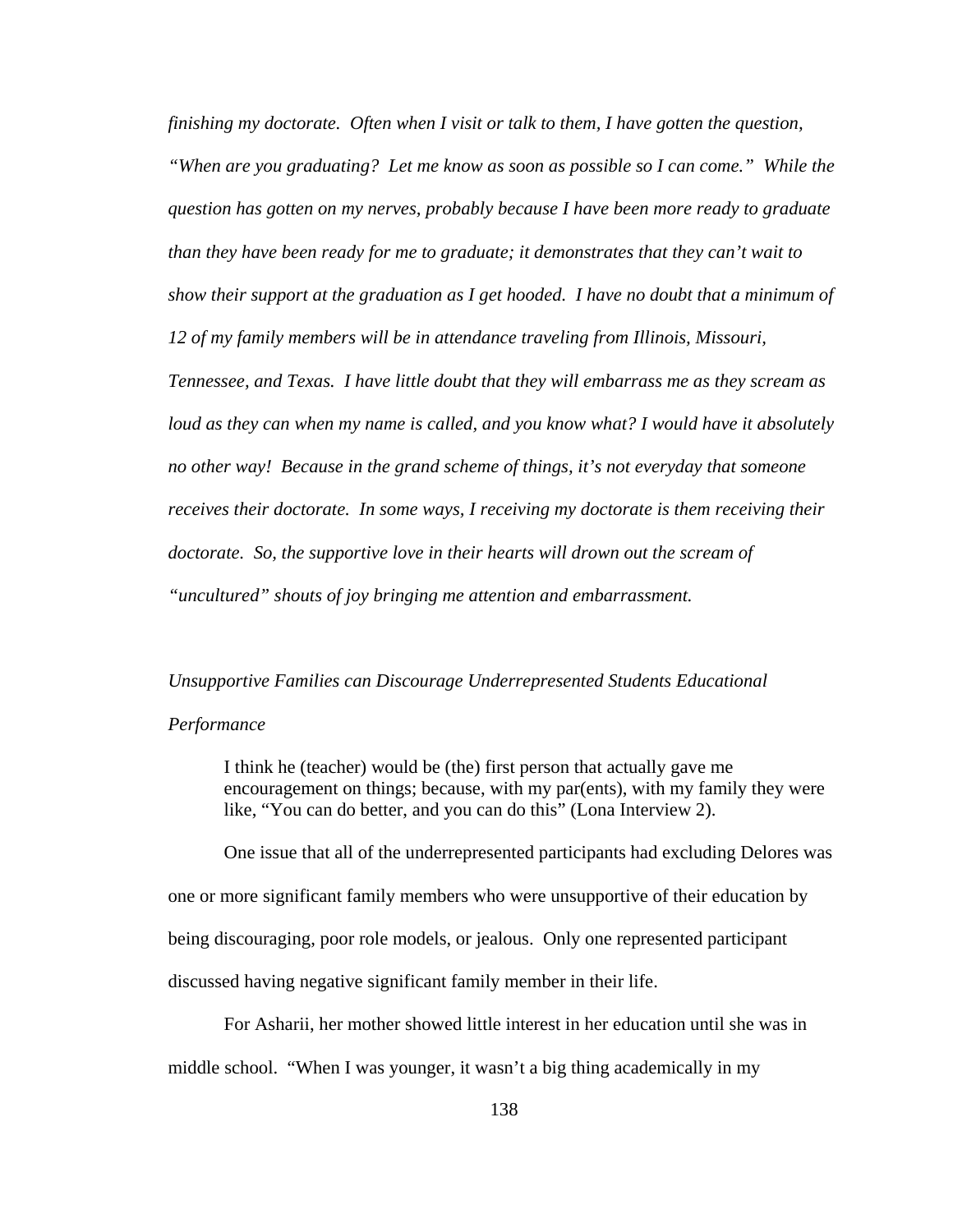household. We just kind of went to school and got grades. That was it" (Asharii Interview1). Her father did not appear to be part of her life. I say this because she chose not to discuss him, seemed to know very little about him such as when I asked questions like, "Did he graduate from high school or college?" and told me that her mother was the only person who took a role in her education. When asked about positive people in her life, other than her mother, Asharii really had a difficult time finding one.

 In Jerry's case, his mother was an alcoholic for a large portion of his life. As I mentioned earlier, Jerry says she has now begun to change her life around in a more respectable way by stopping drinking and becoming more spiritual. "Like she started to take like some classes um in college, but she never really like got finish with them" (Jerry Interview I, January 18, 2006).

 Finally, even though she uses her unsupportive family members as motivation, Raquel had lack of support from her brothers. She said, "I know what I want to do now, it's just getting to do it? Are my brothers annoyed? Yes. So one flunked out of law school and the other one dropped out of his bachelor's degree. And that isn't gonna happen to me" (Raquel Interview 2). Raquel seemed adamant about achieving what her brothers were unable to achieve. While I found it good that she had such a fighter's attitude, I found it discouraging to know that from her perspective her brothers were sort of "rooting against her."

 *I am fortunate to say, that for the overwhelming part, I have not had many family members who were unsupportive. In fact, in all of my years, the ONLY time I remember a family member having something negative to say was right before I came to school to*  work on my doctorate. When I told this member that I was leaving my well paying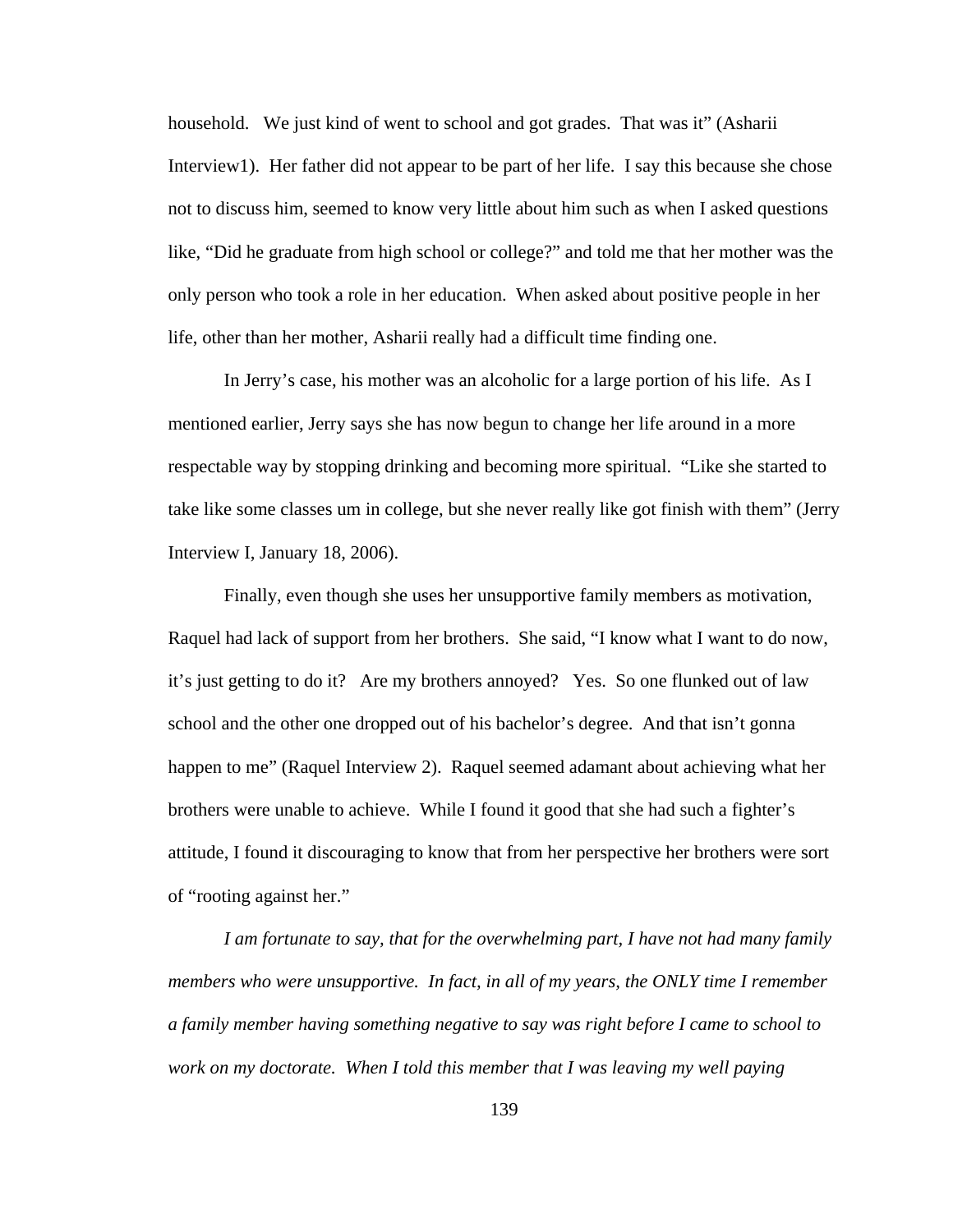*career, she negatively asked me, "What are you doing that for? Don't you have enough education?" Besides her, as I mentioned in the previous section, I have had nothing but positive support.* 

### *Represented Students Agree that Underrepresented Groups Lack the Right Family*

## *Motivation to Succeed in Education*

They're (underrepresented groups) not moti, as motivated to learn 'cause there are other things going on in their life. For me, like my parents just were always like you do good in school and whatever else and I don't think it's that way for them (Hetty Interview I; 2005 November 7).

Many of the represented students believed that underrepresented groups lack the

proper motivation from family members to be successful in education contributing and

agreeing with the ideas and suggestions in the previous section. Most seemed to believe

that it was primarily the parent's responsibility to provide motivation, but there was

mention of the entire family being motivating.

While discussing the achievement gap between underrepresented groups and their

represented counterparts, Jacqueline suggested that there are differences in family values

saying,

Like in Asian families, they're really big in education and Whites are generally pretty big in education in going further in college and stuff like that; whereas more underrepresented minorities, they may not have that as much. Like, it's just a cultural thing (Jacqueline Interview II, December 5, 2005).

"Maybe they didn't have the same encouragement" (Jade Interview II, November 18,

2005), Jade said supporting Jacqueline's belief.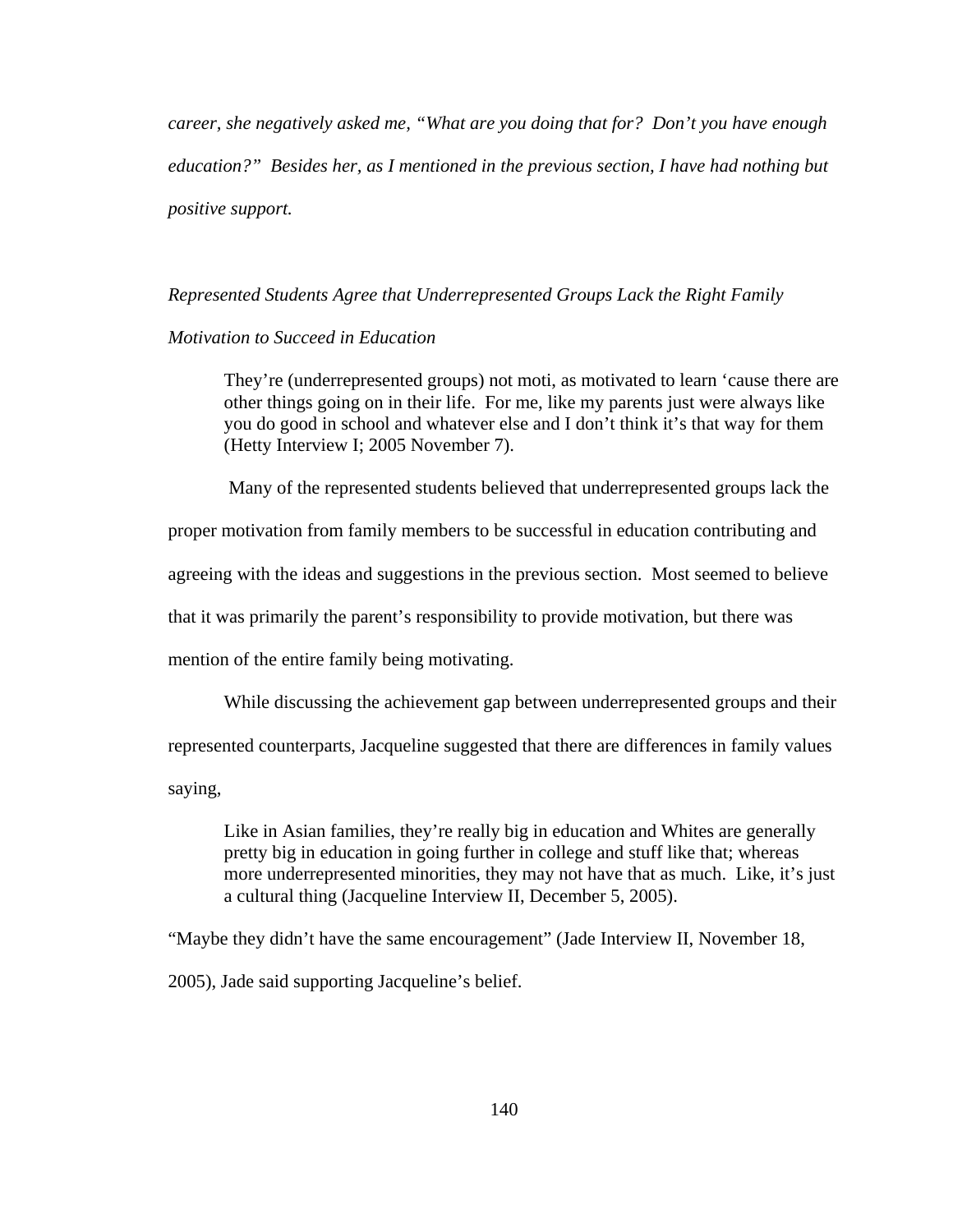For Akira, she discussed her mother's struggles with motivating her students to perform and motivating the parents to encourage their children.

My mom was like, "I met lots of parents down there (inner-city school) and you know? They don't have an education, and they don't know what to do with the kids when they go to school; because, they don't know what to do. So she would have to like tell them, "You know, I'm giving them homework. Would you kind of like reinforce this to them?" but I mean they still didn't understand the concept of actual work and having grades you know (Akira Interview I, 2005, November 3)?

Akira's mother was suggesting that despite her efforts to get both the children and parents involved in education, she was ignored. The students refused to do their homework, and the parents did not seem to care or encourage them. It appears that Akira's mother and ultimately Akira was suggesting that if a person comes from a home that lacks education, the family will not place a value on the children receiving an education.

This was an idea reinforced by Dana who said, "I wonder if this is related to familio perception of whether or not the kids can succeed and whether or not the kids should succeed and whether or not the parents want them to succeed; whether or not they even advocate school as a viable option for something; for the kids to do with their life" (Dana Interview I, November 17, 2005). Initially when Dana mentioned "familio perception" I questioned what it was, but as she explained that she was studying the theory in one of her courses and began to say that the theory supported the idea that some families don't encourage education because it is not a realistic way of life; it began to have an all too familiar Ogbu ring to it.

Akira believed that underrepresented groups have not understood and valued education because of lack of parental motivation saying, "And I didn't really realize why there were so many African Americans in the inner city. I just thought it was lack of will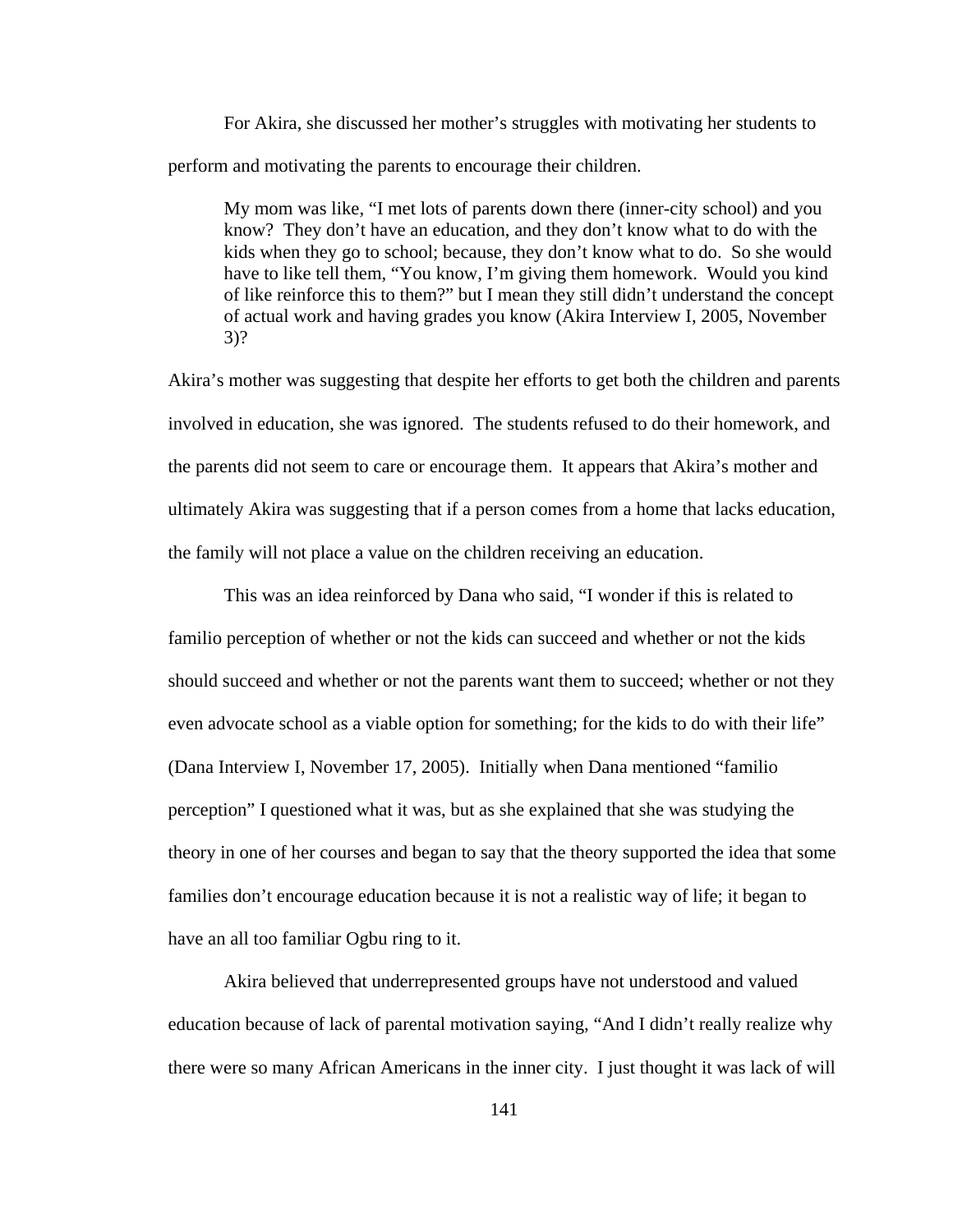power maybe" (Akira Interview II, November 17, 2005). She was not able to understand why, underrepresented were not "actually wanting to do something with their life with high school" (Akira Interview I, November 3, 2005), and initially said, "I don't think they see the whole picture" (Akira Interview I, November 3, 2005). The reason why I said she initially made this comment is because as we continued interviewing, her opinion seemed to change. She seemed to start believing that all underrepresented people have not necessarily been unmotivated, but many have faced obstacles that she had not considered.

## *College was not an Option for Represented Participants*

"Um my mom was very influential in my decisions [*sic*]. She always pushed me and my older sister. It was never like an option to go to college. It was like, 'We're going to college'" (Jacqueline Interview I, November 12, 2005).

 One of the findings for the represented group that was not a finding for the underrepresented group was the expectation that they were going to college. Only the two represented men did not mention being expected to go to college. Many of the represented participants were told from an early age that they were expected to succeed in education. Comments said were, "I knew from an early age that I'd go to college. I don't know if they (parents) were pounding that in my head …" (Akira Interview I, November 3, 2005) "I mean my parents expected me to go to school and none of this skipping school stuff and they expected me to do well in school" (Dana Interview I, November 1, 2005).

There were also stories of previous generations expecting their children and grandchildren to attend college. "My dad's father didn't go to college and still, he's near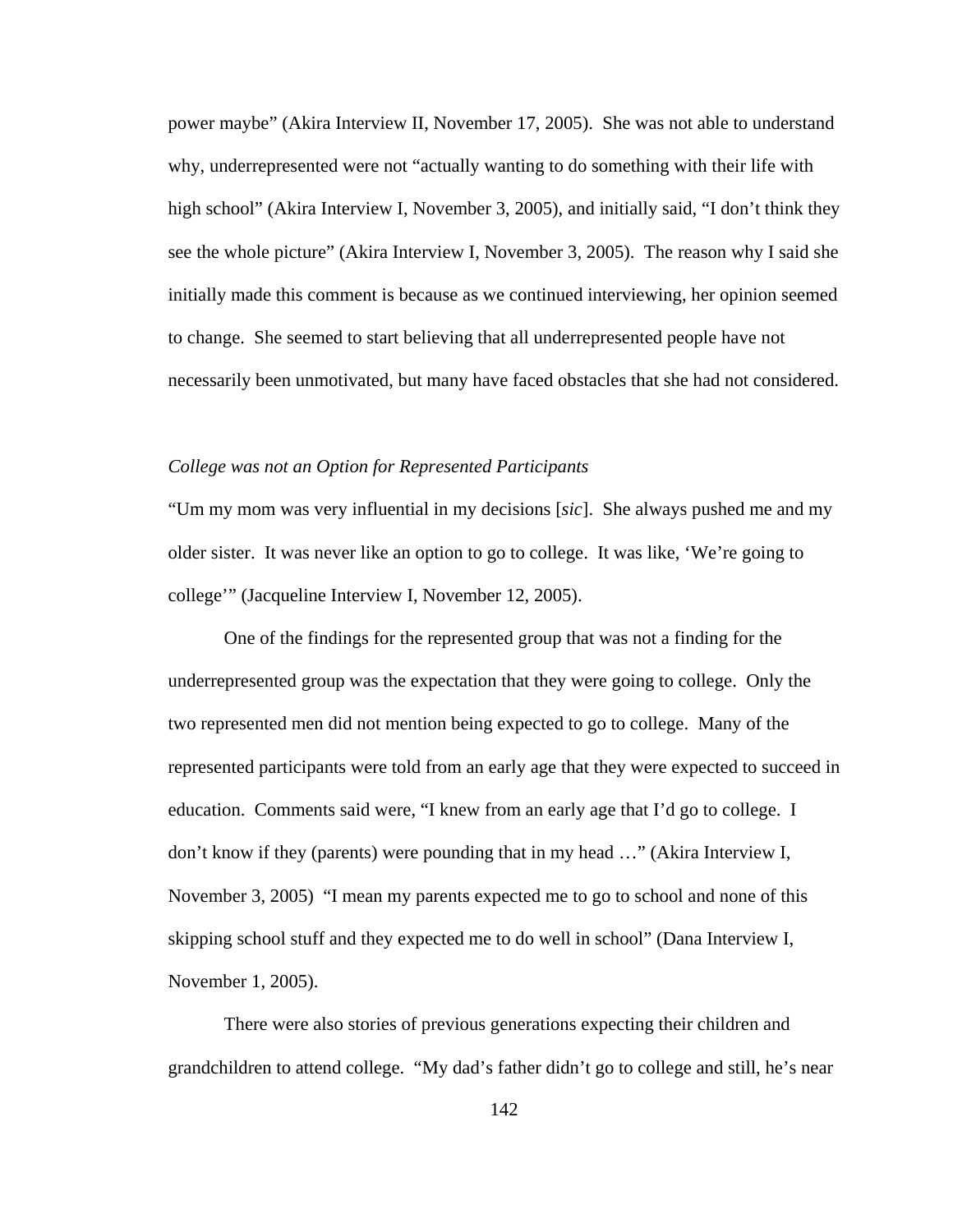eighty and he still talks about it all the time. How it was so…. He wish he could have had an education and he built up his money without going to college and he was really obsessed about all his kids going to college and so um I guess it's been from both sides of my family" (Jade Interview I, November 8, 2005). For Jade, the choice of college was a legacy notion. The family was loyal to the college she is attending. She seemed somewhat exuberant that she had a family that placed such demands on her.

In summary, the influence that parents, friends and other family play in educating a person are immeasurable. For the overwhelming majority of represented participants, they received positive support, were encouraged to achieve in school, and were expected to go to college by these influential figures. However for most of the underrepresented participants the story was somewhat different. Role models were people who typically helped the community. Most of them had some family and friends who gave support for achieving academically; however, most also had a few unsupportive people who discouraged or through negative actions, motivated the person.

In the next chapter, I will begin by exploring an influential person of education, the teacher. I will explore the participants' beliefs in the role that race plays in education as well as the important characteristics of good teachers. I will share the participants' beliefs on the important factors involved in underrepresented students succeeding in statistics. Finally, I will discuss why underrepresented students have a challenge ahead of them to succeed in introductory statistics courses.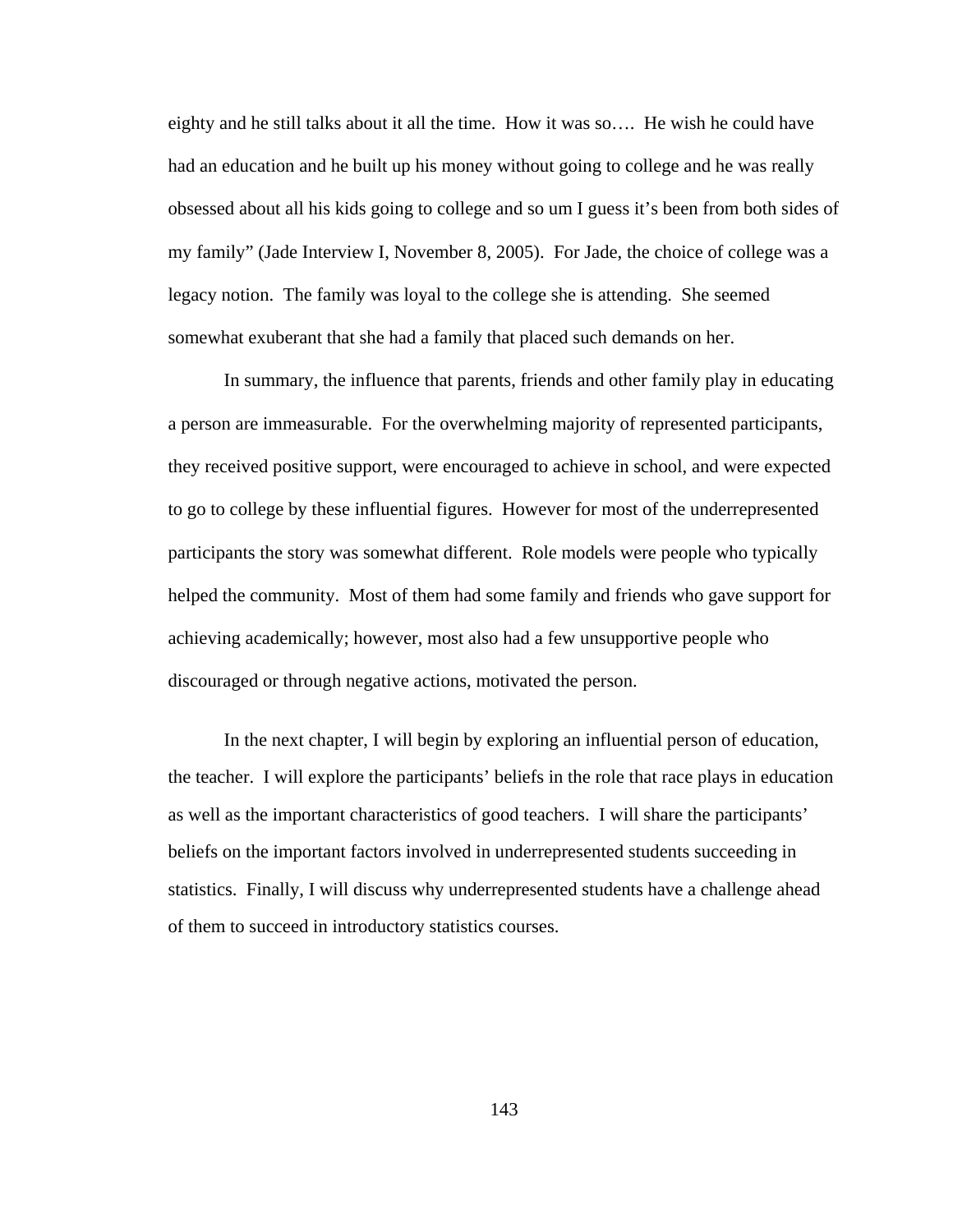# CHAPTER 6

# INFLUENCES THAT SHAPE STUDENTS' EXPERIENCES IN INTRODUCTORY STATISTICS COURSES

## *For Underrepresented Students, Race Plays a Role in Learning from Instructors*

 This chapter explores many of the influences on general education and introductory statistics classes for both underrepresented and represented students with an undertone of racial experiences, beliefs, and burdens of inadequate preparation for the academic achievement of underrepresented students. A primary finding from this study concerned how the teacher's race and or the student's race shaped the pupil's learning experience. For many underrepresented participants, the race of the teacher was important while for most of the represented, the teacher's race was irrelevant to their ability to learn. Even though most of the participants believed that there was no way to teach to specific races, many of the underrepresented participants believed that teachers taught White students better. This chapter will also discuss many of the important qualities of effective teachers. Finally a discussion of the specific influences involved in learning statistics and the challenges for underrepresented students will be undertaken.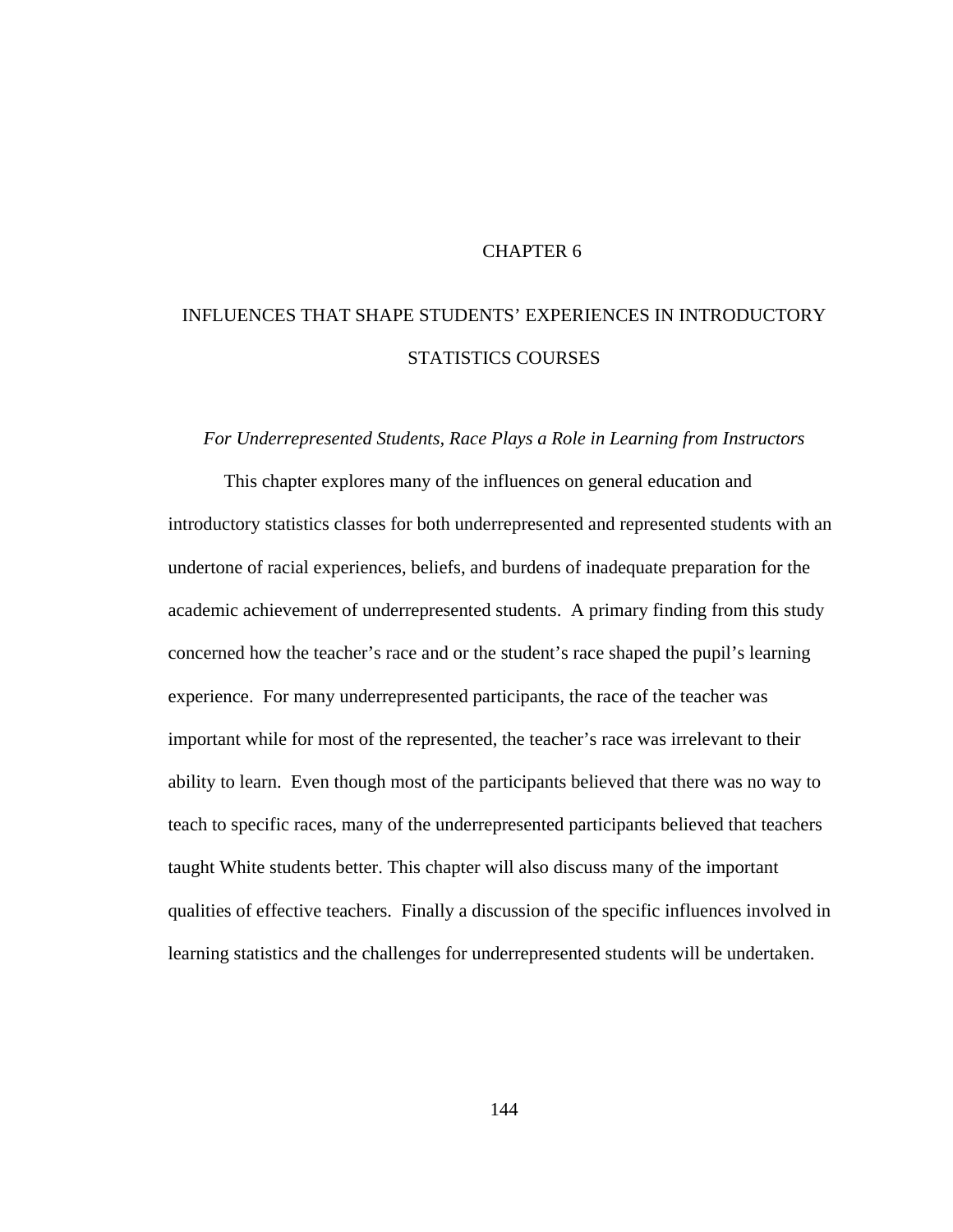*Does the Teacher's Race Matter? Yes for Underrepresented; No for Represented* 

"If I first walk into a room and see a Black teacher, I'm really going to know instantly that, I'm just gon' be like paying a whole lot more attention" (Jerry Interview I, January 18, 2006). While discussing his experience of entering a college classroom where the professor was African American, Jerry seemed to be expressing a sense of pride as if the professor was an example, a role model of what a person of color could achieve when they worked hard and were given an opportunity.

Many of the underrepresented groups felt that the teacher's race mattered. They felt that some teachers of different races from their own prejudged the student based on their race.

I've had several teachers who have been able to you know look and see the, the quality, star qualities in students regardless of the color of their skin, but there are some who do look at…and I think sometimes it's based upon appearances. Some teachers, they make judgments based on the way that they look, and use that to determine whether or not the student has the intellectual capacity (Delores Interview I, January 6, 2006).

This is one topic that seemed to recur for Delores that she seemed extremely passionate.

A few of the students admitted that they believed that a racist teacher could cause the teacher to not be as effective in the classroom. For Jerry, it frustrates him, "Just like the way that White teachers [*sic*] talk to me, I can really tell that they're really not there to – you know what I'm saying – make sure I'm, I'm getting like the absolute best grade" (Jerry Interview I, January 18, 2006). Raquel added,

If someone's prejudiced, they're not going to care as much about someone of the ethnicity that they're prejudice towards. The way that they would teach them; they probably wouldn't be willing to help them outside of class, or they probably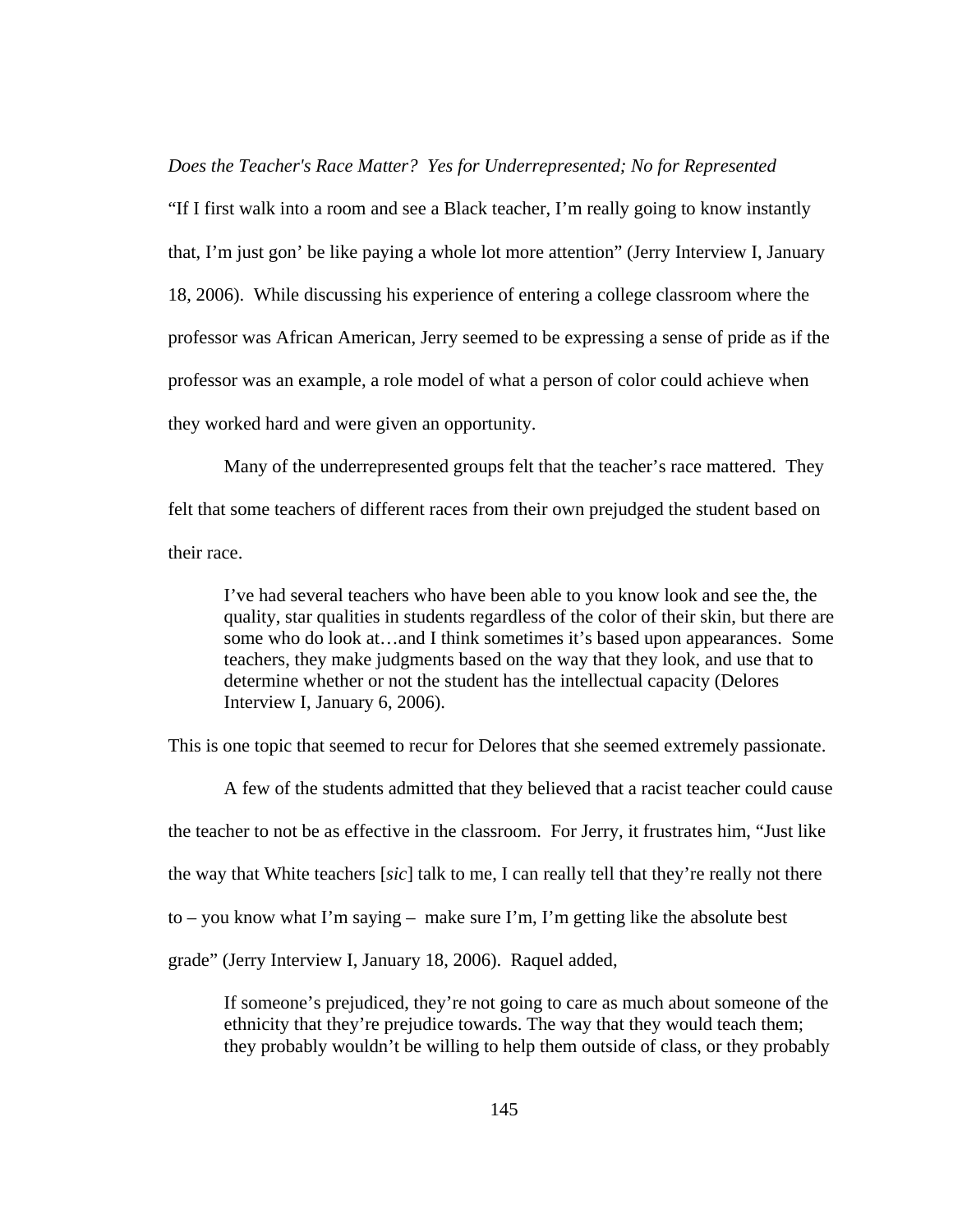might grade them differently with them because they don't think they should get a good enough grade. Or like you know maybe something that they would let slide in a White person's category (Raquel Interview I, 2005 October 29);

they wouldn't for the race they are prejudice against.

 On the other side, many of the represented students felt that race played a part in some races getting better opportunities to attend better schools, but overall, the teacher's race did not matter. While discussing why some races may find it more challenging to teach races other than their own, Akira said, "My dad teaches African Americans. He teaches a variety of peop(le) – you know – and he said he doesn't have a problem with it (race). Like he's like, 'If they're there to learn, then I'm happy with that and I can teach them'" (Akira Interview II, November 17, 2005). "You're going to get the same understanding if they (the teachers) know the material as somebody else does" (Nathan Interview I, November 8, 2005), Nathan said. A thought relatively common for many of the represented participants was, "I mean I think everybody is viewed the same come class time" (Nathan Interview I, November 8, 2005). My own personal bias was most of us can agree that there are many racists in society and people with lowered expectations based on race, how could we believe that schools and teachers, microcosm of our society, could not have similar thoughts about students of different racial makeup. Perhaps I am pessimistic in this particular case, but I have a difficult time believing that out of the assumed racist and discriminatory people in our society, none tend to enter the school system. Furthermore, if racist, discriminatory people enter the school, I have a difficult time believing that they are transformed upon entering the building into a non-racist, nondiscriminatory people with the same expectations for all students. It sounds a little too euphoric to me.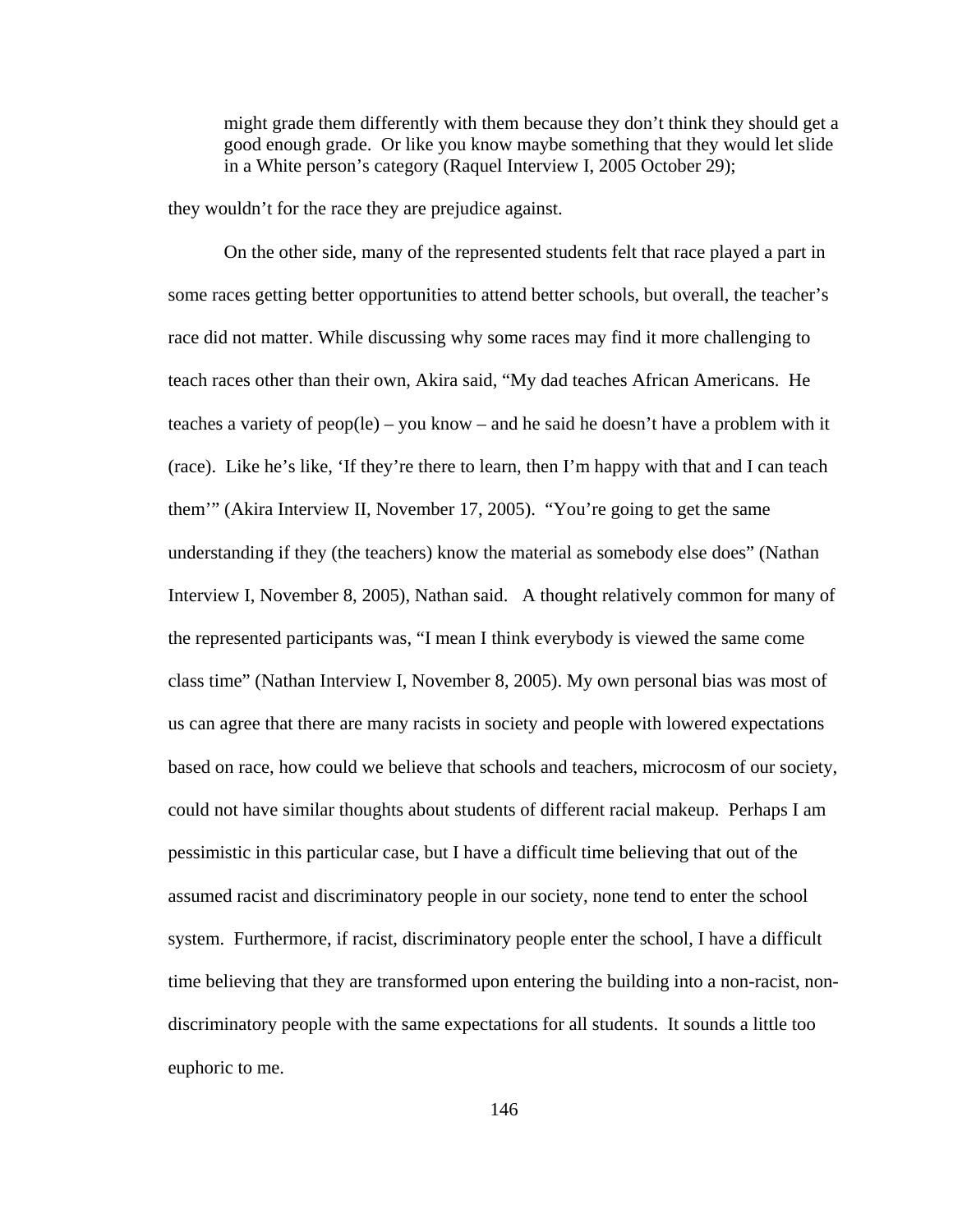*From my perspective, I believe the teacher's race does matter, but I am uncertain how long that has an effect on one's education and interests. For example, like Jerry mentioned, when I enter a classroom and I see an African American professor, I have a sense of pride and hope that the instructor is going to really be good. Why? For the same reason that I celebrated Tony Dungy and Lovie Smith being the first African Americans to coach their professional football teams to the Super Bowl; it is a rare occasion to see underrepresented people in such high-status positions. It is so meaningful to see someone who disproves those negative stereotypes. So yes, I am just a little bit more interested initially.* 

 *However, I am here to tell you that regardless of race, if the instructor is poor, that whole "race thing" wears off pretty quickly. Don't get me wrong, I'm still proud to know his or her accomplishments, but what I've found is a poor teacher is a poor teacher as a good teacher is a good teacher. What's more important I believe is the teacher's ability to relate to the culture. I once took a class where the instructor was African American and had reached impeccable credentials; however, I found him to be arrogant, dogmatic, and inflexible, along with being extremely demanding – many of the qualities that most of us do not desire in a professor. I did quite well in the course, no thanks to my initial pride in him being African American. However, by the end of the term, I along with many of my majority African American classmates shared the same view of him as we would have shared with any White teacher having the same qualities: he sucked!*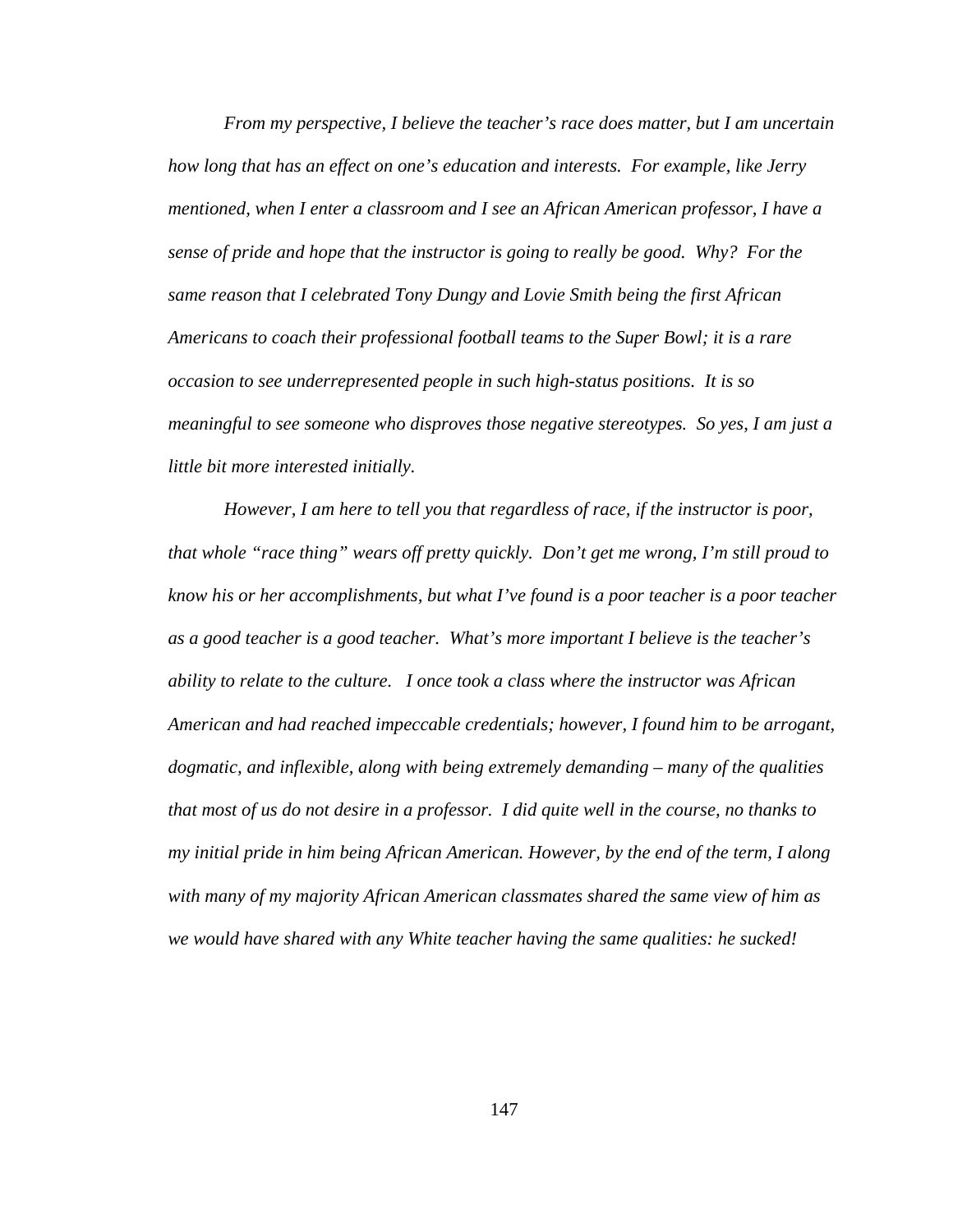# *Understand Their Culture*

African American teachers or minority teachers; they know that African Americans can do the work. Minorities or African American teachers, you know, they kind of stress or push that I do well or that I try my best, or put all my effort into it…. When a White teacher has to teach a student of a different race than themselves, they kind of have to step out the box and try to relate or pretend to relate (Asharii Interview I, January 19 2006).

Even though most agreed that the race of the instructor did not hinder a person's

ability to learn, the majority felt that underrepresented groups would feel more

comfortable learning from instructors who understood their culture.

I definitely feel more comfortable around people of my own race just because it really is good to know that someone understands where you're coming from.... Knowing that there's a Black professional teaching me something; that means they really got somewhere. They really worked hard to get where they're at. 'Cause it's not something you're going to see everyday – especially at this school (Jerry Interview I, 2006, January 18).

This quote adds context to Jerry's quote in the previous section discussing his interest upon walking into a classroom that has a professor of color. While showing his pride, he expresses his comfort and approval of a person who shares his culture and race.

 These sentiments of underrepresented minorities having teachers who understand their culture were agreed on by Dana and Jade however with a slight subtle difference. Dana believed administrators should "find fabulous (underrepresented) role models and examples from within their own language, culture, religious group, heritage, and stuff and designate them as the teachers" (Dana Interview I, November 1, 2005) while Jade believed the teachers, regardless of race needed to understand underrepresented group's culture. She discussed the book Ain't no makin' it, which she says illustrated a White female teacher trying unsuccessfully to "save" her inner city Black students while a tough White male teacher from the streets succeeded in motivating the children – not focusing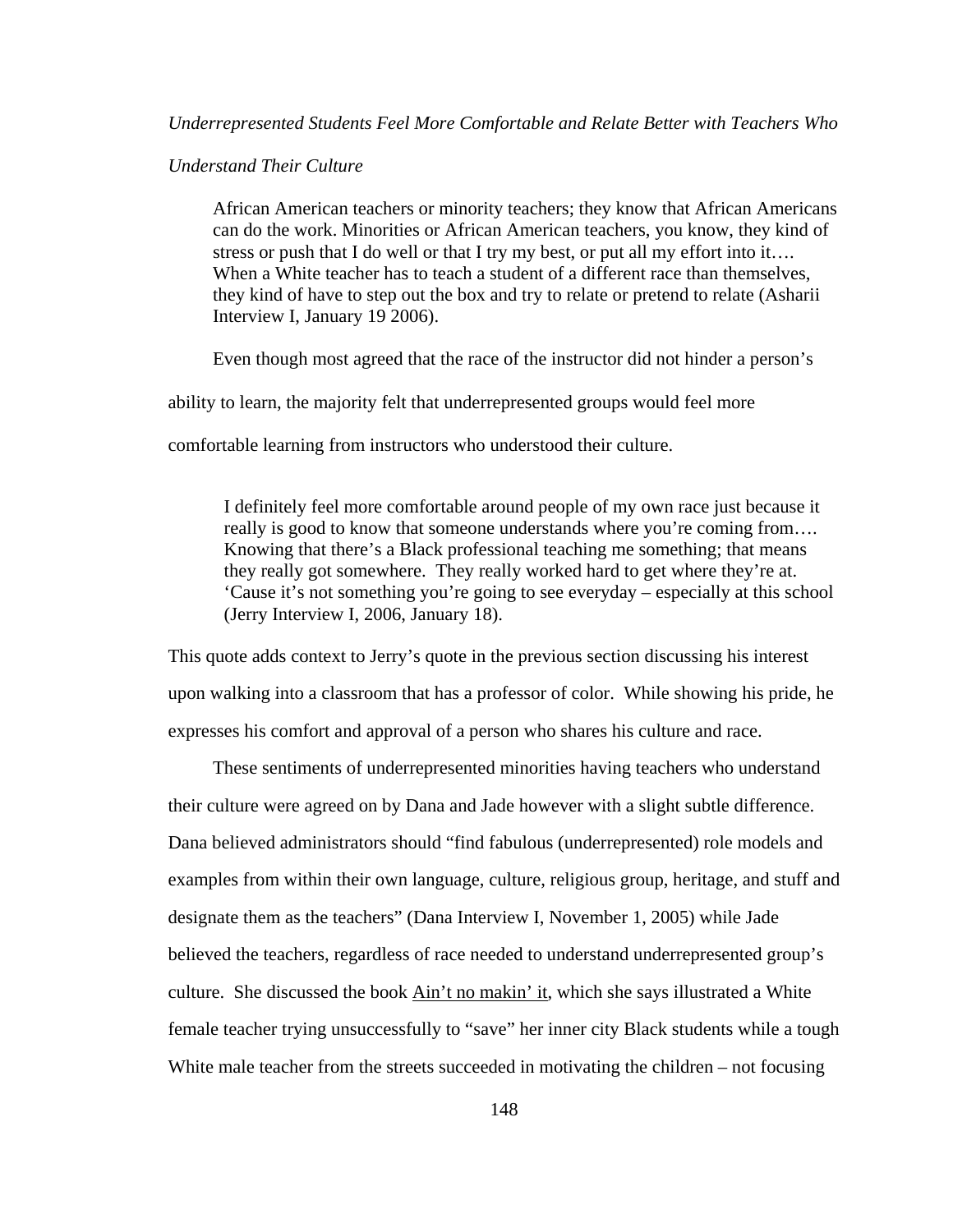on trying to save them per se. "He knew where they were coming from and he could relate to them, and maybe even understood. Not understood, he couldn't understand, but was able to relate to them more than this woman that they felt like they were being looked down upon" (Jade Interview I, November 8, 2005).

While I cannot definitively say that Akira's mother, who was a teacher, was trying to save the inner city school children of African Americans, she ran into similar issues as the White, female teacher discussed above. "My mom had a hard time teaching at Cincinnati public. She taught um fourth grade at one time and they would cuss her out and I mean she would come home crying like all the time. It was awful. And so that's why I think when my mom moved to a Catholic school (which was predominantly White), it was a lot easier for her" (Akira Interview I, November 3, 2005).

*In my own experience, there are three teachers that I want to discuss: (a) Mr. Gordon, (b) Mr. Rodriguez, and (c) Mr. Williams. All three were nice guys who appeared to want their students to learn. Mr. Gordon, a 50 year old White male, small in stature, and introverted, was my 7th grade, Algebra I teacher. Mr. Rodriguez, a muscular, 6'1'', extroverted Hispanic man, was my 12<sup>th</sup> grade Spanish I & II teacher. And Mr. Williams, a muscular 6'1'', extroverted African American teacher was my 8th grade Algebra II teacher and track coach. Keep in mind that I went to schools that probably had a 99.3% African American population and I was in the higher track classes filled with honor roll students so many of us would probably generalize that my classroom was studious and well-behaved.* 

*Mr. Gordon wore conservative colored suits, shirts, ties and slacks every day. He attempted to teach mathematics amongst distraction after distraction, until eventually he would erupt only to be laughed at even more. It was a distraction to learn – not to insinuate that I was not occasionally part of the distraction – and it was a distraction for him to teach. However, he rarely seemed to chastise us, call our parents, or discipline* 

149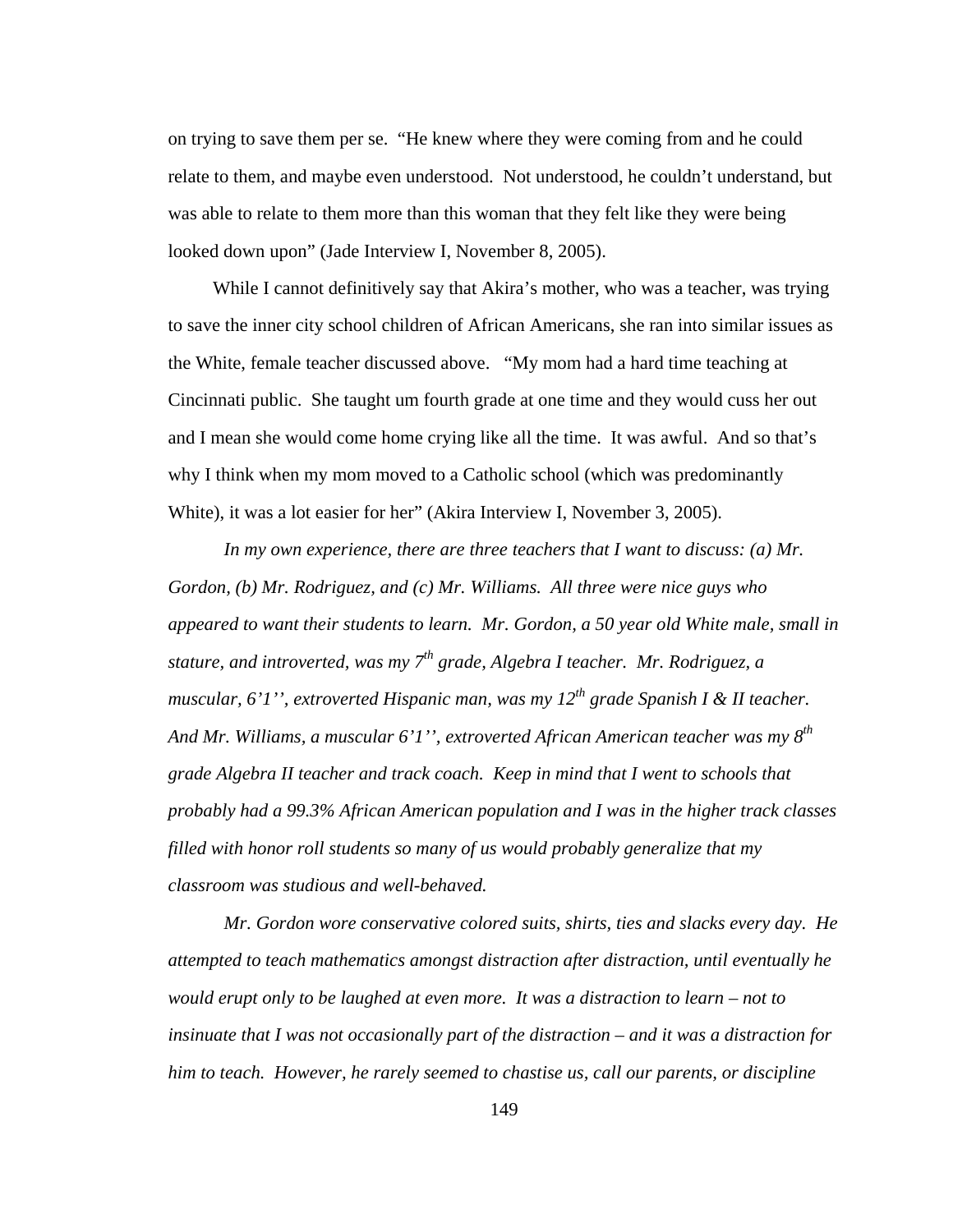*us. Mind you, it was acceptable for instructors to paddle. So when he began his rant and rave in his cute little suit with his peppered gray hair, and puny voice, the students took him as serious as you would take a 3 year old.* 

*Mr. Rodriguez who was probably in his late twenties, possibly early thirties often wore fairly tight pants and shirts that accentuated his physique. He was an extremely nice guy, but also did not demand the respect he deserved. Monday: "Mario (pronounced Ma-dee-yo), where are you going?" "Oh, we have a (jazz band) gig," I'd say. "Do you have a pass?" he asked. "Here ya go," giving him the often fake pass that was created by a friend. Wednesday: "Mario, are you leaving again?" "Hey, I gotta go play," I said. "Alllriiiight Mario. You guys play an awful lot. Do you have a pass?" He was right, we did play a lot, but we weren't always playing at a gig. Many times we'd be practicing our instruments in the band room. Friday: "You're leaving again this week!?" as if he didn't believe me. "Come on Mr. Rodriguez, would I pull the wool over your eyes?" I'd say as truthful as the wolf who claimed he'd protect the sheep with his life. By the end of the semester, he rarely even bothered asking for a pass.* 

*Finally, Mr. Williams was probably in his late 30's, wore colorful, somewhat clingy shirts and elastic-band slacks. He had a good sense of humor; he had high expectations of all of his students, and he didn't take no crap! You knew that he cared. You knew that you better had done your homework. You knew that you better not talk out of turn, better not eat in class, better not disrespect anyone in the class, and better try your best. The penalty for messing up a "better not" was a meeting with Big Bertha, his specialized wooden paddle with three holes or Little Bertha, his leather strap. Did I happen to mention that Mr. Williams was a baseball player and former school disciplinarian whose reputation preceded him? Because of that reputation he very rarely needed to paddle, but when he did, BOY did he put the fear of God in yo' behind!*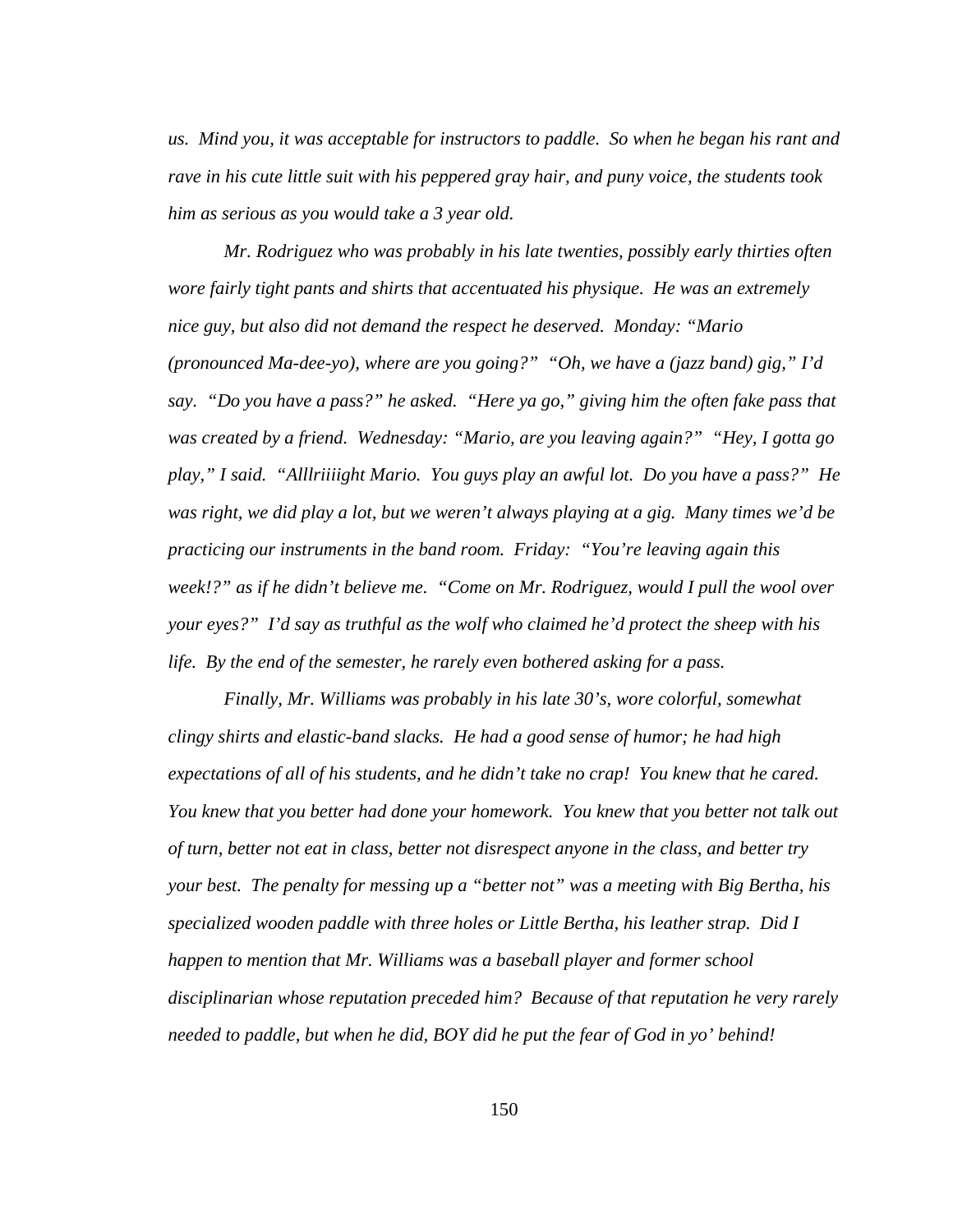*Mr. Williams was many of the students' favorite teachers that they had ever had. You know why? Not because of the fear; not because he was African American, not because of his attire, but because he cared. He challenged; he disciplined not as a way of hurting, but as a way of structuring you for life. It was all in the name of Love and you knew it! He had fun and was interested in teaching you. He discussed more than just mathematics. He expected nothing but the best from each and every last student in his classroom, never lowering his standards. He believed in you! When you were in his classroom you were THE most important person in the world; so important that when often frequent former students visited him during their college breaks – an honor that many teachers would be most proud to have – he'd introduce them by name, brag on their achievements, present them as role models to admire and aspire, talk to them for about two minutes, and shoo them off; because, THE most important students were in his present class. Talking to the former disallowed teaching the present. He related.* 

## *Teachers Teach White Students Better*

"I think a lot of them (Whites) want to see their race be "superior" or [*sic*] whatever to other races. So they take it more seriously" (Delores Interview I, January 6, 2006).

 An issue that many of the underrepresented participants (all of the African Americans and none of the Hispanics) believed was teachers teach white students better. There were two reasons why they believed it, but no consensus and then there was Jerry who said, "I don't…, it just seems like something that they do (laughter)" (Jerry Interview I, January 18, 2006), saying his statement as if "it is what it is; who knows why?"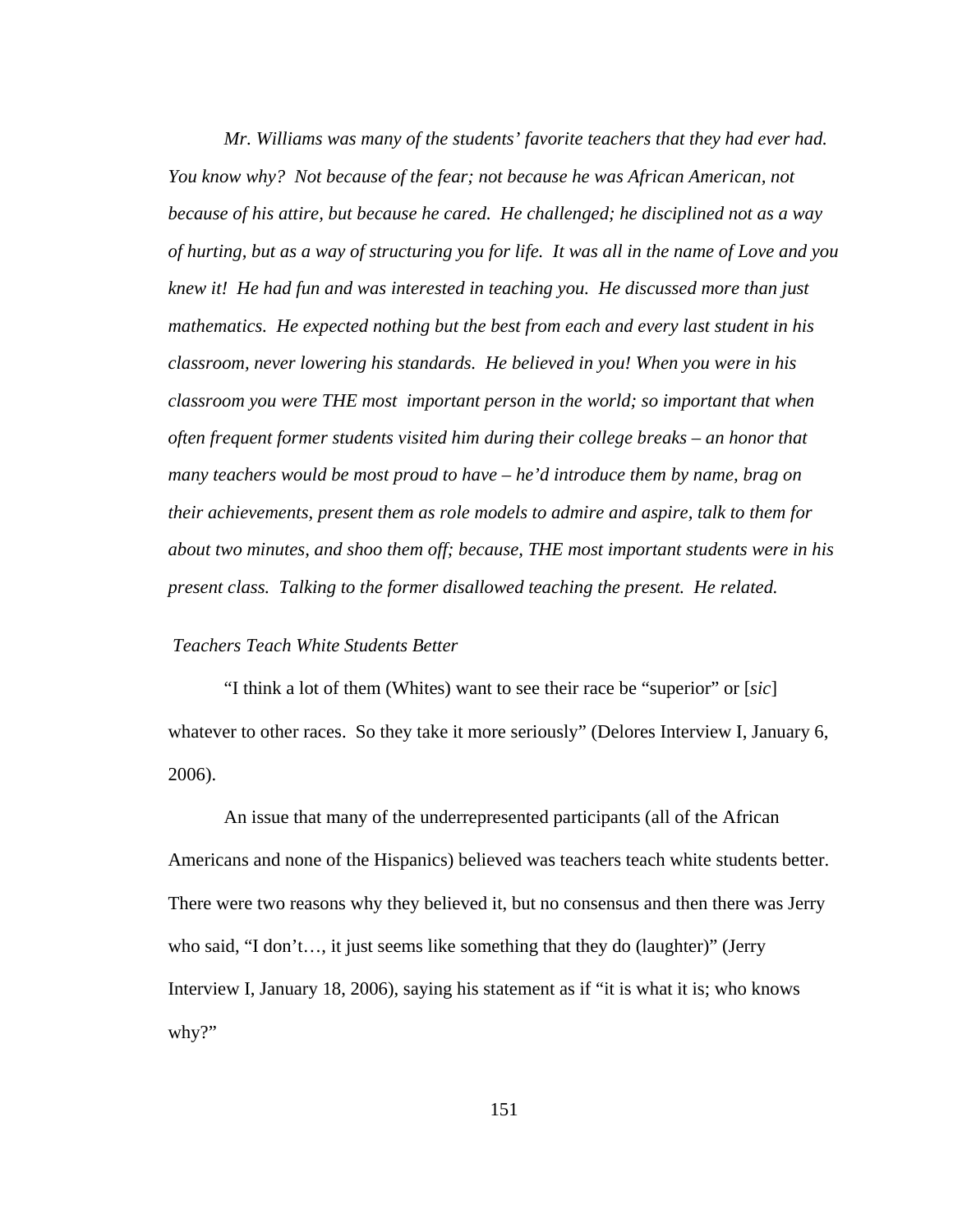Delores seemed to believe that teachers teach White students better primarily because of sheer interest in the White student, but she also added the presence of a support group of White parents participating in the children's education to facilitate stimulating learning. She mentioned,

Maybe also because parents of other uh White parents you know check up on the kids whatever [*sic*], but I think as a general thing, they do tend to take teaching one another more serious than they would if they were teaching an African American or Asian or Hispanic kid (Delores Interview I, January 6, 2006).

I cannot say definitively, but I believe Delores was insinuating that because she believes White parents are more involved in the student's education, they take a more active role and place pressure as a group on the teachers to perform.

 To Asharii, the reason she has believed teachers teach White students better is "'Cause they can relate. Teaching Whites is [*sic*] not something different or something out of the norm; so that they can kind of be their selves or, they can relate better than teaching students of another race" (Asharii Interview I, January 19 2006). My personal opinion was that Asharii was saying that the White teacher teaches White students better because of similar cultures. It should also be noted that even though one of the statements that I said leading to the responses in this section was "Respond to the following statement: teachers teach Whites better;" many (underrepresented and represented groups) interpreted the statement as, "White teachers teach Whites better."

Even though most of the represented participants did not believe that teachers teach White students better, there was one, Dana whose comments I believe are relevant to the heart of this study. Here is a small portion of our conversation: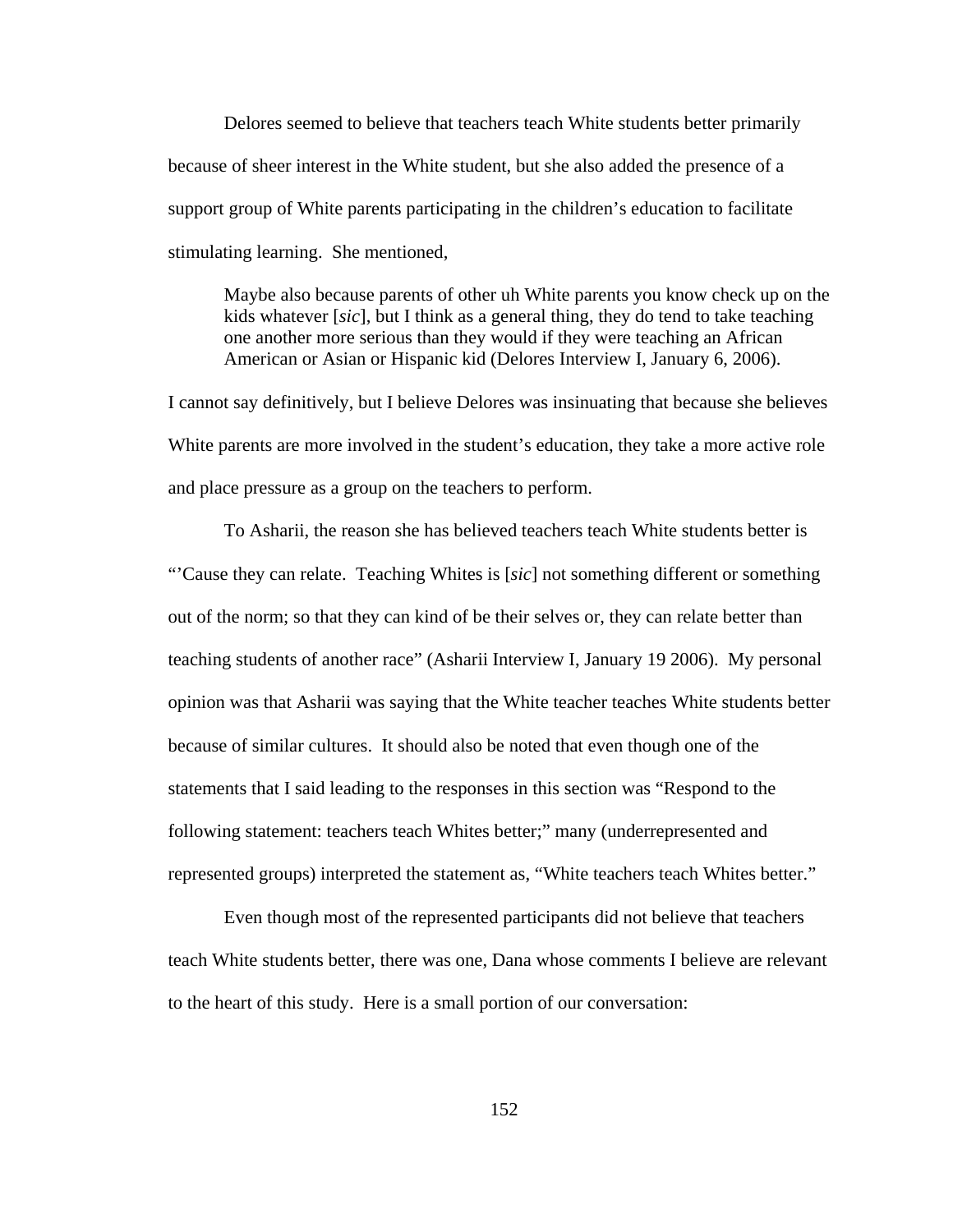Mario: I am going to read a sentence and I want you to comment. Most teachers teach White students better. Dana: Whoa! I like that. I like that. Yes, because I think a lot of studies have been done by Harvard professors on White upper-middle-class male students and so especially teaching research. Sure, I think the White student is taught better by most teachers because teachers are taught to teach the White student. Mario: How are you taught to teach White students? Dana: (Laughter) I think it's something they do in teaching school. Mario: So there's some hidden course that...? Dana: It's not hidden. It's the culture prevalence; the entire place; the entire style of thinking; the entire way that they deal with things. Good question….um…I don't…; it just seems like something that they do (laughter) (Dana Interview I, November 1, 2005; 2005 November 9).

*By her laughter, initially I thought she was joking; however, as she continued to* 

*answer and discuss the topic, I began to realize that she seemed to believe the statement.* 

*I began to ponder, are teachers taught to teach White students? Not as special classes* 

*"Teaching the White Student Better 100" sequence taught at all major four-year* 

*universities as a requirement for graduation, but through learned behavior in classroom* 

*settings. After all, many of us teach the ways we were taught.* 

 *The reality is many teachers have not "studied" other cultures so they do not understand cultures other than their own which is a handicap to the teacher and the student. Sure, many of us have been required to take one or two multicultural/diversity classes, but is this not like taking a couple of cooking classes and expecting to be able to cook the finest dishes from across the world? As (I would suggest) most courses are, in properly taught diversity courses, the student is given tools necessary to become an expert, but they are not experts at the end of the class. Becoming an expert involves delving into the subject matter through research, practice, exploration, and/or continuing education. Until a teacher has visited, socialized, ate, read about, and/or shared experiences, food, fellowship, music, laughter, etc… with other cultures, they have not*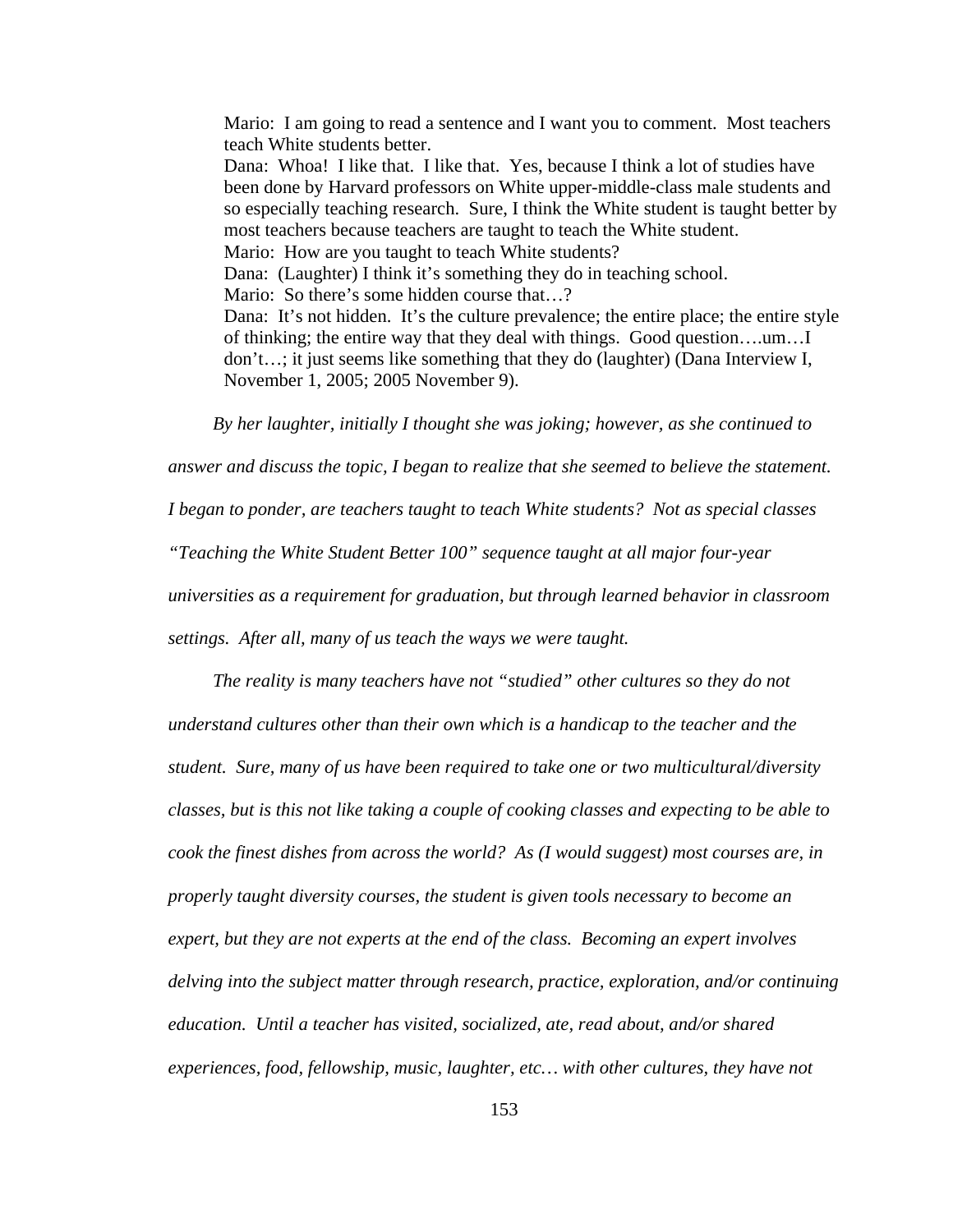*internalized the culture. They cannot be sure of what really matters in the culture. True relationships and understanding can be superficial at best. We have been immersed in our own culture all of our lives, thus it is relatively easy to interpret meaning from our own world; the challenge lies in interpreting others'.* 

*In my opinion, I believe many teachers' communication and behavior is more affiliated with a culture more prominent amongst Whites. Case in point, one day my cultural anthropologist professor, a White, male professor teaching a qualitative studies data collection methods course, began to return an assignment with his feedback on how to improve. While returning the papers, in pretty much his normal reserved speaking voice, he said to the classroom something to the effect of, "And some of you are using fonts smaller than 10. Like Mario, is this 8?" For the most part, this was the end of this discussion. Initially I didn't think much about the statement; after all, he didn't appear angry to me. In fact, I kind of apologetically chuckled in my mind thinking, "Dang…my bad, I just had so much to say, and it wouldn't fit in the page restraints, but it wasn't 8." I think it was 9 or 9.5.* 

*However, something happened in that qualitative course. I began to start interpreting language and behavior more so than I ever had before. As I sat in my chair, I began to replay his five second discussion of small font sizes. I began to think, "You know, even though he didn't sound mad, I think he was criticizing me. In fact now that I'm thinking about it more, I know he was at least a little perturbed; criticizing me."* 

*Considering the tone and brevity in which he said the statement, I typically would have let it roll off of me without a second thought; however, my interpretive analysis proved to be justified. During the break, he politely said, "I hope I wasn't too hard on*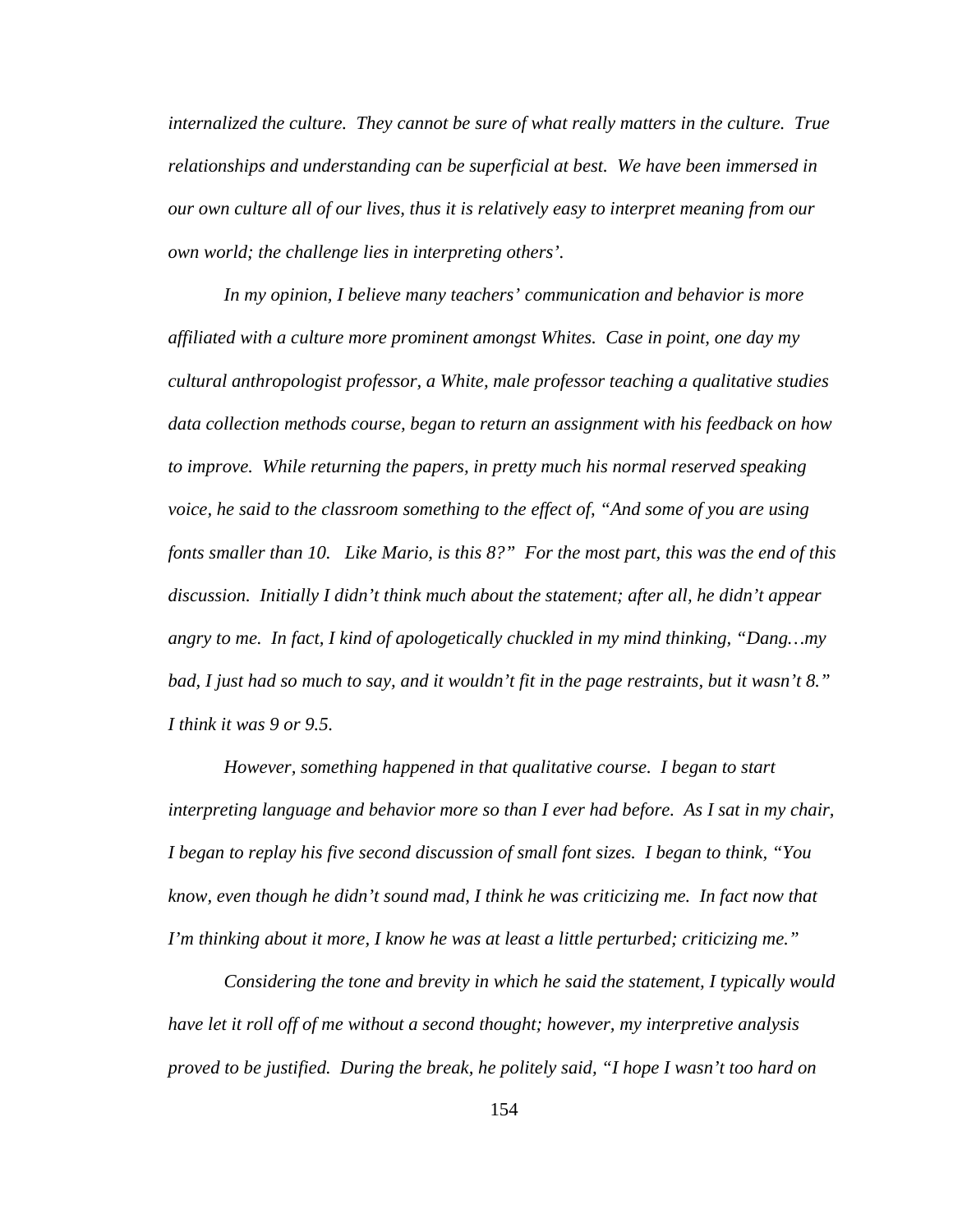*you." I definitely didn't think he was. Heck, in my opinion at the time, if I had to figure out that he was perturbed and criticizing me, he couldn't have been too hard. You see, where I'm from – a predominantly African American community and culture – when a person is angry, there is no doubt that they are angry – perhaps I have just been trained to notice the signs. "What the heck are you doing!?" would have been said fairly hostile on a nice day. "I told you NOT to do that!" "Don't do it no more (or else)…!" The nose would have been flared, the voice raised above comfortable level tone, the darting eyes, the poked out lip, the wrinkle in the forehead and eyebrows, perhaps the movement of the neck, exaggeration of the arms and hands, and/or perhaps the invasion of personal space would have occurred. If you haven't seen this form of expression before, just imagine an angry parent threatening their child with a spanking because they're fed up with the child's behavior.* 

*However, for what I believe is more aligned with the culture of Whites in general from my experience, I refer to something the actor/rapper/producer Will Smith has said numerous times in interviews. When he went to an African American school, he found that his jokes that worked on his White friends didn't work and vice versa. Even though there is no definitive way to categorize everyone within a race and I clarify that to generalize any people is dangerous and not scientific, there often seem to be some very common culture amongst people of the same race.* 

*From MY personal experience, the difference between many represented groups and some underrepresented groups' expressions and communication are these: With represented people, often the emphasis is on WHAT is said. The meat is in the conciseness, pundits, and articulation of the wording often spoken without flamboyant*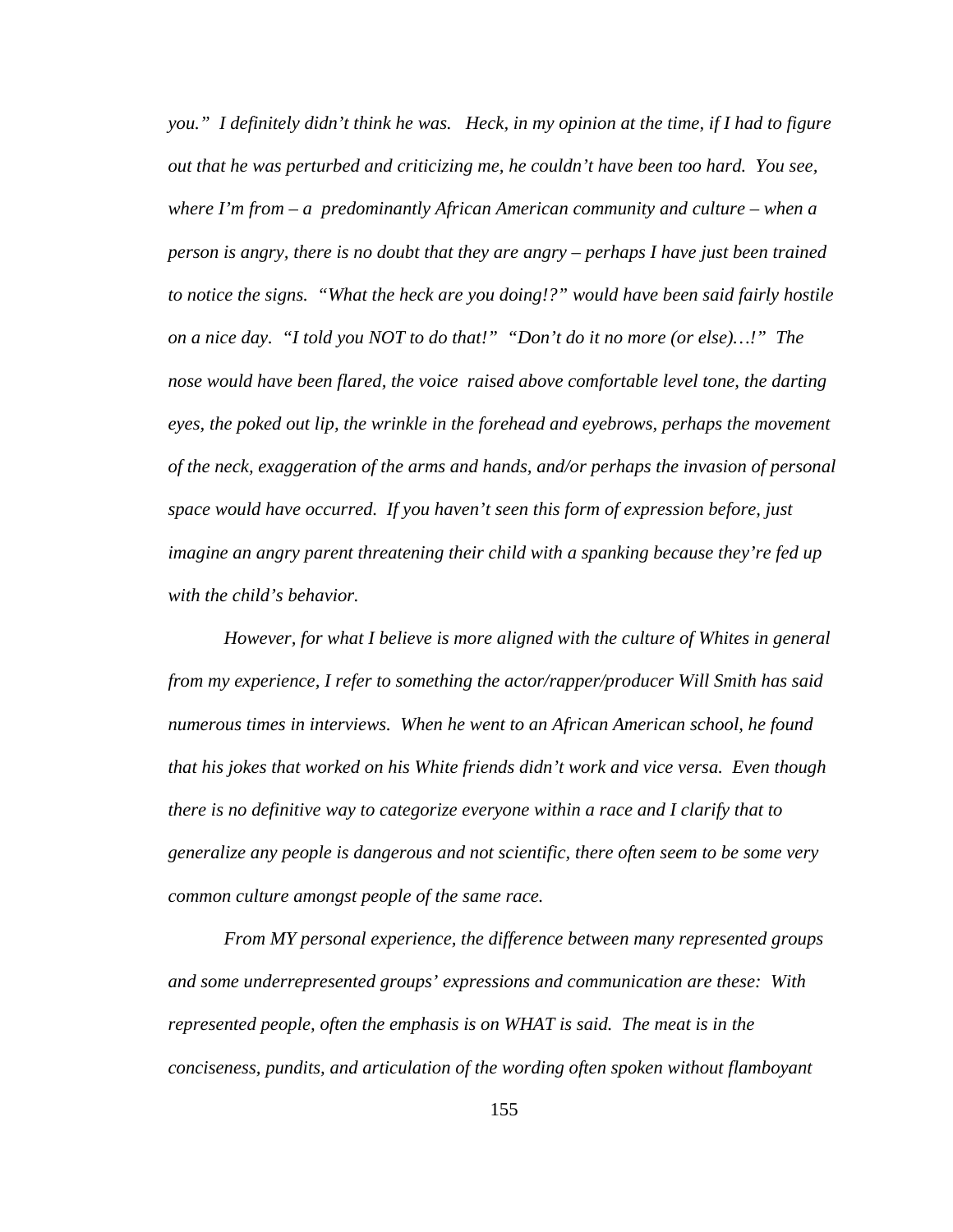*expressiveness. However, with underrepresented people, the emphasis is on HOW it's said. The spice often is in the expressive delivery, the body language, the tone of the voice, the creative (which is subjective), illustrative nonsensical play on words using simple metaphors, folklore, storytelling, experiences, and/or examples to depict meaning.* 

*To strengthen my point I have two additional illustrative experiences regarding this subject:* 

- *1. In a statistics class taught by a White professor that a colleague and I attended – if you asked me – the professor spoke in a monotone with an occasional dry humor that bored me to no living end; however, if you asked my White colleague, she thought the class was pretty great. In her opinion, his use of examples and clarity in discussing the topic were informative and to the point.*
- *2. At a recent cancer conference, a White researcher presented with flare and expression emphasizing his points about cancer by using body language, raising his tone, and being very creative in his delivery. I thought it was by far the most interesting talk of the morning; however, my Chinese colleague thought it was THE worst, saying, "This type of talk should not be delivered in this way. These types of talks should be factual."*

#### *There is No Teaching to or by Race*

 "I don't think you could say, 'White kids learn best by listening to music,' or 'Asian kids learn lest by drawing pictures.' No, I don't think you could stereotype anyone" (Jade Interview I, November 8, 2005).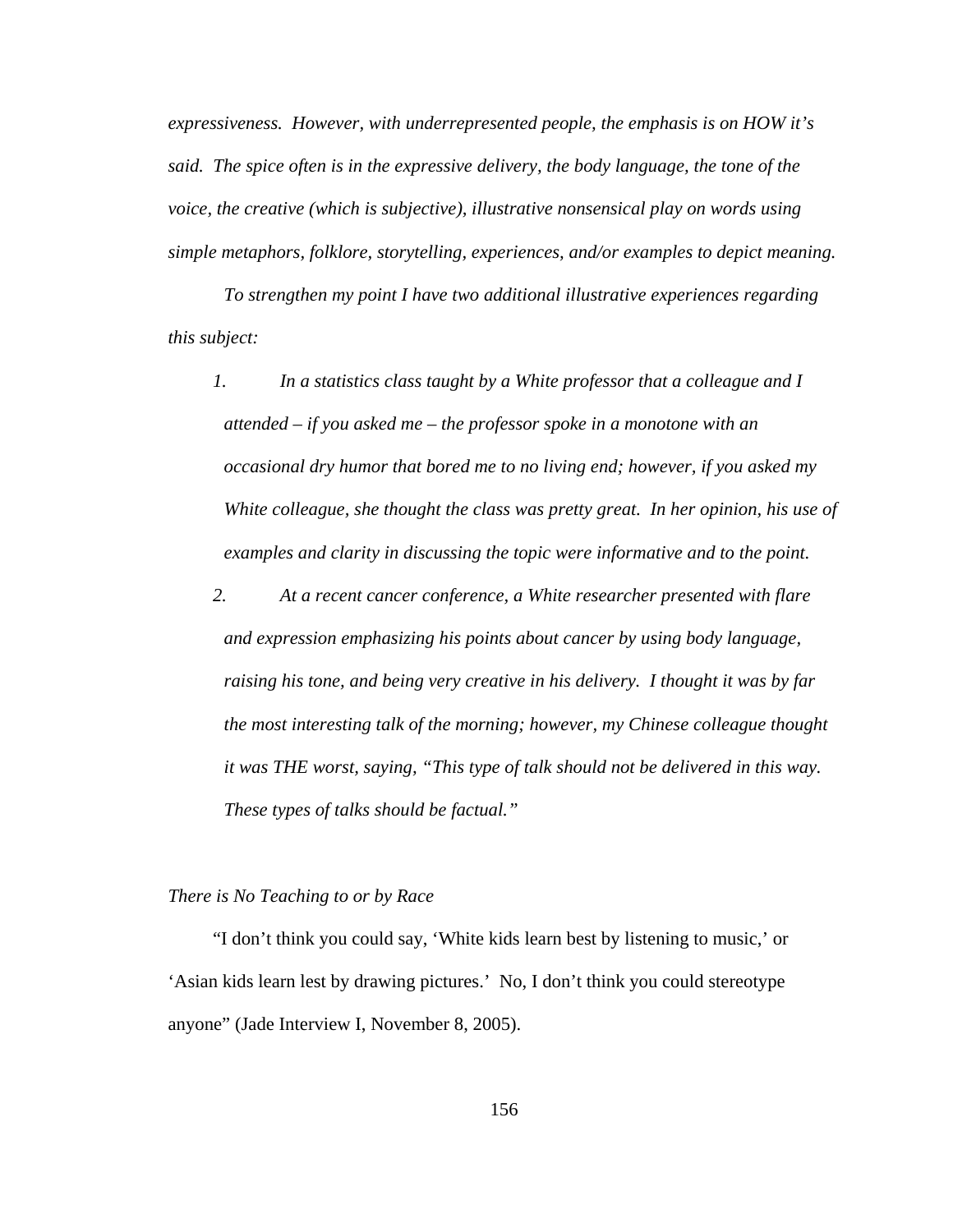In general, both groups believed that there was no way to teach a particular race. "I don't think it's a race thing; I think it's kind of the way you think" (Delores Interview I, January 6, 2006), "It's probably their (student's) ability to learn; their want to…that they want to learn and that they have the will to stick it out no matter what" (Lona Interview I, February 8, 2006). "You can't make generalizations for one race" (Raquel Interview I, October 29, 2006). For mathematics in particular which, "I think is almost universal. So there, it doesn't matter what race" (Dana Interview I, November 1, 2005). This section seems to contradict the previous section which I interpret to mean it is not that many of the participants believe teachers teach Whites better, but they believe (perhaps White) teachers place more effort into teaching White students because they feel accountable to White students and perhaps face scrutiny from White parents, school officials, politicians, and/or society if they fail.

*I am not certain that there is a way to teach any particular race; however, I believe there is a better way to reach people by their culture. I will discuss this topic more later on. What I do believe when it comes to teaching various races is if a teacher introduces topics and examples that sometimes include the races that he or she is teaching, the topic may very well be better received, allowing the person to recognize that people who look like them are involved in the course . For me, I enjoy seeing examples with people like myself; something that I can't ever recall seeing in any of my statistics courses.* 

*Furthermore, while I saw some people of color in the statistics text that the study participants used, I did not find many examples dealing with race. It would be nice to occasionally incorporate topics and examples related to race.*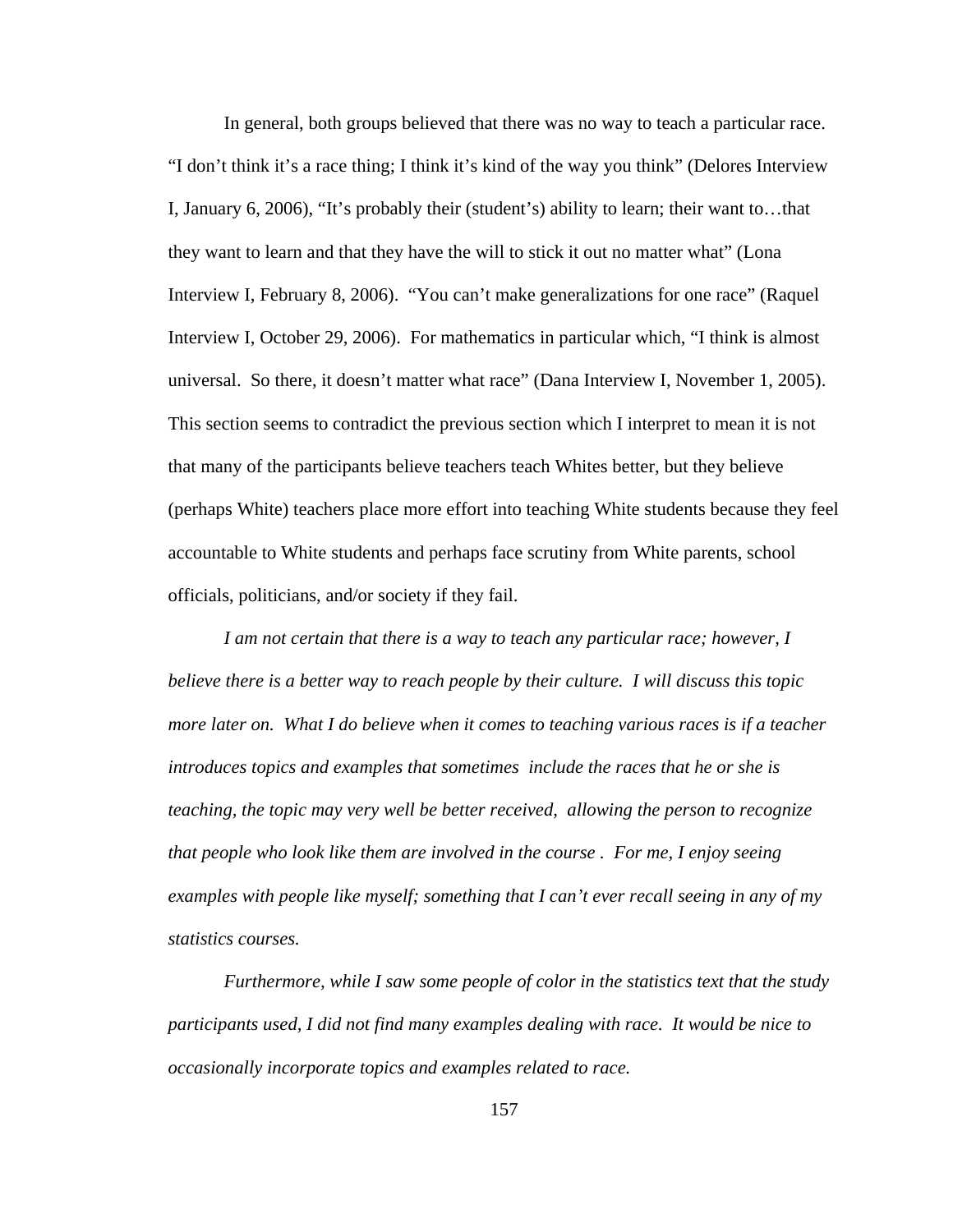In general, there were key differences between underrepresented and represented students' perspectives on whether race was an important factor in teaching. For the majority of represented students, the race of a teacher was unimportant. They believed that there was no one way to generalize and teach race specific. On the other hand, even though most of the underrepresented students did not feel a teacher could teach race specifically, they believed that teachers taught Whites better; contradictory ideas that I believe suggest that underrepresented students felt that more effort, learned behavior of "White culture" transferable to White students, and desire to teach Whites was present. Furthermore underrepresented students felt that it was important to have instructors who represented them. These ideas are important because they help shape the experiences and opinions of the students on what they believe are qualities of effective teachers.

# *Qualities of Effective Teachers*

In general, there were many qualities that the participants described when discussing effective teachers. Often there were specific comments made about the qualities of the student's statistics lecturer and TA; however, much of the conversation about qualities was centered on teachers in general. Many of them believed that teachers were or should be positive role models. They also thought that it was important for a teacher to be intrinsically motivated to teach the subject and likewise be able to motivate the students using flexible teaching styles. Most thought that it was nice or important to have an instructor who cared, gave positive feedback, and was patient. Last, the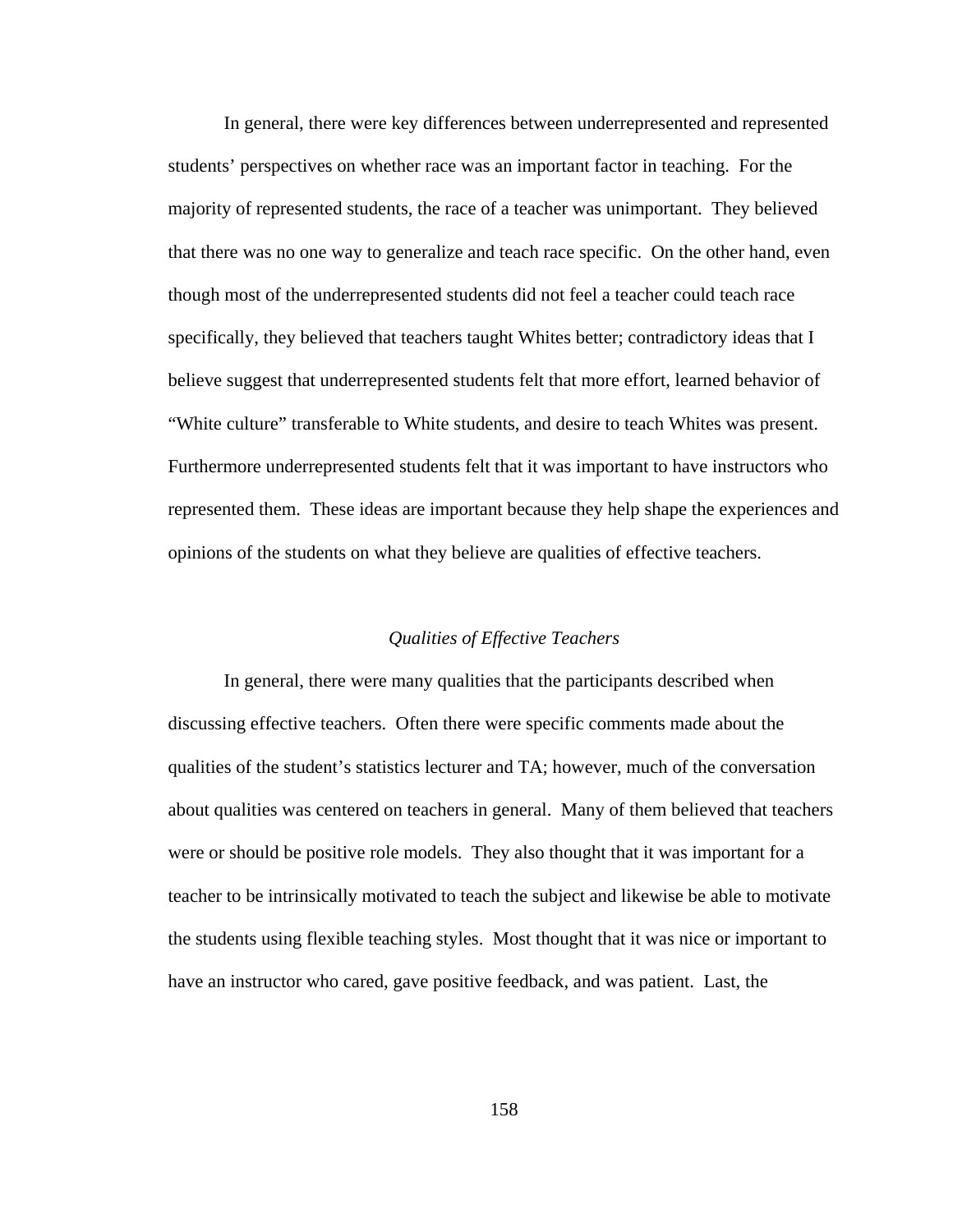importance of a teacher being able to communicate effectively, listen without being pompous and being able to speak in a language relatable to the student all while challenging them were found to be important communicative skills.

## *For Underrepresented Students, Teachers are Positive Role Models*

I really look up to my (She began to speak Spanish describing her teacher.). She was my um teacher…um for Spanish 150 which is the linguistics but she does a lot of research and work trying to help people who live in Mexico and the border; because the women in Mexico and the border have the worst lives I've ever heard of [*sic*] in my entire life, and they basically are all raped at least once a year. I feel so bad for them. It's horrible (Raquel Interview I; 2005 October 29)!

One difference that the underrepresented participants had versus the represented participants was they had teachers who they felt were role models in general. Teachers who assisted them, guided them, and made social change. For Asharii, even though she had a difficult time finding anyone positive in her life other than her mother, she had an appreciation and fondness for the counselors at her school; "because those were the ones who decided whether or not – you know – you would be able to get into certain programs" (Asharii Interview I, January 19 2006). These counselors also helped her find scholarship money (Asharii Interview I). For both Jerry and Lona, their high school teacher gave them direction for going to college, were positive, and supportive.

*As I have said earlier, I have been fortunate to have numerous role models in my life. Many have been teachers and professors. However one that I mentioned in the previous chapter, Mr. Casey, my high school band director, has left an impression on my life that will never go away. He was one of the top (if not the top) high school jazz band director in the nation. His bands were ranked number one, won more competitions than*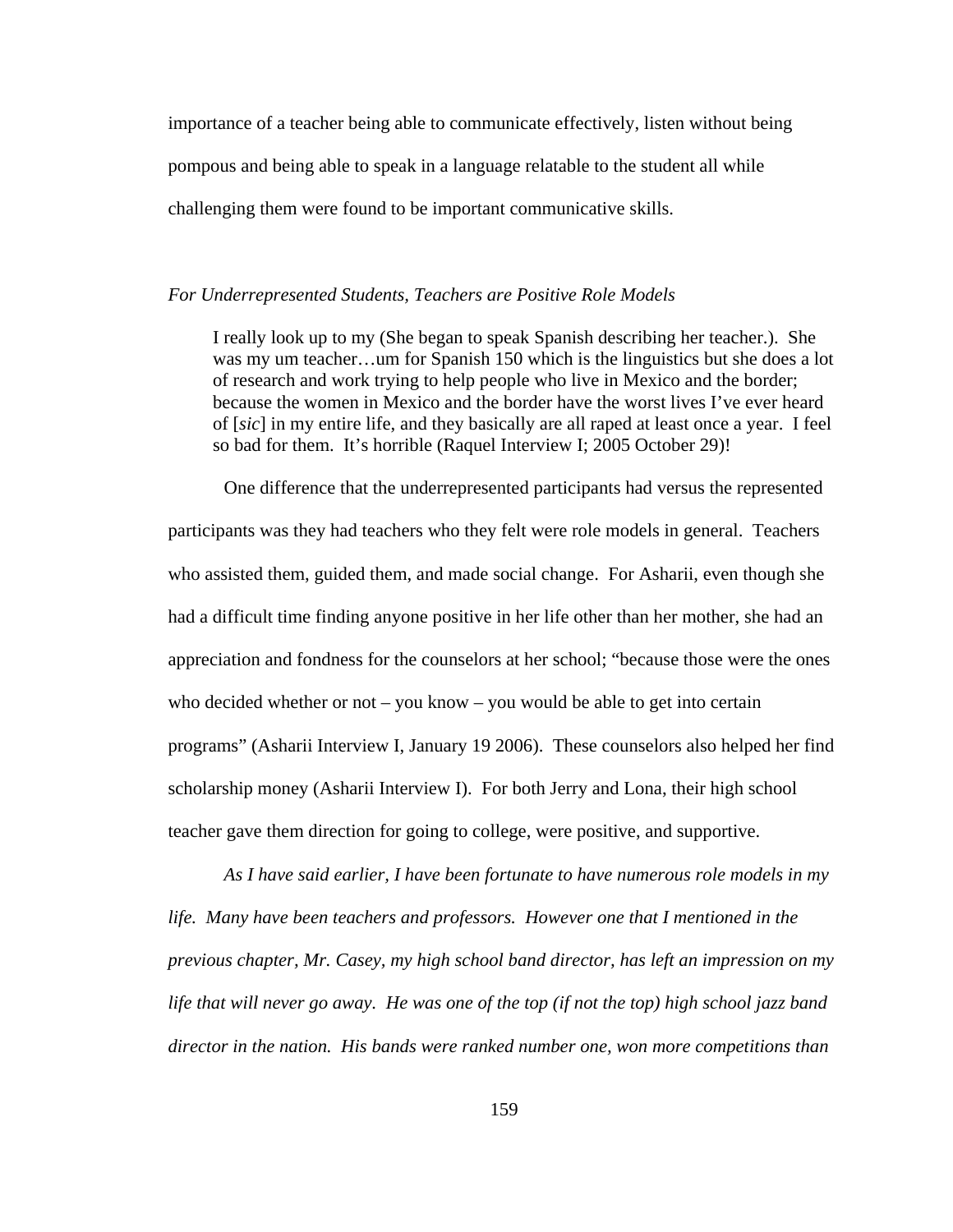*could be counted, won numerous awards, rave reviews, toured in Europe, made albums, and played with numerous jazz greats such as famed trumpeters Wynton Marsalis and Clark Terry to name a few. Furthermore, he has produced professional musicians who have gone on to make their own albums. Trust me, this is reallllly just a summarization.* 

*With all of his accolades, it should come to no surprise that he was demanding! Five to six times per week, we were practicing for an hour mostly before school. We were required to sign up for jazz band as a class for an hour during school. Most of us practiced during our lunch hours and breaks – I don't recall ever eating at the high school cafeteria. There was jazz band practice after school from 5:00 until 8:00 or 9:00 if we didn't have a gig to perform at which often occurred once or twice a week if you weren't in the combo. The combo, the band's top musicians, would occasionally perform an additional two or three times. And this schedule was all DURING the school year; we won't talk about the summer practice schedule.* 

*If you suspect that most people hated the demand, you would be wrong. Yes, we all occasionally got tired, but the rare once or twice during the quarter that we did not have practice after school, we hung around the locked band room door as if we were thieves scoping the joint, all so we could do our normal routine. In fact he'd have to tell us to go home.* 

*Mr. Casey was not just a band director. No, he was a teacher, a motivator; to many, a father figure and role model. To be honest, I'd like to believe that his greatest accomplishment was not directing the number one ranked high school jazz band in America twice, but instead being the figure who provided a family, opportunity, and outlet for teenagers from an impoverished, crime stricken city to become successful.*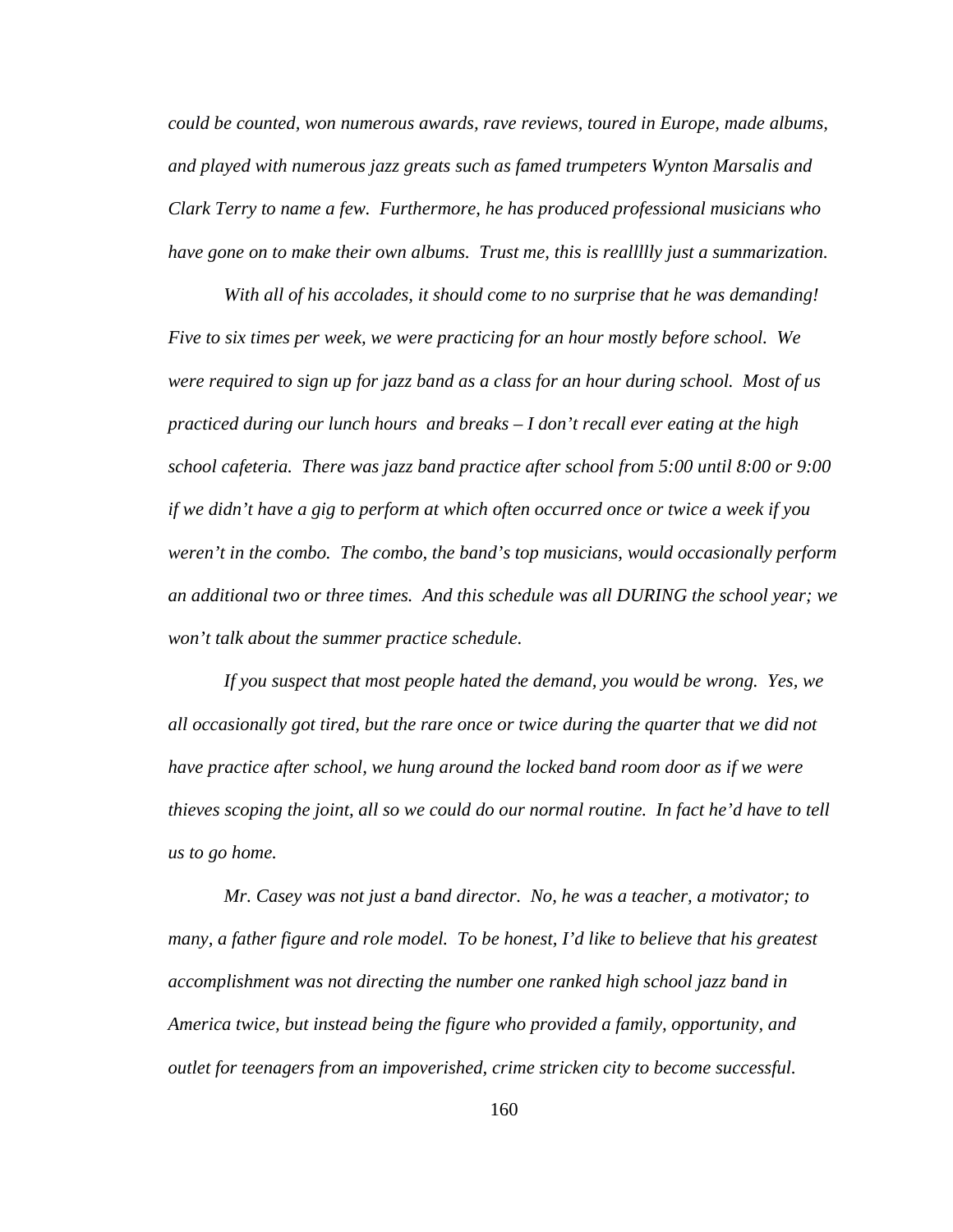*"It's not the big things that make you great; it's the little things that matter. Anyone can do the big things." "If you want to be good, you have to practice!" "It's not always what you know, it's who you know." "I don't care how good your licks (a cool jazz melody) are, if your tone sucks, no one will want to hear you." "If you want to be a professional, you have to be able to read (music)." "It's important to learn your theory." "If all you play is jazz, you'll starve. You have to be diverse in your styles: jazz, rock, R&B, Latin, classical, gospel;" all analogies for life. Most of us kept coming back; because, more than merely telling us, he showed us how we could be great!* 

### *Quality Teachers are Motivated and Motivating*

Some teachers inspire. You kind of want a person that has a passion for people to understand, and I think that that passion is what really um separates good teachers from poor teachers. If someone is really excited about it and if someone really wants you, or really cares if you learn it or not, then there's more likely a chance that you will grasp the material (Jade Interview I, 2005 November 8).

A common finding that both groups believed was that teachers in general should be intrinsically motivated and be able to motivate the students that they teach. Important keywords that were used were 'passionate,' 'interested,' 'energetic,' and 'engaging.' "If I know that a teacher is really in to what they're doing and that they're really interested in doing it and seeing that their students succeed, then that really shows me that the teacher is going to be there to answer the questions that I have" (Jerry Interview I, January 18, 2006). The students loved to have a teacher who had "a younger energy" (Jacqueline Interview I, November 12, 2005), and were "hype to be there" (Jacqueline Interview I, November 12, 2005). They enjoyed a teacher who was "enthusiastic and…so happy" (Lona Interview I, February 8, 2006). For these types of teachers, Lona said, "I loved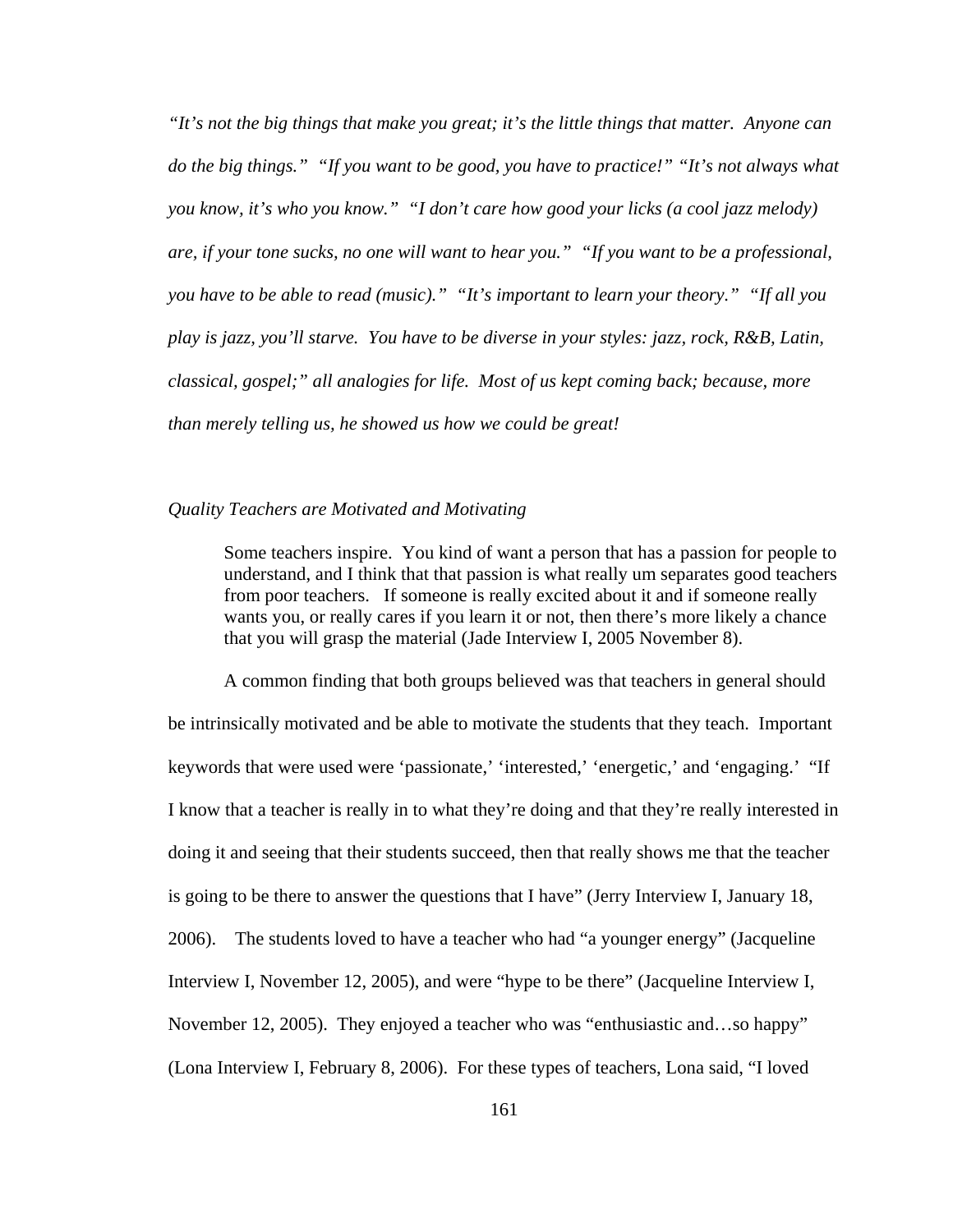that, you know, to be with a teacher who wants to teach us" (Lona Interview I, February 8, 2006). It was felt that these types of teachers were engaging and able to "talk about things that seem interesting to the class" (Hetty Interview I, November 7, 2005).

*Personally, while working on my Master's at TSU, I can recall my older mathematics professor one time buttering us up for the next class. She told us, "Next class we are going to prove my favorite proof of all time." My favorite proof of all time…hmmm, I still love that. I can imagine it just seems so wrong for most people to have a favorite mathematical proof. Anyway, she told us that this proof had absolutely, positively, no practical purposes, but the mathematics was exquisite – OK, so she probably didn't use the word, 'exquisite,' but she would certainly agree with me that that was her meaning. I think she used the word, 'beautiful.' Back to the story, the day came; she was so happy and excited to be proving this theorem. To this day, I can't remember what theorem she proved, but I can always hope that when teaching, I remember her zeal and the enthusiasm and interest she stimulated in us for an otherwise "useless" theorem.* 

# *Caring Teachers are Important in Helping Represented Students Learn and More Important for Underrepresented Students*

"He (teacher) would always tell me, 'You can do better, and I want to see it;' 'Look, you need to get it together.' 'You're not….' I don't know, that kind of shows (softly) that he cared a little bit" (Asharii Interview I, January 19 2006). As has been mentioned earlier in the writing, Asharii has not seemed to have many supportive people in her life. Even when asked to discuss the topic of having a caring teacher, she had a difficult time recalling one with that nature. Asharii was soft spoken throughout the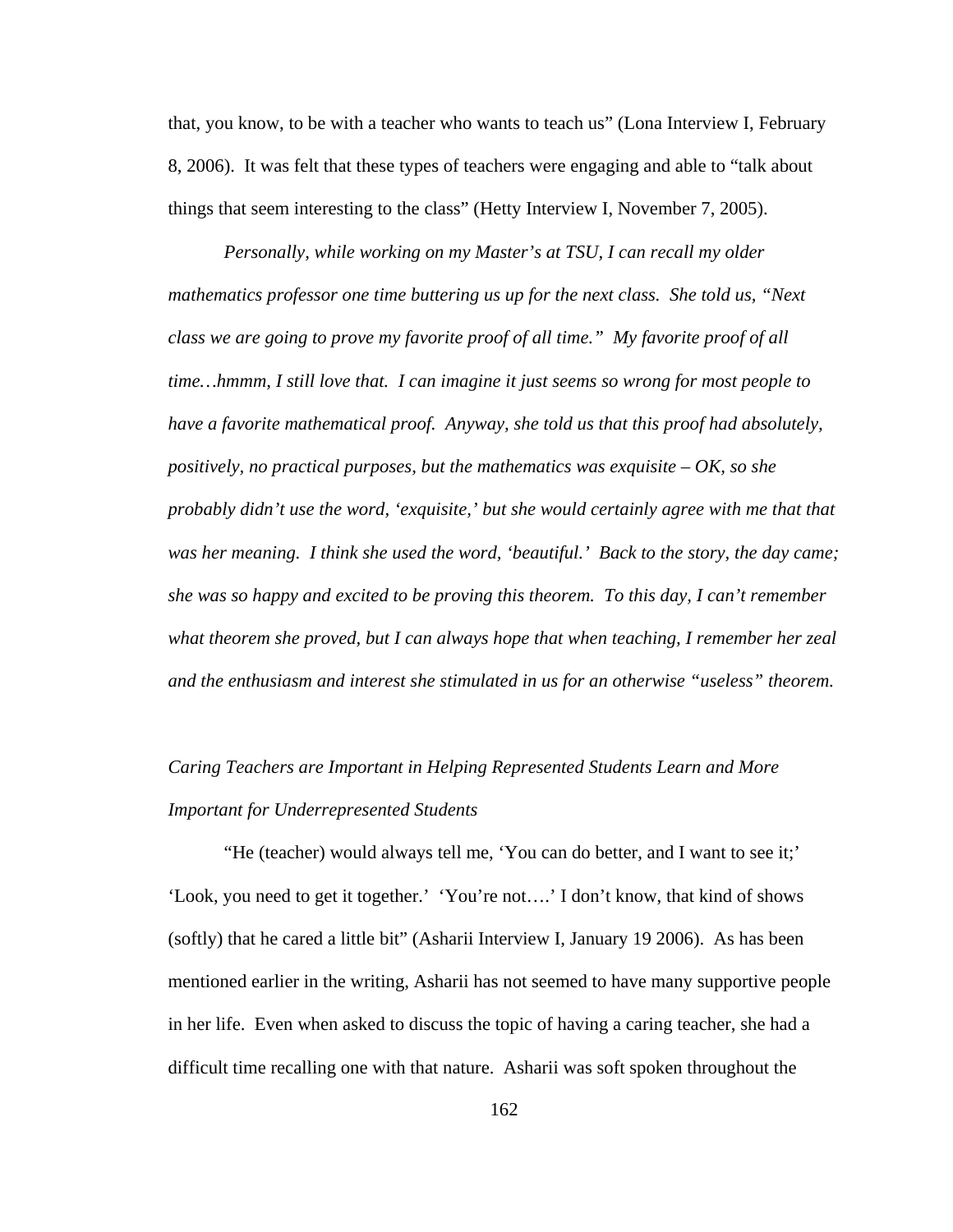interview, but when she began to discuss this teacher, she became even softer. It is my superficial, personal opinion that she somewhat lacks self-esteem and does not feel loved by many people other than her mother. I certainly questioned if her teacher cared more than a "little bit;" I personally don't tend to challenge people to do better if I don't care and expect more effort out of them. His expectations demonstrated that he believed in her abilities and knew that she could work harder to obtain better grades. By him criticizing her he was using a philosophy that my parents always said, "You discipline your children because you care."

Speaking of teachers in general, everyone, excluding Delores, felt that it was important to have a caring teacher. "That makes a good teacher if they really care about the student and they really want the student to succeed. So they'll help them in any way they want" (Raquel Interview I, October 29, 2006). "I think caring is like most important; because, like it motivates you to do better in the class if you know your teacher like wants you to…"(Hetty Interview I, November 7, 2005).

For a few students, they believed a caring teacher would be able to directly help the students learn better. "If someone is um…really wants you, or really cares if you learn it or not, then there's more likely a chance that you will grasp the material" (Jade Interview I, November 8, 2005). If the teacher doesn't really care, then you know the students who do well are going to suffer a little just because they realize the teacher doesn't care. They would try to do their best, but they would probably end up confused (Lona Interview I, February 8, 2006).

 I questioned how caring could increase or decrease learning. I per se don't believe that caring can directly help a person learn; however, I believe that a caring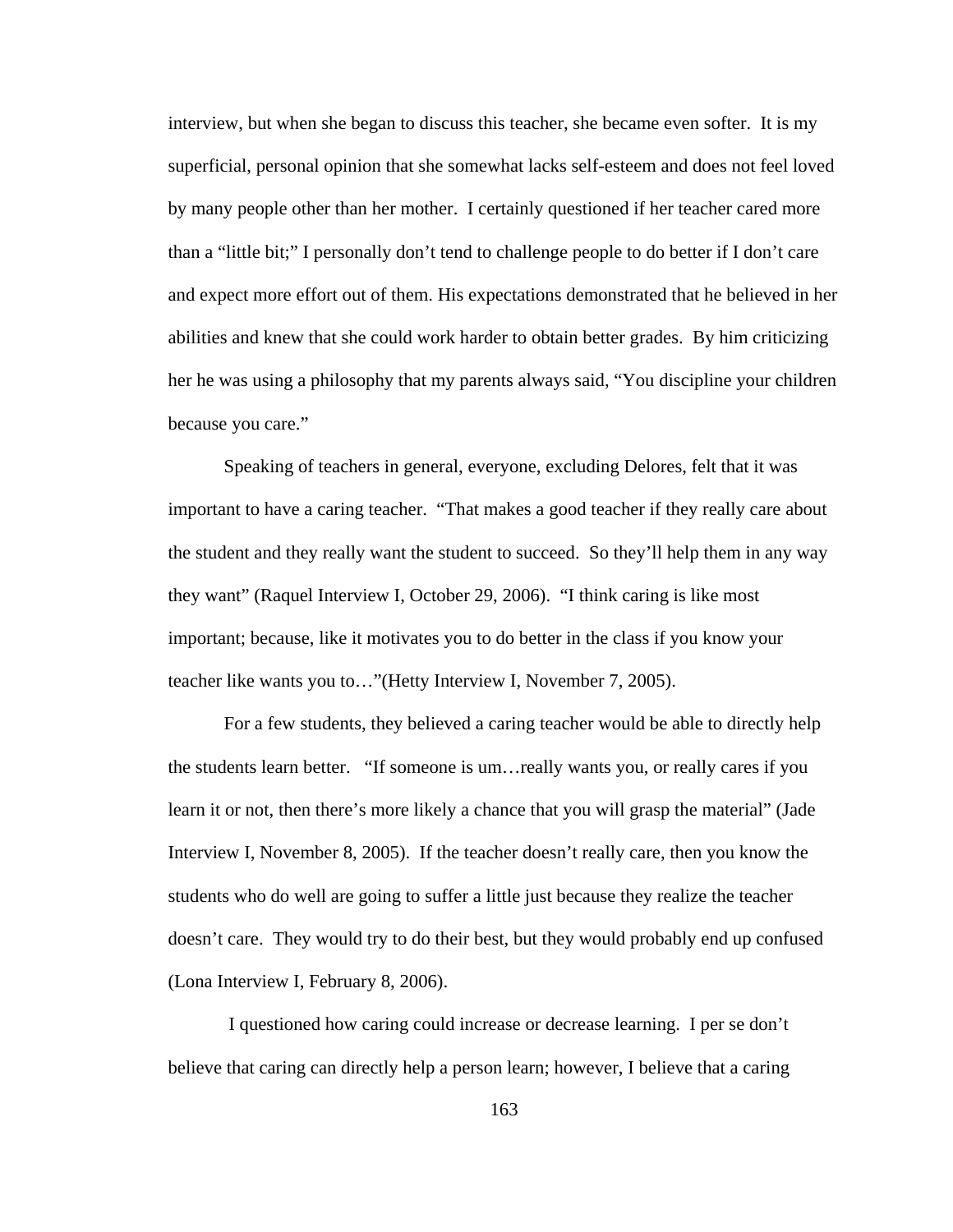teacher creates accountability (for me, disappointing a caring teacher was equivalent to disappointing a friend), trust, motivation, and an environment conducive to learning. When a teacher has high expectations of the students; not settle for mediocre work; recognize the students' success depends on meeting their expectations; and provide moral support; caring is demonstrated. Caring becomes a vessel for which relationships form and imprints are left on both the students' and teacher's lives.

When asked to rate the importance of a caring instructor on a scale of 1 to 10 where 10 indicated that caring was very important, 85% of the surveyed students ranked caring with a 7 or more even though caring did not appear to be a significant predictor of the overall statistics grade. Despite not being a significant predictor of final statistics grade, analysis suggested that there was a difference between underrepresented and represented students on how important it was to have a caring instructor,  $(X^2(2, N = 443))$  $= 8.649$ ,  $p = .013$ ). Overall, the percent of underrepresented who ranked a caring instructor with a 7 or more was higher than expected while the results were vice versa for represented students suggesting that having a caring instructor was more important for underrepresented students.

*During my time in the statistics department, I had two professors who definitely were motivating and caring. One professor showed how much she cared by giving me test taking tips and encouraging me saying, "Relax;" "If you don't know the answer, go on to another problem;" "If you know your answer is incorrect, explain why you know that it is incorrect, and let the committee know that for the follow-up questions, you are basing your answers on your previous incorrect answer. If you have time, go back and try to answer the question." The other professor loaned me old statistics books with*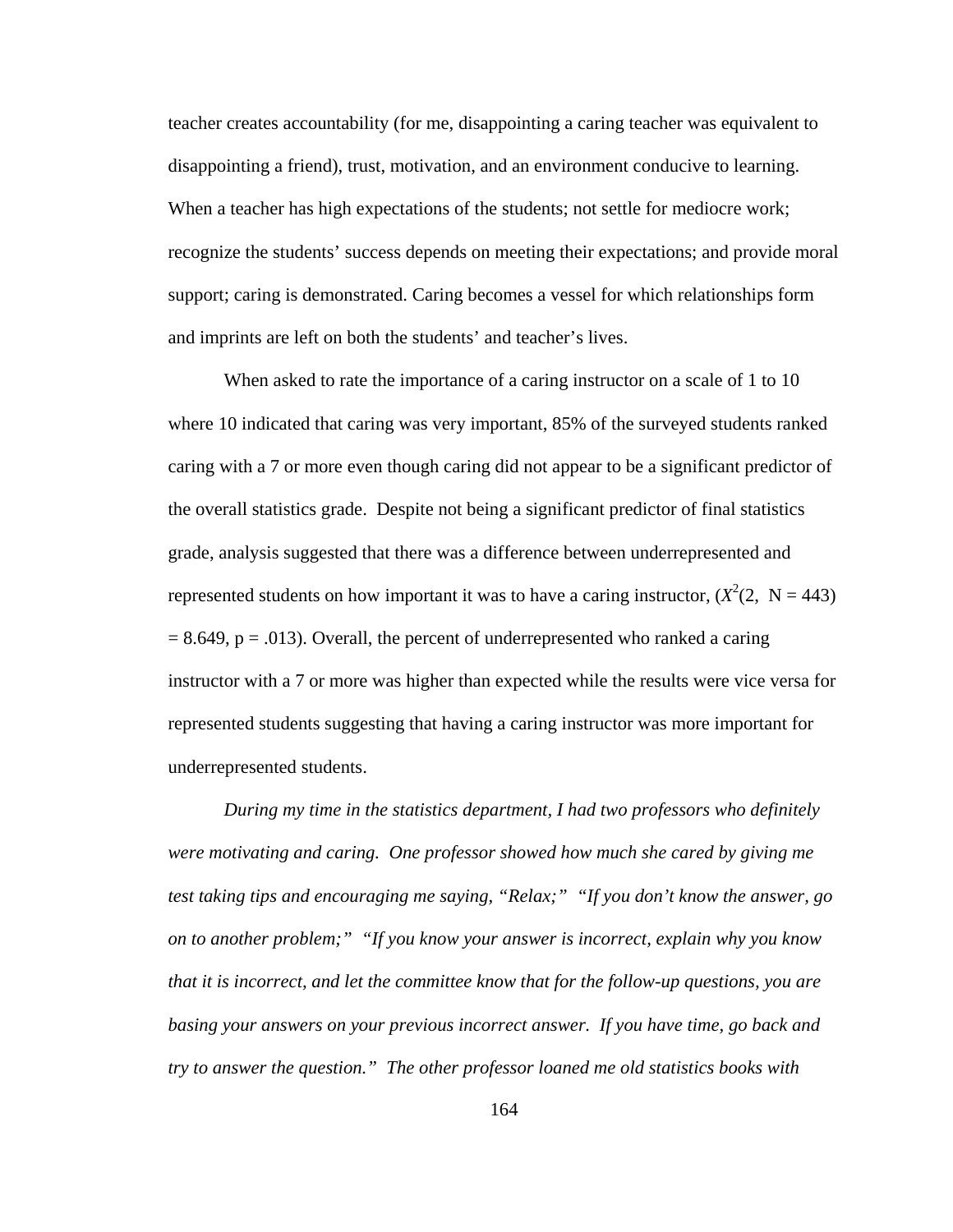*numerous problems, scheduled time with me whenever I had questions, and encouraged me as well – all of this was during his Christmas break. I am in gratitude to both professors and never miss an opportunity to thank them. As I mentioned above, I don't believe that caring per se helped me learn; however, the actions and words behind the caring motivated me and challenged me. Besides wanting to do well for myself, their caring made me want to do well for them.* 

#### *Positive Feedback from an Instructor is Important for Classroom Success*

"I think feedback is important because like I…, I can always learn better from my mistakes, like knowing that I did something wrong once" (Hetty Interview I, November 7, 2005).

In general, both groups thought that it was important to have an instructor who gave positive feedback. This feedback helps to stimulate growth and "helps you to understand more" (Asharii Interview I, January 19 2006), where the student had problem areas. Nathan said, "You've gotta help explain it and show the students what they're doing wrong if they're misunderstanding it and help them along the way" (Nathan Interview I, November 8, 2005). For Jacqueline, she appreciated when one of her professors sent an e-mail to the entire class discussing common problems the class made as well as discuss areas on each student's homework as to where they could improve. "So maybe I didn't have that problem, but I could see where other people had that problem with, so I know not to do it for the next one. Like I felt that was helpful" (Jacqueline Interview I, November 12, 2005).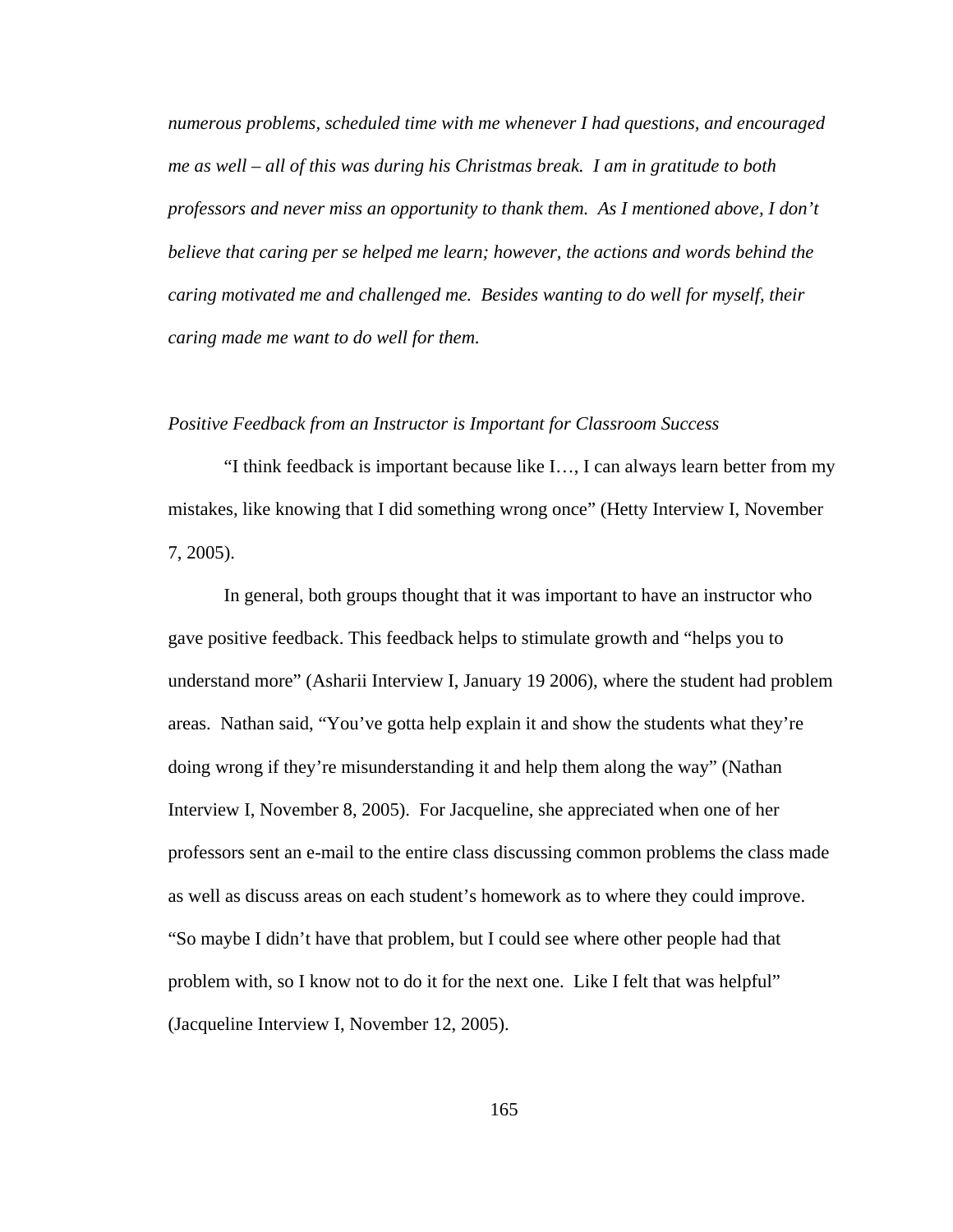*For me, it was always helpful to know from the instructor how to improve, but one piece of feedback that particularly encouraged me was when one of my professors told me, that I was one of the few people in the classroom that, "Found their voice in their writing." The reason why it was so meaningful was because for years, I never considered myself a good writer – decent, but not good – and still don't consider myself any Langston Hughes. I was typically a B student when it came to writing. However, around the time that he gave me this feedback, I was receiving similar comments from others. The combined feedback of these support groups helped me begin to feel more confident in my writing abilities and actually begin to help me enjoy writing certain styles.*

#### *Having a Patient Teacher is Important*

 "I perform better when I have a patient teacher" (Asharii Interview I, January 19 2006).

Most of the participants in both groups believed that it was important to have a patient teacher in general. Some made comments on the importance of having a patient statistics teacher. Fifty-eight percent of the surveyed students ranked having a patient instructor with a 9 or 10. In fact Jerry said, "I think patience would be the most important," when asked which was the most important quality between caring, patience, or feedback. Two of the participants, Nathan and Jade, thought having a patient instructor was a plus especially when the class was difficult saying, "You're going to have some students who aren't going to understand right away. If it's a course I'm struggling with, I mean obviously I'm gonna want them to be patient and help me"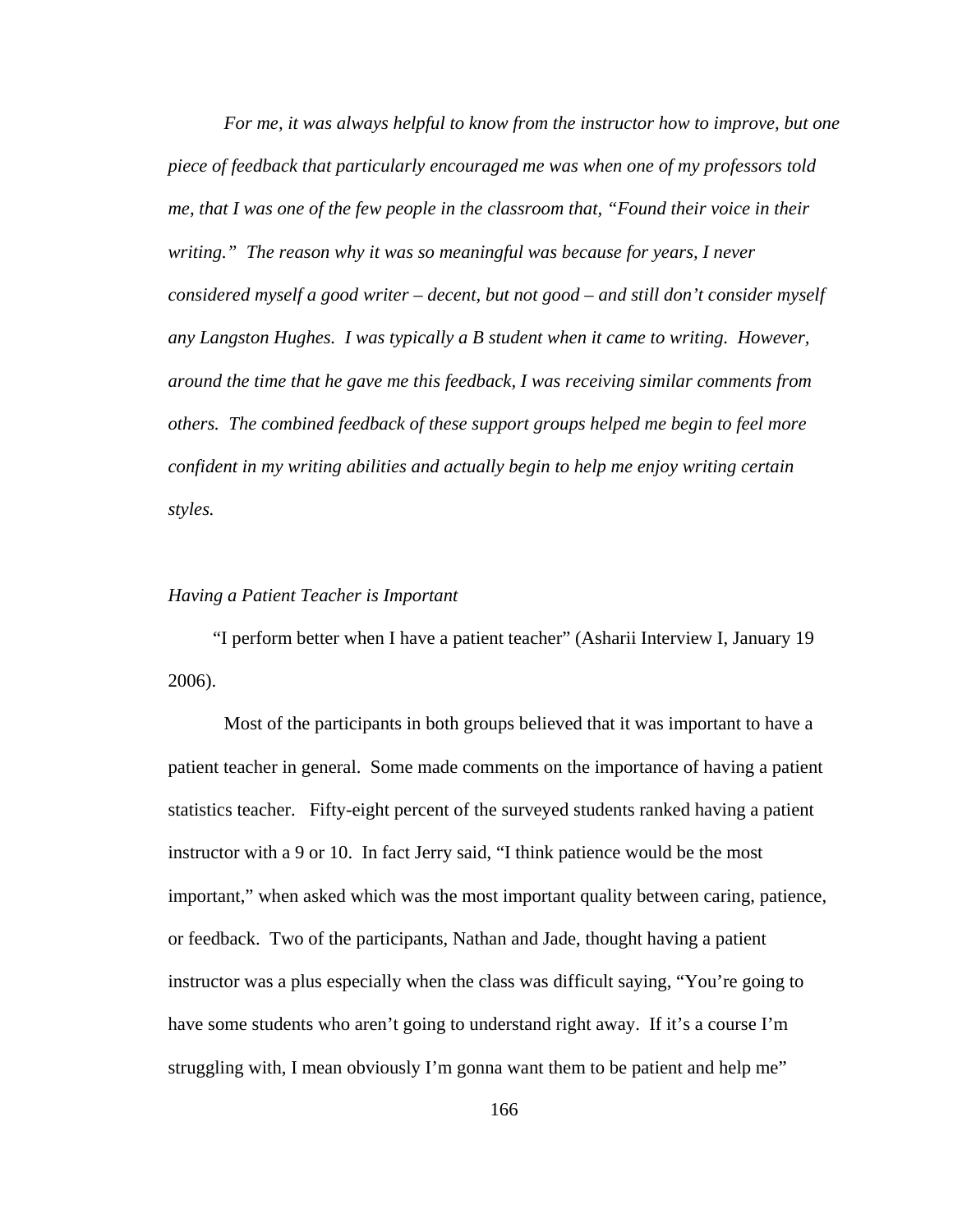(Nathan Interview I, November 8, 2005). Jade added that learning a new concept can be challenging within itself. A teacher who is not patient will add pressure to the student to learn the information, and students "don't need someone else on their back taking much longer to learn it and adding more stress to it" (Jade Interview I, November 8, 2005).

*Having a patient instructor never meant so much to me until I began my statistical degree. Once again, I refer to the professor who helped me through my qualifier exam. During my initial time spent in his office, I asked questions that he would speedily answer – not because he was trying to shoo me away, but because he's a fast talker and it was clear as day to him. "You understand?" he would ask. "Oh…yeah," shaking my head in agreement as if the answer was so clear now that he talked me through it when the reality was I often sat there dumbfounded trying not to appear as if I didn't have a clue as to what he was saying; pride can be so harmful when a student is clueless!* 

 *Regardless of some of the questions that I asked, which I have to believe sent a message that I didn't understand, he continued to open his door for me, over and over and over again. I probably spent more time with him than his doctoral advisees. It didn't seem to matter; he welcomed me in whenever he had the time.* 

*Over time, what appeared to be so distant began to become so close. Previous questions that probably should have been relatively routine were now just that. With his guidance, I began to see the problem's solution before putting the pencil on the paper; knowing the precise way to attack it. If you've ever taught for a few quarters or more, it is the same intuition that you have when the student asks you a question you've never seen or thought about. Because you've done so many of these types of problems (regardless of the new twist), you conquer it making the student believe that you've been*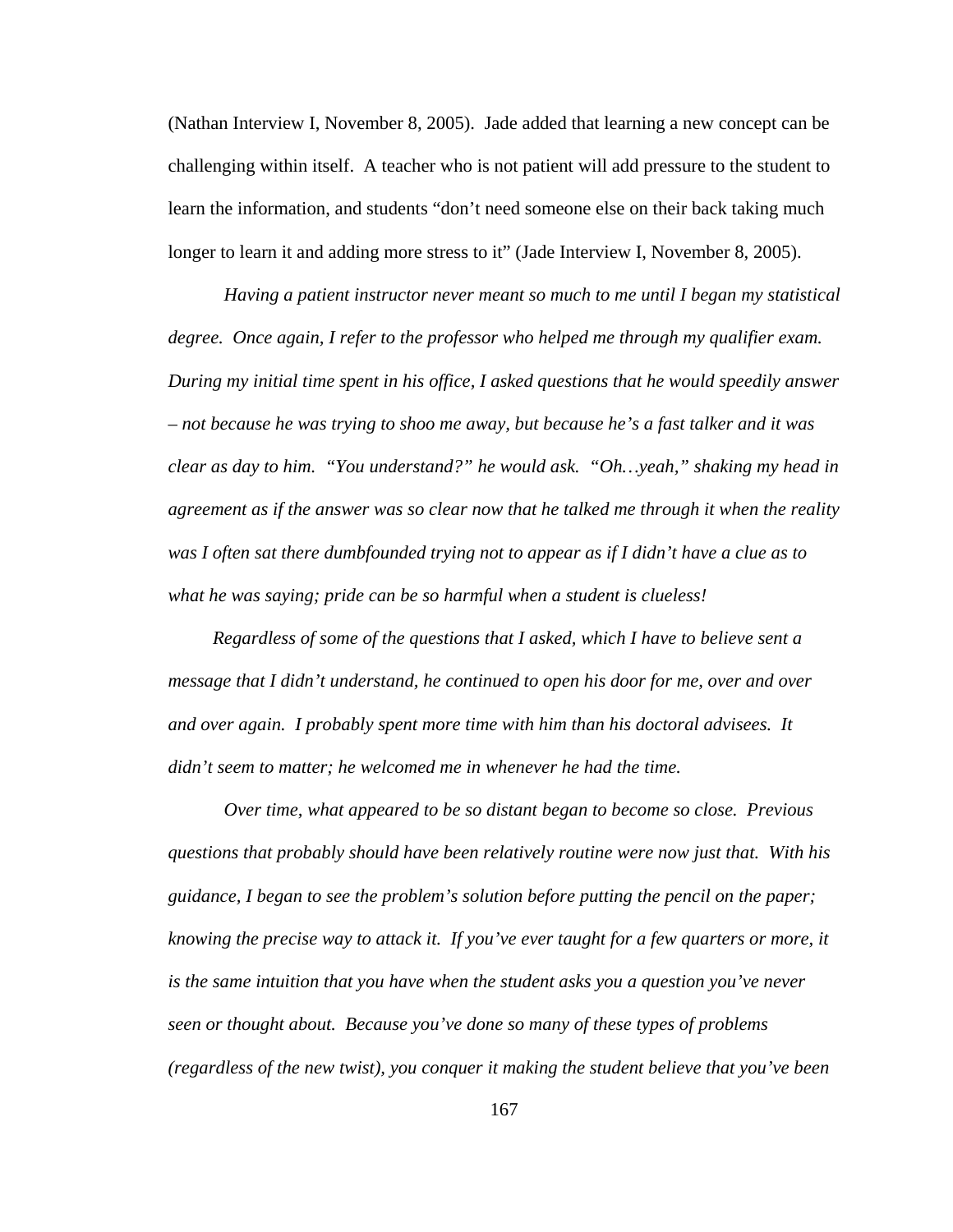*doing this type of work since you were three. In a sport's analogy, "the game was coming to me," I didn't have to force it. Under his tutelage, I often began to do what my A students typically do: ask him a question and before he could talk for 5 seconds, I was finishing his sentence. It was no longer him feeding me the answer, but we were having an intellectual conversation. The frequent visits decreased enormously over time. I don't know if I ever would have seen the light as bright as I did without him being as patient as he was.* 

## *Having a Teacher Who Communicates Well Facilitates Learning*

"A good teacher is probably the… a person who can make the material simple. They can simplify everything" (Lona Interview I, January 18, 2006).

There was no discernable difference between groups regarding their opinion on the importance of having an instructor who was able to communicate and articulate ideas to the student. Both groups believed teachers in general and statistics teachers should have good communication skills. "Good teachers to me were those that explained information in detail. I could just see the step by step process to do well especially in math" (Delores Interview I, January 6, 2006). The participants felt that a good teacher was a person who could simplify a topic even to a person who had no background on the subject. Jacqueline mentioned that the teachers whom she found to be the best "were able to talk about it (the subject) in a way that makes sense to people who don't necessarily know a lot about the subject" (Jacqueline Interview I, November 12, 2005).

*Personally, I believe that to be considered a good teacher, one must constantly work on his or her communication skills; being prepared for the problem areas that the*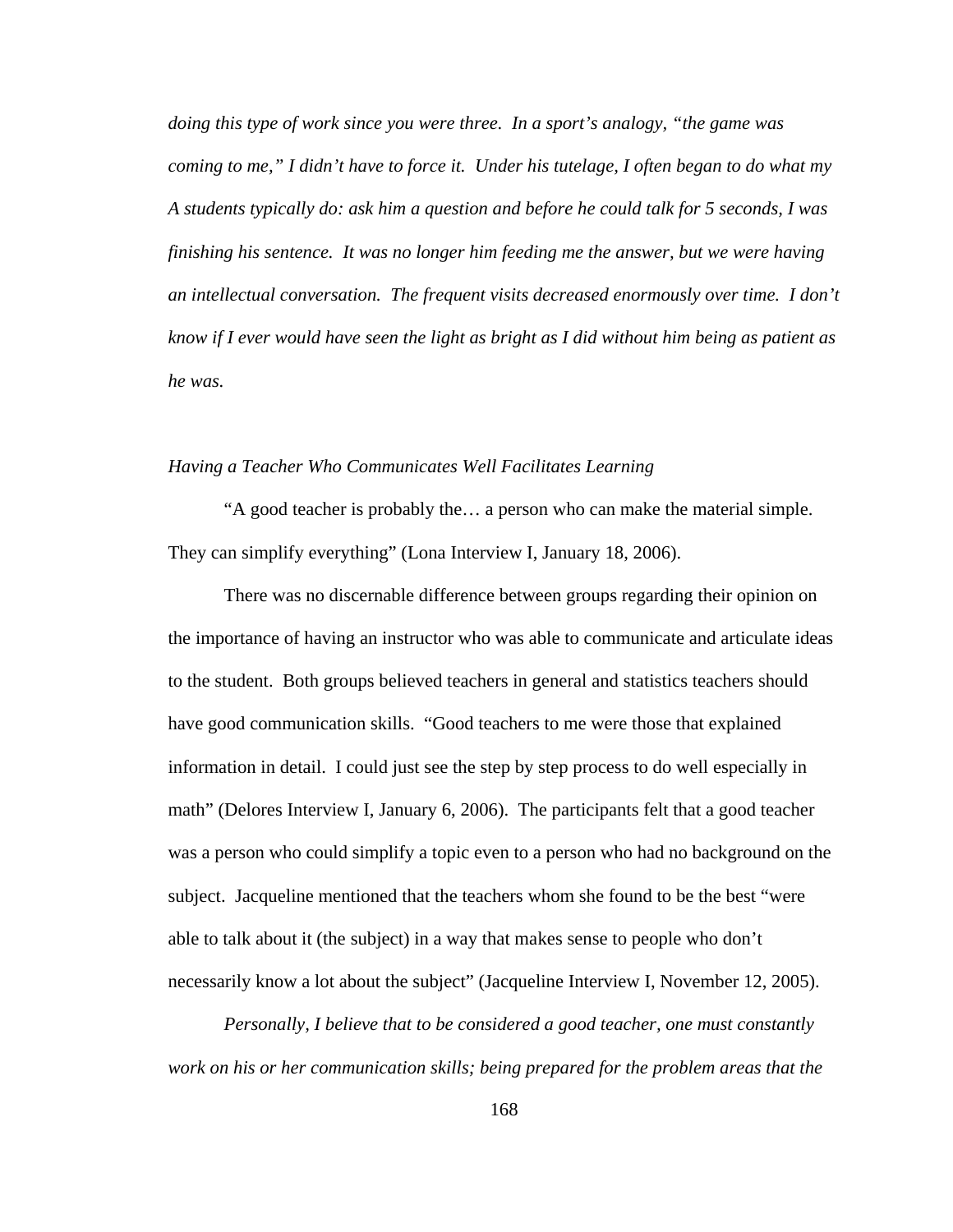*students will encounter. I believe that it is important that the teacher finds scenarios or examples that illustrate the topic in a meaningful way. In my opinion, Mr. Casey, my former high school band director, said it well when he said, "I don't care how good your licks (a cool jazz melody) are, if your tone sucks, no one will want to hear you." In terms of teaching, I don't care how motivated, caring, patient, organized, etc… a teacher is, if they don't have good communication skills, the students will not want to hear them; it will all sound like noise.* 

## *Teachers Should Listen to the Students and not be "Know it Alls"*

"The teacher [*sic*] can take criticism from students and integrate that into their lecture and class well. They're not offended, um…especially if it's relevant to the subject matter" (Dana Interview I, November 1, 2005).

One of the important signs of a good teacher to many of the represented group was when a teacher had a willingness to listen to the student and not portray themselves as an arrogant "know it all." Hetty mentioned a psychology instructor that she viewed negatively; because, "He was like very biased and like, 'This is how it's going to be'" (Hetty Interview I, November 7, 2005); an attitude that Akira said, "I don't like that about someone" (Akira Interview I, November 3, 2005). The students appreciated when the teacher was able to accept constructive feedback and recognize that they too were learners in the classroom. When discussing a teacher who had received constructive feedback, Dana said a bad teacher is one who "won't work it in or won't integrate that especially if it's relevant to the subject; because, they're offended and intimidated by someone else knowing more than them" (Dana Interview I, November 1, 2005). Most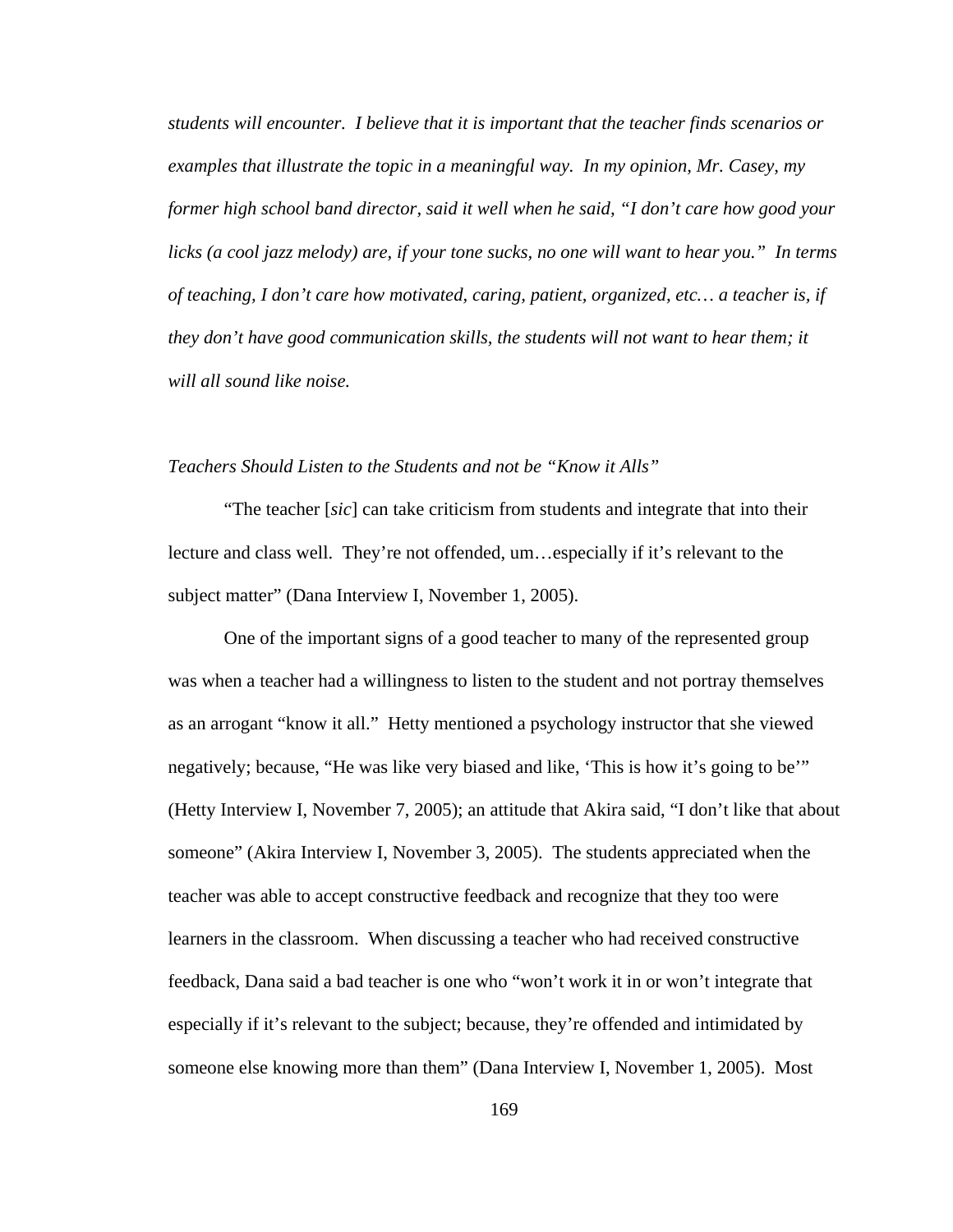had a favorable opinion of their statistics lecturer or TA; however, Nicholas did mention that he heard rumors of students complaining about one lecturer who was nice but did not listen to or try to help the students. It sounded as if Nicholas was saying the instructor was not very approachable (Nicholas Interview II).

While many felt a good teacher was one who "knows the material and is willing to discuss like if students disagree with something that…. He's willing to discuss it and to take the time to explain to them and why it is this way" (Jade Interview II, November 18, 2005). They were recognized as good teachers; because, "they were willing to listen to (the) student. They didn't have problems. They were understanding" (Nathan Interview I, November 8, 2005).

#### *Teachers Need to Speak My Language*

Like my stats TA, like he can't really speak English at all, and it's really frustrating and it's just like I don't know. Like I know he tries really hard to do well to teach us good, but I just don't understand him. So that really affects my ability to do well (Hetty Interview I, November 7, 2005).

 For both groups, it was important that the teachers used language familiar to the student. For some, there was mention of difficulty understanding a foreign language and for others there was a comfort in teachers who used a common language and vocabulary used by the student. The remarks regarding English as second language lecturers and TAs primarily seemed to be instigated by conversations regarding difficulties in the students' statistics classes. A few made comments that they heard from students in other statistics sections that the language barrier was a serious problem.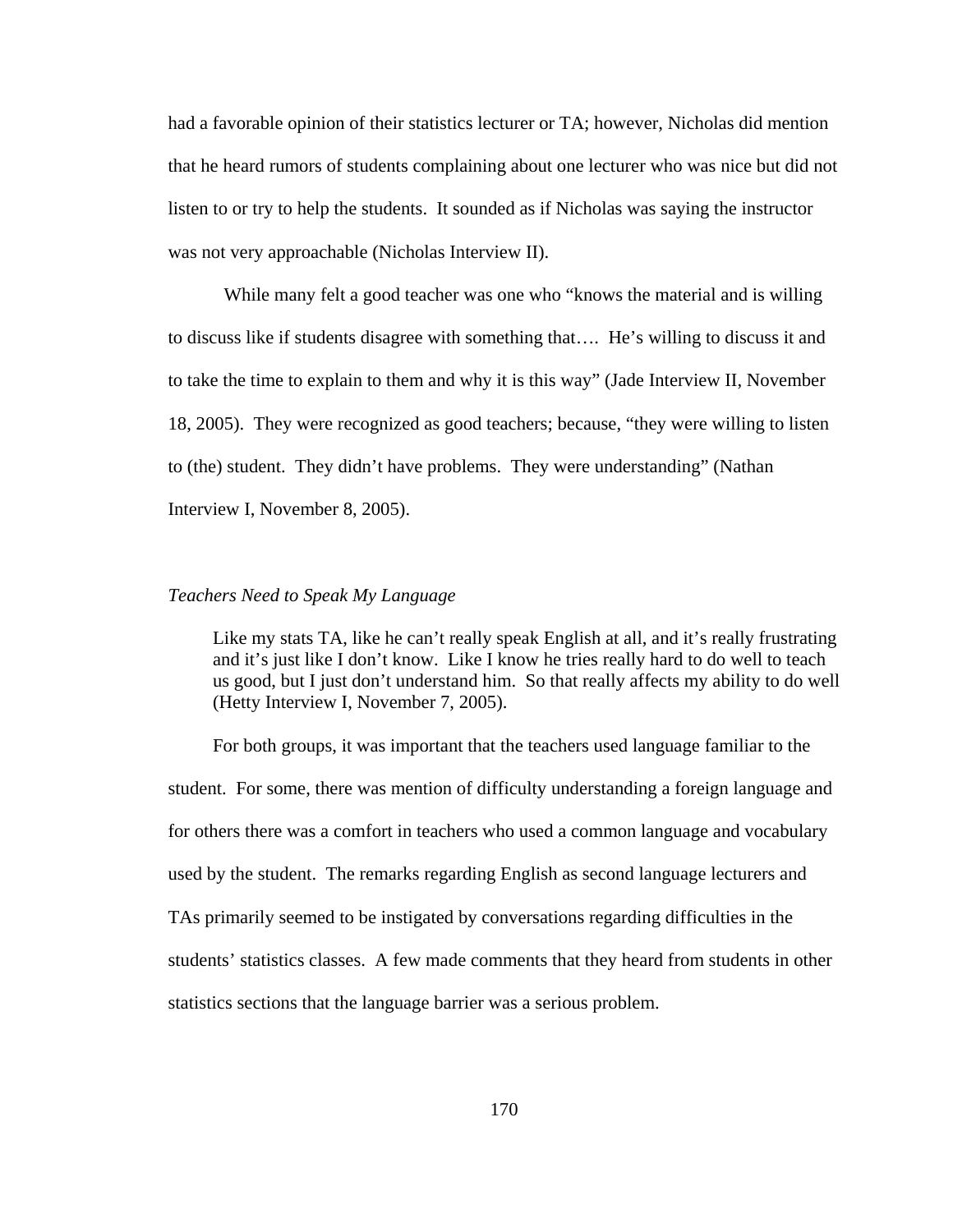Probably the most common concern regarding language was when a participant had an instructor whose native tongue was different from the student. Jerry mentioned, "Like I've never had an Asian teacher, but I guess like the accent would really – you know like however strong the accent is – it just really would make me wonder whether or not I'll be able to understand them" (Jerry Interview I, January 18, 2006). This was a similar idea that Akira expressed about Asian TAs in her statistics class saying, "When you have a TA who doesn't speak English, yeah, things are going to be said" (Akira Interview I, November 3, 2005). She herself made mention to not having Asian TA's who were not able to speak English clearly. Once again, Akira somewhat surprised me by not being more sympathetic toward Asians who had a difficult time speaking English. When she made these statements, she appeared somewhat appalled to have a teacher who was unable to speak clear English.

For other participants, it was important that they felt comfortable with the language that the teacher spoke. For Lona this meant speaking in Spanish with her teachers and classmates saying, "In middle school, my teachers were supposed to te(ach)…suppose to be using English, but we would slip into Spanish" (Lona Interview I, January 18, 2006), even though it was typically frowned upon by many teachers at her school. However, it was a good way to encourage the students to speak out in the classroom (Lona Interview II); something that she has found difficult to do in college and will be addressed later in the writing. However for Dana, it was important for a teacher to be articulate like her, saying, "I like it when they have a similar vocabulary to me" (Dana Interview I, November 1, 2005).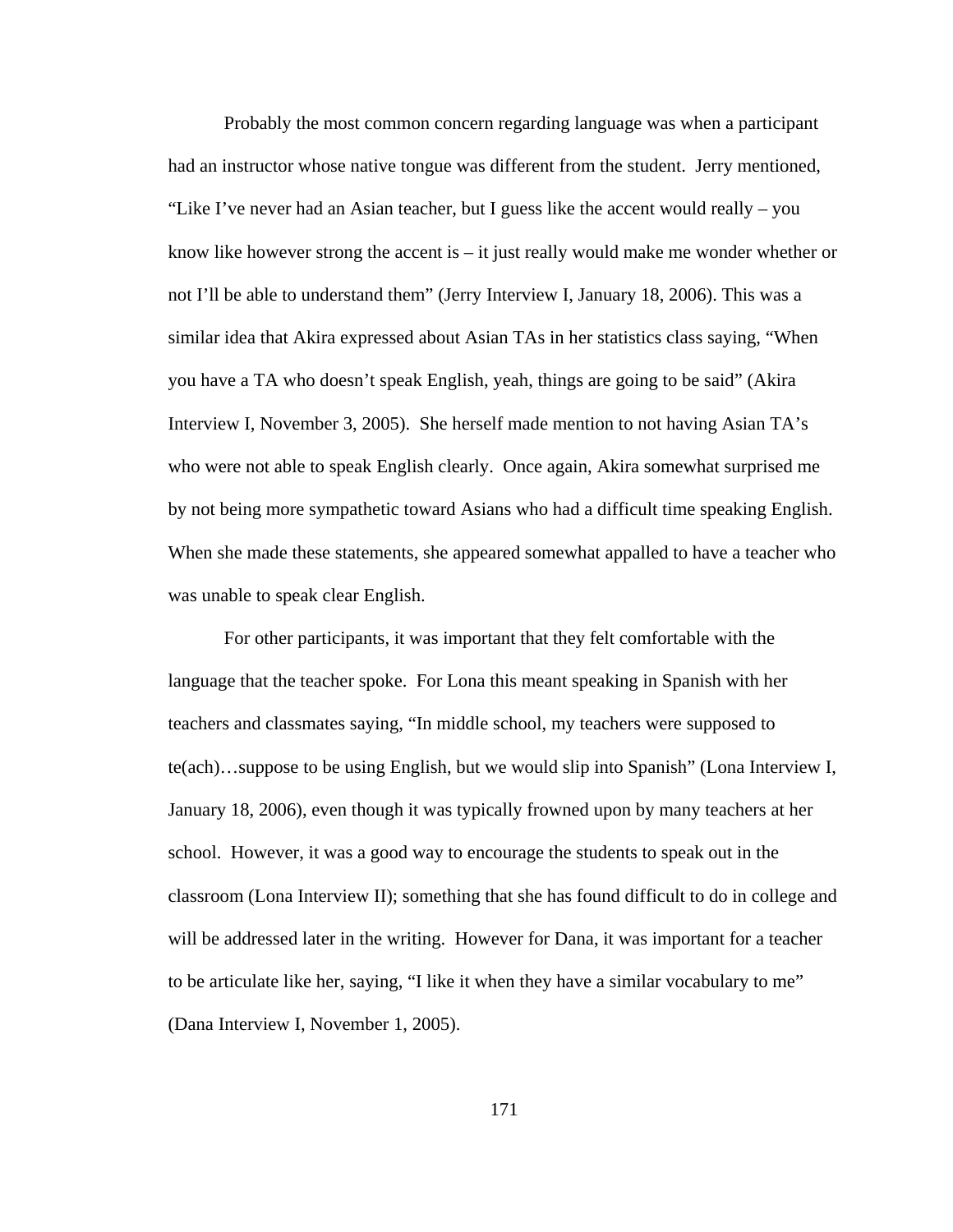*My experience with foreign teachers has generally been good. For those who had thick accents, I discovered that you must focus a little bit harder and pay close attention to key words for meaning. However, I can understand how it could be a little bit more challenging to have an instructor whose native tongue is not English, but I also recognize from talking to foreign colleagues that many of them are trying their best. Many of them are extremely knowledgeable and want the best for their students. They recognize that there is a language barrier and are often conscious about their English, but as most of the people in graduate school, they are trying to become successful. So they are required to do their best standing in front of some who don't want to listen because of their accent or some who are sometimes prejudiced. There is no easy fix, but I would encourage anyone with a non-native speaking instructor to recognize that like many native speaking instructors, many of them want to do their best to help you understand. Sometimes, you just have to keep trying.* 

There are many qualities that specifically make effective statistics teachers and teachers in general. Some of these qualities are skills and characteristics that the teacher should possess and other qualities deal with the way a teacher uses language. One of the distinctions between underrepresented and represented students regarding their perspective of a quality teacher was the belief of underrepresented students that teachers are role models and thus influential in the student's life. It was also found that even though represented students valued a caring teacher, underrepresented students appeared to value this quality more. Teachers are critical in fostering success in academics. In the next section, I will explore important influences for being successful in an introductory statistics course that are not necessarily dependent on the teacher.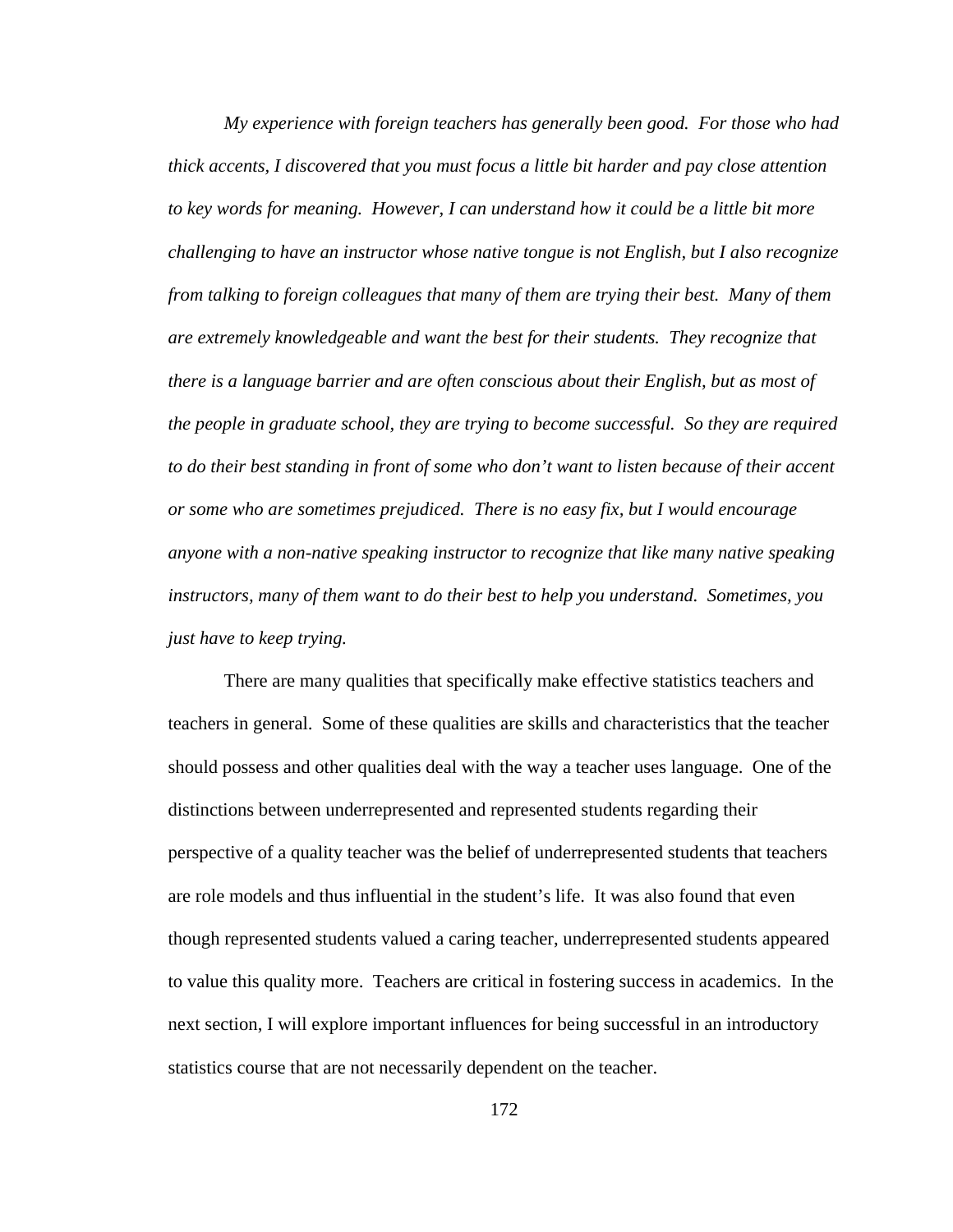### *Important Influences on Being Successful in Statistics Courses*

There were two important findings based on the survey results: the importance of GPA and parents' income. The results suggested, on average, we expect for a 1 point increase of cumulative GPA to result in a 13 point increase in a student's overall statistics grade. We also expect for students whose parents make between \$30,000 and \$61,000 to earn 2.5 fewer points than those whose parents make between \$61,000 and \$100,000.

From the qualitative data there were three attributes that commonly arose amongst the majority of participants. First of all, they believed that mathematics and statistics were important subjects that were useful in today's society; so there was a reason to be interested in the subject. Second, many believed that the course was extremely conceptual and thus, to succeed, one must focus on details. Last, the participants believed that clear, concise examples were a must to understanding the topic.

*Speaking Out in the Statistics Classroom for Underrepresented Students: If the Culture is not to Speak…Don't* 

The lecture hall was partially filled with 130 people. Brilliant minds from some of the top high schools in the world wait with their hands out and their mouths open for their mother's first feeding that she worked so diligently to capture (Fieldnotes; 2006 January 11; 2006 January 18; 2006 February 8).

"Knock, Knock," the professor said.

"Who's there?" they replied.

"Tank," she responded.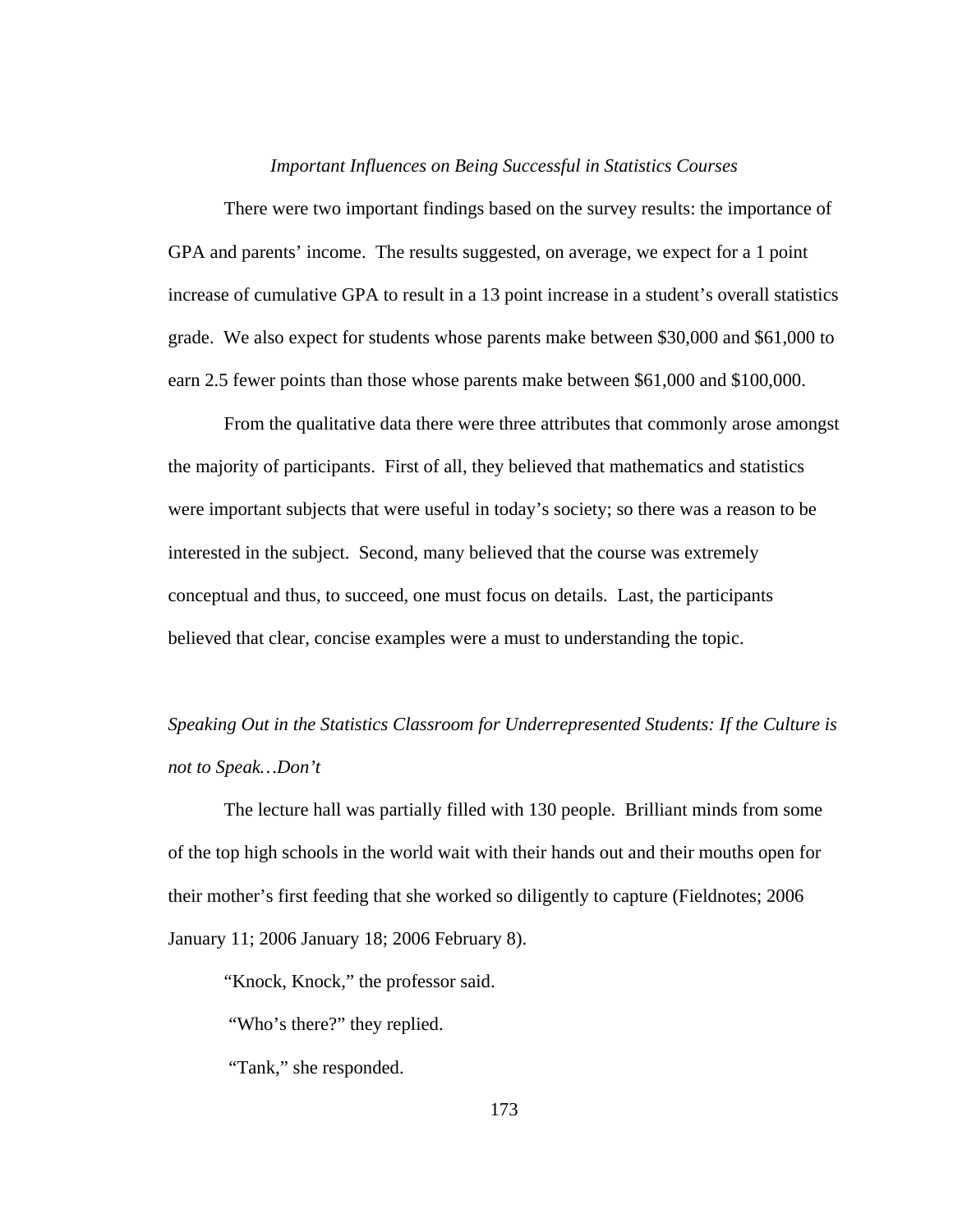"Tank who?" they asked.

"You're welcome," she laughed.

The echo of quietness resounded as loud as it did when you were a child stuck in the backseat of the Chevrolet amidst the uncomforting feeling exacerbated by your conflicting, non-speaking parents. "Is my mic on!?"

Substance must be provided, so the professor continues giving protein and carbohydrates before attempting to provide more sugar of humor. "Ah, this is a juicy tidbit. Surely, they will eat this up," she thought. Surely they won't. The joys of having children: laughter, inquisitiveness, excitement is not all that joyful anymore. They dun' went out and turned into that dreaded anti-social teenager who enjoys locking themselves in their room in isolation and –if you didn't know better – despises your mere existence; not ever wanting to be around you.

While I colorized a statistic's lecture period that I attended and only discussed a brief portion of the class period unrepresentative of the entire session, this depiction is not far from what was seen multiple times in the classroom during multiple sittings. The instructor worked diligently on her presentation, tried to entertain the students (I found many of the jokes to be amusing.) while providing important information only to be stared at with the familiar looks of, "Is it time to go yet?" or "Is this going to be on the test?" Despite her effort, the students rarely spoke out.

The underrepresented participants (or the represented for that matter) rarely said anything in lecture. They often did not participate in class surveys, ask questions during lecture, or say much during recitation. An instructor was almost lucky to get a head nod of agreement to a point he or she had made. "I'm not really involved so to say, I'm just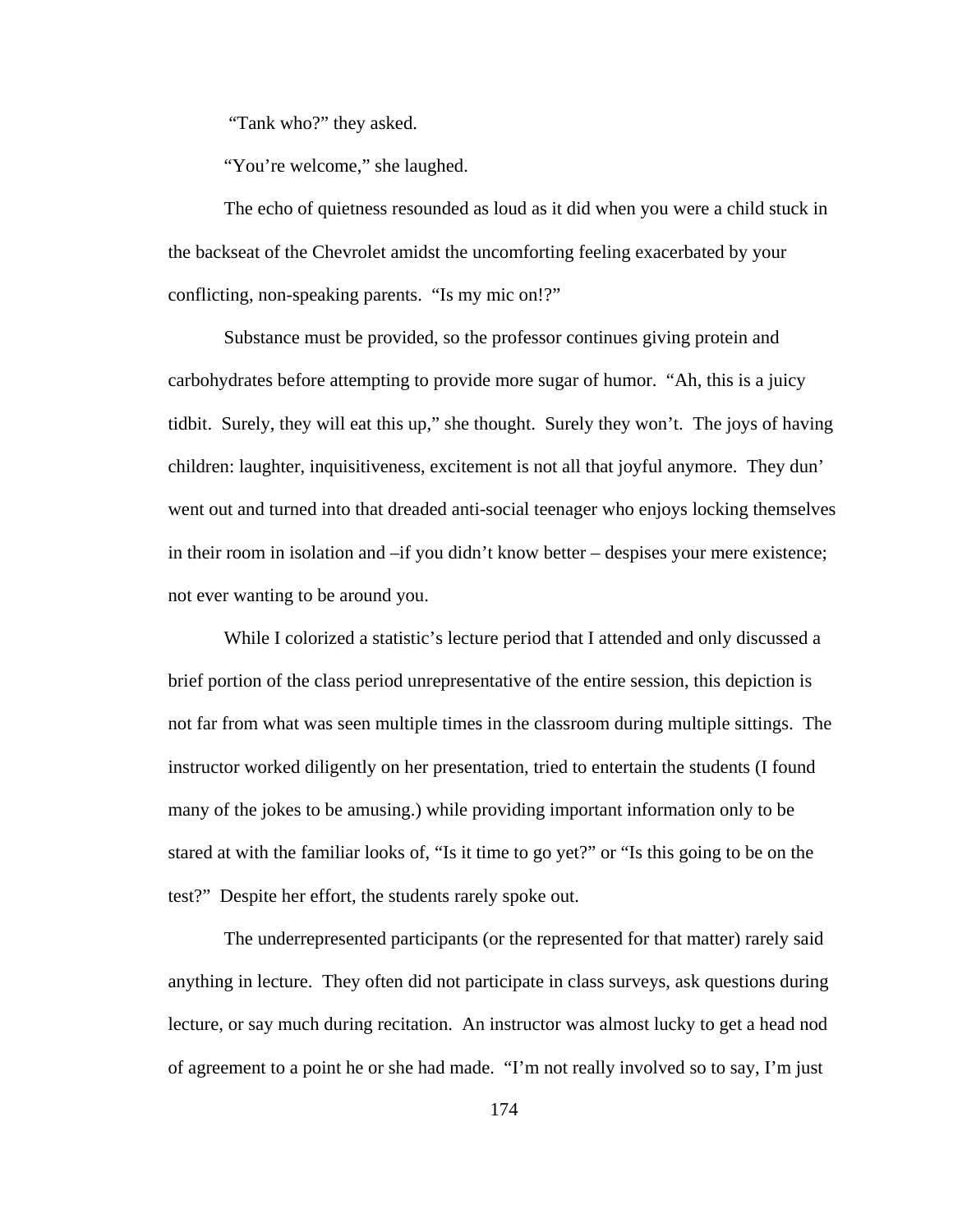kind of like sitting back and you know, observing everyone else" (Asharii Interview I, January 19 2006). "I think it's important that if you have a question, you feel comfortable" (Delores Interview I, January 6, 2006), asking questions or responding in class; however in statistics class, it proved to be "kind of impossible for me" (Lona Interview I, January 18, 2006), because of intimidation. Delores was the only underrepresented participant whom I saw asking questions after class and occasionally answering questions during recitation.

Perhaps the class culture overwhelmed the individual; meaning if no one else asked any questions or responded neither should the participant. Or perhaps the fear of being ostracized or considered dumb was unbearable. The idea of having a willingly participating class where the instructor gets "me confident in my ability to say things" (Lona Interview I, February 8, 2006), may very well lie with how the instructor interacts with the students.

*Speaking from my own experience while working on my Masters of statistics, I often did not feel comfortable asking questions in class which is unusual considering that I'm a pretty extroverted person who feeds into two philosophies: if I have a question, there is probably someone else in the class who has the same question, and I'm there for knowledge, and the instructors typically want to give me knowledge. Perhaps, my conversation could have been stimulated more by the way the professor dictated the class, but more than anything, my discomfort came from two things. Not only did I not want to appear to be dumb, but I was typically one of THE only persons who would speak. If others did not understand, I certainly could not tell, in fact considering how well most of my colleagues did in solving difficult problems, I am led to believe that if*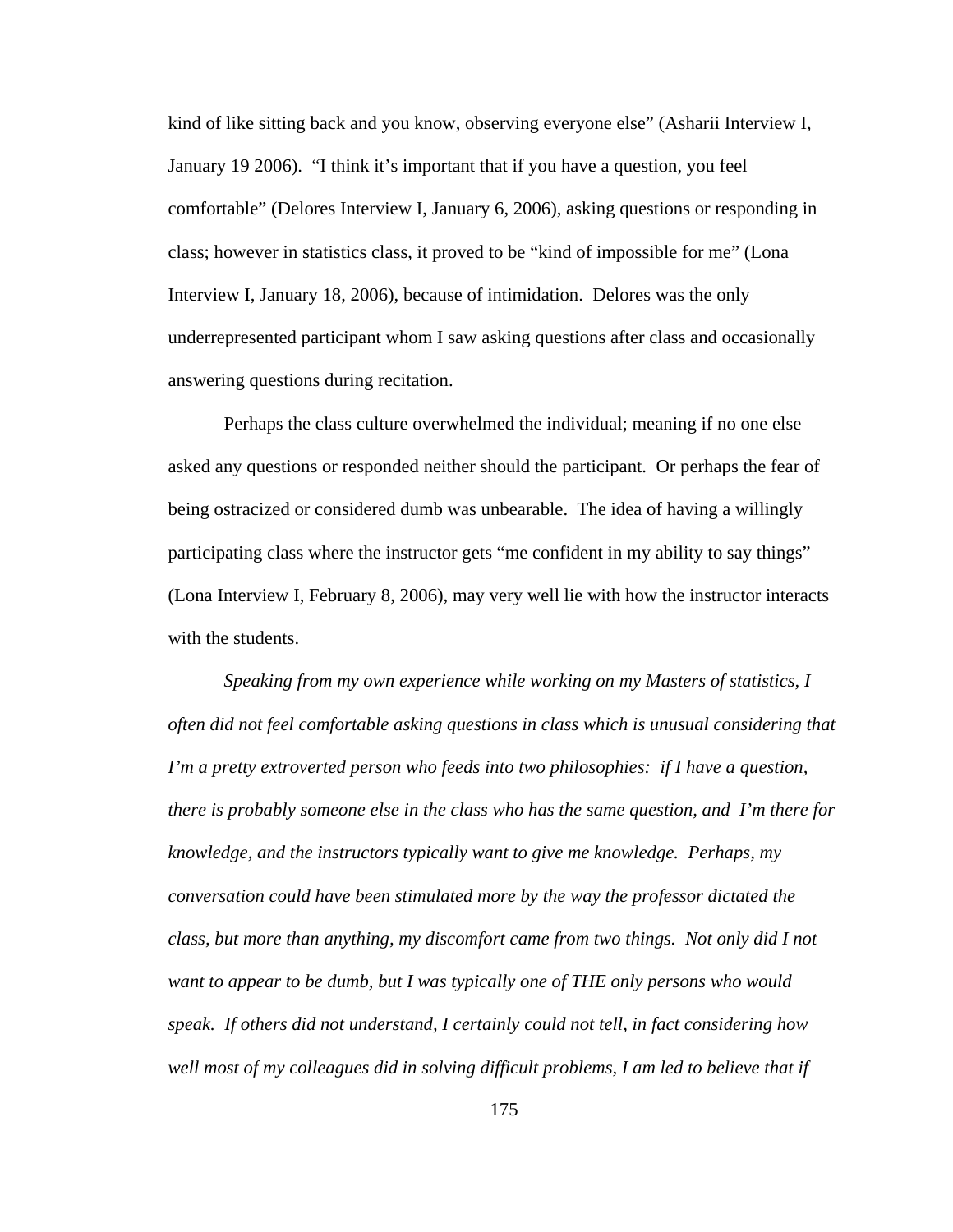*given a few months by themselves with the textbook, paper, pencil, and maybe a library, many of them surely would be able to teach the courses themselves. I am certainly being facetious (not much though); however, it was made clear to me that the culture of our class was to say nothing and speak to your fellow students after class if you were not able to solve the homework problems. From conversations with some of my close Chinese colleagues, who were the majority, I was told that in China, students mainly listened and had little interaction in class. I will always believe that their culture primarily dictated our classroom culture.* 

#### *Reasons Why Mathematics and Statistics is Important to Understand*

If you're going to research like even like in science; you know in your Ph.D., you want to do research, you have data you're working with, and you have to be able to display your results in appropriate ways, and you have to use statistics to do that… So, I mean for furthering yourself, understanding the principles of statistics is important (Delores Interview I, February 9, 2006).

 Despite most of the participants taking statistics because it was a requirement for their majors, most of them saw the practicality of the subject. "It's beneficial in the long run in any major you go to. That's why it's probably a prereq(uisite) for a lot of majors" (Nathan Interview II, November 21, 2005). They saw how there were many careers that used statistics; the use of statistics in the media; and the importance of understanding to have a healthy skepticism.

For many, they saw the benefits of statistics in research fields. When asked what careers used statistics, common answers were,

I would say psychologists. Like, I mean, half or…really half of psychology is like statistics like um when they do studies and research and stuff of that nature and so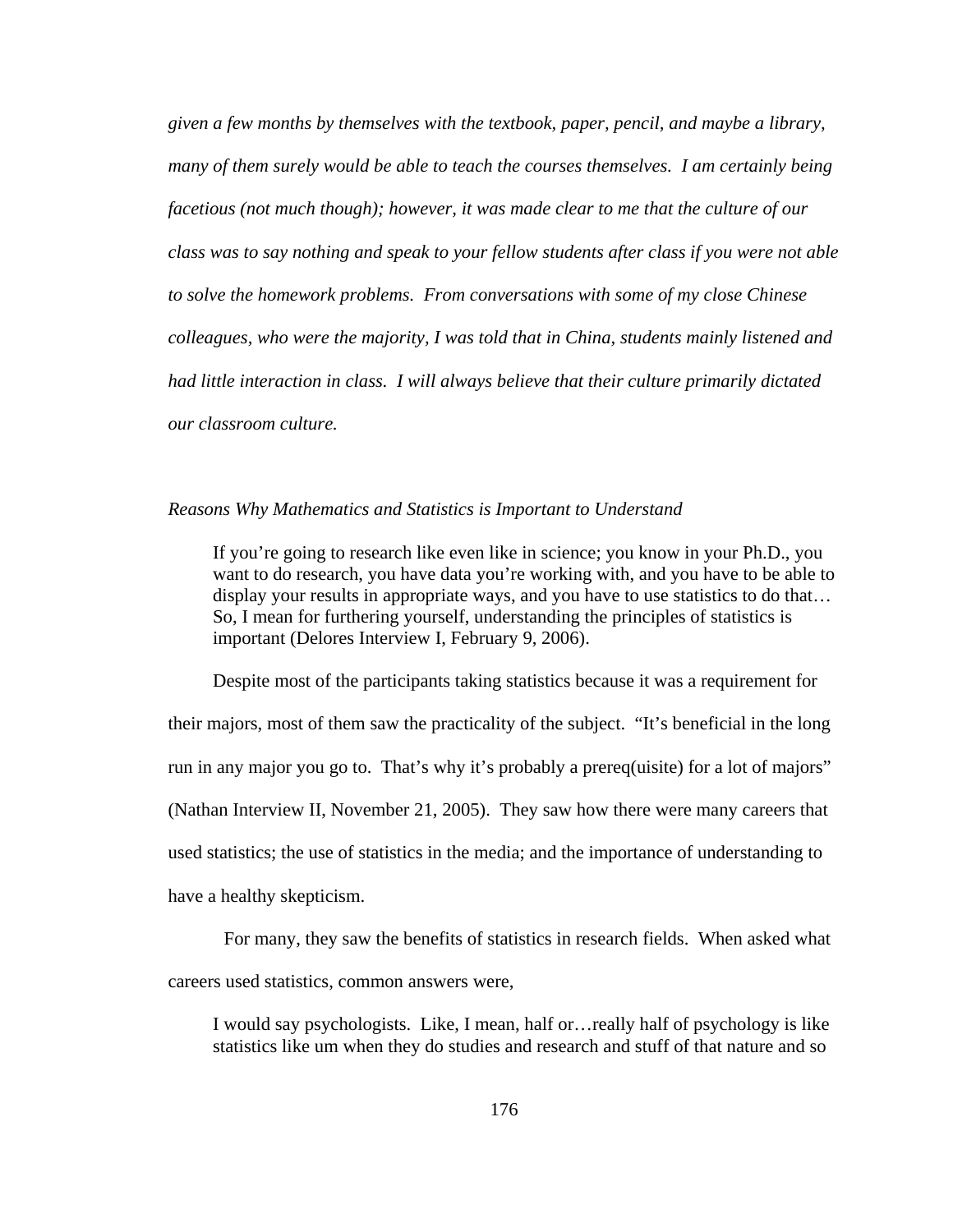it's very relevant to my major so I do see like the relevance in taking the class. I think sociologists do too to a degree (Jerry Interview I, February 17, 2006).

"When you go look at statistics for studies and stuff like that that hospitals do. I mean if you're a health major, anything like that, you're going to need to understand this kind of material" (Nathan Interview II, November 21, 2005). It should be noted that the people who mentioned the use of statistics in health related fields and research were all in health related majors, so it is my personal bias that they should directly see the benefits of taking the course – especially since most of them planned to obtain a master's degree.

Other purposes that were seen for statistics was to understand statistical concepts used in the media. "Well I think between just reading the newspaper and watching the news, you learn a lot. You always see survey statements from Gallop Polls you know they say, 'President Bush's approval rating is  $37\% \pm 3\%$  "' (Nate Interview II, November 21, 2005). These types of polls are given daily in the newspapers, magazine, Internet, and on the television.

Lastly some found statistics to be important in developing a healthy skepticism of published results, polls, and experiments. Some mentioned that understanding statistics is important to keep from being hoodwinked. "It's (Statistics has) been good for that (questionable result). Just making it clear that statistics can be distorted and twisted and put in one's favor and so it's good for people to take that" (Jade Interview II, November 18, 2005). While discussing a conspiracy theory against African Americans, Jerry emphasized the importance of understanding statistics saying, "The ignorance that we have as far as understanding certain stats as Black people that kind of keeps us repressed from being able to be bamboozled really; like just to really have something to keep going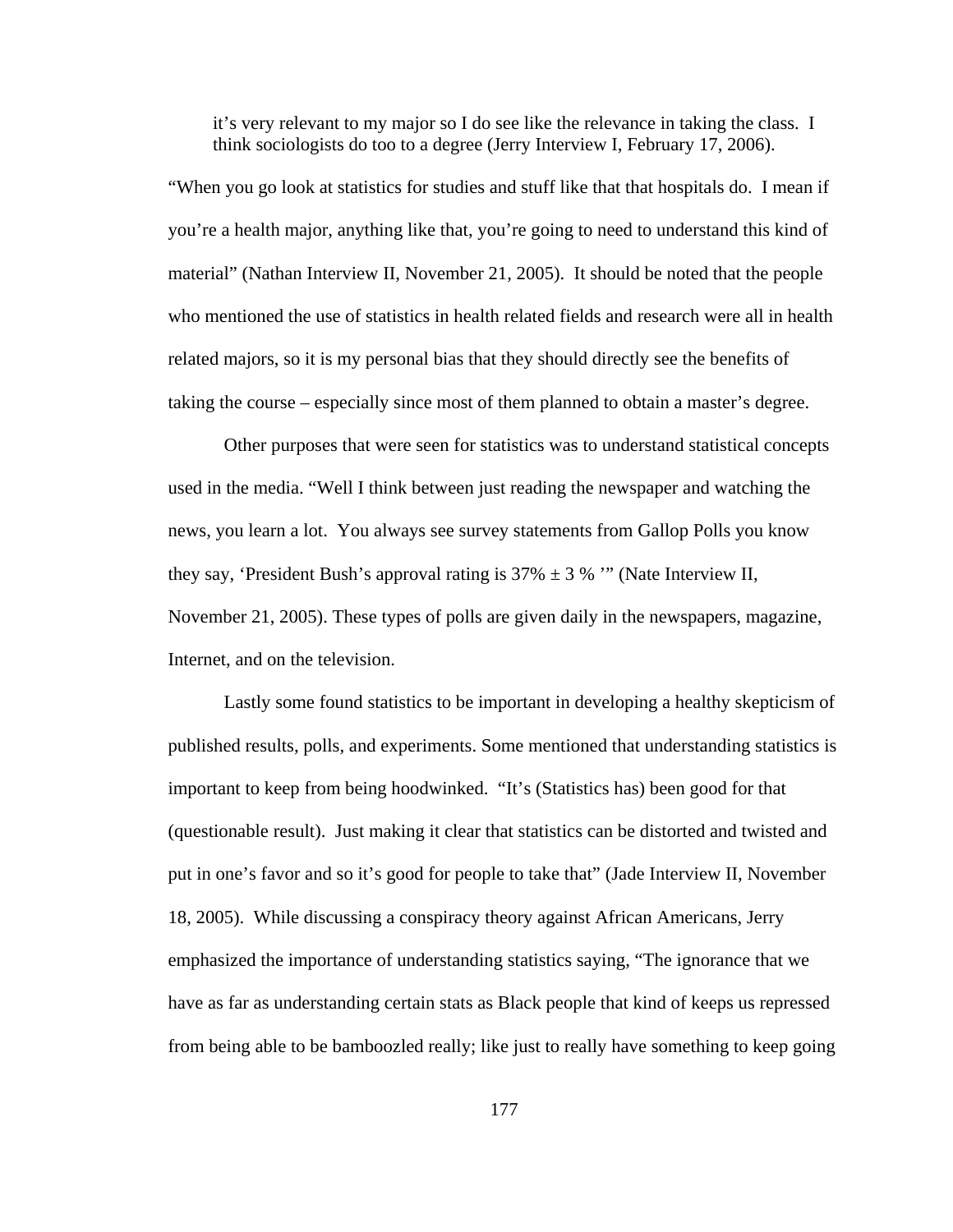and going. Until people understand what's going on, no one's going to stand up for it" (Jerry Interview I, February 17, 2006). Jerry appeared to be saying that as African Americans, it is important to understand statistics to keep from being taken advantage of and to stop racial atrocities from occurring. Only by understanding will African Americans be able to intelligently stand against these repressions.

*Fairly recently, two people who work in the same building that I work in sent me e-mails regarding how to best describe their data. Both work under the administrative side of the healthcare system. Neither has any experience with doing statistics. Unfortunately, their managers, who don't appear to have much experience either, asked them to use some statistical concepts to improve their work and arguments. My point, as I've told my statistics class, you just never know when you'll need statistics. I'm guessing neither one of these individuals ever believed they would use it.* 

*Many people avoid taking statistics like the plague; some even unfortunately wait until their final quarter before (for some supposedly) graduating. Experience suggests that statistics is difficult for many, but one cannot underestimate the practicality of it and the need to understand it. Not only is statistics often required with undergraduate degrees, but, to obtain a graduate level degree, I would be willing to say, that most programs require a minimum of one graduate level statistics course. Considering how the trend of having at least a master's has increased, statistics can be a gatekeeper to finishing a graduate degree, keeping or being promoted at a job, and making extra money. Unfortunately I've seen people's degrees postponed because they could not pass the course.*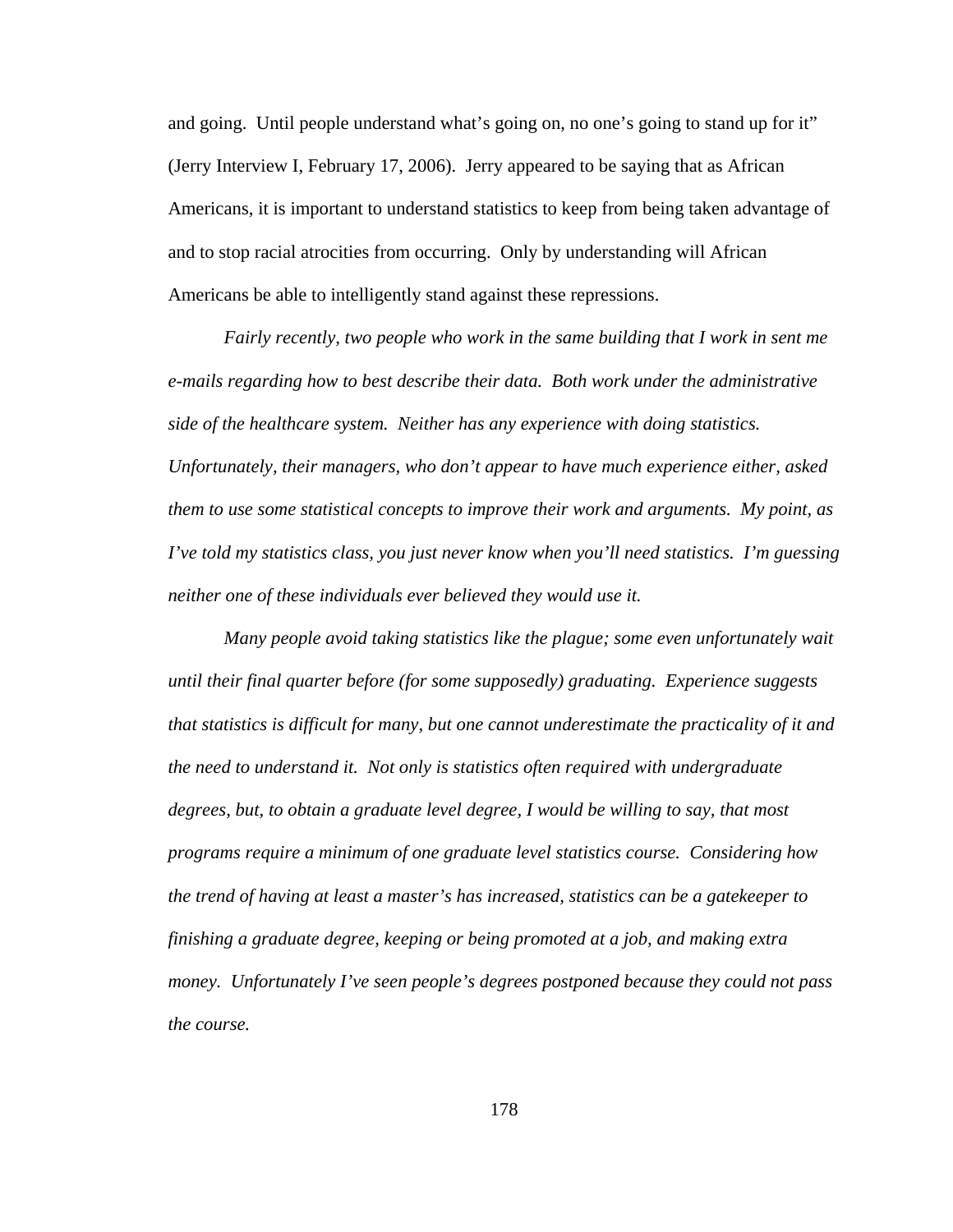*Along with needing statistics in graduate programs, it is important to have a basic understanding of how people get the results they get in published research, polls, and experiments. It is unfortunate, but there are a lot of studies out there that are designed poorly, have a lot of bias, incorrect measurement tools, questionable and invalid results, and the list goes on. Even though an introductory course will not provide the depth to understand these concepts in great detail, it allows a person to have an intellectual idea of what may be occurring. Think of it this way: You may not be able to fix your car, but it sure would go a long way in not getting stiffed by the mechanic if they understood that you knew what and where the engine was. The point is: as long as people can be fooled with faulty research, researchers will stiff others – whether intentional or not.* 

# *More than Most Subjects, Statistics Requires a Good Mathematical Foundation that is Highly Conceptual, so Students Must Study Details!*

"Pay attention; be focused; take notes; understand concepts; details are important" (Lona Interview I, January 18, 2006).

For many of the participants (both underrepresented and represented students), they assumed statistics was a "typical" mathematics class; meaning there was a systematic way of solving most of the problems. Most found otherwise. Similar to many mathematics classes, statistics has problems that can be systematically solved; however, unlike many mathematics classes, almost everything in an introductory statistics class requires interpretation. In many regards, the best way that many participants described it was by saying statistics is more conceptual.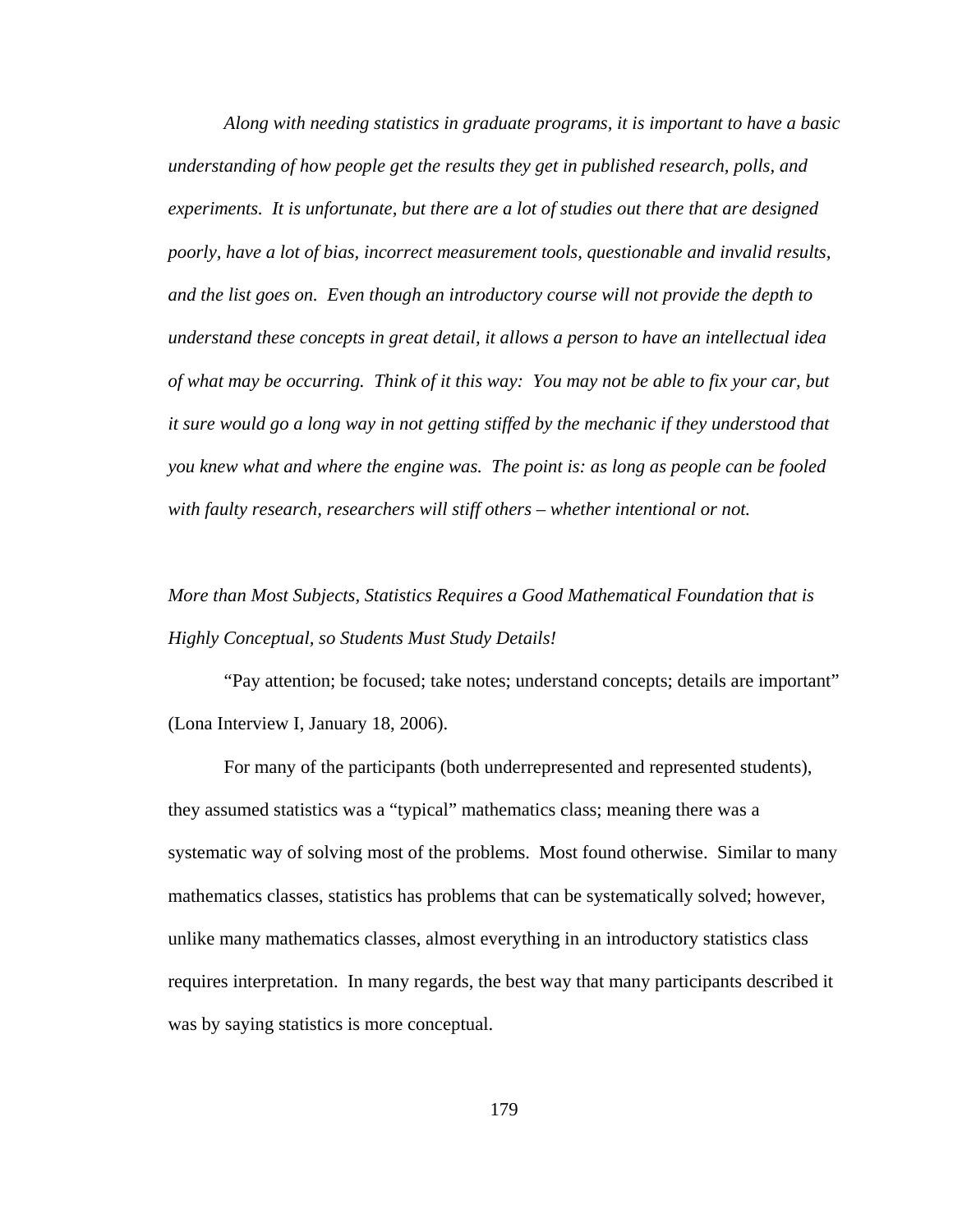*When I began taking statistics at the university, I had a little background – not as much as I needed, but a little. The introductory 600 level summer statistics course was not easy, but not terribly difficult. I was able to do decently without studying too much since I had seen probably about 65% of the material. Unfortunately, because I had a very demanding mathematics course, I was unable to focus my attention on the statistics course. I glossed over things; not studying in detail or conceptualizing.* 

*The demands of the quarter system (which were homework, homework, homework, test, repeatedly over about a ten-week period) were taxing to say the least (and we're not talking about straight forward homework that took two or three hours for me to complete; I wished). It didn't help that I had a leaky mathematical foundation and a constant re-patching job of building a statistical structure that I should have had prior to coming to the university in conjunction with new statistics material. Professors were trying to reheat the undercooked microwave popcorn in order to get new light fluffy kernels only to be scorching what was already there, and boy did it burn baby! It felt like the professors were* "throwing all this information at you very fast" (Jacqueline Interview I, November 12, 2005). So just like the volume of it and making sure you understand each specific component since everything goes on each other" (Jacqueline Interview II, December 5, 2005) *made it difficult for me who was* "just trying to stay above water" (Jacqueline Interview II, December 5, 2005).

*For the next couple of years, I failed to practice what Mr. Casey taught me, "It's the little things that matter." My failure to pay attention to details created havoc on my understanding of the concepts and vice versa. I slowly began to realize, "*that some of the questions…they're really getting at do you understand the concepts" (Delores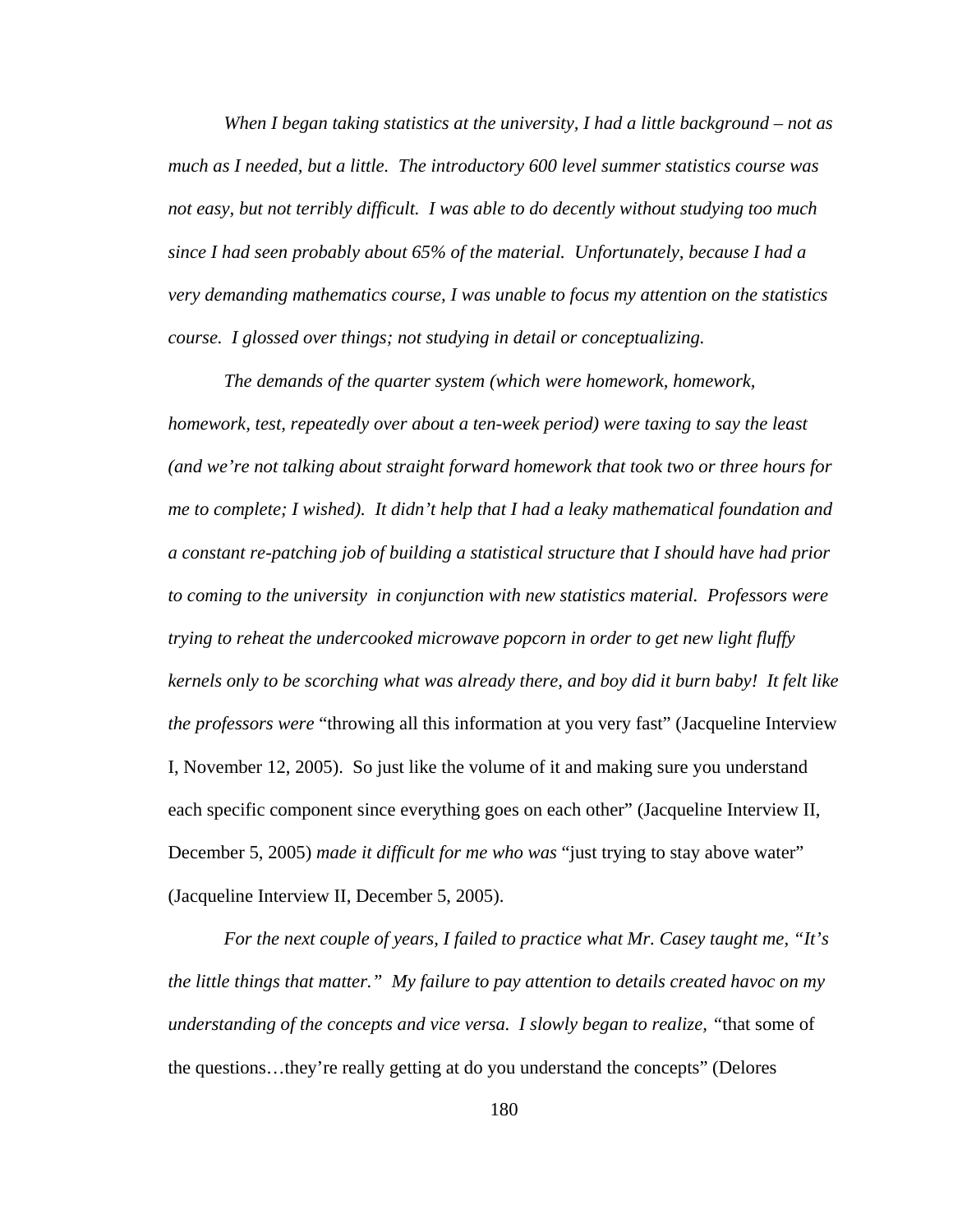Interview I, February 9, 2006). *OK, so perhaps I'm understating this; almost ALL of the questions were getting at do you understand the concepts? Unlike some (mathematics) courses where if you see a problem, often you can apply the same formula or tactics to solve the same types of problems, "*You figure out that this wasn't a plug and chug, rote memorization class" (Delores Interview I, February 9, 2006). "If you don't give yourself time to really like understand the concepts and take some time to study 'em… then you have the next chapter that's referencing the one you took before, but you didn't stay on top of it, you're kind of like uneasy about everything" (Jerry Interview I, February 17, 2006). *I failed to* "read it pretty slowly I think; just so I could [*sic*] make sure that I didn't [*sic*] miss anything" (Jade Interview II, November 18, 2005).

*My misunderstanding was not a racial, gender, or class issue. Noooo sir! There was a diverse group of others who had similar issues: (a) Whites, (b)middle-class people, (c) men, and (d)women. Statistics had no favorites if you did not understand the details, have a strong mathematical foundation, and focus on the concepts. Even though I believe many of my former teachers (underrepresented and represented) did their best to provide me with a strong mathematical foundation, many of them were not successful in shaping my mind to think more critically about complex mathematical concepts. They were unable to make me personalize mathematics in a way that demanded that I understood the intricacies of the language that many of them cherished and spoke fluently. Unfortunately it took me a while to finally realize that once you* "go into it a little bit deeper, it's a lot easier to understand" (Jerry Interview I, February 17, 2006).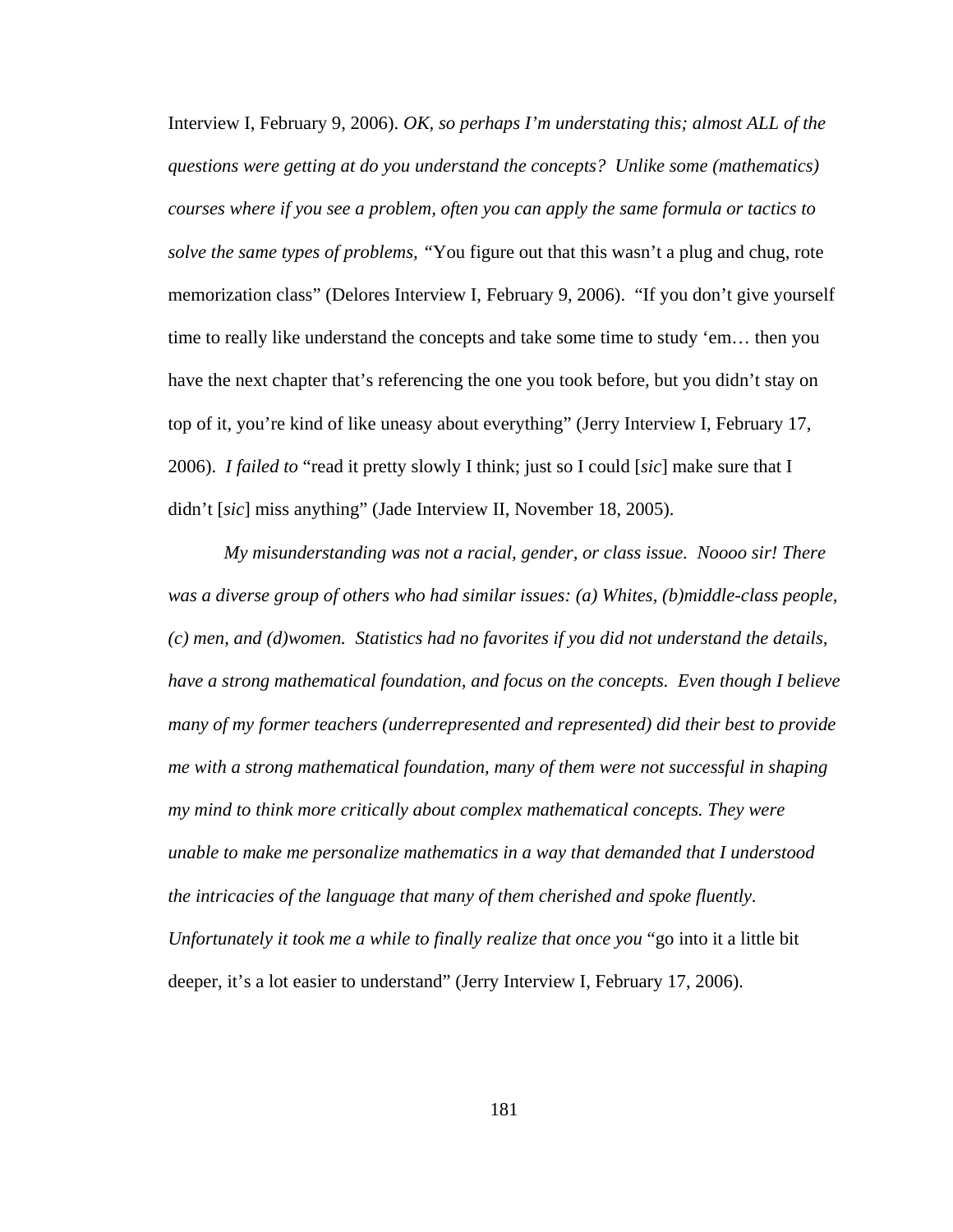## *Underrepresented Groups have Poor Mathematical Foundations Accentuated by Modest Graph Reading Abilities at Best*

"If they came from predominantly um like Hispanic or Black or other schools like that, they probably they had focuses on other places. You know? Math wasn't as strong as it should be" (Lona Interview I, February 8, 2006).

The reason why many of the participants believed statistics was challenging for underrepresented students was because of a poor educational and specifically mathematical foundation. Using the survey data, when comparing overall statistics grades, a significant difference occurred between underrepresented participants who averaged a 70 versus their represented counterparts who averaged an 80,  $t(51) = 3.71$ ,  $p =$ 0.00 (one-tailed). It was also found amongst underrepresented groups that, on average, their final statistics grades increased by 6 points for every point increase in cumulative GPA, when considering whether their father attended college or not,  $t(25) = 2.47$  p = .049 (two-tailed); however, represented participants increased by 14 points under the same conditions,  $t(252) = 16.64$ ,  $p = 0.0^+$  (two-tailed). These results suggest that despite similar GPAs for students whose fathers have similar educational levels, underrepresented students are expected to make approximately one letter grade below represented students.

The results also suggest that the overall statistics grade differs for underrepresented and represented students depending on the level of mathematics taken prior to taking their statistics course. It was not known at what level the students took their mathematics courses. Seven percent of the represented group's highest level of mathematics taken was Algebra I while 11.5% of underrepresented students' highest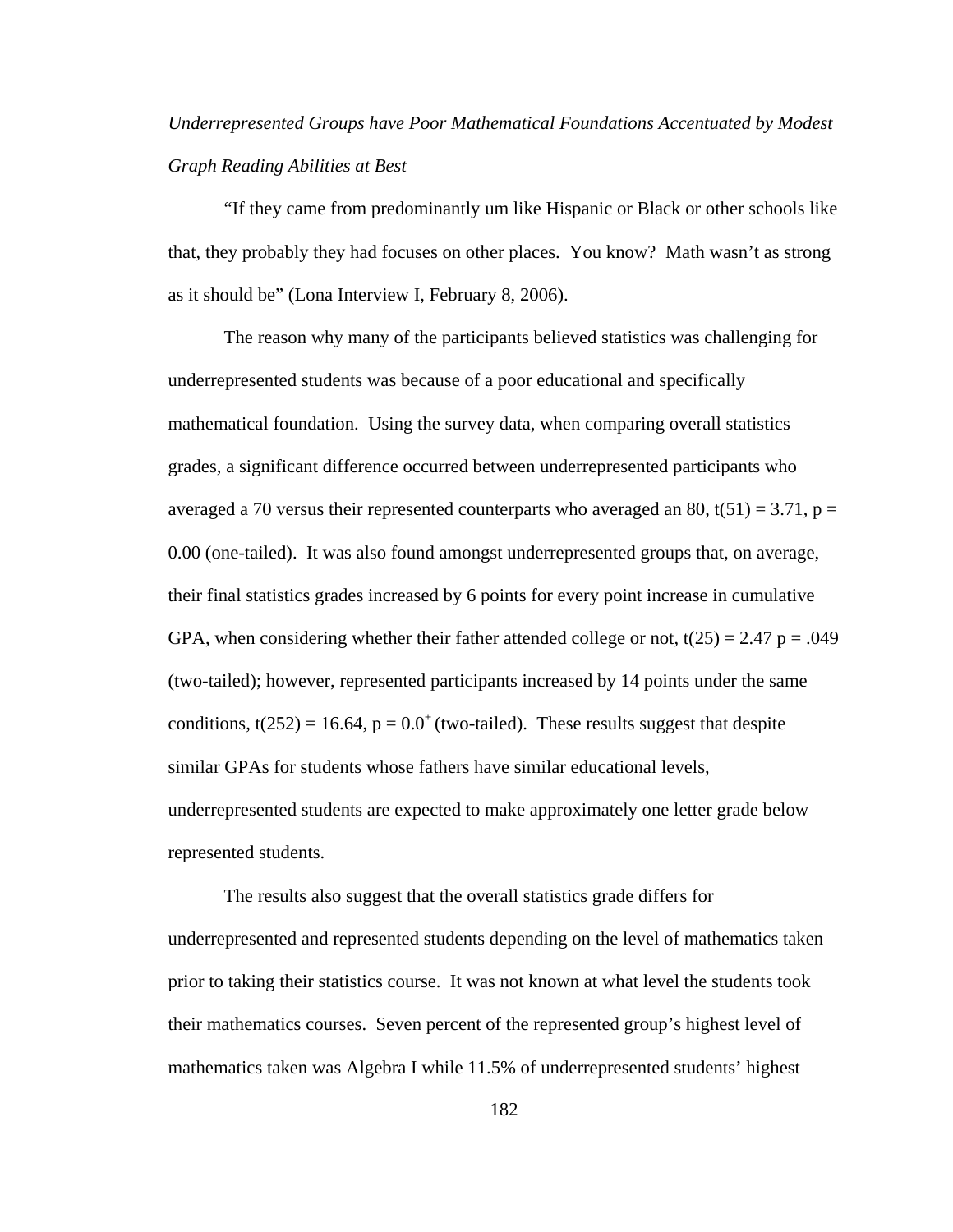level was Algebra I. When comparing students who took arithmetic and Algebra I, underrepresented students performed better in statistics than represented students; however as the level of mathematics increased for both groups, represented students performed substantially better. That is, when comparing underrepresented and represented students who took at least Calculus I, represented students performed substantially better than underrepresented students. (There was a race, mathematics level interaction,  $t(264) = -2.41$ ,  $p = 0.017$ ; two-tailed). Approximately 55.3% of represented students and 34.6% of underrepresented students have taken at least Calculus I. This is approximately a 21% difference  $(p = .003)$ . When comparing underrepresented and represented students who had taken up to Algebra II, there did not appear to be a difference in overall statistics grade.

While discussing why he felt many underrepresented students have not performed well in mathematics and statistics, Jerry said, "I feel like a lot of it is due to the educational systems from like a foundational standpoint" (Jerry Interview I, February 17, 2006). This was a sentiment shared by Dana who agreed by saying "I think math, you have to have a very good foundation. You have to build from the ground up. Lots of practice in addition, subtraction, multiplication, division, building blocks of mathematics" (Dana Interview I, November 17, 2005). Dana believes that it is important that underrepresented students have good mathematics instructors from an early age that will provide a solid mathematical structure. "If you have a bad Algebra I teacher, you're not going to do well in Algebra II. I mean you have to have good all the way throughout"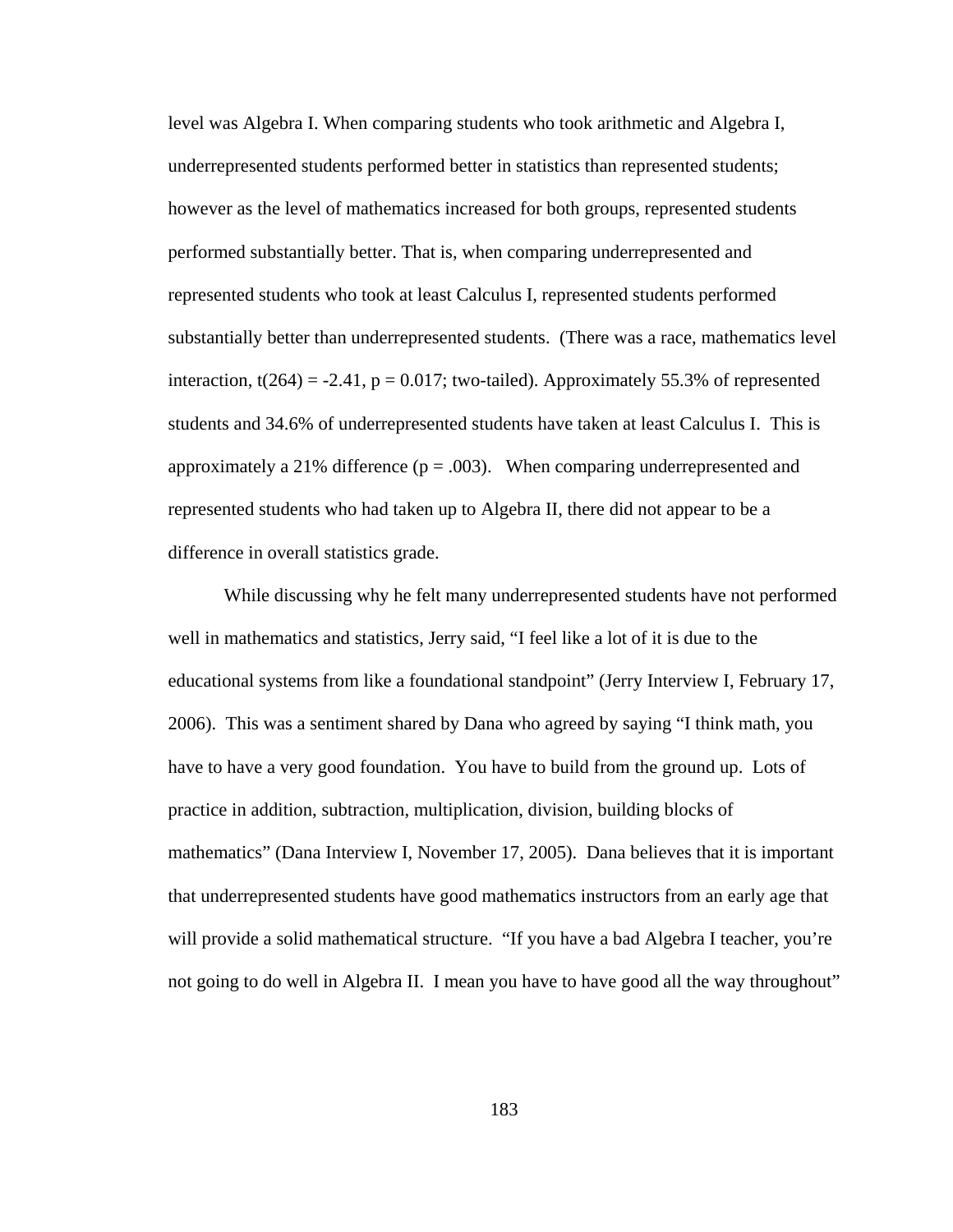(Dana Interview I, November 17, 2005). This was something reinforced by Jade who said, "If you don't have that core information or core knowledge, the upper level becomes more difficult" (Jade Interview II, November 18, 2005).

Excluding Raquel, who said, "I've never not understood a graph [*sic*]" (Raquel Interview II, November 2, 2006); all of the underrepresented participants claimed that their graph and/or table comprehension were modest at best; something that none of the represented groups claimed to have any problems with. Even though graph comprehension did not prove to be a significant predictor of overall statistics grade, survey data suggest that there was a difference in underrepresented and represented students' belief in their ability to understand graphs. On average using a scale of  $1 - 10$ where 10 represented high graph comprehension, underrepresented students averaged a 6.4 while represented students averaged a 7.18,  $(t(412) = 2.65, p = .008)$ . This suggests that represented students felt more confident in their ability to understand graphs.

When asked about his abilities to read graphs, Jerry said, "Certain graphs I'm good at reading; other graphs its like, I just see bars and stuff" (Jerry Interview I, February 17, 2006). Considering that he was taking an introductory statistics class, I am guessing that Jerry was referring to a histogram or possibly a bar graph. When I first started to discover that many of the underrepresented participants' graph comprehension were suspect, I found myself being intrigued and somewhat surprised. I was surprised that so many misunderstood graphs because I personally don't ever recall having any difficulty interpreting graphs or tables.

Graphing is my hardest part to do … (Lona Interview I, January 18, 2006). Like the graph has to be clearly written…like the axis. Then I would probably be able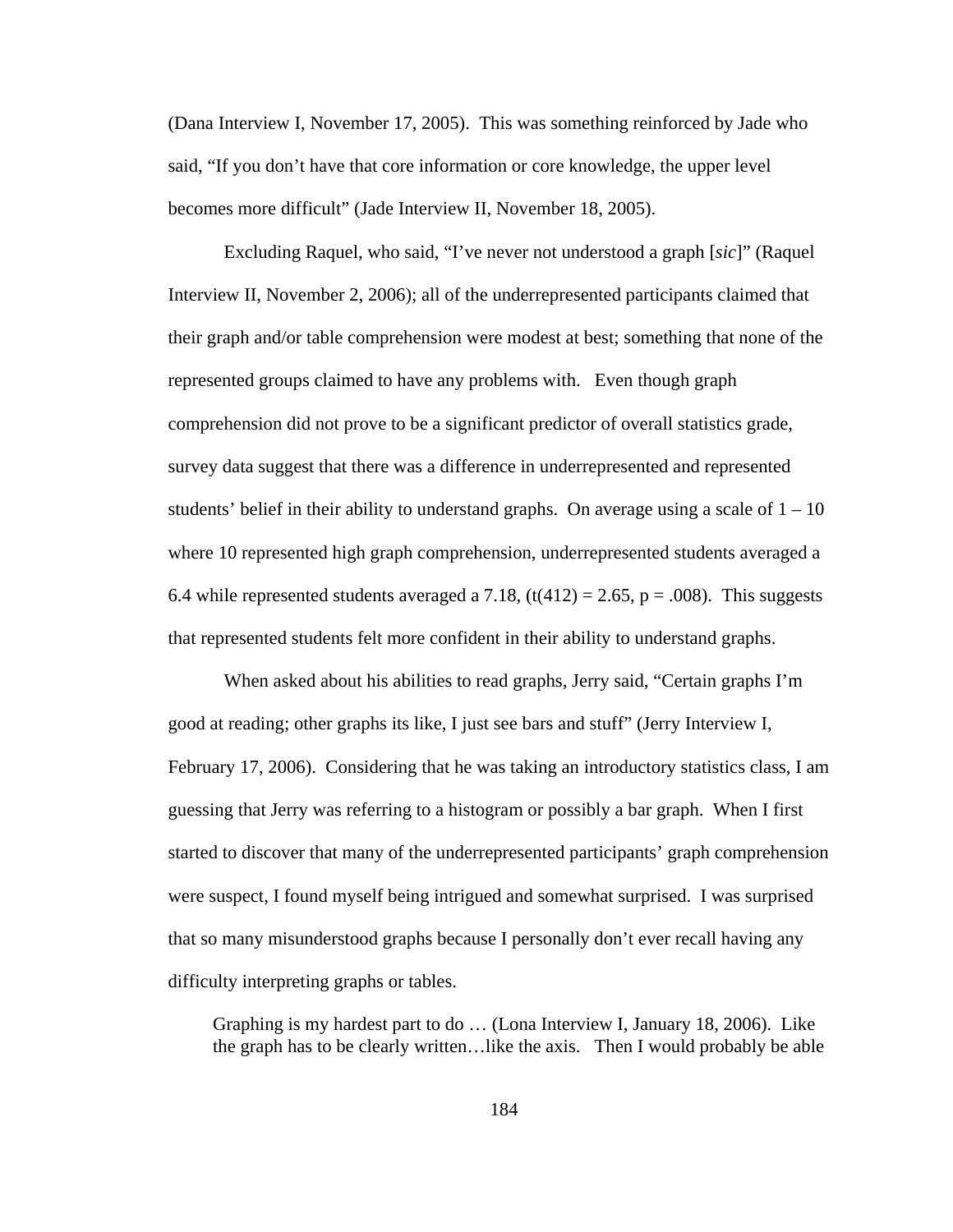to read it, but there are times when, like the histogram, I still don't get; 'cause, it says frequency, and I don't understand what they mean by frequency (Lona Interview I, February 8, 2006).

*Graphs and tables are an essential part of statistics. Typically when a statistician begins analyzing data, they begin by considering multiple graphs in order to understand how the data is distributed using tables, box plots, histograms, normal probability plots, residual plots, and scatter plots. These are just the tip of the types of graphs that may be exercised. Some use pie charts, Pareto charts, trend graphs, dot plots, stem-and-leaf plots, and more not only to begin analyzing, but to display the data after it has been analyzed. Normal distributions (bell curves), binomial distributions, t-distributions, chisquared distributions, and cumulative frequency distributions (ogives) are all typically used in an introductory statistics course. Considering the amount of graphs used in statistics, it should come to no surprise that reading a graph should be second nature. Graphs are almost to statistics what adding is to multiplication.* 

*Unfortunately (or I suppose fortunately) as I just mentioned, I can't truly identify with not being able to understand graphs or tables; because, I never had a problem comprehending them. I do sympathize with people who can't understand. At my undergraduate university, I can recall being in an economics class with mostly business majors. One day, the instructor showed us a graph. I can't recall if it was a supplydemand curve or what. Anyway, he asked what I thought was a simple question pertaining to the graph and I answered fairly quickly after no one else said anything. My colleague sitting next to me whispered in my ear asking, "How did you know that?" as if*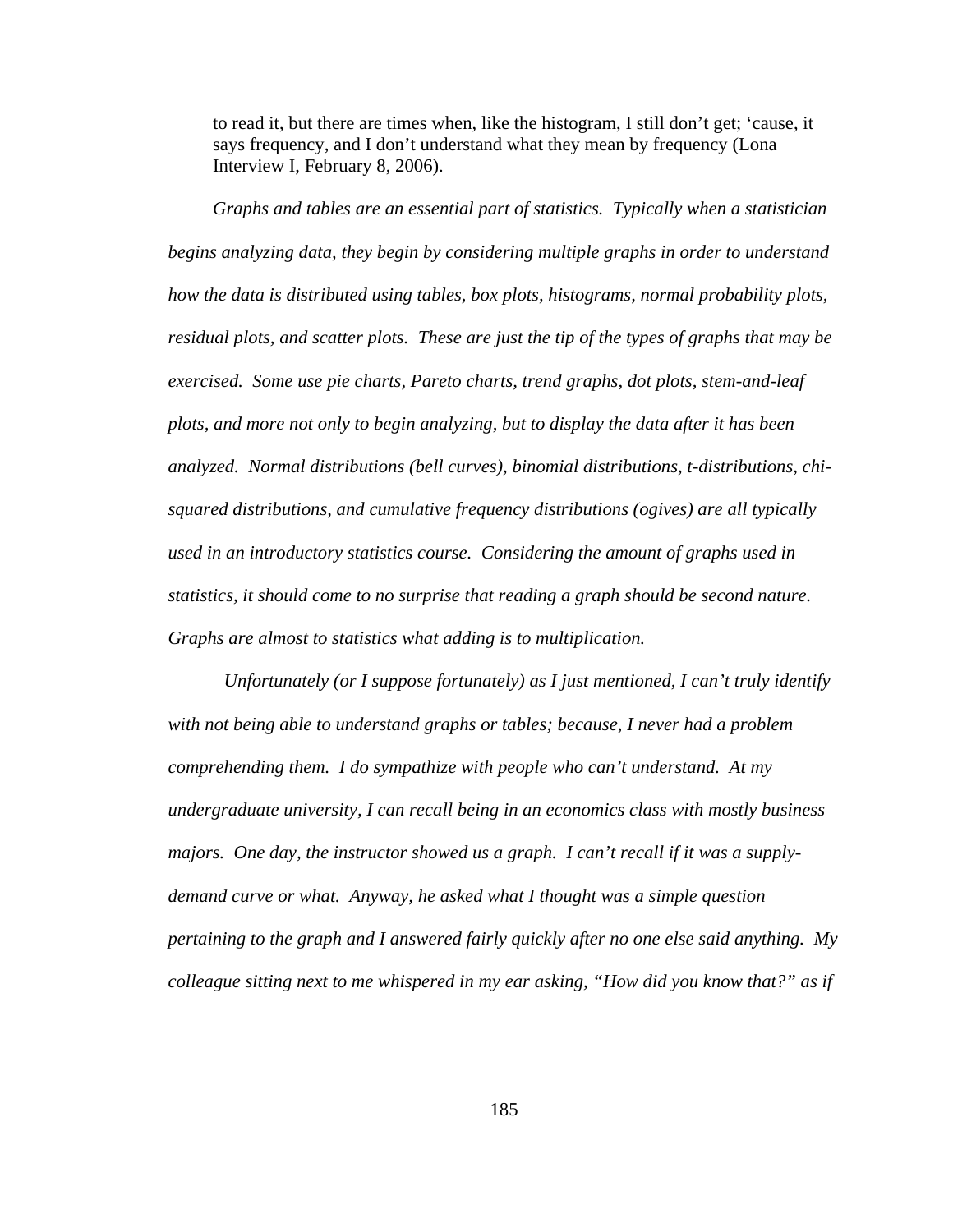*I was well read or had discovered a revelation or something. Shocked by the question, I said, "It's on the graph," having a dumbfounded, somewhat arrogant, poignant response as to why this person did not see the answer as clear as day.* 

*Over my period taking economics and accounting courses with mostly business majors, I began to discover that the prerequisite, business calculus, was not preparing them adequately for some of their business courses. Concepts like a derivative were real in name recognition only. I was constantly being left dumbfounded and unsettled for my colleagues when these concepts arose only to find out that they did not see how to solve the relatively easy mathematical problems needed to complete the economic or accounting problem. Their poor mathematical foundation was leaving them maimed in their coursework.* 

## *Examples of Social Issues Would Interest Underrepresented Statistics Students*

"Does Mario deserve the death penalty [*sic*]?" the professor asked after making a hypothetical crime scene where I was the alleged murderer of one of the students in the classroom (Field notes 2/17/06). Based on the evidence, "Who believes Mario should be sentenced to die [*sic*]?" she said. Most of the students raised their hands. "Who believes Mario is innocent [*sic*]?" A few students raised their hands including myself (I didn't want to die regardless of if the evidence suggested I was guilty.). This was an introduction to hypothesis testing and using the p-value to make a conclusion.

Earlier in the lecture, there when times were the majority of the class seemed engaged in what the professor was discussing like per se a running joke about how to know if you have found your soul mate using the numbers 1.96 versus 2. The numbers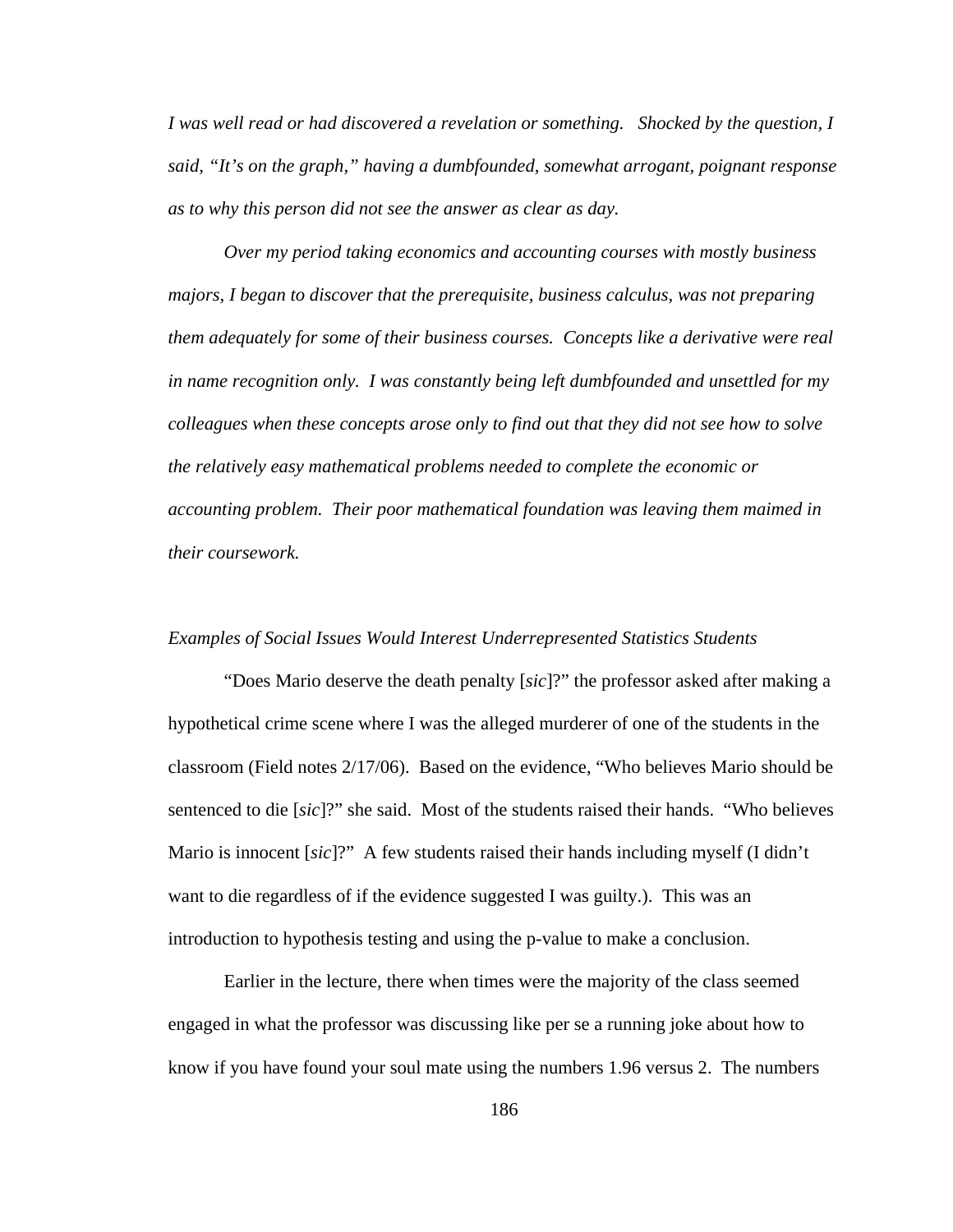were used as critical values or approximate critical values for a 95% confidence interval. Other times the class seemed somewhat bored by the lecture. However, there definitely was a spark when the professor began discussing me as a killer. What *was* a classroom with the lone voice of the professor became an interactive lecture where students were voting on my alleged guilt, and talking about the issue of the death penalty.

The next example dealt with the racial disparities in health care. The professor gave the percent of people who could afford healthcare and minorities who struggled to pay healthcare. Jerry sat on the edge of his chair listening seemingly attentive. "Well this was like really the first time that she incorporated race into like a …any of her…like statistics that I remember. So like I mean, because it really has to do with Black Americans, I really paid a whole lot more attention to it" (Jerry Interview I, February 17, 2006). This example did not last very long, but it seemed to captivate many of the students' attentions as they looked aware and took notes. "That's something that's really important like healthcare for minorities. It's very important to me; in particularly Black people so it was pretty interesting" (Jerry Interview I, February 17, 2006), Jerry admitted while discussing the importance of having social examples in the statistics classroom.

Social issues were rarely seen in any of the statistics classrooms that I visited or the textbooks; however, many of the underrepresented participants either agreed or suggested that examples dealing with social issues would be more interesting than the examples typically given. For Lona, her interest in statistics at the college level grew from a community project involving her middle school statistics course. "I took it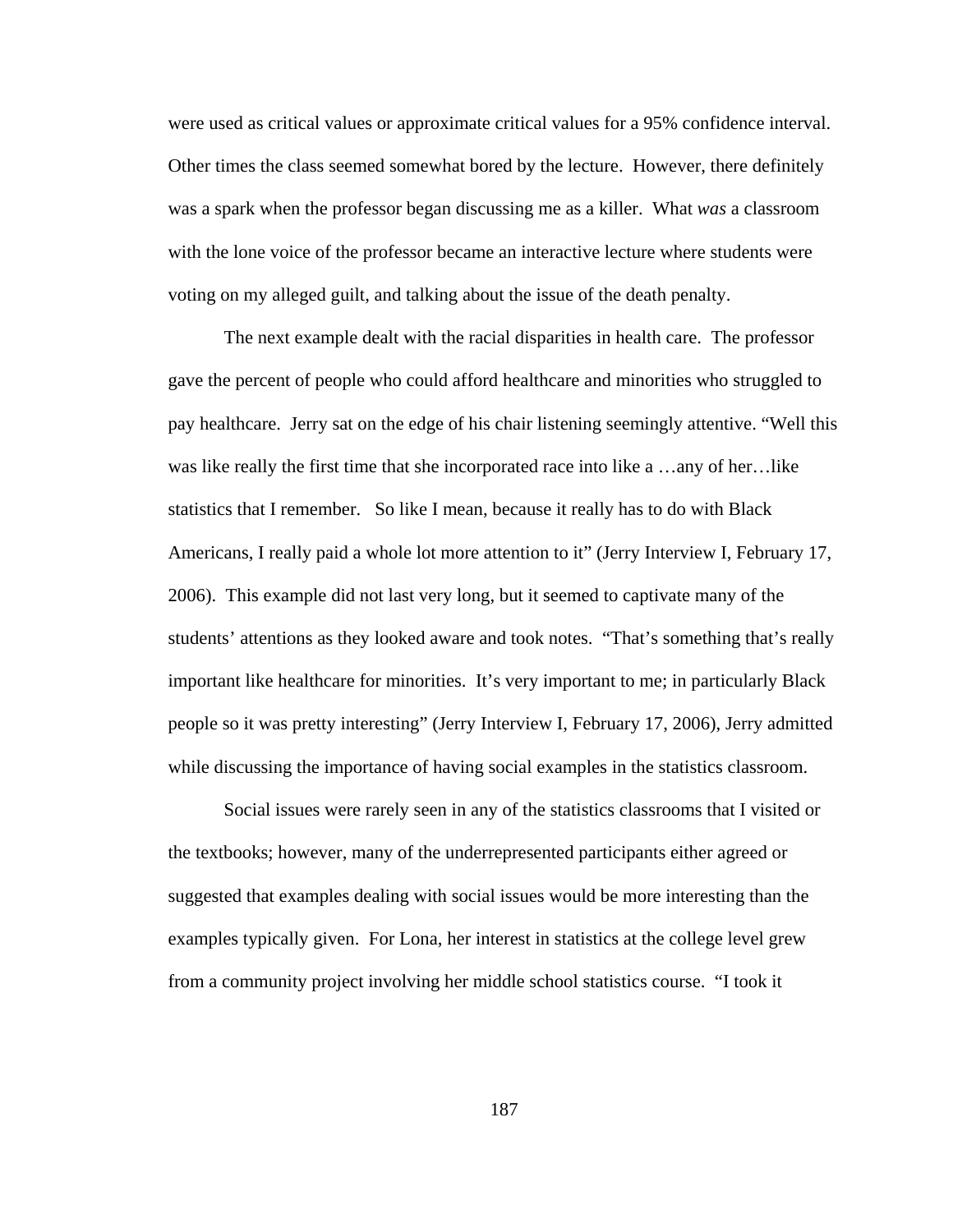because I had done statistics in eighth grade; because um my group of teachers that was teaching me, they were, they were given the task of creating a community center for the school" (Lona Interview I, February 8, 2006).

Having social issue examples was something that Raquel likewise believed she would have preferred over some of the business examples that her instructor used. "I think it would have made things more interesting. Because like right now we're learning about businesses and I'm not really interested in (a) business major" (Raquel Interview II, November 2, 2006). Mind you, Raquel was the participant who admired both her professor who helped women in Mexico and her father who helped students have opportunities outside of their impoverished lives.

*If you haven't been able to tell, I enjoy talking about racial matters. Poverty, violence, justice, human rights, discrimination, and crime, are all interesting topics to me. I know what you're thinking; I probably should have become a sociologist and given up these lofty goals of doing statistics. Unfortunately, I can't remember even one of my statistics professors ever using an example regarding social issues! What I do remember is this awful tree example that continuously arose in my regression course. As if I cared about the height, width, or diameter of a bunch of trees! True, it may have been a good example that was useful for understanding many of the components of multiple regression analysis, but did it ever stimulate my mind? Not really. Did it ever show me how trees could be used to help mankind? That would be a big NO-O! Did it ever challenge my thinking? Sure, statistically, but I can imagine knowing information about the condition of the penal system would be more useful common knowledge.*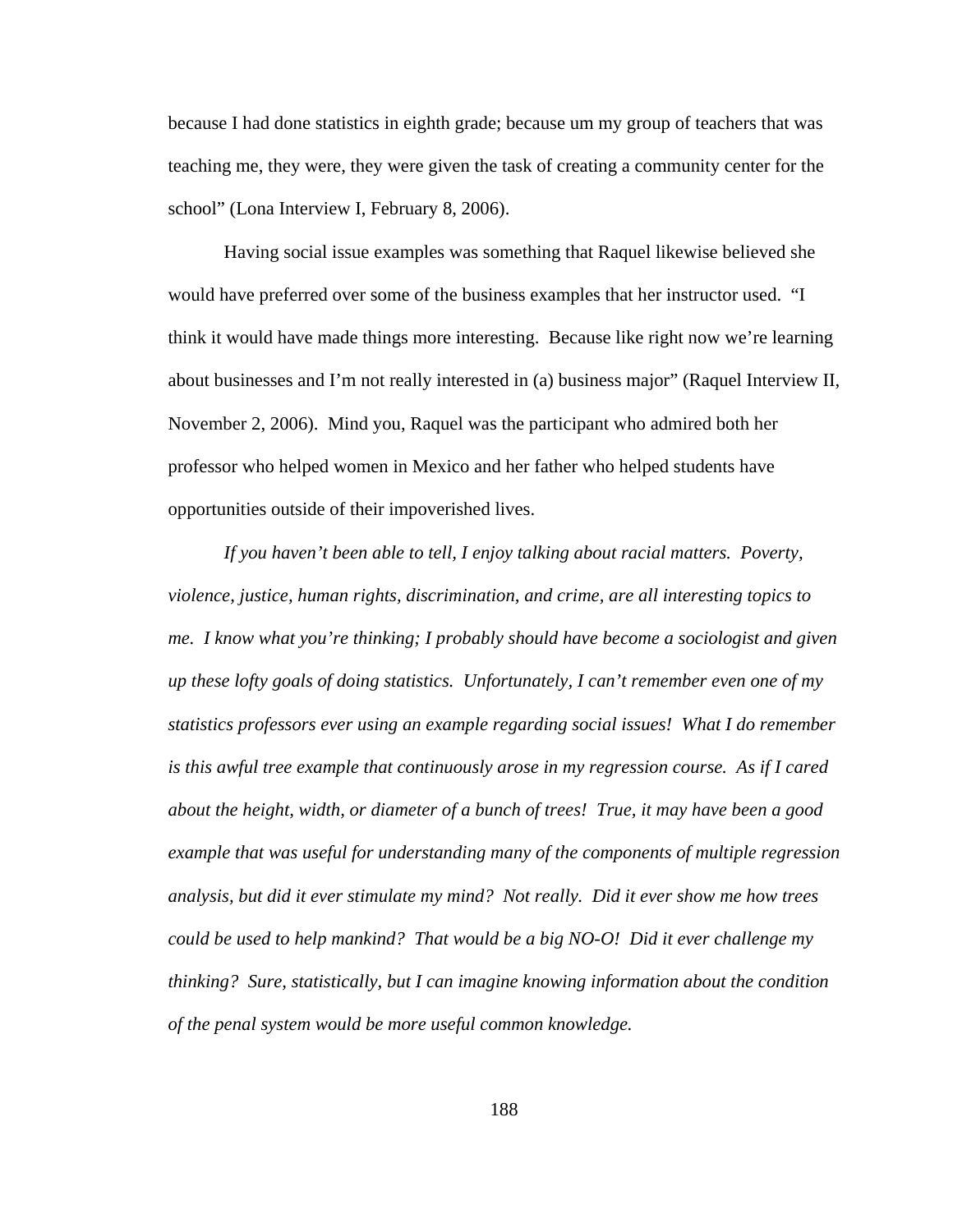*Even though I only heard responses from underrepresented groups about the interest in social examples, I have reason to believe that represented groups may enjoy these types of examples as well. The reason why I say is because I introduced such topics as the death penalty, gay rights, health disparities, and more in my statistics classroom and got very good responses. One of my represented students complimented me saying, "I told my husband, that this guy really knows how to make statistics interesting. After a full day's work, not once this quarter did I go to sleep," admitting that that was a testament to my teaching ability. She was not the only represented person to give me these types of compliments as I stood both in awe and flattered.* 

*Examples dealing with dice, marbles, and cards are good statistical teaching tools that are useful – I use them in my class and will continue to use them. However, many people don't care about dice or cards. Some don't care about a roulette wheel; a baseball player's statistics; a virus, or a random number generator. These topics, while important, often don't stimulate a healthy debate like abortion, religion, the impact of hip hop, homosexuality, or xenophobia. Social issues create dogmatic conversations. While a classroom of highly opinionated students may be scary to many teachers, it may very well increase interest, retention, and purpose of the subject matter.* 

### *Teachers who Give Multiple, Clear Examples Facilitate Statistical Understanding*

"I need a teacher who goes step by step by step by step and gives you different examples, and then based on that I'm able to piece the general picture" (Delores Interview I, January 6, 2006).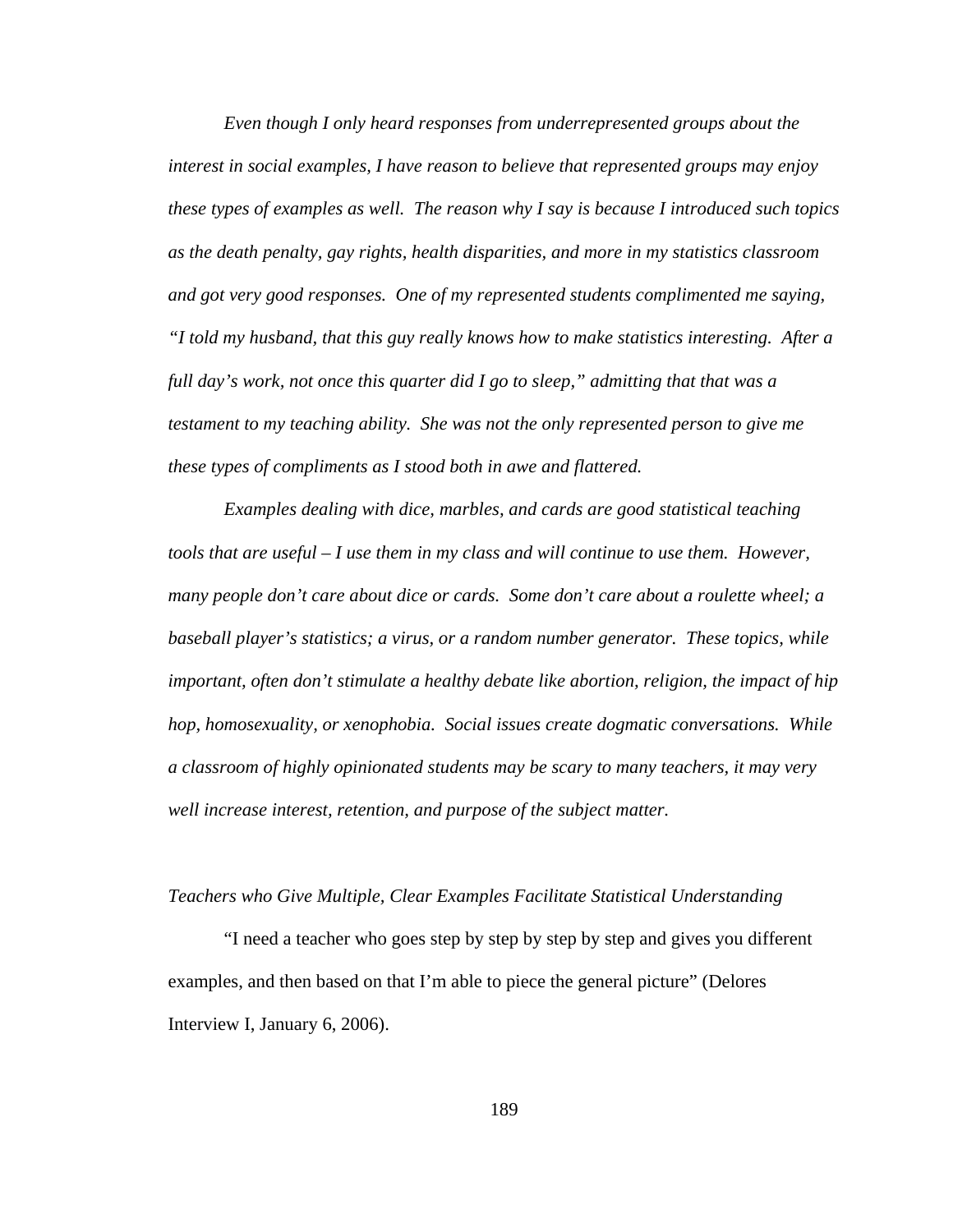Most of the participants regardless of race liked it when the teacher and/or textbook gave multiple, clear examples. The examples were useful for helping them understand the statistical concepts and giving additional insight. Many of the participants' instructors gave multiple examples; some dealing with real world issues and others dealing with the infamous flipping a coin, rolling the dice, or choosing marble experiments. Some wished their instructors gave more examples saying, "She explains things really well, I just wish(ed) she gave more examples" (Raquel Interview II, November 2, 2006). "You're going to have some students who are going to need examples over and over to get an understanding of it" (Nathan Interview I, November 8, 2005).

Not only did some students mention the need for more examples to understand the concepts, but one mentioned that the examples were necessary to decipher the meaning of the terminology. Lona, while discussing her textbook said, "Some of the definitions get me a little mixed up because they don't use examples to back up the definitions. Because they have like three definitions in a row in the book and they would not…and they mean basically the same thing to me because I don't have an example or they don't have anything to point out that this is what this means" (Lona Interview I, January 18, 2006).

For others, it was not just enough to have multiple examples, but they wanted meaningful examples where they were able to practice the concepts.

He gives a lot of examples. Um, almost I feel like he has a little too many…. If he slowed down and did two really good examples instead of four boom, boom, boom…you know and made us practice it out ourselves in class that might be more beneficial (Jade Interview II, November 18, 2005).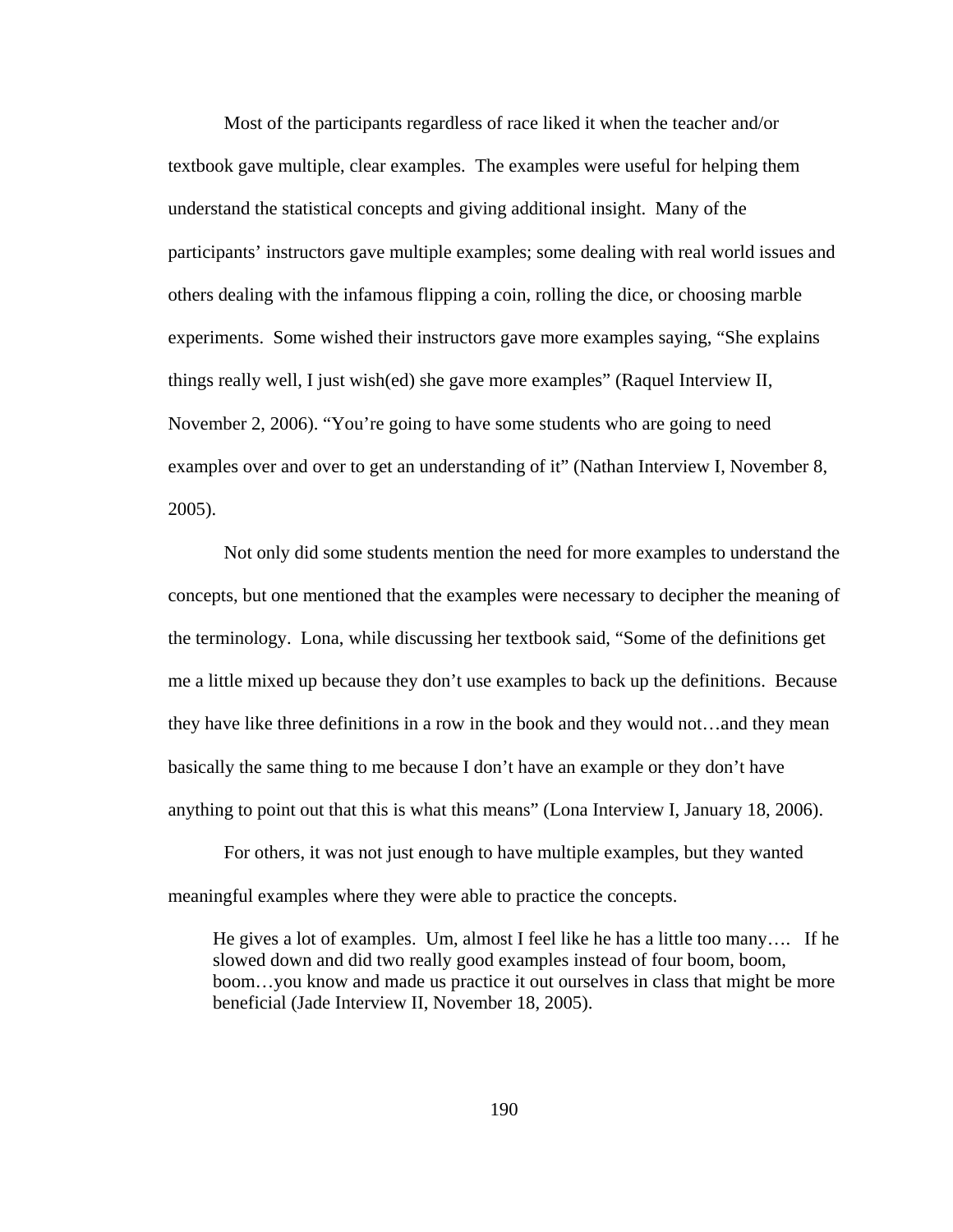Jade believed her instructor overall was good, but she seemed just a little frustrated and was giving constructive remarks about how her instructor could improve. For Dana, she wanted an instructor who would, "Give me lots of examples, makes me do tons of homework, make me regurgitate the information but with a new twist," in order "to make my own big picture" (Dana Interview I, November 1, 2005). Dana is probably the rare person who seemed to get excited about having lots of homework. It was easily seen that Dana loves knowledge. Fortunately, Nathan had an instructor that gave examples the way both Jade and Dana desired. "Like she'll give us examples to work on in groups, and then we'll come back and do it together and make sure we have the right answers. So, I mean, in my opinion, she's a very good teacher" (Nathan Interview I, November 8, 2005).

*For me, one of my favorite statistics professors was the professor who mentored me through his Christmas break. Even though this professor spoke and wrote extremely fast, he gave multiple, good, concise examples. The examples were different from the examples in the text book – something I greatly appreciated – and were very detailed. To give you an idea of how many examples he gave in a typical 50 minute long class period, I once came to his class about 4 minutes late. He had already filled up the board with the proof to one example. I finally caught up with him with about 5 minutes left in the class period. My hand was extremely tired, and mind you, I'm a pretty fast writer myself. While I often struggled understanding many of his examples – partially due to my poor mathematical foundation and I would guess partially due to the speed he was going – they were all too helpful in helping me to complete my homework, and even more helpful when studying for my qualifier exam.*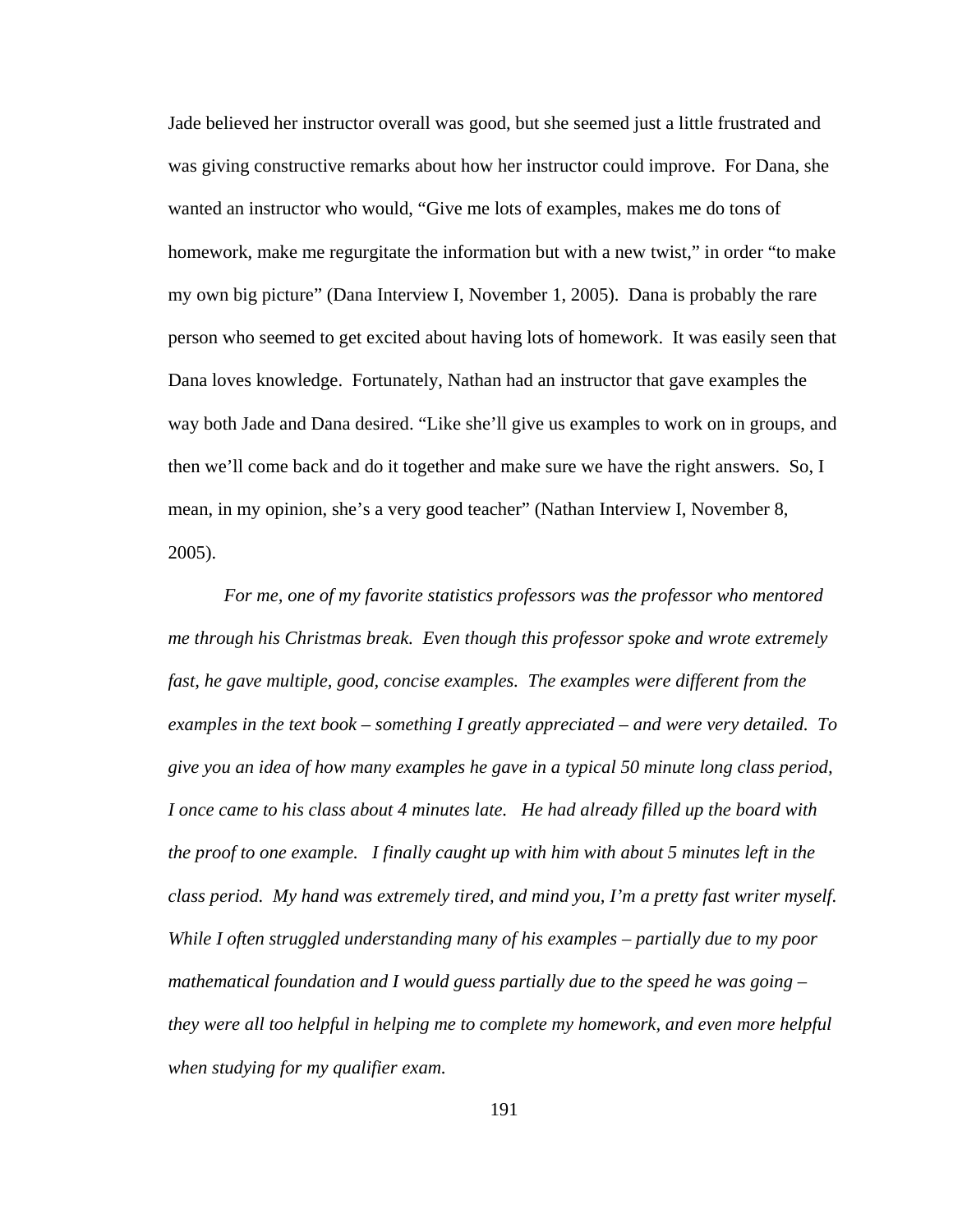The statistical learning experience of all groups can be enhanced by realizing and/or focusing on a few major points. The importance of GPA as a predictor of success in statistics classrooms suggests that being well rounded students in education is important. Not only is general knowledge important, but mathematics is particularly important. Even though data suggest the achievement gap increases for students who have taken more advanced levels of mathematics, it still suggests that overall, the level of mathematics taken is an important predictor of classroom statistical performance, and in order to achieve, a mathematical, structured mind which pays close attention to detail and concepts is necessary. This is extremely important because data suggest that underrepresented students have poor mathematical foundations as perceived by represented students and supported by underrepresented students.

Fortunately, the students believed that understanding statistics was important, thus there seemed to be at least a small motivation to be interested in the class. To increase understanding and interest, they believed that it would be beneficial to give multiple, clear examples. Furthermore the data suggest that for underrepresented students, it is important that some of the examples deal with social issues and create an atmosphere where they are willing to participate in class.

 Unfortunately, even though these things will help foster learning for both groups, the teacher must still recognize that some underrepresented students have unique situations that make the road tough ahead. Some of the hazards are created from historical experiences and others are created from lived experiences.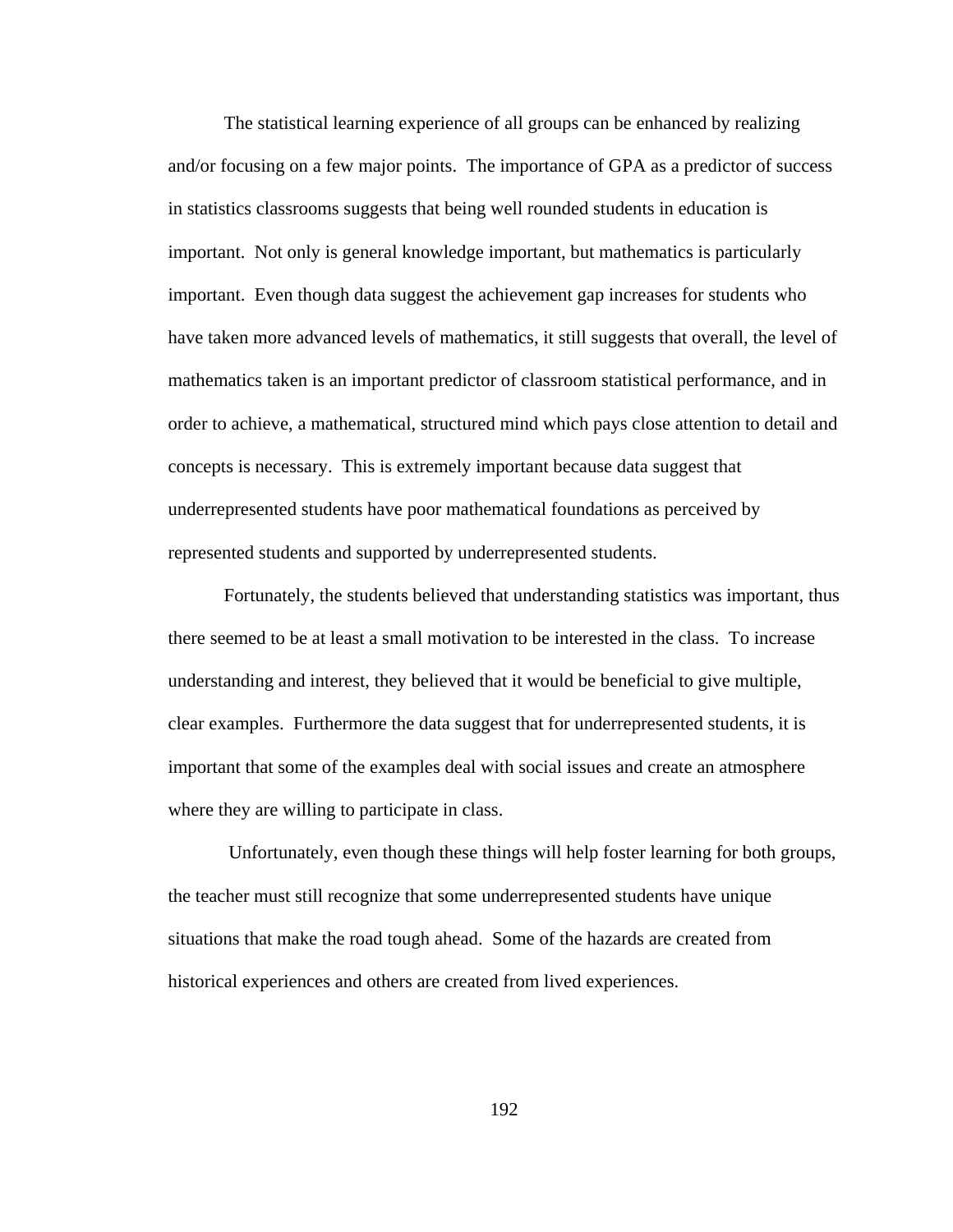#### *Underrepresented Groups Face an Uphill Battle to Succeed in Statistics*

For underrepresented groups, there are different sets of challenges that the student brings into the statistics classroom that many represented groups do not face. One challenge may be the residual effects from lives of underrepresented students growing up in environments not conducive to learning. These groups may have not had the same types of opportunities as their represented counterparts due to lack of resources and coming from neighborhoods where illegal activity is a concern, and/or education takes a backseat to home life. Another challenge may be a lack of interest in mathematics and statistics because of lack of representation in the field.

#### *Underrepresented Groups Lack Resources and Opportunities*

If you're from a certain area, the hood, in Cleveland you're not going to get the same kind of education that somebody who's like in the suburbs. You know what I'm saying? Because, the money is not distributed the same way (Jerry Interview I, February 17, 2006).

 The quote above was a common belief from both groups, that underrepresented groups lacked the same resources that many predominantly White schools had, thus not affording them equal opportunities. "I mean if you have someone who grew up in the suburbs, they may have a higher education; because they went to a private school or something like that compared to someone who grew up in the inner city" (Nathan Interview I, November 8, 2005). Jerry explained what he felt were some of the differences that unequal funding resources afforded predominantly White schools. "Like suburban city schools, I mean…like they have so many programs on top of programs on top of programs, but like if you go into an inner city school like maybe 10 or 15 miles from that same place, you'll get places that have lack of chairs, lack of books; like the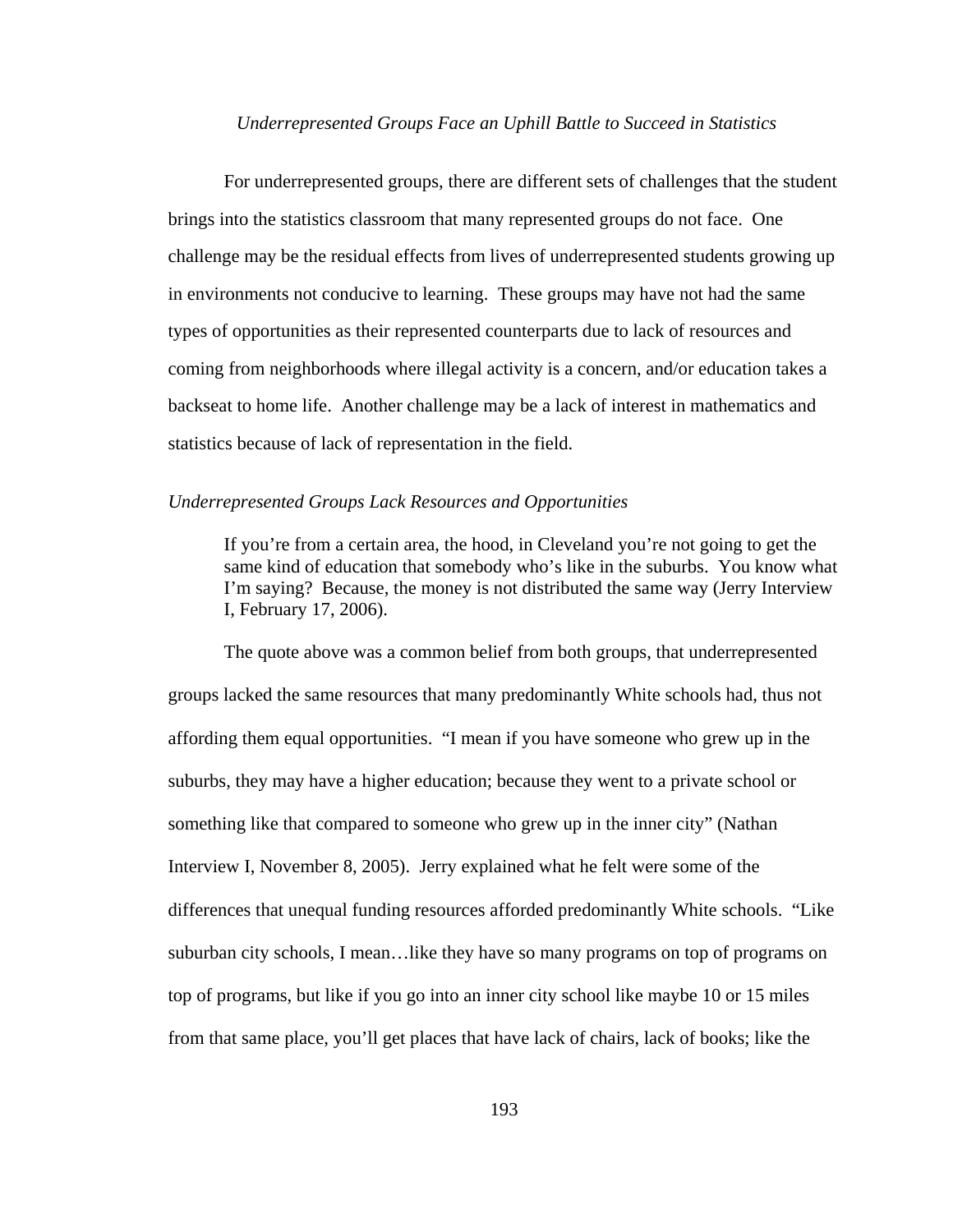books are outdated" (Jerry Interview I, February 17, 2006). Lona believed that because of lack of funding, some of the classes did not have the best teachers and they lacked the up-to-date equipment.

Sometimes other classes weren't as strong as it should be either and sometimes the sup(plies)…the resources were low for other students. 'Cause like in my first year, like when I was in my elementary school, we had this computer lab, and the computers were really outdated (Lona Interview I, February 8, 2006).

Both Raquel and Dana believed because of lack of opportunities,

underrepresented groups were discouraged from going into fields requiring mathematics. "I've heard that Black school systems are likely to have less money, less funding therefore worse teachers and therefore I wouldn't go into math if I had bad teachers in math or something. I'd stay far away" (Dana Interview I, November 17, 2005)! Dana in her normally expressive manner said this statement somewhat excitedly. Because of these disparities, Jacqueline believed that society needed, "to give people more opportunities" (Jacqueline Interview I, November 12, 2005).

 When the surveyed students were asked what their parents' total yearly income was, results suggested a difference between underrepresented and represented groups ( $p =$ .041). The median income for represented groups was between \$61,000 and \$100,000; however, the median income for underrepresented groups was below \$61,000.

*As I have mentioned earlier, I came from a predominantly African American, poverty stricken city. The schools were often in need of resources. My senior year, I took my first computer programming course. The computers were pretty old and 2-3 students had to share a computer. The teacher who had been teaching the course for 20 years*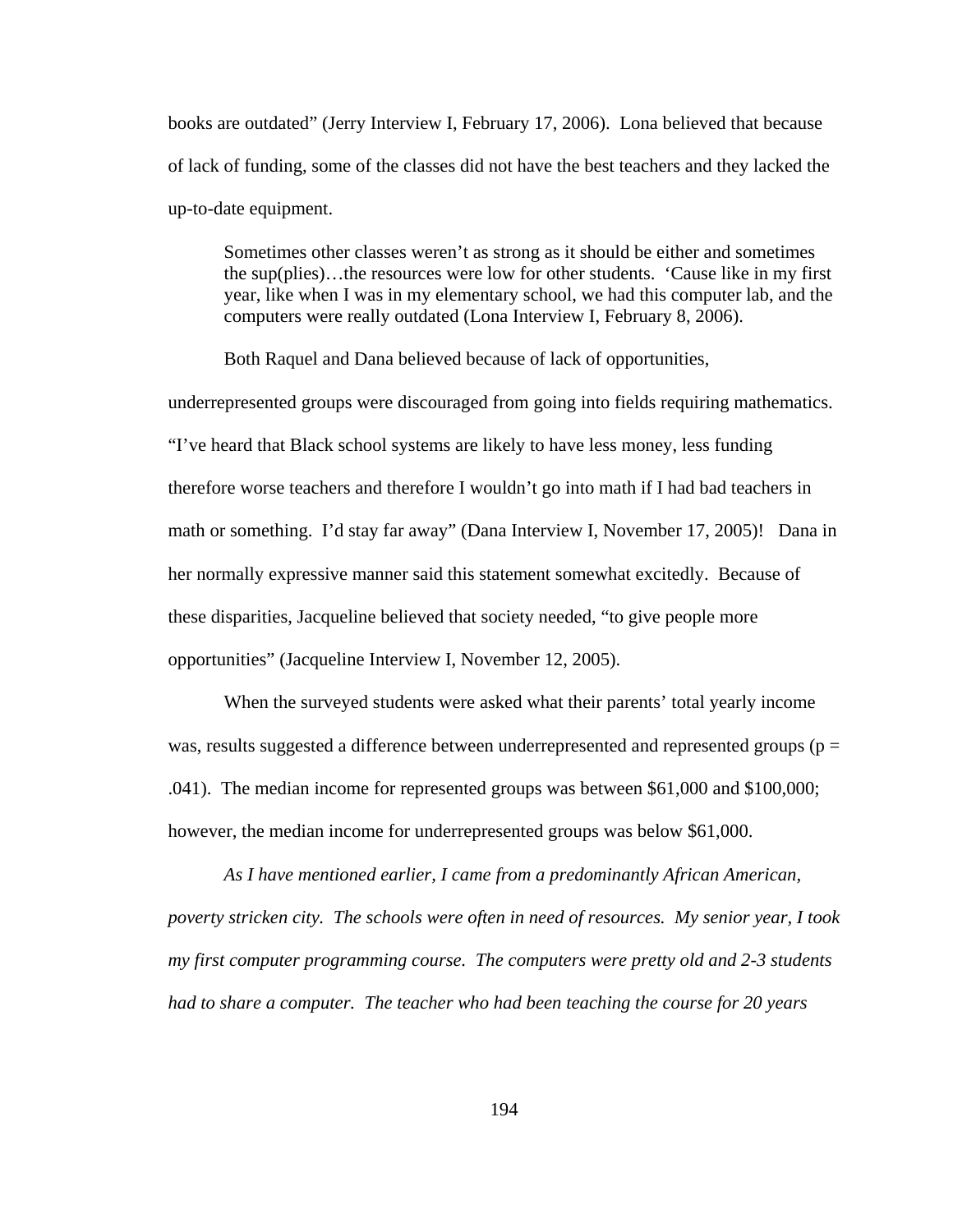*decided to quit or retire prior to my senior year. That resulted in me NOT learning Basic software language from 2 or 3 seemingly rotating teachers in which none were qualified to teach. In fact for a short period, we didn't have a teacher at all.* 

*It was common for our band to have old instruments (the cheapest of the student models seemingly) patched by the band director, and it was nothing less than walking on water when we were able to buy new band uniforms – of course, if I remember correctly, we raised the majority of the money ourselves. Almost all students had an instrument, but there were a few who didn't. Getting new cheap instruments was a luxury – not a necessity. There were no teachers available who taught string instruments except for piano (which I recognize some people refer to as a percussion instrument).* 

*During sporting events, we sat in a crowded, somewhat poorly lit gym or a poorly kept field. The football field/stadium if you would like to call it that, had bleacher seats with two "shacks" of a concession stand. The football/track field for the local junior high schools and high schools was run down. And the baseball team played in a nearby park to the football field that I would recommend to NOT be visited after dark. Considering that our band, was able to raise considerable amounts of money that I would guess were comparable to some of the biggest school fundraisers across the nation, did not seem to get money from the school system; I can only imagine the lack of resources the athletic department received for equipment.* 

*Furthermore, the textbooks were old, used, worn, and written in, but hey…they were free and borrowed by each student. In high school, I recall two languages being offered: French and Spanish. I believe there were a debate club and perhaps a chess club. Swimming? Definitely not. Many of the chairs were written on and some were*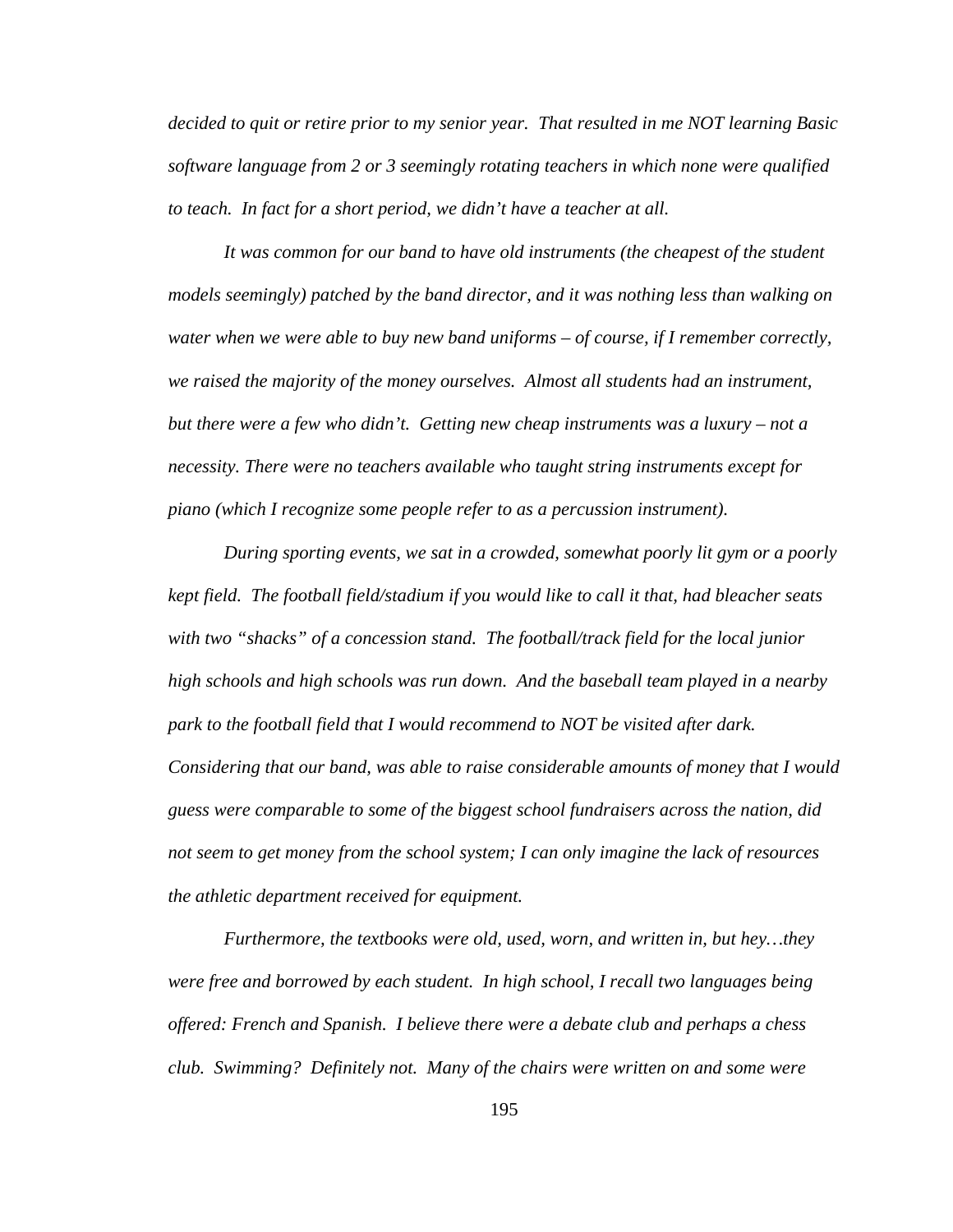*broken. To be honest, I am pretty certain that many of the teachers provided extra resources out of their own pockets. I didn't know of any Harvard, Yale, or MIT recruiters visiting us or sending our counselors paperwork regarding scholarships and funding. Who knows? Maybe those schools didn't offer them; maybe we didn't meet their criteria, or perhaps it was just me who wasn't informed. To be honest, from my conversations with fellow honor roll students, U of I (University of Illinois), which I believed and believe to be a wonderful university was THE university to attend if you could be accepted, but let's be frank here, it just doesn't quite have the same…um, je ne sais quoi as a Princeton now does it?* 

 *As far as the status of the predominantly White schools in the surrounding areas, I cannot attest to them since I was never afforded a tour. However, what I can attest to is that many of their basketball gymnasiums seemed to be substantially larger than ours. They appeared to be better lit with a better hardwood floor often glossed to a finish. At the time, I can recall thinking that their gym was much nicer than ours, but it was not until later that I thought about the implications of such construction and upkeep.* 

 *If they placed such money into their gymnasium, what type of money was placed into the educational facility and its people as a whole? The outside of the building often looked pretty nice. These lead me to wonder: What types of programs were offered? Did they have orchestras? Some of them had to because I would ALWAYS see White students carrying their violins, violas, cellos, and bass at the regional and statewide band events. How about a drama club? Young Republicans or Democratic groups? A newspaper or newsletter? What was the curriculum? How many computer classes were offered, and how many computers were available? Were there college preparatory courses where*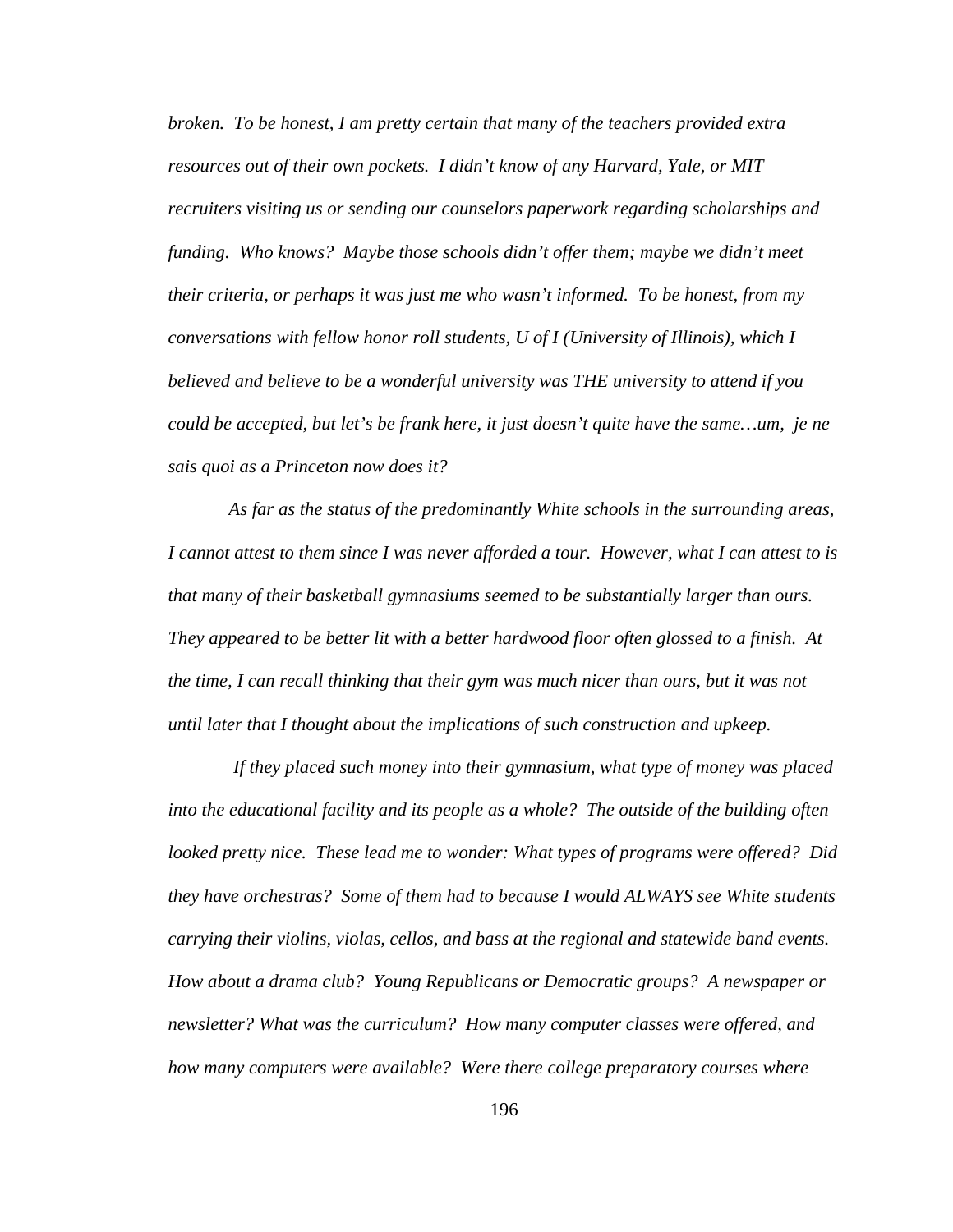*students took AP Calculus? How many books did their library possess? Was Latin offered? Mandarin? Japanese? Russian? How were their students prepared for standardized tests? Were they given classes? Previous exams? Test taking tips? Did Harvard frequent or contact them regarding enrollment, scholarships, and funding? Was their educational experience different from mine, and if so, how? I just don't know!* 

*As I just alluded, I am not totally aware of the differences between predominantly African American and White schools. What I do know is that it has been widely publicized that many predominantly White schools receive more money than predominantly underrepresented schools. This extra funding is said to be a result of our tax system. To put it simply, the more taxes the residents of a district pay; the more funding a school acquires. This seems like a pretty… good…fair formula for a capitalist society: make more, pay more, get more; however, there are a few… little bitty problems. First, we live under a government that claims it wants a "good" education for ALL American children where the latest educational trend is "no child is left behind." I suppose I would be…um, naïve to interpret "good" as equal. Second, we must put our educational experiences in context. As has already been mentioned, we began the race five laps behind. While the opportunities of intellect and resources for Whites have been prosperous under a steady rate of return comparable to those received from blue chip stocks, underrepresented people's opportunities and resources have resulted in low interest CDs slow to grow. Beyond slavery, humiliation, and conquering, we have never received anywhere near comparable to what was lost. Third, because our tax dollars are on average less; does that make them less valuable in the eyes of our government? I suppose I would become an idealist if I dare ask the question "Does our government*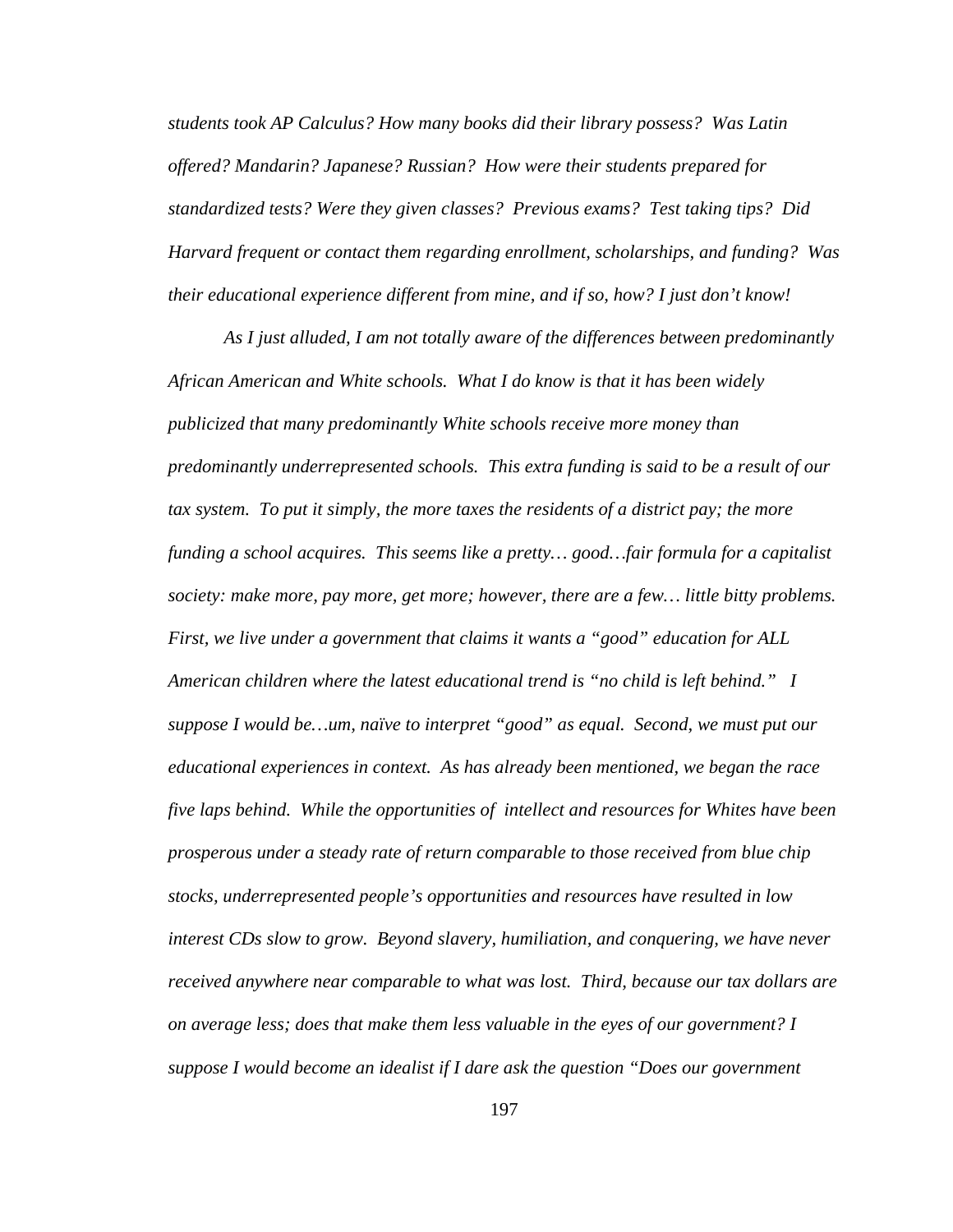*created to 'promote the general welfare, and secure the blessings of liberty to ourselves and our posterity' work to make lives better for the more affluent, or everyone?" with the hope of the answer being…?* 

#### *Outside Lives of Underrepresented Groups May Discourage Academics*

"He (father/teacher) made the students [*sic*] actually care about themselves; because they had really shitty families" (Raquel Interview I, October 29, 2006). This was the only time during our interviews that Raquel used profanity indicating to me her disgust for students' families from negative home environments that had few opportunities.

 Participants from both groups believed that underrepresented groups may have a difficult time focusing on education because of disadvantageous lives beyond academics. Many come from poverty stricken environments where crime is rampant and/or some have negative influences in their lives; be it their family, friends, or people in their community. Because of these outside lives, it was believed that survival was more of a concern than education.

 Fortunately for all of the underrepresented participants, they had positive role models in their lives; however, most of them had important people who could have been more influential in their academic lives.

It's not like even if they (underrepresented groups) go to a good school then sometimes what's going on at home is like more important than learning. Like when you have parents that aren't good role models to them; they have to take care of their like younger siblings so they don't really have time to do well in school (Hetty Interview I, 2005, November 7).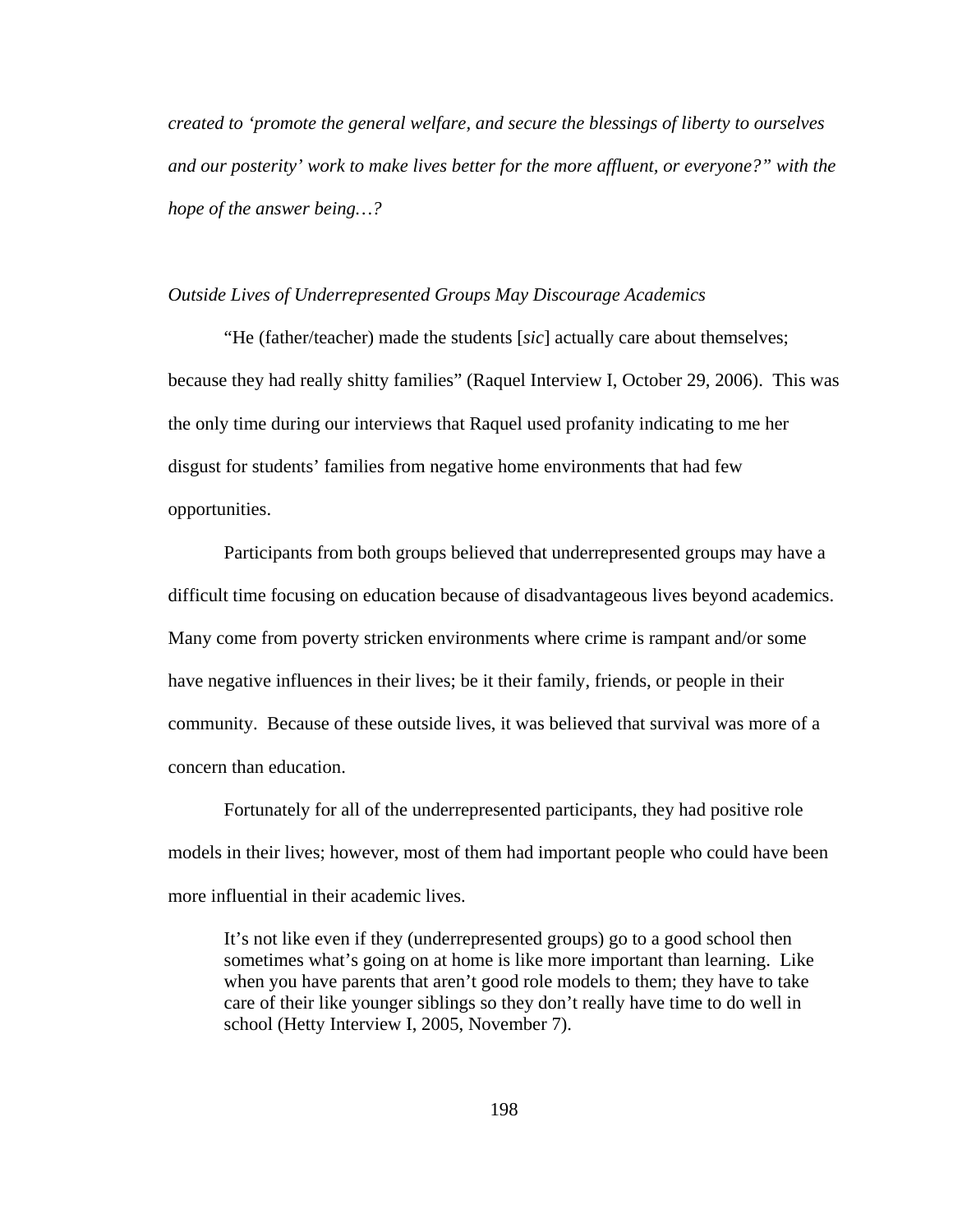While discussing his mother, Jerry mentioned, "There was a time like she really got caught up into alcoholism and that's how the things of life…" (Jerry Interview I, January 18, 2006). Jerry seemed to stop short of saying "that's how the things of life are," as if this lifestyle is something that just occurs and one has to learn to live with it and adjust to it.

Asharii's mother, the only person she truly seemed to believe was supportive, dropped out of high school and became a single mother of two children before eventually starting her own business. From Asharii's recollection, it wasn't until around the  $6<sup>th</sup>$ grade that her mother had her younger sibling and "got her business off the ground" (Asharii Interview I, January 19 2006) that she began to stress the importance of education. "Now, she never was the type to help…like sit down and help with the English homework or math homework, but she kind of made sure that it got done" (Asharii Interview I, January 19 2006).

 Likewise both Lona and Raquel had a difficult time dealing with the pressures of family life saying,

So it was kind of hard for me; because, I was the oldest, and so I had to help her (mother) with things, and also we were basically a very (traditional) Hispanic family where the women took care of the house work and all these things and I resented that a little, (Lona Interview I, January 18, 2006)

 appearing visibly irritated and having an attitude that said, "It was not fair" (Lona Interview I, January 18, 2006), that she had to cook, clean, and do well in school. During the same interview, she mentioned that her brothers were not required to do much other than lie on the couch and watch T.V.Meanwhile, Raquel mentioned, "I was pressured to do really well because my brothers didn't" (Raquel Interview II, November 2, 2006).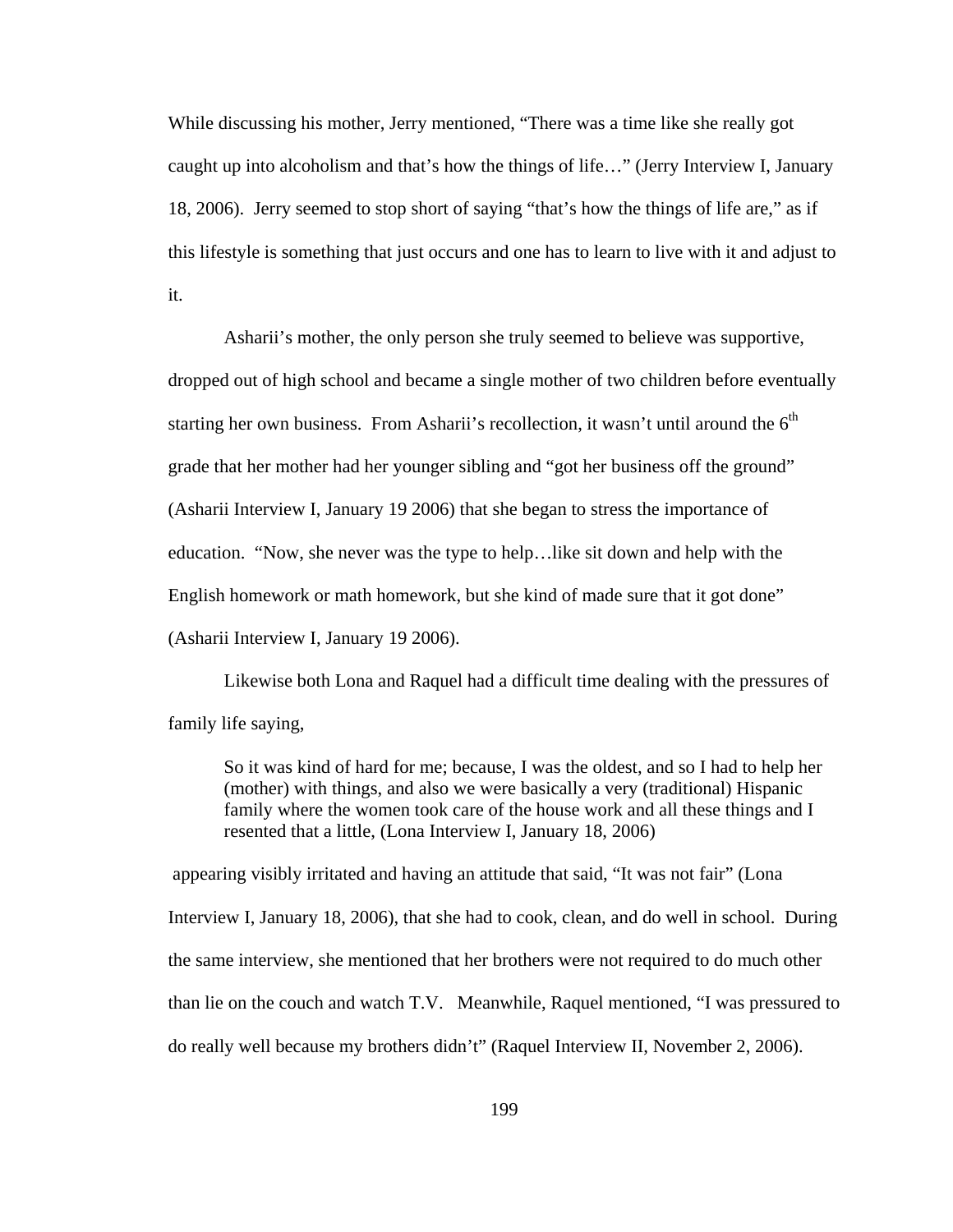Besides dealing with a family life that could have been better, it was widely

perceived that many underrepresented groups had a challenge because of the

impoverished, negative communities in which they reside in. Hetty said,

I think it's sort of like where people are, like I think that people's environment are what affect them most. Like it seems like it's more prevalent among African Americans; like live in the less developed portion or the worst off (Hetty Interview I, November 7, 2005).

Like in LA for example, I'd…like we'd go there all the time and you'd see that there'd be a lot of poverty, or there'd be a lot of African Americans there, and then you'd read about it; and you'd read about how the crime is so bad there; and you see that; and you're like, 'OK, well people aren't getting educated.' It's hard for them to make it to where they could; because they're living in those circumstances (Jacqueline Interview I, 2005 November 12).

This opinion was also shared by Raquel who believed that this lifestyle was a deterrent

for higher education and furthermore mathematics saying, "They've been trying to

survive; they haven't been trying to higher their education, they've been trying to

survive! They haven't had an opportunity" (Raquel Interview II, November 2, 2006).

*In the city where I grew up during the 80s, my city had been invaded by gangs who recruited like the guy in the neatly, ironed uniform and polished shoes who frequented the high school seniors and juniors saying, "Be all you can be." For such a small city, we often had one of the worse homicide rates in the country. Even though there were some definite bright spots, the city was impoverished and was overshadowed by negativity. The crime rate was ridiculously high, and many people did not trust the police.* 

 *There were more than a few times where I encountered threatening situations. One time while walking to my grandmother's house, a gang member snatched my freshly bought hamburger only not to be caught; trust me I chased him! Another time, I ended*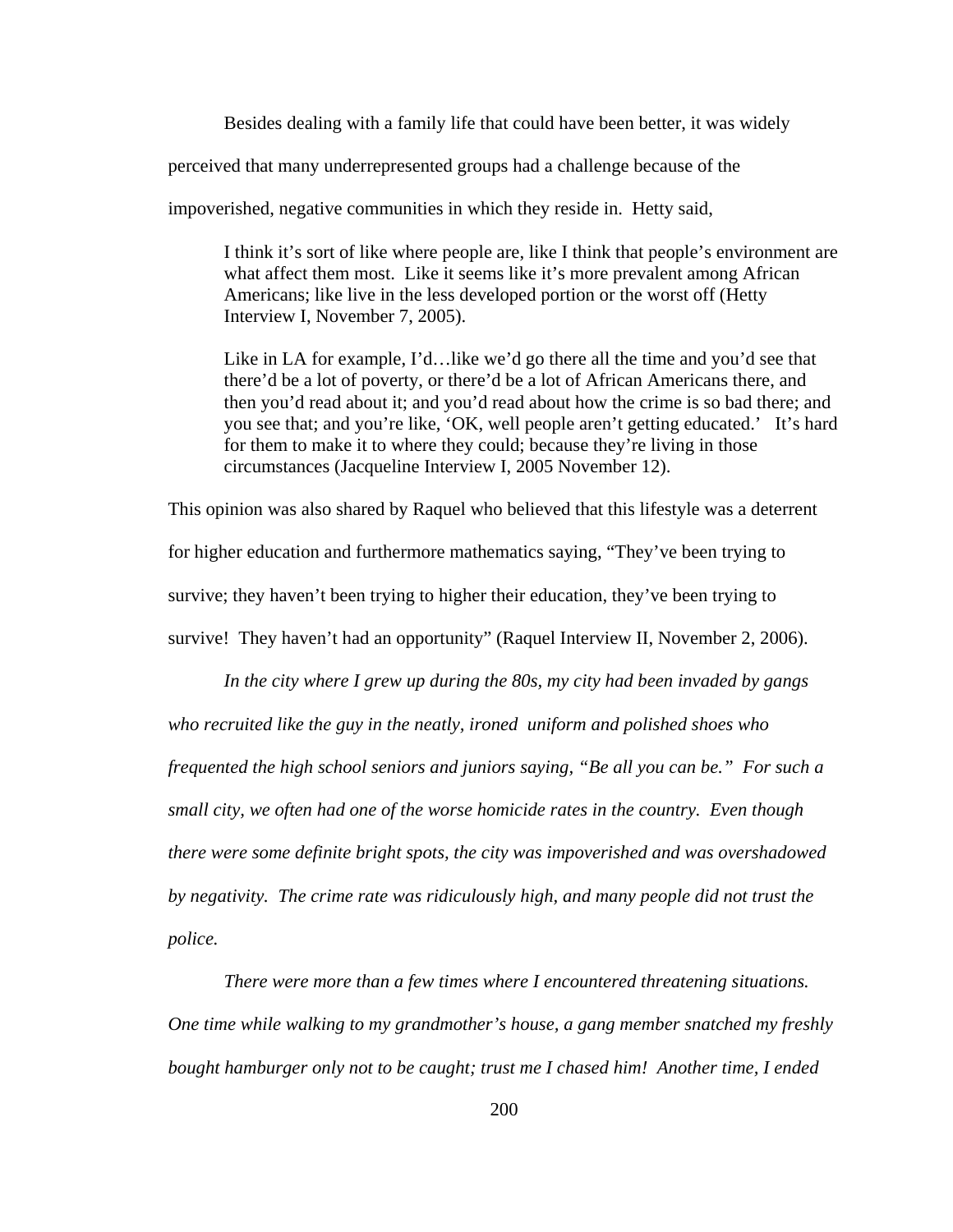*up helping defend one of my good friends against four of the local street corner thugs who absolutely hated the band members – we believe they thought we were arrogant because of our success. Oh, and my all time favorite, while in junior high, everyday I would walk to my grandmother's house after school pass numerous gang members often carrying a white tuba (sousaphone) all while many days they tried to throw things in the bell of the instrument. I could have been brave (analogous with stupid in this case) and tried to fend them off, keeping my self-dignity and "manhood," but when dealing with gangs, you have to really consider the ramifications: (a) Can I take 'em (i.e. Can I beat them up?); (b) will I end up seriously injured or dead for that matter? (c) if I don't end up dead, what happens tomorrow when they are looking for me? (d) after answering the first three questions, how much is it really worth for me to confront them? Fortunately, I was pretty level-headed and was able to make the right choices.* 

*Unfortunately, a few of my family members were not so level headed. Some of them joined gangs or lived the thuggish life. I hate to say, but for some of my cousins, the jail doors have been revolving. They did poorly in school and have had a difficult time keeping a legitimate job. They have stolen, sold drugs, taken drugs, illegitimately had numerous children and are most likely evading child support, shot people, shot at people, been shot, fought (including beating up the guy who stole my burger), vandalized, and yes, even murdered. I could be naïve, get on the evening news, and declare them good guys steered by the wrong people, but let's just keep it real! Even though I love them dearly and wish the best for them, they probably were doing the steering. It is an understatement to say that they have NOT been upstanding citizens! They made poor choices that will haunt them and others for the rest of their lives.*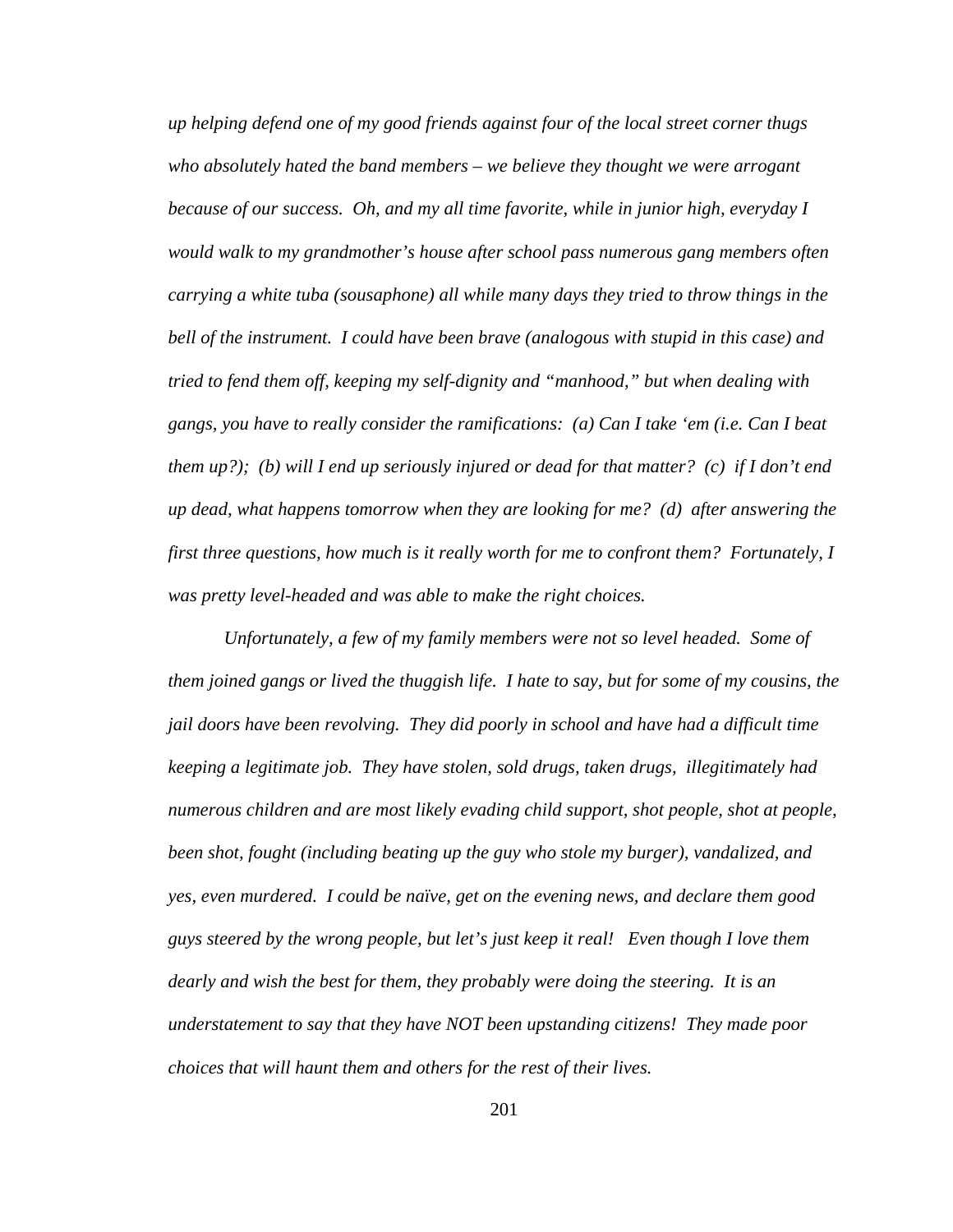*Because, I had a strong support system of positive role models, I was steered in the right direction. Like many children, I had chores, but I was not required to support the family. I was not required to take care of my siblings. I was disciplined, but not abused. And for the most part, I didn't feel like I was going to get shot, beat up, or killed. Don't ask me why these morbid, violent thoughts did not cross my mind very often. Who knows, maybe I just became numb to some of my surroundings; because, the opportunity for the thoughts certainly existed! It probably helped that I was not allowed to hang out with the thugs, and I was always encouraged to participate in extra curricular activities which took up a lot of my time and energy. From my experience, I have to say, it takes a VERY strong support system to successfully maneuver out of a trough. For some, the practicality of street knowledge supersedes the theory of book knowledge!* 

## *Underrepresented Groups Lack an Interest in Mathematics/Statistics and Thus Tend Not to Enter Mathematical Science Careers*

"I think there is just a lack of interest in mathematics. I know me myself, I don't like math at all" (Jerry Interview I, February 17, 2006). Jerry said this with one of his typical snickers as if it were up to him, he would not take another mathematics course in his life.

 Both groups believed that it was important for underrepresented groups to have an interest in mathematics and statistics, but felt that there were primarily two reasons why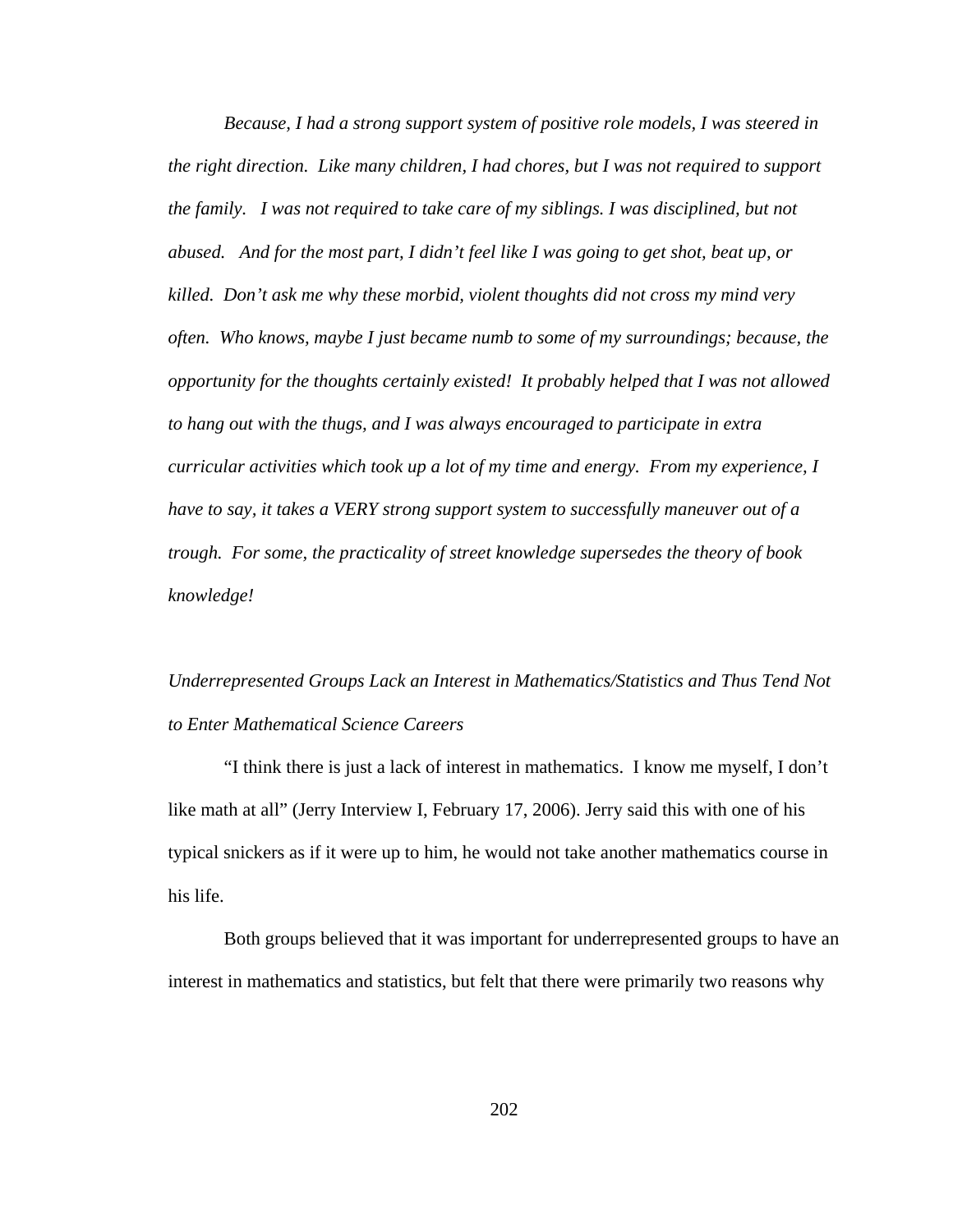there was a lack of interest. First, most of the underrepresented participants felt that the mathematical experience had not been kind to underrepresented groups. Second, most of the represented participants felt that there was a lack of representation.

Experientially speaking, many felt that there was a good reason why underrepresented groups lacked interest in the subjects. "I think minorities are discouraged from excelling in math" (Delores Interview I, February 9, 2006), due to discrimination. As Delores continued to talk, it sounded as if she was also saying that underrepresented groups lacked interest in mathematics and statistics because there was a lack of representation. This attitude of now being cultivated was something also discussed by Lona. Lona believed that the interest needed to be stimulated during underrepresented group's early years, "because if they lose interest in like math at a young age, they probably won't want to lower it in any more by the time they're adults" (Lona Interview II). I believe Lona was meaning that if underrepresented groups lost interest in mathematics at an early age and performed poorly, they would become adults and continue to lack an interest.

On the other hand, Raquel approached the issue from a historical perspective responding by saying the lack of interest is, "because they're not really focused on that. Like that's not their…but like its just historical background…with their historical background like um that wasn't their main focus" (Raquel Interview II, November 2, 2006). During earlier conversations, she recognized that many underrepresented people from other countries did advanced mathematics. However she also mentioned that many represented people destroyed this advanced mathematics knowledge.

203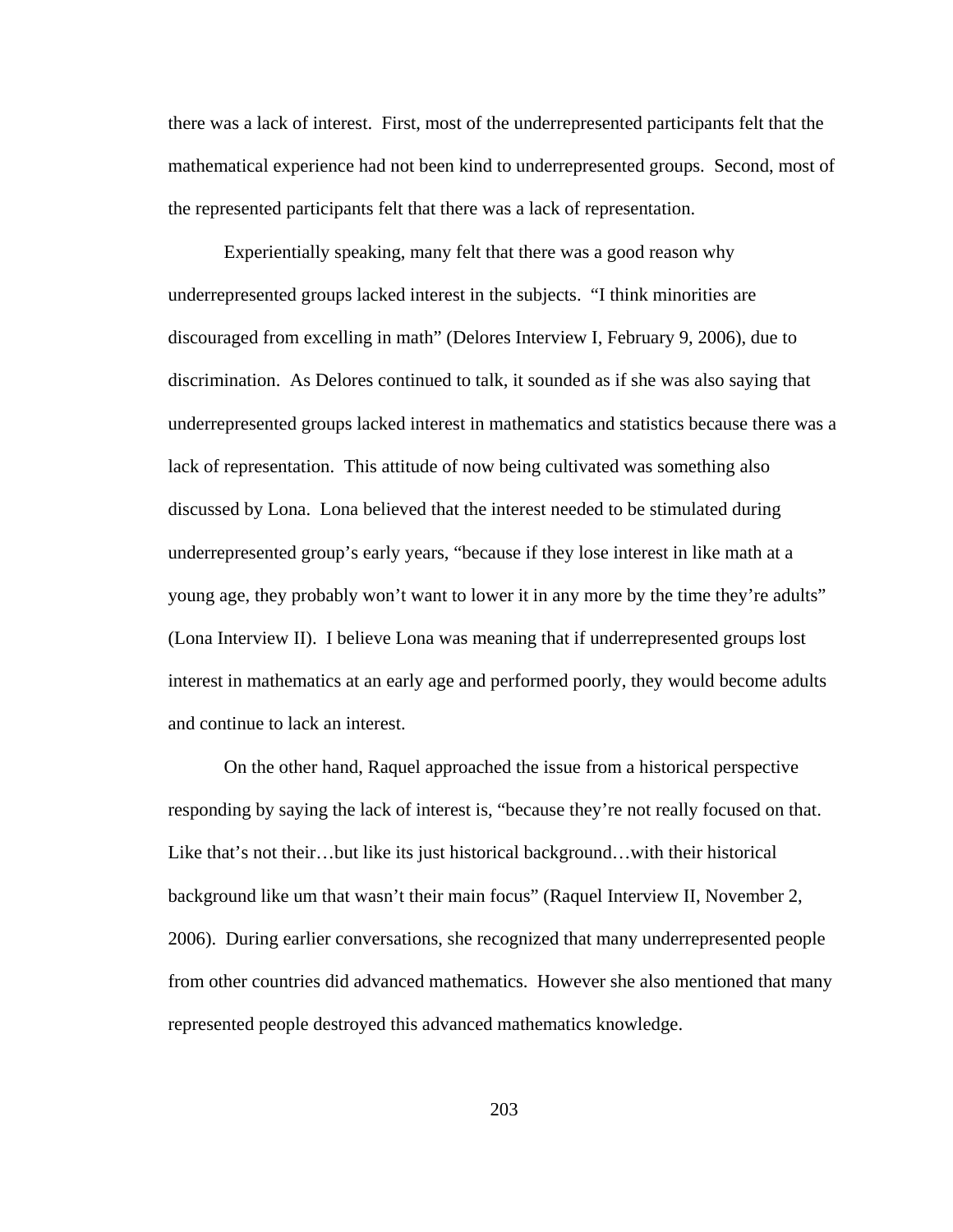Similar to the allusion that I believe Delores was making, many of the represented participants believed that underrepresented groups were disproportionately represented in the mathematical careers. There seemed to be a perception that underrepresented people do not enter mathematical careers. "Yeah to be honest, I didn't know that you'd be African American. You didn't sound like it" (Akira Interview II, November 17, 2005)! Akira blurted out before quickly recognizing her blunt, un-politically correct comments and becoming embarrassed by her response to my statement, "When I think of a statistician, I don't think of an African American." I will assume that she believed I was White. Perhaps my Southern sounding twang that people have claimed I have threw her off.

Both Jade and Nathan shared Akira's beliefs.

I guess they just perceive it as a field that's not so exciting. I guess. I don't know... (Nathan Interview II, November 21, 2005). It's made up of representative…. Minorities may not… (Nathan Interview I, November 8, 2005). I guess maybe they perceive that as a field or career that's um….might not be geared toward their culture (Nathan Interview II, November 21, 2005).

"Even famous African Americans are either musicians or athletes. Um aren't typically very much in um that role that wasn't expected of themselves and I think it also goes with their education" (Jade Interview II, November 18, 2005).

 *"When I think of a statistician, I don't think of an African American," anymore than many of us typically think of a princess as being an African descent or Latino. Why? Because once again, our imagery has been violated by the likes of primarily beautiful White princesses on our television screens, books, magazines, and computers.*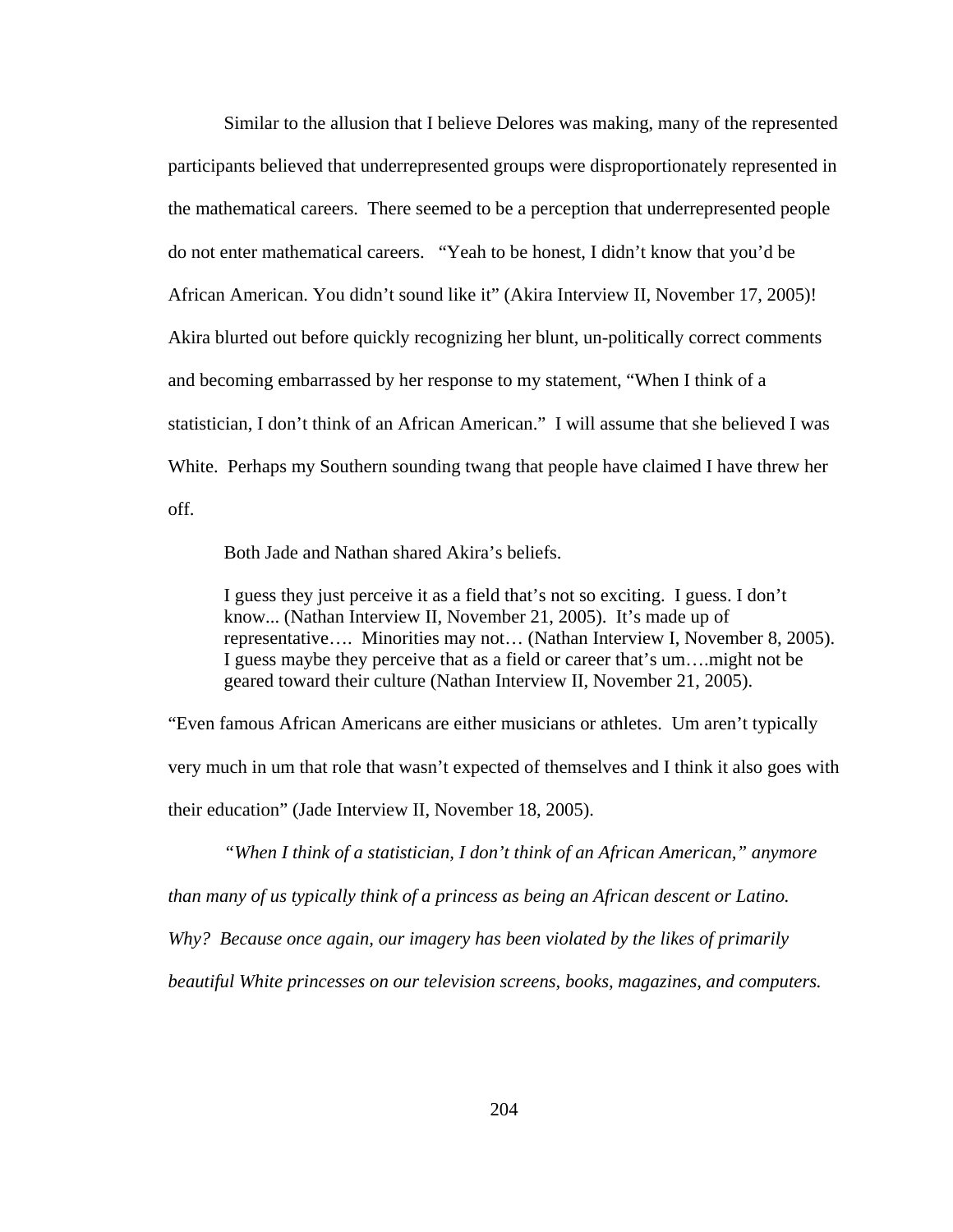*Such princesses as: Sleeping Beauty, Snow White, Cinderella, Princess Barbie, Princess Diana, and what some have called the "Princess of America," Jacqueline Kennedy Onassis.* 

 *Considering that I've always liked history, it should come to no surprise that I was fascinated at the geniuses in my mathematics text books. I enjoyed reading little historical, autobiographical blurbs. All of them did some great things! Some were graduating with their doctorates before the age of 20. Some discovered the solutions to century old questions. Unfortunately, ALL of them were of male, European descent! Even though I am aware of some underrepresented people who have had some amazing accomplishments in the mathematical sciences, none had the privilege of gracing any of the pictures in my numerous mathematics and statistics textbooks; not one!* 

 *How can we expect underrepresented groups to be interested in mathematical careers if there is no one who looks like them? Perhaps I'm wrong, but I doubt that most of us want to break the color barrier; be the first Jackie Robinsons. Who all wants to volunteer to go into an area where they will be faced with fears of discrimination? Fears of being questioned about their intelligence? Fears of people questioning whether affirmative action was responsible for their position? Fears of being isolated? Fears of being ridiculed? Fears of being in an unwanted foreign land? Fears of being backstabbed? Fears of racism? If these fears sound appealing and you are an underrepresented person, raise your hand, fill out the paperwork to a good university, graduate, and get a job; we need you! I am not saying that these fears will necessarily become a reality, but for many, fear has always been an insurmountable deterrent of action!*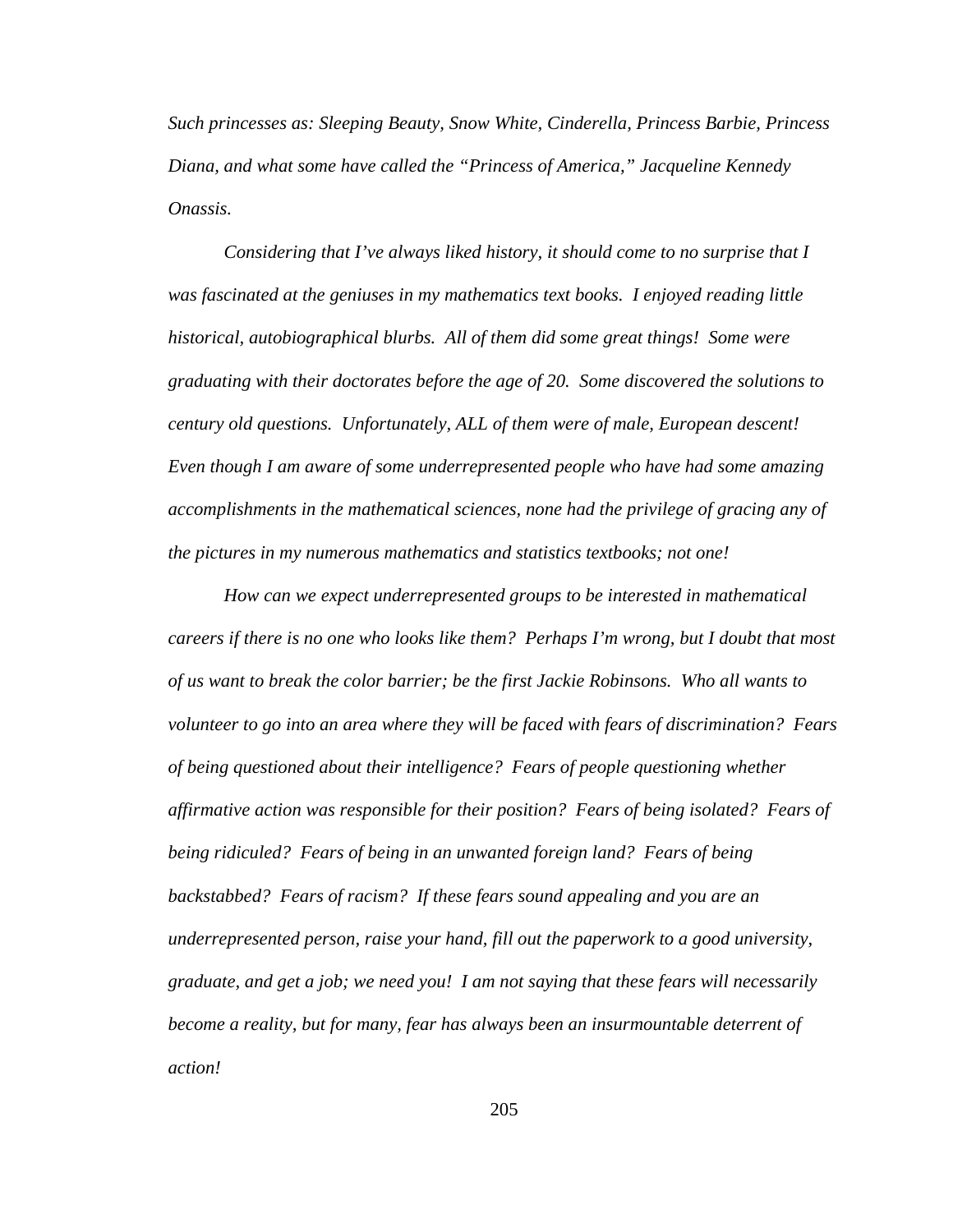Many underrepresented students may have a difficult time coming prepared for an introductory statistics class. Because some have come from disadvantaged homes, some did not have the proper opportunities and resources, and there are few representatives of their group in the discipline, interest is lacking.

 This chapter has discussed how statistics may be taught more conducive to underrepresented students and represented students when both the teacher and student have the proper frame of mind. It may be challenging to reach everyone, but our chances are greater when we understand the significance of culture and race in education, have key skills and characteristics as teachers, focus on both overall education and mathematics specifically while encouraging the students to conceptualize and participate, and acknowledge many underrepresented students' challenges through their historical and lived experiences.

The final chapter will explore the implications of these results on pedagogy and research. It will discuss how the research may be used to affect the decisions that the students, instructors, administrators, colleges, and universities must make in order to help underrepresented groups be successful in statistics. Finally, limitations of the study and future research possibilities will be discussed.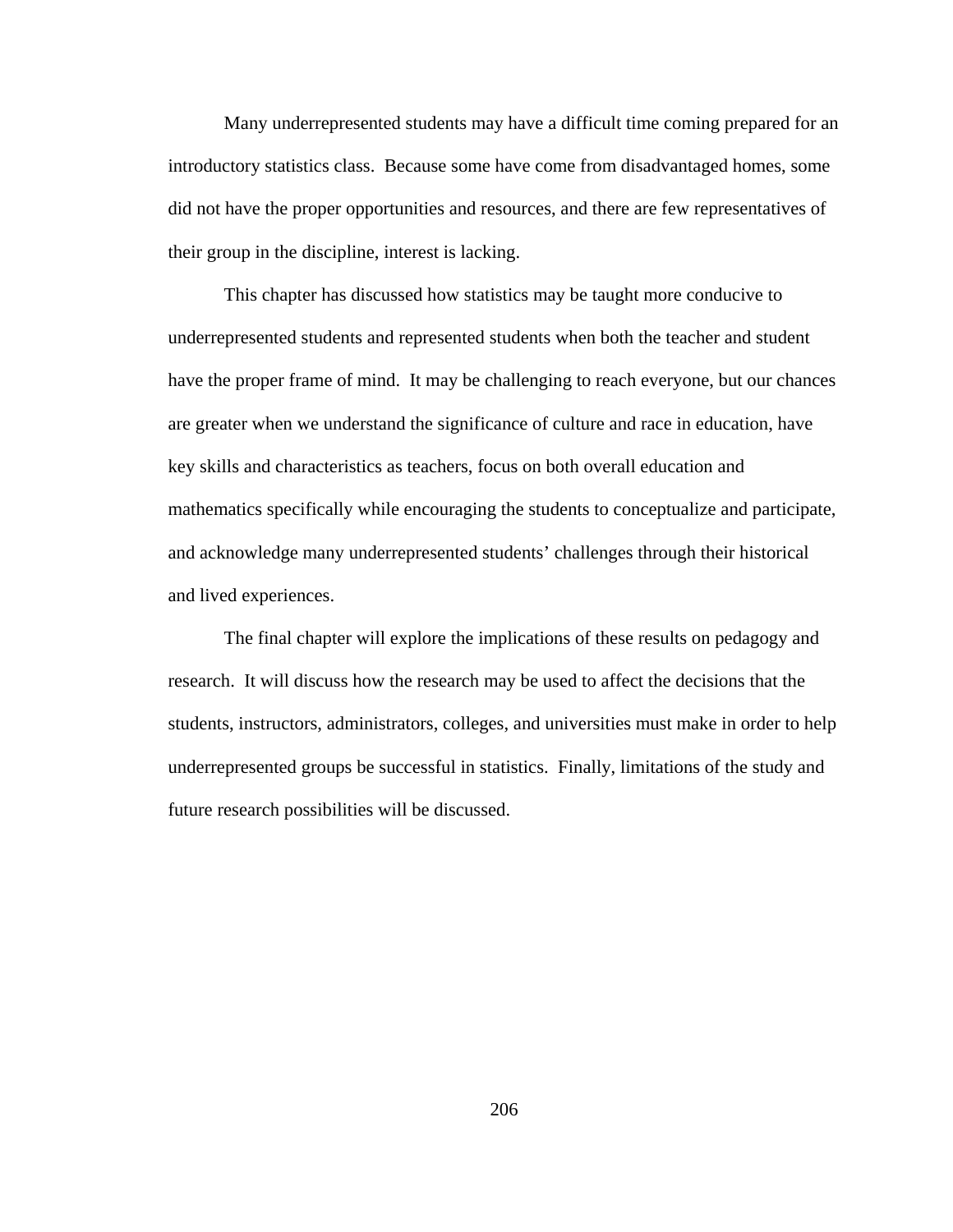#### CHAPTER 7

# CONCLUSION: EASING THE BURDENS OF RACE IN INTRODUCTORY STATISTICS COURSES

The final chapter will summarize the present research; this dissertation contributes to many areas such as education, mathematics education, statistics education, sociology of race relations, and higher education. To summarize these contributions, I will discuss four salient themes: (a) How race can be a burden on the academic performance of underrepresented students, (b) how positive support networks help underrepresented students achieve academically, (c) students' perception of the qualities of effective teachers, and (d) important influences on student success in introductory statistics courses. While the focus of this study was underrepresented students, important data were collected on represented students for comparison which has helped understand similarities and differences in the experiences and perceptions of the two groups.

This chapter, extends my interpretations of the data, summarizes the findings, discusses implications of the study, and offers suggestions that I believe will help the underrepresented student perform better academically in introductory statistics classes. Finally it takes up limitations of the study as well as directions for future research.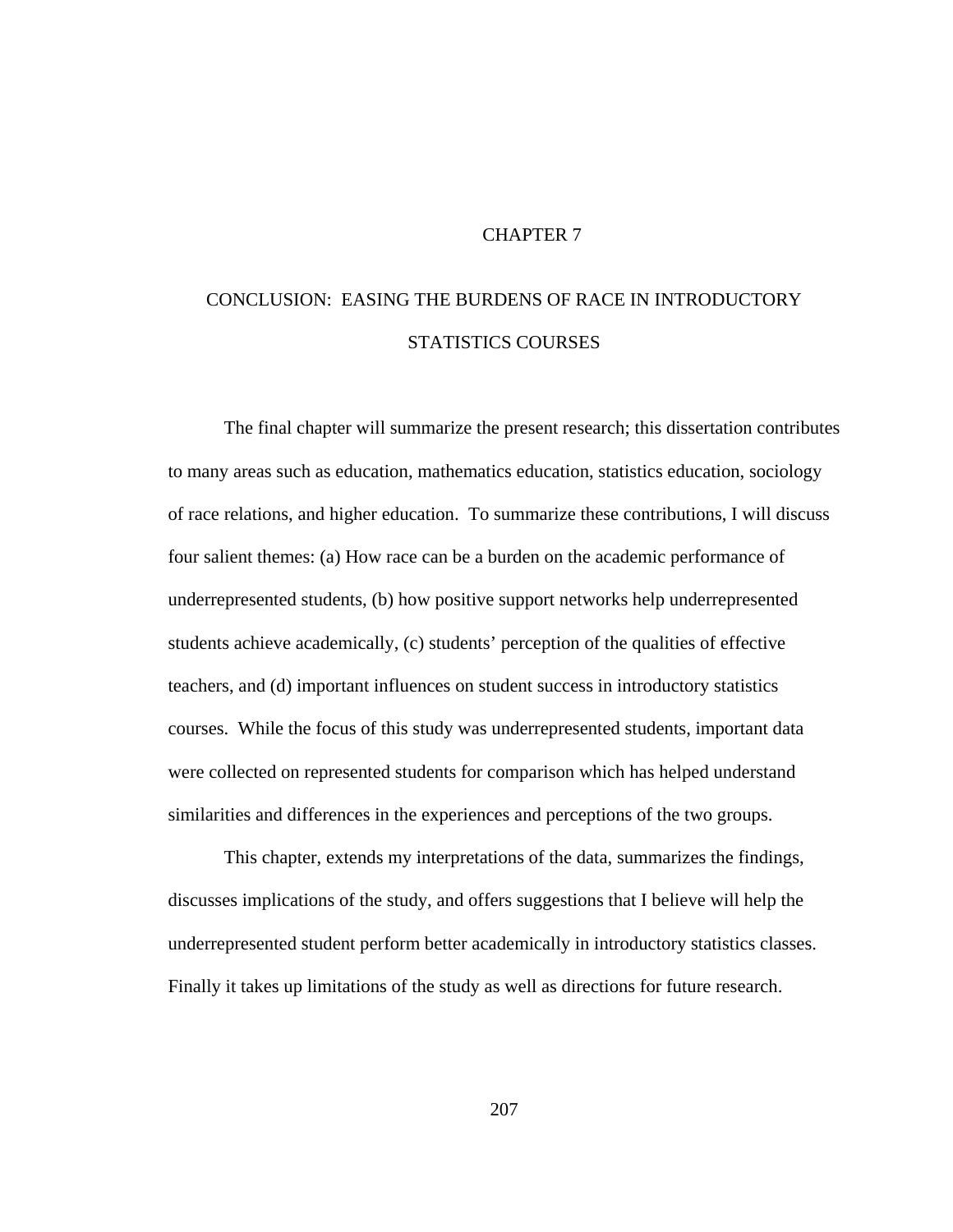*The Burdens of Race Creates Mistrust and Academic Difficulties for Underrepresented Groups* 

 In this section I will summarize and further interpret some of the many burdens that many underrepresented groups face in life and school. Afterwards I will suggest recommendations that universities and teachers, as well as society at-large can do to ease these burdens.

 As mentioned in chapter 5, it was not surprising that all of the participants believed that racism existed in our society; however, it was somewhat surprising how few people were able to name any specific incidents, experiences, or observations that demonstrated its existence. In the previous chapters, I discussed how racism is still existent. Just as we believe wounds are healing, a Don Imus incident rehashes the initial painful experience causing not just agony to the underrepresented player, but his or her teammates of society.

 In chapter 5, I further went on to express my views on how some underrepresented people sometimes allow the existence of racism to guide their lives in ways nonconducive to their success; while some represented people fail to understand why underrepresented people will not let slavery go, and fail to understand how (even though this generation did not enslave underrepresented people) they have and are benefiting from its deplorable existence. It is unfortunate, but the effects of slavery have been branded on our society.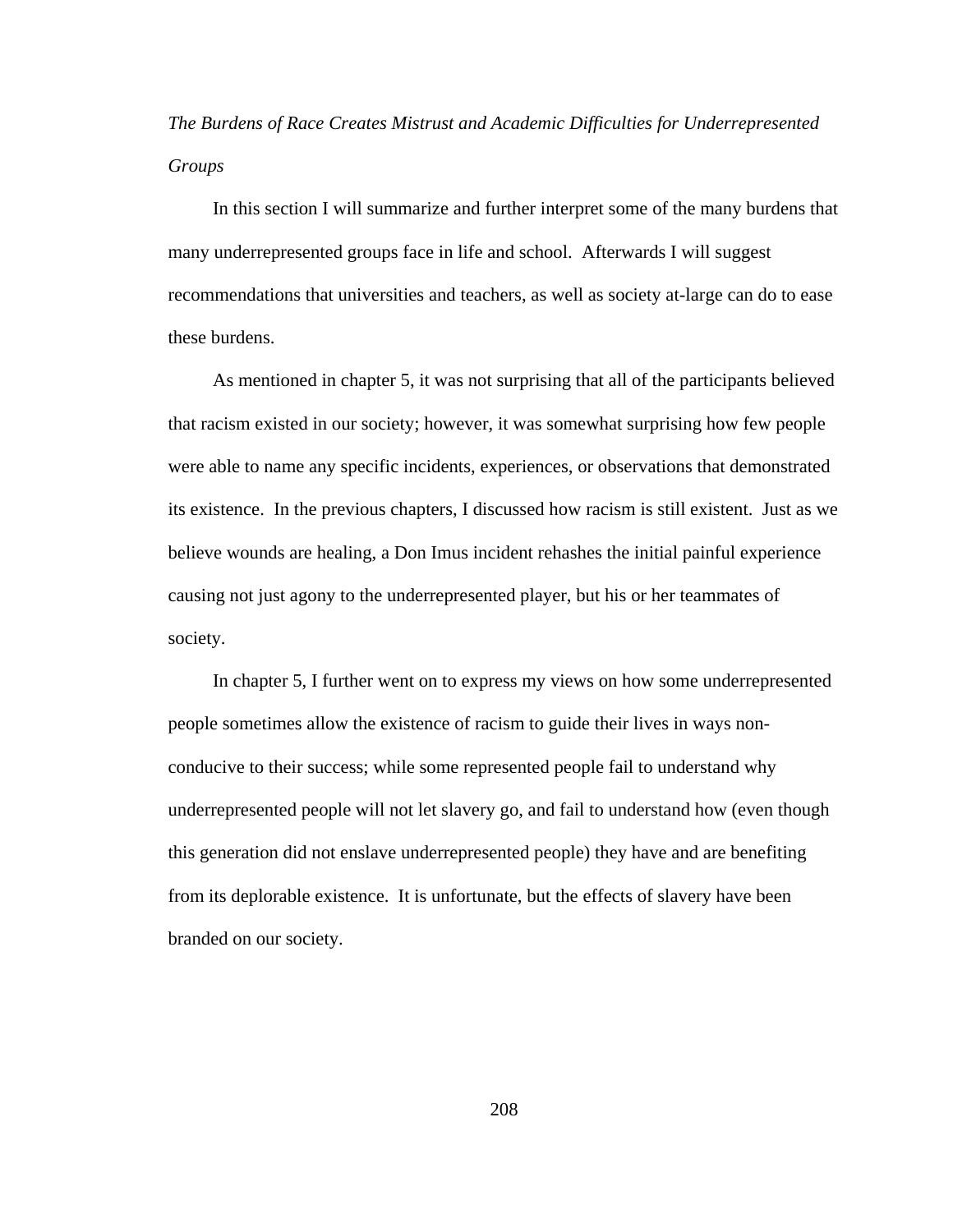#### *The Burden of Societal Racism Perceptions on Underrepresented Students*

One of the effects of slavery as Steele (1992) and Allen (1988) suggest is the attribution of negative stereotypes toward underrepresented groups. This research supports the notion that stereotypes have been used to diminish underrepresented populations' status as qualified, competent individuals (Hurtado & Carter, 1996), and uplift represented populations as competent knowledge givers. Similar to the participants in Jones' (2002) and Ogbu and Simmons'(J. U. Ogbu, 1990; J. U. Ogbu & Simons, 1998) studies, many of the underrepresented students expressed views that society and teachers have lowered expectations of underrepresented groups. Due to these lowered expectations they believed that teachers often fail to challenge underrepresented students in the same ways that they challenge the represented students. This research supports the this pattern, and furthermore shows how such lowered expectations cause many underrepresented students to become discouraged, angry, and/or mistrust the teacher suggested by Ogbu and Simons.

Because of these negative perceptions of capabilities, data in this study suggests that underrepresented students enter the college classroom with an extra burden suggested by Terenzini (1992) – not common to represented students – having their capabilities judged by the color of their skin. It is a serious issue that I believe affects different underrepresented people in different ways.

On one extreme, I believe it motivates some to strive harder to succeed; having a chip on their shoulder that says, "I can do it, and do it better than you (represented people)!" While striving hard is honorable, this "proving I'm not dumb" attitude can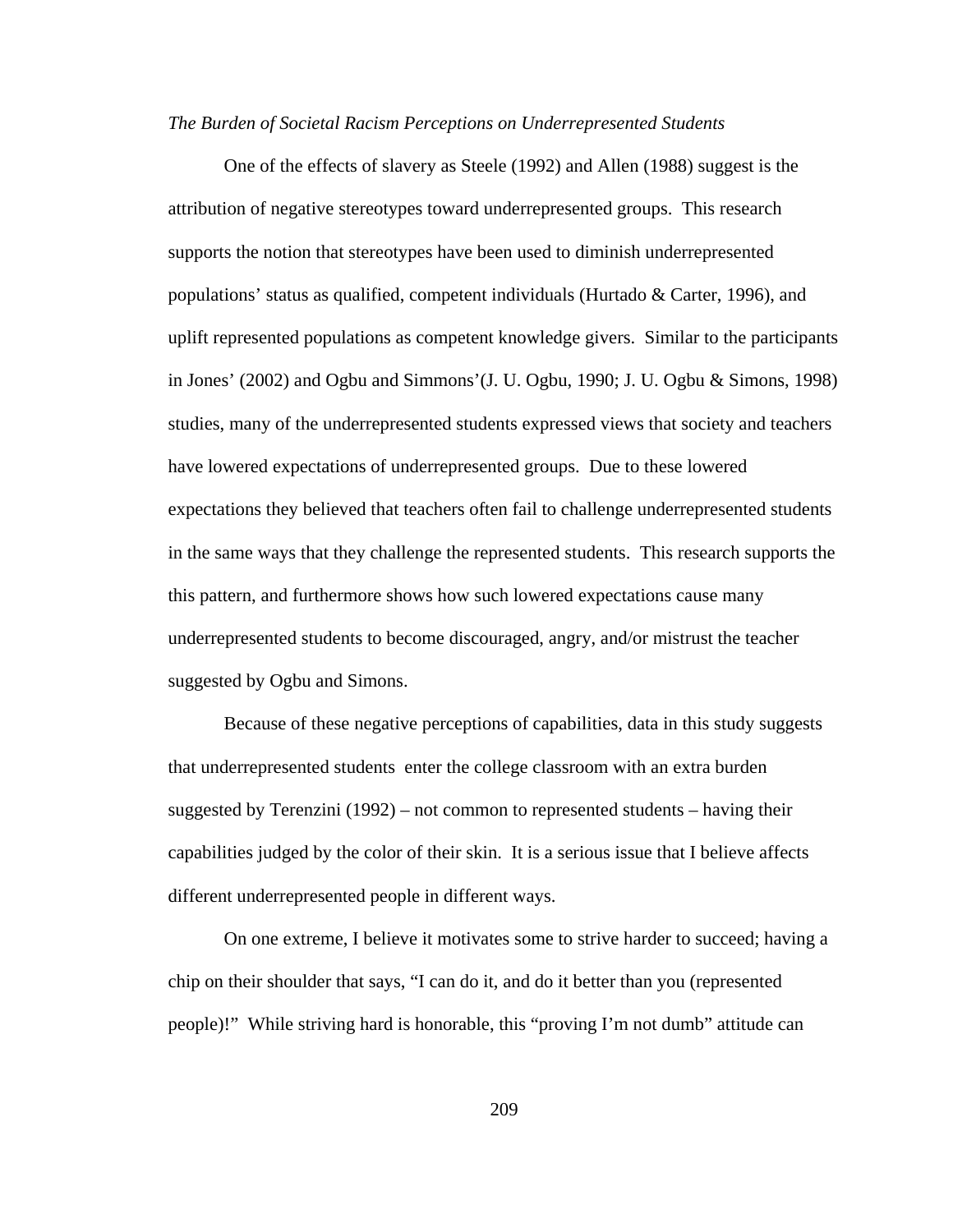place the person in competition with every represented person they come into contact and thus may be misconstrued as negative if not controlled. For example, when asking about the burden of being an underrepresented student in class, Jerry said, "In some classes like I know that that pressure really helped me to get… like the grades that I really got out of that class" (Jerry Interview I, January 18, 2006).

On the other extreme, I believe, it keeps some underrepresented students from maximizing their potential. They may have feelings that they will never be able to achieve what a represented student is capable of achieving (J. U. Ogbu, 1990; J. U. Ogbu & Simons, 1998). Within responding to one question, Jerry illustrated both extremities. Following his quote in the previous paragraph, he said, "…but at the same time especially like for math classes; I really felt that I had to work at such a high level that sometimes it's like really…I don't know if it was subconscious or what, but it just really just like negatively impacted my final grades" Jerry Interview I, January 18, 2006). For both types of responses, the challenge becomes responding to failure; when things don't go as well as expected; it can simply make them give up; quit school, or change majors.

*In my personal experience, coming to a White university, after attending predominantly African American schools all of my life was a huge adjustment. It was the first time that I questioned my abilities because of my race. I was typically a pretty big fish in a small pond, but here, I was a small fish in a big pond with no fish like myself. Fortunately for me, I brought many weapons: (a) spirituality in my Lord, (b) confidence in my abilities, (c) support from family and friends, experiences that proved my intelligence, and (d) an academic work ethic that would not be surpassed by any!*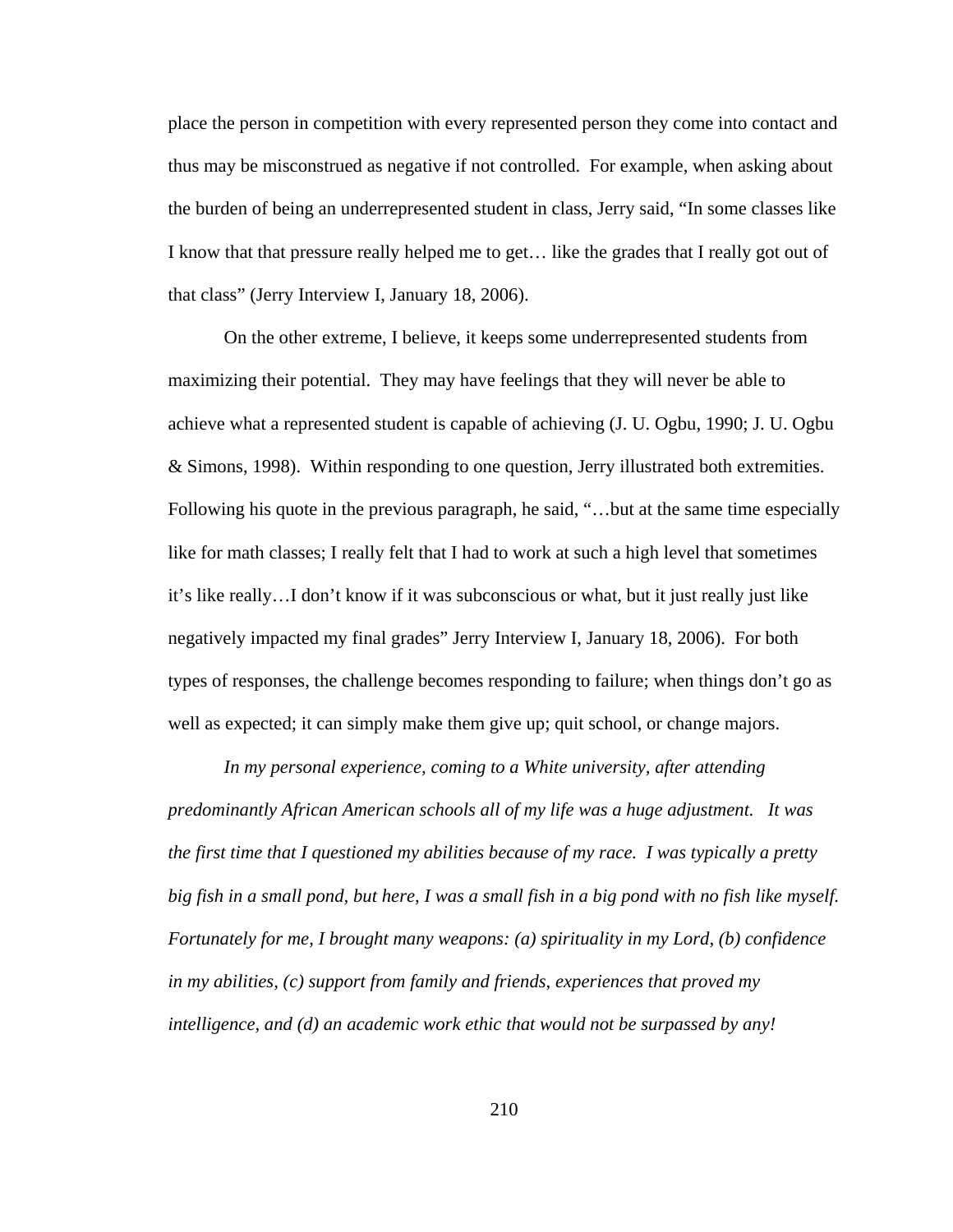*Fortunately my weapons were far stronger than my self doubt. Even though Self Doubt visited me frequently, he was always attacked with my weapons until eventually being vanquished. Unfortunately, all underrepresented groups do not possess these weapons.* 

#### *The Burden of Coming from Disadvantaged Backgrounds*

Another research finding and effect of history that attributes to some underrepresented students' burden is coming from backgrounds unfavorable to a learning environment that may lack resources and opportunities that would stimulate success (Ladson-Billings, 1998). As the data suggest, many underrepresented students come from impoverished communities where there is illegal activity in the neighborhood. The data also suggest, that many underrepresented students come from homes in which they are required to be parental figures with the responsibilities of looking after younger siblings, cooking, cleaning, etc…. Thus, school was not the first priority in their lives.

Furthermore, this research supports ideas by Ladson-Billings (Ladson-Billings, 1998) and Ogbu & Simons (1998) who suggest many underrepresented minorities do not believe that property taxes is a fair and just way to disseminate money for education. With this method, the rich will get richer, and the poor get poorer. Many of the underrepresented students in this research agreed that racism is at the root of this system of injustice (Ladson-Billings, 1998),

It is my belief that learning to study and achieve in school requires years of training and sound study habits (Honora, 2003) . If a person has constantly been interrupted in their study by a difficult disadvantaged background suggested by Ladson-Billing and Tate (1995), I would not expect them to have the same mental focus on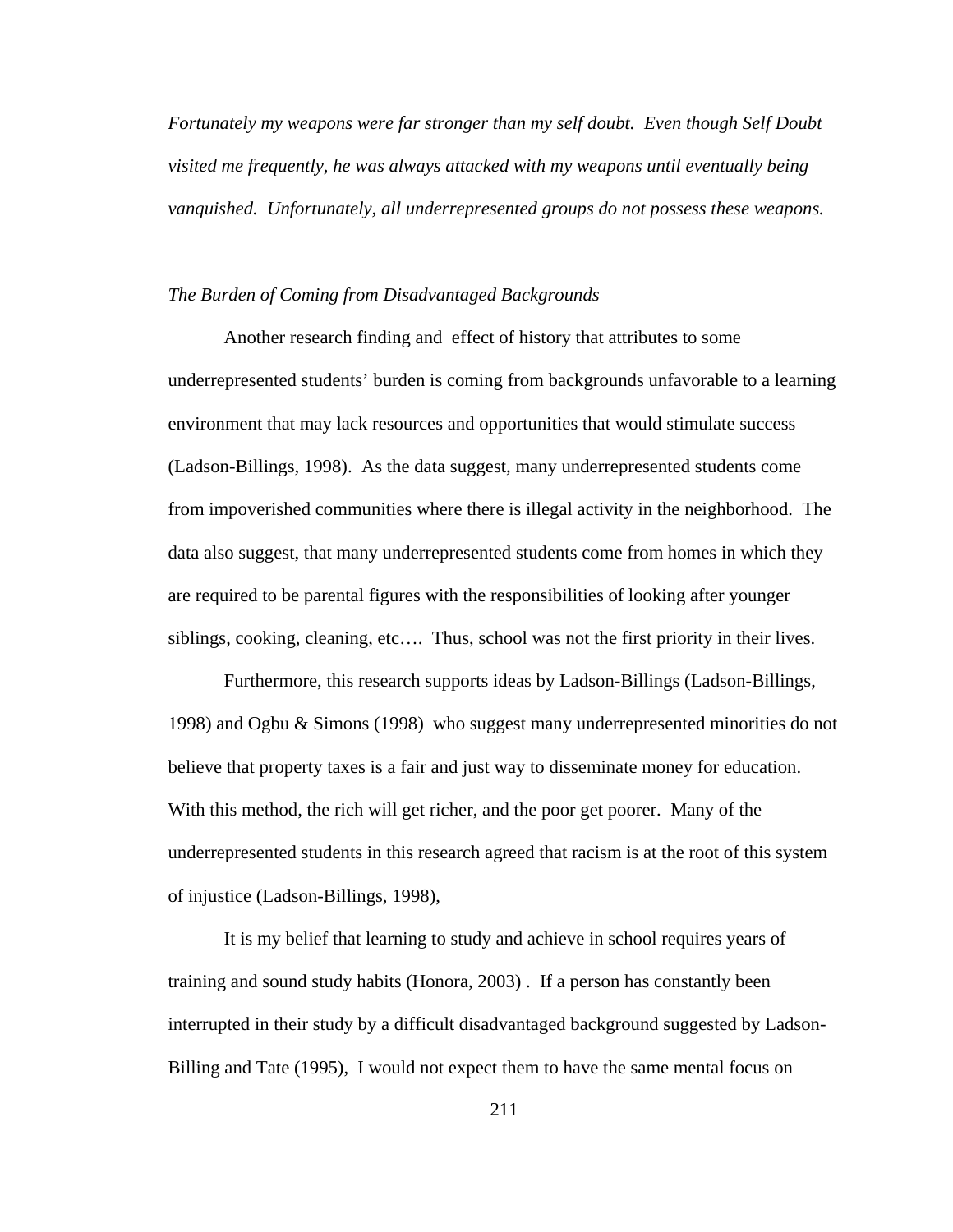studying as a person who came from an environment otherwise. Furthermore, it is unrealistic to believe that the average underrepresented person who has come from a school with limited opportunities and resources will be able to maximize their learning potential when they do not receive the best tutoring, specialized tests preparation, the latest software with a sufficient number of computers for each student, updated textbooks, the best teachers that demand the best salaries, etc….

When one considers the burdens of society and disadvantaged backgrounds, it should be no surprise why some underrepresented students believe at face value that White students are taught better. It's an idea that many of the participants in this study did not mention explicitly. Even though they hinted this idea was true, I believe what they were really trying to say was many (White?) teachers hold White students in higher regard than they do any other race. I believe they were saying that these teachers have higher expectations for the White students, place more pressure on them to succeed, and challenges them in ways that will prepare them for success. These teachers teach in a manner more conducive to a culture more prevalent amongst Whites. Furthermore, several underrepresented participants suggested that (White?) teachers take teaching Whites more seriously because they will be held accountable by authoritative figures for failing to teach the White student properly.

I can not definitively say why many of the underrepresented participants said the White student is taught better; I can only offer my opinion. Personally, I believe a suggestion like this comes from years of seeing and hearing negative stereotypes and results suggesting underrepresented groups are academically handicapped in comparison to their represented counterparts.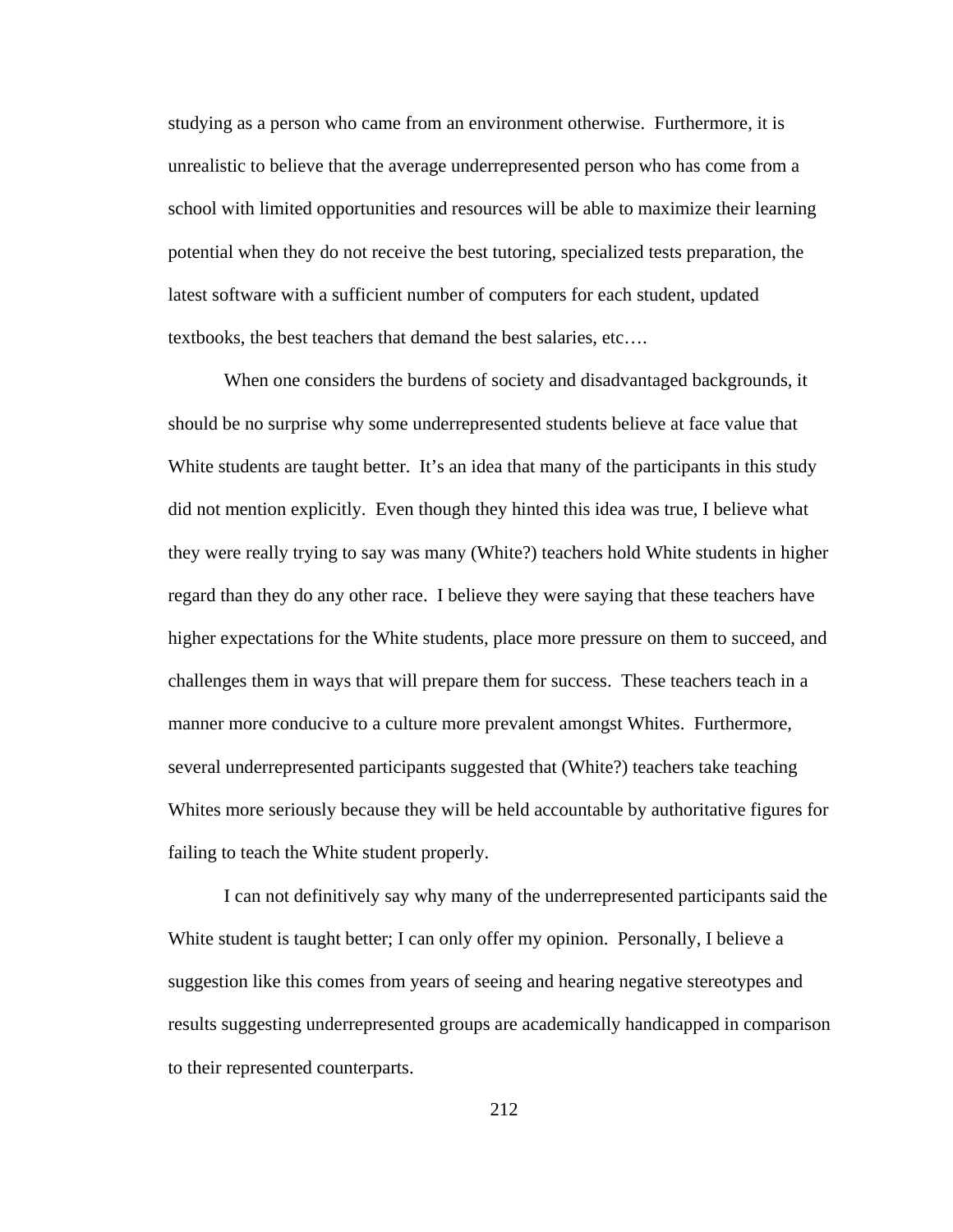Because I believe many underrepresented students do not think we are incapable of learning as well as represented students, I believe we search for other explanations. It is my opinion that the most convenient person at fault is the teacher.

 Because of historically poor academic showings, the achievement gap, racial disparities, and racial injustices, I believe many underrepresented people have learned that (White) society has not had our best interests at heart. Thus as Ogbu (1998) suggests there is a lack of trust for teachers, administrators, and educational institutions which I would suggest causes underrepresented students to believe that teachers teach Whites better.

# *Recommendations for Easing the Burdens of Race on the Mistrust and Academics of Underrepresented Groups*

As a society we must remove the cataracts of institutionalized racism, and continue to build race relations by socializing together. It is not acceptable to pretend that racism is a long distance call when it is local! In my personal opinion, the injuries of racism can only be cured by having the surgery of love, the counseling of wisdom, the medicine of cultural understanding, and the rehabbing of perseverance; otherwise, it will never heal. When racist acts occur, we must refuse to hate the violators and those whom "look" like them; because hate only begets hate as insinuated by Delgado (1995) as love begets….

As far as what we can do to help ease the burden in the classroom, we must be conscious of our mental frame of mind when we have underrepresented students – especially if the teacher is White. As suggested by the data, because many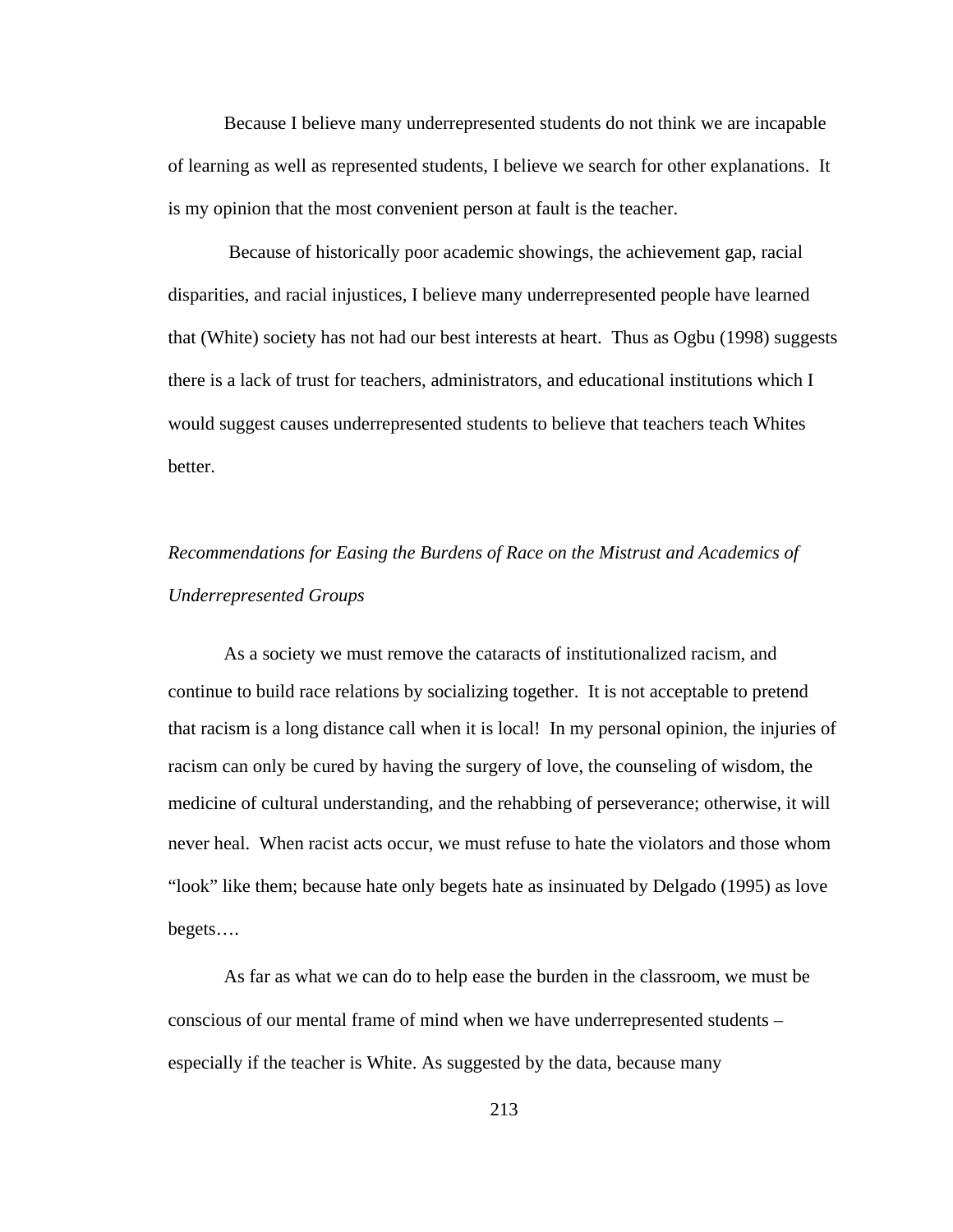underrepresented students come with this burden of race, it is easy for them to perceive the teacher as having low expectations (L. Jones, 2002), being prejudiced, unlikable, discriminating, insulting, and lacking of their best interest. Because of these perceptions Ogbu and Simons (1998) suggest for White teachers of underrepresented students, trust should be the number one priority; an interpretation of this research that suggest to be true. In my opinion, actions speak louder than race. This means by demonstrating that you are not a racist, people will "forget" your race.

As another suggestion, considering the importance of culture and teachers as role models, I concur with Martin (2006) who suggests that teachers need to become more culturally competent. It is just not enough to take a few diversity classes as I have mentioned elsewhere, but to truly become culturally competent, a teacher must delve into the culture; actually making friends of the people; a suggestion in agreement with Tatum who suggests that lack of cultural competence is a result of not being involved with other cultures. By understanding the culture of a student, Freeman (1999) suggests that the teacher will be able to form a relationship which will help underrepresented students begin to trust the teacher.

In order to ease the burden of race this research agrees with Martin (2006) that underrepresented people (African Americans to be specific) are lacking teachers who understand the students' background sufficiently to teach them well which needs to be corrected. This is not to say, that a teacher should bend over backwards to help an underrepresented student understand that they view all students the same, but ensure that you are challenging everyone equally (Becker & Luthar, 2002); you are giving everyone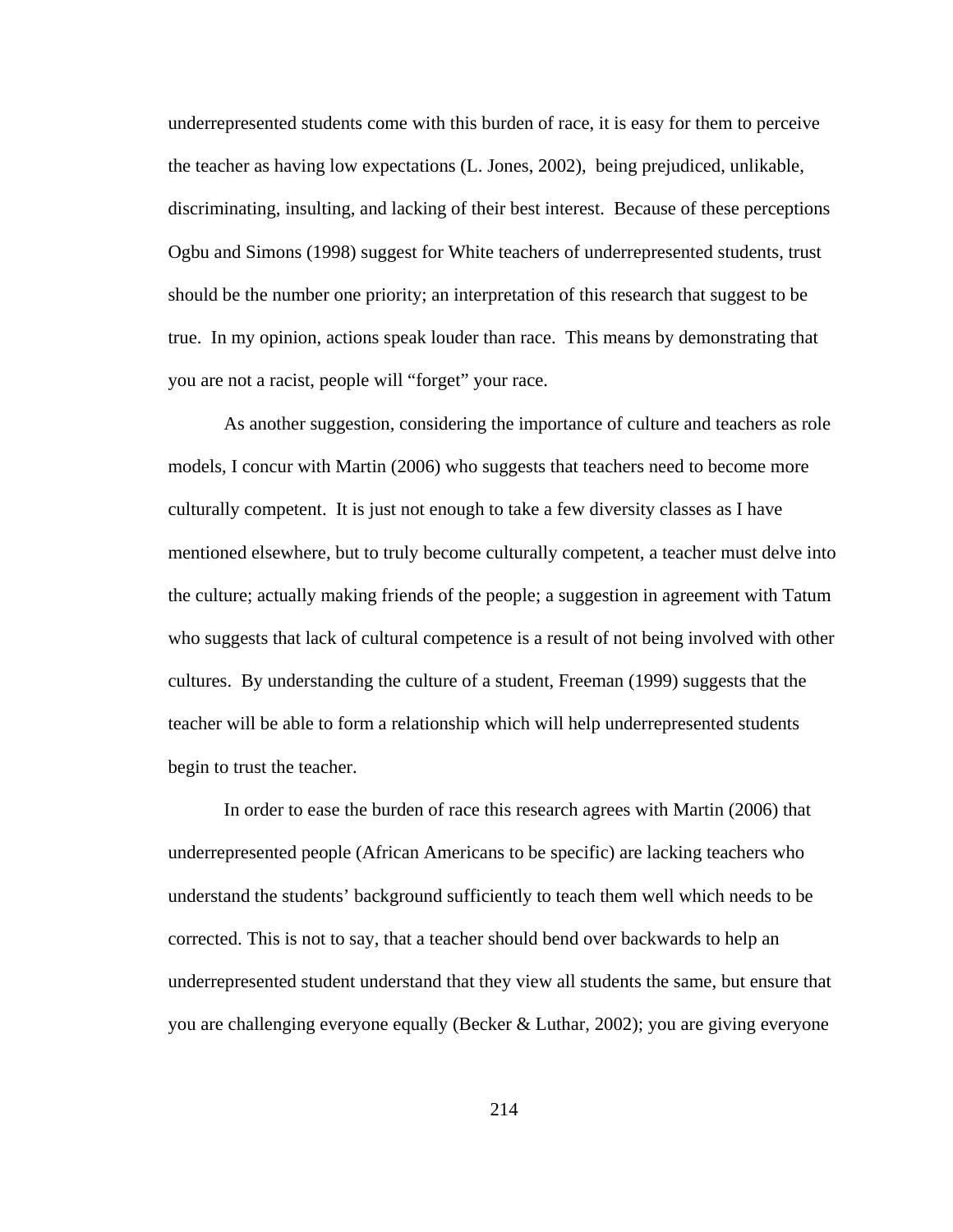the same types of questions, attention, and assistance. Make sure you are talking to underrepresented students intelligently not using really elementary words, talking extremely slow, constantly repeating yourself, and raising the volume of your voice as if they can't hear. If you don't heed these ideas mentioned in this paragraph, you may find yourself quickly being perceived as racist, prejudiced, and/or discriminatory.

Because the burden of race is so overwhelming, and many underrepresented students don't come with the same weapons that I possess (spirituality, confidence, support, experience, and work ethics), I believe it is important for universities to work vigorously to promote organizations that provide support and peer groups of underrepresented people (Chiang et al, 2003; Rodriguez et al) who have succeeded in college settings and are familiar with their burdens. I believe these organizations should have counselors who can work on self-esteem, confidence, study habits, and work ethics.

Given the importance of my own faith as a source of strength, I believe there must be wide accessibility to religion. I recognize that promoting religion may present difficulties, but considering the importance of religion in many underrepresented students' lives as a source of inspiration, support, hope, faith, discipline, and accountability, there needs to be a way of quickly promoting available churches to those who are accustomed to going to church upon initial arrival to the university. Martin (2006) suggests the need for understanding of not only culture and ability in the mathematics education of underrepresented students, but beliefs as well.

Lastly, for easing the burden of race, the idea of underrepresented students perceiving (White?) teachers as better teachers of White students is an important finding.

215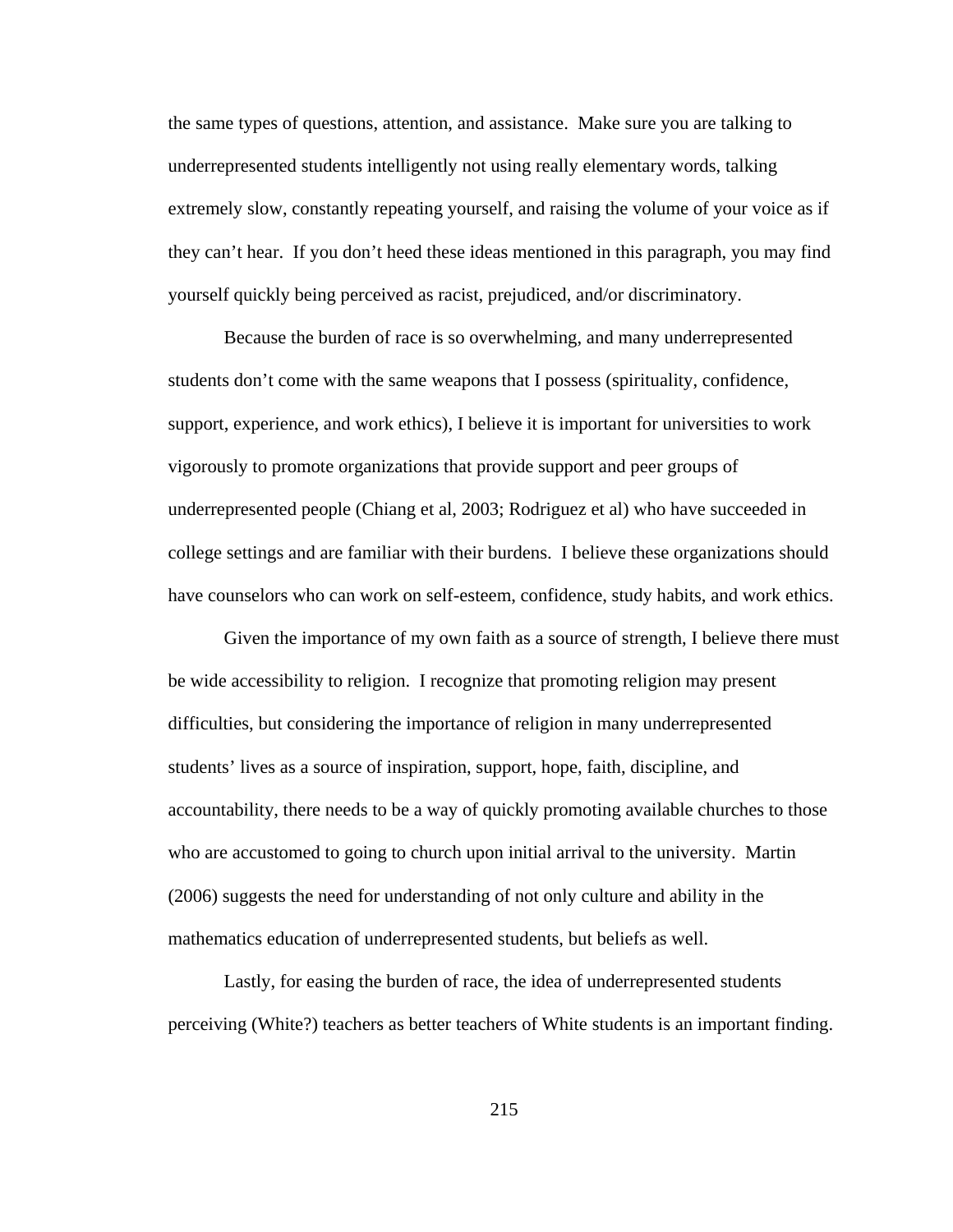As I mentioned earlier, I believe the teachers' and university's cultural competence is important in helping underrepresented students (or any student for that matter) perform.

In the previous chapters, I suggested that I believe many teachers teach in a way that is conducive to a culture more prominent amongst Whites. The implications of this statement coupled with the generalized cultural expressiveness of African Americans and Whites suggest that perhaps a better way to teach African Americans may be through being more expressive with body language, telling more stories that illustrate the concepts, and using practical examples. However, when teaching Whites, perhaps teachers should focus on articulation, concise language and less expressive body language. As I mentioned in previous chapters and this paragraph, this is a generalization and is in no way a prescription for all people in any race; however, it does provide insight as to possible teaching strategies.

This is not to suggest that a represented person should attempt to speak or act like an underrepresented person or vice versa. It is my opinion that the teacher should be genuine in their expressiveness. When in doubt, speak to the culture, not the race. This means an instructor should not try to "act or speak Black," "White," "Asian," or "Latino," but they should genuinely try to relate to the students of that culture. Putting on an act will come across as disingenuous and insulting.

In order to ease the burden of race it will take a lot of effort. I believe by recognizing the burdens, adjusting our behavior when necessary, and having influential, important, positive people around us guiding us in our concerted effort, we can greatly diminish these burdens.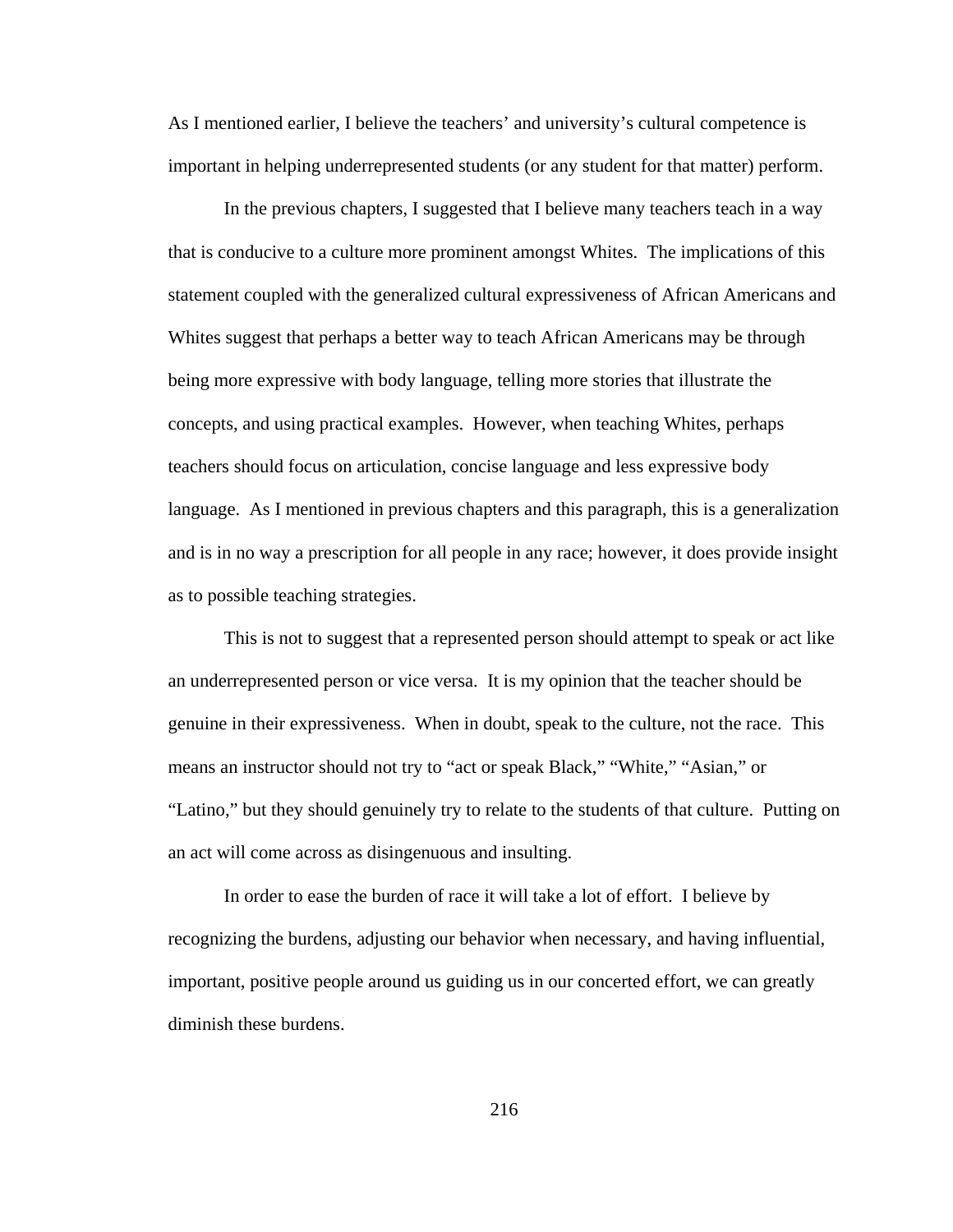#### *Positive Support Networks Help Underrepresented Students Achieve Academically*

 In this research, the data suggest that both underrepresented and represented students are encouraged and motivated by having positive support networks. These networks have been fathers, mothers, other family members, role models, and friends. Even though these support groups were important for both groups, the data suggested that there were some key differences.

#### *The Differences in Underrepresented Students' Role Models*

 First the study revealed that for underrepresented students, having a father who graduated from college was an important indicator of how the student would perform in an introductory statistics course. Underrepresented students who knew their father went to college were expected to have an overall statistics grade nine points higher than those underrepresented students whose father's educational level was unknown. One interpretation of this finding is fathers who did not attend college or whose educational level was unknown did not place much emphasis on education. Considering the high percentage of underrepresented students who come from mostly single mother homes as reflected by Battle and Scott (Battle & Scott, 2000), another interpretation of this finding is that the father has not been in the home and/or has not played a role in raising the student. One of the major finding of Whitmore (1999) that support the importance of the father is there was a positive correlation between grades and relationships with biological fathers.

 Second, the types of role models that underrepresented students had were different from represented students. For underrepresented students, they celebrated role models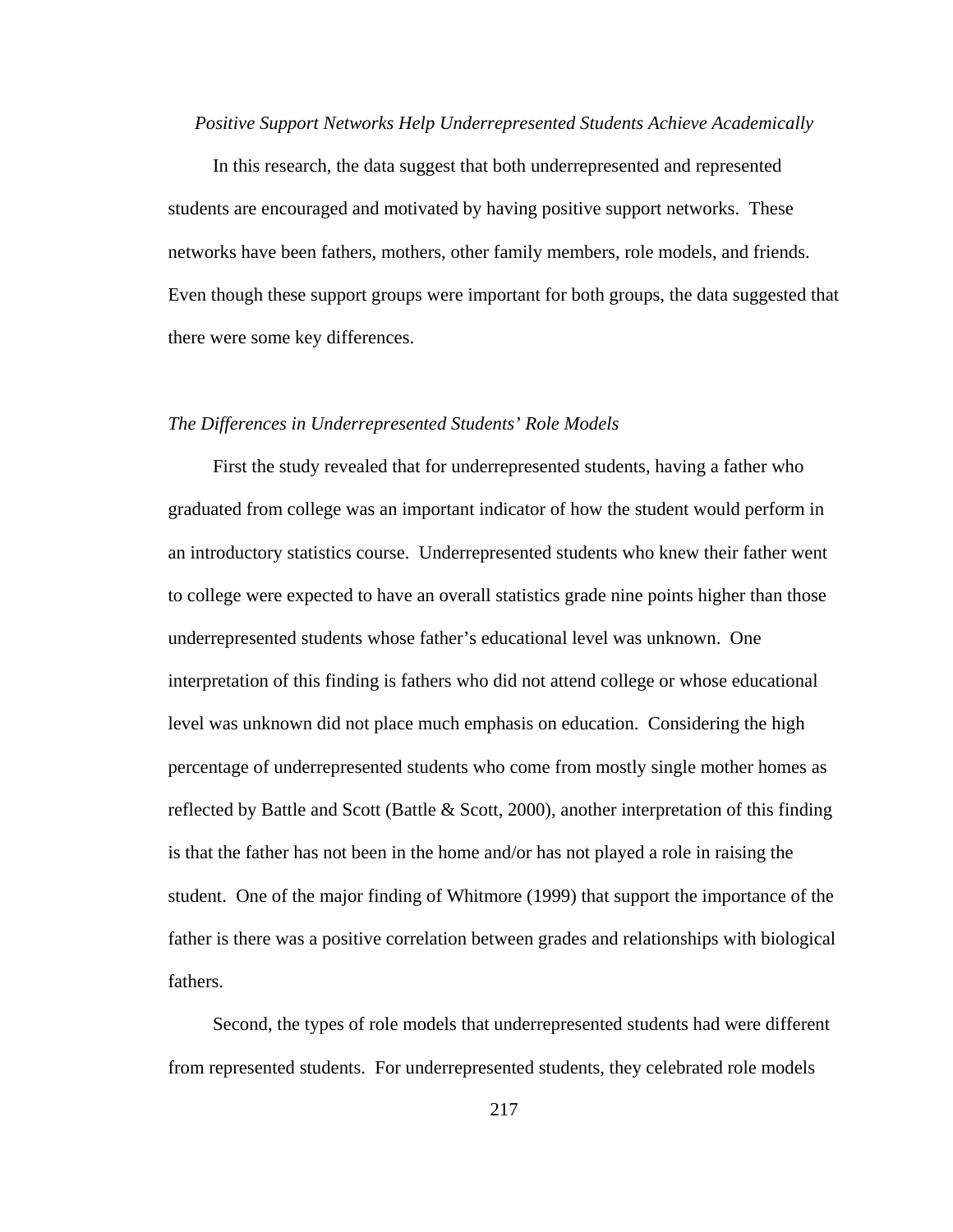who helped a community of people. It seemed to be a common theme that a role model was a person who contributed their time to a cause greater than themselves which supported research by Ogbu and Simons (J. U. Ogbu & Simons, 1998). For some underrepresented students, this role model was a teacher who helped people outside of the classroom, and for others, it was a teacher who stayed in an inner-city school to help his or her people; however, represented students were in stark contrast; not mentioning teachers as role models.

 Personally, I believe the reason underrepresented students choose role models who help the community is because we are looking for positive figures in our lives. Ogbu and Simons (J. U. Ogbu & Simons, 1998) described role models as sources of motivation for underrepresented students. From the data, I believe we want people who have achieved amidst the negative stereotypes. Not only do we want people who have achieved, but it's even more important that these role models become Harriet Tubman's leading our people to opportunities otherwise not typically seen or afforded as suggested by Ogbu and Simons (J. U. Ogbu & Simons, 1998).

 As far as the represented students' (or perhaps group in general's) role models are concerned, I cannot say definitively why they were not similar to the underrepresented participants; perhaps they don't see themselves as a victim of societal deformation. Perhaps the reason is as Woodson (2000) insinuates they are not lacking in opportunities; they see many of their people being successful. Perhaps they have internalized that education is the predictor of success; thus, as long as they study hard and get a good education, success lies ahead of them. In a nutshell, the burden of race is not a reality.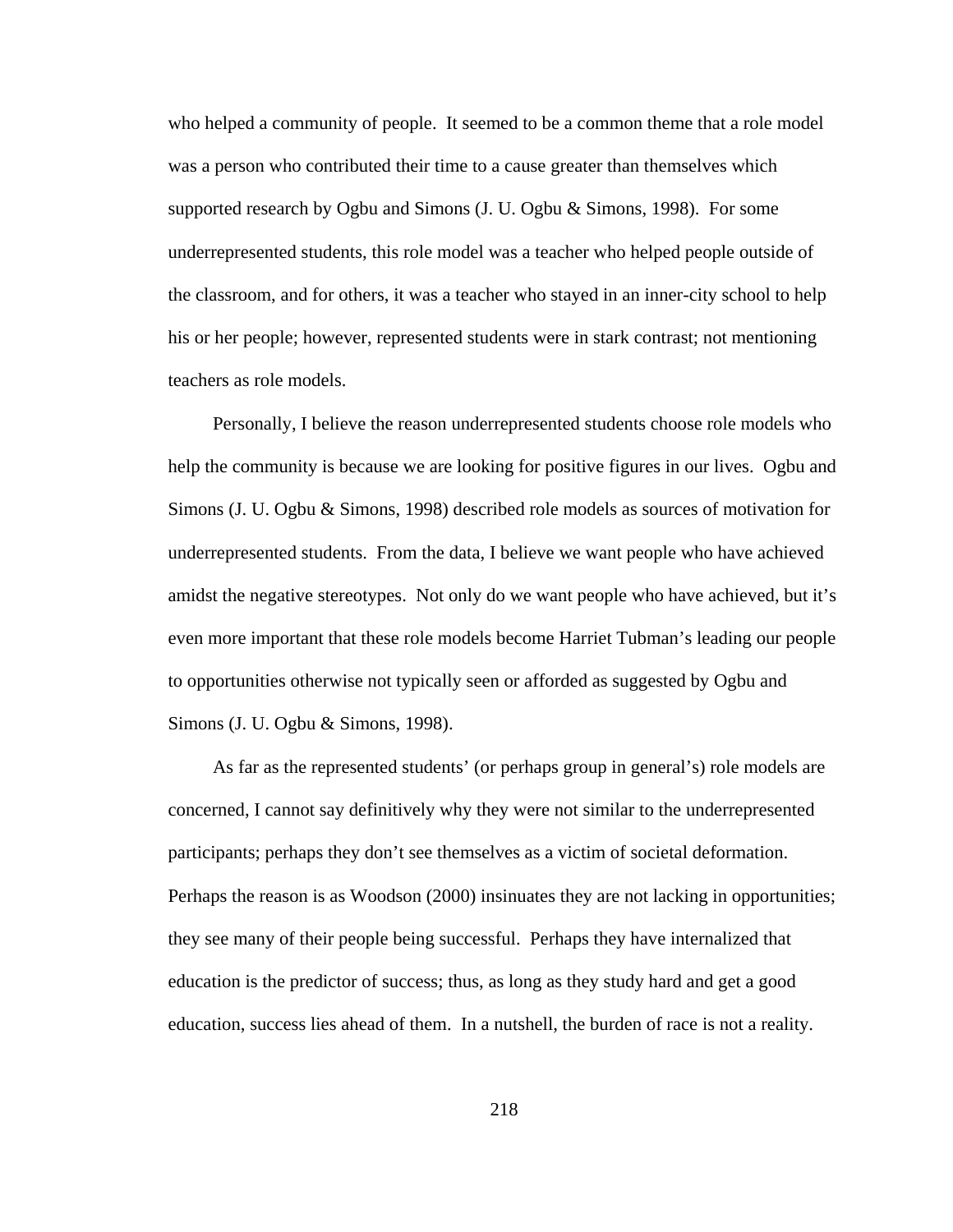Revisiting the second type of underrepresented role model, the teacher; I believe the reason why many underrepresented students view them as role models is because: (a) Many of us are taught to view the teacher as an authoritative figure which deserves and demands respect; (b) for some of us (especially those who come from educationally disadvantageous homes), the teacher is the one person we come in contact with who is nurturing and motivating (Honora, 2003); and (d) the teacher is the one professional who has been to college and become successful in our eyes. Thus they represent a reality that some of us have not seen within our own family, friends, and community (L. Jones, 2002), and, (e) these teachers are culturally competent and provide an understanding and relationship with the student based on mutual respect and admiration.

 Finally, another difference was that all of the underrepresented students excluding Delores had at least one family member who was unsupportive of their education. This was an unfortunate finding. In the midst of the burdens that many have to endure, it is no justification for having to fend off unsupportive family members.

## *Recommendations for Implementing Positive Support Networks for Underrepresented Students*

Once again, these findings suggest the importance of ensuring that underrepresented students have a network of support (Feenstra et al., 2001). I am not in favor of telling parents' every detail of the students' lives; because, I believe one of the best experiences that one can take away from the college experience is learning to be independent. I am in favor however of encouraging parents to take a more active role in counseling their children on how to succeed in college. I believe a support group of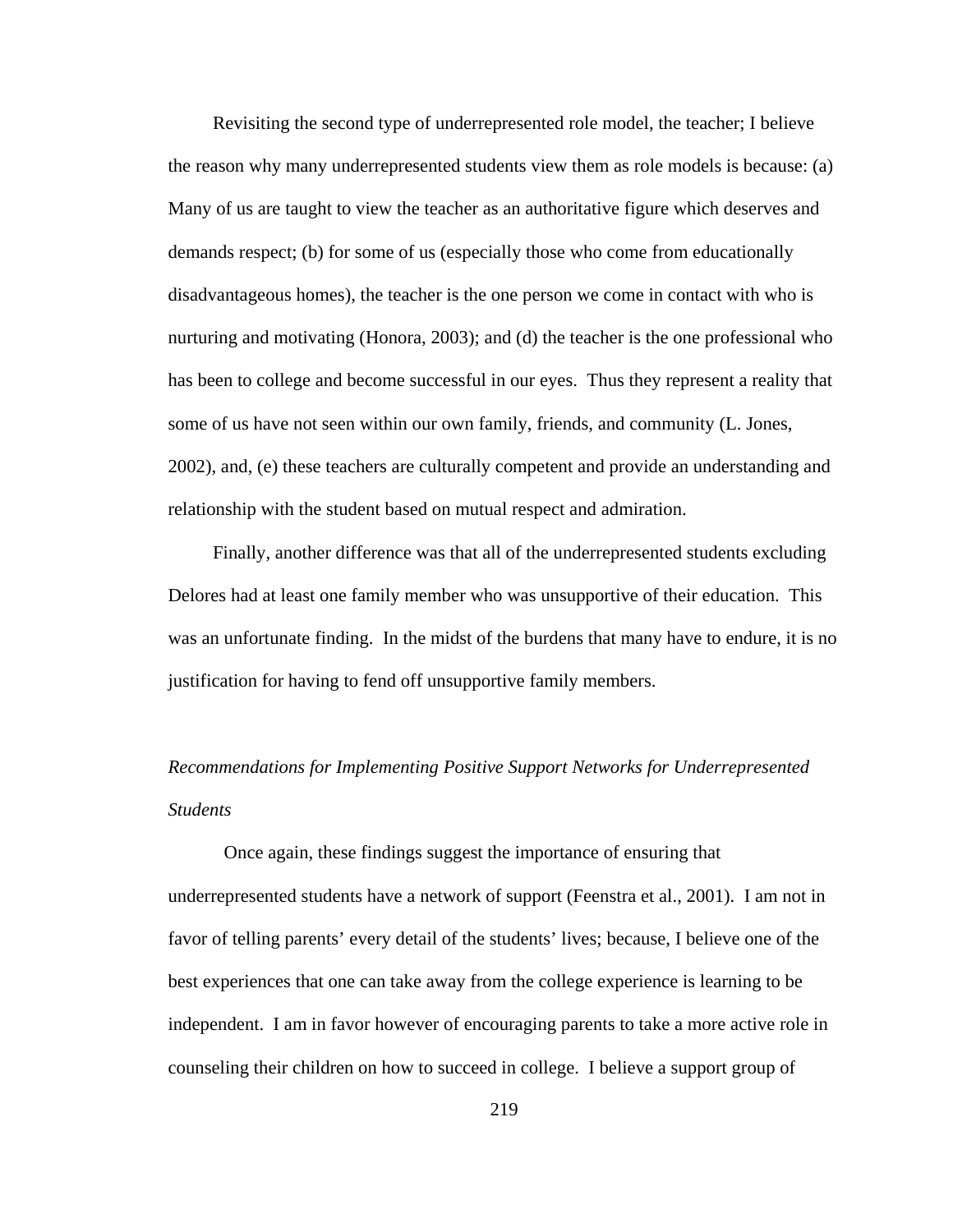underrepresented parents supported by university appointed advisors who recognizes how to help students succeed would be welcomed. This suggestion is consistent with Schneider and Wards (2003) who suggests many underrepresented students rely on family. I believe by forming such a group, many of the parents would have a forum to express concerns and receive guidance about their child(ren). Furthermore, I believe a positive outcome of such an initiative may be that parents may hear pertinent information about their child through other parents. Thus, even though I don't recommend the parents confront their child on information given confidentially by another parent (unless it is information of significant magnitude), the parent may use the information to discretely guide their child in the proper way.

With these things in mind, it is extremely important to have teachers of the same race in the field of study. While I do not believe a teacher's race should matter, data from the study and literature suggest having a teacher of the same race provides inspiration, motivation, pride, and hope for the future success of underrepresented students. Moody (Moody, 2004) agrees with this point, saying that African American role models are relevant to molding young African Americans. Unfortunately Neil (Neil, 1997) reveals that Whites are the majority in teaching careers. Based on this statement, I can imagine the number of African American teachers at all levels is not proportionate to their aggregated population.

Within the classroom, I believe it is important to encourage students to work together both in and outside of class. These groups should not contain merely underrepresented students, but be diverse. However, it should be encouraged that the students work with people they feel comfortable with.

220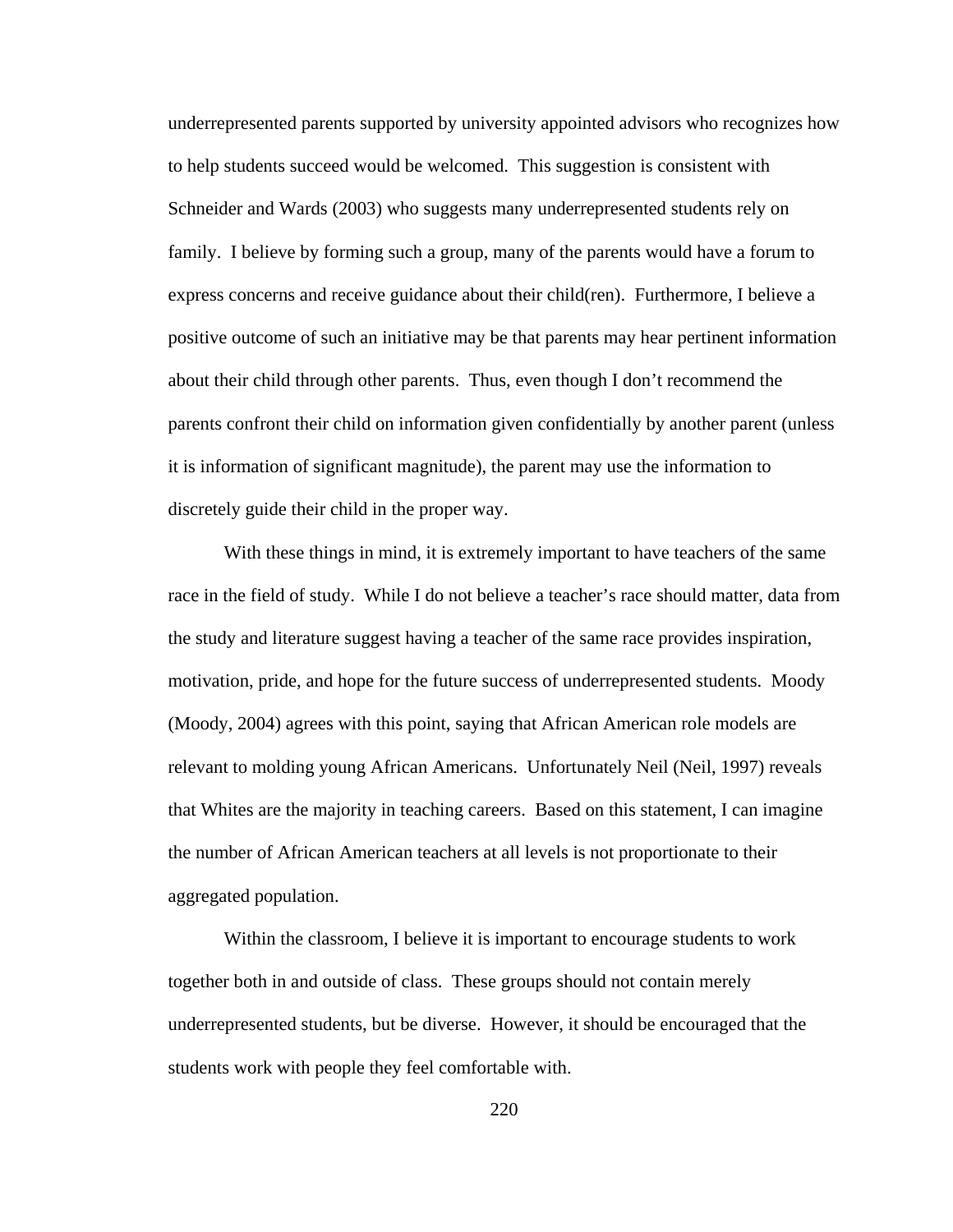I can't speak for every teacher's experience, but in the classes that I've taught, often the underrepresented students migrate to the other underrepresented students as the Whites migrate to the Whites – I have not had any Asians in my class. I want everyone to feel comfortable with their group; however the problem has been that the two groups have not worked together very well. This is not to say that these groups can't work together; it's just stating the facts of my experience. From speaking to both underrepresented and White students – and mind you, this has not been a big sample – Whites believe underrepresented groups clam up in the group unless the group contains other underrepresented students and underrepresented students feel that Whites become "know it alls," and do not value their opinion. Thus there seems to be a constant struggle for who is knowledgeable.

Finally, I believe it is important for universities to continuously recruit high sought after underrepresented students. I believe it would be beneficial to encourage successful underrepresented students to be mentors/tutors for incoming underrepresented students. Once there is a strong nucleus of underrepresented students who are succeeding in the course and mentoring, I believe understanding for many more will follow because excellence is contagious!

Relieving the burden is a continuous job. One additional way of relieving the burden is by ensuring that underrepresented students receive a quality education. In order to receive quality education, there must be quality teachers. The next section will summarize important students' perspectives on the qualities of effective teachers in education in general as well as statistics, and the implications for the classroom.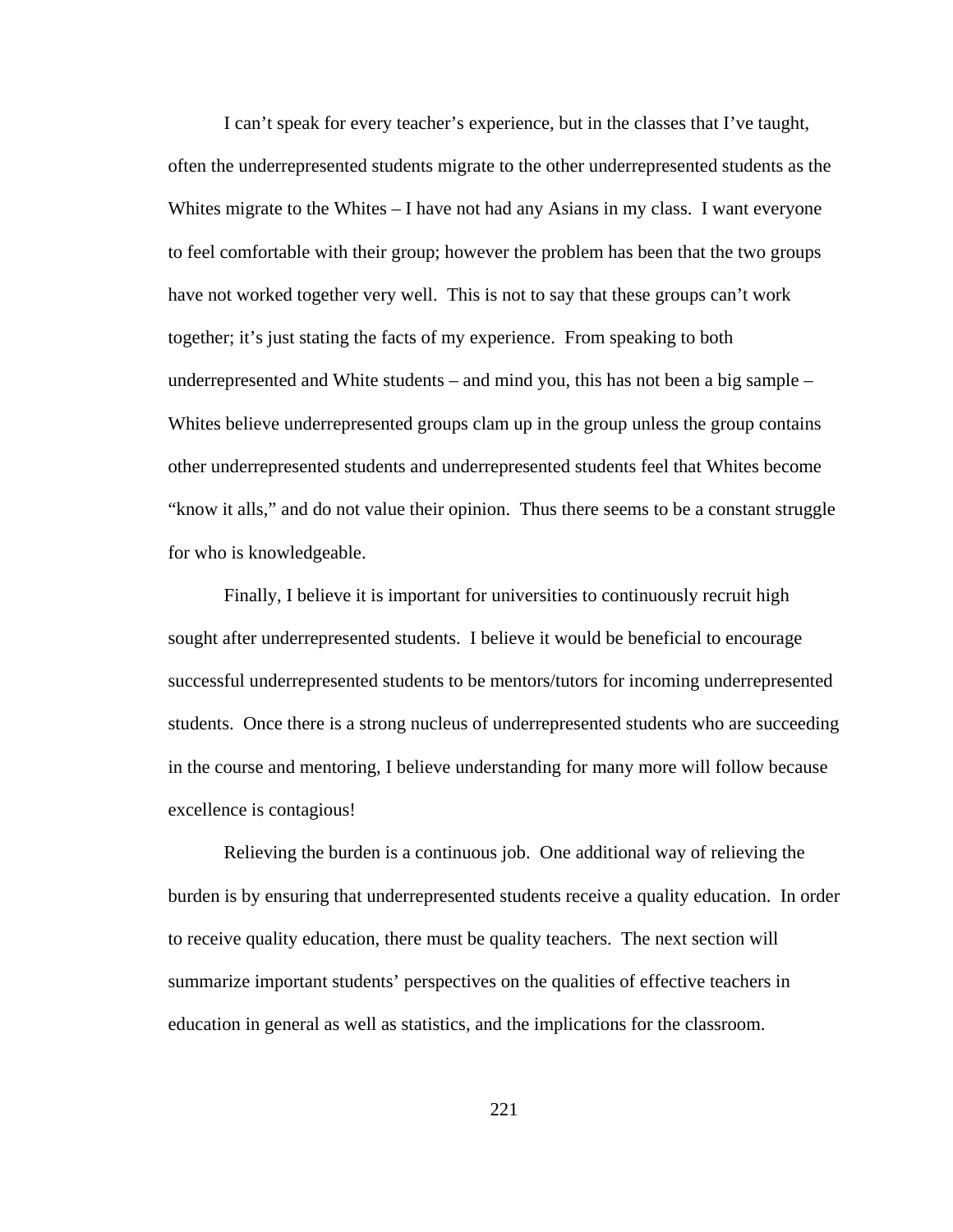Students' Perceptions of the Qualities of Effective Teachers

 To learn any subject it helps to have a quality teacher who fosters learning. One of the qualities of an effective teacher that both groups agreed on was the importance of having a teacher who could communicate well. This communication went well beyond the classroom, but into formed relationships based on respect, trust, and understanding.

 Because of the importance of teacher communication, as a recommendation, it is important that teachers practice their communication through listening. It is my belief that the teacher should allow the students to interact in cooperative group, listen, and learn. In my personal experience, I have seen where the students were sometimes able to simplify things better than I.

 Another quality that both groups liked in an effective teacher was the teacher's intrinsic motivation to educate and their ability to motivate the students. Considering that many underrepresented students lack interest in mathematics and statistics and thus tend not to enter mathematical careers, I believe teacher motivation is even more important. Since it appears that many underrepresented students recognize the importance of statistics, teachers should try and motivate their students by building on its practicality and showing the realm of high paying jobs that are available in the field.

 Similar to the finding of Becker and Luthar (2002) this study also found that caring is an important quality of an effective teacher. The researchers suggest that a caring instructor is motivating. Furthermore their research suggests and is agreed on by the current research that caring teachers encourage committed learners. Even though caring was important for represented students, it was found that caring was more important for underrepresented students.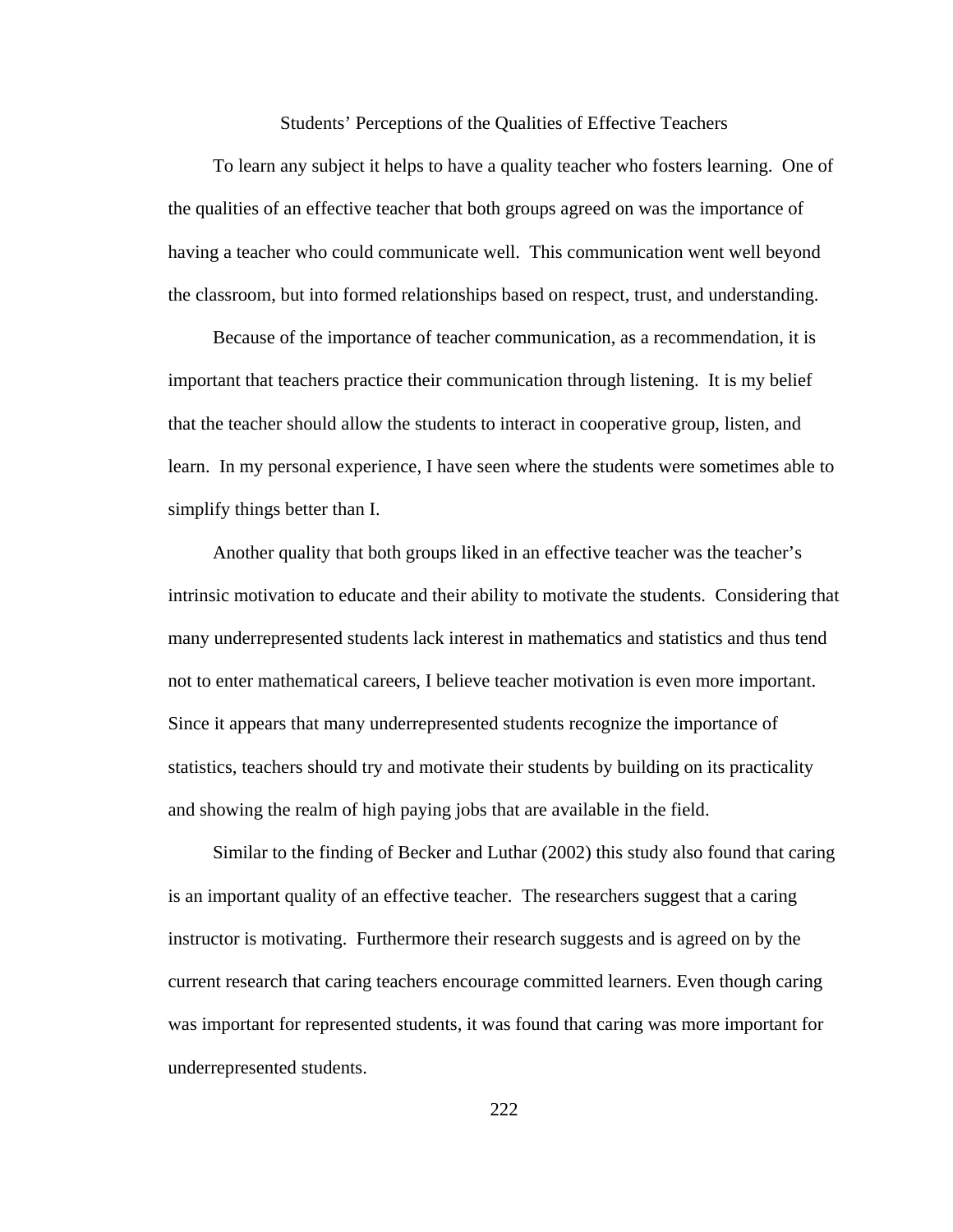In summary many of the students found effective qualities of a teacher to be communication, motivating, and caring. In the final section regarding easing the burden of race in an introductory statistics classroom, I will address some of the important influences on being successful in introductory statistics courses for underrepresented students. Many of these findings were also relevant for represented students.

Predictors of and Influences on Success in Introductory Statistics Courses

The current research found that there are several major influences on underrepresented students being successful in learning statistics. Some of these influences include GPA, influencing the students to participate, giving multiple, interesting, social examples, and having a strong mathematics foundation and mind that pays attention to concepts and details.

One of the main influences of how successful an underrepresented (and represented) student can be, suggested by Hinson, Spradlin, and Welsh (2000) and supported by this research is GPA where the researcher studied  $8<sup>th</sup>$  and  $11<sup>th</sup>$  graders. This finding is also consistent with Kuennen (2006) who found GPA to be the strongest predictor of statistics performance; however, unlike Kuennen, this research did not find ACT science reasoning to be the best predictor variable in the presence of many of the other available variables. The importance of GPA suggests that beyond many of the other influences of being successful, having a good understanding of general education is important to introductory statistics performance.

During participant observations in statistics one of the main findings was underrepresented students (or represented students for that matter) did not speak very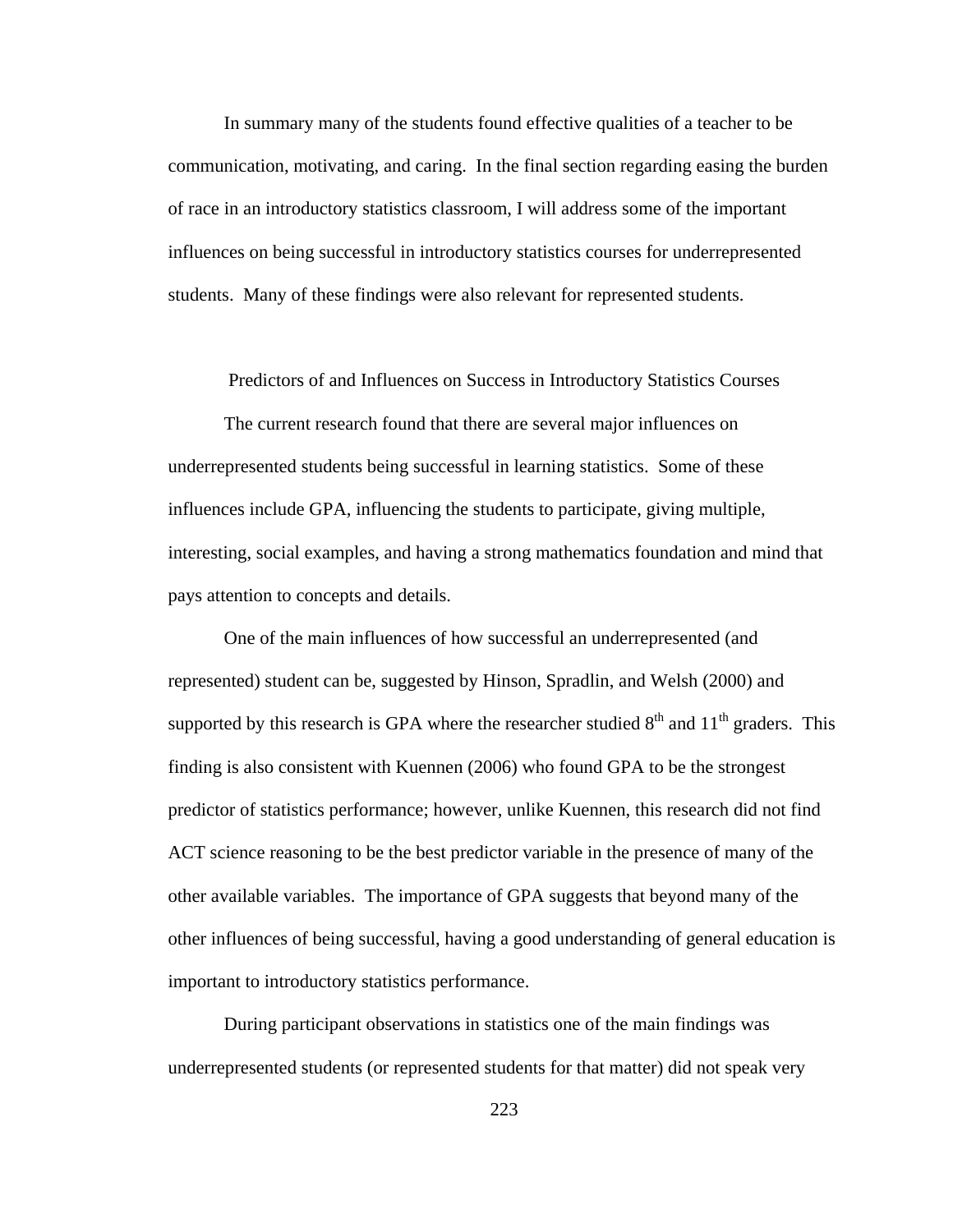much in lecture or lab. While a few of the lecturers attempted to have students interact, many made only feeble attempts; asking a question and waiting probably two seconds with no response before continuing lecture. On the other hand, some of the TAs attempted to have the students interact with success, while others failed fairly miserably. This research supports the ideas of Powell-Mikle (2003) who suggest encouraging students to feel comfortable in interacting to maximize learning, it is important that the teacher promotes student interaction by assigning group work, posing questions, having wait time in between the questions, and keeping the student interested in the topic.

From my experience this research and existing literature and research (Lesser, 2007) suggest that social examples provide powerful, interesting examples for many underrepresented (and I believe represented) students. Typically, on the first day of teaching an introductory statistics class, I introduce multiple examples of statistics dealing with, disabled workers, the high rate of HIV among African Americans, and xenophobia that arouse healthy debate.

In the very first example in chapter 1, I provide a statistic saying that approximately 50% of the surveyed believe Muslim Americans' rights should be curtailed. The class discussion always turns into an interactive classroom where unfortunately I tend to have to cut the conversation off because of time constraints, but this is a wonderful introduction into understanding what a population, sample, parameter, and statistic is. Furthermore, through classroom discussion, many people begin to realize that intuitively they understand what bias means as well as why it is so important to clearly say what the population of a study is; why having a large enough sample size is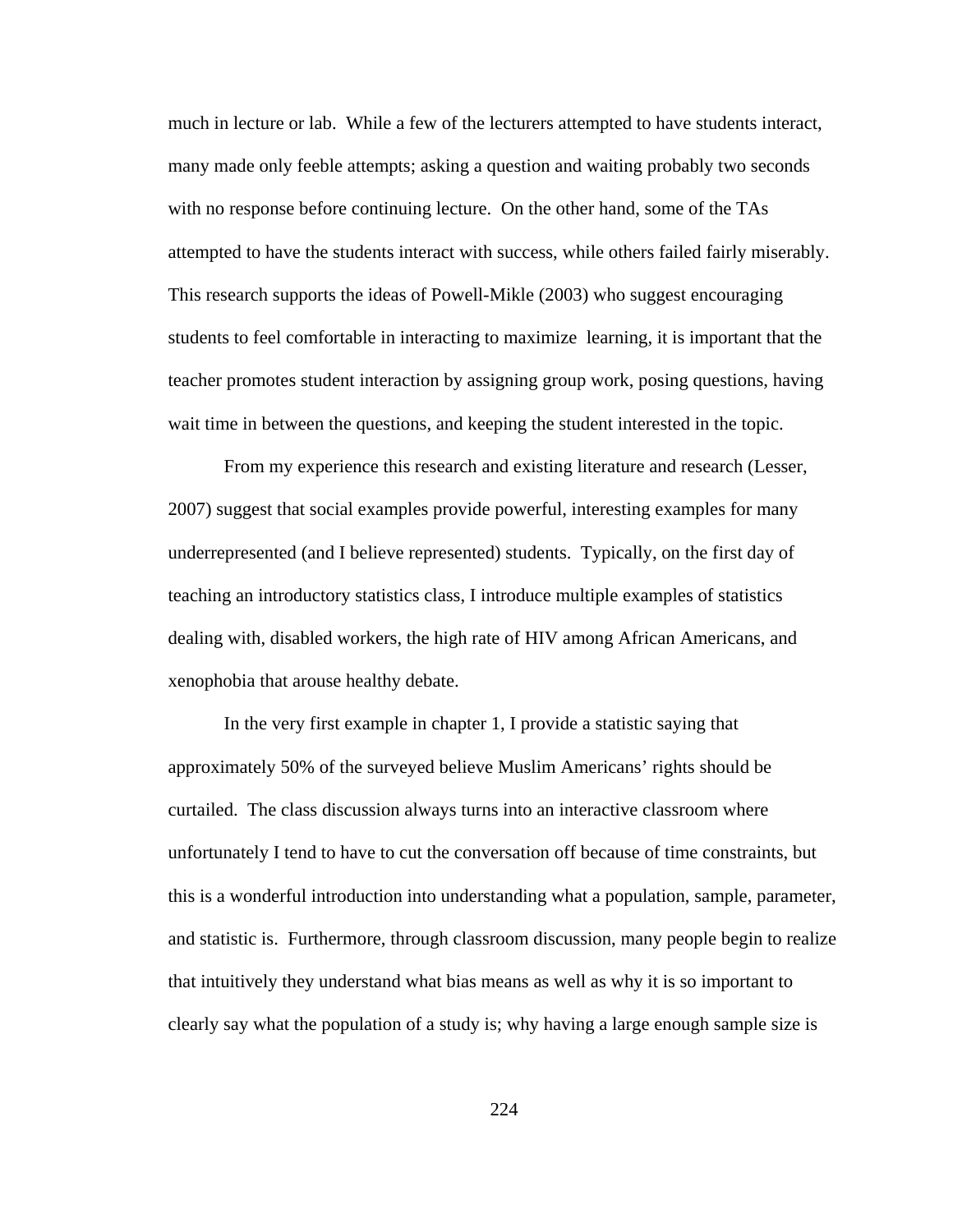important, etc…. This example typically leads the students to understand why the methodology of a study is so important – even though, this is additional information not stressed in their books.

Next, as a recommendation, considering that the data suggest many underrepresented students lack interest in mathematics and have the burden of having a poor mathematical foundation, we must stress the importance of paying attention to details. Even though much of an introductory statistics course has the feeling of one huge word problem, it should be considered a mathematical science; huge on the underlying foundation of mathematics and huge on the scientific reasoning required to test hypotheses and describe the data. To be successful in statistics, one must reason deductively as a mathematician, and inductively as a scientist. Thus, conceptualizing the problems into mathematical formulations is a requirement as suggested by Garfield and Ahlgren (1988).

Furthermore in this study it was found that many underrepresented students did not feel comfortable in their ability to understand graphs. Considering the massive use of graphs in statistics, it is important that underrepresented students feel comfortable understanding them. Even though understanding graphs is a prerequisite for most (if not all) introductory statistics courses, it may be a good course of action to test the students' ability to understand graphs.

As one last short anecdote, this quarter while writing up my findings for this research, I soon discovered that many underrepresented students did not feel very confident with their graph comprehension. Because of this finding, in my own teaching, I decided to make sure to explain in detail how to read a histogram. I began to discuss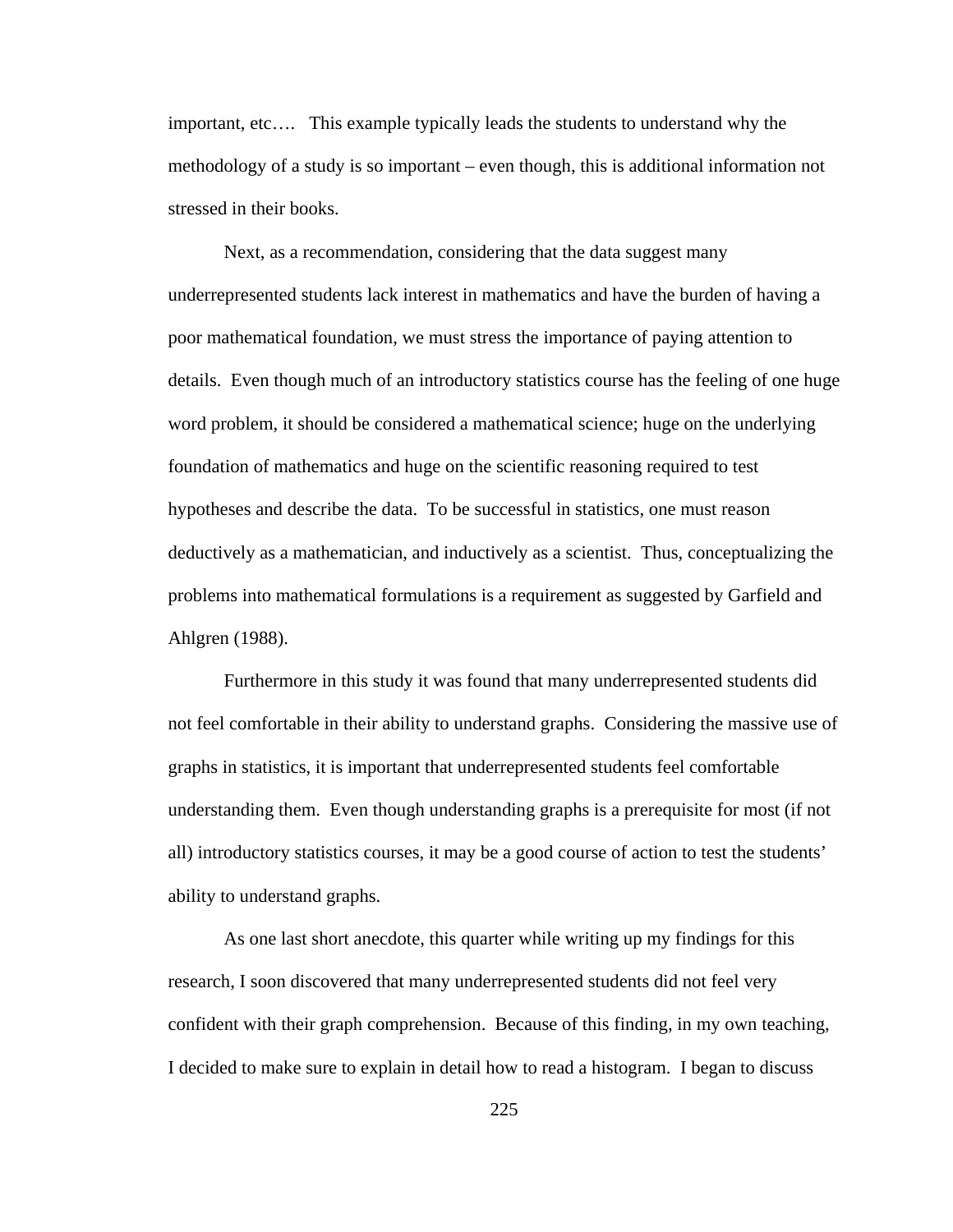what the x-axis and y-axis meant. Feeling elementary, I used my finger to trace the xaxis saying, "You follow the x-axis until," getting to the desired value and then trace parallel to the y-axis until the graph reaches its height. Continuing, I told the class what all of this meant. After doing this on other examples, one of my outspoken, forty-plus year-old underrepresented students said with thrill, "Hmm, all these years, I never understood that." I was both excited that a light bulb went on, and amazed yet once again that this finding was so relevant. I can't imagine ever assuming everyone understands how to read graphs again in my life.

To succeed in statistics, there are many influences that help determine performance. It is important to have a good GPA, participate in class, have interesting examples in which some deal with social issues, and consider the burdens that many underrepresented student have pertaining to poor mathematics preparation. Finally, the data suggest that it important to recognize how well underrepresented students understand graphs.

#### Limitations of the Study

This study had it share of limitations. First, while I tried to recruit an equal distribution of men and women across race for the qualitative component of the study, recruitment proved to be challenging. I was unable to successfully achieve my goal over a two quarter data collection period. Thus the voice of the men is not as prevalent as I would have desired. Associated with that comment, I was unable to recruit more underrepresented participants for the qualitative study; while recruiting White represented students proved to be relatively easy. All of the underrepresented students except for one was enrolled in the Statistics 145 course, and all of the represented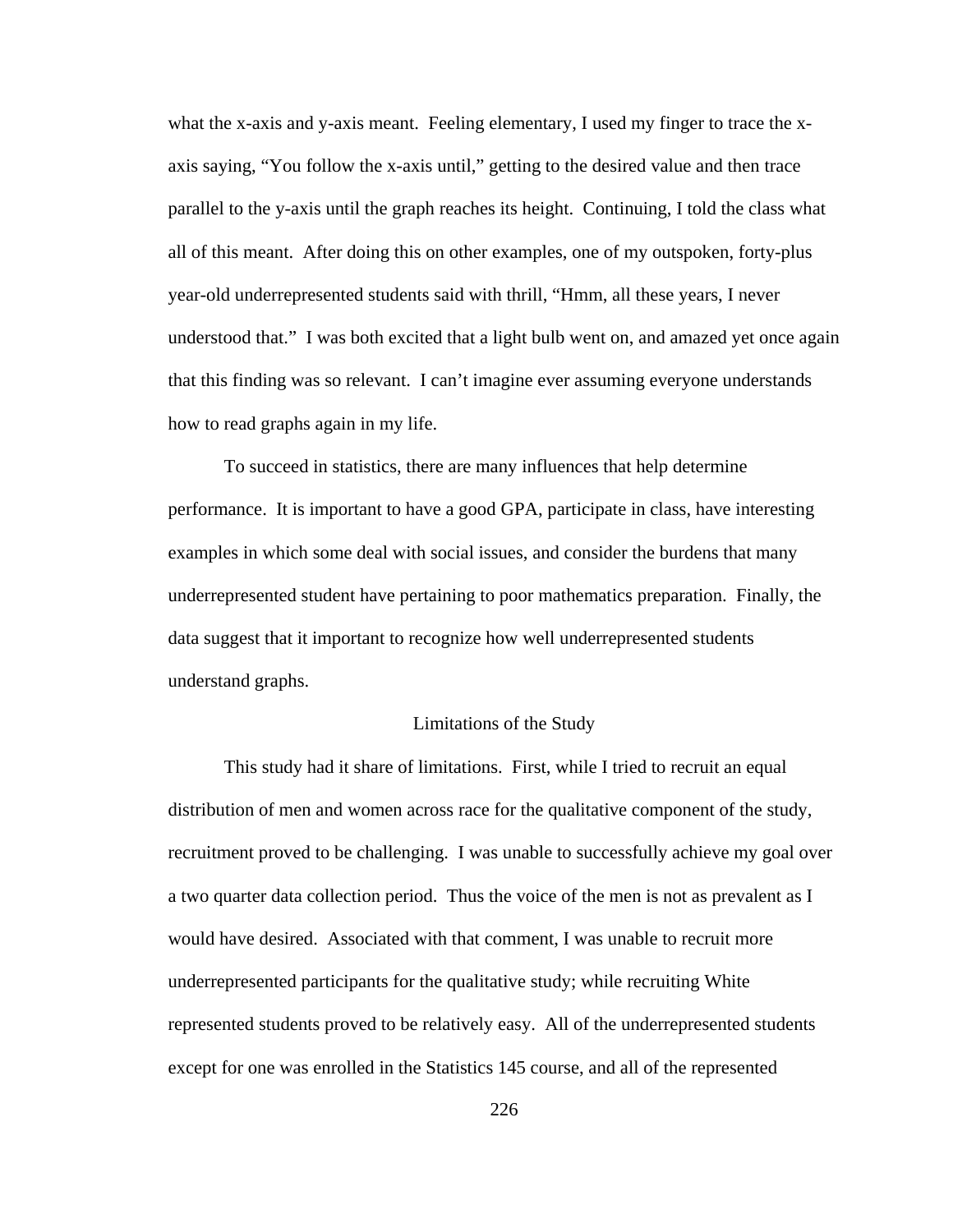students were enrolled in the Statistics 135 course. I was unsuccessful in recruiting any Latino or Asian men, so results possibly would vary if I was able to include those two populations.

Second, I was unable to conduct as much participant observation as I would have liked – especially for the represented students, because often participants did not go to class along with I sometimes had a conflicting work schedule. I failed to observe the problem solving session for the Statistics 135 section that may have been beneficial in understanding the pedagogical theory(s) involved in fostering learning.

Third, for the quantitative data, a limitation is this is an observational study and I did not randomly choose the participants. Thus, as I mentioned earlier, I cannot interpret any of the quantitative results as cause-and-affect. However, they do provide insight into the phenomenon at hand and are indicators of possible factors that need further research under more controlled environments. Furthermore, multiple regression models controlling for possible confounders strengthens the findings in this research.

Last, while analyzing the quantitative data, I used an ordinal variable to measure the level of mathematics that a statistics student had taken prior to taking their elementary class. When ranking the variable in such a way, the regression model assumes that each level of the variable is equal and mathematical operations are meaningful. Thus the model assumes that a student who had four math courses had twice as many math courses as a student who had two math courses. While this is true, about the count, the underlined assumption is that a person who has four mathematics courses has twice as much mathematical knowledge as a person who has two mathematical courses.

227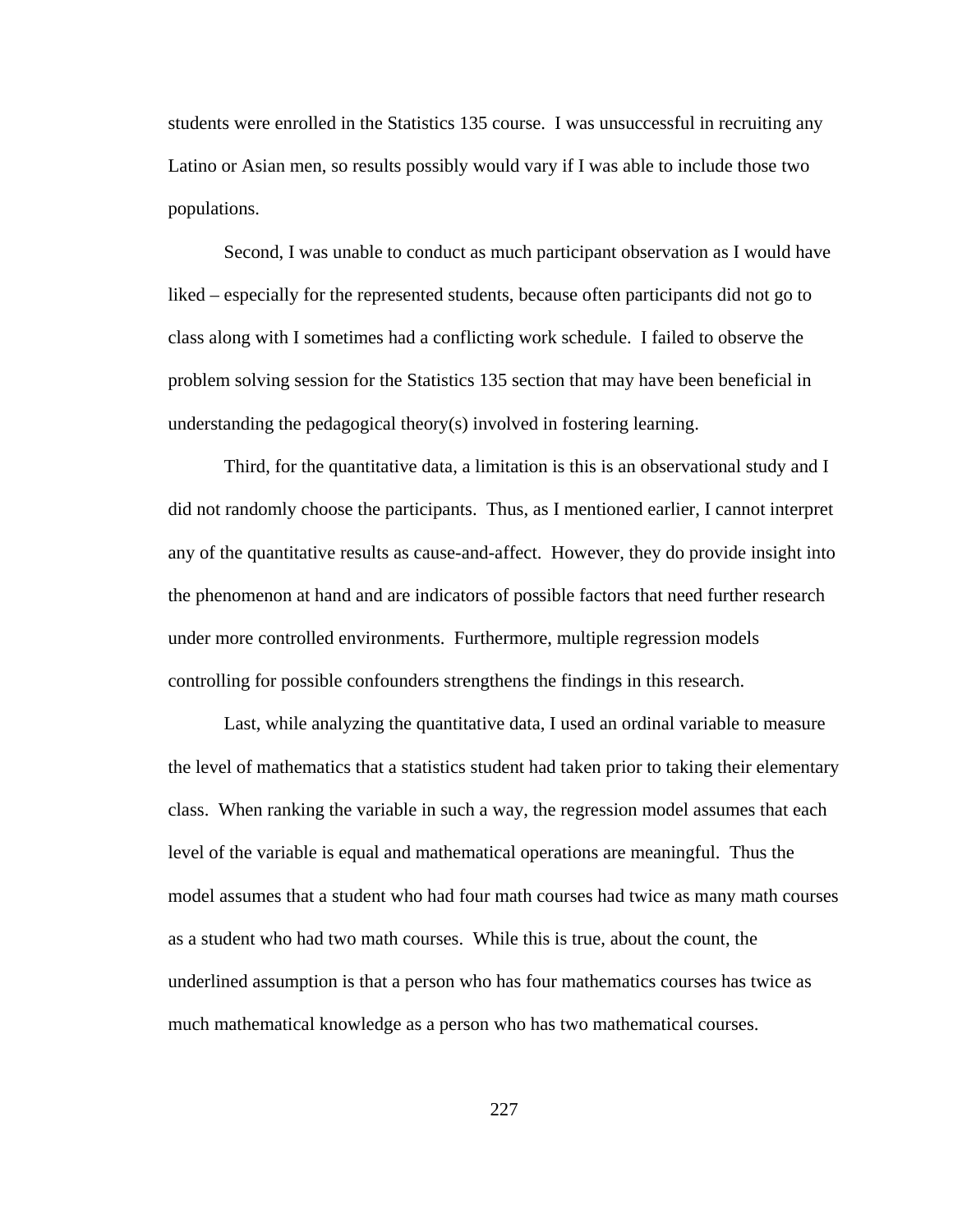While I recognize this as a limitation, I feel justified in using this method since there is existing literature that has used similar methods; the mathematics ranking is based on a typical sequence of mathematics enrollment; and while the entire data set did not include the ACT, mathematical scores separating algebra, geometry, etc… since all students did not take the ACT, analysis of these variables showed no indication of being significant.

#### Future Research Interests

Directions for future research: (a) Understanding the importance of understanding graphs for underrepresented students in an introductory statistics class, (b) what motivates interaction and social learning in an introductory statistics classroom, and (c) the significance of mathematical competency on underrepresented students learning statistics, (d) the types of examples that are most interesting and effective.

This research has provided valuable contributions to the literature in general education, mathematics education, statistics education, and higher education. If we are to continue to help underrepresented students achieve in statistics, we must be conscious of the burdens involved in teaching underrepresented college students at a predominantly White university.

228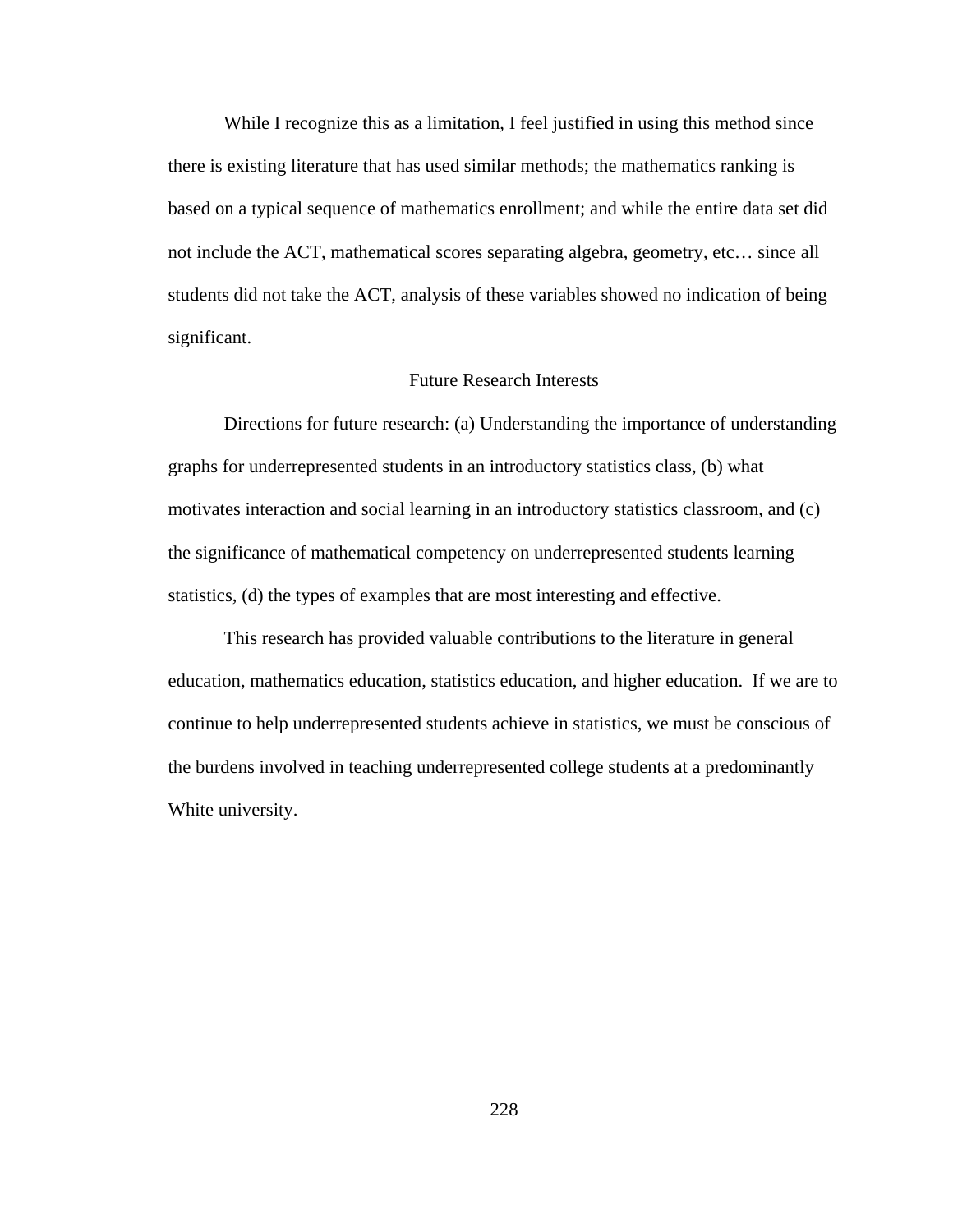APPENDIX A

QUANTITATIVE QUESTIONNAIRE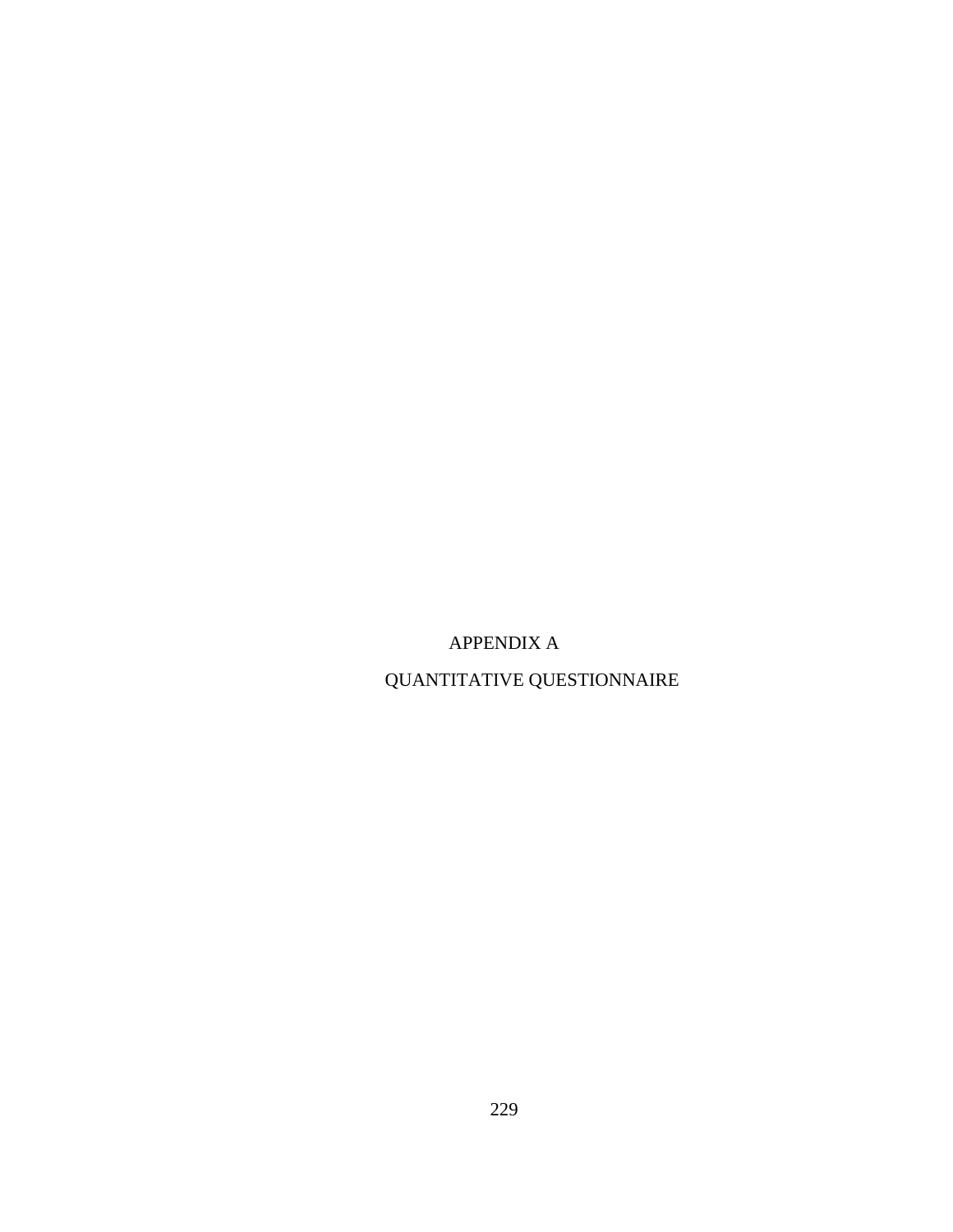Thank you for giving your attention to this questionnaire. Upon completing the questionnaire, you will be automatically entered in a drawing that will award ten participants a prize of \$10. For those participating in a second, more detailed but minimal study, free tutoring will be offered and, they will be entered in a drawing to win one of three \$50 prizes (See details below question 14 of the questionnaire). This questionnaire should take approximately  $3 - 5$  minutes to complete.

Information obtained will be strictly used for the purpose of research. By completing this questionnaire, you are giving the researcher consent to use your information for research purposes only. This information includes your completed questionnaire and data limited to your age, high school GPA, college GPA, ACT score, SAT score, race, gender, and Statistics 135 grades via the university's data warehouse.

All information given or accessed is confidential. Only the researcher(s) will be aware of the participants (i.e. No one including the Statistics 135 Coordinator, lecturers, teachers' associates, or fellow students will be informed of your participation.) Completing or failing to complete this questionnaire has absolutely no bearing on your grade.

#### *Purpose*

The purpose of this study is threefold: (a) To explore, describe, and determine the influential factors that are involved in the success and failure of underrepresented minority students in an elementary college level probability and statistics course, (b) To be used as a catalyst in developing an awareness of careers that use probability and statistics amongst underrepresented minority students (c) To assist education professionals' teaching methods when instructing underrepresented minority students.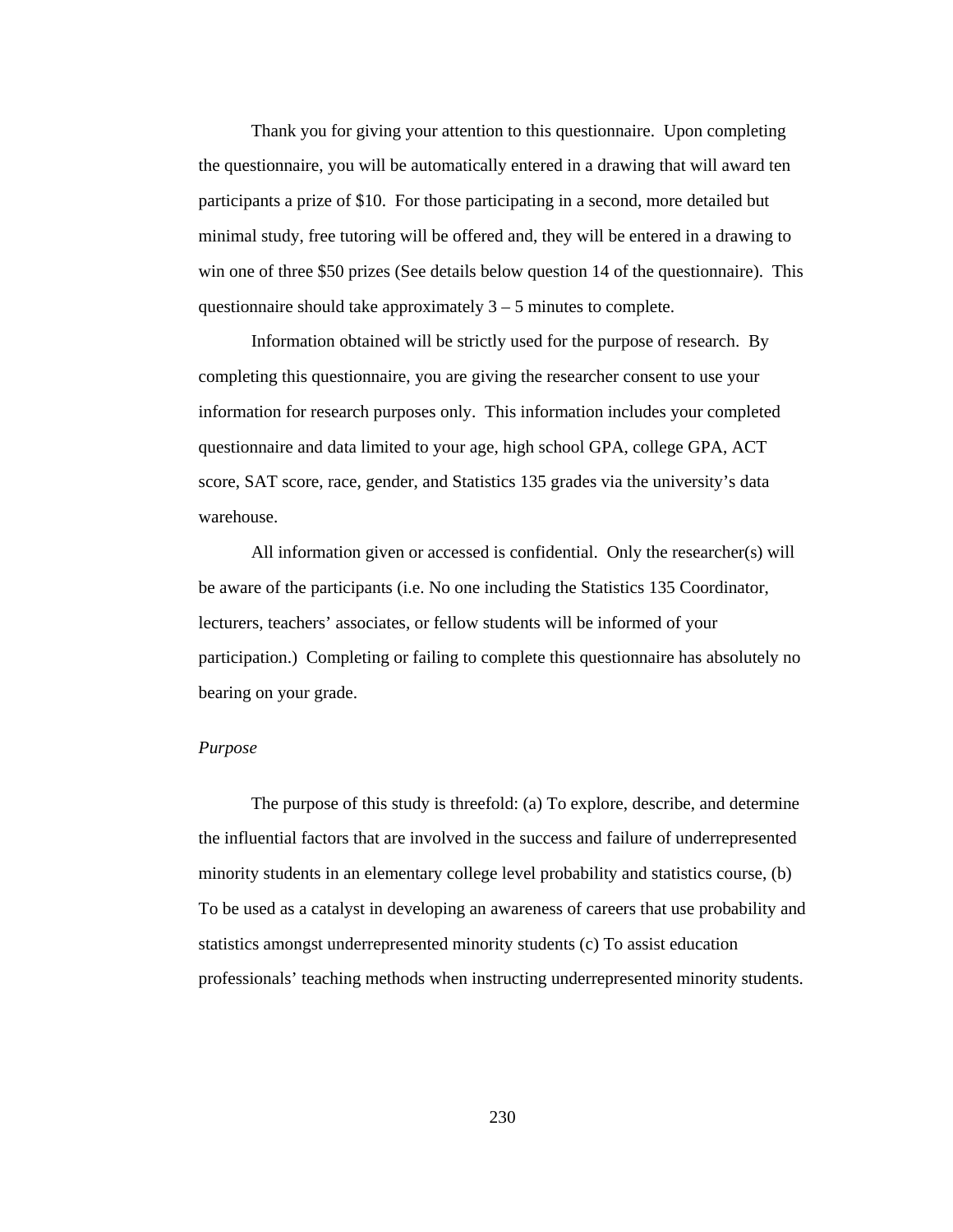- 1. What is your gender?
	- a. Male b. Female
- 2. What is your race?
	- a. White b. African American c. Hispanic/Latino d. Asian e. Native American/American Indian f. Other
- 3. Which of the following groups includes your parents' total annual income? a. Below \$30,000 b. \$30,000 – \$60,000 c. \$61,000 - \$100,000
	- d. \$101,000 \$150,000 e. \$151,000 \$200,000 g. Above \$200,000
- 4. Highest educational attainment of father (male guardian).
	- a. High School b. Associate Degree c. Bachelor's Degree
	- d. Master's Degree e. Ph.D. f. Did not graduate from High School
- 5. Highest educational attainment of mother (female guardian).
	- a. High School b. Associate Degree c. Bachelor's Degree
	- d. Master's Degree e. Ph.D. f. Did not graduate from High School
- 6. Do you currently have a job?
	- a. Yes b. No
- 7. What is the highest level mathematics course that you have completed?
	- a. Arithmetic b. Algebra I c. Trigonometry/Geometry d. Algebra II
	- e. Calculus I f. Calculus II g. Beyond two terms of Calculus
- 8. Circle the statement that is most true.
	- a. I am a slow reader.
	- b. I am a below average reader.
	- c. I am an average reader.
	- d. I am a quick reader.
- 9. Upon entering Statistics 135, what grade did you expect? a. A, A- b. B+, B, B- c. C+, C, C- d. D+, D, D- e. E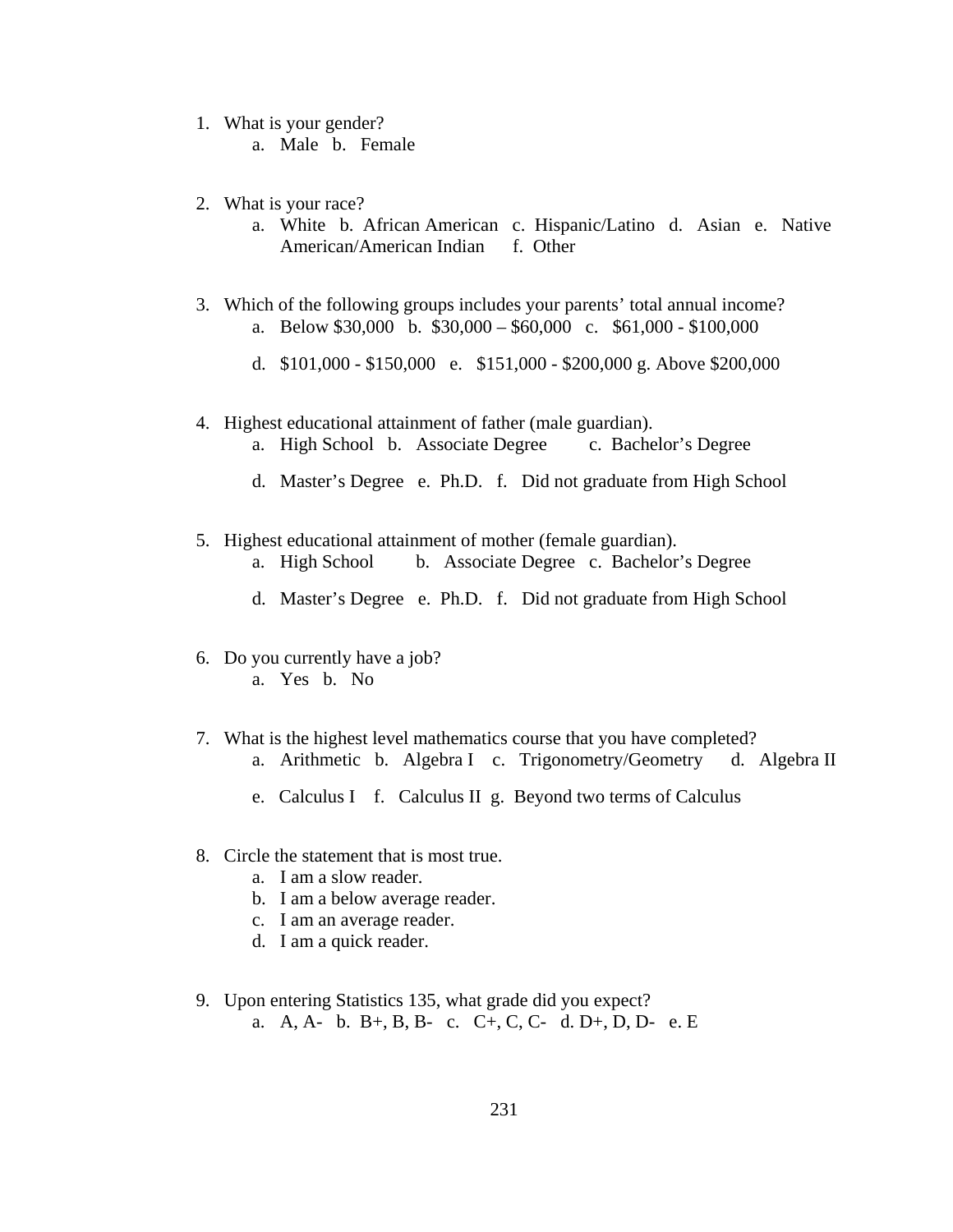- 10. On a scale of 1 10, rate your initial anxiety in taking Statistics 135, where 1 indicates little anxiety and 10 indicates great anxiety.
	- 1 2 3 4 5 6 7 8 9 10
- 11. On a scale of  $1 10$ , rate how comfortable you feel in comprehending graphs and tables, where 1 indicates little comprehension and 10 indicates excellent comprehension.
	- 1 2 3 4 5 6 7 8 9 10

Often times when talking to students, they have made comments such as, "My teacher is very caring," "He/she really wants me to learn," "The instructor gave feedback," or "My teacher was very patient." We are considering how important it is that an instructor gives feedback, patience, and caring to you as a learner. With these things in mind, answer questions 12 – 14.

- 12. On a scale of  $1 10$ , rate the importance to you of the receiving feedback from the instructor, where 1 indicates not very important and 10 indicates very important.
	- 1 2 3 4 5 6 7 8 9 10
- 13. On a scale of  $1 10$ , rate the importance to you of having a patient instructor, where 1 indicates not very important and 10 indicates very important.

1 2 3 4 5 6 7 8 9 10

14. On a scale of  $1 - 10$ , rate the importance to you of having a caring instructor, where 1 indicates not very important and 10 indicates very important.

|  |  |  |  |  |  |  |  |  |  | 1 2 3 4 5 6 7 8 9 10 |  |
|--|--|--|--|--|--|--|--|--|--|----------------------|--|
|--|--|--|--|--|--|--|--|--|--|----------------------|--|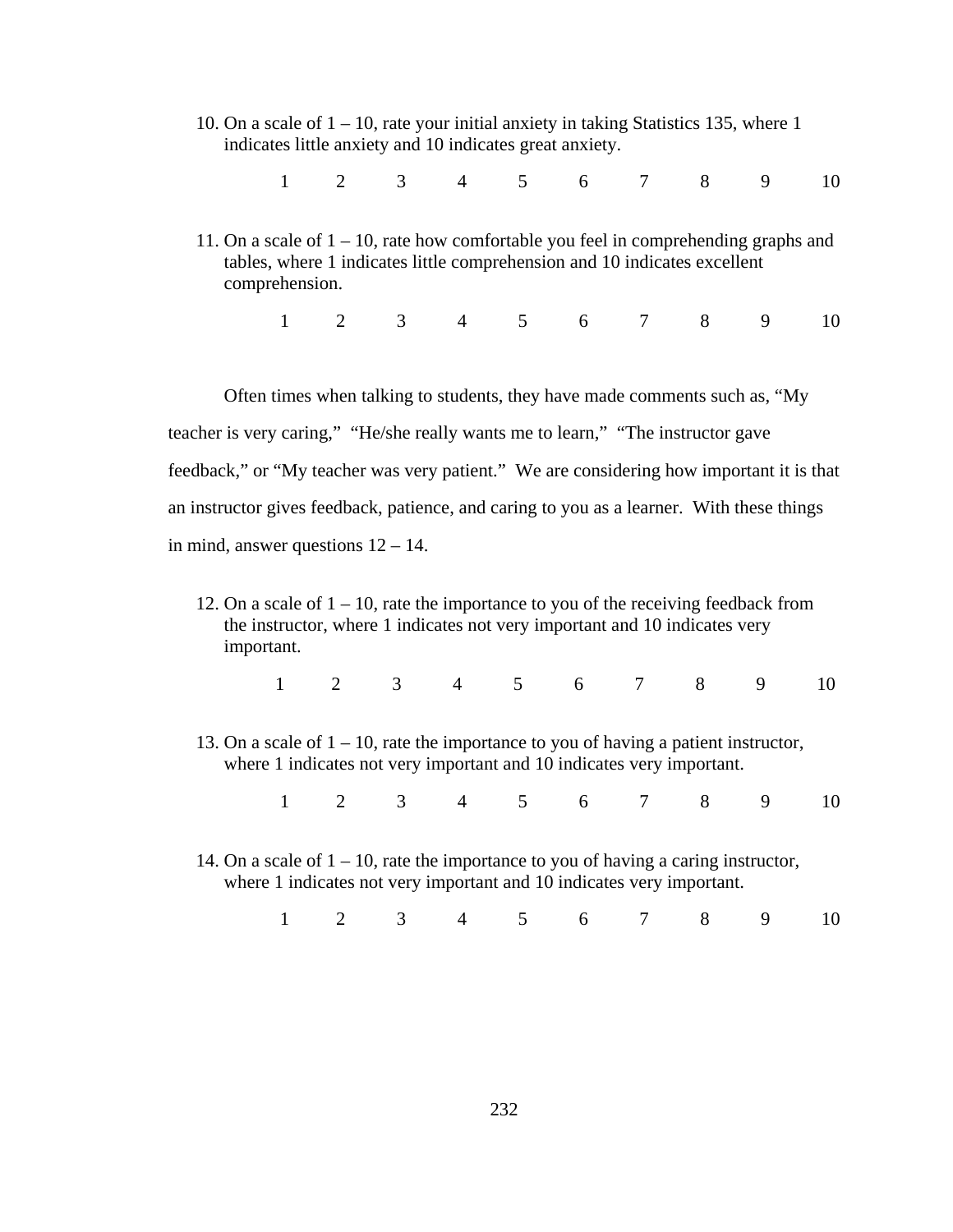As expressed in the opening paragraph, a more detailed study with a drawing of three \$50 prizes will be conducted. The study requires ten participants. Only participants who answer "Yes" to question 15 and are randomly chosen through a purposeful sample will be entered in the drawing for \$50. The group of ten participants will individually be interviewed two or three times for a period of approximately thirty minutes during the quarter (Interview times are flexible). The group will be discretely observed during lecture and/or recitation. Finally, each participant may be asked to write an informal 1– 3 page journal about his or her experience in the course. As a final incentive, any participant in this smaller group will have the opportunity to be tutored in Statistics 135 twice during the quarter at no cost. (Times for tutoring will be coordinated between the participant and researcher. The researcher is a former Statistics 135 teacher's associate and has a Masters of Science in statistics from The Ohio State University)

- 15. Would you be willing to participate in the study described in the previous paragraph?
	- a. Yes b. No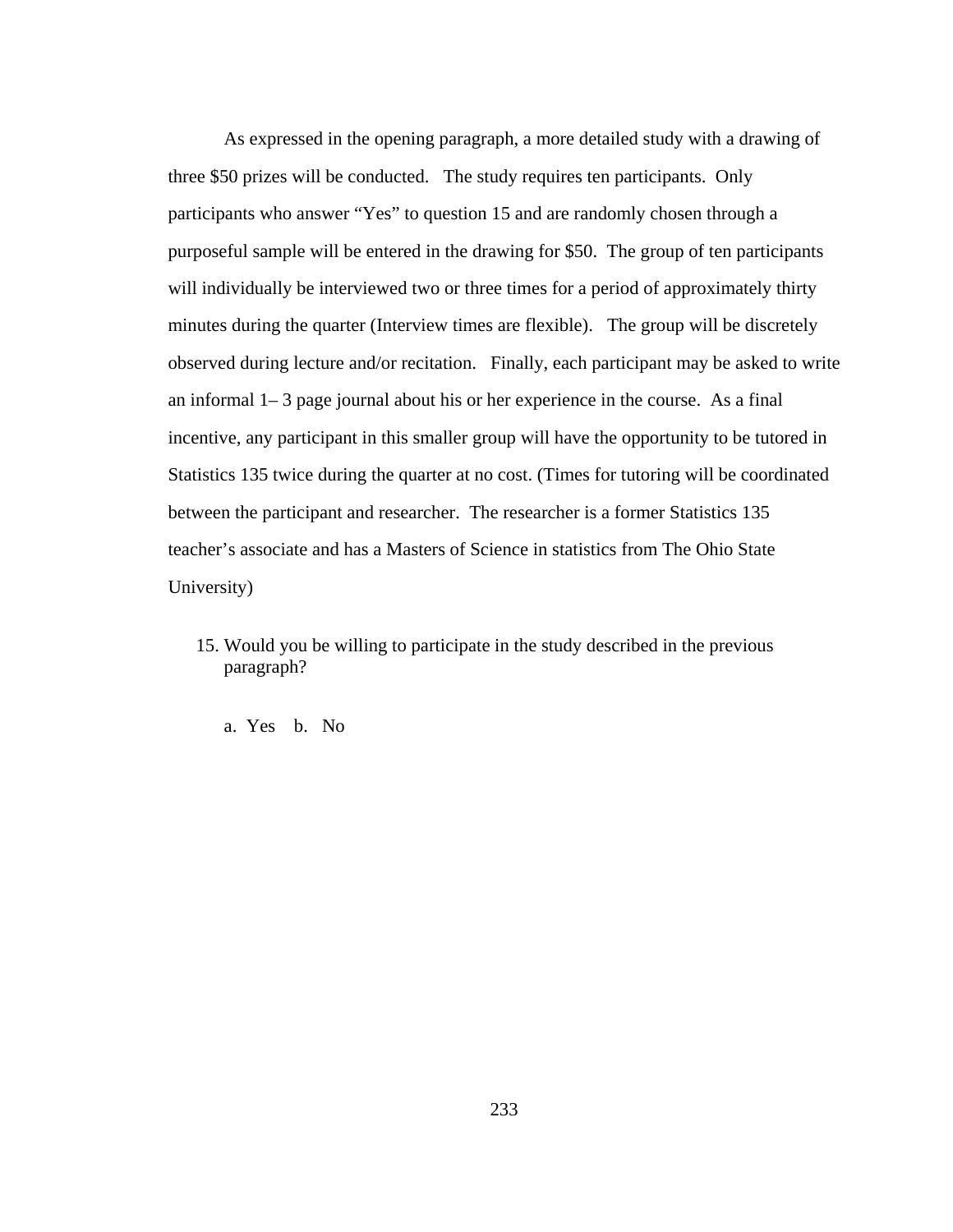### APPENDIX B

## QUALITATIVE INTERVIEW QUESTIONS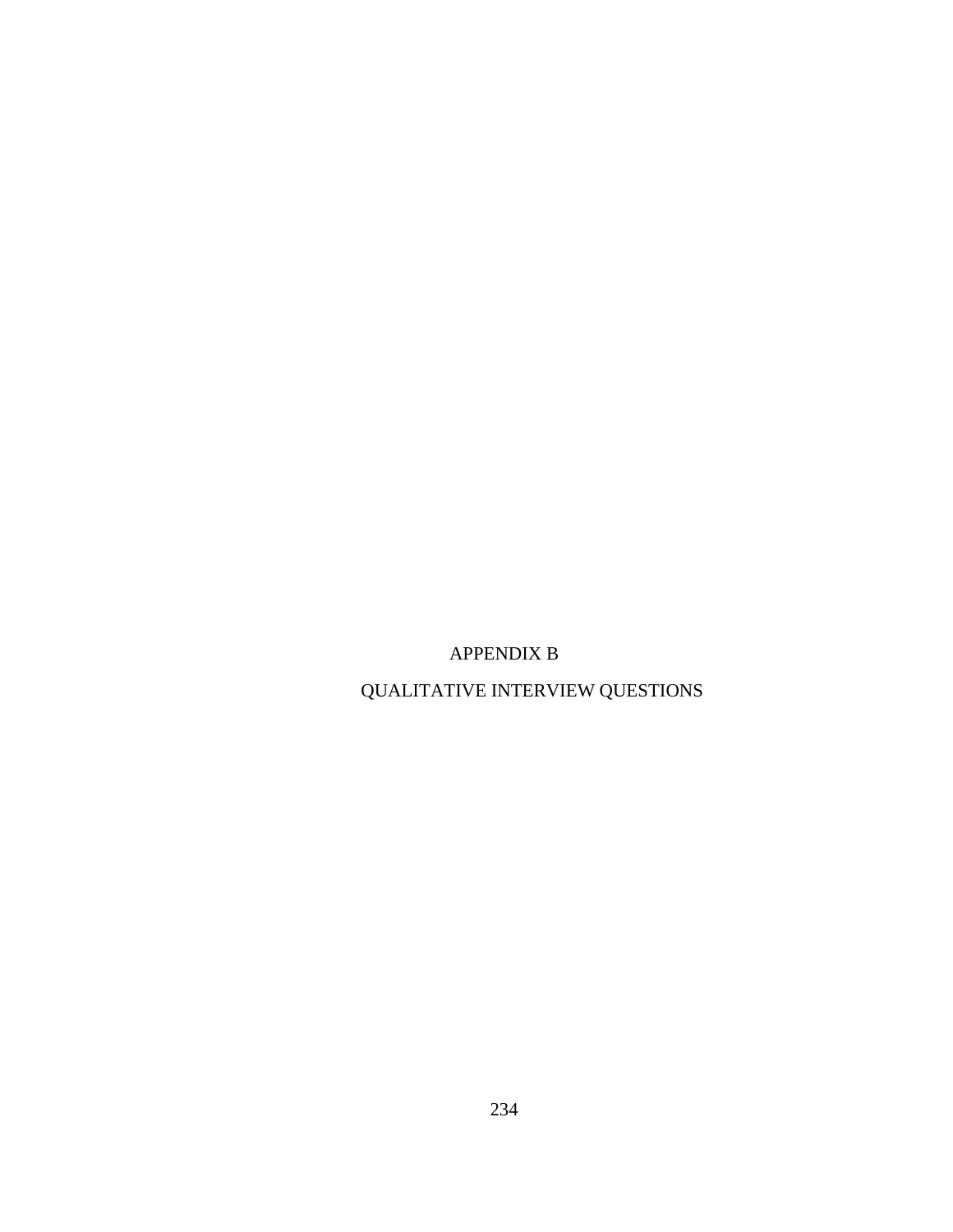- 1. Can you tell me what mathematics courses you have taken?
- 2. What is your major?
- 3. Can you tell me about the role your parents played in your education?
- 4. What role if any does a support group including family play in education?
- 5. Describe your style of learning.
- 6. Can you discuss with me your academic role models and why they were role model?
- 7. Assuming that you have had some good teachers, tell me why you thought they were good?
- 8. How important is positive feedback, patience, and caring? Why?
- 9. Do you believe racism exist in America? Give examples.
- 10. Are there particular things that some races can not or should not do?
- 11. Does race play a role in education?
- 12. Do you feel more comfortable with people of your own race? If so why?
- 13. How does the teacher's ethnicity affect your ability to learn?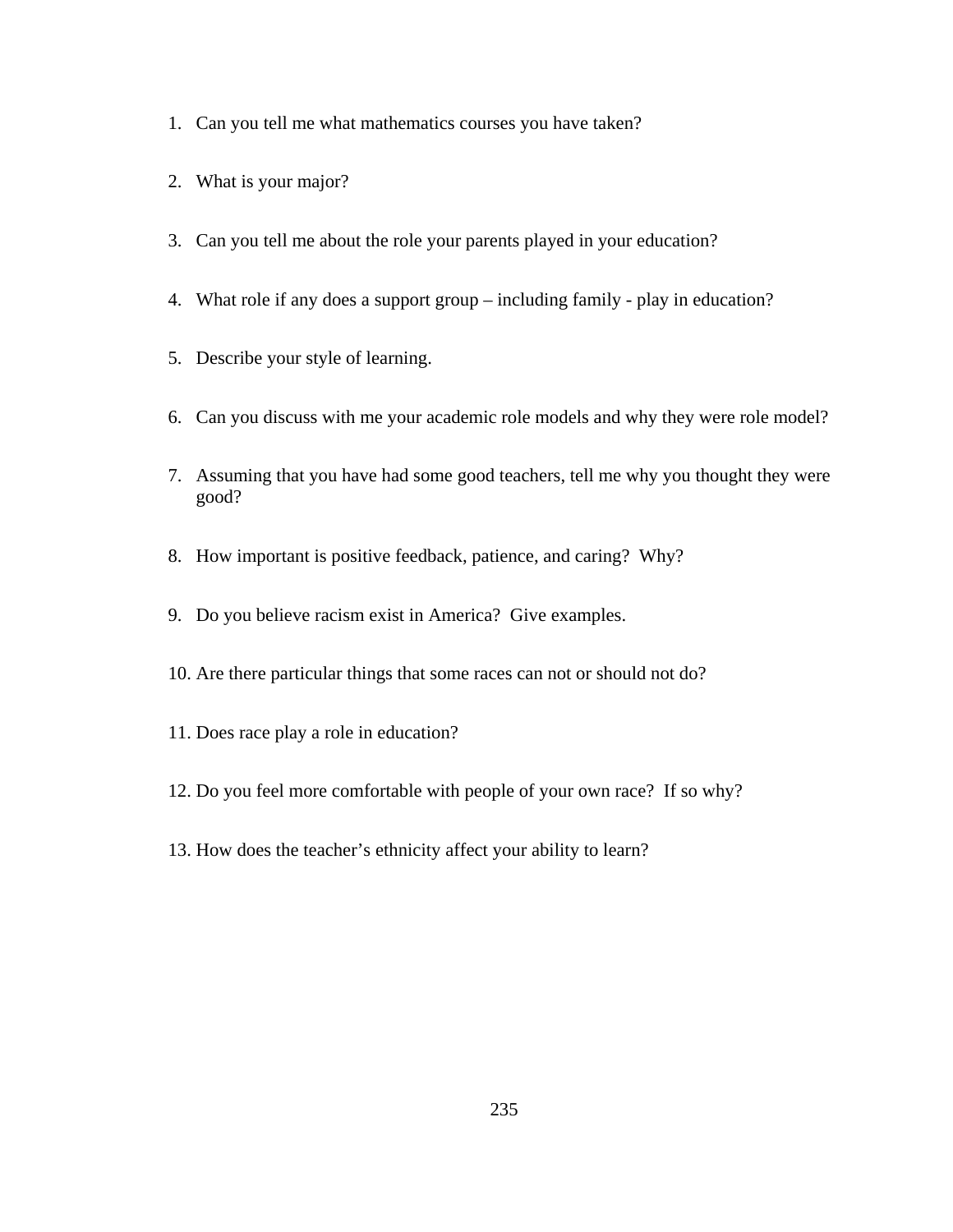- 14. Have you ever felt that teachers did not understand or where unable to relate to how to teach various racial groups and if so, why?
- 15. What style of teaching do you believe is best for individual's racial group?
- 16. Contrast the differences between successful and unsuccessful teachers that you've had. Tell me a story.
- 17. I am going to read a sentence and I want you to comment. Most teachers teach White students better.
- 18. You may have heard, but underrepresented minorities have not done well in mathematics in comparison to some of their European and Asian counterparts, tell me your feelings about why this phenomenon has occurred?
- 19. What reasons do you believe there are a disproportionate number of African-Americans and Hispanics in mathematics?
- 20. Why did you take this course?
- 21. Do you find any relevance in taking this course? Why?
- 22. Approximately how many hours peer week do you study for this class?
- 23. Tell me your impression about probability and statistics. What makes it difficult or easy?
- 24. What factors do you believe contribute the most to the success or failure of underrepresented minorities in probability and statistics?
- 25. As an underrepresented minority, does your probability and statistics teacher teach in a way that is conducive to you? How?
- 26. Can you think of any possible reasons why society would not want underrepresented minorities to succeed in probability and statistics?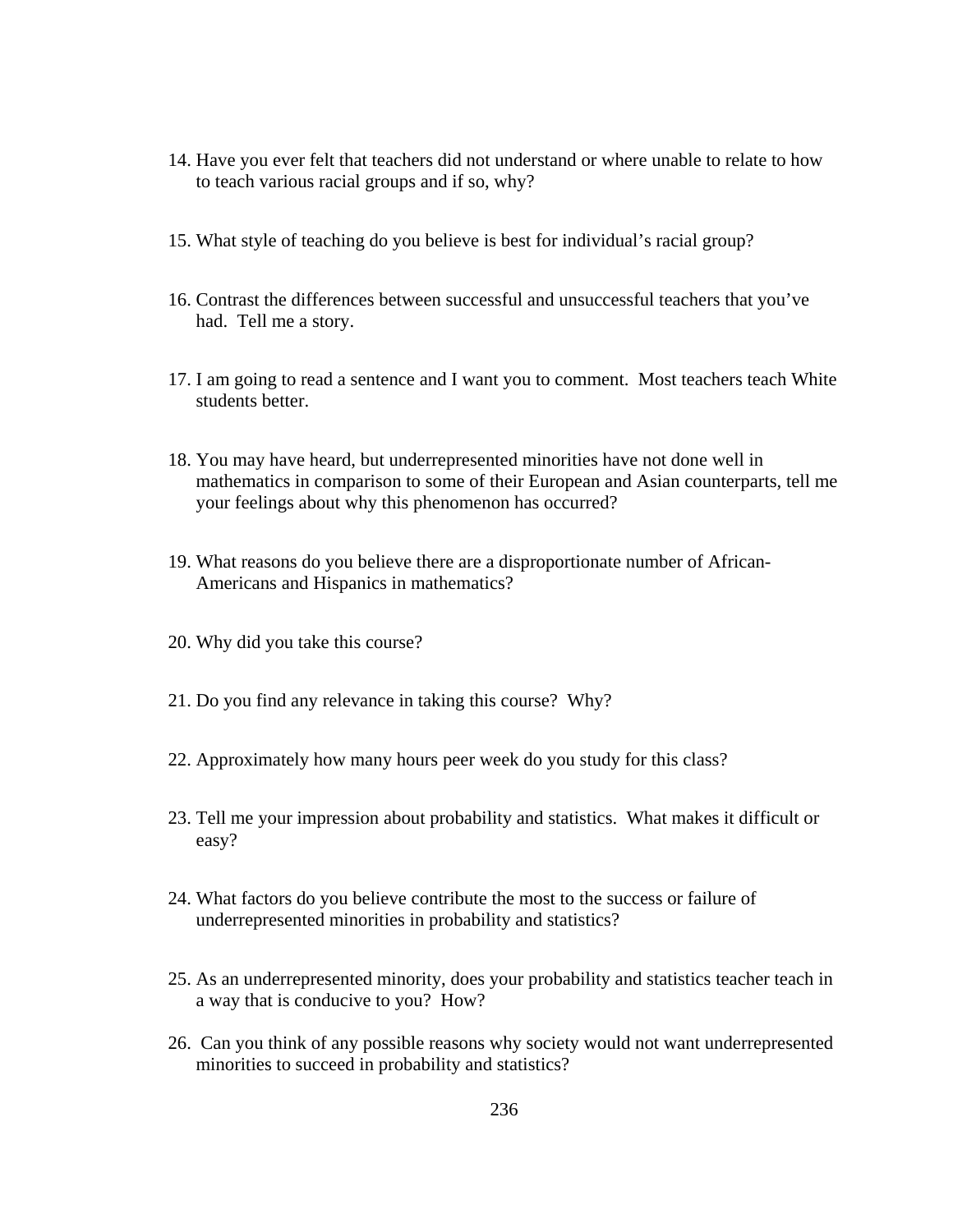- 27. What else do you think I need to know?
- 28. Do you have any questions for me?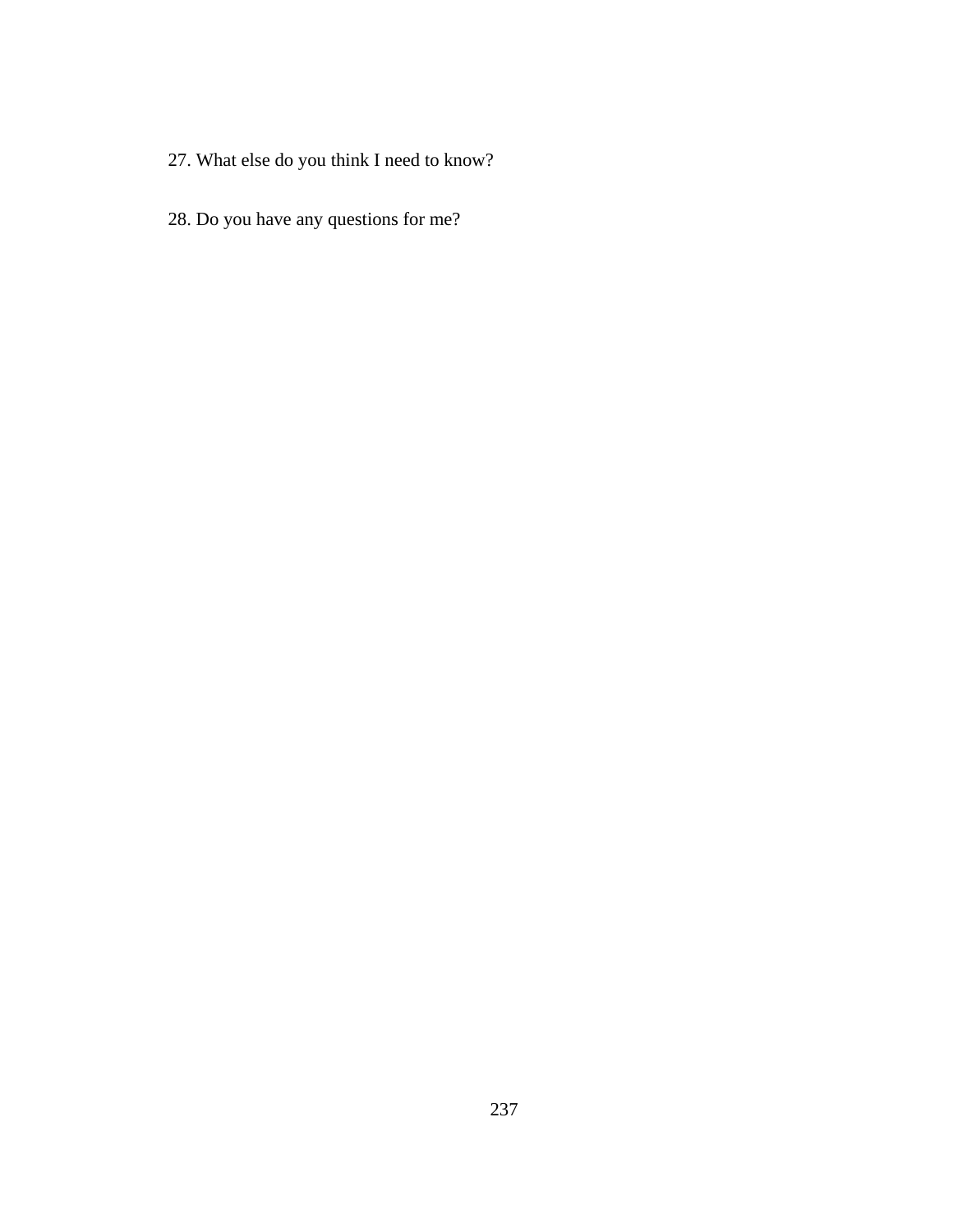### APPENDIX C

### VARIABLES USED FOR EXPLORATORY MULTIVARIABLE

### REGRESSION ANALYSIS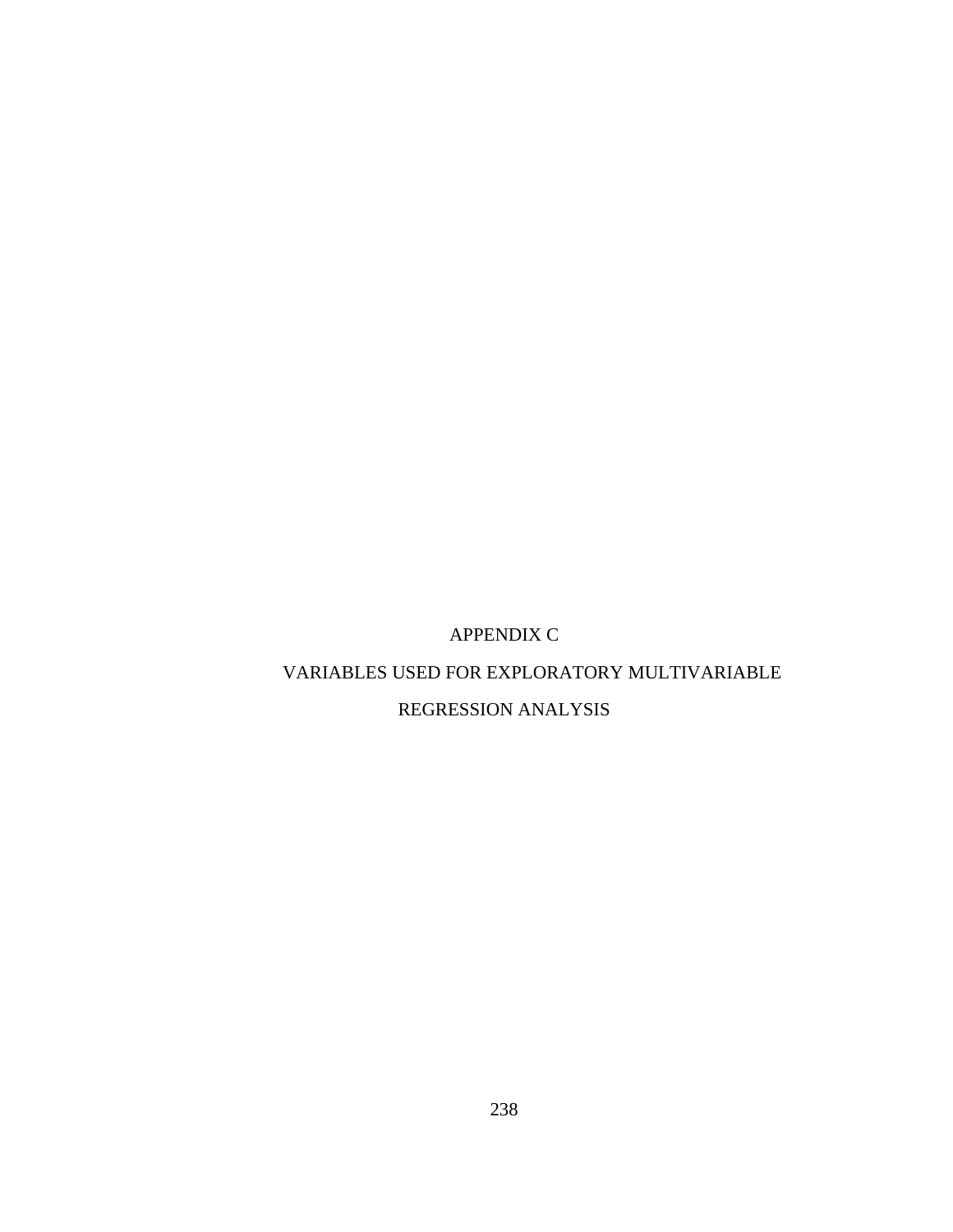- 1. ACT Algebra
- 2. ACT Art/Literature
- 3. ACT Composite
- 4. ACT English Score
- 5. ACT Geometry
- 6. ACT Math
- 7. ACT Mechanical
- 8. ACT Reading
- 9. ACT Rhetoric
- 10. ACT Science
- 11. ACT Science Reasoning
- 12. ACT Trigonometry
- 13. Age
- 14. Anxiety of Statistics
- 15. Cumulative GPA Hours
- 16. Expected Grade
- 17. Father's Education
- 18. Gender
- 19. GPA
- 20. Graph
	- Comprehension
- 21. Importance of Teacher Caring
- 22. Importance of Teacher Feedback
- 23. Importance of Teacher Patience
- 24. Job Status
- 25. Letter Grade
- 26. Mathematics Level
- 27. Mother's Education
- 28. Numerical Grade
- 29. Parents' Income
- 30. Race
- 31. Reading Ability
- 32. SAT Combo
- 33. SAT Math
- 34. SAT Verbal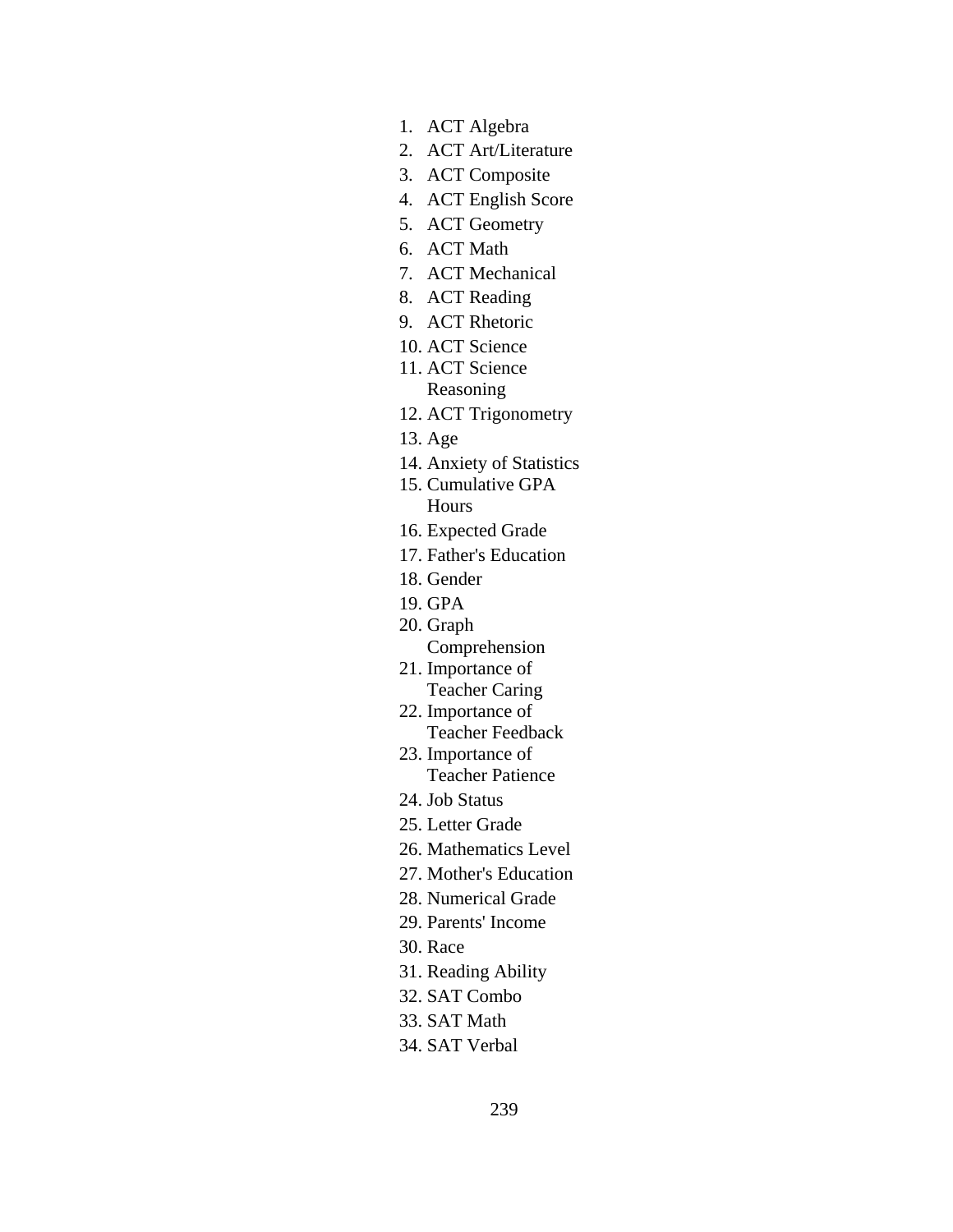## BIBLIOGRAPHY

- Aguirre Jr., A. A., & Martinez, R. O. (1993). *Chicanos in higher education: Issues and dilemmas for the 21st century. Washington D. C.: School of Education and Human Development: The George Washington University.*
- Alienikoff, T. A. (1991). A case for race-consciousness. *Columbia Law Review, 91, 1060-1125.*
- Allen, W. R. (1988). Improving black students access and achievement in higher education. *Review of Higher Education, 11(4), 403-416.*
- Anderson, E., & Moss, A. A. (1999). *Dangerous donations : Northern philanthropy and southern Black education, 1902-1930* / Eric Anderson and Alfred A. Moss, Jr. ; with a foreword by Louis R. Harlan. Columbia, Mo. :: University of Missouri Press,.
- Anderson, J. D. (1988). *The education of Blacks in the South, 1860-1935* / James D. Anderson. Chapel Hill :: University of North Carolina Press,.
- Anderson, S. E. (1990). Worldmath curriculum: fighting Eurocentrism in mathematics. *The Journal of Negro Education, 59, 348-359.*
- Apple, M. (1979)*. Ideology and curriculum.* London: Routledge and Kegan Paul.
- Ashmore, H. S. (1954). *The Negro and the schools.* Foreward by Owen J. Roberts. Chapel Hill,: University of North Carolina Press.
- Baldwin, J. M. (1960). *Dictionary of Philosophy and Psychology (Vol. 2)*. Goucester, MA: Peter Smith.54
- Barnes, R. (1980). *Race consciousness: The thematic content of racial distinctiveness in critical race scholarship.* Harvard Law Review, 103, 1864-1871.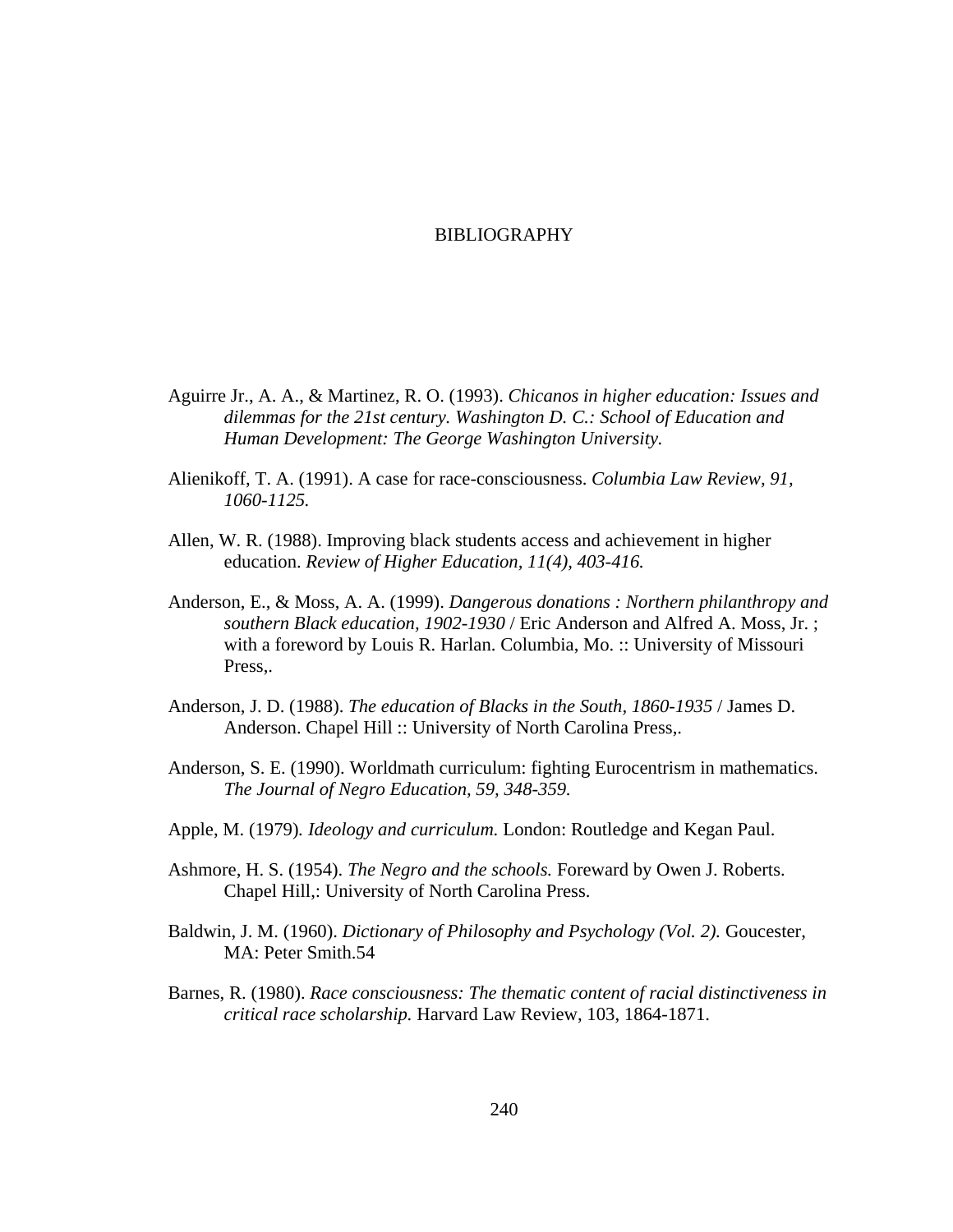- Battle, J., & Scott, B. M. (2000). Mother-only versus father-only households: Educational outcomes for African-American males. *Journal of African-American Men, 5, 93- 116.*
- Becker, B. E., & Luthar, S. S. (2002). Social-Emotional Factors Affecting Achievement Outcomes Among Disadvantaged Students: Closing the Achievement Gap. *Educational Psychologist, 37(4), 197-214.*
- Bell, D. A. (1980). *(2nd ed ed.). Boston :: Little, Brown,.*
- Bell, L. A., & Schniedewind, N. (1987). Reflective minds, intentional hearts: Joining humanistic education and critical theory for liberating education. *Journal of Education, 169(2), 55-77.*
- Bennett, C. (2000). Race: Questions and classifications. *In M. J. Anderson (Ed.), Encyclopedia of the U.S. Census (pp. 313-317).* Washington D.C.: CQ Press.
- Bi the numbers: Despite modest gains, Blacks and Latinos still lag in ACT scores. (1998). *Black Issues in Higher Education, 15(14), 18.*
- Birdsell, J. B. (1951). *Some implication of the genetical concept of race in spatial analysis. Cold Spring Harbor Symposia on Quantitative Biology, 15, 259-314.*
- Boas, F. (1912). Changes in bodily form of descendants of immigrants. *In Race, Language, and Culture (pp. 60-75). New York, NY: Macmillan.*
- Boas, F. (1928). *Anthropology and modern life.* New York: Norton.
- Bond, G. C. (1981). Social economic status and educational achievement: A review article. *Anthropology & Education Quarterly, 12(4), 227-257.*
- Bond, H. M. (1934). *The education of the Negro in the American social order, by Horace Mann Bond 1904-1972.* New York,: Prentice-Hall, inc.,.
- Bond, H. M. (1966). *The education of the Negro in the American social order. With a new pref. and an additional chapter by the author, 1904-1972.* New York,: Octagon Books,.
- Bower, B. (1991). Race falls from grace. *Science News, 140(23), 380.*
- Bowles, S., & Gintis, H. (1976). *Schooling in capitalist America.* New York: Basic Books.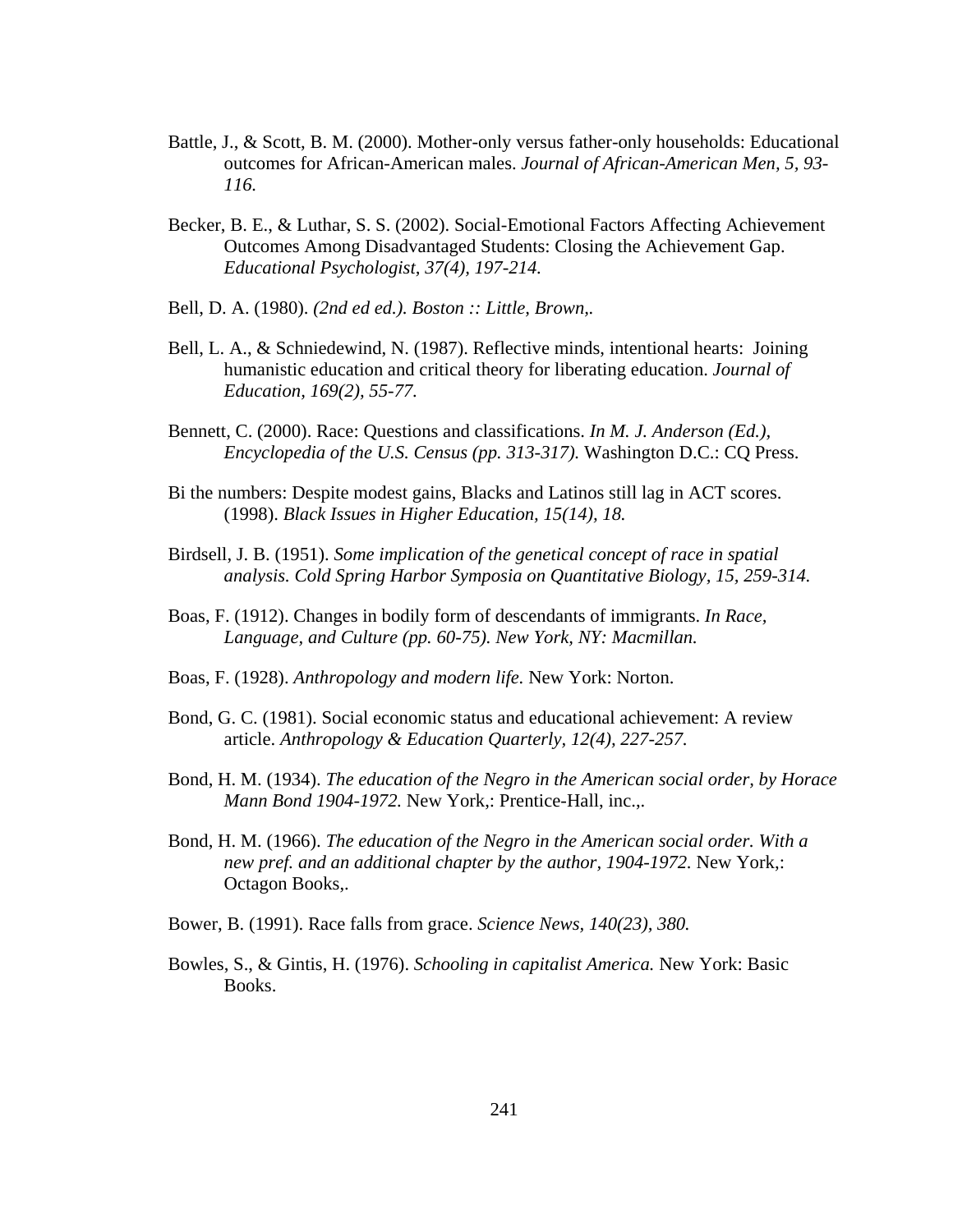Brace, C. L. (1964). On the race concept. *Current Anthropology, 5(4), 313-320.* 

- Bradley, N. (1967). The Negro undergraduate student: Factors relative to performance in predominantly White state colleges and universities in Tennessee. *The Journal of Negro Education, 36(1), 15-23.*
- Brewer, J., 1936-. (1989). *Multimethod research : a synthesis of styles / John Brewer and Albert Hunter.* Newbury Park, Calif. :: Sage Publications,.
- Brigham, C. C., 1890-1943. (1922). *A study of American intelligence, by Carl C. Brigham ... a foreword by Robert M. Yerkes. Princeton,:* Princeton university press; [etc., etc.].
- Brues, A. M. (1993). The objective view of race. *In C. C. Gordan (Ed.), Race, Ethnicity and Applied Bioanthropology (pp. 74-78).* Richmond: American Anthropological Association.
- Brzuzy, S., & Segal, E. (1996). Community-based research strategies for social work education. *Journal of Community Practice, 3(1), 59-69.*
- Bureau of Labor Statistics. (2000). *News Bureau of Labor Statistics. Retrieved July 19, 2005,* from http://www.bls.gov/news.release/empsit.nr0.htm
- Bureau of Labor Statistics. (2005)*. News United States Department of Labor Bureau of Labor Statistics.* Retrieved July 19, 2005, from http://www.bls.gov/news.release/empsit.nr0.htm
- Button. (1973). Desegregation return to an earlier view. *Urban Education, 219-221.*
- Carpenter, D. (2002, July 10, 2002). 'Racial disparity' isn't issue for missing girls. *Tri-State Defender, p. 1A.*
- Carter, T. P. (1970). *Mexican Americans in school. New York: College Entrance Examination Board.*
- Census, U. S. B. o. t. (1973). *Population and housing inquiries in the U.S. decennial censuses, 1790-1970.* Washington, DC: U.S. Bureau of the Census.
- Chapell, M. S., & Overton, W. F. (1998). Development of logical reasoning in the context of parental style and test anxiety. *Merrill-Palmer Quarterly, 44(2), 141- 156.*
- Charmaz, K. (2000). Grounded theory objectivist and constructivist methods. In N. K. Denzin & Y. S. Lincoln (Eds.), *Handbook of Qualitative Research (pp. 509-536).*  Thousand Oaks: Sage Publications, Inc.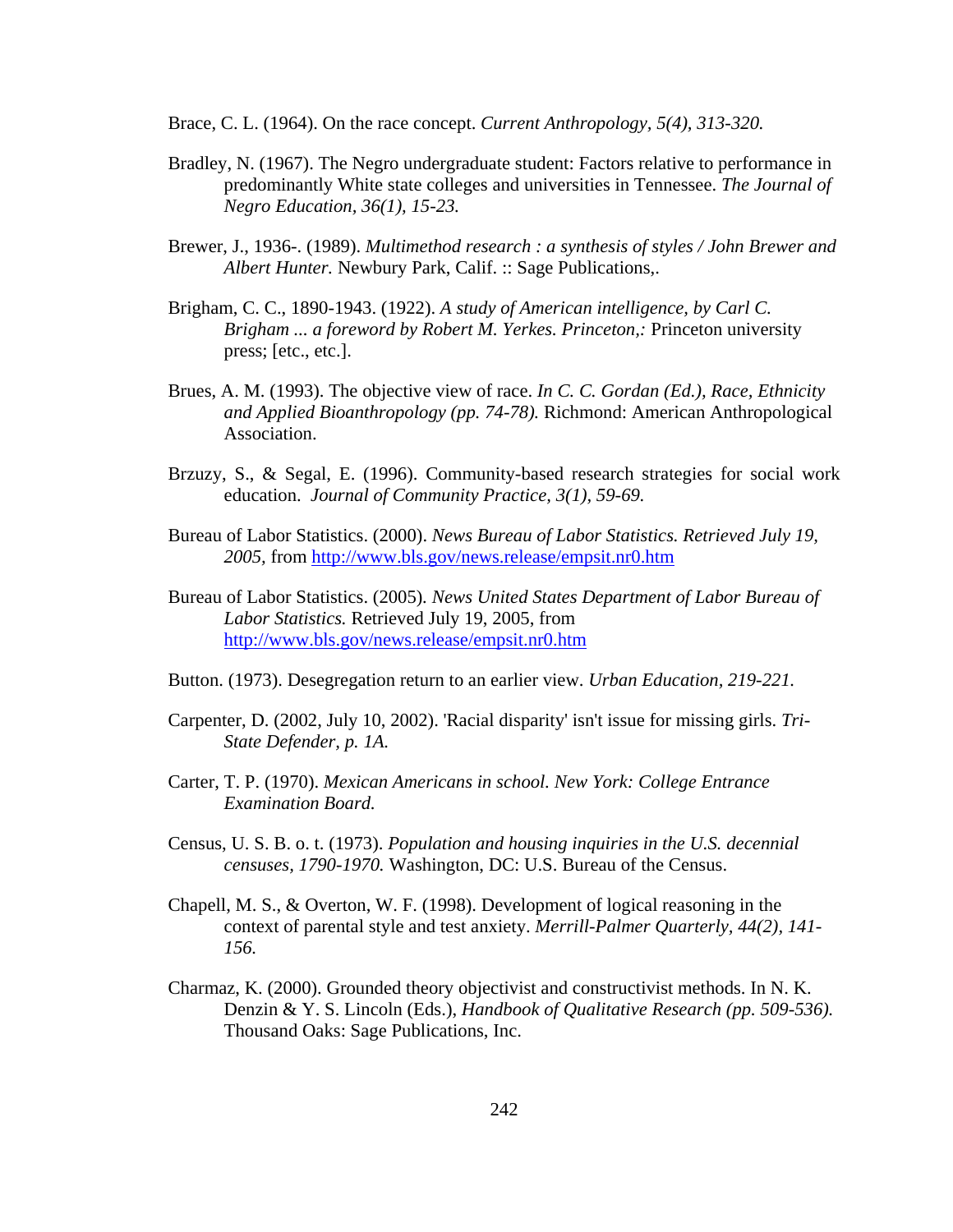- Chiang, L., Hunter, C. D., & Yeh, C. J. (2004). Coping attitudes sources, and practices among Black and Latino. *Adolescence*
- Adolescence J1 Adolescence, 39(156), 793-815.
- Clark, C. M. (1998). Hello learners: Living social constructivism. *Teaching Education, 10(1), 89-110.*
- Clifford, J., & Marcus, G. E. (1986). *Writing culture.* Berkeley: University of California Press.
- Cockcroft, J. D. (1995). Latinos in the struggle for equal education. Danbury, CT: Franklin Watts a Division of Grolier Publishing.
- Cohen, M. (1998). Culture, not race, explains human diversity. Retrieved 4/20/1998, 1998, from http://chronicle.com/che-data/articles.dir/art-44.dir/issue-32.dir/32b00401.htm
- Coleman, J. S., 1926-. (1966). Equality of educational opportunity, by James S. Coleman [and others. Washington]: U.S. Dept. of Health, Education, and Welfare, Office of Education; [for sale by the Superintendent of Documents, U.S. Govt. Print. Off.,.
- Crain, R. L., & Mahard, R. E. (1978). School racial composition and Black college attendance and achievement test performance. *Sociology of Education, 51, 81- 101.*
- Crenshaw, K. (1988). Race, reform, and retrenchment: Transformation and legitimation in antidiscrimination law. *Harvard Law Review, 101, 1331-1387.*
- Cunningham, M., Hurley, M., Foney, D., & Hayes, D. (2002). The influence of perceived contextual stress on self-esteem and academic outcomes in African American adolescents. *Journal of Black Psychology, 28, 215-233.*
- Davis, S. C., Loeb, J. W., & Lehymann, F. R. (1970). A comparison of characteristics of Negro and White college freshman classmates. *The Journal of Negro Education, 39, 359-366.*
- Delgado, R. (1989a). Storytelling for oppositionists and others: a plea for narrative. *Michigan Law Review, 87(8), 2411-2441.*
- Delgado, R. (1989b). Symposium: Legal storytelling. *Michigan Law Review.*
- Delgado, R. (1995). *The cutting edge.* Temple University Press.
- Does Black English hamper African-American students in the study of mathematics? (1998). *The Journal of Blacks in Higher Education, 0(55).*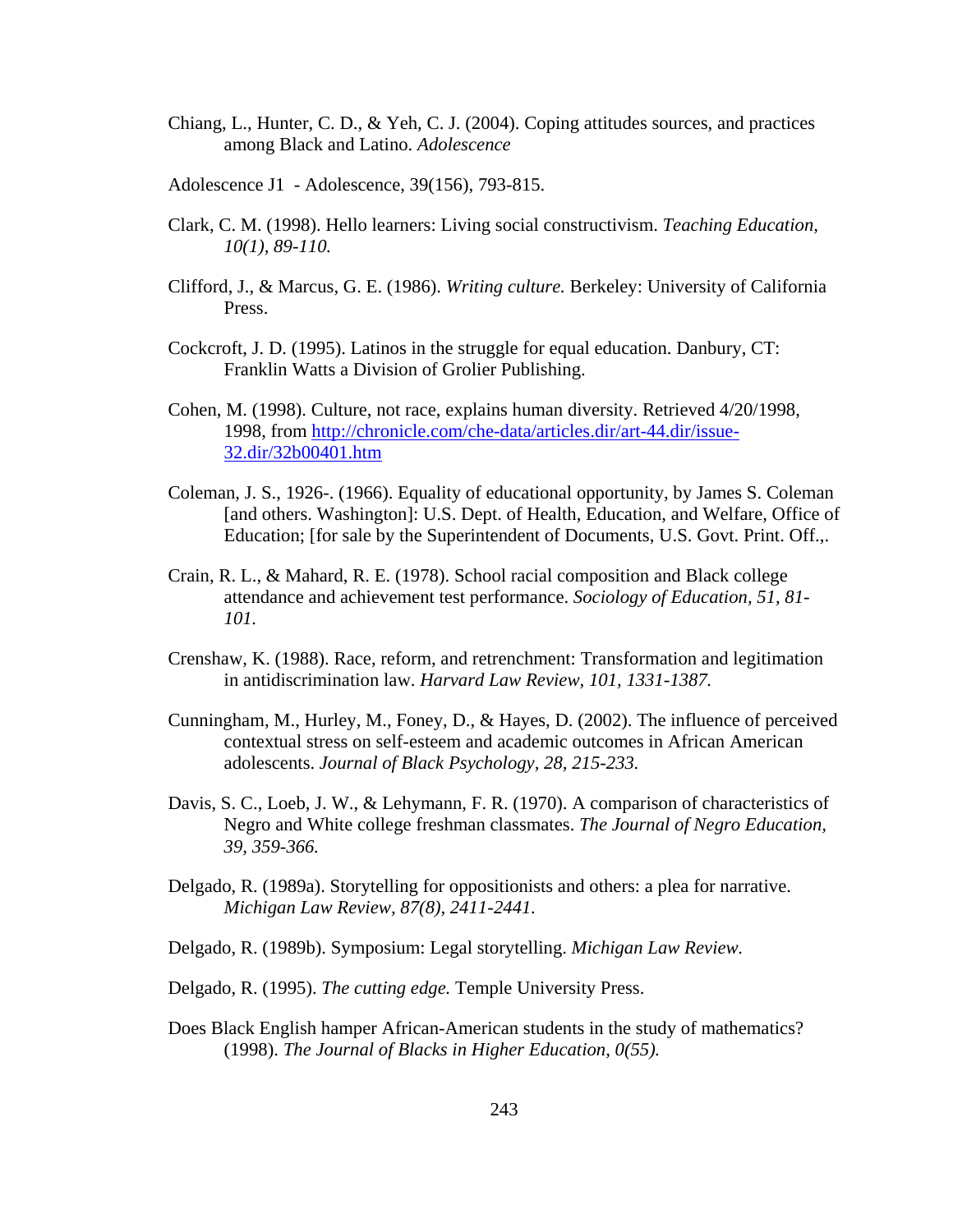- Dossey, J. A., Lindquist, M. M., Mullis, I. V. S., & Prichard, M. K. (1989). The mathematics report card [book review]. *Arithmetic Teacher, 36, 34.*
- DuBois, W. E. (1904). Souls of black folks. Chicago: A. C. McClurg.
- Dunbar, C., Jr. (1999). African American males and participation: promising inclusion, practicing exclusion. *Theory into Practice, 38(4), 241-246.*
- Ellis, C., & Bochner, A. P. (2000). Autoethnography, personal narrative, reflexivity. Researcher as subject. In N. K. Denzin & Y. S. Lincoln (Eds.), *Handbook of Qualitative Research (pp. 733-768).* Thousand Oaks: Sage Publications, Inc.
- Epstein, E. H. (1972). Social class, ethnicity and academic achievement: A cross-cultural approach. *The Journal of Negro Education, 41, 202-215.*
- Erickson, F. (1987). Transformation and school success: The politics and culture of educational achievement. *Anthropology and Education Quarterly, 18, 335-356.*
- Feenstra, J. S., Banyard, V. L., Rines, E. N., & Hopkins, K. R. (2001). First-year students' adaptation to college: The role of family variables and individual coping. *Journal of College Student Development.*
- Fisher, S. (1981). Race, class, anomie, and academic achievement: A study at the high school level. *Urban Education, 16, 149-173.*
- Franklin, J. H. (1988). *From slavery to freedom (6th ed.).* New York.
- Freeman, H. P. (1998). The meaning of race in science Considerations for cancer research. *American Cancer Society, 82(1), 219-225.*
- Freeman, K. (1999). No services needed? The case for mentoring high-achieving African American students. *Peabody Journal of Education, 74(2), 15-26.*
- Gainor, K. A., & Lent, R. W. (1998). Social cognitive expectations and racial identity attitudes in predicting the math choice intentions of black college students. *Journal of Counseling Psychology, 45(4), 403-413.*
- Garfield, J., & Ahlgren, A. (1988). Difficulties in learning basic concepts in probability and statistics implications for research. *Journal for Research in Mathematics Education, 19(44-63).*
- Garibaldi, A. M. (1997). Four decades of progress. . . and decline: an assessment of African American educational attainment. *The Journal of Negro Education, 66(2), 105-120.*
- Gergen, K. J. (1994). Realities and relationships: *Sounding in social construction. Cambridge*: Harvard University Press.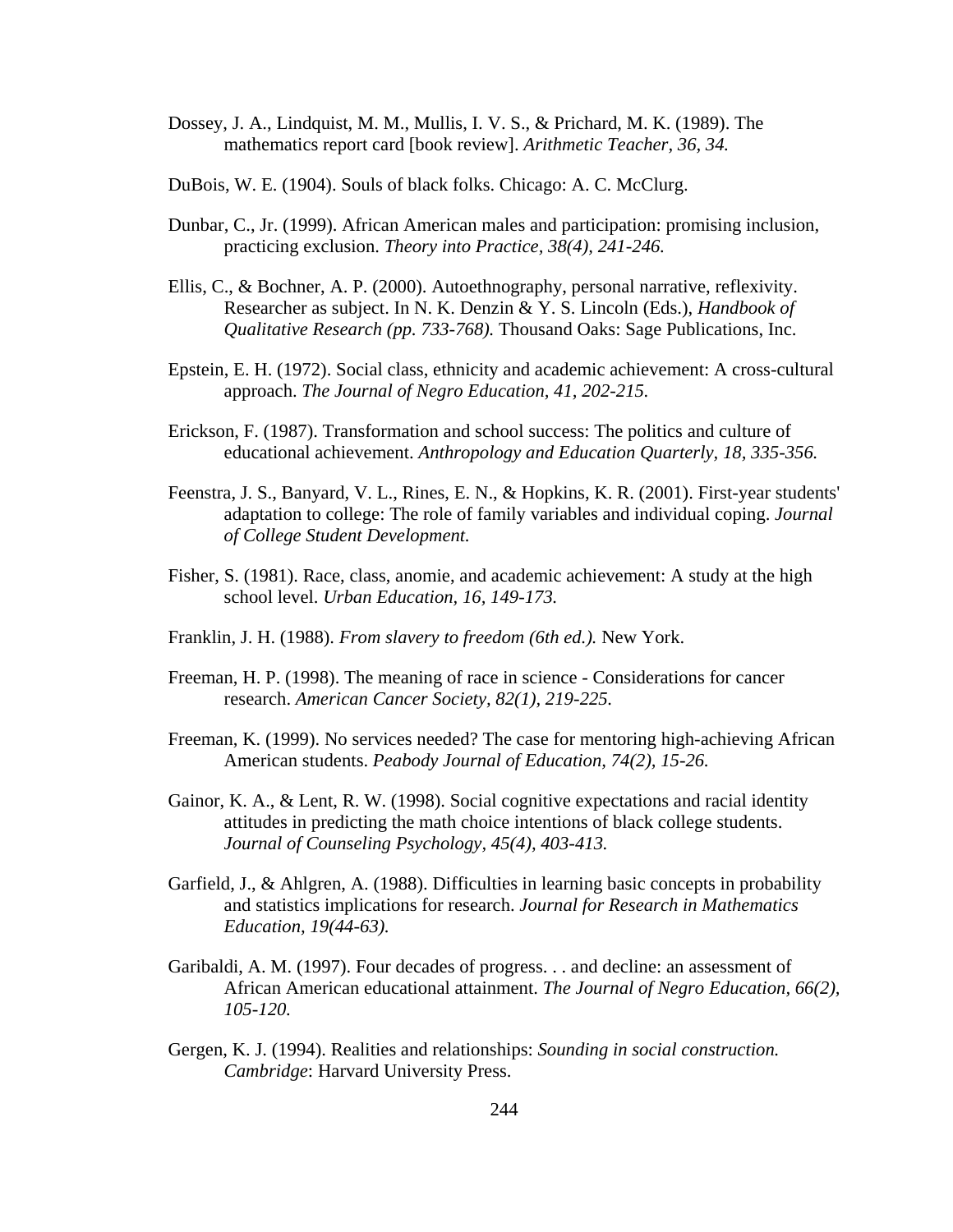Gibson, R. (1986). Critical theory and education. London: Hodler & Stroughton.

- Gill, G. W. (1996). A forensic anthropologist's view of the race concept. Paper presented at the 46th Annual Meeting of the American Academy of Forensic Sciences.
- Giroux, H. (1988). Critical theory and the politics of culture and voice: Rethinking the discourse of educational research. In *Qualitative Research in Education: Focus and Methods.* New York: Falmer.
- Giroux, H., & Purpel, D. (1983). The hidden curriculum and moral education: *Deception or discovery?* Berkeley: McCutchan.
- Giroux, H., & Simons, H. D. (1989). *Popular culture, schooling and everyday life*. Boston: Bergin and Garvey.
- Gonzales, G. G. (1990). *Chicano education in the era of segregation.* Cranbury, NJ: Associated University Presses.
- Goodenow, C. (1993). Classroom belonging among early adolescent students: Relationships to motivation and achievement. *Journal of Early Adolescence, 13, 21-34.*
- Goodman, A. H. (2000). Why genes don't count (for racial differences in health). *American Journal of Public Health, 90(11), 1699-1702.*
- Gordan, R. (1990). New developments in legal theory. *The Politics of Law, 413-425.*
- Gould, S. J. (1996). *The mismeasure of man.* New York, NY: WW Norton & Company.
- Green, J. (1982). *Cultural awareness in the human services.* Englewood Cliffs, NJ: Prentice-Hall.
- Green, L. T. (1990). Test anxiety, mathematics anxiety, and teacher comments: Relationships to achievement in remedial mathematics classes. *The Journal of Negro Education, 59, 320-335.*
- Gregoire, B. (1858). De la litterature des Negres. Paris.
- Hedges, L. V., & Nowell, A. (1999). Changes in the black-white gap in achievement test scores. *Sociology of Education, 72(2), 111-135.*
- Herrnstein, R. J., & Murray, C. A. (1994). *The bell curve : Intelligence and class structure in American life* / Richard J. Herrnstein, Charles Murray. New York :9410: Free Press,.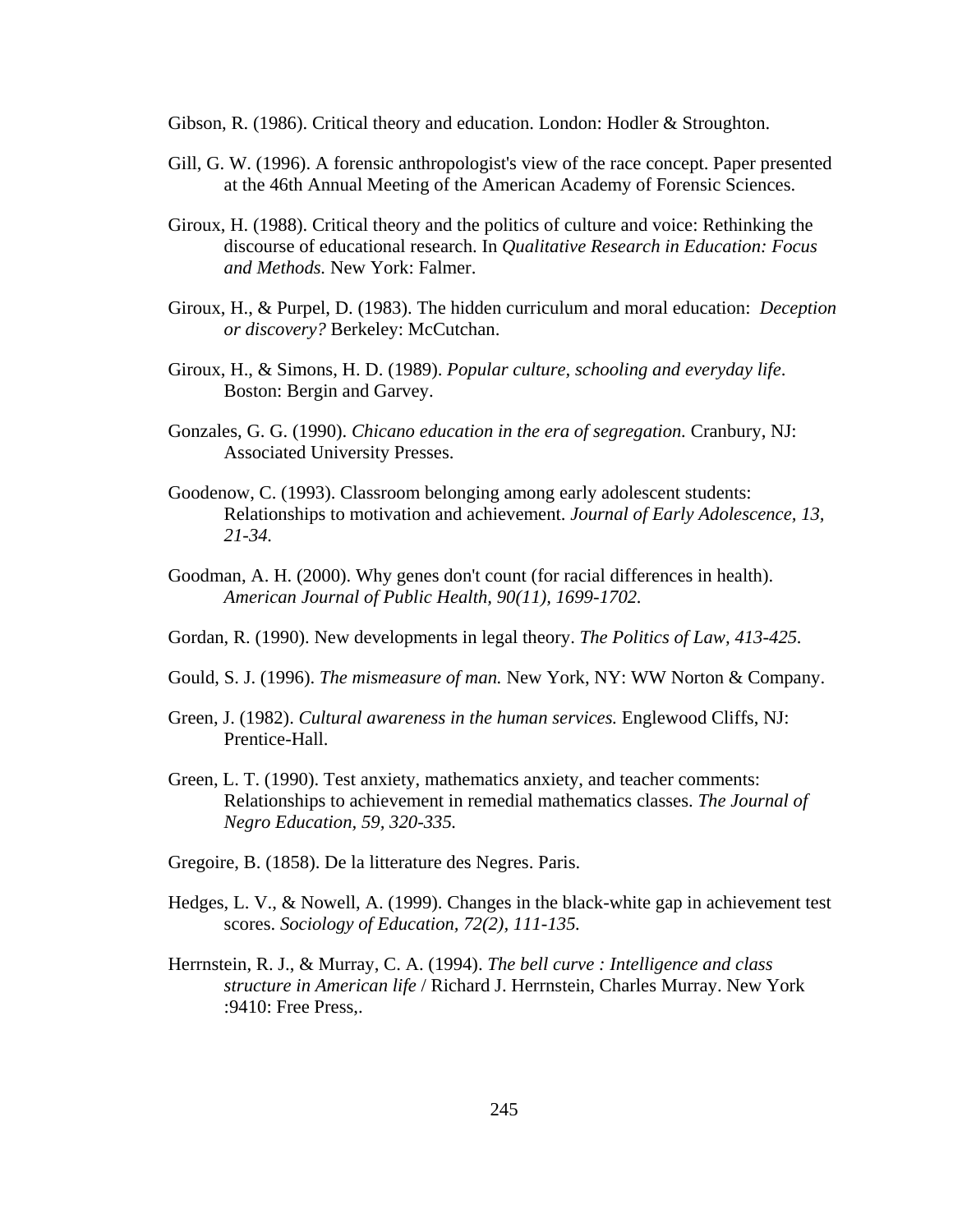- Hinson, S. L., Spradlin, L. K., & Welsh, L. A. (2000). Exploring African American academic achievement: Ogbu and Brookover perspectives. *Journal of African American Men, 5(1), 17-32.*
- Hoff, D. J. (2000). Gap widens between black and white students on NAEP. *Education Week, 20(1), 6-7.*
- Hogben, L. (1931). *Genetic principles in medicine and social science.* London: Williams and Norgate.
- Honora, D. (2003). Urban African American adolescents and school identification. *Urban Education, 38(1), 58-76.*
- Horsman, R. (1981). *Race and manifest destiny: The origins of American racial Anglo-Saxonism.* Cambridge, MA: Harvard University Press.
- House, J. D. (1993). Achievement-related expectancies, academic self-concept, and mathematics performance of academically underprepared adolescent students. *The Journal of Genetic Psychology, 154, 61-71.*
- Howard-Hamilton, M. F. (2003). Theoretical frameworks for African American Women. *New Directions for Student Services, 104, 19-26.*
- Hurtado, S., & Carter, D. F. (1996). Latino student transition to college: *Assessing... Research in Higher Education*
- Research in Higher Education J1 *Research in Higher Education, 37(2), 135.*
- Ikpa, V. W. (2003). The Mathematics and Science Achievement Gap Between Resegregated and Desegregated Schools. *Education (Chula Vista, Calif.), 124(2), 223-229.*
- Jary, D., & Jary, J. (1991). *Collins dictionary of sociology.* Glasgow, Scotland: Harper Collins.
- Jencks, C., & Phillips, M. (1998). America's next achievement test: Closing the Black-White desegregated schools. *Education, 124, 223-229.*
- Johnson, M., & Kuennen, E. (2006). Basic Math Skills and Performance in an Introductory Statistics Course. *Journal of Statistics Education, 14(2).*
- Jones, J. M. (1991). Psychological models of race: What have they been and what should they be? In J. D. Goodchilds (Ed.), Psychological Perspecitves on Human Diversity in America. Washington D.C.: *American Psychological Association.*
- Jones, L. (2002). Why Jamal still can't read. *Black Issues in Higher Education, 4, 52-55.*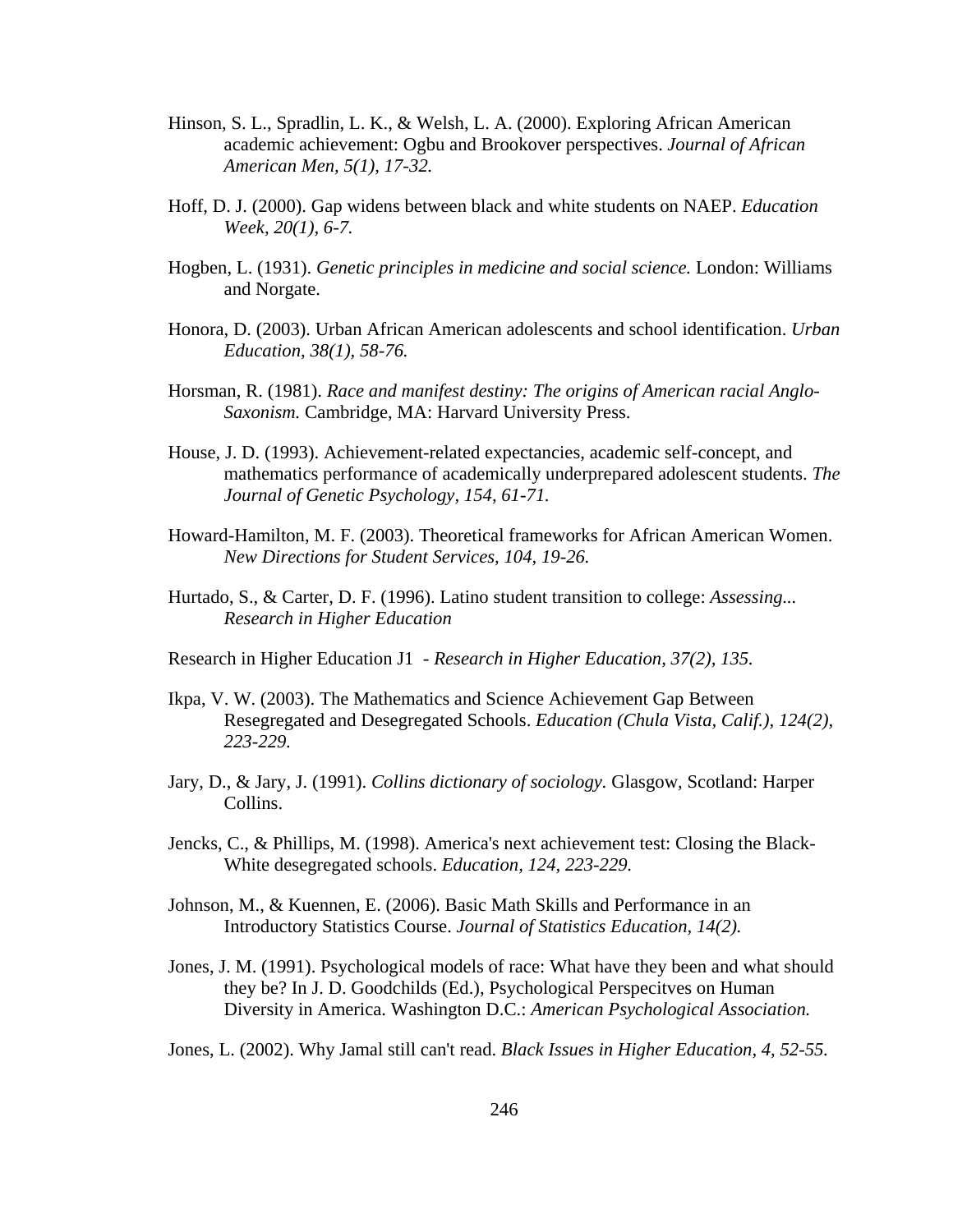- Jordan, W. D., Greenblatt, M., & Bowes, J. S. (1985). *The Americans, the history of a people and a nation* / Winthrop D. Jordan, Miriam Greenblatt, John S. Bowes. Evanston, Ill. :: McDougal, Littell,.
- Keeler, C. M., & Steinhorst. (1994). Cooperative learning in statistics. *Teaching Statistics, 16, 81-84.*
- Kincheloe, J. L., & McLaren, P. L. (1994). Rethinking critical theory and qualitative research. In N. Denzin & Y. Lincoln (Eds.), *Handbook of Qualitative Research (2nd ed.).* Thousand Oaks, CA: Sage.
- Kulhavy, R. (1977). Feedback in written instruction. *Review of Educational Research, 47, 211-232*.
- Ladson-Billings, G. (1995). Toward a Theory of Culturally Relevant Pedagogy. *American Educational Research Journal*
- American Educational Research Journal J1 *American Educational Research Journal, 32(3), 465-491.*
- Ladson-Billings, G. (1998). Just what is critical race theory and what's it doing in a nice field like education? *Qualitative Studies in Education, 11(1), 7-24.*
- Ladson-Billings, G. (2000). Racialized discourses and ethnic epistemologies. In N. Denzin & Y. Lincoln (Eds.), *Handbook of Qualitative Research (2nd ed.).* Thousand Oaks, CA: Sage.
- Ladson-Billings, G., & Tate IV, W. F. (1995). Toward a critical race theory. *Teachers College Record, 97(1), 47-68.*
- Last, J. M. (1995). *A dictionary of epidemiology (3rd ed.).* New York, NY: Oxford University Press.
- Lee, M.-y., & Green, G. J. (1999). A social constructivist framework for integrating cross-cultural issues in teaching clinical social work. *Journal of Social Work Education, 35(1), 21-37.*
- Lesser, L. M. (2007). Critical values and transforming data: Teaching statistics with social justice. *Journal of Statistics Education, 15(1).*
- Lewontin, R. C. (1972). The apportionment of human diversity. *Evolutionary Biology, 6, 381-398.*
- Littlefield, A., Lieberman, L., & Reynolds, L. T. (1982). Redefining race: The potential demise of a concept in physical anthropology. *Current Anthropology, 23(6), 641- 655.*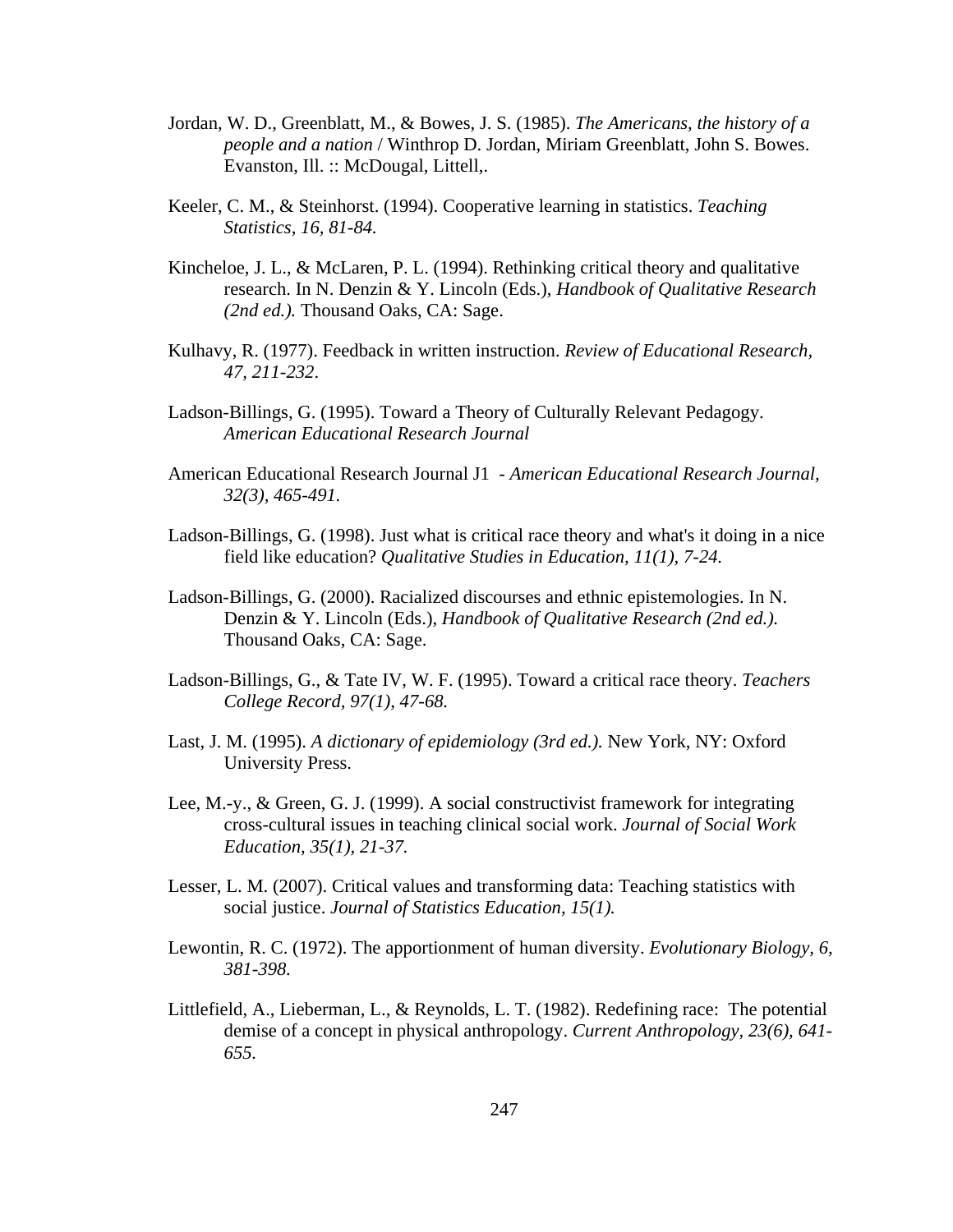- *Longman dictionary of psychology and psychiatry.* (1984). New York, NY: Longman Publishing Group.
- Lynn, M. (1999). Toward a critical race pedagogy a research note. *Urban Education, 33(5), 606-626.*
- Madsen, R. (1995). Secondary students concepts of probability. *Teaching Statistics, 17, 90-93.*
- Marable, M., 1950-. (1983). (1st ed ed.). Boston :: South End Press,.
- Marcus, G. E., & Fischer, M. M. J. (1999). *Anthropology as cultural critique : an experimental moment in the human sciences* / George E. Marcus and Michael M.J. Fischer (2nd ed ed.). Chicago :: University of Chicago Press,.
- Martin, D. B. (2006). Mathematics Learning and Participation as Racialized Forms of Experience: African American Parents Speak on the Struggle for Mathematics Literacy. *Mathematical Thinking & Learning*
- Mathematical Thinking & Learning J1 *Mathematical Thinking & Learning, 8(3), 197- 229.*
- Mayo, M. J., 1871-. (1913). New York,: Science Press,.
- McAllister, G., & Irvine, J. J. (2002). The Role of Empathy in Teaching Culturally Diverse Students: a Qualitative Study of Teachers Beliefs. *Journal of Teacher Education, 53(5), 433-443.*
- McGlamery, S., & Mitchell, C. T. (2000). Recruitment and retention of African American males in high school mathematics. *Journal of African American Men, 4, 73-87.*
- McMillen, N. R., 1939-, & Project, H. E.-B. (1990, c1989). Urbana :: University of Illinois Press,.
- Melloni's illustrated medical dictionary. (1985). Baltimore, MD: Williams and Wilkins.
- Mickelson, R. A., & Heath, D. (1999). The effects of segregation on African American high school seniors' academic achievement. *The Journal of Negro Education, 68(4), 566-586.*
- Miller, L. S. (1995). *An American imperative: Accelerating minority educational advancement.* New Haven: Yale University Press.
- Monaghan, P. (1993). 'Critical race theory' questions the role of legal doctrine in racial inequity. *Chronicle off Higher Education.*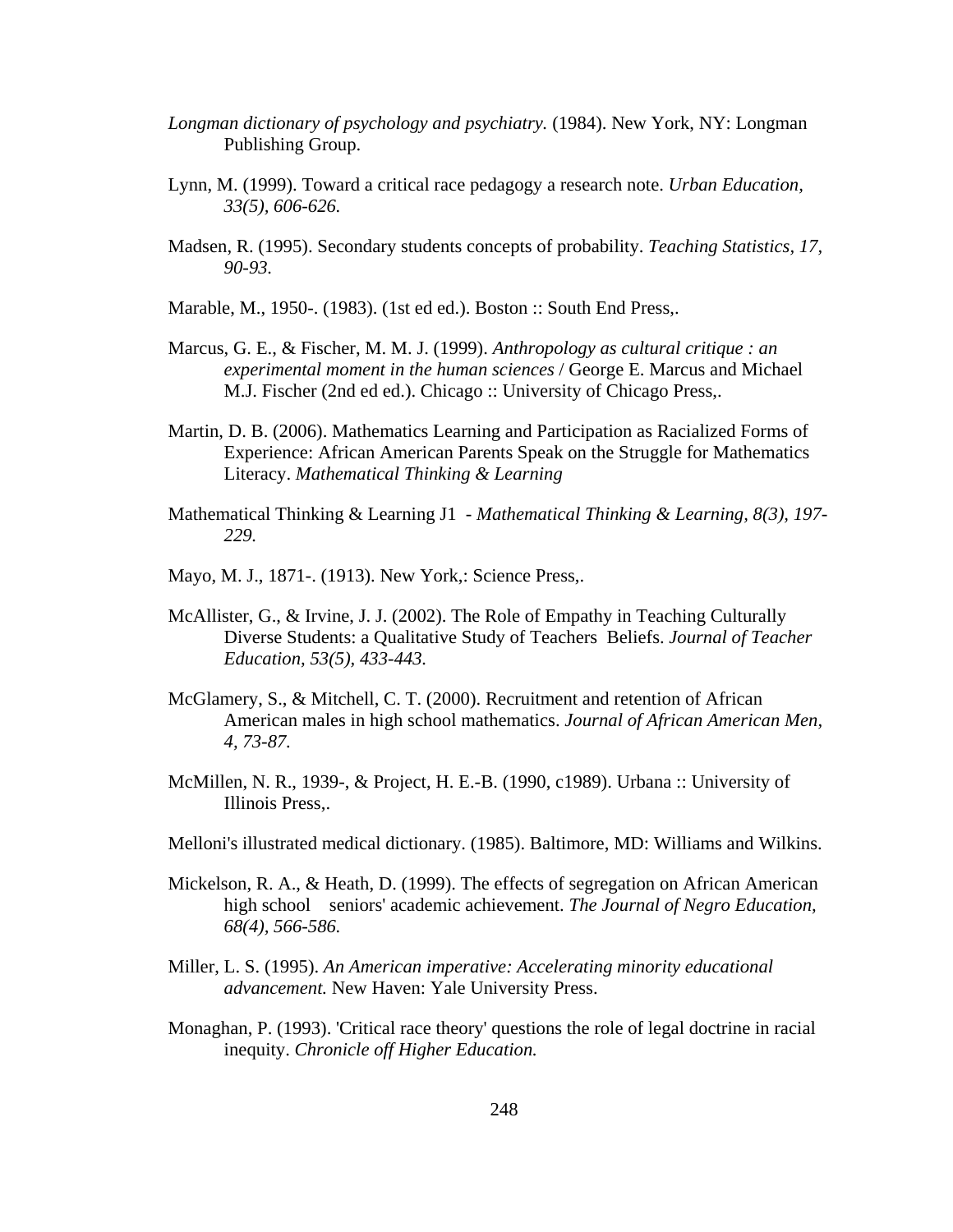- Montagu, M. F. A. (1941). The concept of race in the human species in light of genetics. *Journal Heredity, 32, 243-247.*
- Montagu, M. F. A. (1942). *Man's most dangerous myth: The fallacy of race.* New York, NY: University Press.
- Moody, V. R. (2004). Sociocultural Orientations and the Mathematical Success of African American Students. *The Journal of Educational Research (Washington, D.C.), 97(3), 135-146.*
- Morgan, H., 1926-. (1995). *Historical perspectives on the education of black children* / Harry Morgan. Westport, Conn. :: Praeger,.
- Morse, J. (2003). Principles of mised methods and multimethod research design. In A. Tashakkori & C. Teddlie (Eds.), *Handbook of mixed methods in social & behavioral research (pp. 189-208).* Thousand Oaks: Sage Publications, Inc.
- *Mosby's medical, nursing, and allied health dictionary.* (4th ed.)(1994). Chicago, IL: Mosby.
- Mourant, A. E. (1983). *Blood relations: Blood groups and anthropology.* Oxford: Oxford University Press.
- Moustakis, C. (1990). *Heuristic research design, methodology, and applications.*  Newbury Park, CA: Sage.
- Murray, P. (1951). *States' laws on race and colon.* Cincinnati: Women's Division of Christian Service.
- Musgrove, W. J. (1972). A follow-up study of low socio-economic Negro and White children on scholastic achievement. *The Journal of Negro Education, 41, 62-64.*
- Myers, J. L., Hansen, R. S., & Robson, R. C. (1983). The role of explanation in learning elementary probability. *Journal of Educational Psychology, 75, 374-381.*
- National Science Foundation. (2002, September 2003). Women, minorities and persons with disabilities in science and engineering: 2002. Retrieved July 24, 2005, from http:www.nsf.gov/statistics/nsf03312/c6/c6s1.htm
- Neil, J. O. (1997). Why are all the black kids sitting together?, *Educational Leadership*
- Educational Leadership J1 *Educational Leadership (Vol. 55, pp. 12)*: Association for Supervision & Curriculum Development.
- Nobles, M. (2000). Public health then and now. History counts: A comparative analysis of racial/color categorization in US and Brazilian censuses. *American Journal of Public Health, 90(11), 1738 - 1745.*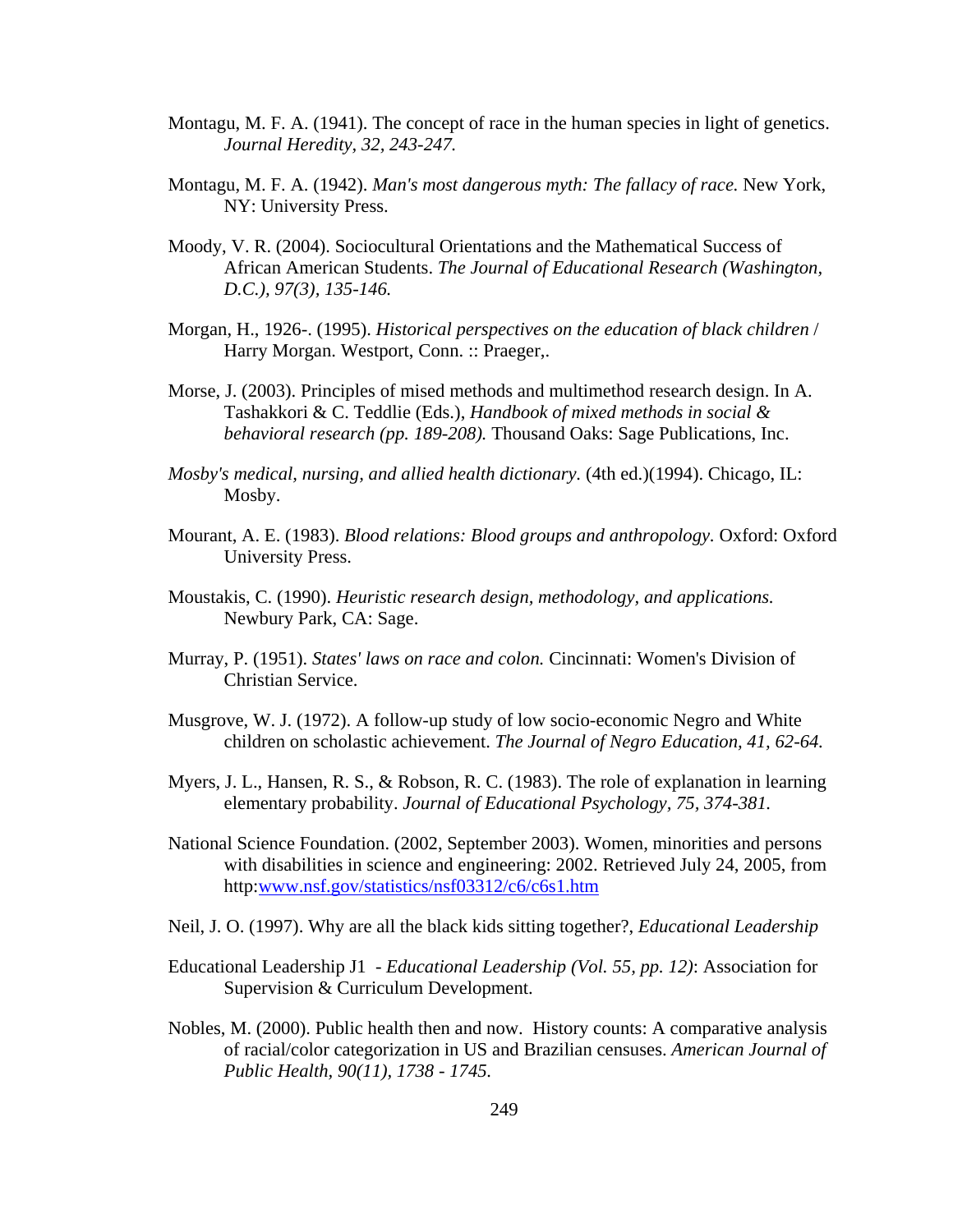- Ogbu, J. U. (1990). Minority education in comparative perspecive. *The Journal of Negro Education, 59(1), 45-57.*
- Ogbu, J. U. (1997). Understanding the school performance of urban African-Americans: Some essential background knowledge. In H. Walberg, O. Reyes & R. Weissberg (Eds.), *Children and Youth: Interdisciplinary Perspectives (pp. 190-222).* London: Sage.
- Ogbu, J. U., & Simons, H. D. (1998). Voluntary and involuntary minorities: A culturalecological theory of school performance with some implications for education. *Anthropology & Education, 29(2), 155-188.*
- Parker, R. S., Keillor, B. D., & Pettijohn, C. E. (1999). The nature and role of statistics in the business school curriculum. *Journal of Education for Business, 75(1), 51-54.*
- Peterson, E. A. (1999). Creating a culturally relevant dialogue for African American adult educators. *New Directions for Adult and Continuing Education, 82, 79-91.*
- Philips, S. U. (1976). Commentary: Access to power and maintenance of ethnic identity as goals of multi-cultural education. *Anthropology & Education Quarterly, 7(4), 30-32.*
- Pinderhughes, E. (1989). *Understanding race, ethnicity, and power: The key to efficacy in clinical practice.* New York: Free Press.
- Post, P., Stewart, M. A., & Smith, P. L. (1991). Self-efficacy, interest, and consideration of math/science and non-math science occupations among Black freshmen. *Journal of Vocational Behavior, 38, 179-186.*
- Potter, A. M. (1995). Statistics for sociologists: Teaching techniquest that work. *Teaching Sociology, 23(3), 259-263.*
- Powell-Mikle, A. (2003). We are more than numbers: African American students' perceptions of exemplary mathematics teachers. *International Journal of Educational Reform, 12, 84-95.*
- Prawat, R., & Floden, R. (1994). Philosophical perspectives on constructivist views of learning. *Educational Psychology, 29(1), 37-48.*
- Pressey, S. L., & Teter, G. P. A comparison of colored and White children by means of a group scale of intelligence. *Journal of Applied Psychology, 3, 277-282.*
- Protor, E. K., & Davis, L. E. (1994). The challenge of racial difference: Skills for clinical practice. *Social Work, 39, 314-323.*
- Pyle, W. H. (1915). The mentality of the Negro child compared with Whites. *Psychological Bulletin, 12, 12.*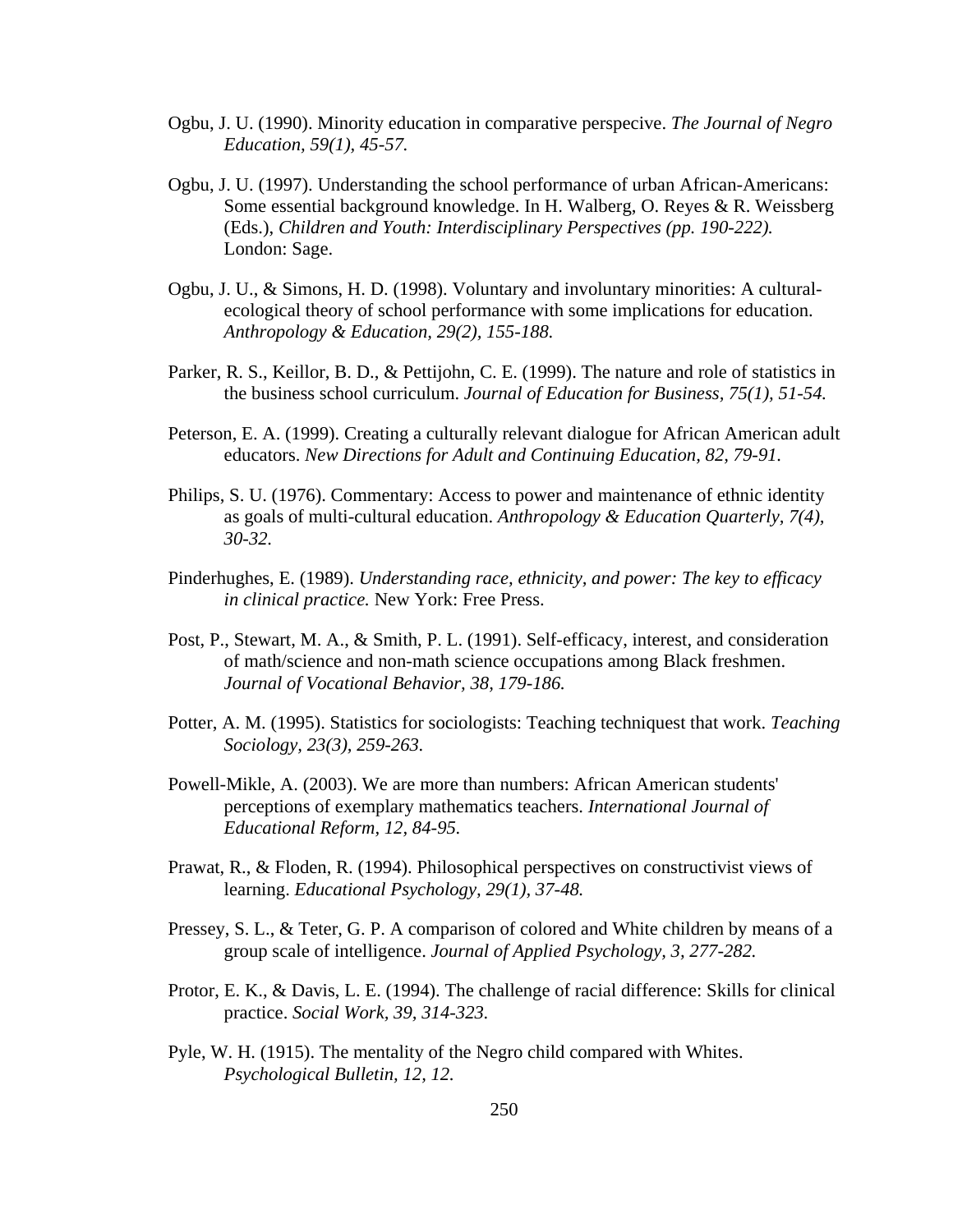- Reber, A. S. (1985). *Dictionary of psychology.* New York, NY: Viking's Penguin.
- Roach, R. (2001). Noteworthy news: SAT minority achievement gap persists. *Black Issues in Higher Education, 18, 12.*
- Roberts, D. M., & Bilderback, E. W. (1980). Reliability and validity of a statistics attitude survey. *Educational and Psychological Measurement, 40, 235-238.*
- Roberts, D. M., & Saxe, J. E. (1982). Validity of a statistics attitude survey: a follow-up study. *Educational and Psychological Measurement, 42, 907-911.*
- Rodriguez, N., Bingham Mira, C., Myers, H. F., Morris, J. K., & Cardoza, D. (2003). Family or Friends. *Cultural Diversity and Ethnic Minority Psychology, 9(3), 236- 250.*
- Rolon-Dow, R. (2005). Critical care: A color(full) analysis of care narratives in the schooling experiences of Puerto Rican girls. *American Educational Research Journal, 42(1), 77-111.*
- Rouse, J. (1996). *Feminism and the social construction of scientific knowledge.* In L. H. Nelson & J. Nelson (Eds.), feminism, science, and the philosophy of science (pp. 195-215). Dordrecht, Netherlands: Kluwer.
- Rousseau, C., & Tate, W. F. (2003). No Time Like the Present: Reflecting on Equity in School Mathematics. *Theory into Practice, 42(3), 210-216.*
- Sawyer, T. C. (1998). Measuring race and ethnicity: Meeting public policy goals. *American Statistician, 52(1), 34-35.*
- Schneider, M. E., & Ward, D. J. (2003). The Role of Ethnic Identification and Perceived Social Support in Latinos' Adjustment to College. *Hispanic Journal of Behavioral Sciences*
- Hispanic Journal of Behavioral Sciences J1 *Hispanic Journal of Behavioral Sciences, 25(4), 539.*
- Schumm, W. R., Webb, F. J., Castelo, C. S., Akagi, C. G., Jensen, E. J., Ditto, R. M., et al. (2002). Enhancing learning in statistics classes through the use of concrete historical examples: The space shuttle challenger, Pearl Harbor, and the RMS Titanic. *Teaching Sociology, 30(3), 361-375.*
- Schwandt, T. A. (2000). Three epistemological stances for qualitative inquiry: interpretivism, hermeneutics, and social constructivism. In N. Denzin & Y. Lincoln (Eds.), *Handbook of Qualitative Research (2nd ed., pp. 189-213).*  London: Sage.

Seymour-Smith, C. (1986). *Macmillan dictionary of anthropology*. London: Macmillan.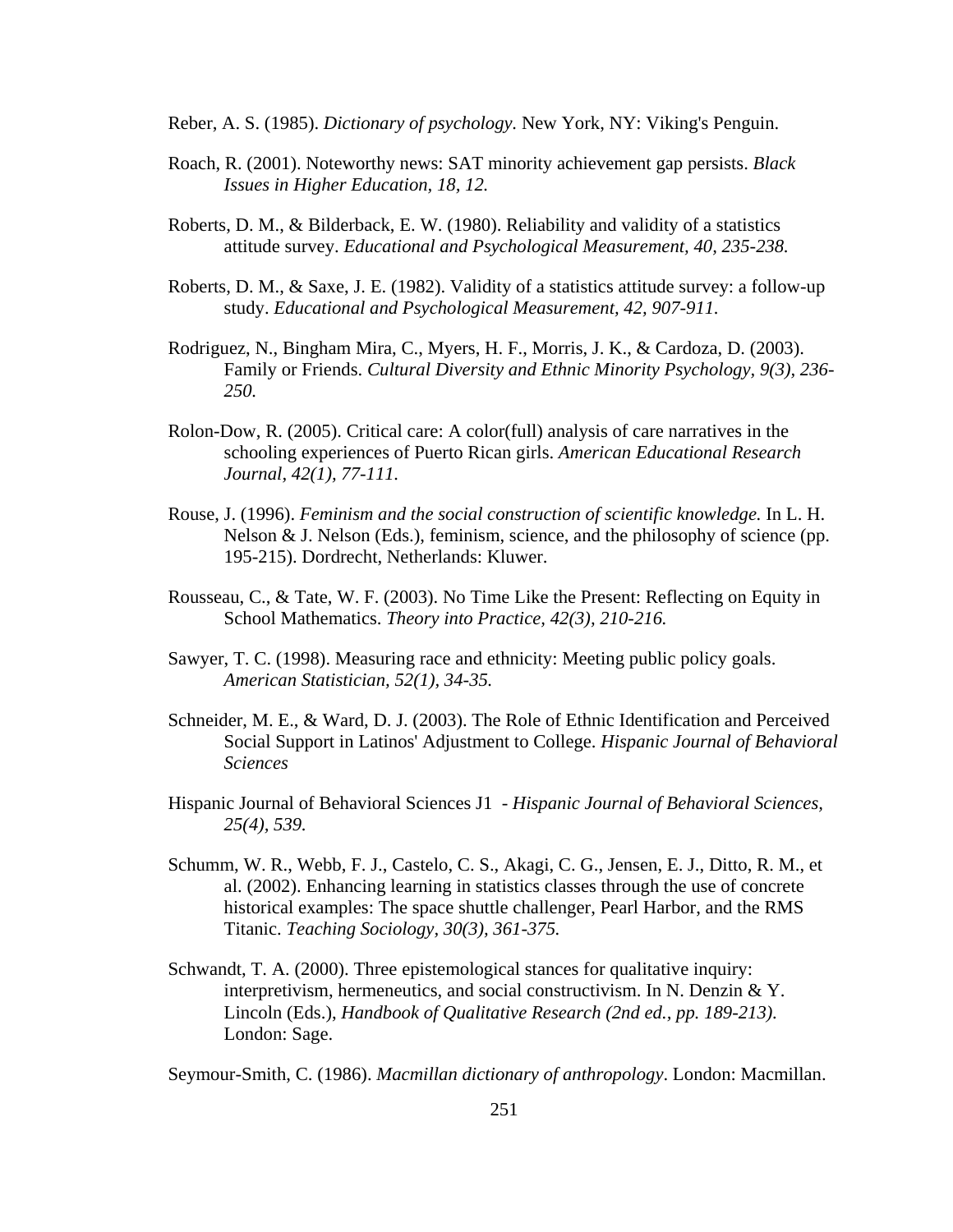- Shaughnessy, J. M., & Zawojewski, J. S. (1999). Secondary students' performance on data and chance in the 1996 NAEP. *Mathematics Teacher, 92(8), 713-718.*
- Solorzano, D. G. (1997). Images and words that wound: Critical race theory, racial stereotyping, and teacher education. *Teacher Education Quarterly, 24, 5-19.*
- Spencer, M. B., Cole, S. P., Dupree, D., Glymph, A., & Pierre, P. (1993). Self-efficacy among urban African American early adolescents: Exploring issues of risk, vulnerability, and resilience. *Development and Psychopathology, 5, 719-739.*
- Stanton, W. (1968). *The leopard's spots: Scientific attitudes towards race in America.*  Chicago, IL: University of Chicago Press.
- *Stedman's medical dictionary.* (1995). Boston, MA: Houghton Mifflin.
- Steele, C. M. (1992). Race and the schooling of black Americans. *The Atlantic Monthly, 68-78.*
- Stetsenko, A., & Arievitch, I. (1997). Constructing and deconstructing the self: Comparing post-Vygotskian and discourse-based versions of social constructivism. *Mind, Culture, and Activity, 4(3), 159-172.*
- Strand, K., Marullo, S., Cutforth, N., Stoecker, R., & Donohue, P. (2003). *Communitybased research and higher education: Principals and practices.* San Francisco.
- Swartz, E. (1992). Emancipatory narratives: rewriting the master script in the school curriculum. *The Journal of Negro Education, 61, 341-355.*
- Takaki, R. (1993). *A different mirror: A history of multicultural America.* Boston: Little Brown & Company.
- Teddlie, C., & Tashakkori, A. (2003). Major issues and controversies in the use of mixed methods in the social and behavioral sciences. In A. Tashakkori & C. Teddlie (Eds.), *Handbook of mixed methods in social & behavioral research (pp. 3-50).* Thousand Oaks: Sage Publications, Inc.
- Terenzini, P. T. (1992). Out-of-Class experiences research program. The transition to college project final report (Reports - Evaluative/Feasibility --Report Research/Technical). University Park, PA: National Center on Postsecondary Teaching, Learning, and Assessment.
- Theodorson, G. A., & Theodorson, A. G. (1969). *A modern dictionary of sociology.* New York, NY: Thomas Y. Cromwell Company.
- Valverde, L. A. (2004). Still marginalized after all these years. *Journal of Hispanic Higher Education, 3(3), 296-304.*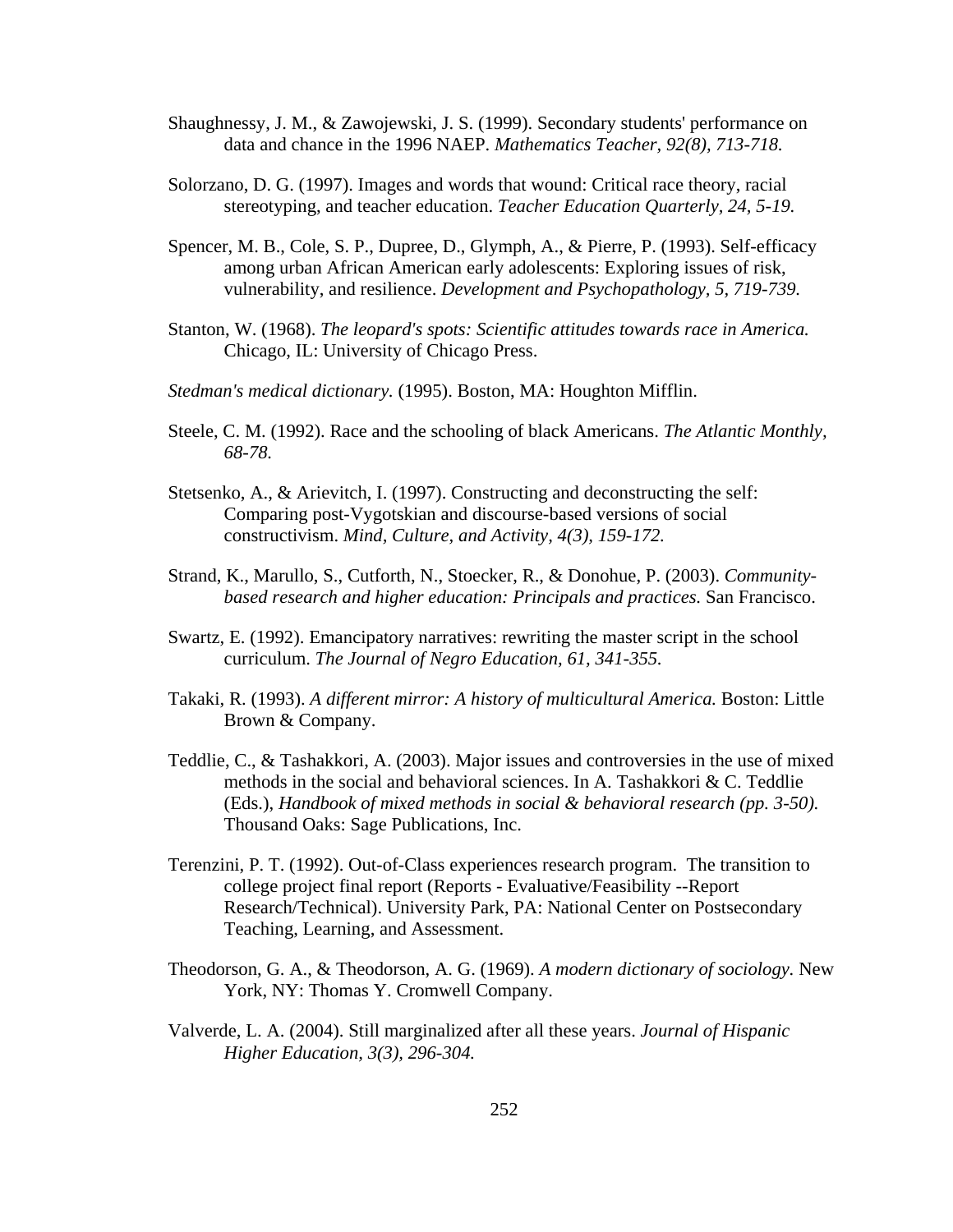- Villegas, A. M. (1991). Culturally responsive pedagogy for the 1990s and beyond. Trends and issues paper (ERIC Publications). Washington, DC: ERIC Publications.
- Walker, P. M. B. (1989). *Cambridge dictionary of biology*. Cambridge: Cambridge University Press.
- Walker, W., & Plata, M. (2000). Race/gender/age differences in college mathematics students. *Journal of Developmental Education, 23(3), 24-26, 28, 30, 32.*
- Watkins, A. F. (2002). Learning styles of African American children: A developmental consideration. *The Journal of Black Psychology, 28, 3-17.*
- Weitz, C. (1979). *An introduction to physical anthropology and archaeology.* Englewood Cliffs: Prentice-Hall.
- Whitmore, G. (1999). African American father figures and children's achievement. *Journal of African American Men, 4, 25-35.*
- Wilkerson, D. A. (1934). Racial differences in scholastic achievement. *The Journal of Negro Education, 3, 453-477.*
- Williams, D. R. (1997). Race and health: Basic questions, emerging directions. *Annals of Epidemiology, 7(5), 322-333.*
- Williams, D. R., Lavizzo-Mourey, R., & Warren, R. C. (1994). *The concept of race and health status in America: U.S Department of Health and Human Services.*
- Willie, S. S., 1963-. (2003). *Acting Black : College, identity, and the performance of race*  / Sarah Susannah Willie. New York :: Routledge,.
- Winick, C. (1969). *Dictionary of Anthropology.* Westport, CT: Greenwood Press.
- Witty, P. (1927). A comparative study of the educational attainment of Negro and White children. *The Journal of Educational Psychology, 18, 497-499.*
- Wolcott, H. F., 1929-. (1995). *The art of fieldwork* / Harry F. Wolcott. Walnut Creek :: AltaMira Press,.
- Woodson, C. G., 1875-1950. (1968). *The education of the Negro prior to 1861.* New York,: Arno Press,.
- Woodson, C. G., 1875-1950. (2000). Selections. 1999
- Carter G. Woodson : *A historical reader* / edited by James L. Conyers, Jr. New York :: Garland Pub.,.